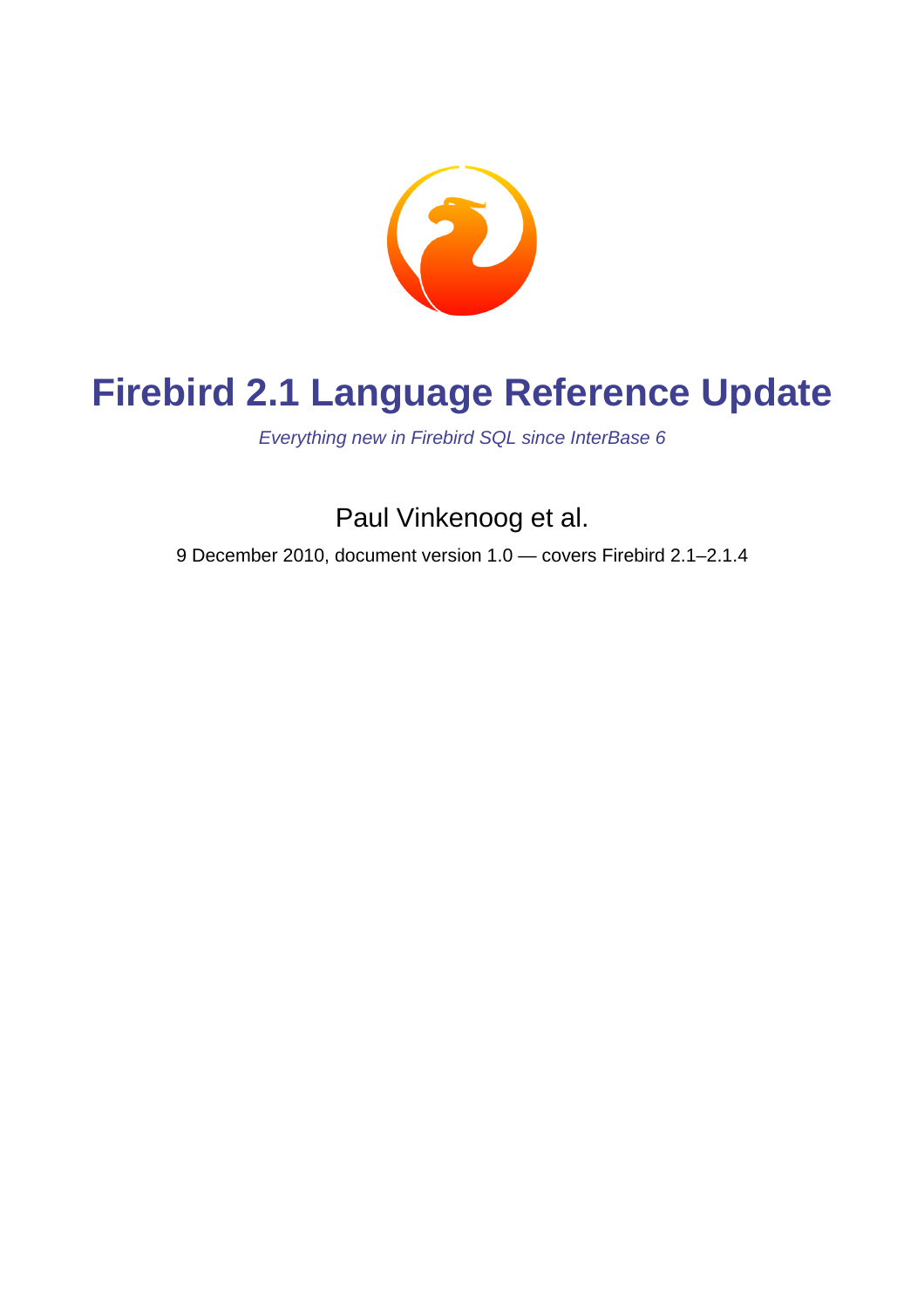## **Firebird 2.1 Language Reference Update**

**Everything new in Firebird SQL since InterBase 6**

9 December 2010, document version 1.0 — covers Firebird 2.1–2.1.4 Paul Vinkenoog et al.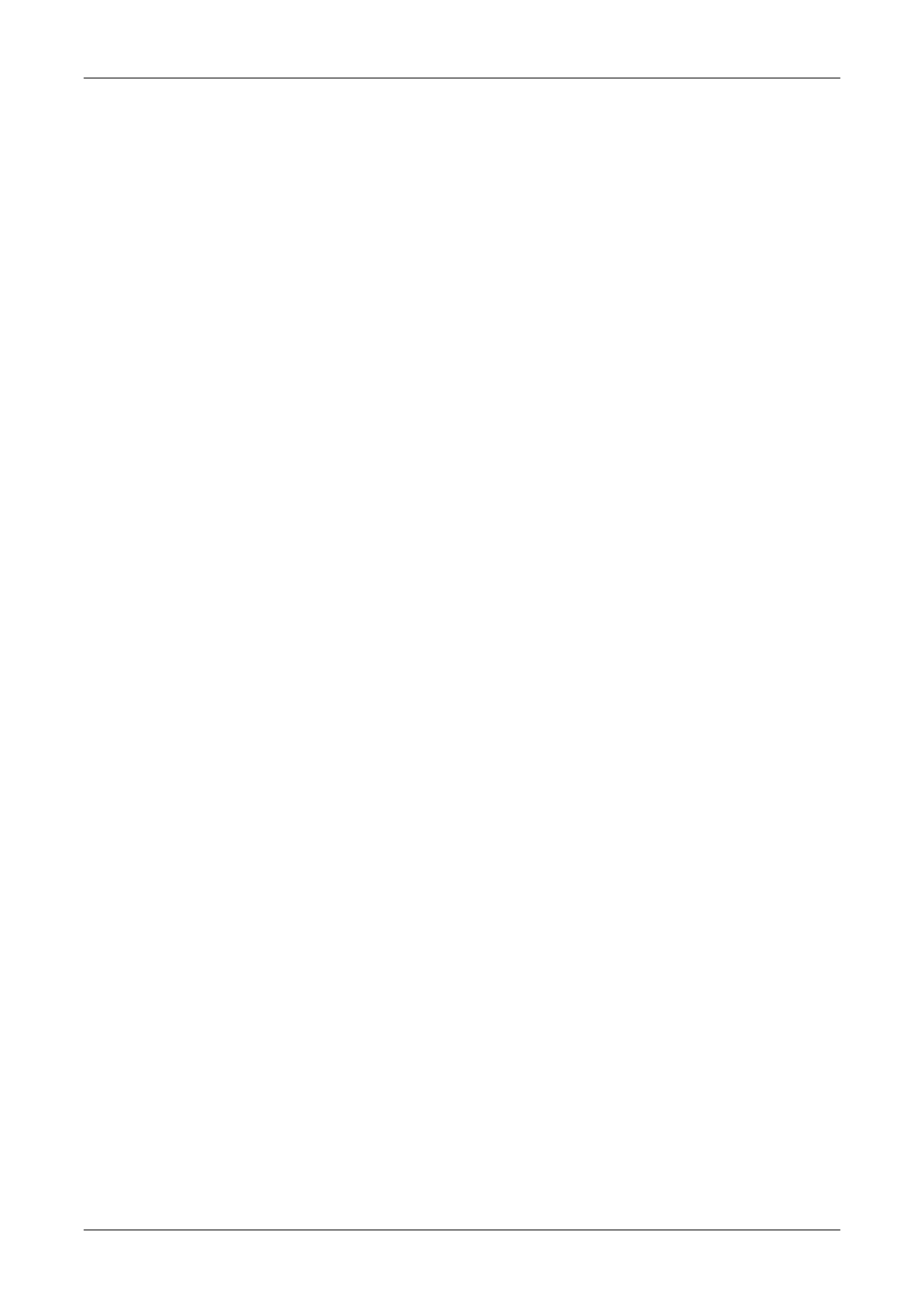# **Table of Contents**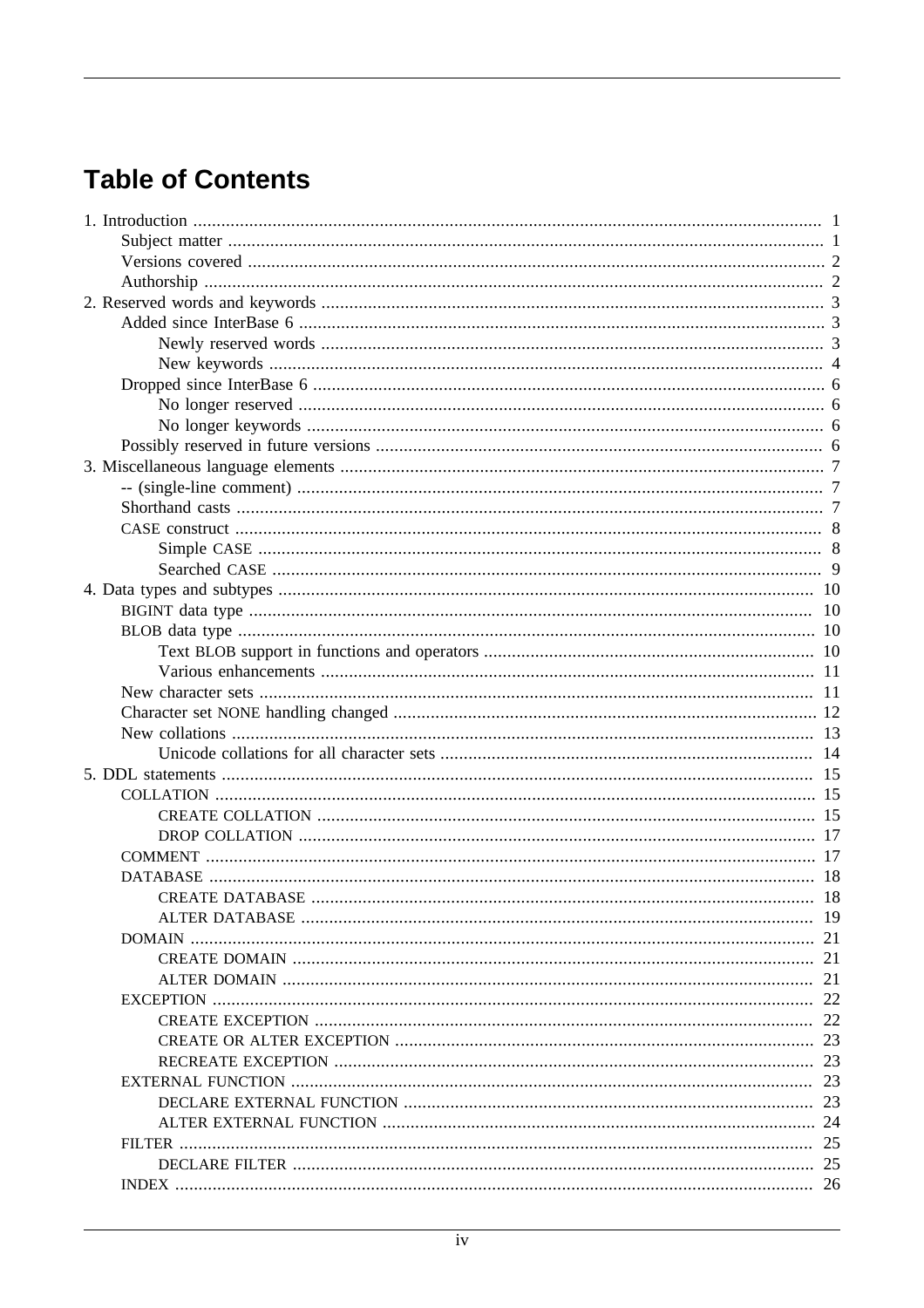| 26  |
|-----|
|     |
|     |
|     |
|     |
|     |
|     |
|     |
|     |
|     |
| 34  |
|     |
|     |
|     |
|     |
|     |
|     |
|     |
| 42  |
| 45  |
| 45  |
| 45  |
|     |
|     |
|     |
| .52 |
|     |
|     |
|     |
|     |
|     |
|     |
|     |
|     |
|     |
|     |
|     |
|     |
|     |
|     |
|     |
|     |
|     |
|     |
| 64  |
|     |
|     |
|     |
|     |
|     |
|     |
|     |
|     |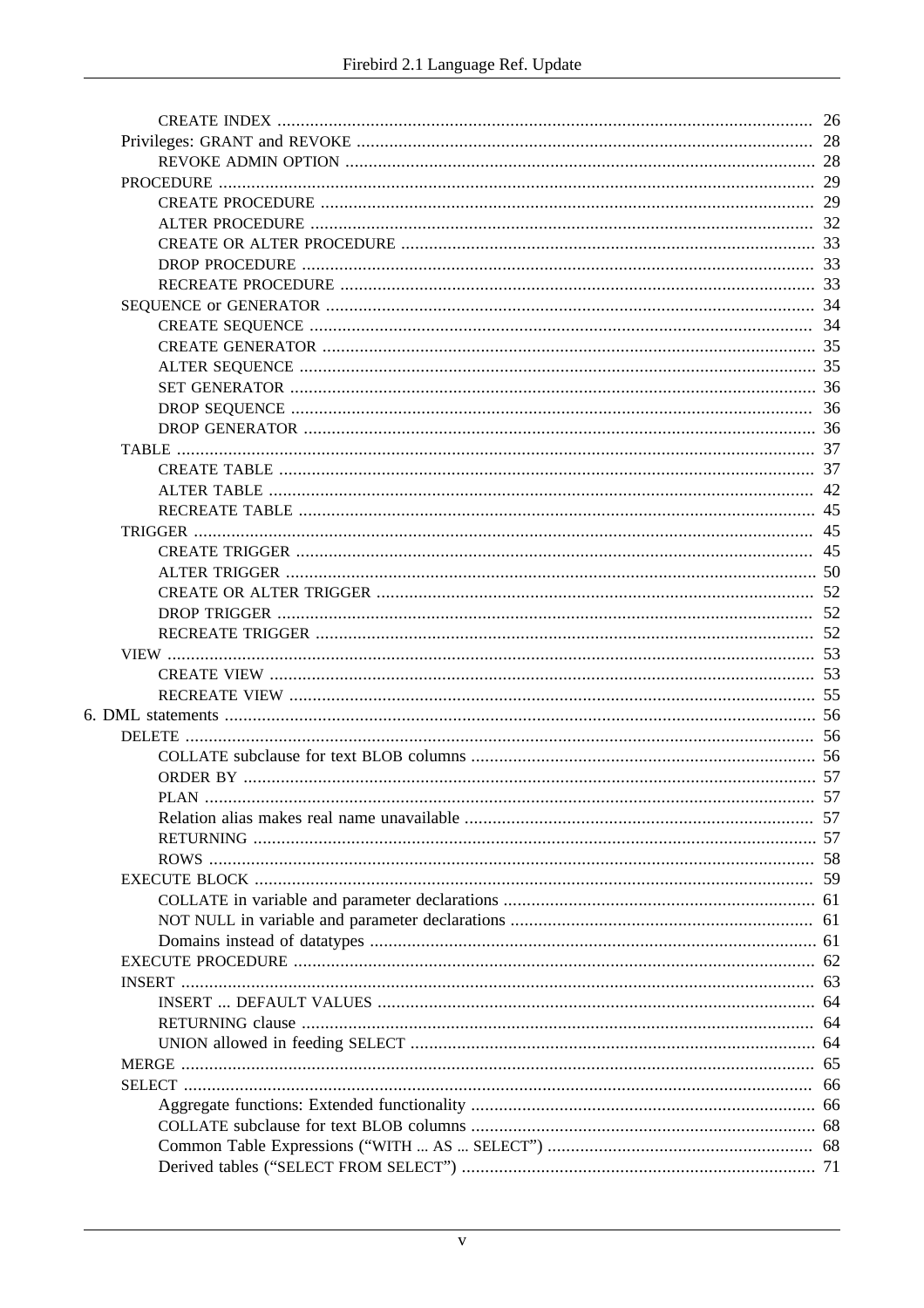|             | 83  |
|-------------|-----|
|             |     |
|             |     |
|             |     |
|             |     |
|             |     |
|             |     |
|             | -86 |
|             |     |
|             |     |
|             | 89  |
|             |     |
|             |     |
|             |     |
|             |     |
|             | 91  |
|             | 92  |
|             |     |
|             |     |
|             |     |
|             | 93  |
|             |     |
|             |     |
|             |     |
|             |     |
|             | 96  |
|             | 97  |
|             |     |
|             |     |
|             |     |
|             | 99  |
|             | 100 |
|             | 100 |
|             |     |
|             |     |
|             | 101 |
|             | 101 |
|             |     |
|             |     |
|             |     |
| <b>EXIT</b> | 103 |
|             | 103 |
|             | 104 |
|             |     |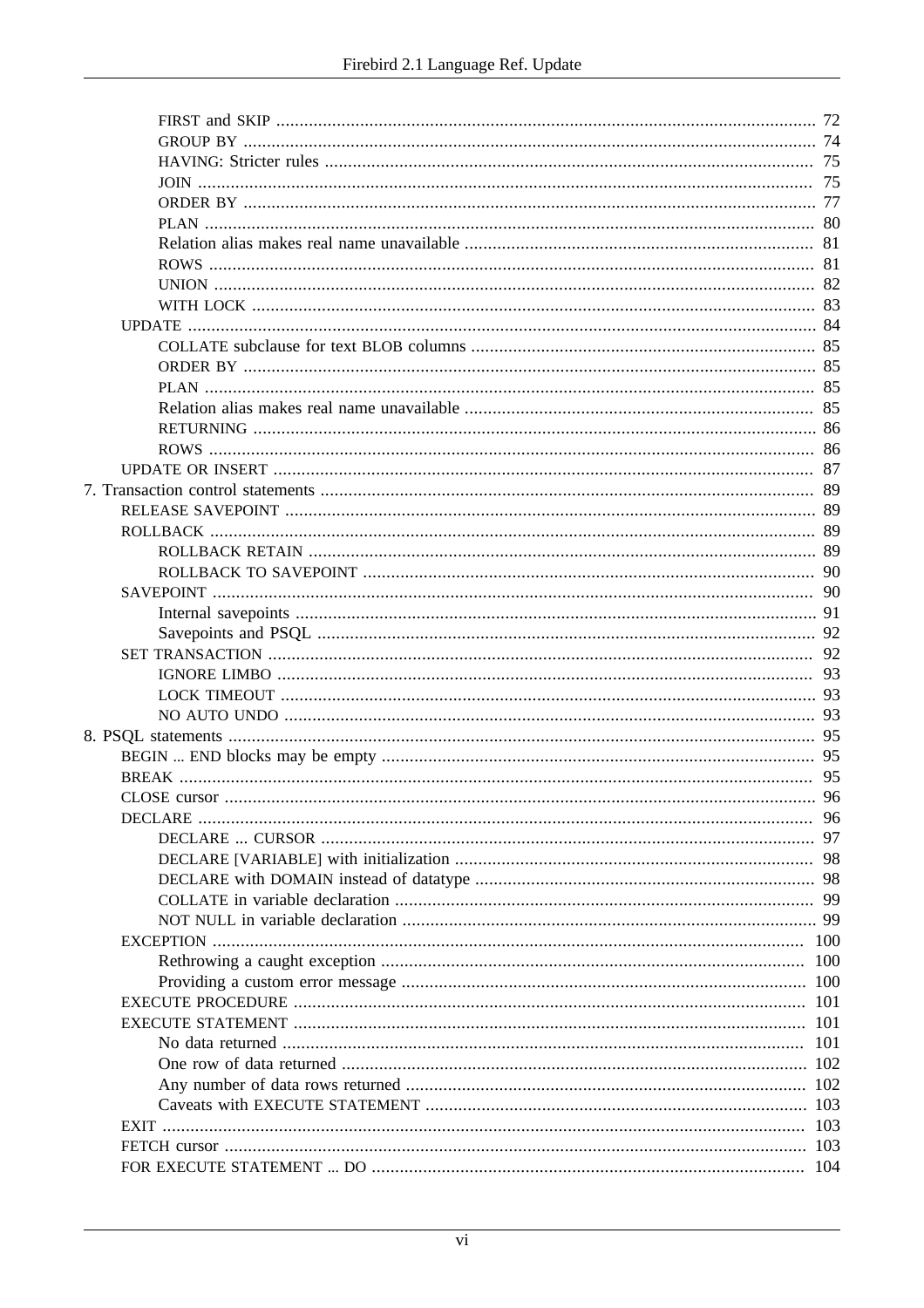|  | 119 |
|--|-----|
|  | 119 |
|  |     |
|  |     |
|  |     |
|  |     |
|  |     |
|  |     |
|  |     |
|  |     |
|  |     |
|  |     |
|  |     |
|  |     |
|  |     |
|  |     |
|  |     |
|  |     |
|  |     |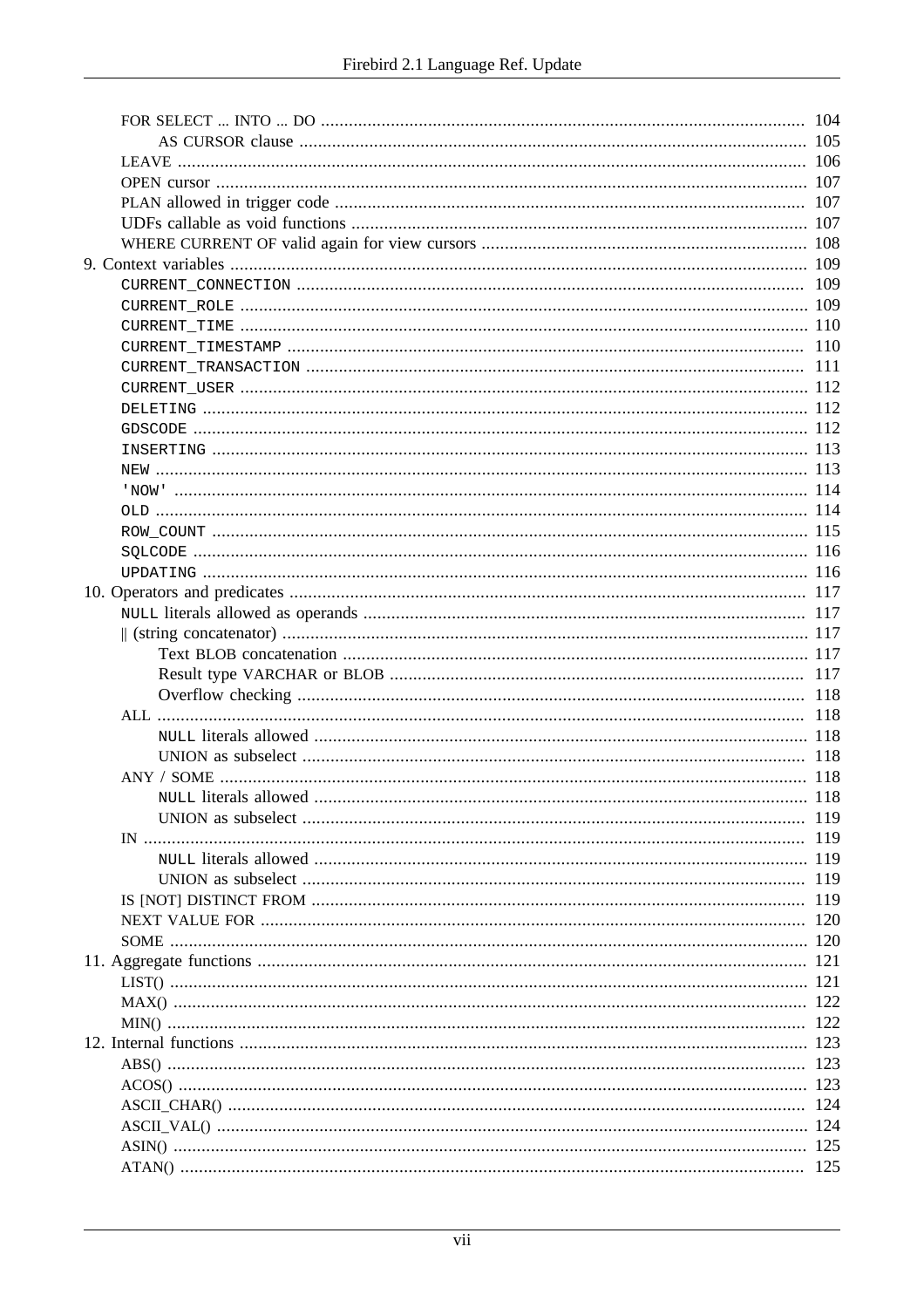| -128 |
|------|
|      |
|      |
|      |
|      |
|      |
|      |
|      |
|      |
|      |
|      |
| 137  |
|      |
|      |
|      |
|      |
|      |
|      |
|      |
|      |
|      |
|      |
| 142  |
|      |
|      |
|      |
|      |
|      |
|      |
|      |
|      |
|      |
|      |
|      |
|      |
|      |
|      |
|      |
|      |
|      |
|      |
| 155  |
|      |
|      |
|      |
|      |
|      |
|      |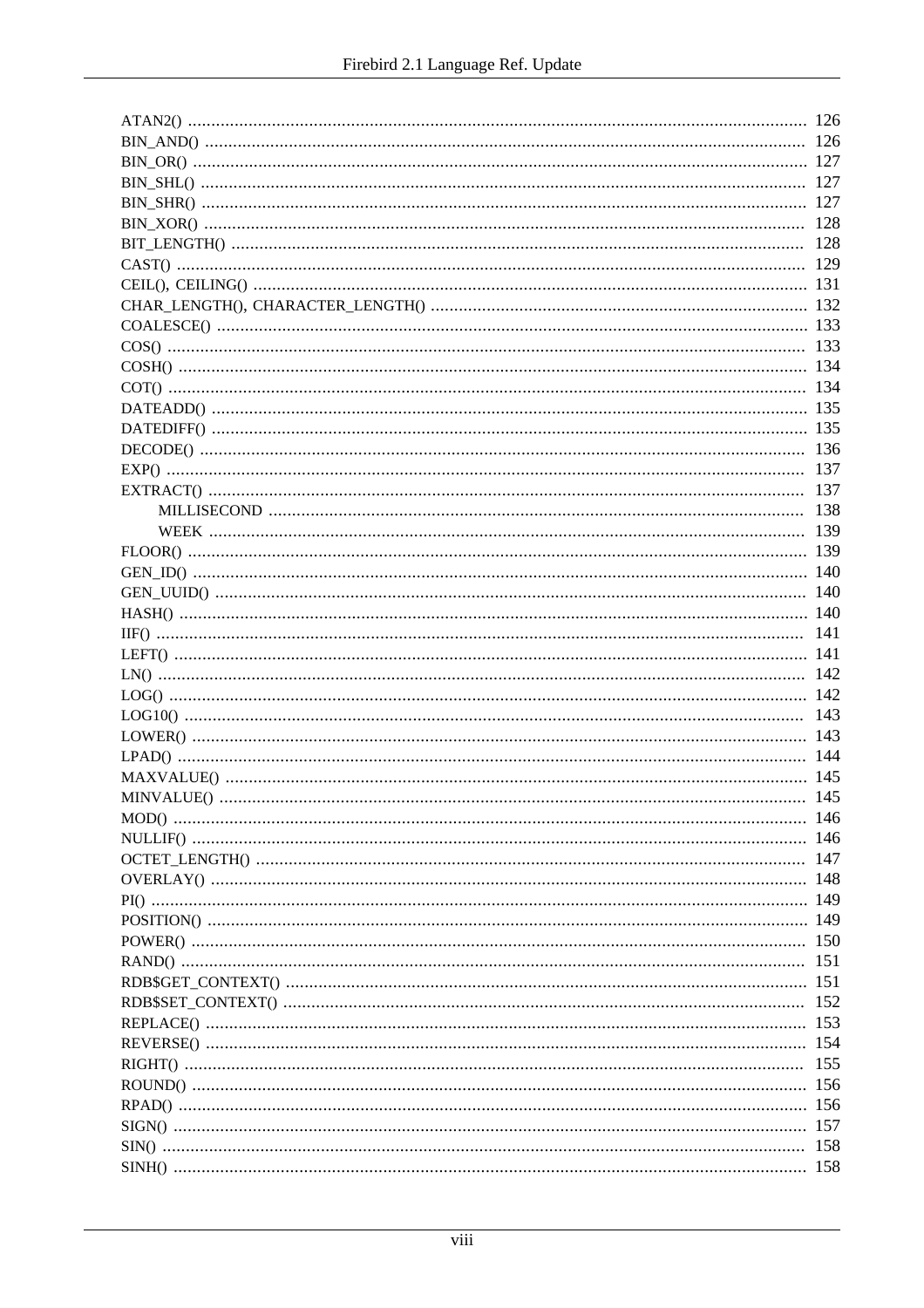|  | 159 |
|--|-----|
|  | 159 |
|  |     |
|  |     |
|  |     |
|  |     |
|  | 163 |
|  | 164 |
|  |     |
|  |     |
|  |     |
|  |     |
|  |     |
|  |     |
|  |     |
|  |     |
|  |     |
|  |     |
|  |     |
|  |     |
|  |     |
|  |     |
|  |     |
|  |     |
|  |     |
|  |     |
|  |     |
|  |     |
|  |     |
|  |     |
|  |     |
|  |     |
|  |     |
|  |     |
|  |     |
|  |     |
|  | 177 |
|  |     |
|  |     |
|  |     |
|  |     |
|  |     |
|  |     |
|  |     |
|  |     |
|  |     |
|  |     |
|  |     |
|  |     |
|  |     |
|  | 185 |
|  |     |
|  | 187 |
|  |     |
|  |     |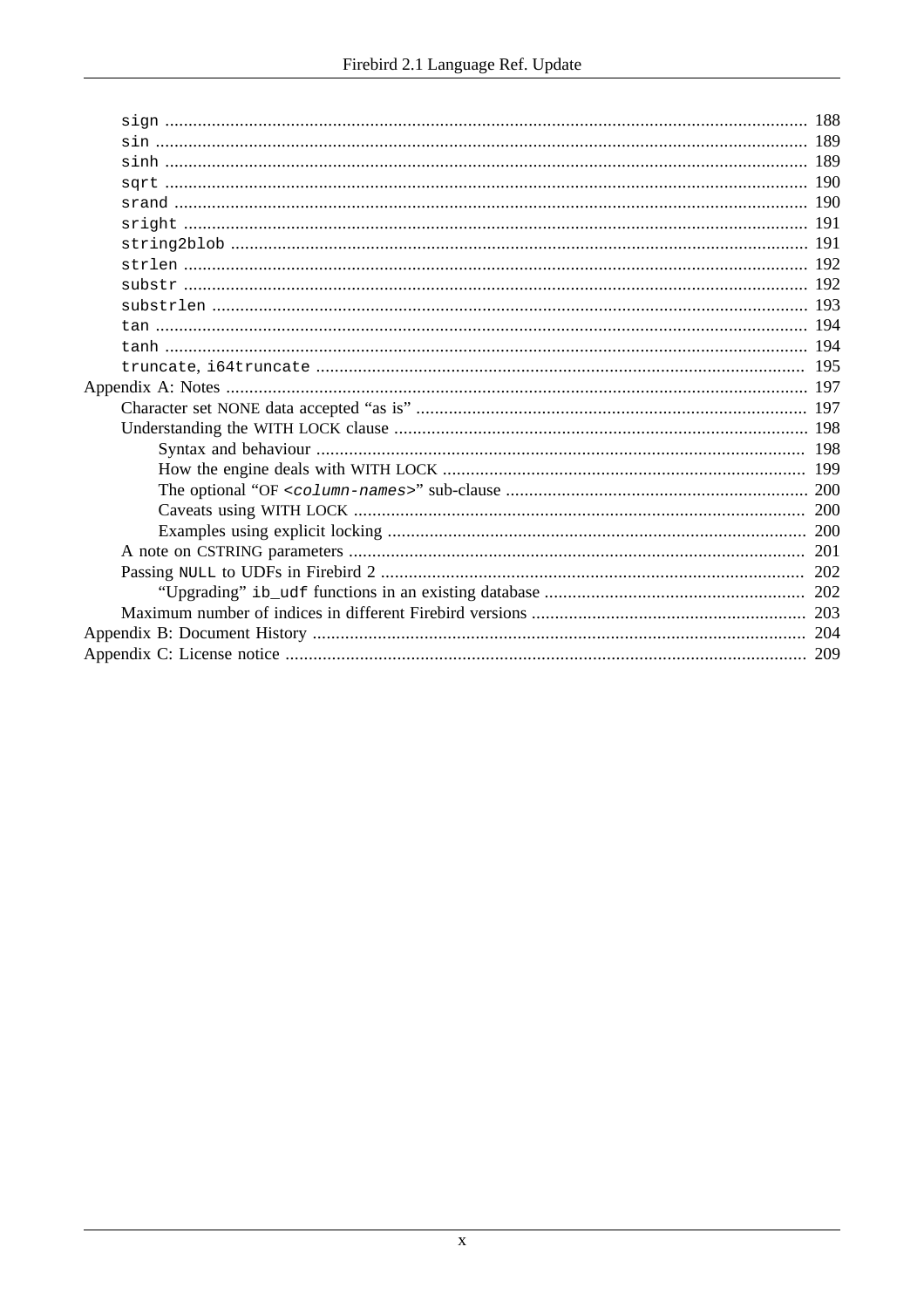# **List of Tables**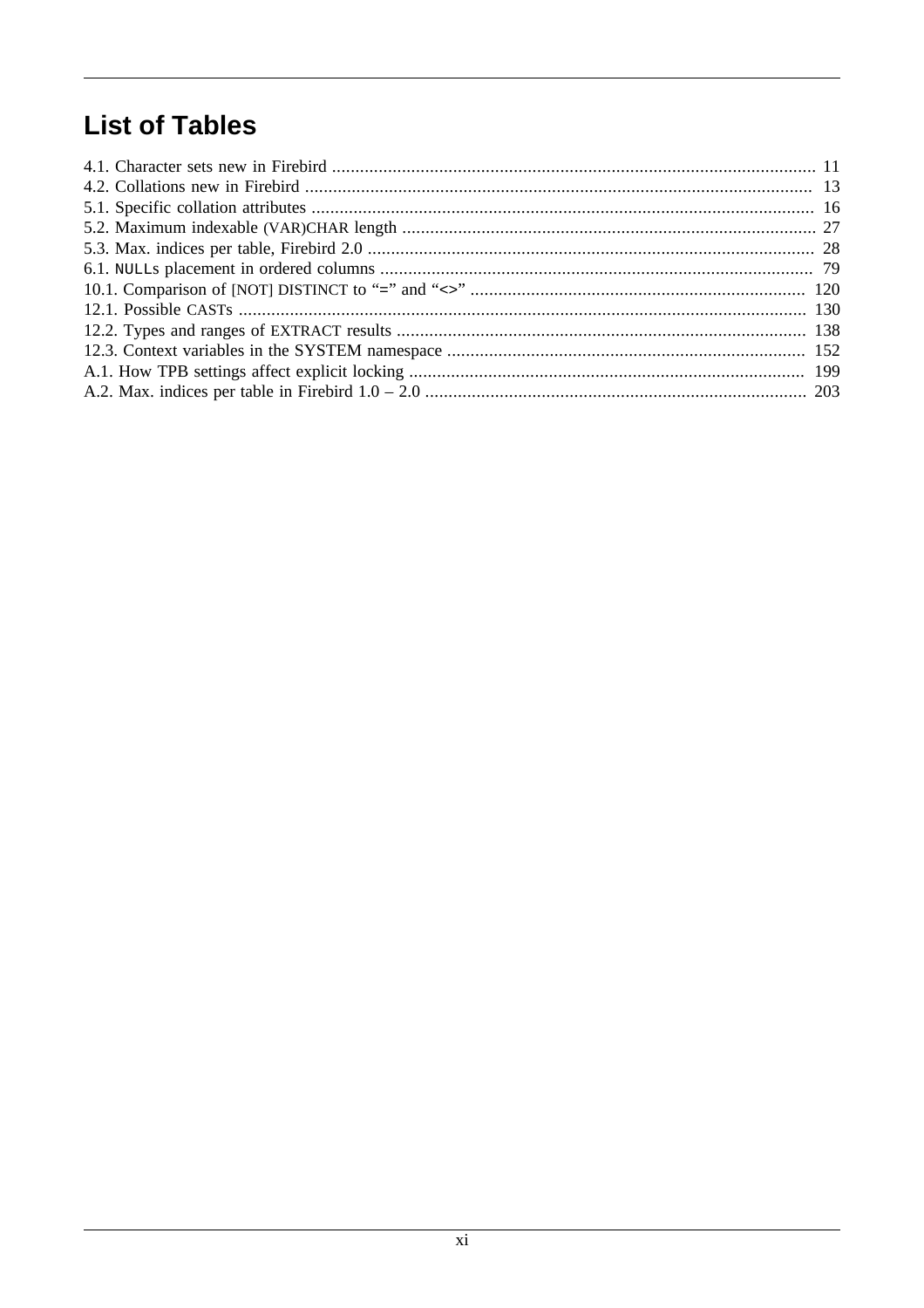## <span id="page-11-0"></span>**Chapter 1**

# **Introduction**

# **Subject matter**

**What's this book about?**

<span id="page-11-1"></span>This guide documents the **changes** made in the Firebird SQL language between InterBase 6 and Firebird 2.1.x. It covers the following areas:

- Reserved words
- Data types and subtypes
- DDL statements (Data Definition Language)
- DML statements (Data Manipulation Language)
- Transaction control statements
- PSQL statements (Procedural SQL, used in stored procedures and triggers)
- Context variables
- Operators and predicates
- Aggregate functions
- Internal functions
- UDFs (User Defined Functions, also known as external functions)

To have a complete Firebird 2.1 SQL reference, you need:

- The InterBase 6.0 beta SQL Reference (LangRef.pdf and/or SQLRef.html)
- This document

Non-SQL topics are **not** discussed in this document. These include:

- ODS versions
- Bug listings
- Installation and configuration
- Upgrade, migration and compatibility
- Server architectures
- API functions
- Connection protocols
- Tools and utilities

Consult the Release Notes for information on these subjects. You can find the Release Notes and other documentation via the Firebird Documentation Index at<http://www.firebirdsql.org/index.php?op=doc>.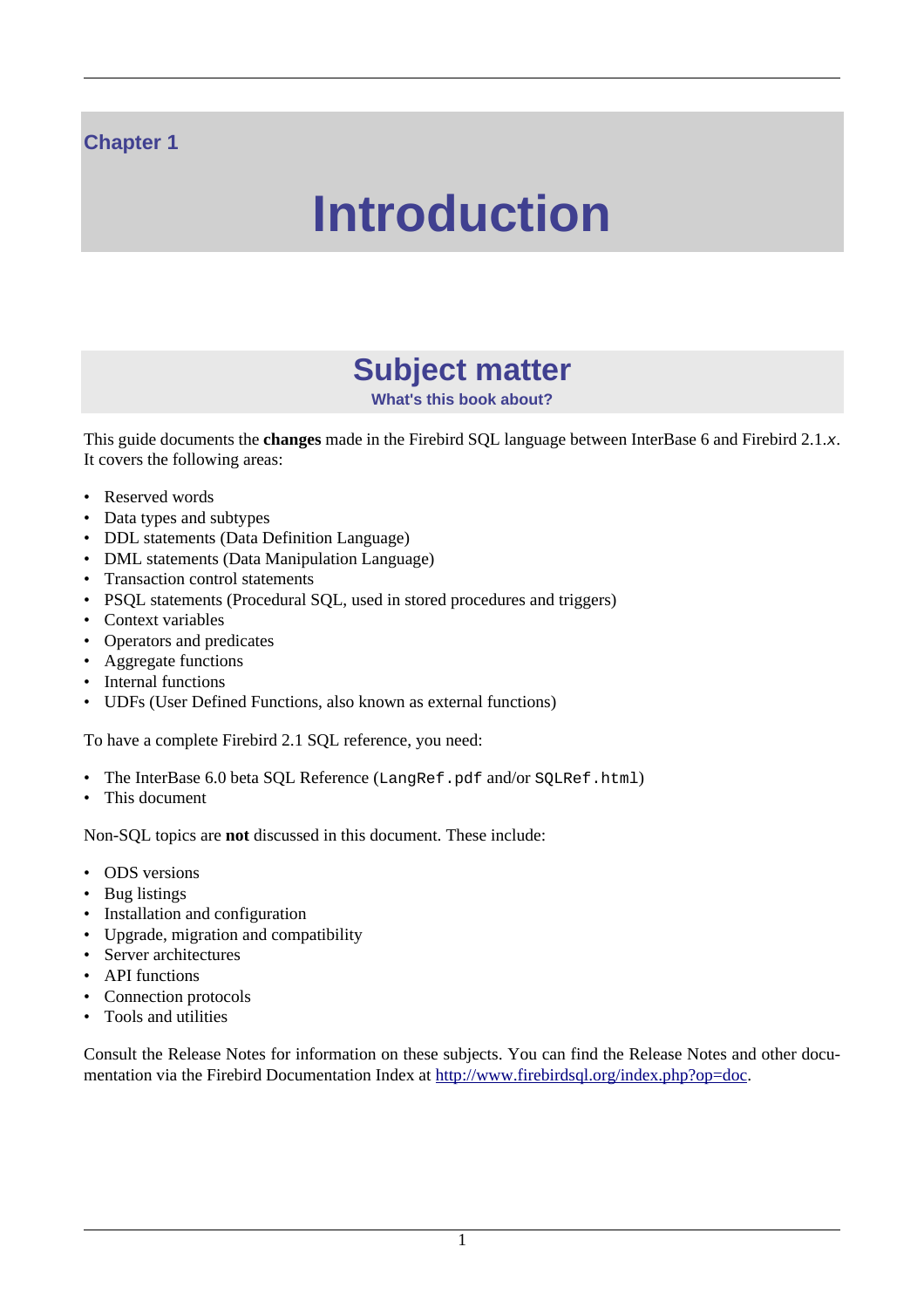# **Versions covered**

<span id="page-12-1"></span><span id="page-12-0"></span>This document covers all Firebird versions up to and including 2.1.4.

# **Authorship**

Most of this document was written by the main author. The remainder (3–4%) was lifted from various Firebird Release Notes editions, which in turn contain material from preceding sources like the Whatsnew documents. Authors and editors of the included material are:

- J. Beesley
- Helen Borrie
- Arno Brinkman
- Frank Ingermann
- Vlad Khorsun
- Alex Peshkov
- Nickolay Samofatov
- Adriano dos Santos Fernandes
- Dmitry Yemanov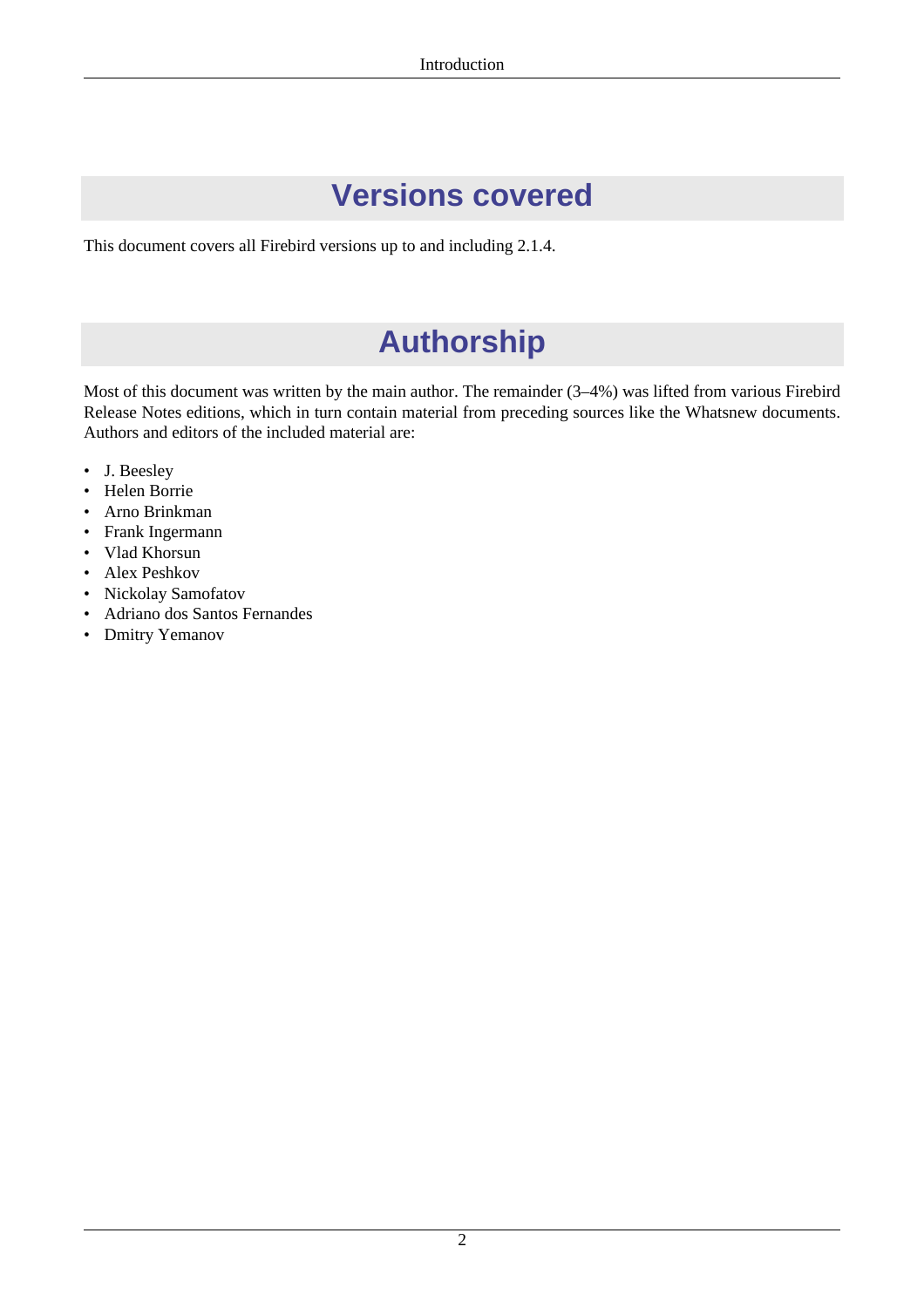## <span id="page-13-0"></span>**Chapter 2**

# **Reserved words and keywords**

Reserved words are part of the Firebird SQL language. They cannot be used as identifiers (e.g. as table or procedure names), except when enclosed in double quotes in Dialect 3. However, you should avoid this unless you have a compelling reason.

<span id="page-13-1"></span>Keywords are also part of the language. They have a special meaning when used in the proper context, but they are not reserved for Firebird's own and exclusive use. You can use them as identifiers without double-quoting.

# **Added since InterBase 6**

## <span id="page-13-2"></span>**Newly reserved words**

The following reserved words have been added to Firebird:

BIGINT BIT\_LENGTH BOTH CASE CHAR\_LENGTH CHARACTER\_LENGTH CLOSE **CONNECT CROSS** CURRENT\_CONNECTION CURRENT\_ROLE CURRENT\_TRANSACTION CURRENT\_USER DISCONNECT **FETCH GLOBAL** INSENSITIVE LEADING LOWER OCTET\_LENGTH **OPEN** RECREATE RECURSIVE RELEASE ROW\_COUNT ROWS SAVEPOINT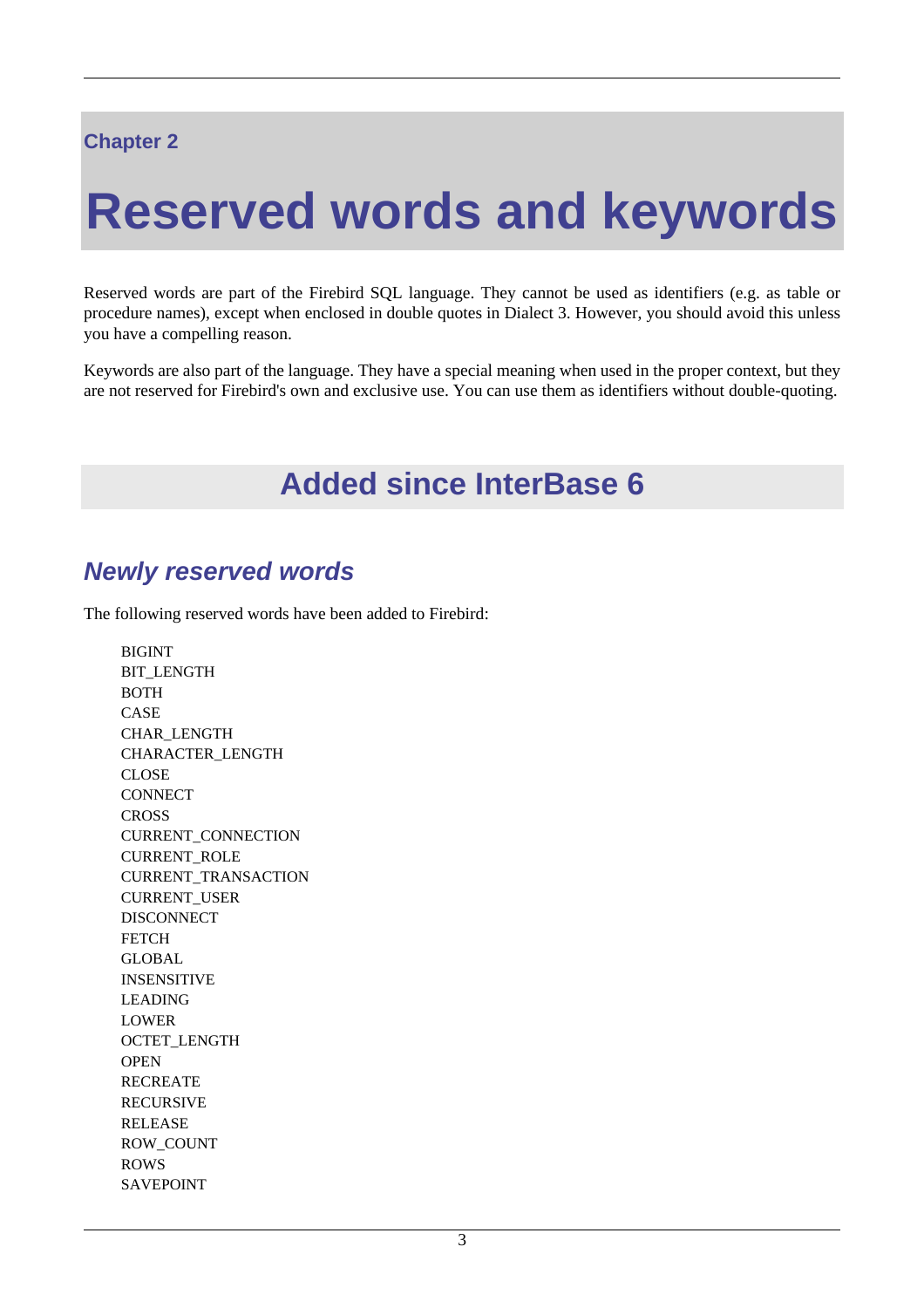SENSITIVE START TRAILING TRIM USING

## <span id="page-14-0"></span>**New keywords**

The following words have been added to Firebird as non-reserved keywords. Most of them are names of internal functions added between 2.0 and 2.1.

ABS ACCENT ACOS ALWAYS ASCII\_CHAR ASCII\_VAL ASIN ATAN ATAN2 BACKUP BIN\_AND BIN\_OR BIN\_SHL BIN\_SHR BIN\_XOR BLOCK CEIL **CEILING COALESCE COLLATION** COMMENT COS **COSH** COT DATEADD DATEDIFF DECODE DELETING DIFFERENCE EXP FLOOR GEN\_UUID GENERATED HASH IIF INSERTING LAST LEAVE LIST LN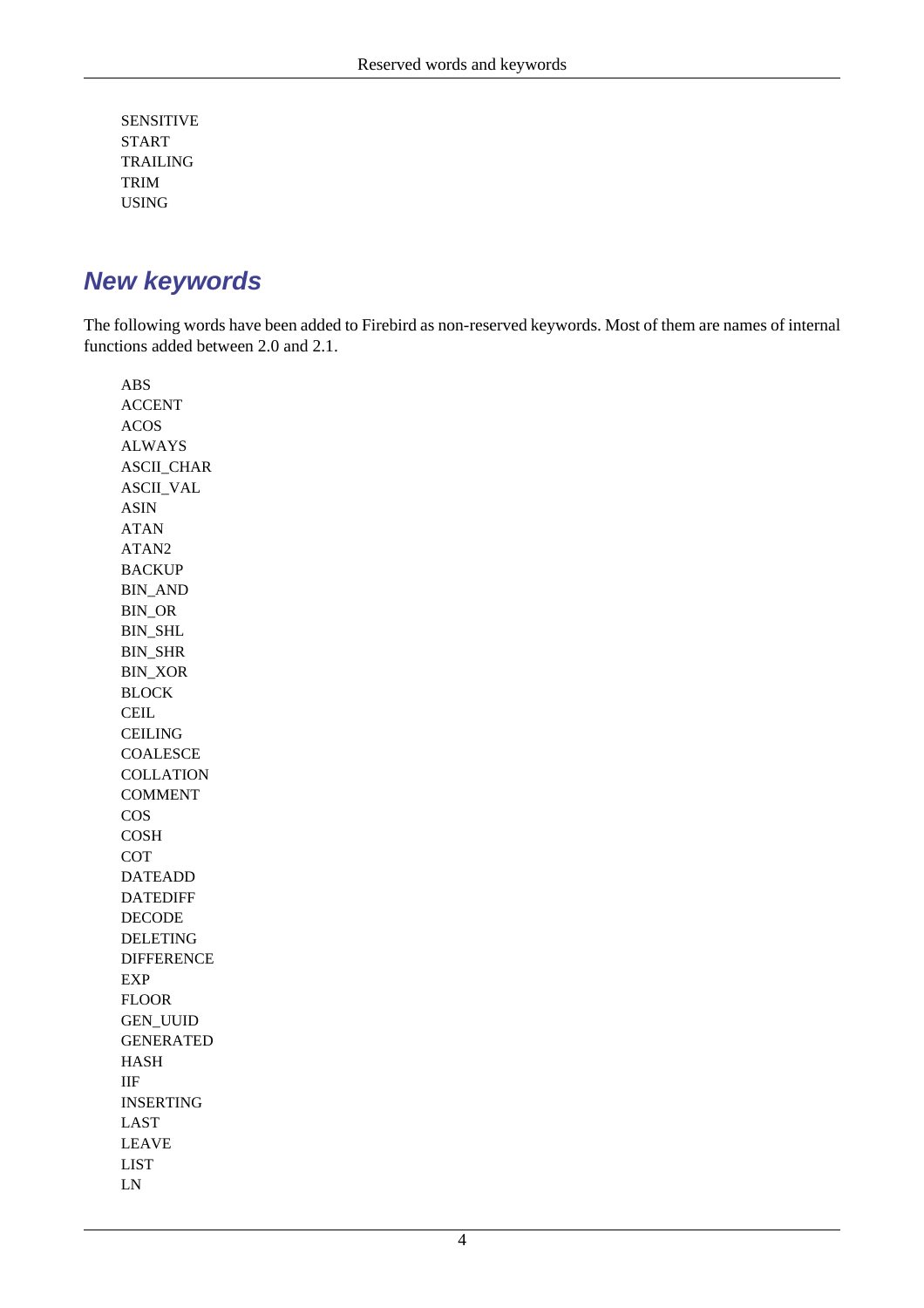LOCK LOG LOG10 LPAD MATCHED MATCHING MAXVALUE MILLISECOND MINVALUE MOD NEXT NULLIF NULLS **OVERLAY** PAD PI PLACING POWER PRESERVE RAND REPLACE RESTART RETURNING REVERSE ROUND RPAD SCALAR\_ARRAY SEQUENCE SIGN SIN SINH SPACE SQRT STATEMENT TAN TANH **TEMPORARY** TRUNC WEEK UPDATING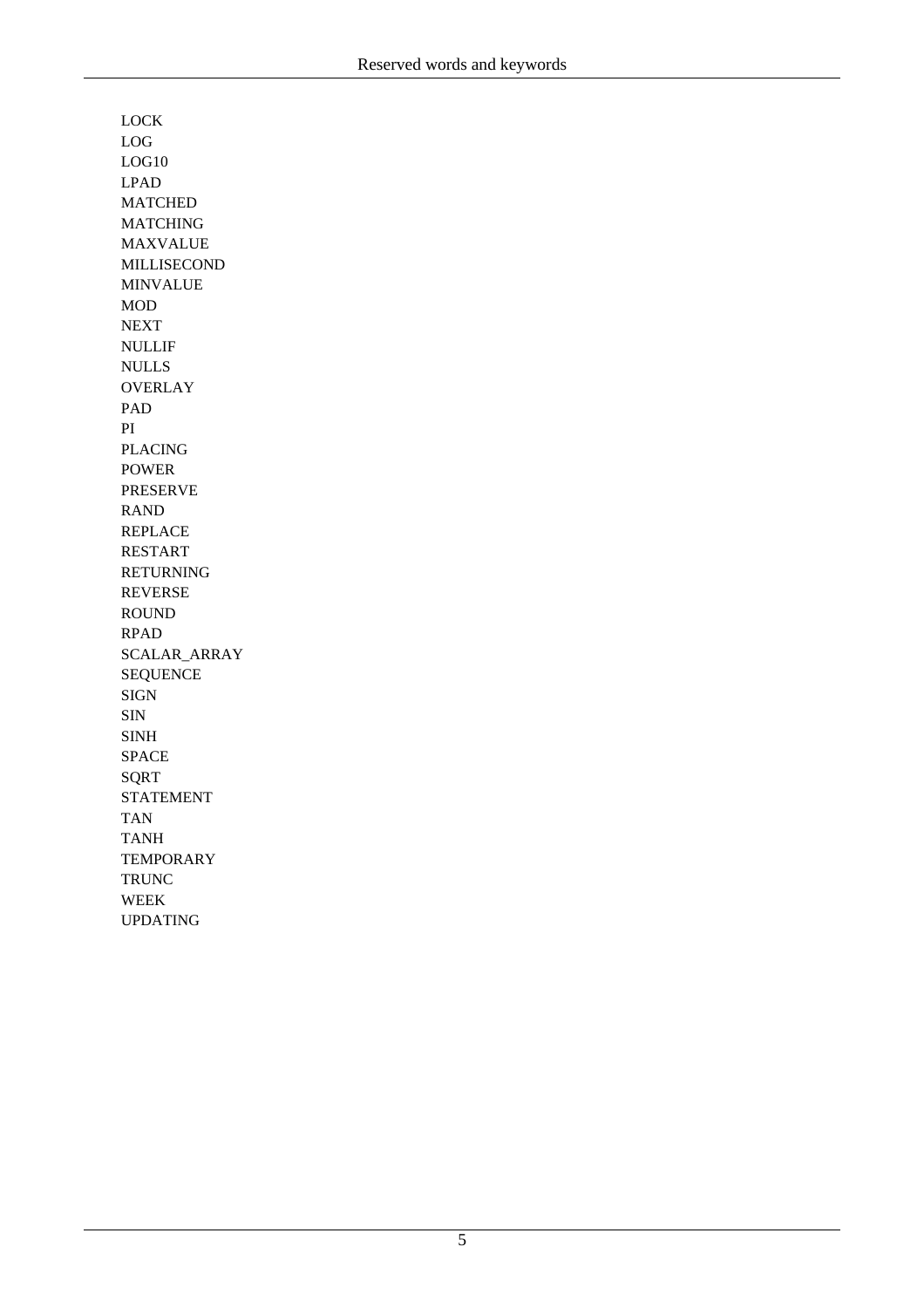# **Dropped since InterBase 6**

## <span id="page-16-1"></span><span id="page-16-0"></span>**No longer reserved**

The following words are no longer reserved in Firebird 2.1, but are still recognized as keywords:

ACTION **CASCADE** FREE\_IT RESTRICT ROLE TYPE WEEKDAY YEARDAY

## <span id="page-16-2"></span>**No longer keywords**

The following are no longer keywords in Firebird 2.1:

BASENAME CACHE CHECK\_POINT\_LEN GROUP\_COMMIT\_WAIT LOG\_BUF\_SIZE LOGFILE NUM\_LOG\_BUFS RAW\_PARTITIONS

# **Possibly reserved in future versions**

<span id="page-16-3"></span>The following words are not reserved in Firebird 2.1, but are better avoided as identifiers because they will likely be reserved – or added as keywords – in future versions:

BOOLEAN FALSE **TRUE** UNKNOWN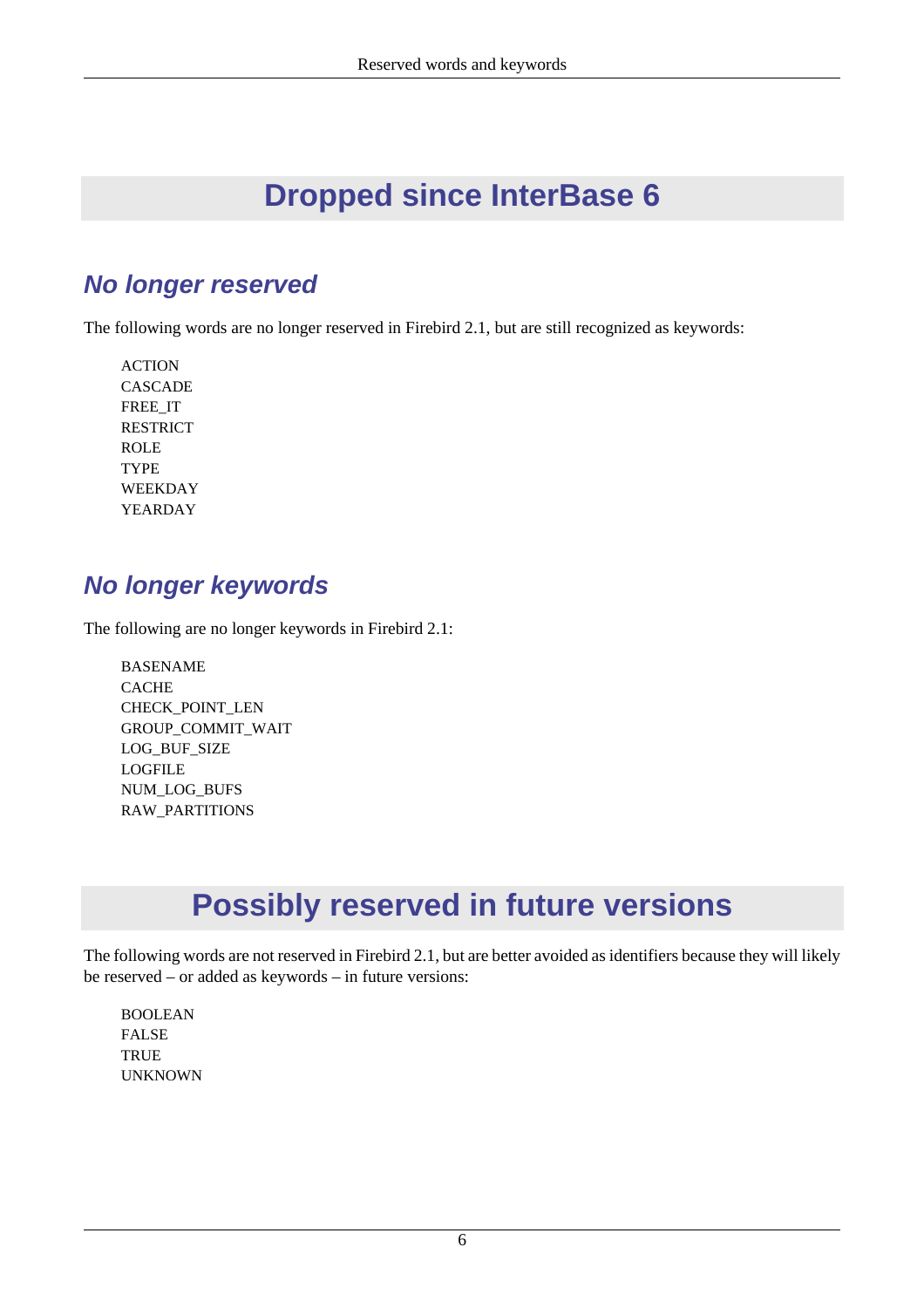### <span id="page-17-0"></span>**Chapter 3**

# **Miscellaneous language elements**

# **-- (single-line comment)**

<span id="page-17-1"></span>*Available in:* DSQL, PSQL

*Added in:* 1.0

*Changed in:* 1.5

*Description:* A line starting with "--" (two dashes) is a comment and will be ignored. This also makes it easy to quickly comment out a line of SQL.

In Firebird 1.5 and up, the "--" can be placed anywhere on the line, e.g. after an SQL statement. Everything from the double dash to the end of the line will be ignored.

*Example:*

```
-- a table to store our valued customers in:
create table Customers (
  name varchar(32),
  added_by varchar(24),
  custno varchar(8),
 purchases integer -- number of purchases
)
```
<span id="page-17-2"></span>Notice that the second comment is only allowed in Firebird 1.5 and up.

# **Shorthand casts**

*Available in:* DSQL, ESQL, PSQL

#### *Added in:* IB

*Description:* When converting a string literal to a DATE, TIME or TIMESTAMP, Firebird allows the use of a shorthand "C-style" cast. This feature already existed in InterBase 6, but was never properly documented.

*Syntax:*

datatype 'date/timestring'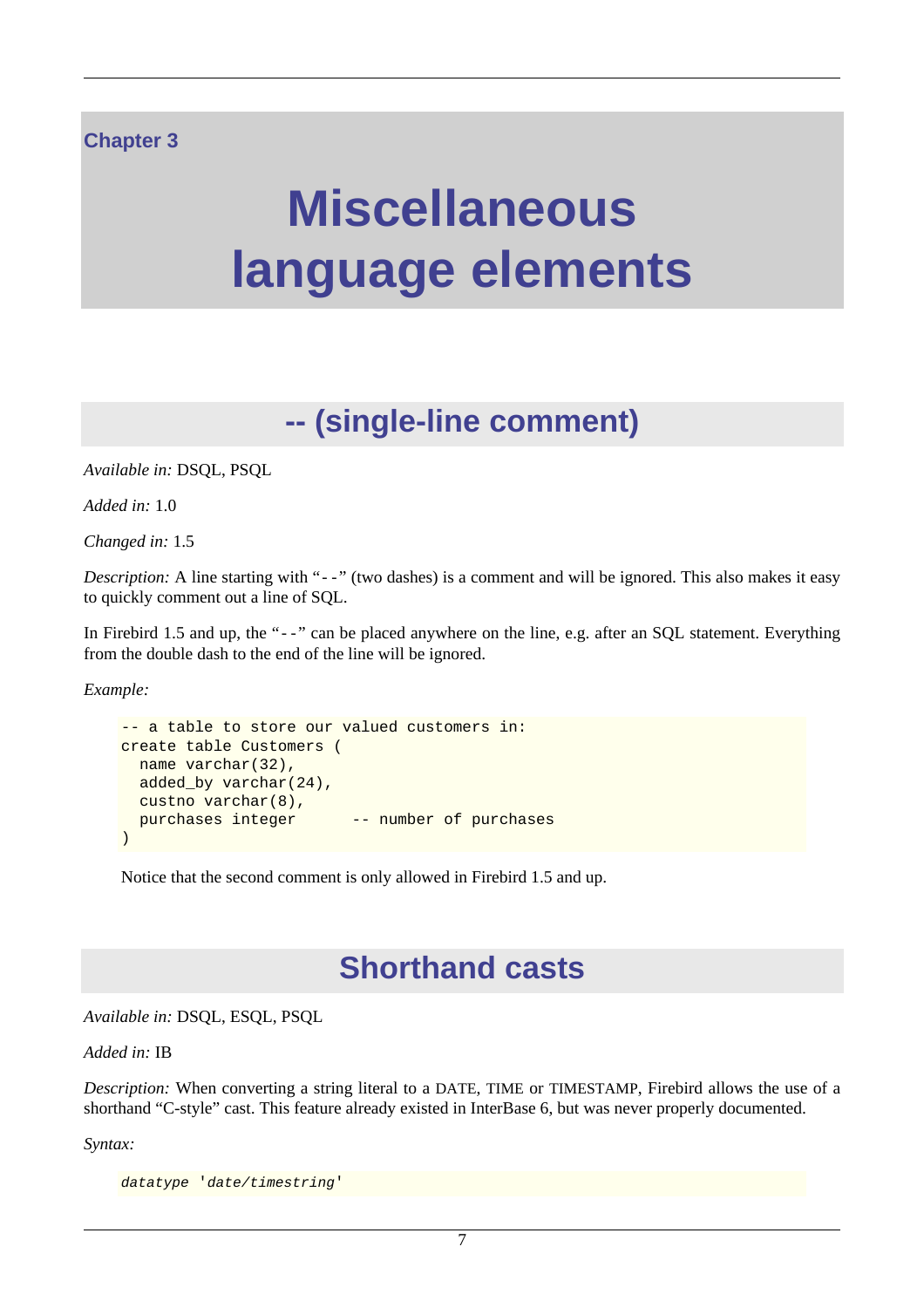*Examples:*

```
update People set AgeCat = 'Old'
  where BirthDate < date '1-Jan-1943'
insert into Appointments
   (Employee_Id, Client_Id, App_date, App_time)
values
   (973, 8804, date 'today' + 2, time '16:00')
new.lastmod = timestamp 'now';
```
<span id="page-18-0"></span>*See also:* [CAST](#page-139-0)

# **CASE construct**

*Available in:* DSQL, PSQL

*Added in:* 1.5

*Description:* A CASE construct returns exactly one value from a number of possibilities. There are two syntactic variants:

- The simple CASE, comparable to a Pascal case or a C switch.
- <span id="page-18-1"></span>• The searched CASE, which works like a series of "if ... else if ... else if" clauses.

# **Simple CASE**

*Syntax:*

```
CASE <test-expr>
   WHEN <expr> THEN result
   [WHEN <expr> THEN result ...]
    [ELSE defaultresult]
END
```
When this variant is used,  $\langle \text{test-expr} \rangle$  is compared to  $\langle \text{expr} \rangle$  1,  $\langle \text{expr} \rangle$  2 etc., until a match is found, upon which the corresponding result is returned. If there is no match and there is an ELSE clause,  $default result$ is returned. If there is no match and no ELSE clause, NULL is returned.

The match is determined with the "=" operator, so if <test-expr> is NULL, it won't match any of the <expr>s, not even those that are NULL.

The results don't have to be literal values: they may also be field or variable names, compound expressions, or NULL literals.

A shorthand form of the simple CASE construct is the [DECODE\(\)](#page-146-0) function, available since Firebird 2.1.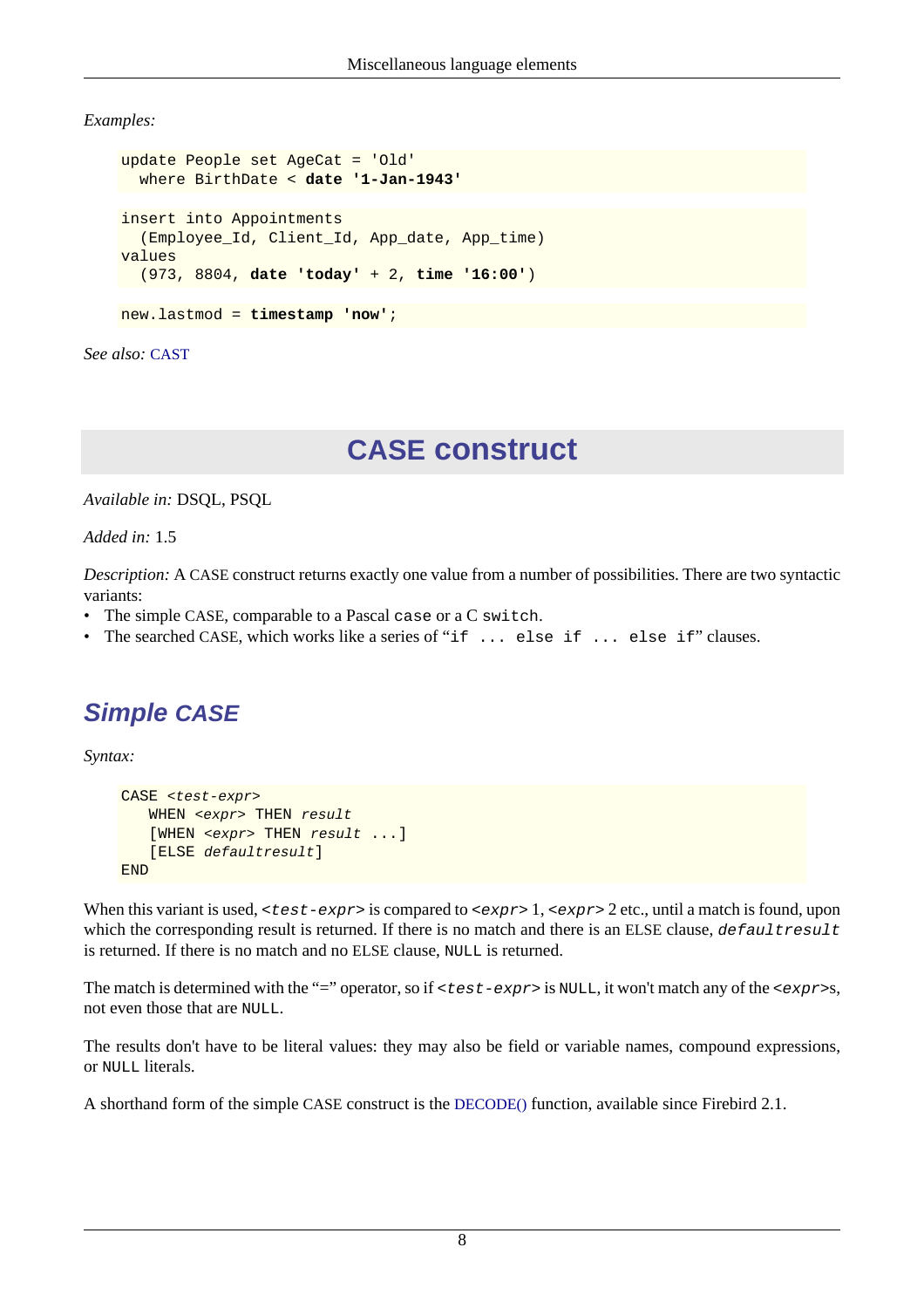*Example:*

```
select name,
        age,
        case upper(sex)
          when 'M' then 'Male'
           when 'F' then 'Female'
           else 'Unknown'
        end,
        religion
from people
```
# <span id="page-19-0"></span>**Searched CASE**

*Syntax:*

```
CASE
   WHEN <bool expr> THEN result
   [WHEN <bool_expr> THEN result ...]
    [ELSE defaultresult]
END
```
Here, the <bool\_expr>s are tests that give a ternary boolean result: TRUE, FALSE, or NULL. The first expression evaluating to TRUE determines the result. If no expression is TRUE and there is an ELSE clause, defaultresult is returned. If no expression is TRUE and there is no ELSE clause, NULL is returned.

As with the simple CASE, the results don't have to be literal values: they may also be field or variable names, compound expressions, or NULL literals.

*Example:*

```
CanVote = case
             when Age >= 18 then 'Yes'
             when Age < 18 then 'No'
             else 'Unsure'
           end;
```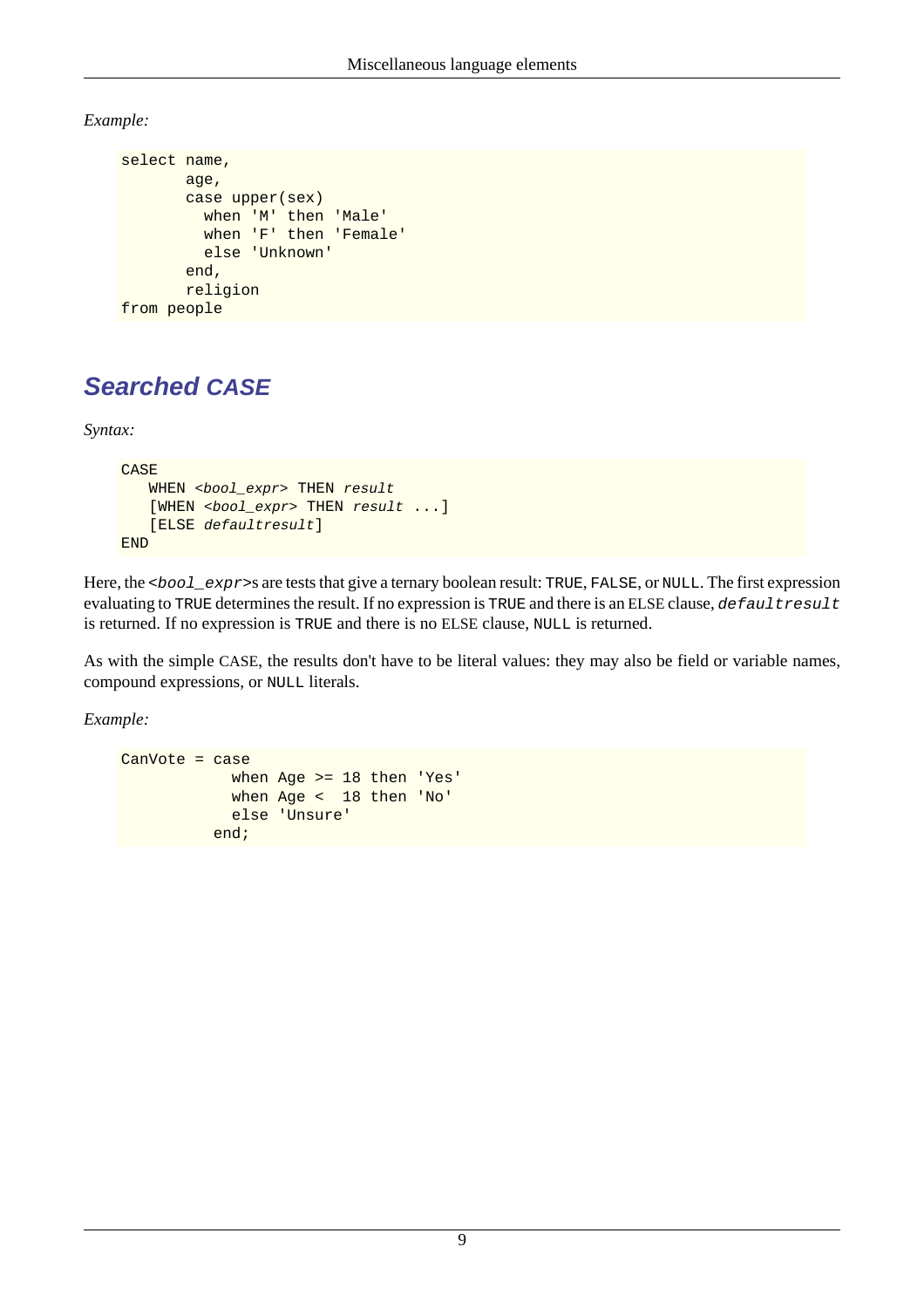# <span id="page-20-1"></span><span id="page-20-0"></span>**Data types and subtypes**

# **BIGINT data type**

*Added in:* 1.5

*Description:* BIGINT is the SQL99-compliant 64-bit signed integer type. It is available in Dialect 3 only.

BIGINT numbers range from  $-2^{63}$ ..  $2^{63}$ -1, or  $-9,223,372,036,854,775,808$ ..  $9,223,372,036,854,775,807$ .

*Example:*

```
create table WholeLottaRecords (
   id bigint not null primary key,
 description varchar(32)
)
```
# **BLOB data type**

# <span id="page-20-3"></span>**Text BLOB support in functions and operators**

*Changed in:* 2.1

*Description:* Text BLOBs of any length and character set (including multi-byte sets) are now supported by practically every internal text function and operator. In a few cases there are limitations or bugs.

*Level of support:*

- Full support for:
	- $-$  = (assignment);
	- $-$  =, <>, <, <=, >, >= and synonyms (comparison);
	- | | (concatenation);
	- BETWEEN, IS [NOT] DISTINCT FROM, IN, ANY|SOME and ALL.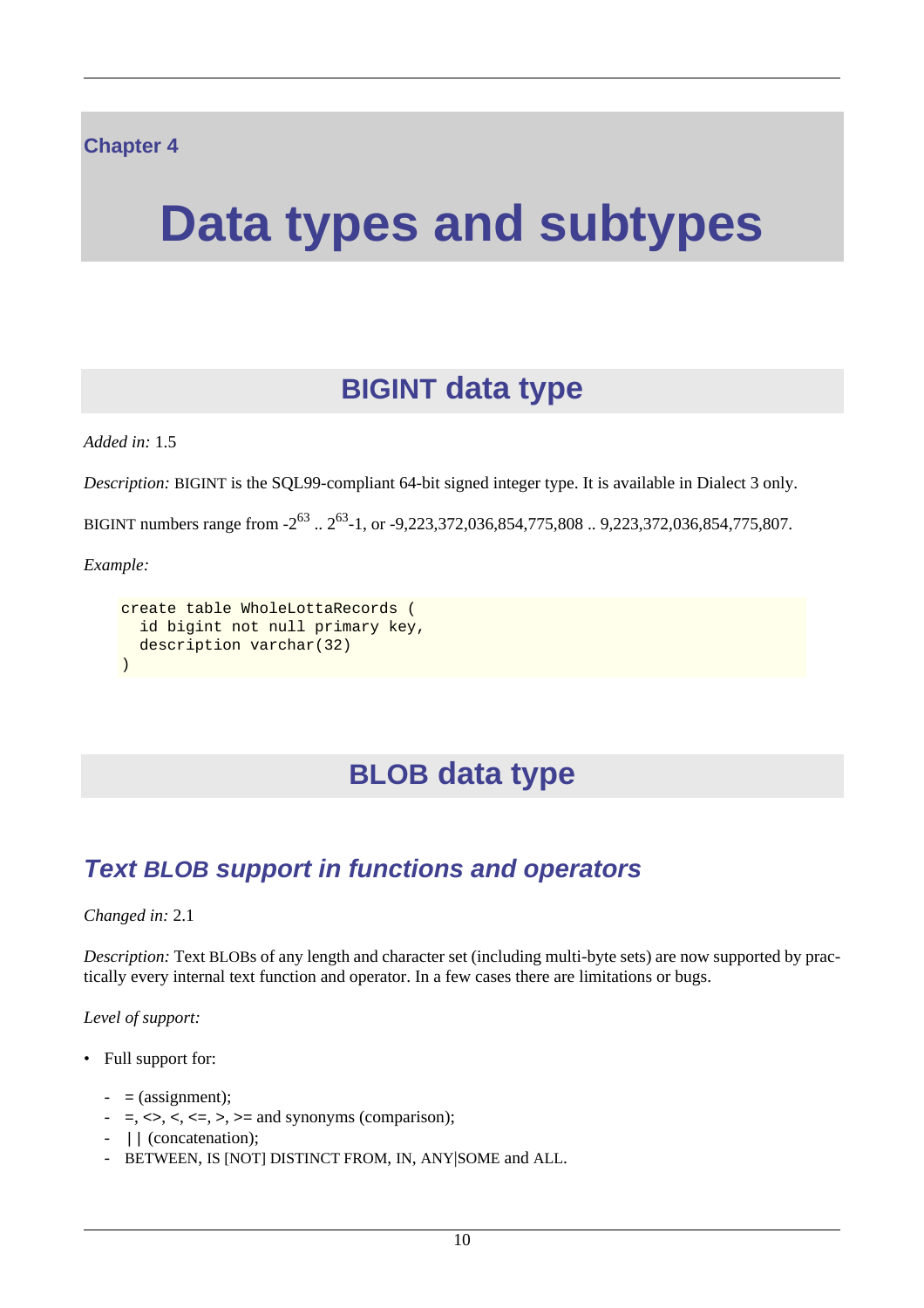- Partial support for STARTING [WITH], LIKE and CONTAINING: an error is raised if the second argument is 32 KB or longer.
- SELECT DISTINCT, ORDER BY and GROUP BY work on the BLOB ID, not the contents. This makes them as good as useless, except that SELECT DISTINCT weeds out multiple NULLs, if present. GROUP BY behaves oddly in that it groups together equal rows if they are adjacent, but not if they are apart.
- <span id="page-21-0"></span>• Any issues with BLOBs in [internal functions](#page-133-0) and [aggregate functions](#page-131-0) are discussed in their respective sections.

## **Various enhancements**

#### *Changed in:* 2.0

*Description:* In Firebird 2.0, several enhancements have been implemented for text BLOBs:

- DML COLLATE clauses are now supported.
- Equality comparisons can be performed on the full BLOB contents.

• Character set conversions are possible when assigning a BLOB to a BLOB or a string to a BLOB. When defining binary BLOBs, the mnemonic binary can now be used instead of the integer 0.

*Examples:*

```
select NameBlob from MyTable
 where NameBlob collate pt br = 'João'
create table MyPictures (
   id int not null primary key,
  title varchar(40),
 description varchar(200),
  picture blob sub_type binary
)
```
# **New character sets**

<span id="page-21-1"></span>*Added in:* 1.0, 1.5, 2.0, 2.1

The following table lists the character sets added in Firebird.

#### <span id="page-21-2"></span>**Table 4.1. Character sets new in Firebird**

| <b>Name</b>   | Max bytes/ch. | Languages                  | <b>Added</b> in |
|---------------|---------------|----------------------------|-----------------|
| CP943C        |               | Japanese                   | 2.1             |
| <b>DOS737</b> |               | Greek                      | 1.5             |
| <b>DOS775</b> |               | <b>Baltic</b>              | 1.5             |
| <b>DOS858</b> |               | $=$ DOS850 plus $\in$ sign | 1.5             |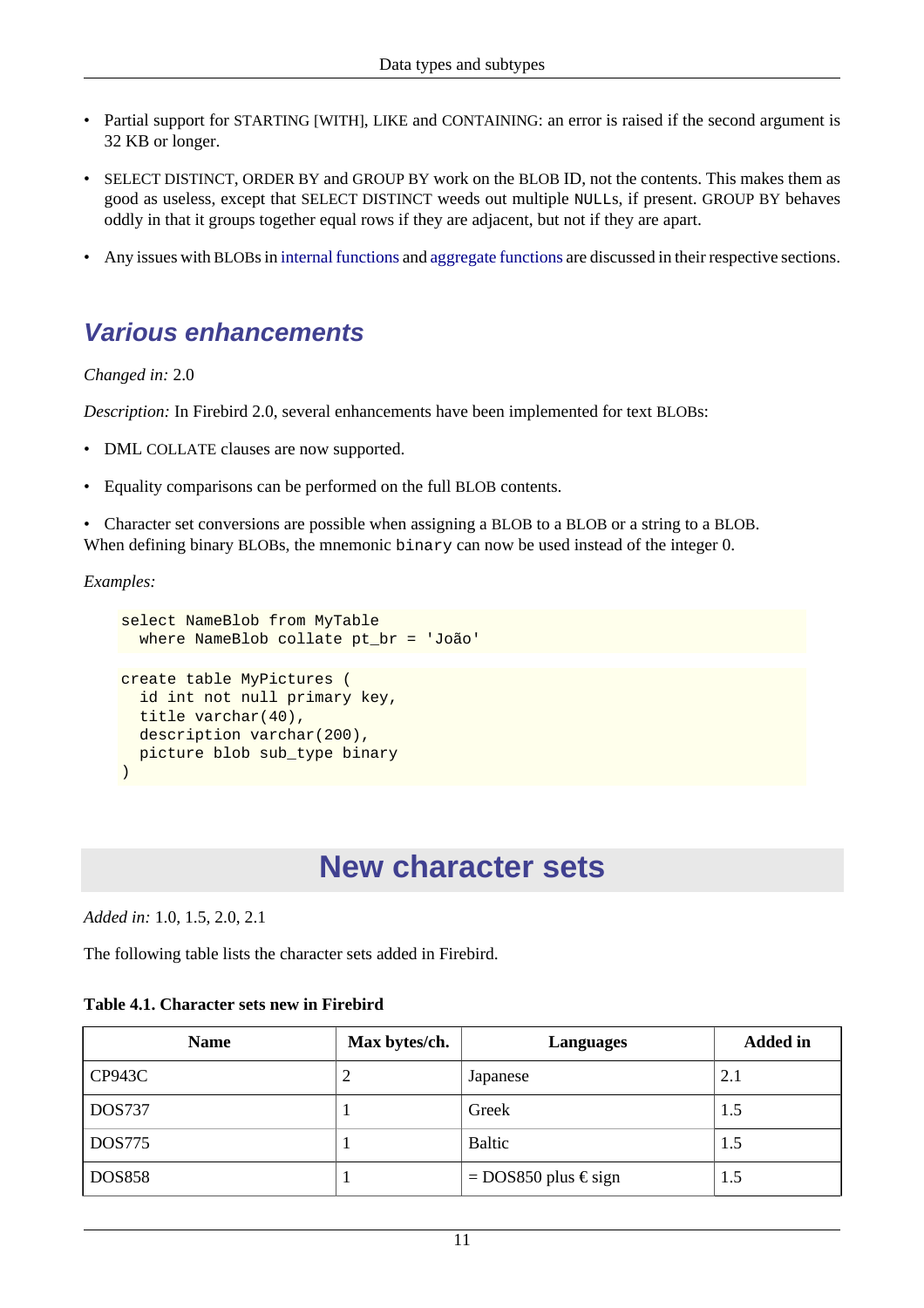| <b>Name</b>    | Max bytes/ch.  | <b>Languages</b>           | <b>Added</b> in |
|----------------|----------------|----------------------------|-----------------|
| <b>DOS862</b>  | $\mathbf{1}$   | Hebrew                     | 1.5             |
| <b>DOS864</b>  | $\mathbf{1}$   | Arabic                     | 1.5             |
| <b>DOS866</b>  | $\mathbf{1}$   | Russian                    | 1.5             |
| DOS869         | $\mathbf{1}$   | Modern Greek               | 1.5             |
| <b>GBK</b>     | $\overline{2}$ | Chinese                    | 2.1             |
| ISO8859_2      | $\mathbf{1}$   | Latin-2, Central European  | 1.0             |
| ISO8859_3      | $\mathbf{1}$   | Latin-3, Southern European | 1.5             |
| ISO8859_4      | $\mathbf{1}$   | Latin-4, Northern European | 1.5             |
| ISO8859_5      | $\mathbf{1}$   | Cyrillic                   | 1.5             |
| ISO8859_6      | $\mathbf{1}$   | Arabic                     | 1.5             |
| ISO8859_7      | $\mathbf{1}$   | Greek                      | 1.5             |
| ISO8859_8      | $\mathbf{1}$   | Hebrew                     | 1.5             |
| ISO8859_9      | $\mathbf{1}$   | Latin-5, Turkish           | 1.5             |
| ISO8859_13     | $\mathbf{1}$   | Latin-7, Baltic Rim        | 1.5             |
| KOI8R          | $\mathbf{1}$   | Russian                    | 2.0             |
| KOI8U          | $\mathbf{1}$   | Ukrainian                  | 2.0             |
| <b>TIS620</b>  | $\mathbf{1}$   | Thai                       | 2.1             |
| UTF8 $(*)$     | $\overline{4}$ | All                        | 2.0             |
| WIN1255        | $\mathbf{1}$   | Hebrew                     | 1.5             |
| WIN1256        | $\mathbf{1}$   | Arabic                     | 1.5             |
| WIN1257        | $\mathbf{1}$   | <b>Baltic</b>              | 1.5             |
| <b>WIN1258</b> | $\mathbf{1}$   | Vietnamese                 | 2.0             |

<span id="page-22-0"></span> $^{(*)}$ In Firebird 1.5, UTF8 is an alias for UNICODE\_FSS. This character set has some inherent problems. In Firebird 2, UTF8 is a character set in its own right, without the drawbacks of UNICODE\_FSS.

# **Character set NONE handling changed**

#### *Changed in:* 1.5.1

*Description:* Firebird 1.5.1 has improved the way character set NONE data are moved to and from fields or variables with another character set, resulting in fewer transliteration errors. For more details, see the [Note](#page-207-1) at the end of the book.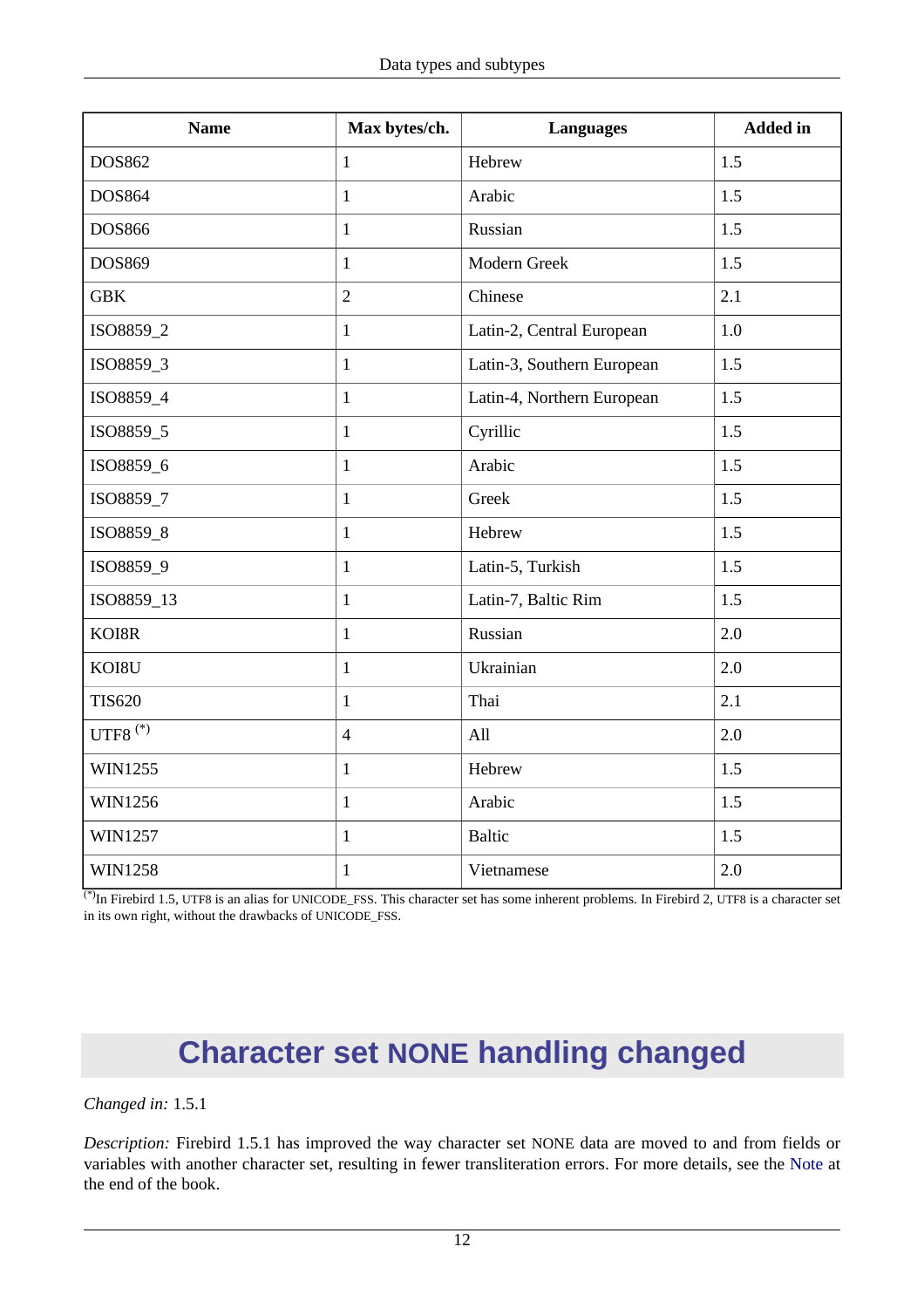# **New collations**

<span id="page-23-0"></span>*Added in:* 1.0, 1.5, 1.5.1, 2.0, 2.1

The following table lists the collations added in Firebird. The "Details" column is based on what has been reported in the Release Notes and other documents. The information in this column is probably incomplete; some collations with an empty Details field may still be case insensitive (ci), accent insensitive (ai) or dictionary-sorted (dic).

Please note that the default – binary – collations for new character sets are not listed here, as doing so would add no meaningful information.

| <b>Character set</b> | <b>Collation</b>   | Language                     | <b>Details</b> | <b>Added</b> in |
|----------------------|--------------------|------------------------------|----------------|-----------------|
| <b>CP943C</b>        | CP943C_UNICODE     | Japanese                     |                | 2.1             |
| <b>GBK</b>           | <b>GBK_UNICODE</b> | Chinese                      |                | 2.1             |
| ISO8859_1            | ES_ES_CI_AI        | Spanish                      | ci, ai         | 2.0             |
|                      | FR_FR_CI_AI        | French                       | ci, ai         | 2.1             |
|                      | PT_BR              | <b>Brazilian Portuguese</b>  | ci, ai         | 2.0             |
| ISO8859_2            | $CS_CZ$            | Czech                        |                | 1.0             |
|                      | ISO_HUN            | Hungarian                    |                | 1.5             |
|                      | ISO_PLK            | Polish                       |                | 2.0             |
| ISO8859_13           | LT_LT              | Lithuanian                   |                | 1.5.1           |
| UTF8                 | <b>UCS_BASIC</b>   | All                          |                | 2.0             |
|                      | <b>UNICODE</b>     | All                          | dic            | 2.0             |
|                      | UNICODE_CI         | All                          | ci             | 2.1             |
| <b>WIN1250</b>       | BS_BA              | <b>Bosnian</b>               |                | 2.0             |
|                      | PXW_HUN            | Hungarian                    | ci             | 1.0             |
|                      | WIN_CZ             | Czech                        | ci             | 2.0             |
|                      | WIN_CZ_CI_AI       | Czech                        | ci, ai         | 2.0             |
| <b>WIN1251</b>       | <b>WIN1251 UA</b>  | <b>Ukrainian and Russian</b> |                | 1.5             |
| <b>WIN1252</b>       | WIN_PTBR           | <b>Brazilian Portuguese</b>  | ci, ai         | 2.0             |
| WIN1257              | <b>WIN1257_EE</b>  | Estonian                     | dic            | 2.0             |
|                      | <b>WIN1257_LT</b>  | Lithuanian                   | dic            | 2.0             |

#### <span id="page-23-1"></span>**Table 4.2. Collations new in Firebird**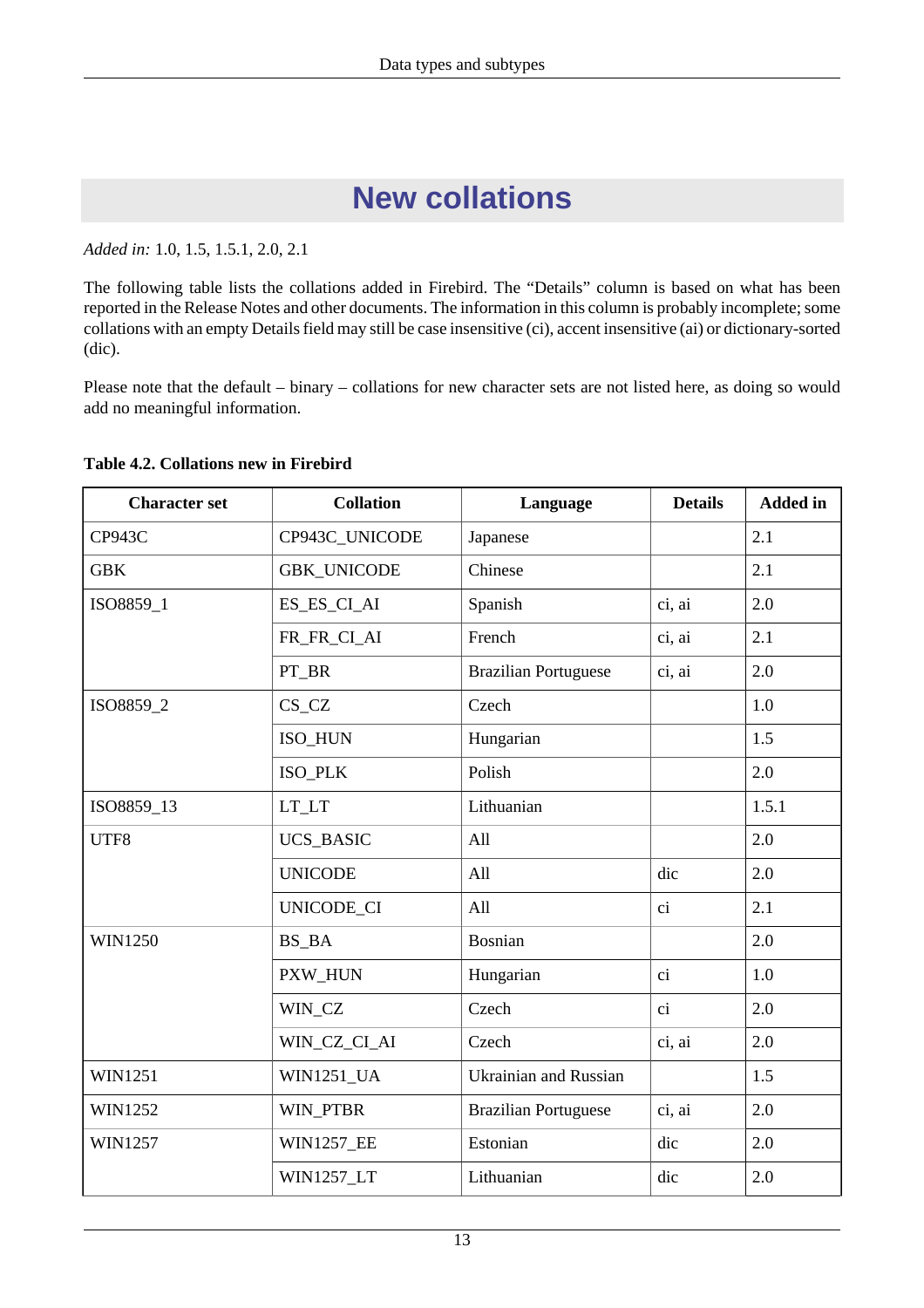| <b>Character set</b> | <b>Collation</b>  | Language  | <b>Details</b> | <b>Added</b> in |
|----------------------|-------------------|-----------|----------------|-----------------|
|                      | <b>WIN1257_LV</b> | Latvian   | dic            | 2.0             |
| KOI8R                | KOI8R RU          | Russian   | dic            | 2.0             |
| KOI8U                | KOI8U_UA          | Ukrainian | dic            | 2.0             |
| <b>TIS620</b>        | TIS620_UNICODE    | Thai      |                | 2.1             |

#### **A note on the UTF8 collations**

The UCS\_BASIC collation sorts in Unicode code-point order: A, B, a, b, á... This is exactly the same as UTF8 with no collation specified. UCS\_BASIC was added to comply with the SQL standard.

The UNICODE collation sorts using UCA (Unicode Collation Algorithm): a, A, á, b, B...

UNICODE\_CI is truly case-insensitive. In a search for e.g. 'Apple', it will also find 'apple', 'APPLE' and 'aPPLe'.

## <span id="page-24-0"></span>**Unicode collations for all character sets**

*Added in:* 2.1

Firebird now comes with UNICODE collations for all the standard character sets. However, except for the ones listed in the [new collations table](#page-23-1) in the previous section, these collations are not automatically available in your databases. Instead, they must be added with the CREATE COLLATION statement, like this:

create collation ISO8859\_1\_UNICODE for ISO8859\_1

The new Unicode collations all have the name of their character set with \_UNICODE added. (The built-in Unicode collations for UTF8 are the exception to the rule.) They are defined, along with the other collations, in the manifest file fbintl.conf in Firebird's intl subdirectory.

Collations may also be registered under a user-chosen name, e.g.:

create collation LAT UNI for ISO8859 1 from external ('ISO8859 1 UNICODE')

See [CREATE COLLATION](#page-25-2) for the full syntax.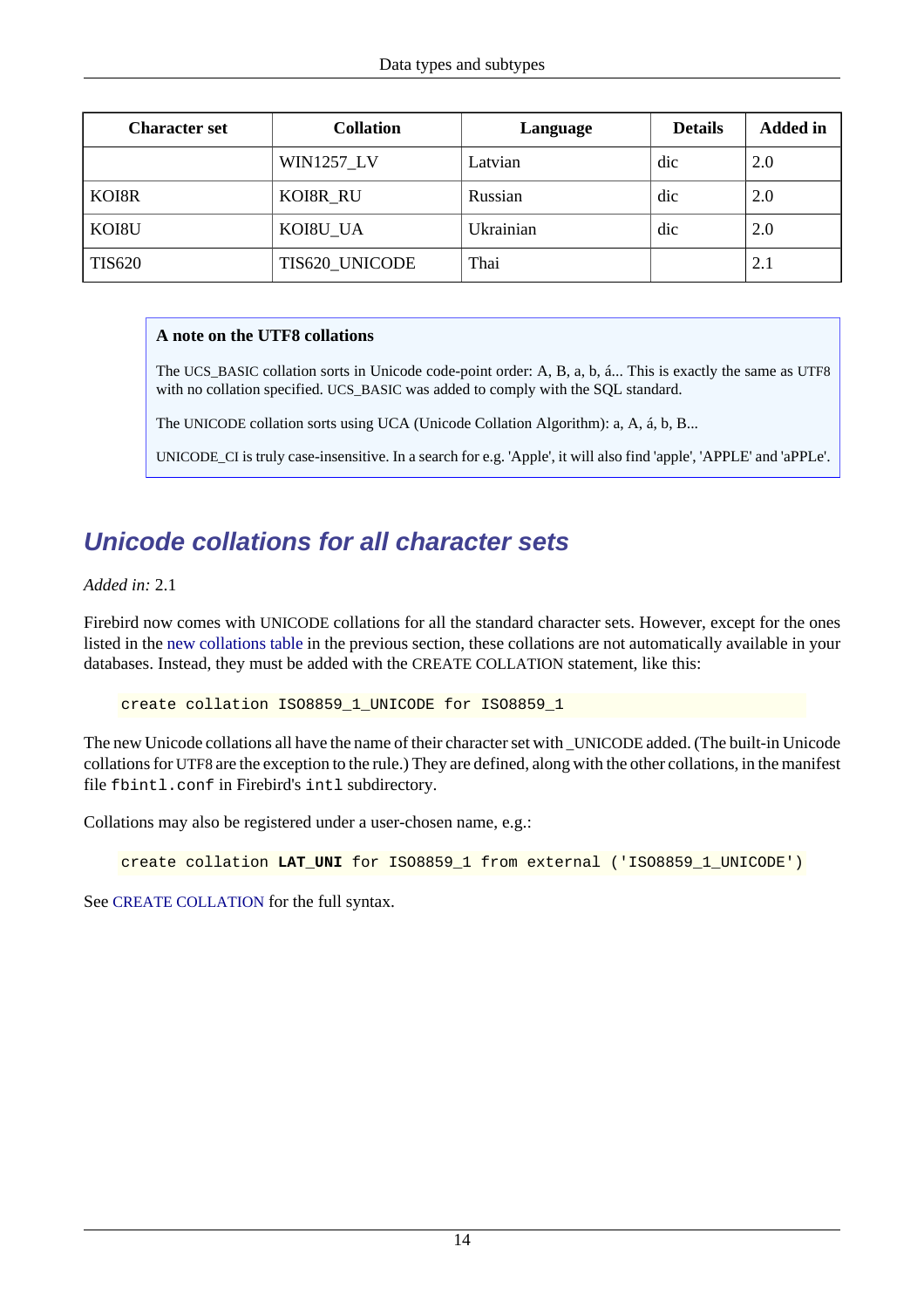## <span id="page-25-0"></span>**Chapter 5**

# **DDL statements**

The statements in this chapter are grouped by the type of database object they operate on. For instance, ALTER DATABASE, CREATE DATABASE and DROP DATABASE are all found under *DATABASE*; DECLARE EXTER-NAL FUNCTION and ALTER EXTERNAL FUNCTION are under *EXTERNAL FUNCTION*; etc.

<span id="page-25-1"></span>GRANT and REVOKE, which can operate on a variety of object types, are together under *Privileges*.

# **COLLATION**

## <span id="page-25-2"></span>**CREATE COLLATION**

*Available in:* DSQL

*Added in:* 2.1

*Description:* Adds a collation to the database. The collation must already be present on your system (typically in a library file) and must be properly registered in a .conf file in the intl subdirectory of your Firebird installation. You may also base the collation on one that is already present in the database.

*Syntax:*

```
CREATE COLLATION collname
   FOR charset
   [FROM basecoll | FROM EXTERNAL ('extname')]
   [NO PAD | PAD SPACE]
   [CASE [IN]SENSITIVE]
   [ACCENT [IN]SENSITIVE]
   ['<specific-attributes>']
collname ::= the name to use for the new collation
charset ::= a character set present in the database
basecoll ::= a collation already present in the database
extname ::= the collation name used in the .conf file
<specific-attributes> ::= <attribute> [; <attribute> ...]
<attribute> ::= attrname=attrvalue
```
- If no FROM clause is present, Firebird will scan the .conf file(s) in your intl subdirectory for a collation with the name specified after CREATE COLLATION. That is, omitting the FROM clause is the same as specifying "FROM EXTERNAL ('collname')".
- The single-quoted *extrame* is case-sensitive and must be exactly equal to the collation name in the .conf file. The collname, charset and basecoll parameters are case-insensitive, unless surrounded by double-quotes.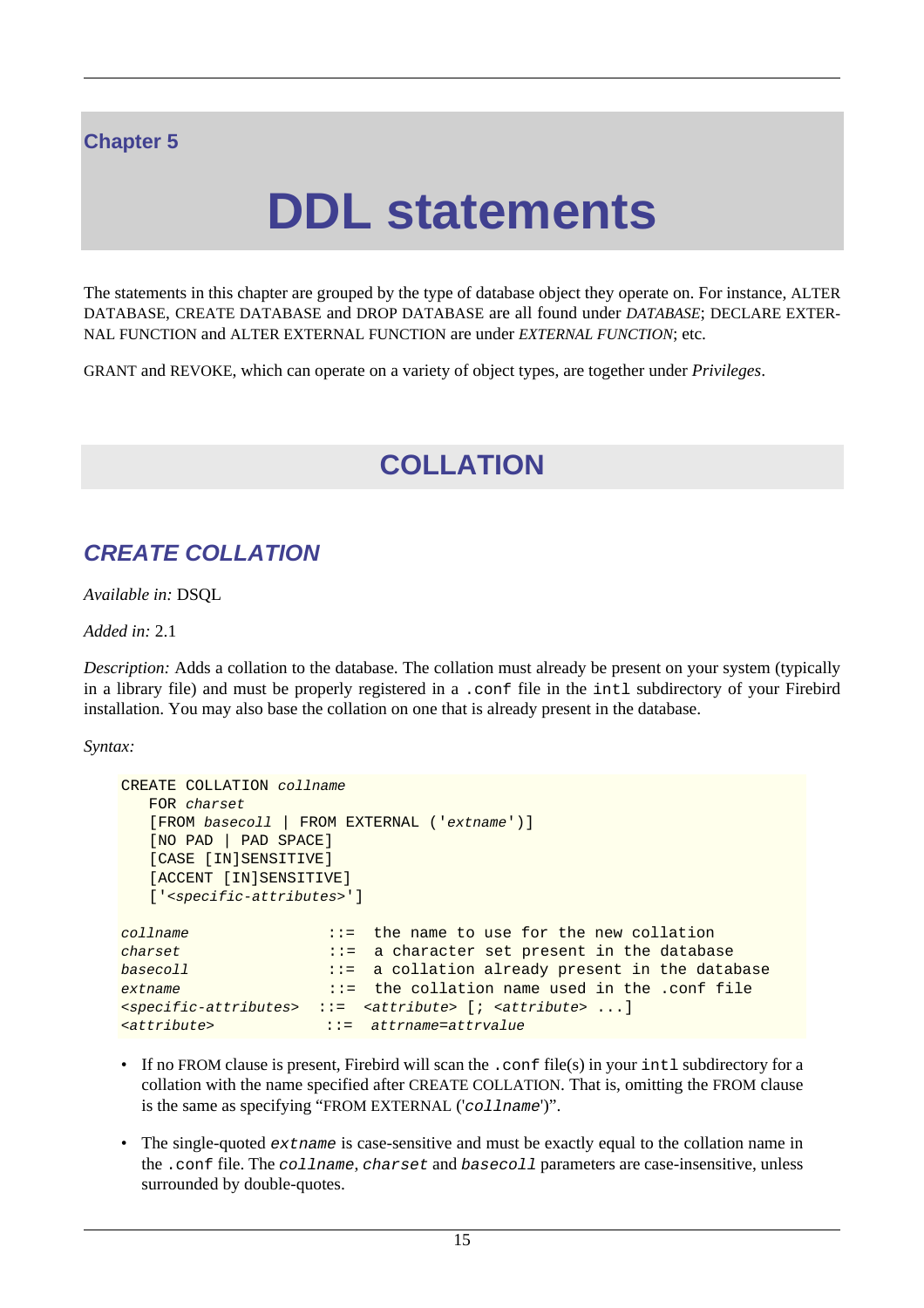*Specific attributes:* The table below lists the available specific attributes. Not all specific attributes apply to every collation, even if specifying them doesn't cause an error. Please note that specific attributes are case sensitive. In the table below, "*1 bpc*" indicates that an attribute is valid for collations of character sets using 1 byte per character (so-called *narrow character sets*). "*UNI*" stands for "UNICODE and UNICODE\_CI".

<span id="page-26-0"></span>

| Table 5.1. Specific collation attributes |  |  |  |  |
|------------------------------------------|--|--|--|--|
|------------------------------------------|--|--|--|--|

| <b>Name</b>                             | <b>Values</b>     | <b>Valid for</b> | Comment                                                                                                                                                                                                                                                                        |
|-----------------------------------------|-------------------|------------------|--------------------------------------------------------------------------------------------------------------------------------------------------------------------------------------------------------------------------------------------------------------------------------|
| <b>DISABLE-COMPRES-</b><br><b>SIONS</b> | 0, 1              | 1 bpc            | Disables compressions (aka contractions). Compres-<br>sions cause certain character sequences to be sorted as<br>atomic units, e.g. Spanish c+h as a single character ch.                                                                                                      |
| DISABLE-EXPAN-<br><b>SIONS</b>          | 0, 1              | 1 bpc            | Disables expansions. Expansions cause certain char-<br>acters (e.g. ligatures or umlauted vowels) to be treated<br>as character sequences and sorted accordingly.                                                                                                              |
| <b>ICU-VERSION</b>                      | default<br>or M.m | <b>UNI</b>       | Specifies the ICU library version to use. Valid<br>values are the ones defined in the applicable<br><intl_module> element in intl/fbintl.conf.<br/>Format: either the string literal "default" or a ma-<br/>jor+minor version number like "3.0" (both unquoted).</intl_module> |
| <b>LOCALE</b>                           | XX_YY             | <b>UNI</b>       | Specifies the collation locale. Requires complete ver-<br>sion of ICU libraries. Format: a locale string like<br>"du_NL" (unquoted).                                                                                                                                           |
| <b>MULTI-LEVEL</b>                      | 0, 1              | 1 bpc            | Uses more than one ordering level.                                                                                                                                                                                                                                             |
| SPECIALS-FIRST                          | 0, 1              | 1 bpc            | Orders special characters (spaces, symbols etc.) before<br>alphanumeric characters.                                                                                                                                                                                            |

*Examples:*

Simplest form, using the name as found in the .conf file (case-insensitive):

create collation iso8859\_1\_unicode for iso8859\_1

Using a custom name. Notice how the "external" name must now *exactly* match the name in the .conf file:

```
create collation lat_uni
   for iso8859_1
   from external ('ISO8859_1_UNICODE')
```
Based on a collation already present in the database:

```
create collation es_es_nopad_ci
   for iso8859_1
   from es_es
   no pad
   case insensitive
```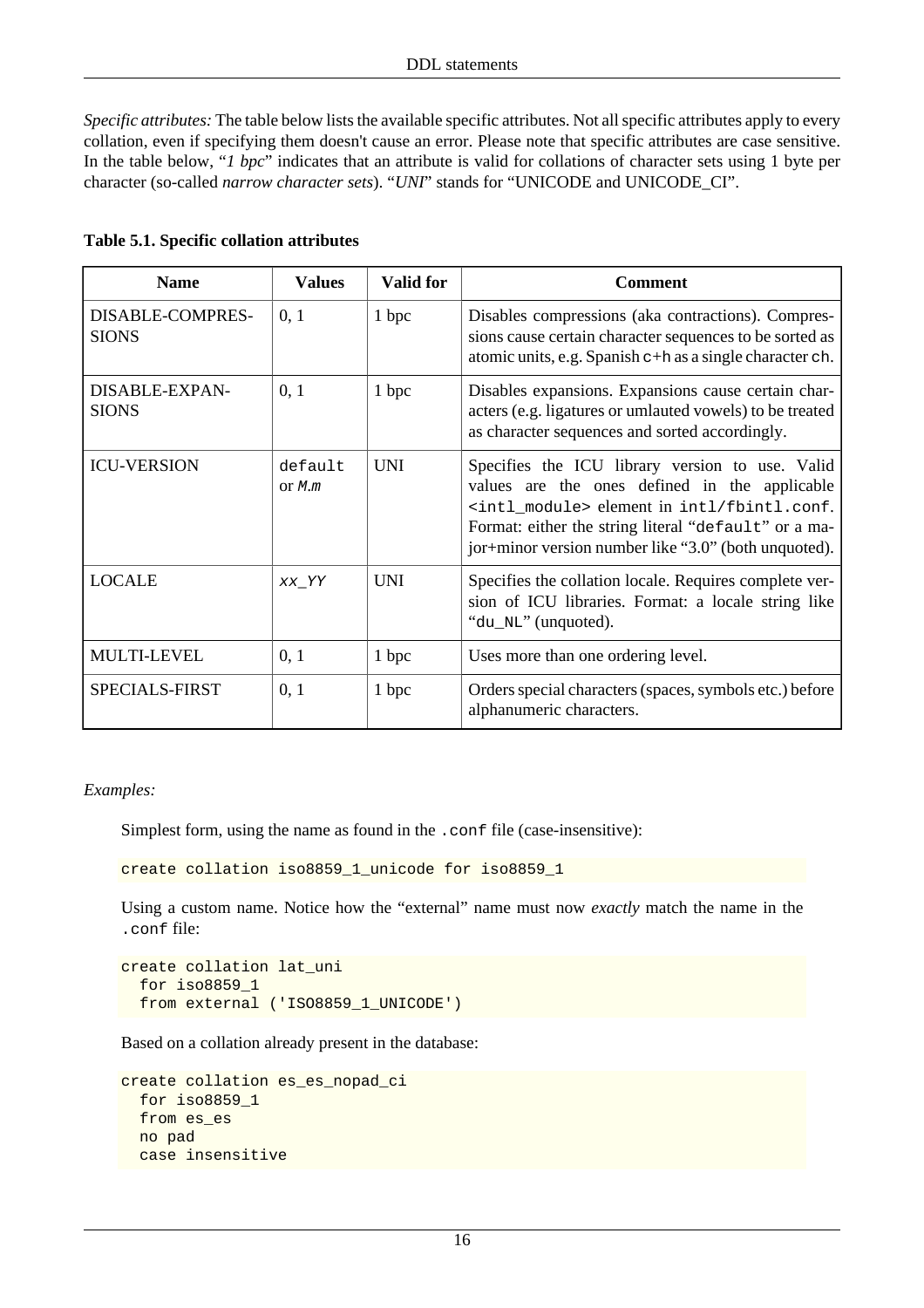With a special attribute (case-sensitive!):

```
create collation es_es_ci_compr
   for iso8859_1
   from es_es
   case insensitive
   'DISABLE-COMPRESSIONS=0'
```
#### **Tip**

If you want to add a new character set with its default collation in your database, declare and run the stored procedure sp\_register\_character\_set(name, max\_bytes\_per\_character), found in misc/intl. sql under your Firebird installation directory. Please note: in order for this to work, the character set must be present on your system and registered in a .conf file in the intl subdirectory.

## <span id="page-27-0"></span>**DROP COLLATION**

*Available in:* DSQL

*Added in:* 2.1

*Description:* Removes a collation from the database. Only user-added collations can be removed in this way.

*Syntax:*

DROP COLLATION name

#### **Tip**

<span id="page-27-1"></span>If you want to remove an entire character set with all its collations from your database, declare and run the stored procedure sp\_unregister\_character\_set(name), found in misc/intl.sql under your Firebird installation directory.

## **COMMENT**

*Available in:* DSQL

*Added in:* 2.0

*Description:* Allows you to enter comments for metadata objects. The comments will be stored in the various RDB\$DESCRIPTION text BLOB fields in the system tables, from where client applications can pick them up.

*Syntax:*

```
COMMENT ON <object> IS {'sometext' | NULL}
<object> ::= DATABASE
                     | <basic-type> objectname
```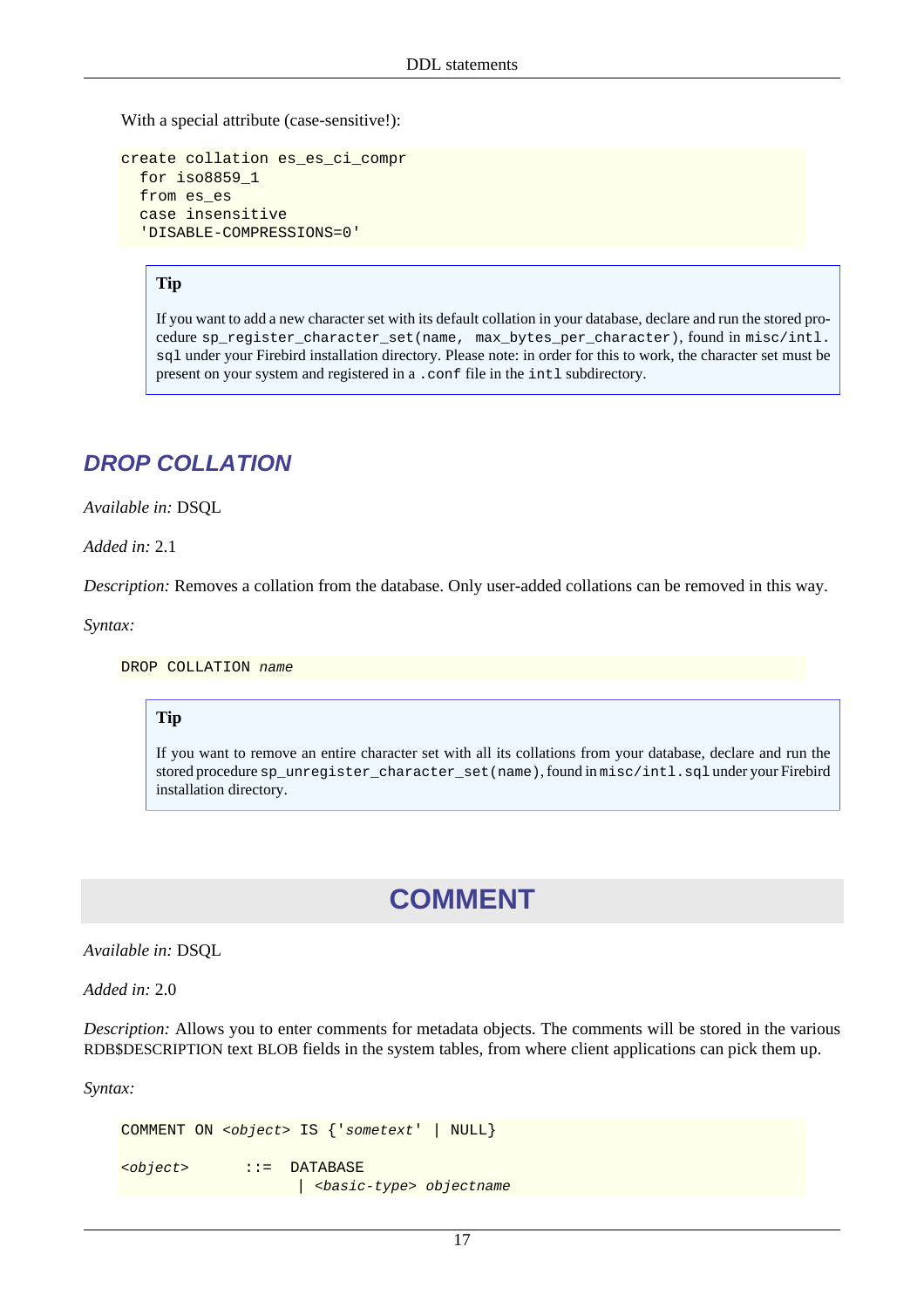```
COLUMN relationname.fieldname
                     PARAMETER procname.paramname
<basic-type> ::= CHARACTER SET | COLLATION | DOMAIN | EXCEPTION
                      | EXTERNAL FUNCTION | FILTER | GENERATOR | INDEX
                      | PROCEDURE | ROLE | SEQUENCE | TABLE | TRIGGER | VIEW
```
**Note**

If you enter an empty comment (''), it will end up as NULL in the database.

*Examples:*

<span id="page-28-0"></span>comment on database is 'Here''s where we keep all our customer records.' comment on table Metals is 'Also for alloys' comment on column Metals.IsAlloy is '0 = pure metal, 1 = alloy' comment on index ix\_sales is 'Set inactive during bulk inserts!'

## **DATABASE**

## <span id="page-28-1"></span>**CREATE DATABASE**

*Available in:* DSQL, ESQL

*Syntax (partial):*

```
CREATE {DATABASE | SCHEMA}
    ...
    [PAGE_SIZE [=] size]
    ...
    [DIFFERENCE FILE 'filepath']
size ::= 4096 | 8192 | 16384
```
• If the user supplies a size smaller than 4096, it will be silently converted to 4096. Other numbers not equal to any of the supported sizes will be silently converted to the next lower supported size.

#### **16 Kb page size supported, 1 and 2 Kb deprecated**

*Changed in:* 1.0, 2.1

*Description:* Firebird 1.0 has raised the maximum database page size from 8192 to 16384 bytes. In Firebird 2.1 and up, page sizes 1024 and 2048 are deprecated as inefficient. Firebird will no longer create databases with these page sizes, but it will connect to existing small-page databases without any problem.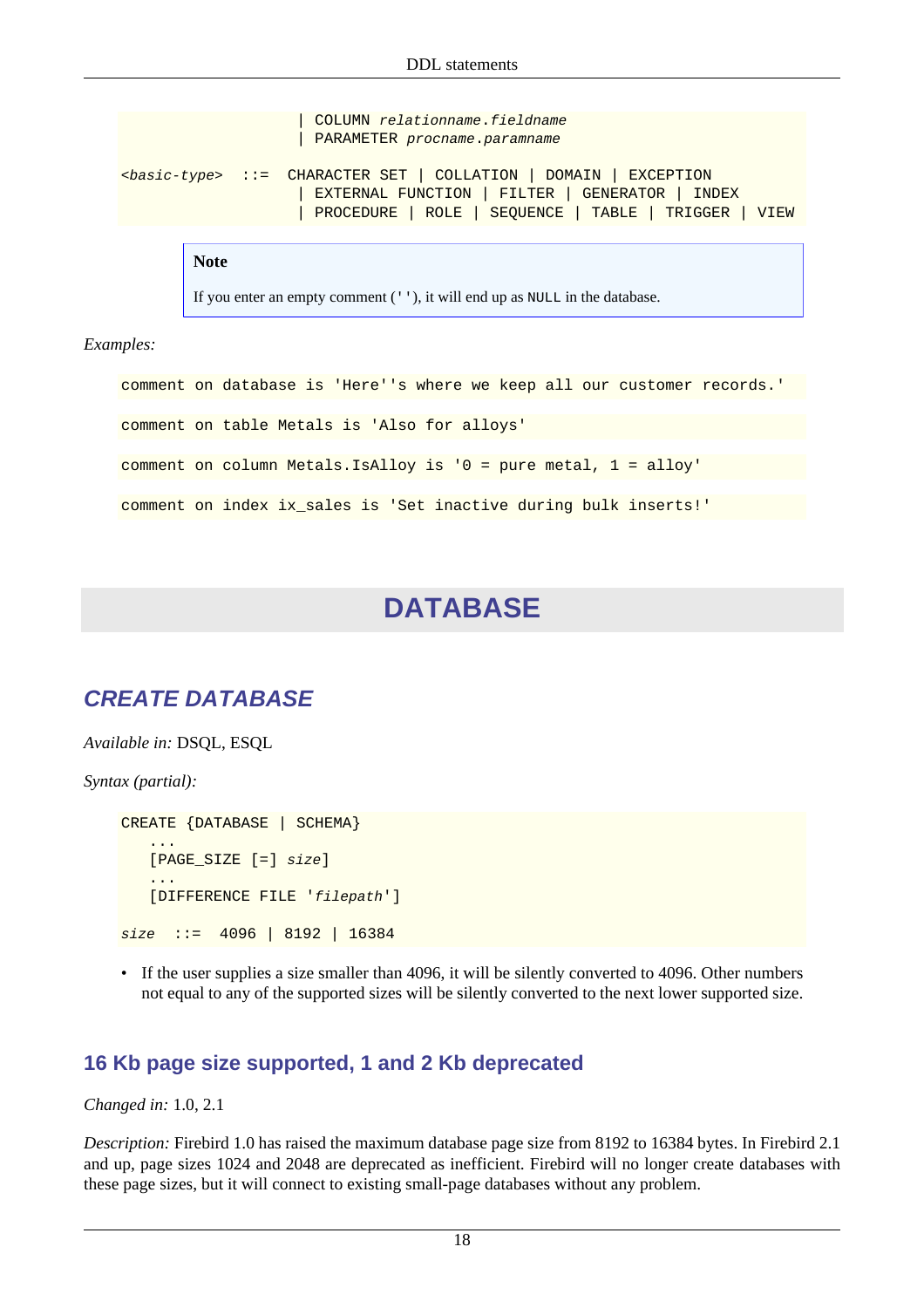#### **DIFFERENCE FILE parameter**

*Added in:* 2.0

<span id="page-29-0"></span>*Description:* The DIFFERENCE FILE parameter was added in Firebird 2.0, but not documented at the time. For a full description, see *ALTER DATABASE :: [ADD DIFFERENCE FILE](#page-30-0)*.

## **ALTER DATABASE**

*Available in:* DSQL, ESQL

*Description:* Alters a database's file organisation or toggles its "safe-to-copy" state.

*Syntax:*

```
ALTER {DATABASE | SCHEMA}
   [<add_sec_clause> [<add_sec_clause> ...]]
    [ADD DIFFERENCE FILE 'filepath' | DROP DIFFERENCE FILE]
    [{BEGIN | END} BACKUP]
<add_sec_clause> ::= ADD <sec_file> [<sec_file> ...]
<sec_file> ::= FILE 'filepath'
                           [STARTING [AT [PAGE]] pagenum]
                            [LENGTH [=] num [PAGE[S]]
```
The DIFFERENCE FILE and BACKUP clauses, added in Firebird 2.0, are not available in ESQL.

#### **BEGIN BACKUP**

*Available in:* DSQL

*Added in:* 2.0

*Description:* Freezes the main database file so that it can be backed up safely by filesystem means, even while users are connected and perform operations on the data. Any mutations to the database will be written to a separate file, the *delta file*. Contrary to what the syntax suggests, this statement does *not* initiate the backup itself; it merely creates the conditions.

*Example:*

alter database begin backup

#### **END BACKUP**

*Available in:* DSQL

*Added in:* 2.0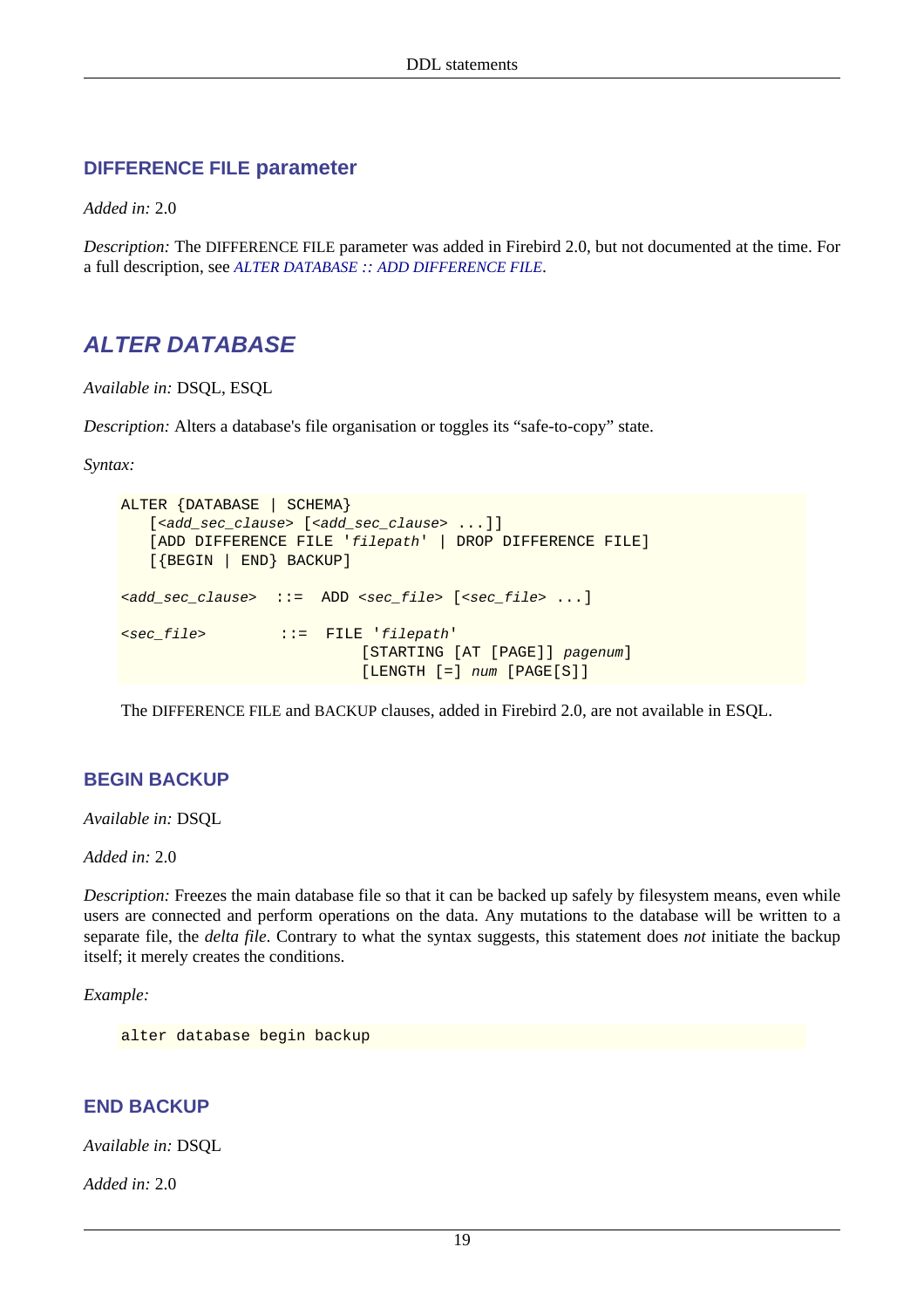*Description:* Merges the delta file back into the main database file and restores the normal state of operation, thus closing the time window during which safe backups could be made via the filesystem. (Safe backups with gbak are still possible.)

*Example:*

alter database end backup

#### **Tip**

Instead of BEGIN and END BACKUP, consider using Firebird's nbackup tool: it can freeze and unfreeze the main database file as well as make full and incremental backups. A manual for nbackup is available via the [Firebird Documentation Index.](http://www.firebirdsql.org/index.php?op=doc)

#### <span id="page-30-0"></span>**ADD DIFFERENCE FILE**

*Available in:* DSQL

#### *Added in:* 2.0

*Description:* Presets path and name of the delta file to which mutations are written when the database goes into "copy-safe" mode after an ALTER DATABASE BEGIN BACKUP command.

*Example:*

```
alter database add difference file 'C:\Firebird\Databases\Fruitbase.delta'
```
*Notes:*

- This statement doesn't really add any file. It just overrides the default path and name for the delta file that will be created if and when the database enters copy-safe mode.
- If you provide a relative path or a bare filename here, it will be appended to the current directory as seen from the server. On Windows, this is often the system directory.
- If you want to change an existing setting, [DROP](#page-30-1) the old one first and then ADD the new one.
- <span id="page-30-1"></span>• When not overridden, the delta file gets the same path and filename as the database itself, but with the extension .delta

#### **DROP DIFFERENCE FILE**

*Available in:* DSQL

*Added in:* 2.0

*Description:* Removes the delta file path and name that were previously set with ALTER DATABASE ADD DIFFERENCE FILE. This statement doesn't really drop a file. It only erases the preset path and/or filename that would otherwise have been used the next time the database went into copy-safe mode, and reverts to the default behaviour.

#### *Example:*

```
alter database drop difference file
```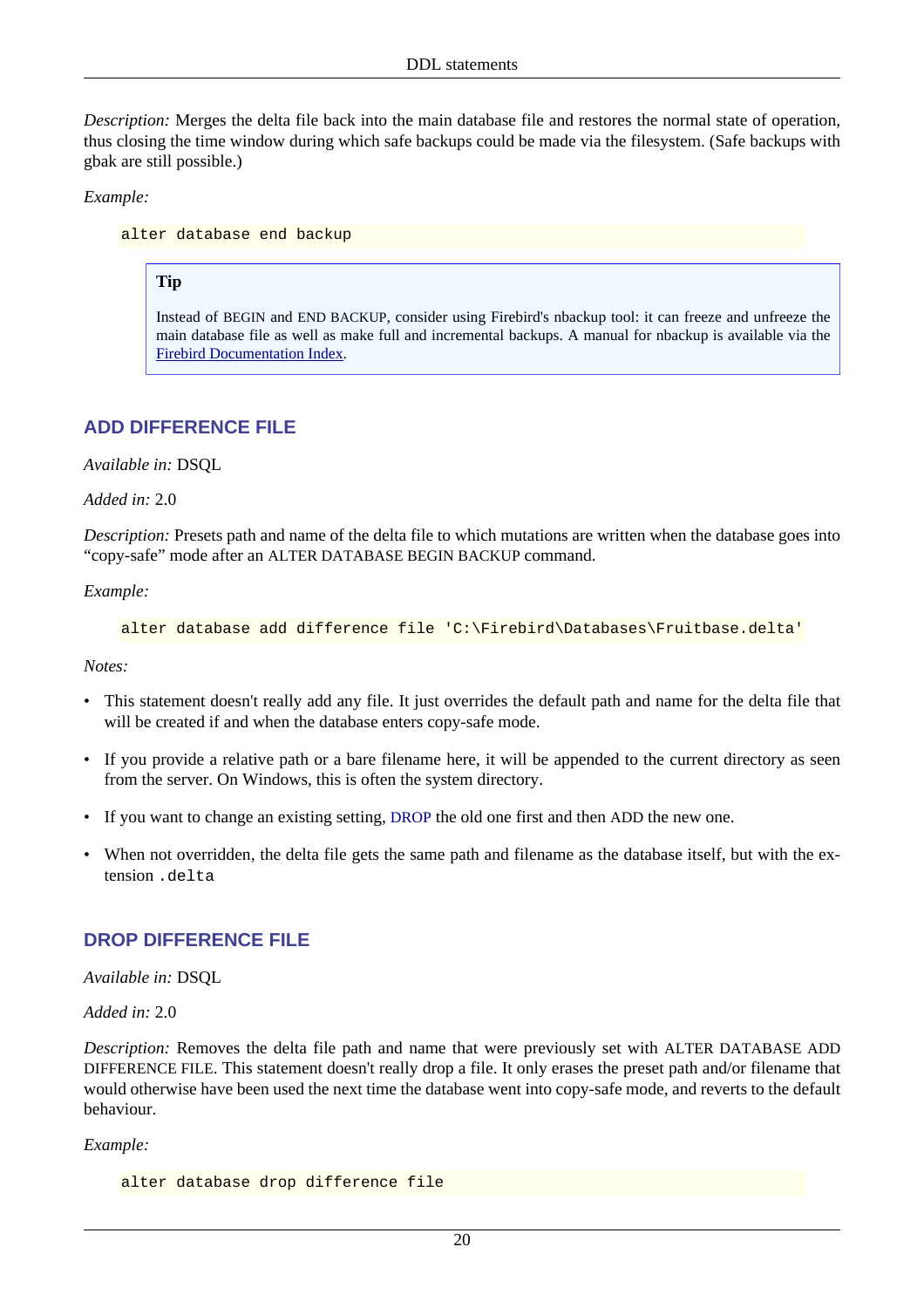# **DOMAIN**

## <span id="page-31-1"></span><span id="page-31-0"></span>**CREATE DOMAIN**

*Available in:* DSQL, ESQL

### **Context variables as defaults**

*Changed in:* IB

*Description:* Any context variable that is assignment-compatible to the new domain's datatype can be used as a default. This was already the case in InterBase 6, but the *Language Reference* only mentioned USER.

*Example:*

```
create domain DDate as
   date
  default current date
   not null
```
## <span id="page-31-2"></span>**ALTER DOMAIN**

*Available in:* DSQL, ESQL

#### **Warning**

If you change a domain's definition, existing PSQL code using that domain may become invalid. If this happens, the system table field RDB\$VALID\_BLR will be set to 0 for any procedure or trigger whose code is no longer valid. If you have changed a domain, the following query will find the code modules that depend on it and report the state of RDB\$VALID\_BLR:

```
select * from (
   select 'Procedure', rdb$procedure_name, rdb$valid_blr from rdb$procedures
     union
   select 'Trigger', rdb$trigger_name, rdb$valid_blr from rdb$triggers
) (type, name, valid)
where exists
   (select * from rdb$dependencies
   where rdb$dependent_name = name and rdb$depended_on_name = 'MYDOMAIN')
/* Replace MYDOMAIN with the actual domain name. Use all-caps if the domain
    was created case-insensitively. Otherwise, use the exact capitalisation. */
```
Unfortunately, not all PSQL invalidations will be reflected in the RDB\$VALID\_BLR field. It is therefore advisable to look at all the procedures and triggers reported by the above query, even those having a 1 in the "VALID" column.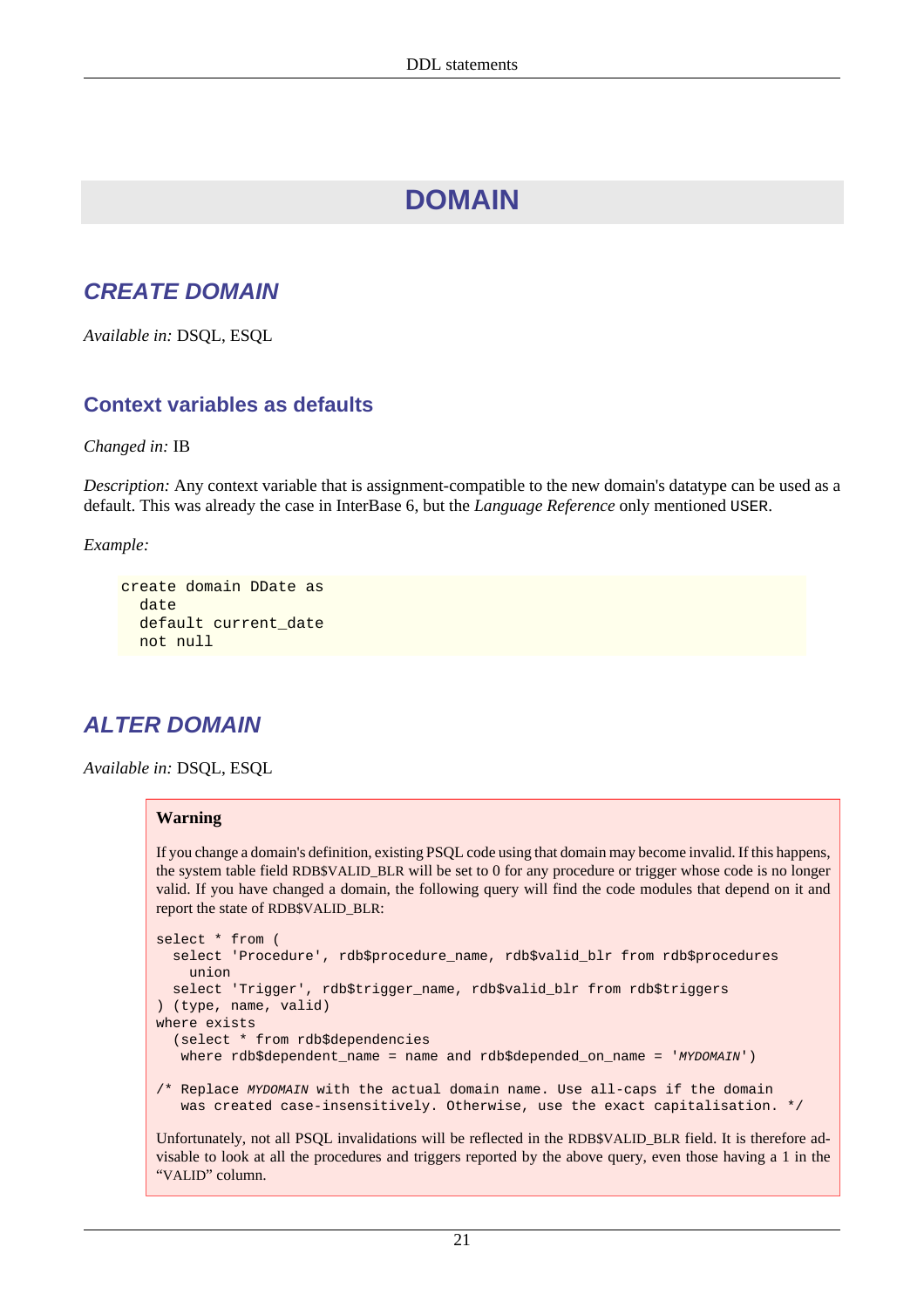Please notice that for PSQL modules inherited from earlier Firebird versions (including a number of system triggers, even if the database was created under Firebird 2.1 or higher), RDB\$VALID\_BLR is NULL. This does *not* indicate that their BLR is invalid.

The isql commands SHOW PROCEDURES and SHOW TRIGGERS flag modules whose RDB\$VALID\_BLR field is zero with an asterisk. SHOW PROCEDURE PROCNAME and SHOW TRIGGER TRIGNAME, which display individual PSQL modules, do not signal invalid BLR.

### **Rename domain**

*Added in:* IB

*Description:* Renaming of a domain is possible with the TO clause. This feature was introduced in InterBase 6, but left out of the *Language Reference*.

*Example:*

alter domain posint to plusint

• The TO clause can be combined with other clauses and need not come first in that case.

#### **SET DEFAULT to any context variable**

*Changed in:* IB

*Description:* Any context variable that is assignment-compatible to the domain's datatype can be used as a default. This was already the case in InterBase 6, but the *Language Reference* only mentioned USER.

*Example:*

```
alter domain DDate
   set default current_date
```
# **EXCEPTION**

## <span id="page-32-1"></span>**CREATE EXCEPTION**

*Available in:* DSQL, ESQL

#### **Message length increased**

*Changed in:* 2.0

*Description:* In Firebird 2.0 and higher, the maximum length of the exception message has been raised from 78 to 1021.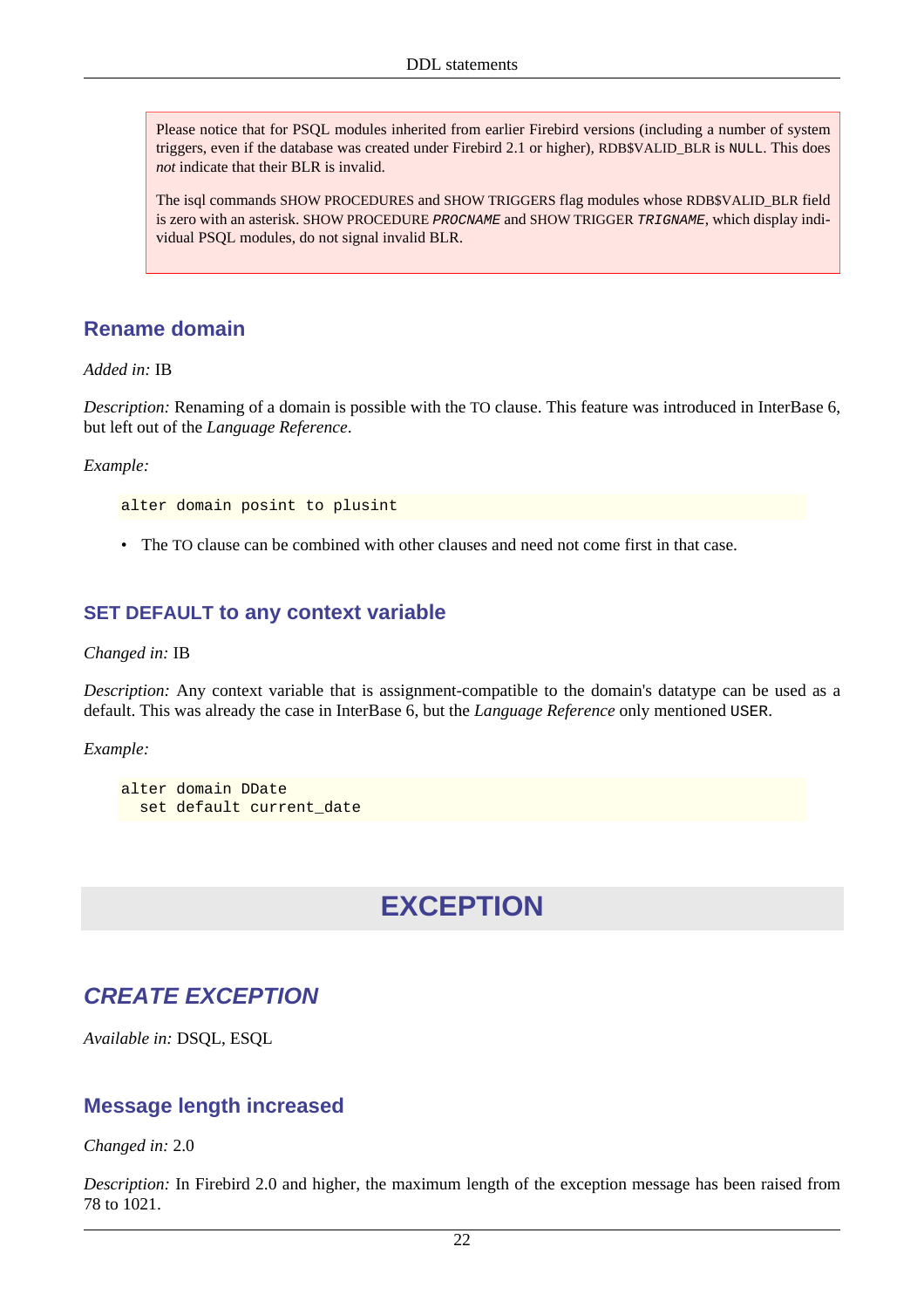#### *Example:*

create exception Ex\_TooManyManagers

 'Too many managers: An attempt was made to create more managers than the maximum defined in the Limits table. If you really need to create more managers than you have now, raise the limit first. However, please consult your department''s manager before doing so. Otherwise, your decision may be overturned later and the additional manager(s) removed.'

#### **Note**

The maximum exception message length depends on a certain system table field. Therefore, pre-2.0 databases need to be backed up and restored under Firebird 2.x before they can store exception messages of up to 1021 bytes.

## <span id="page-33-0"></span>**CREATE OR ALTER EXCEPTION**

*Available in:* DSQL

*Added in:* 2.0

*Description:* If the exception does not yet exist, it is created just as if CREATE EXCEPTION were used. If it already exists, it is altered. Existing dependencies are preserved.

<span id="page-33-1"></span>*Syntax:* Exactly the same as for CREATE EXCEPTION.

### **RECREATE EXCEPTION**

*Available in:* DSQL

*Added in:* 2.0

*Description:* Creates or recreates an exception. If an exception with the same name already exists, RECREATE EXCEPTION will try to drop it and create a new exception. This wlll fail if there are existing dependencies on the exception.

*Syntax:* Exactly the same as CREATE EXCEPTION.

#### **Note**

<span id="page-33-2"></span>If you use RECREATE EXCEPTION on an exception that has dependent objects, you may not get an error message until you try to commit your transaction.

# **EXTERNAL FUNCTION**

## <span id="page-33-3"></span>**DECLARE EXTERNAL FUNCTION**

*Available in:* DSQL, ESQL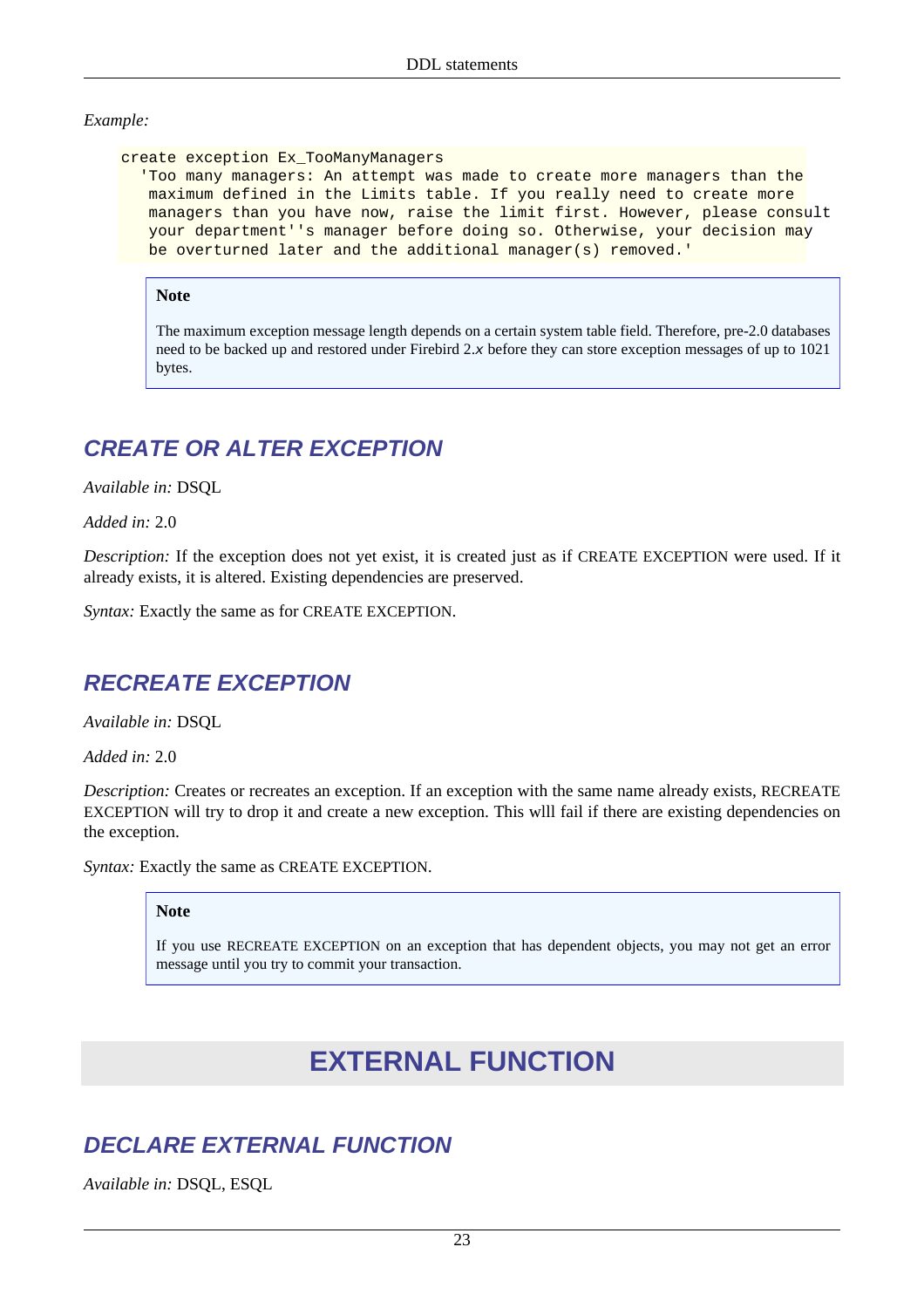*Description:* This statement makes an external function (UDF) available in the database.

*Syntax:*

```
DECLARE EXTERNAL FUNCTION localname
   [<arg_type_decl> [, <arg_type_decl> ...]]
   RETURNS \{ < return_type_decl> | PARAMETER 1-based_pos} [FREE_IT]
    ENTRY_POINT 'function_name' MODULE_NAME 'library_name'
<arg_type_decl> ::= sqltype [BY DESCRIPTOR] | CSTRING(length)
<return_type_decl> ::= sqltype [BY {DESCRIPTOR|VALUE}] | CSTRING(length)
```
#### **Restrictions**

• The BY DESCRIPTOR passing method is not supported in ESQL.

You may choose *localname* freely; this is the name by which the function will be known to your database. You may also vary the length argument of CSTRING parameters (more about CSTRINGs in the [note](#page-211-0) near the end of the book).

### **BY DESCRIPTOR parameter passing**

*Available in:* DSQL

*Added in:* 1.0

*Description:* Firebird introduces the possibility to pass parameters BY DESCRIPTOR; this mechanism facilitates the processing of NULLs in a meaningful way. Notice that this only works if the person who wrote the function has implemented it. Simply adding "BY DESCRIPTOR" to an existing declaration does not make it work – on the contrary! Always use the declaration block provided by the function designer.

#### **RETURNS PARAMETER n**

*Available in:* DSQL, ESQL

*Added in:* IB 6

*Description:* In order to return a BLOB, an extra input parameter must be declared and a "RETURNS PARAMETER n" clause added – n being the position of said parameter. This clause dates back to InterBase 6 beta, but somehow didn't make it into the *Language Reference* (it is documented in the *Developer's Guide* though).

## <span id="page-34-0"></span>**ALTER EXTERNAL FUNCTION**

*Available in:* DSQL

*Added in:* 2.0

*Description:* Alters an external function's module name and/or entry point. Existing dependencies are preserved.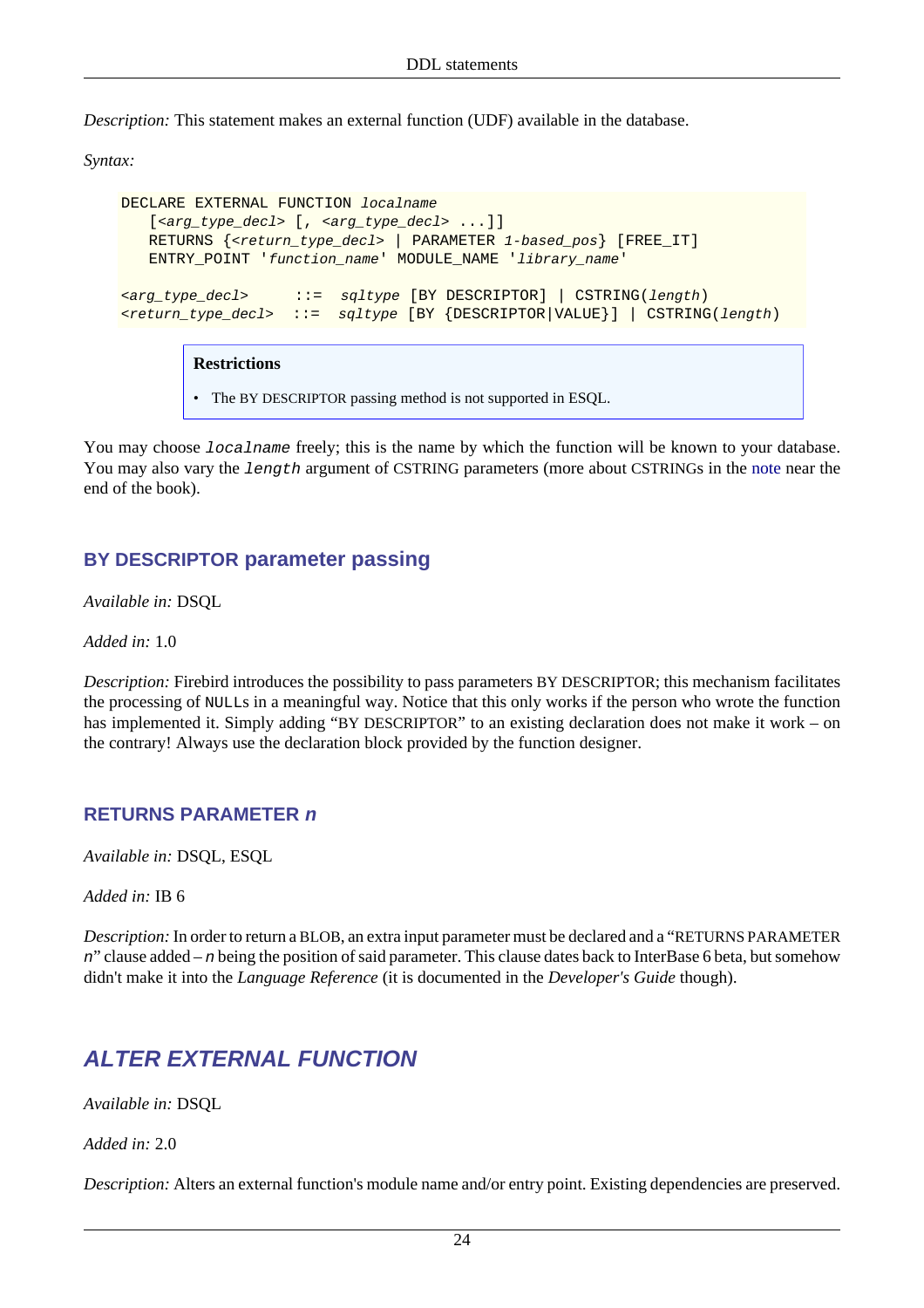*Syntax:*

```
ALTER EXTERNAL FUNCTION funcname
    <modification> [<modification>]
```
<modification> ::= ENTRY\_POINT 'new-entry-point' | MODULE\_NAME 'new-module-name'

*Example:*

<span id="page-35-0"></span>alter external function Phi module\_name 'NewUdfLib'

# **FILTER**

## <span id="page-35-1"></span>**DECLARE FILTER**

*Available in:* DSQL, ESQL

*Changed in:* 2.0

*Description:* Makes a BLOB filter available to the database.

*Syntax:*

```
DECLARE FILTER filtername
    INPUT_TYPE <sub_type> OUTPUT_TYPE <sub_type>
    ENTRY_POINT 'function_name' MODULE_NAME 'library_name'
<sub_type> ::= number | <mnemonic>
<mnemonic> ::= binary | text | blr | acl | ranges | summary | format
                    | transaction_description | external_file_description
                   user_defined
```
- In Firebird 2 and up, no two BLOB filters in a database may have the same combination of input and output type. Declaring a filter with an already existing input-output type combination will fail. Restoring pre-2.0 databases that contain such "duplicate" filters will also fail.
- The possibility to indicate the BLOB types with their mnemonics instead of numbers was added in Firebird 2. The binary mnemonic for subtype 0 was also added in Firebird 2. The predefined mnemonics are case-insensitive.

*Example:*

```
declare filter Funnel
   input_type blr output_type text
   entry_point 'blr2asc' module_name 'myfilterlib'
```
*User-defined mnemonics:* If you want to define mnemonics for your own BLOB subtypes, you can add them to the RDB\$TYPES system table as shown below. Once committed, the mnemonics can be used in subsequent filter declarations.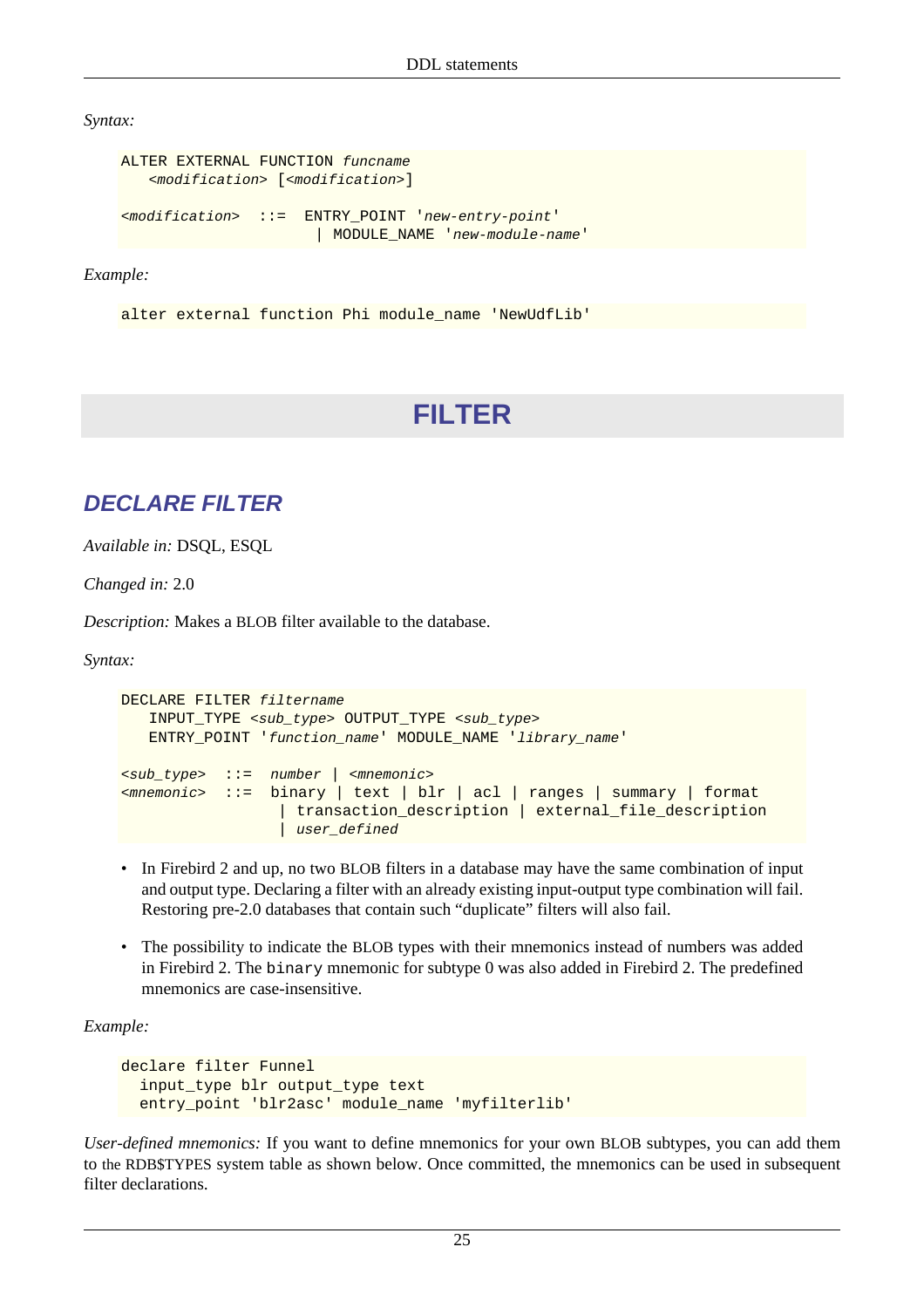insert into rdb\$types (rdb\$field\_name, rdb\$type, rdb\$type\_name) values ('RDB\$FIELD\_SUB\_TYPE', -33, 'MIDI')

The value for rdb\$field\_name must always be 'RDB\$FIELD\_SUB\_TYPE'. If you define your mnemonics in all-uppercase, you can use them case-insensitively and unquoted in your filter declarations.

# **INDEX**

## **CREATE INDEX**

*Available in:* DSQL, ESQL

*Description:* Creates an index on a table for faster searching, sorting and/or grouping.

*Syntax:*

```
CREATE [UNIQUE] [ASC[ENDING] | [DESC[ENDING]] INDEX indexname
    ON tablename
   \{ (scol > [0, scol > ...]) | COMPUTED BY (sexpression)<col> ::= a column not of type ARRAY, BLOB or COMPUTED BY
```
#### **UNIQUE indices now allow NULLs**

*Changed in:* 1.5

*Description:* In compliance with the SQL-99 standard, NULLs – even multiple – are now allowed in columns that have a UNIQUE index defined on them. For a full discussion, see *[CREATE TABLE](#page-50-0) :: UNIQUE constraints [now allow](#page-50-0) NULLs*. As far as NULLs are concerned, the rules for unique indices are exactly the same as those for unique keys.

#### **Indexing on expressions**

*Added in:* 2.0

*Description:* Instead of one or more columns, you can now also specify a single COMPUTED BY expression in an index definition. Expression indices will be used in appropriate queries, provided that the expression in the WHERE, ORDER BY or GROUP BY clause exactly matches the expression in the index definition. Multi-segment expression indices are not supported, but the expression itself may involve multiple columns.

*Examples:*

```
create index ix upname on persons computed by (upper(name));
commit;
```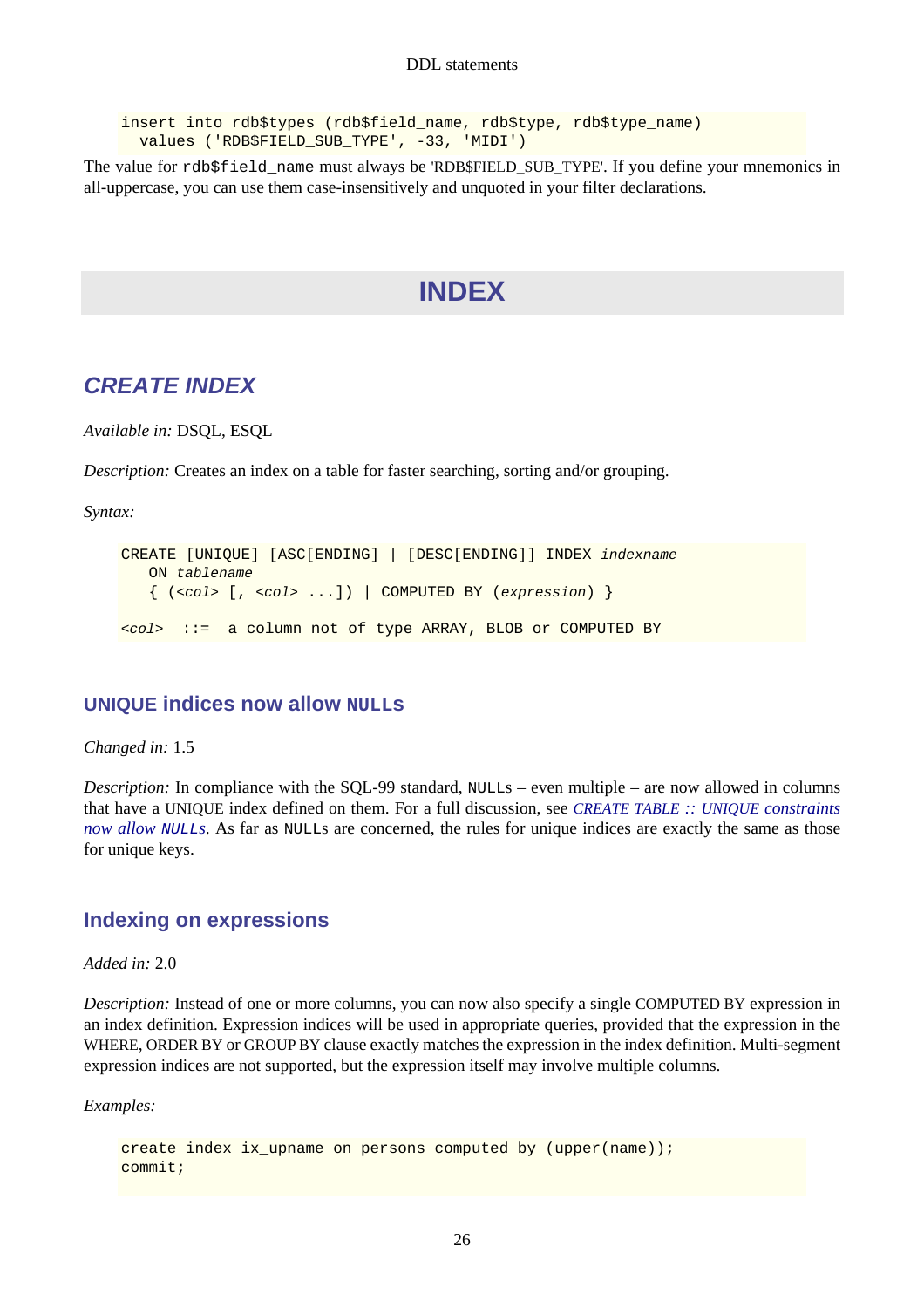```
-- the following queries will use ix_upname:
select * from persons order by upper(name);
select * from persons where upper(name) starting with 'VAN';
delete from persons where upper(name) = 'BROWN';
delete from persons where upper(name) = 'BROWN' and age > 65;
create descending index ix_events_yt
   on MyEvents
   computed by (extract(year from StartDate) || Town);
commit;
-- the following query will use ix_events_yt:
select * from MyEvents
  order by extract(year from StartDate) || Town desc;
```
#### **Maximum index key length increased**

#### *Changed in:* 2.0

*Description:* The maximum length of index keys, which used to be fixed at 252 bytes, is now equal to 1/4 of the page size, i.e. varying from 256 to 4096. The maximum indexable string length in bytes is 9 less than the key length. The table below shows the indexable string lengths in characters for the various page sizes and character sets.

| Page size | Maximum indexable string length per charset type |              |              |              |
|-----------|--------------------------------------------------|--------------|--------------|--------------|
|           | 1 byte/char                                      | 2 bytes/char | 3 bytes/char | 4 bytes/char |
| 1024      | 247                                              | 123          | 82           | 61           |
| 2048      | 503                                              | 251          | 167          | 125          |
| 4096      | 1015                                             | 507          | 338          | 253          |
| 8192      | 2039                                             | 1019         | 679          | 509          |
| 16384     | 4087                                             | 2043         | 1362         | 1021         |

#### **Table 5.2. Maximum indexable (VAR)CHAR length**

#### **Maximum number of indices per table increased**

#### *Changed in:* 1.0.3, 1.5, 2.0

*Description:* The maximum number of 65 indices per table has been removed in Firebird 1.0.3, reintroduced at the higher level of 257 in Firebird 1.5, and removed once again in Firebird 2.0.

Although there is no longer a "hard" ceiling, the number of indices creatable in practice is still limited by the database page size and the number of columns per index, as shown in the table below.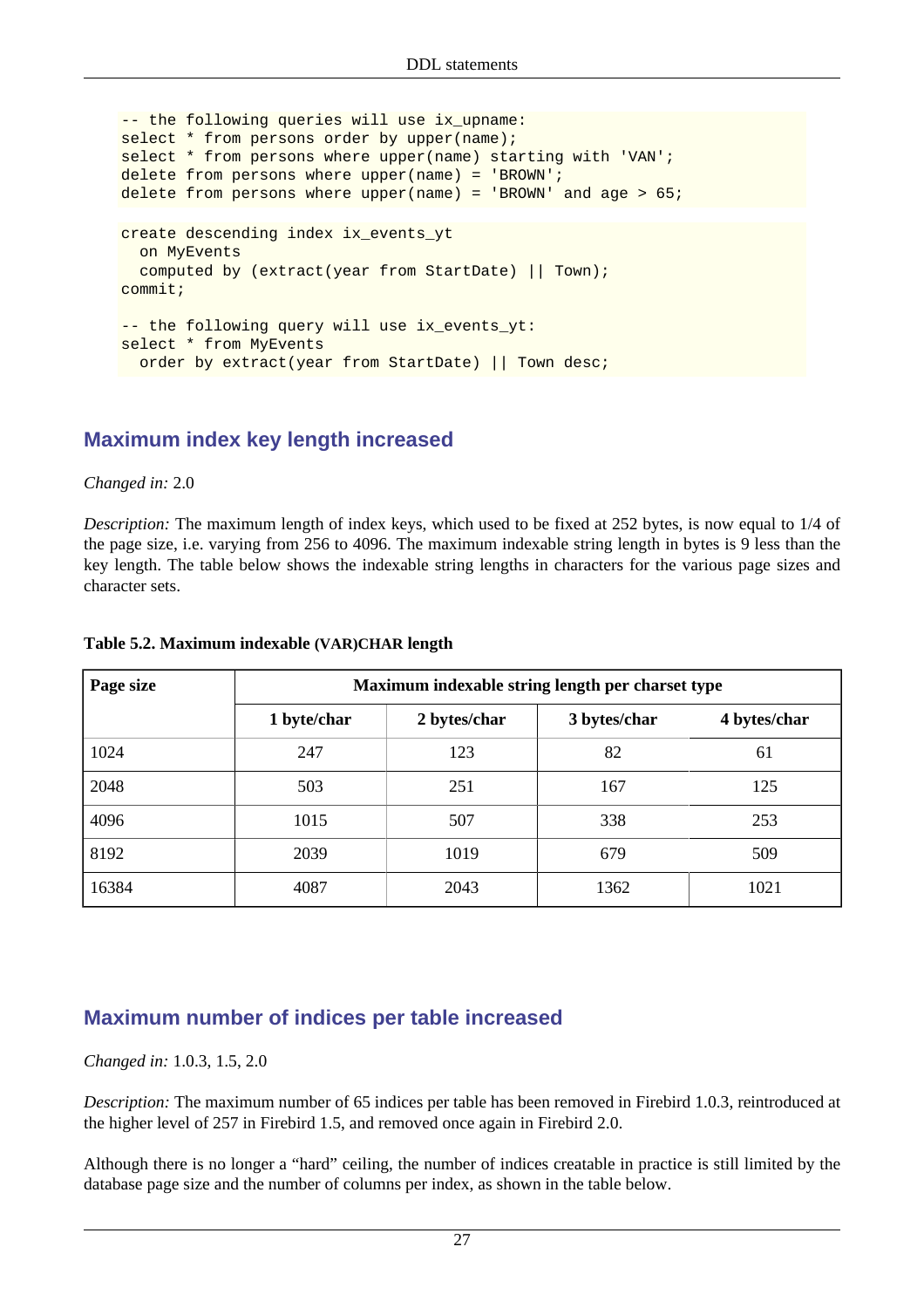| Page size | Number of indices depending on column count |        |        |  |
|-----------|---------------------------------------------|--------|--------|--|
|           | 1 col                                       | 2 cols | 3 cols |  |
| 1024      | 50                                          | 35     | 27     |  |
| 2048      | 101                                         | 72     | 56     |  |
| 4096      | 203                                         | 145    | 113    |  |
| 8192      | 408                                         | 291    | 227    |  |
| 16384     | 818                                         | 584    | 454    |  |

#### **Table 5.3. Max. indices per table, Firebird 2.0**

Please be aware that under normal circumstances, even 50 indices is way too many and will drastically reduce mutation speeds. The maximum was removed to accommodate data-warehousing applications and the like, which perform lots of bulk operations with the indices temporarily inactivated.

For a full table also including Firebird versions 1.0–1.5, see the [Notes](#page-213-0) at the end of the book.

# **Privileges: GRANT and REVOKE**

# **REVOKE ADMIN OPTION**

*Available in:* DSQL

*Added in:* 2.0

*Description:* Revokes a previously granted admin option (the right to pass on a granted role to others) from the grantee, without revoking the role itself. Multiple roles and/or multiple grantees can be handled in one statement.

*Syntax:*

```
REVOKE ADMIN OPTION FOR <role-list> FROM <grantee-list>
<role-list> ::= role [, role ...]
<grantee-list> ::= [USER] <grantee> [, [USER] <grantee> ...]
<grantee> ::= username | PUBLIC
```
*Example:*

revoke admin option for manager from john, paul, george, ringo

If a user has received the admin option from several grantors, each of those grantors must revoke it or the user will still be able to grant the role(s) in question to others.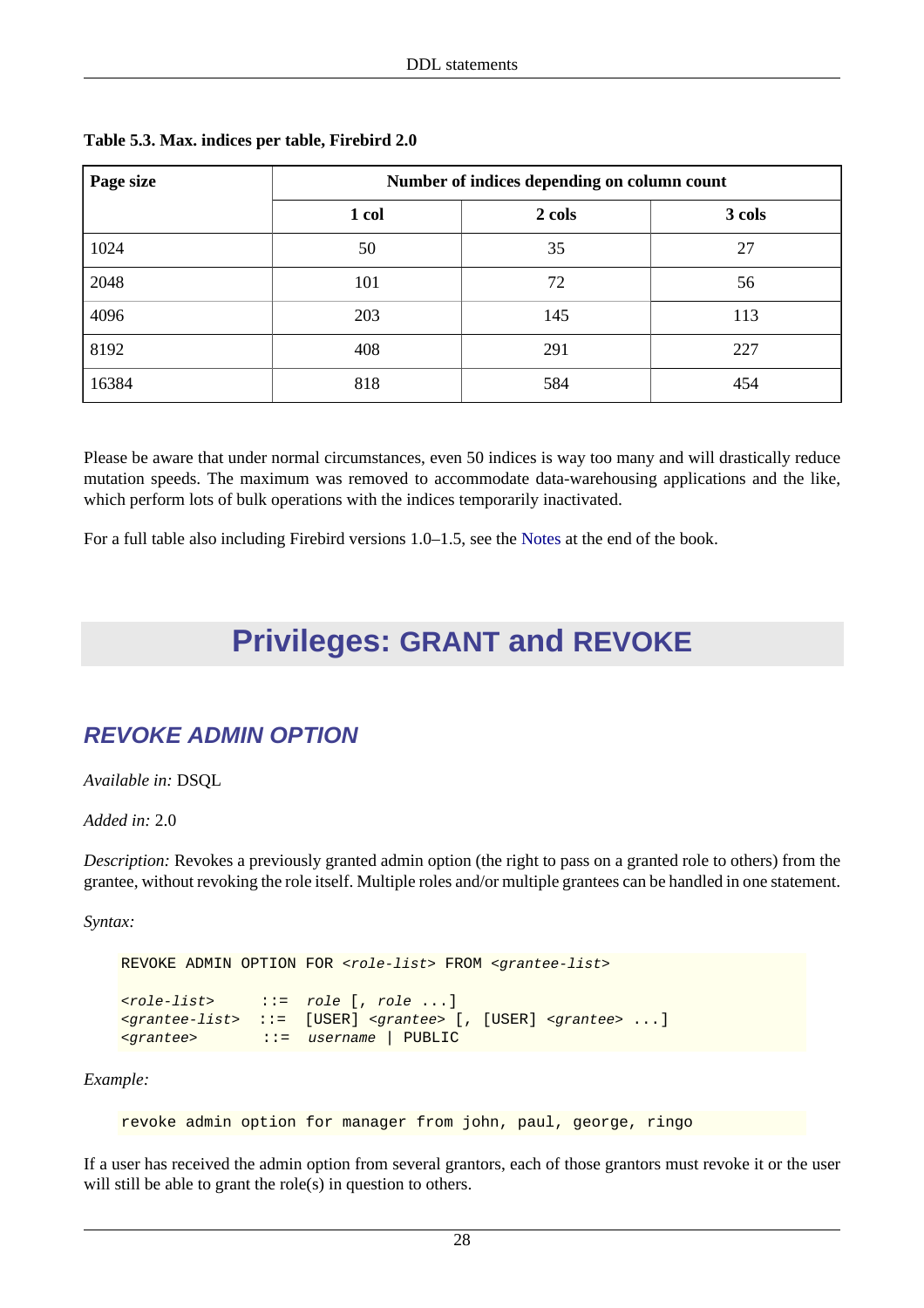# **PROCEDURE**

A stored procedure (SP) is a code module that can be called by the client, by another stored procedure or by a trigger. Stored procedures and triggers are written in Procedural SQL (PSQL). Most SQL statements are also available in PSQL, sometimes with restrictions or extensions. Notable exceptions are DDL and transaction control statements.

<span id="page-39-0"></span>Stored procedures can accept and return multiple parameters.

## **CREATE PROCEDURE**

*Available in:* DSQL, ESQL

*Description:* Creates a stored procedure.

*Syntax:*

```
CREATE PROCEDURE procname
    [(<inparam> [, <inparam> ...])]
    [RETURNS (<outparam> [, <outparam> ...])]
AS
   [<declarations>]
BEGIN
   [<PSQL statements>]
END
\langleinparam> ::= \langleparam_decl> [{= | DEFAULT} value]
<outparam> ::= <param_decl>
<param_decl> ::= paramname <type> [NOT NULL] [COLLATE collation]
<type> ::= sql_datatype | [TYPE OF] domain
<declarations> ::= See PSQL::DECLARE for the exact syntax
/* If sql_datatype is a string type, it may include a character set */
```
## **Domains supported in parameter and variable declarations**

*Changed in:* 2.1

*Description:* Firebird 2.1 and up support the use of domains instead of SQL datatypes when declaring input/output parameters and local variables. With the "TYPE OF" modifier only the domain's type is used, not its NOT NULL setting, CHECK constraint and/or default value.

*Example:*

```
create domain bool3
   smallint
   check (value is null or value in (0,1));
create domain bigposnum
   bigint
   check (value >= 0);
```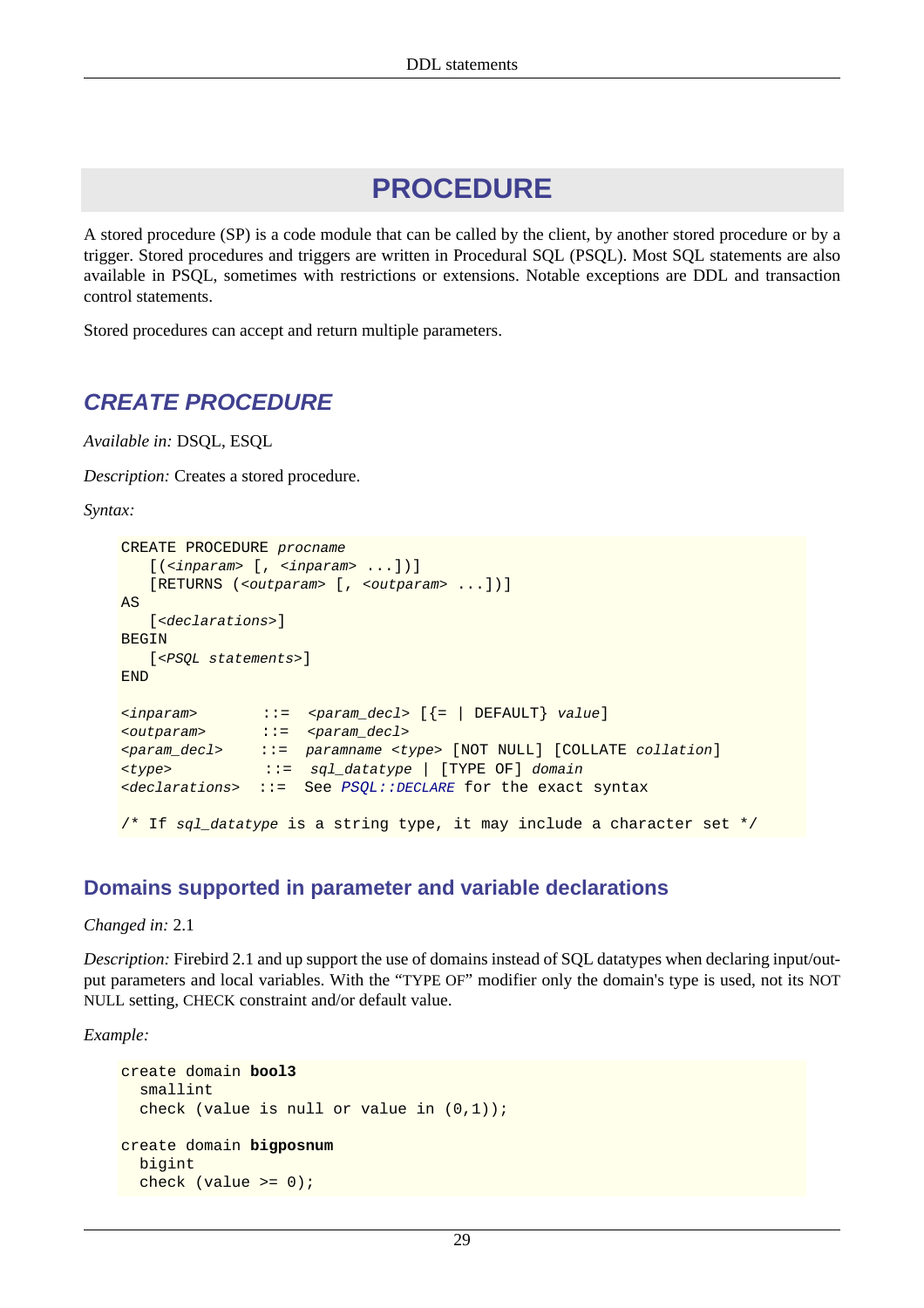```
/* Determines if A is a multiple of B: */
set term #;
create procedure ismultiple (a bigposnum, b bigposnum)
   returns (res bool3)
as
   declare ratio type of bigposnum; -- ratio is a bigint
   declare remainder type of bigposnum; -- so is remainder
begin
   if (a is null or b is null) then res = null;
  else if (b = 0) then
  begin
    if (a = 0) then res = 1; else res = 0;
   end
   else
  begin
   ratio = a / b; - integer division!
    remainder = a - b*ratio;
    if (remainder = 0) then res = 1; else res = 0;
   end
end#
set term ;#
```
#### **Warning**

If you change a domain's definition, existing PSQL code using that domain may become invalid. If this happens, the system table field RDB\$VALID\_BLR will be set to 0 for any procedure or trigger whose code is no longer valid. If you have changed a domain, the following query will find the code modules that depend on it and report the state of RDB\$VALID\_BLR:

```
select * from (
   select 'Procedure', rdb$procedure_name, rdb$valid_blr from rdb$procedures
     union
   select 'Trigger', rdb$trigger_name, rdb$valid_blr from rdb$triggers
) (type, name, valid)
where exists
   (select * from rdb$dependencies
   where rdb$dependent_name = name and rdb$depended_on_name = 'MYDOMAIN')
```
/\* Replace MYDOMAIN with the actual domain name. Use all-caps if the domain was created case-insensitively. Otherwise, use the exact capitalisation. \*/

Unfortunately, not all PSQL invalidations will be reflected in the RDB\$VALID\_BLR field. It is therefore advisable to look at all the procedures and triggers reported by the above query, even those having a 1 in the "VALID" column.

Please notice that for PSQL modules inherited from earlier Firebird versions (including a number of system triggers, even if the database was created under Firebird 2.1 or higher), RDB\$VALID\_BLR is NULL. This does *not* indicate that their BLR is invalid.

The isql commands SHOW PROCEDURES and SHOW TRIGGERS flag modules whose RDB\$VALID\_BLR field is zero with an asterisk. SHOW PROCEDURE PROCNAME and SHOW TRIGGER TRIGNAME, which display individual PSQL modules, do not signal invalid BLR.

#### **COLLATE in variable and parameter declarations**

*Changed in:* 2.1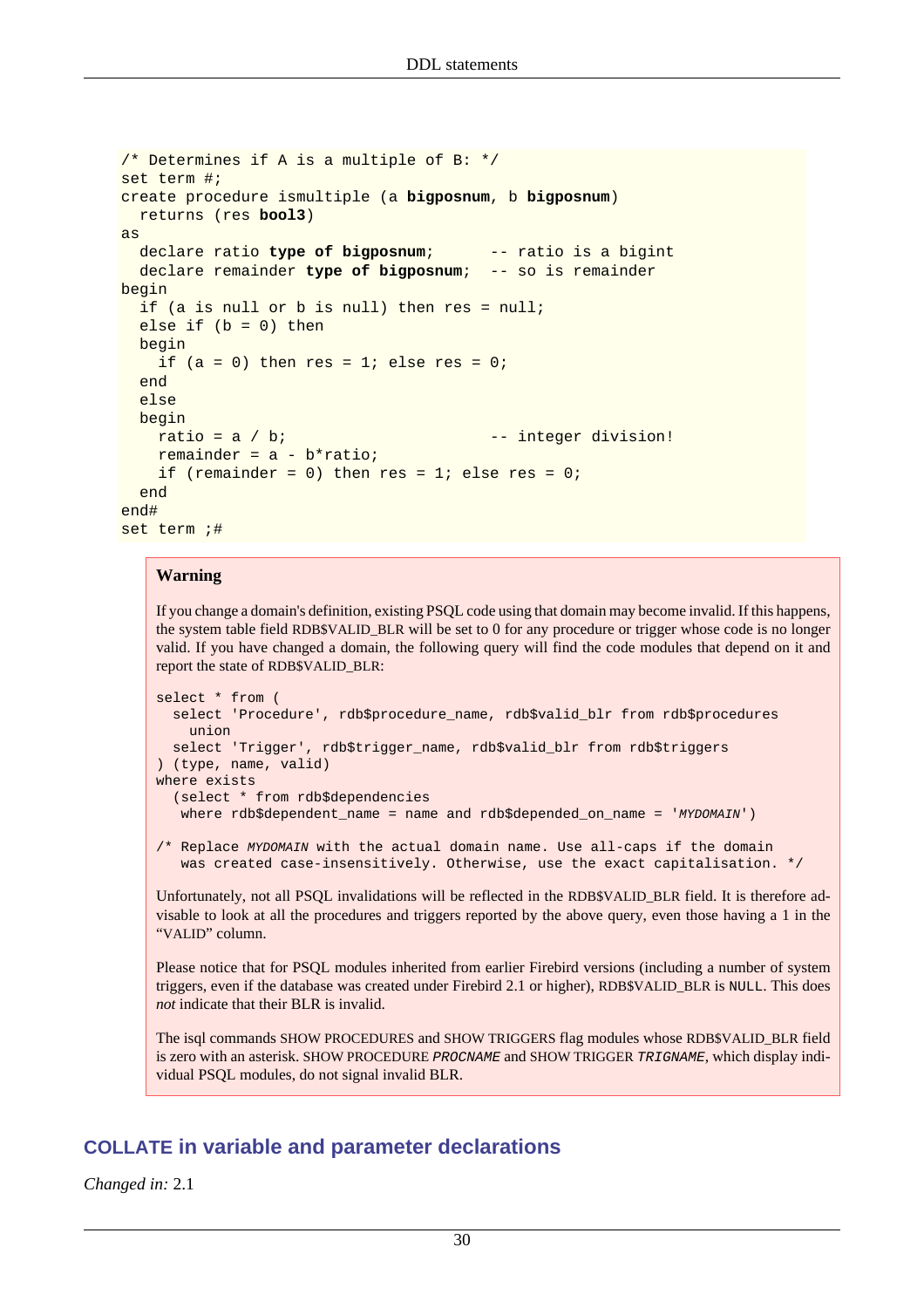*Description:* Firebird 2.1 and up allow COLLATE clauses in declarations of input/output parameters and local variables.

*Example:*

```
create procedure SpanishToDutch
   (es_1 varchar(20) character set iso8859_1 collate es_es,
    es_2 my_char_domain collate es_es)
returns
   (nl_1 varchar(20) character set iso8859_1 collate du_nl,
    nl_2 my_char_domain collate du_nl)
as
declare s_temp varchar(100) character set utf8 collate unicode;
begin
   ...
   ...
end
```
#### **NOT NULL in variable and parameter declarations**

#### *Changed in:* 2.1

*Description:* Firebird 2.1 and up allow NOT NULL constraints in declarations of input/output parameters and local variables.

*Example:*

```
create procedure RegisterOrder(order no int not null, description varchar(200) not null
returns
   (ticket_no int not null)
as
declare temp int not null;
begin
   ...
   ...
end
```
#### **Default argument values**

*Changed in:* 2.0

*Description:* It is now possible to provide default values for stored procedure arguments, allowing the caller to omit one or more items (possibly even all) from the end of the argument list.

*Syntax:*

```
CREATE PROCEDURE procname (<inparam> [, <inparam> ...])
    ...
\langleinparam> ::= paramname datatype [\{- \mid DEFAULT} value]
```
**Important:** If you provide a default value for a parameter, you must do the same for any and all parameters following it.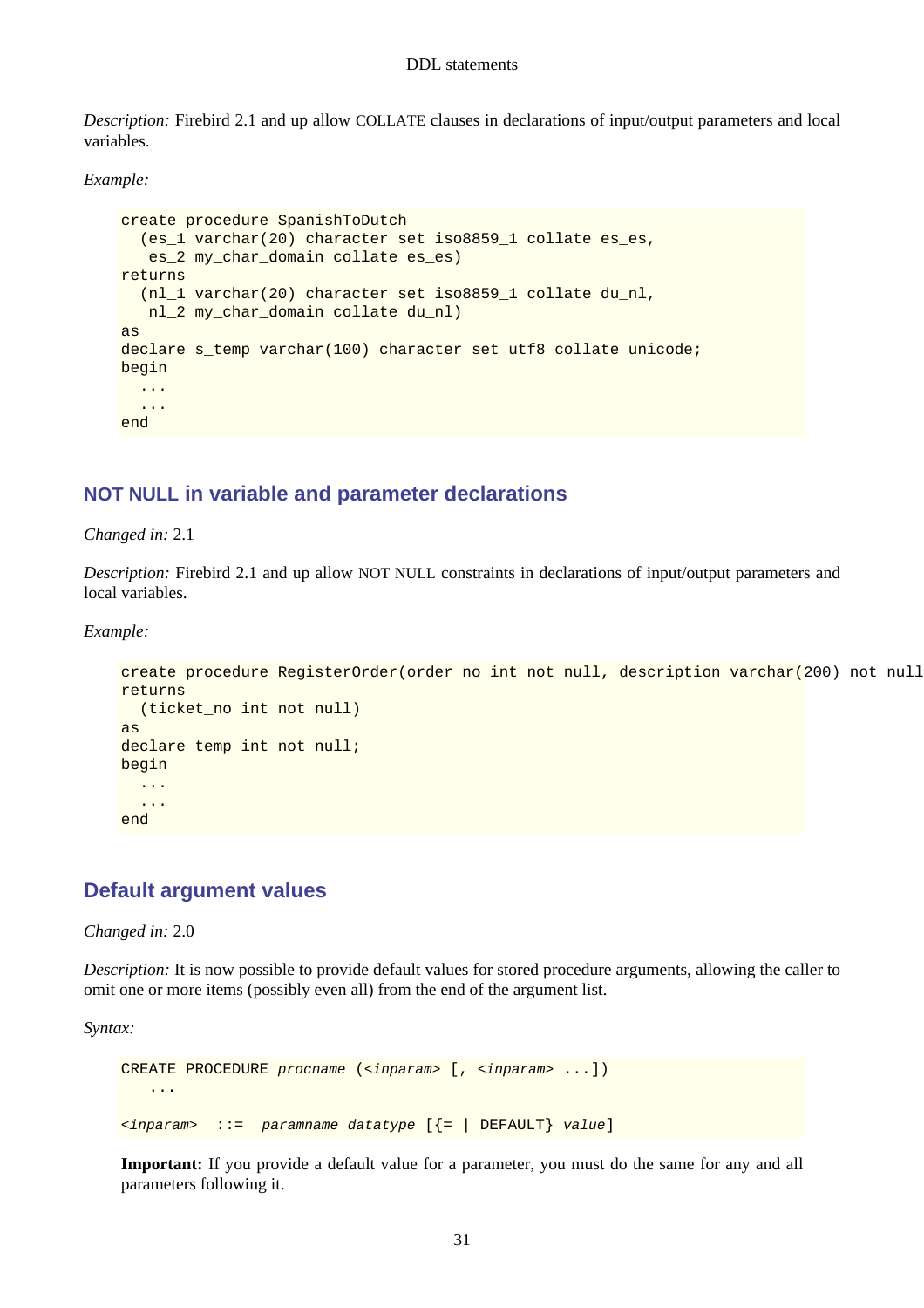#### **BEGIN ... END blocks may be empty**

*Changed in:* 1.5

*Description:* BEGIN ... END blocks may be empty in Firebird 1.5 and up, allowing you to write stub code without having to resort to dummy statements.

*Example:*

```
create procedure grab_ints (a integer, b integer)
as
begin
end
```
# **ALTER PROCEDURE**

*Available in:* DSQL, ESQL

#### **Default argument values**

*Added in:* 2.0

*Description:* You can now provide default values for stored procedure arguments, allowing the caller to omit one or more items from the end of the argument list. See *[CREATE PROCEDURE](#page-39-0)* for syntax and details.

*Example:*

```
alter procedure TestProc
 (a int, b int default 1007, s varchar(12) =
 ...
```
## **COLLATE in variable and parameter declarations**

*Changed in:* 2.1

*Description:* Firebird 2.1 and up allow COLLATE clauses in declarations of input/output parameters and local variables. See *[CREATE PROCEDURE](#page-39-0)* for syntax and details.

## **Domains supported in parameter and variable declarations**

*Changed in:* 2.1

*Description:* Firebird 2.1 and up support the use of domains instead of SQL datatypes when declaring input/output parameters and local variables. See *[CREATE PROCEDURE](#page-39-0)* for syntax and details.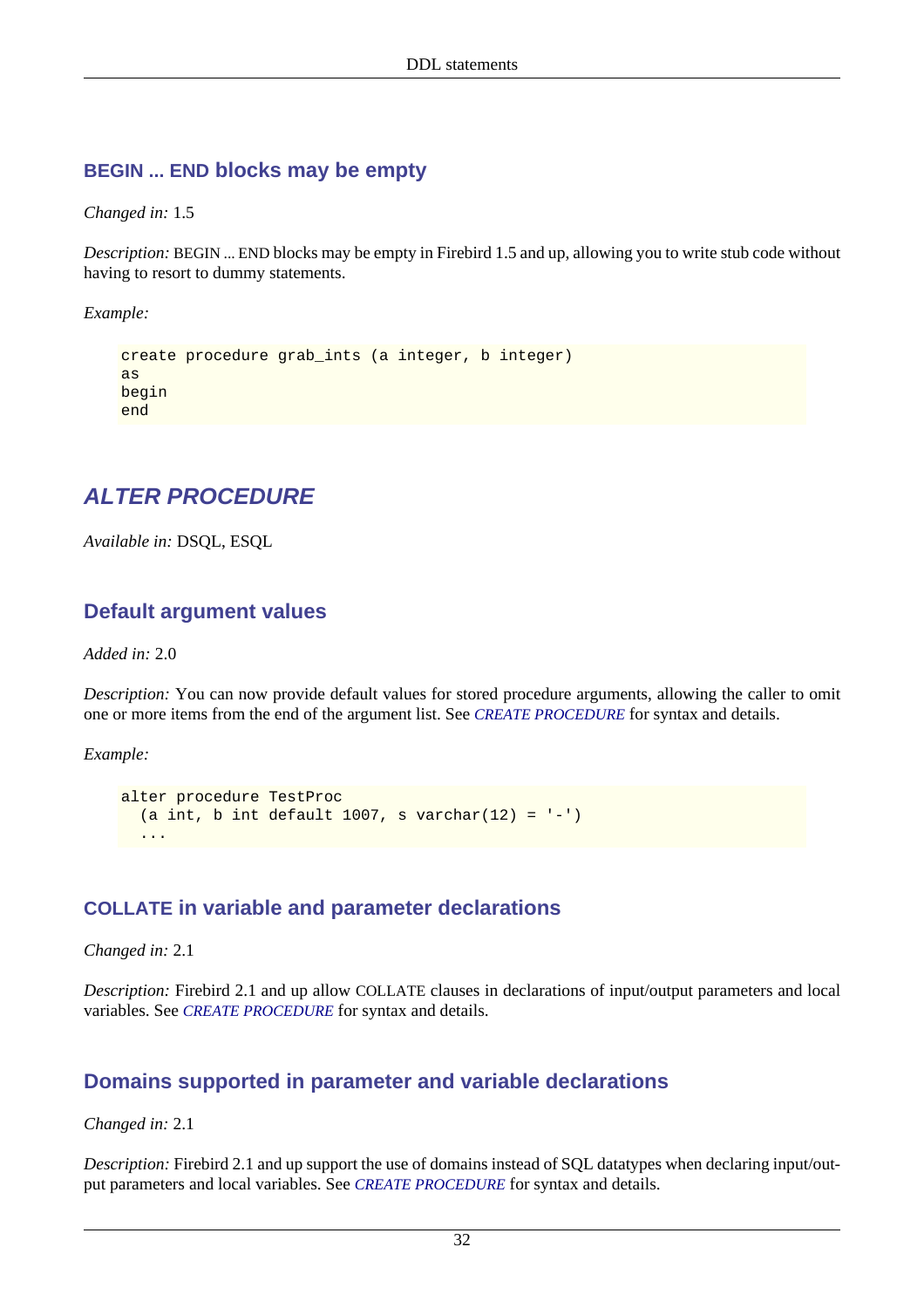#### **NOT NULL in variable and parameter declarations**

*Changed in:* 2.1

*Description:* Firebird 2.1 and up allow NOT NULL constraints in declarations of input/output parameters and local variables. See *[CREATE PROCEDURE](#page-39-0)* for syntax and details.

#### **Restriction on altering used procedures**

*Changed in:* 2.0, 2.0.1

*Description:* In Firebird 2.0 only, a restriction is in place which prevents anyone from dropping, altering or recreating a trigger or stored procedure if it has been used since the database was opened. This restriction has been removed again in version 2.0.1. Still, performing these operations on a live database is potentially risky and should only be done with the utmost care.

## **CREATE OR ALTER PROCEDURE**

*Available in:* DSQL

*Added in:* 1.5

*Description:* If the procedure does not yet exist, it is created just as if CREATE PROCEDURE were used. If it already exists, it is altered and recompiled. Existing permissions and dependencies are preserved.

*Syntax:* Exactly the same as for CREATE PROCEDURE.

# **DROP PROCEDURE**

*Available in:* DSQL, ESQL

## **Restriction on dropping used procedures**

*Changed in:* 2.0, 2.0.1

*Description:* In Firebird 2.0 only, a restriction is in place which prevents anyone from dropping, altering or recreating a trigger or stored procedure if it has been used since the database was opened. This restriction has been removed again in version 2.0.1. Still, performing these operations on a live database is potentially risky and should only be done with the utmost care.

# **RECREATE PROCEDURE**

*Available in:* DSQL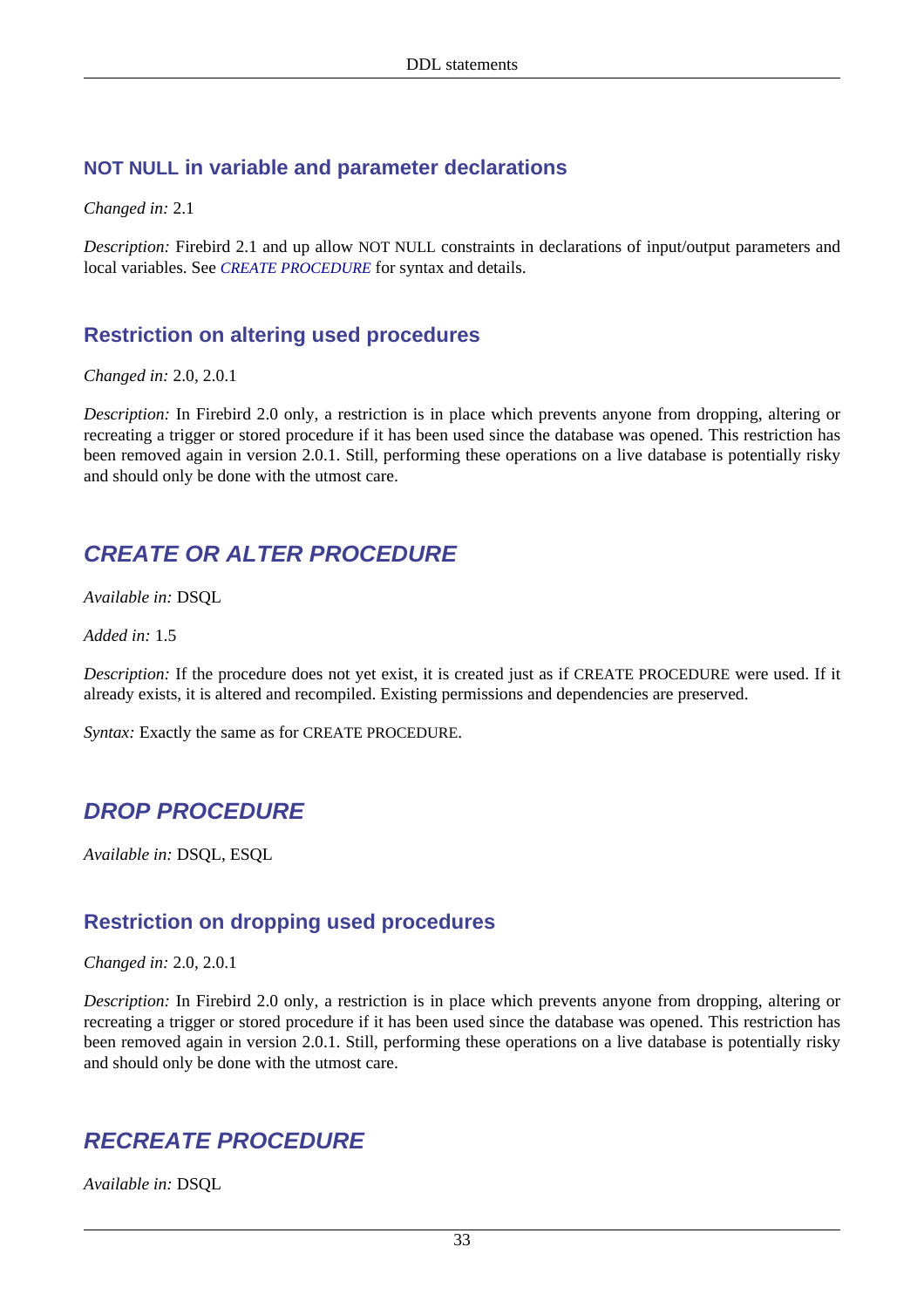*Added in:* 1.0

*Description:* Creates or recreates a stored procedure. If a procedure with the same name already exists, RECRE-ATE PROCEDURE will try to drop it and create a new procedure. RECREATE PROCEDURE will fail if the existing SP is in use.

*Syntax:* Exactly the same as [CREATE PROCEDURE](#page-39-0).

## **Restriction on recreating used procedures**

*Changed in:* 2.0, 2.0.1

*Description:* In Firebird 2.0 only, a restriction is in place which prevents anyone from dropping, altering or recreating a trigger or stored procedure if it has been used since the database was opened. This restriction has been removed again in version 2.0.1. Still, performing these operations on a live database is potentially risky and should only be done with the utmost care.

# **SEQUENCE or GENERATOR**

# <span id="page-44-0"></span>**CREATE SEQUENCE**

*Available in:* DSQL

*Added in:* 2.0

*Description:* Creates a new sequence or generator. SEQUENCE is the SQL-compliant term for what InterBase and Firebird have always called a generator. CREATE SEQUENCE is fully equivalent to CREATE GENERATOR and is the recommended syntax from Firebird 2.0 onward.

*Syntax:*

CREATE SEQUENCE sequence-name

*Example:*

create sequence seqtest

Because internally sequences and generators are the same thing, you can freely mix the generator and sequence syntaxes, even when operating on the same object. This is not recommended however.

Sequences (or generators) are always stored as 64-bit integer values, regardless of the database dialect. However:

- If the *client* dialect is set to 1, the server passes generator values as truncated 32-bit values to the client.
- If generator values are fed into a 32-bit field or variable, all goes well until the actual value exceeds the 32-bit range. At that point, a dialect 3 database will raise an error whereas a dialect 1 database will silently truncate the value (which could also lead to an error, e.g. if the receiving field has a unique key defined on it).

*See also:* [ALTER SEQUENCE](#page-45-0), [NEXT VALUE FOR](#page-130-0), [DROP SEQUENCE](#page-46-0)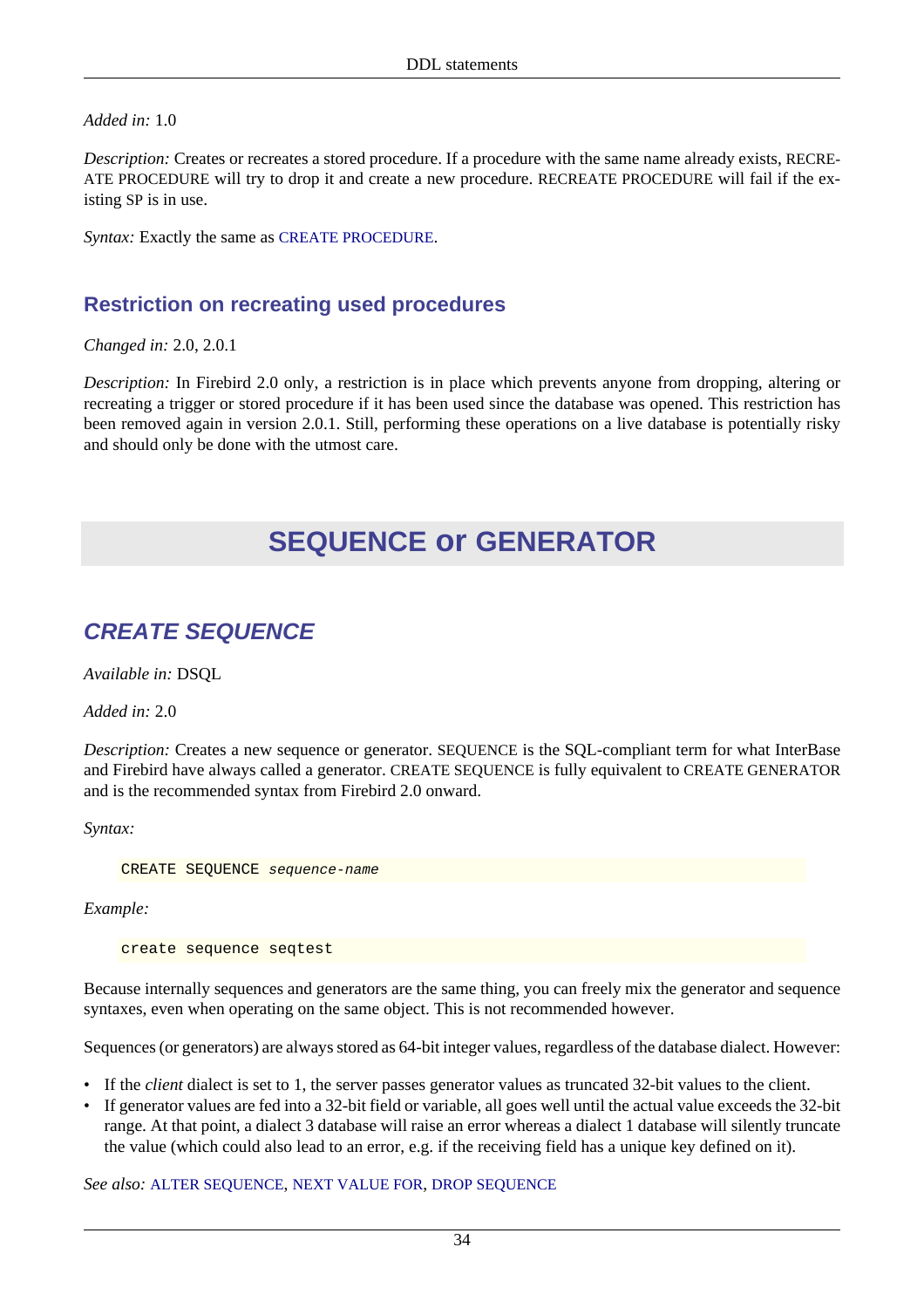## **CREATE GENERATOR**

*Available in:* DSQL, ESQL

*Better alternative:* [CREATE SEQUENCE](#page-44-0)

#### **CREATE SEQUENCE preferred**

*Changed in:* 2.0

*Description:* From Firebird 2.0 onward, the SQL-compliant [CREATE SEQUENCE](#page-44-0) syntax is preferred.

#### **Maximum number of generators significantly raised**

*Changed in:* 1.0

*Description:* InterBase reserved only one database page for generators, limiting the total number to 123 (on 1K pages) – 1019 (on 8K pages). Firebird has done away with that limit; you can now create more than 32,000 generators per database.

# <span id="page-45-0"></span>**ALTER SEQUENCE**

*Available in:* DSQL

*Added in:* 2.0

*Description:* (Re)initializes a sequence or generator to the given value. SEQUENCE is the SQL-compliant term for what InterBase and Firebird have always called a generator. "ALTER SEQUENCE ... RESTART WITH" is fully equivalent to "SET GENERATOR ... TO" and is the recommended syntax from Firebird 2.0 onward.

*Syntax:*

ALTER SEQUENCE sequence-name RESTART WITH <newval>

<newval> ::= A signed 64-bit integer value.

*Example:*

alter sequence seqtest restart with 0

#### **Warning**

Careless use of ALTER SEQUENCE is a mighty fine way of screwing up your database! Under normal circumstances you should only use it right after CREATE SEQUENCE, to set the initial value.

*See also:* [CREATE SEQUENCE](#page-44-0)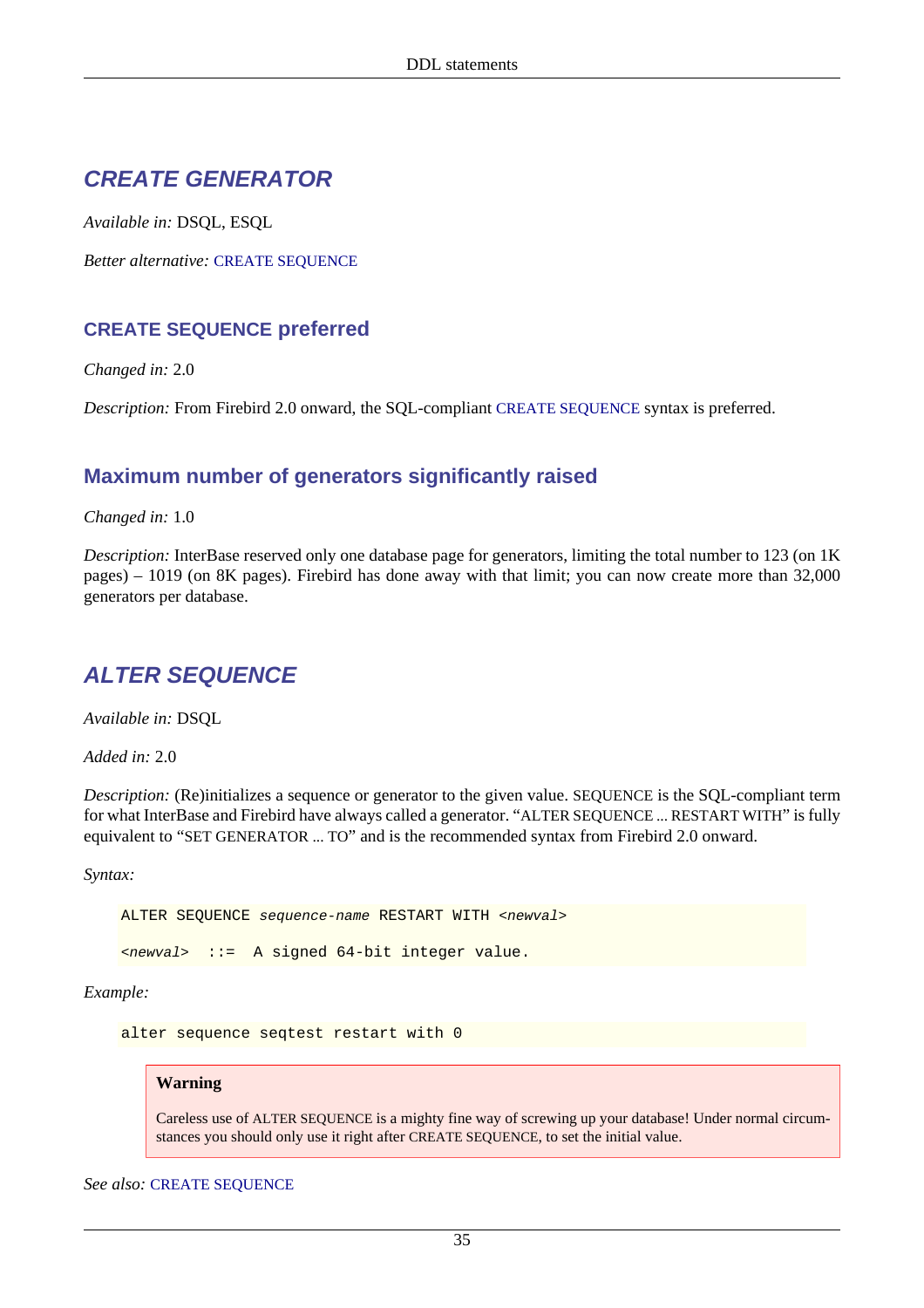## **SET GENERATOR**

*Available in:* DSQL, ESQL

*Better alternative:* [ALTER SEQUENCE](#page-45-0)

*Description:* (Re)initializes a generator or sequence to the given value. From Firebird 2 onward, the SQL-compliant [ALTER SEQUENCE](#page-45-0) syntax is preferred.

*Syntax:*

```
SET GENERATOR generator-name TO <new-value>
\langle new-value \rangle ::= A 64-bit integer.
```
#### **Warning**

Once a generator or sequence is up and running, you should not tamper with its value (other than retrieving next values with GEN\_ID or NEXT VALUE FOR) unless you know exactly what you are doing.

# <span id="page-46-0"></span>**DROP SEQUENCE**

*Available in:* DSQL

*Added in:* 2.0

*Description:* Removes a sequence or generator from the database. Its (very small) storage space will be freed for re-use after a backup-restore cycle. SEQUENCE is the SQL-compliant term for what InterBase and Firebird have always called a generator. DROP SEQUENCE is fully equivalent to DROP GENERATOR and is the recommended syntax from Firebird 2.0 onward.

*Syntax:*

DROP SEQUENCE sequence-name

*Example:*

drop sequence seqtest

*See also:* [CREATE SEQUENCE](#page-44-0)

## **DROP GENERATOR**

*Available in:* DSQL

*Added in:* 1.0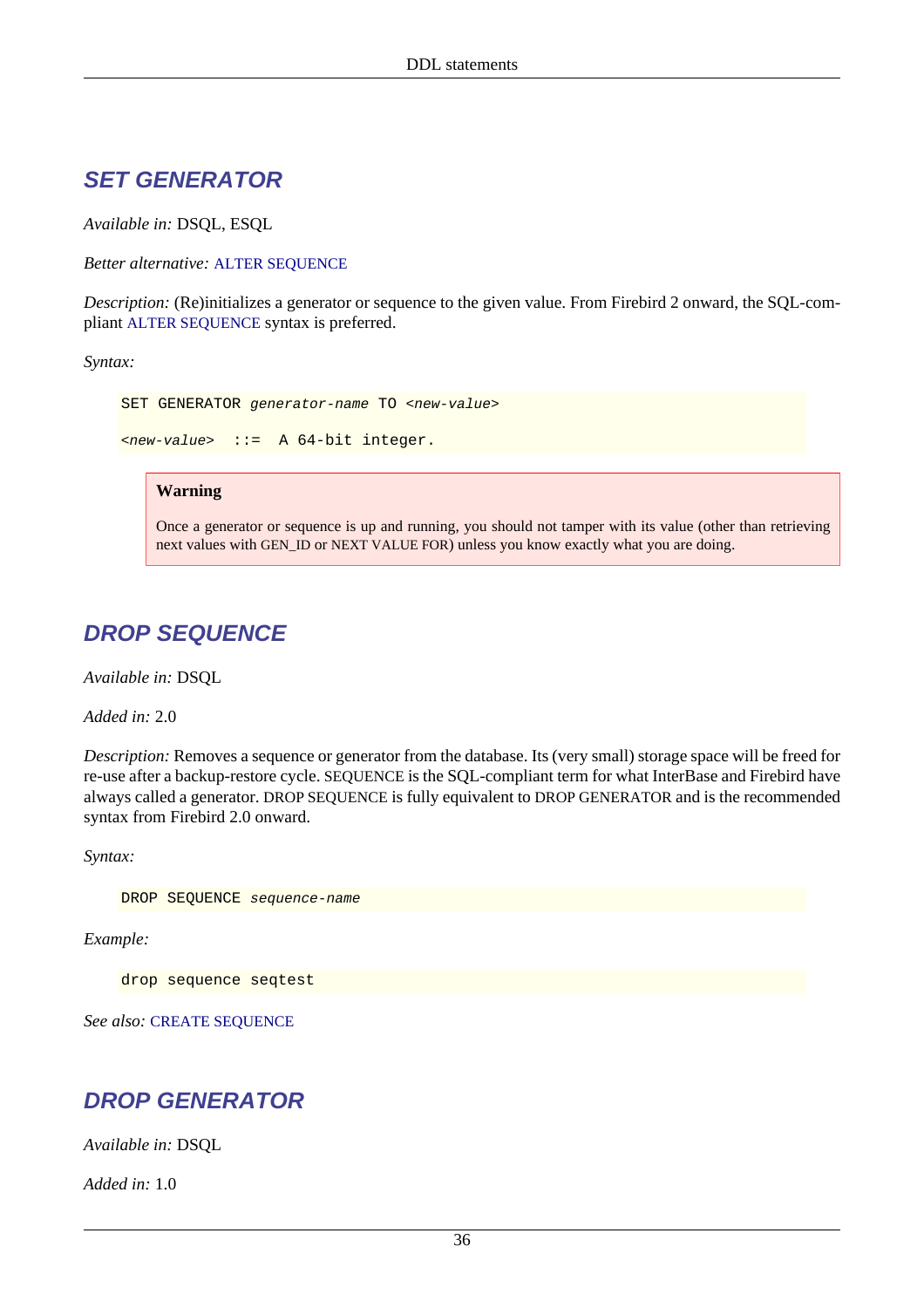#### *Better alternative:* [DROP SEQUENCE](#page-46-0)

*Description:* Removes a generator or sequence from the database. Its (very small) storage space will be freed for re-use after a backup-restore cycle.

*Syntax:*

DROP GENERATOR generator-name

From Firebird 2.0 onward, the SQL-compliant [DROP SEQUENCE](#page-46-0) syntax is preferred.

# **TABLE**

## <span id="page-47-0"></span>**CREATE TABLE**

*Available in:* DSQL, ESQL

## **Global Temporary Tables (GTTs)**

#### *Added in:* 2.1

*Description:* Global temporary tables have persistent metadata, but their contents are transaction-bound (the default) or connection-bound. Every transaction or connection has its own private instance of a GTT, isolated from all the others. Instances are only created if and when the GTT is referenced, and destroyed upon transaction end or disconnection. To modify or remove a GTT's metadata, ALTER TABLE and DROP TABLE can be used.

*Syntax:*

CREATE GLOBAL TEMPORARY TABLE name (column\_def [, column\_def | table\_constraint ...]) [ON COMMIT {DELETE | PRESERVE} ROWS]

- ON COMMIT DELETE ROWS creates a transaction-level GTT (the default), ON COMMIT PRE-SERVE ROWS a connection-level GTT.
- An EXTERNAL [FILE] clause is not allowed on a global temporary table.

*Restrictions:* GTTs can be "dressed up" with all the features and paraphernalia of ordinary tables (keys, references, indices, triggers...) but there are a few restrictions:

- GTTs and regular tables cannot reference one another.
- A connection-bound ("PRESERVE ROWS") GTT cannot reference a transaction-bound ("DELETE ROWS") GTT.
- Domain constraints cannot reference any GTT.
- The destruction of a GTT instance at the end of its life cycle does *not* cause any before/after delete triggers to fire.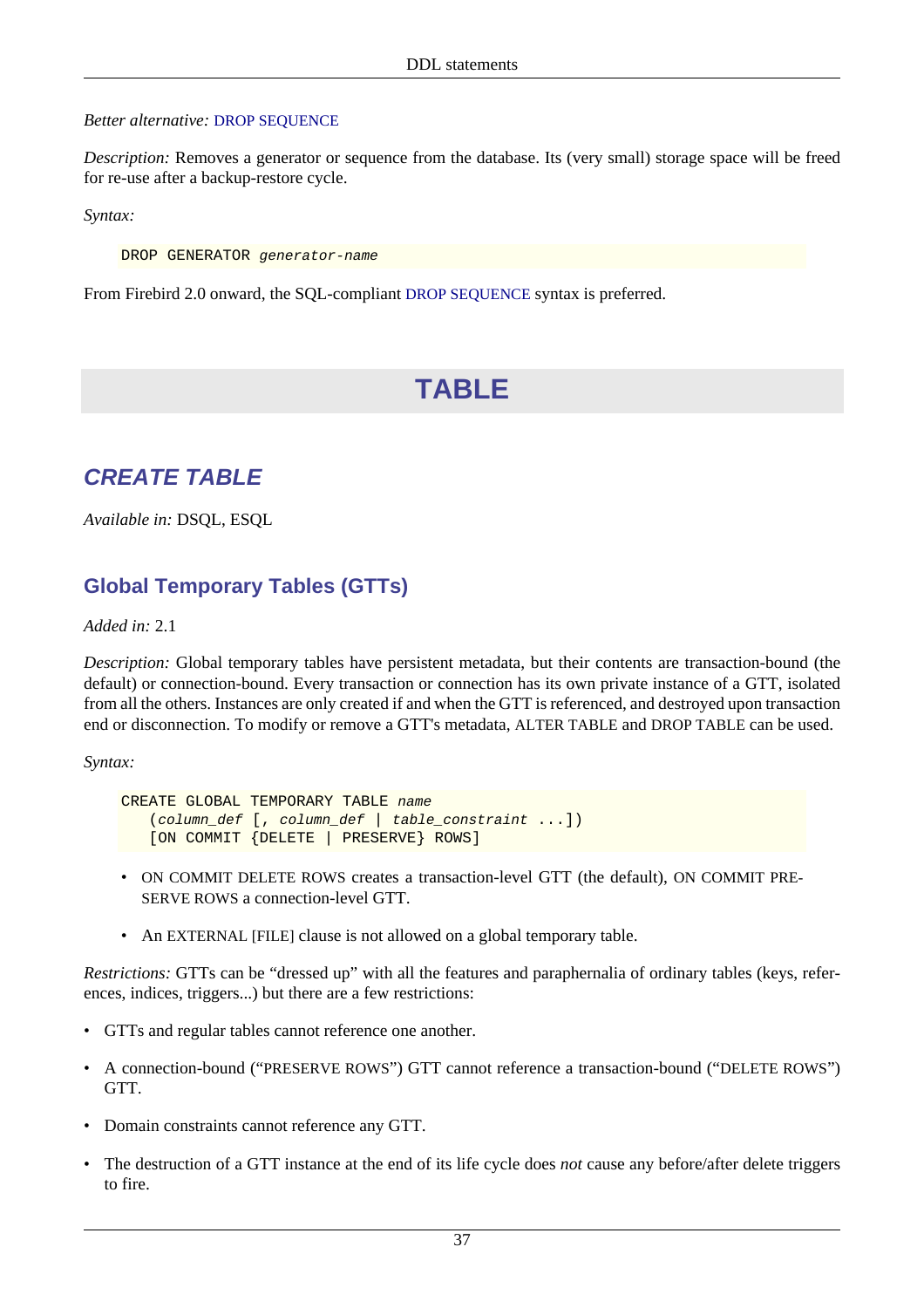*Example:*

```
create global temporary table MyConnGTT (
   id int not null primary key,
   txt varchar(32),
   ts timestamp default current_timestamp
\lambdaon commit preserve rows;
commit;
create global temporary table MyTxGTT (
   id int not null primary key,
   parent_id int not null references MyConnGTT(id),
   txt varchar(32),
   ts timestamp default current_timestamp
);
```
commit;

#### **Tip**

In an existing database, it's not always easy to tell a regular table from a GTT, or a transaction-level GTT from a connection-level GTT. Use this query to find out a table's type:

```
select t.rdb$type_name
   from rdb$relations r
   join rdb$types t on r.rdb$relation_type = t.rdb$type
   where t.rdb$field_name = 'RDB$RELATION_TYPE'
  and r.rdb$relation_name = 'TABLENAME'
```
Or, for an overview of all your relations:

```
select r.rdb$relation_name, t.rdb$type_name
   from rdb$relations r
   join rdb$types t on r.rdb$relation_type = t.rdb$type
  where t.rdb$field name = 'RDB$RELATION TYPE'
  and coalesce (r.rdb$system flag, 0) = 0
```
#### **GENERATED ALWAYS AS**

*Added in:* 2.1

*Description:* Instead of COMPUTED [BY], you may also use the SQL-2003-compliant equivalent GENERATED ALWAYS AS for computed fields.

*Syntax:*

colname [coltype] GENERATED ALWAYS AS (expression)

*Example:*

```
create table Persons (
  id int primary key,
  firstname varchar(24) not null,
  middlename varchar(24),
```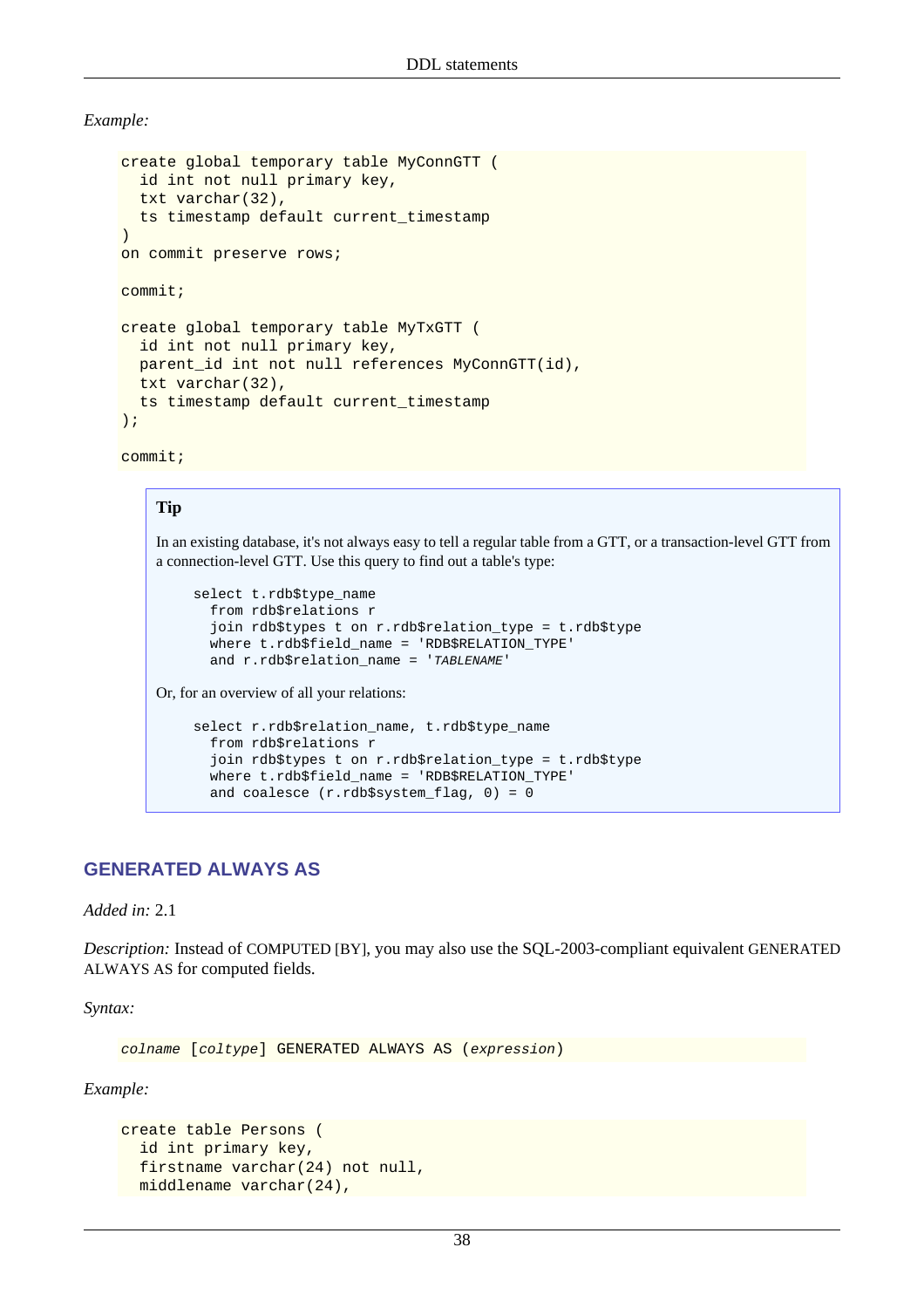```
lastname varchar(24) not null,
  fullname varchar(74) generated always as
     (firstname || coalesce(' ' || middlename, '') || ' ' || lastname),
  street varchar(32),
   ...
   ...
)
```
<span id="page-49-0"></span>*Note:* GENERATED ALWAYS AS is not currently supported in index definitions.

#### **CHECK accepts NULL outcome**

*Changed in:* 2.0

*Description:* If a CHECK constraint resolves to NULL, Firebird versions before 2.0 reject the input. Following the SQL standard to the letter, Firebird 2.0 and above let NULLs pass and only consider the check failed if the outcome is false.

*Example:*

Checks like these:

check (value > 10000) check (Town like 'Amst%') check (upper(value) in ( 'A', 'B', 'X' )) check (Minimum <= Maximum)

all *fail* in pre-2.0 Firebird versions if the value to be checked is NULL. In 2.0 and above they *succeed*.

#### **Warning**

This change may cause existing databases to behave differently when migrated to Firebird 2.0+. Carefully examine your CREATE/ALTER TABLE statements and add "and XXX is not null" predicates to your CHECKs if they should continue to reject NULL input.

#### **Context variables as column defaults**

*Changed in:* IB

*Description:* Any context variable that is assignment-compatible to the column datatype can be used as a default. This was already the case in InterBase 6, but the *Language Reference* only mentioned USER.

*Example:*

```
create table MyData (
  id int not null primary key,
  record_created timestamp default current_timestamp,
 ...
)
```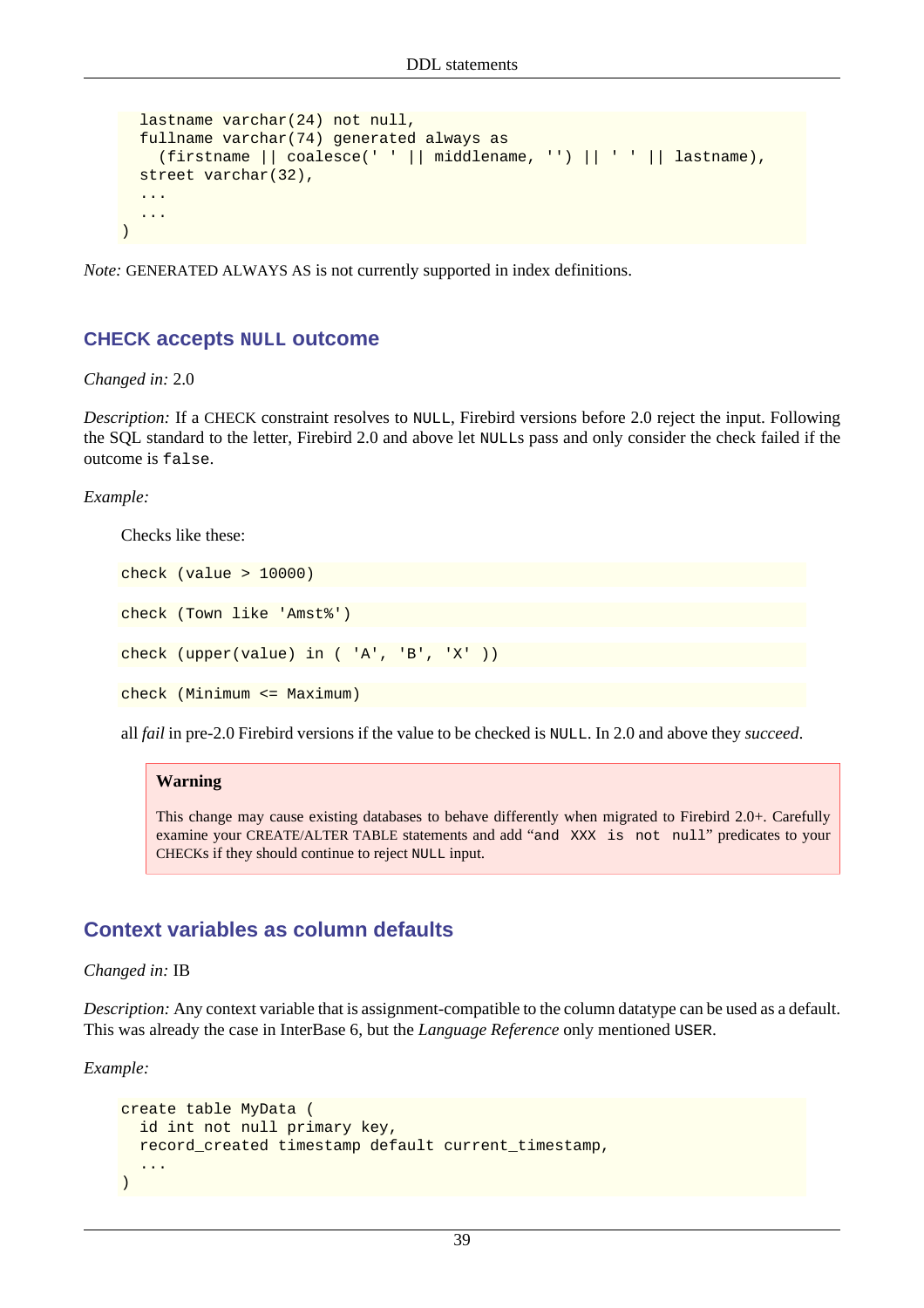## **FOREIGN KEY without target column references PK**

#### *Changed in:* IB

*Description:* If you create a foreign key without specifying a target column, it will reference the **primary key** of the target table. This was already the case in InterBase 6, but the IB Language Reference wrongly states that in such cases, the engine scans the target table for a column with the same name as the referencing column.

*Example:*

```
create table eik (
   a int not null primary key,
   b int not null unique
);
create table beuk (
  b int references eik
);
-- beuk.b references eik.a, not eik.b !
```
#### **FOREIGN KEY creation no longer requires exclusive access**

*Changed in:* 2.0

<span id="page-50-0"></span>*Description:* In Firebird 2.0 and above, creating a foreign key constraint no longer requires exclusive access to the database.

#### **UNIQUE** constraints now allow **NULLE**

*Changed in:* 1.5

*Description:* In compliance with the SQL-99 standard, NULLs – even multiple – are now allowed in columns with a UNIQUE constraint. It is therefore possible to define a UNIQUE key on a column that has no NOT NULL constraint.

For UNIQUE keys that span multiple columns, the logic is a little complicated:

- Multiple rows having *all* the UK columns NULL are allowed.
- Multiple rows having a *different subset* of UK colums NULL are allowed.
- Multiple rows having the *same subset* of UK columns NULL and the rest filled with regular values and those regular values *differ* in at least one column, are allowed.
- Multiple rows having the *same subset* of UK columns NULL and the rest filled with regular values and those regular values are the *same* in every column, are forbidden.

One way of summarizing this is as follows: In principle, all NULLs are considered distinct. But if two rows have exactly the same subset of UK columns filled with non-NULL values, the NULL columns are ignored and the non-NULL columns are decisive, just as if they constituted the entire unique key.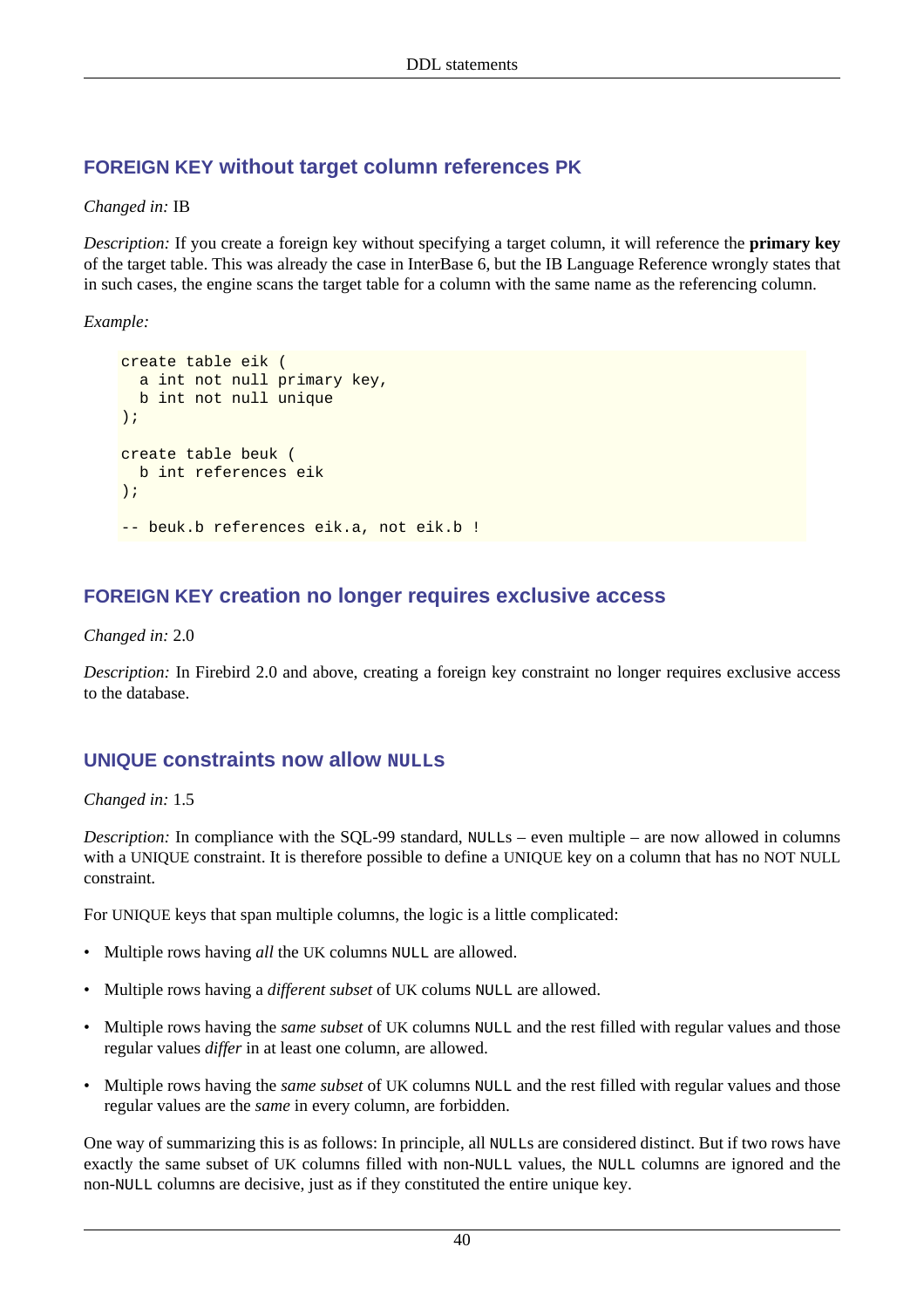#### <span id="page-51-0"></span>**USING INDEX subclause**

*Available in:* DSQL

*Added in:* 1.5

*Description:* A USING INDEX subclause can be placed at the end of a primary, unique or foreign key definition. Its purpose is to

- provide a user-defined name for the automatically created index that enforces the constraint, and
- optionally define the index to be ascending or descending (the default being ascending).

Without USING INDEX, indices enforcing named constraints are named after the constraint (this is new behaviour in Firebird 1.5) and indices for unnamed constraints get names like RDB\$FOREIGN13 or something equally romantic.

#### **Note**

You must always provide a *new* name for the index. It is not possible to use pre-existing indices to enforce constraints.

USING INDEX can be applied at field level, at table level, and (in ALTER TABLE) with ADD CONSTRAINT. It works with named as well as unnamed key constraints. It does *not* work with CHECK constraints, as these don't have their own enforcing index.

*Syntax:*

```
[CONSTRAINT constraint-name]
    <constraint-type> <constraint-definition>
    [USING [ASC[ENDING] | DESC[ENDING]] INDEX index_name]
```
#### *Examples:*

The first example creates a primary key constraint PK\_CUST using an index named IX\_CUSTNO:

```
create table customers (
   custno int not null constraint pk_cust primary key using index ix_custno,
   ...
```
This, however:

```
create table customers (
   custno int not null primary key using index ix_custno,
 ...
```
...will give you a PK constraint called INTEG\_7 or something similar, and an index IX\_CUSTNO.

Some more examples:

```
create table people (
   id int not null,
   nickname varchar(12) not null,
   country char(4),
  ..
```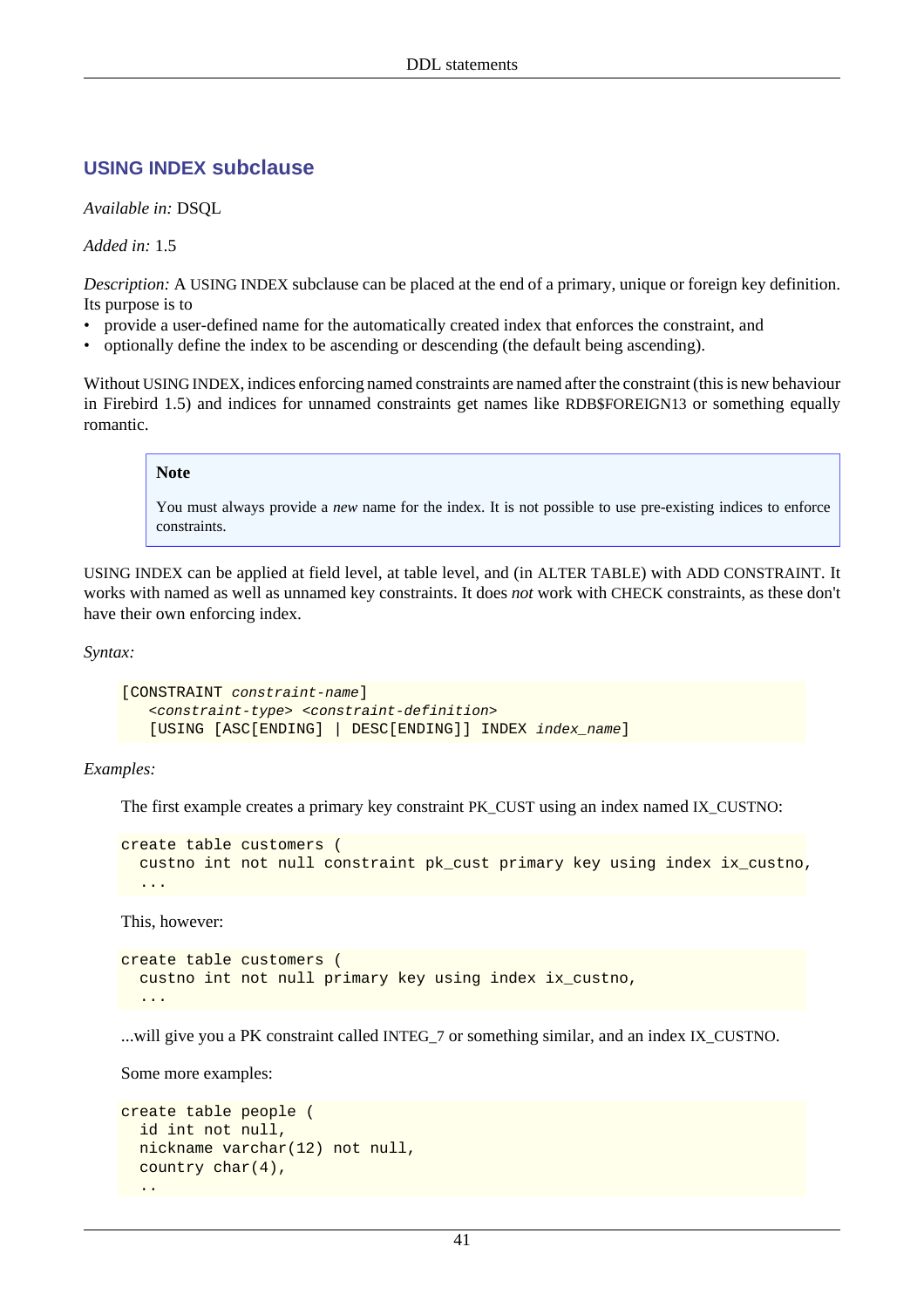```
 ..
  constraint pk_people primary key (id),
  constraint uk_nickname unique (nickname) using index ix_nick
)
alter table people
   add constraint fk_people_country
   foreign key (country) references countries(code)
  using desc index ix_people_country
```
#### **Important**

If you define a descending constraint-enforcing index on a primary or unique key, be sure to make any foreign keys referencing it descending as well.

## **ALTER TABLE**

*Available in:* DSQL, ESQL

#### **ADD column: Context variables as defaults**

*Changed in:* IB

*Description:* Any context variable that is assignment-compatible to the new column's datatype can be used as a default. This was already the case in InterBase 6, but the *Language Reference* only mentioned USER.

*Example:*

```
alter table MyData
  add MyDay date default current_date
```
#### **ALTER COLUMN: DROP DEFAULT**

*Available in:* DSQL

*Added in:* 2.0

*Description:* Firebird 2 adds the possibility to drop a column-level default. Once the default is dropped, there will either be no default in place or – if the column's type is a DOMAIN with a default – the domain default will resurface.

*Syntax:*

ALTER TABLE tablename ALTER [COLUMN] colname DROP DEFAULT

*Example:*

alter table Trees alter Girth drop default

An error is raised if you use DROP DEFAULT on a column that doesn't have a default or whose effective default is domain-based.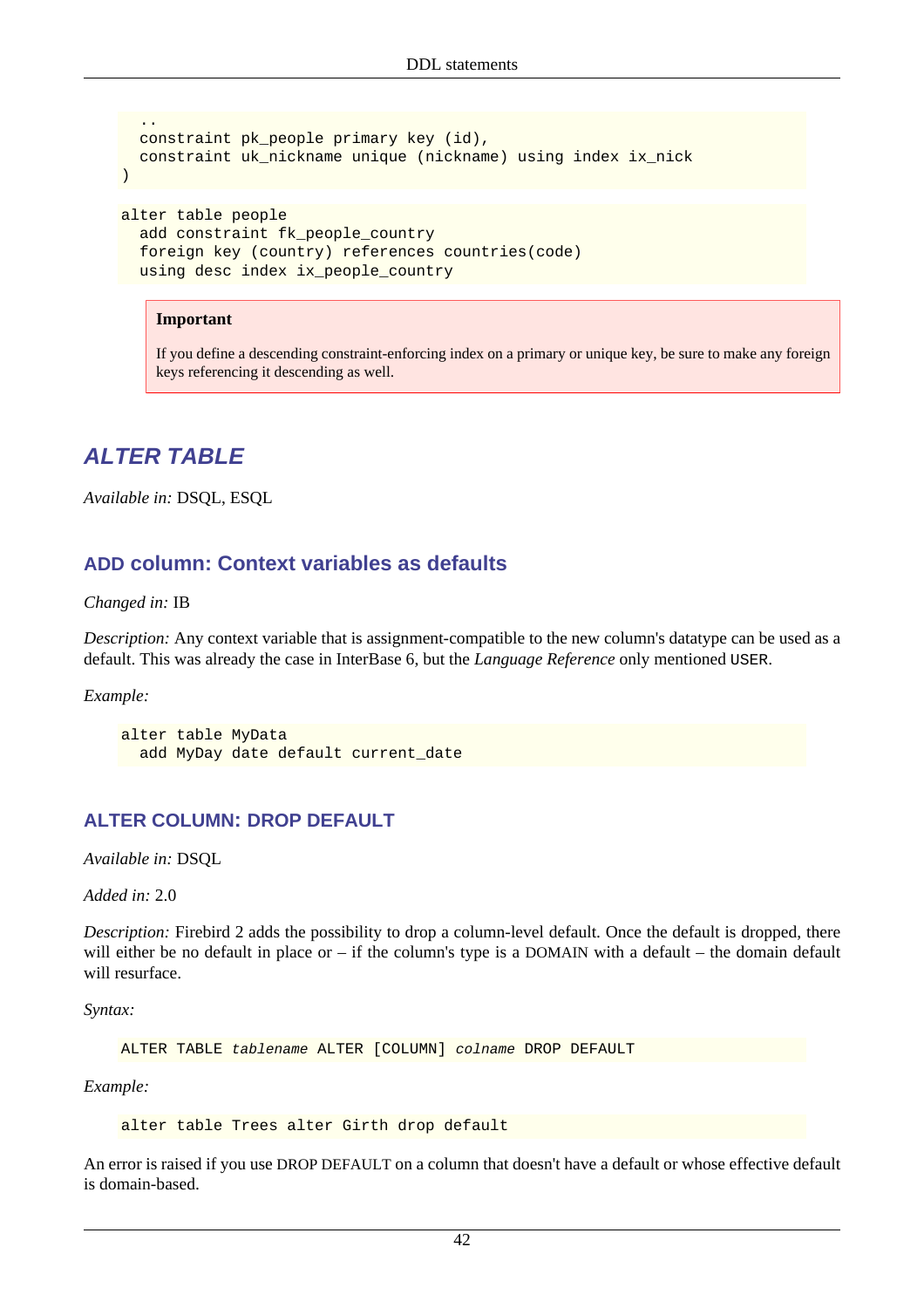#### **ALTER COLUMN: SET DEFAULT**

*Available in:* DSQL

*Added in:* 2.0

*Description:* Firebird 2 adds the possibility to set/alter defaults on existing columns. If the column already had a default, the new default will replace it. Column-level defaults always override domain-level defaults.

*Syntax:*

ALTER TABLE tablename ALTER [COLUMN] colname SET DEFAULT <default>

<default> ::= literal-value | context-variable | NULL

#### *Example:*

alter table Customers alter EnteredBy set default current\_user

#### **Tip**

If you want to switch off a domain-based default on a column, set the column default to NULL.

#### **ALTER COLUMN: POSITION now 1-based**

*Changed in:* 1.0

*Description:* When changing a column's position, the engine now interprets the new position as 1-based. This is in accordance with the SQL standard and the InterBase documentation, but in practice InterBase interpreted the position as 0-based.

*Syntax:*

ALTER TABLE tablename ALTER [COLUMN] colname POSITION <newpos>

 $\langle$ newpos> ::= an integer between 1 and the number of columns

*Example:*

alter table Stock alter Quantity position 3

#### **Note**

Don't confuse this with the POSITION in CREATE/ALTER TRIGGER. Trigger positions are and will remain 0 based.

#### **CHECK accepts NULL outcome**

*Changed in:* 2.0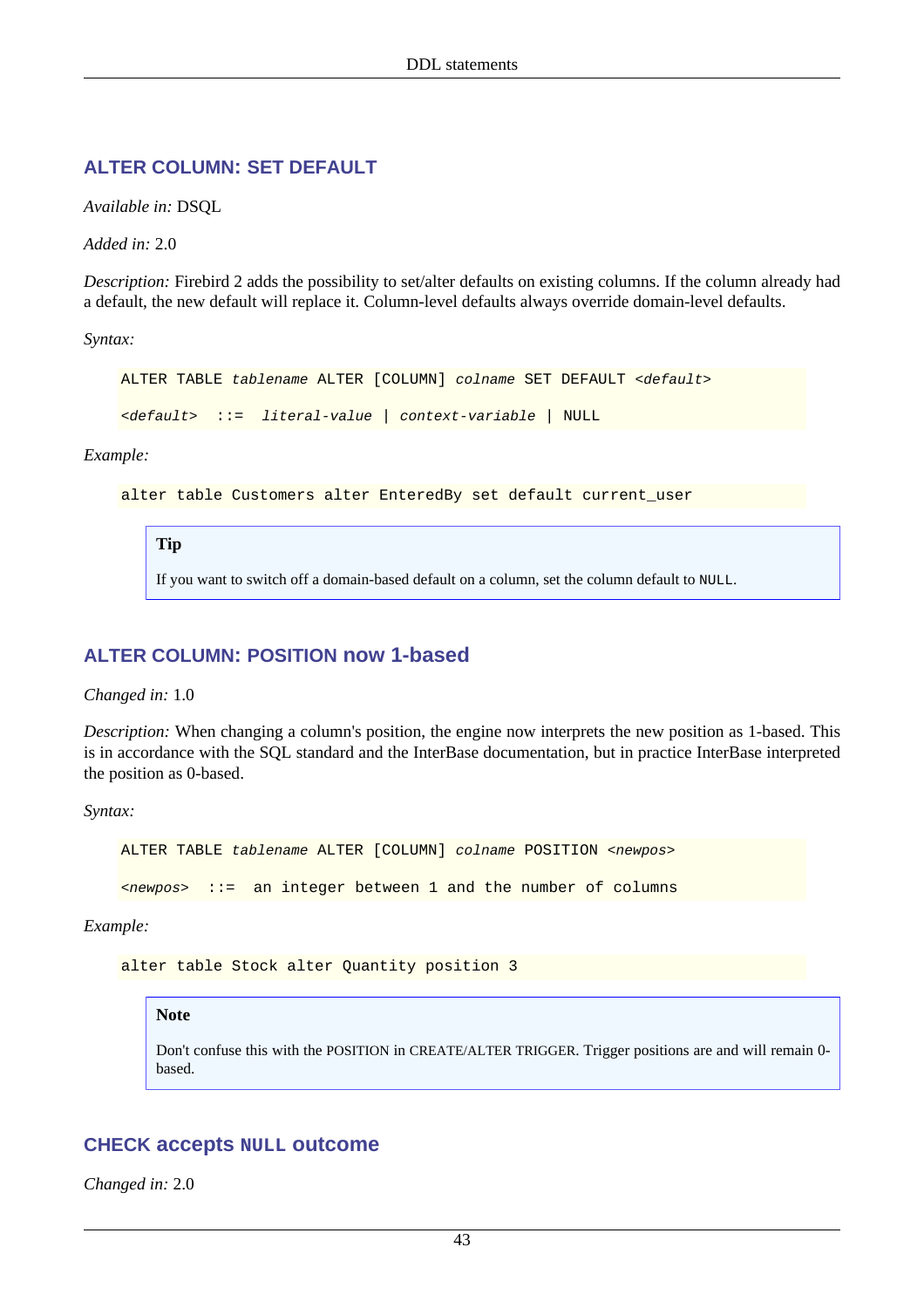*Description:* If a CHECK constraint resolves to NULL, Firebird versions before 2.0 reject the input. Following the SQL standard to the letter, Firebird 2.0 and above let NULLs pass and only consider the check failed if the outcome is false. For more information see under *[CREATE TABLE](#page-49-0)*.

#### **FOREIGN KEY without target column references PK**

#### *Changed in:* IB

*Description:* If you create a foreign key without specifying a target column, it will reference the **primary key** of the target table. This was already the case in InterBase 6, but the IB Language Reference wrongly states that in such cases, the engine scans the target table for a column with the same name as the referencing column.

*Example:*

```
create table eik (
  a int not null primary key,
  b int not null unique
);
create table beuk (
  b int
);
alter table beuk
  add constraint fk_beuk
  foreign key (b) references eik;
-- beuk.b now references eik.a, not eik.b !
```
#### **FOREIGN KEY creation no longer requires exclusive access**

*Changed in:* 2.0

*Description:* In Firebird 2.0 and above, adding a foreign key constraint no longer requires exclusive access to the database.

#### **GENERATED ALWAYS AS**

*Added in:* 2.1

*Description:* Instead of COMPUTED [BY], you may also use the SQL-2003-compliant equivalent GENERATED ALWAYS AS for computed fields.

*Syntax:*

colname [coltype] GENERATED ALWAYS AS (expression)

*Example:*

```
alter table Friends
  add fullname varchar(74)
  generated always as
     (firstname || coalesce(' ' || middlename, '') || ' ' || lastname)
```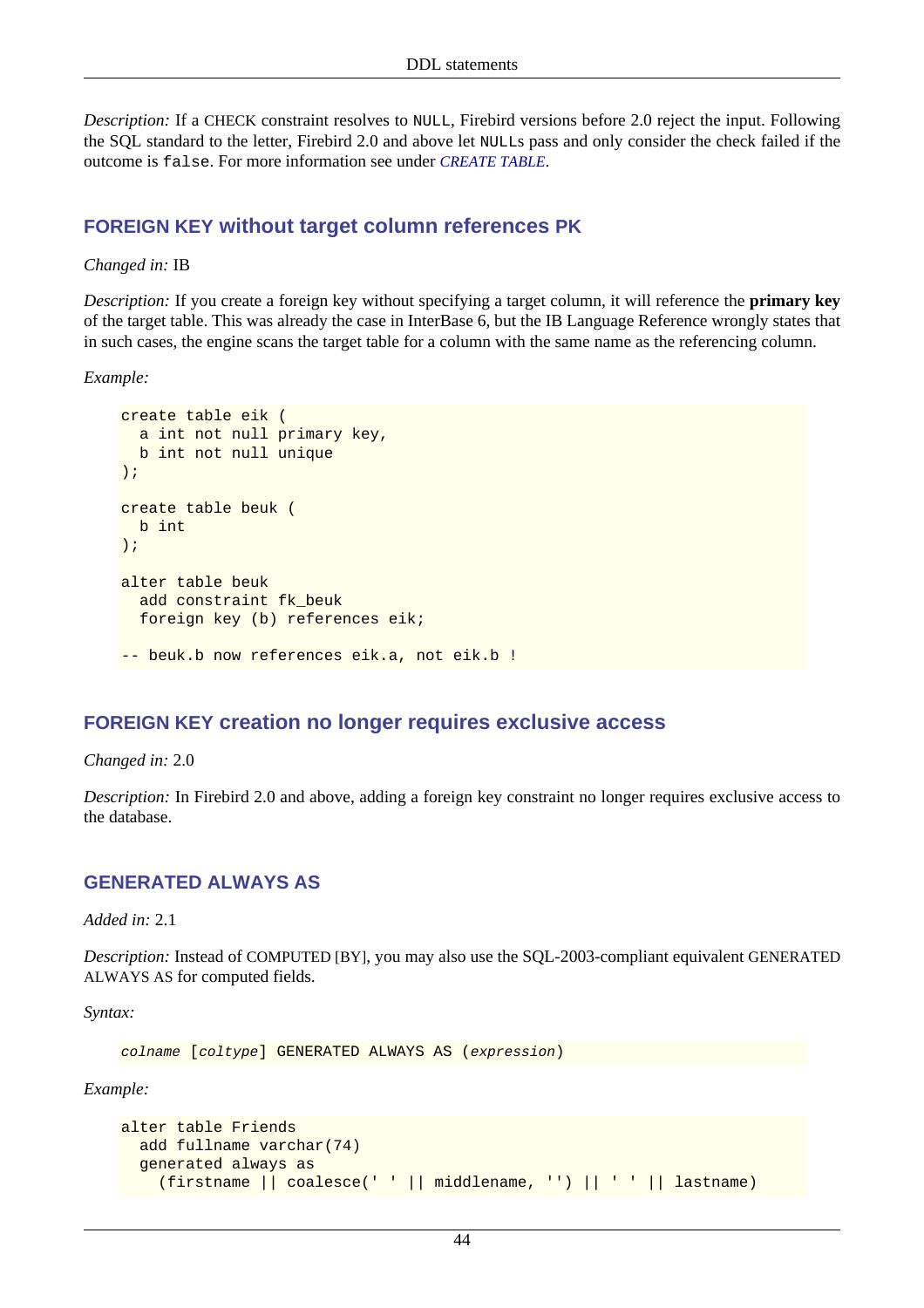#### **UNIQUE constraints now allow NULLs**

*Changed in:* 1.5

*Description:* In compliance with the SQL-99 standard, NULLs – even multiple – are now allowed in columns with a UNIQUE constraint. For a full discussion, see *CREATE TABLE :: UNIQUE [constraints now allow](#page-50-0)* NULL*s*.

#### **USING INDEX subclause**

*Available in:* DSQL

*Added in:* 1.5

*Description:* A USING INDEX subclause can be placed at the end of a primary, unique or foreign key definition. Its purpose is to

- provide a user-defined name for the automatically created index that enforces the constraint, and
- optionally define the index to be ascending or descending (the default being ascending).

*Syntax:*

```
[ADD] [CONSTRAINT constraint-name]
    <constraint-type> <constraint-definition>
    [USING [ASC[ENDING] | DESC[ENDING]] INDEX index_name]
```
For a full discussion and examples, see *[CREATE TABLE](#page-51-0) :: USING INDEX subclause*.

# **RECREATE TABLE**

*Available in:* DSQL

*Added in:* 1.0

*Description:* Creates or recreates a table. If a table with the same name already exists, RECREATE TABLE will try to drop it (destroying all its data in the process!) and create a new table. RECREATE TABLE will fail if the existing table is in use.

*Syntax:* Exactly the same as *[CREATE TABLE](#page-47-0)*.

# **TRIGGER**

## <span id="page-55-0"></span>**CREATE TRIGGER**

*Available in:* DSQL, ESQL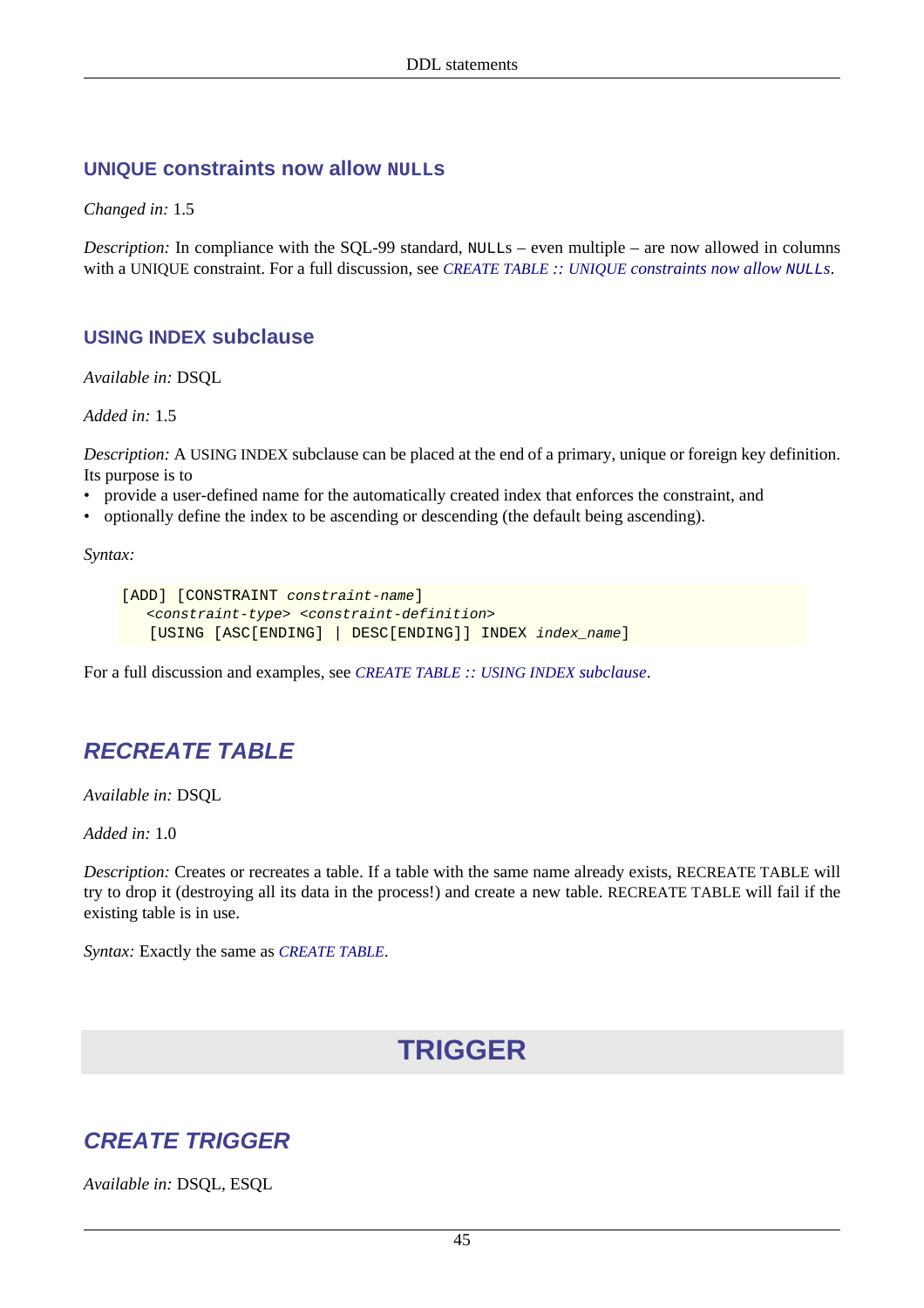*Description:* Creates a trigger, a block of PSQL code that is executed automatically upon certain database events or mutations to a table or view.

*Syntax:*

```
CREATE TRIGGER name
   {<relation_trigger_legacy>
     | <relation_trigger_sql2003>
      | <database_trigger> }
   AS
     [<declarations>]
   BEGIN
     [<statements>]
   END
<relation_trigger_legacy> ::= FOR {tablename | viewname}
                                [ACTIVE | INACTIVE]
                                {BEFORE | AFTER} <mutation_list>
                                [POSITION number]
<relation_trigger_sql2003> ::= [ACTIVE | INACTIVE]
                                {BEFORE | AFTER} <mutation_list>
                                [POSITION number]
                               ON {tablename | viewname}
<database_trigger> ::= [ACTIVE | INACTIVE]
                              ON db event
                                [POSITION number]
<mutation_list> ::= mutation [OR mutation [OR mutation]]
mutation ::= INSERT | UPDATE | DELETE
db_event ::= CONNECT | DISCONNECT | TRANSACTION START
                                  | TRANSACTION COMMIT | TRANSACTION ROLLBACK
number ::= 0..32767 (default is 0)
<declarations> ::= See PSQL::DECLARE for the exact syntax
```
- "Legacy" and "sql2003" relation triggers are exactly the same. The only thing that differs is the creation syntax.
- Triggers with lower position numbers fire first. Position numbers need not be unique, but if two or more triggers have the same position, the firing order between them is undefined.
- When defining relation triggers, each mutation type (INSERT, UPDATE or DELETE) may occur at most once in the mutation list.

## **SQL-2003-compliant syntax for relation triggers**

*Added in:* 2.1

*Description:* Since Firebird 2.1, an alternative, SQL-2003-compliant syntax can be used for triggers on tables and views. Instead of specifying "FOR relationname" before the event type and the optional directives surrounding it, you can now put "ON relationname" after it, as shown in the syntax earlier in this chapter.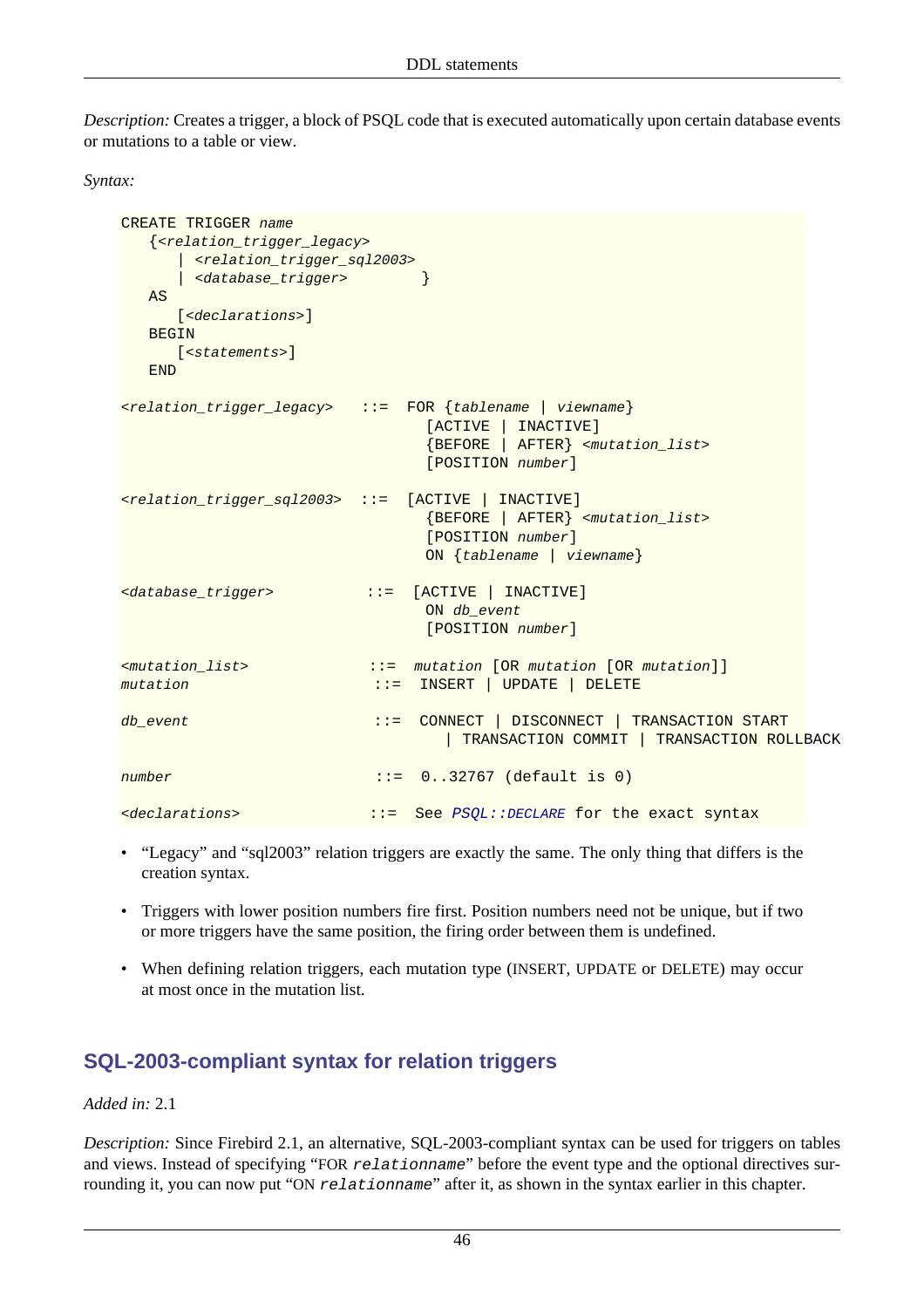*Example:*

```
create trigger biu_books
   active before insert or update position 3
   on books
as
begin
   if (new.id is null)
     then new.id = next value for gen_bookids;
end
```
## <span id="page-57-0"></span>**Database triggers**

*Added in:* 2.1

*Description:* Since Firebird 2.1, triggers can be defined to fire upon the database events CONNECT, DISCON-NECT, TRANSACTION START, TRANSACTION COMMIT and TRANSACTION ROLLBACK. Only the database owner and SYSDBA can create, alter and drop these triggers.

*Syntax:*

```
CREATE TRIGGER name
   [ACTIVE | INACTIVE]
   ON db_event
   [POSITION number]
   AS
      [<declarations>]
   BEGIN
     [<statements>]
   END
db_event ::= CONNECT | DISCONNECT | TRANSACTION START
                                | TRANSACTION COMMIT | TRANSACTION ROLLBACK
number ::= 0..32767 (default is 0)
<declarations> ::= See PSQL::DECLARE for the exact syntax
```
*Example:*

```
create trigger tr_connect
  on connect
as
begin
   insert into dblog (wie, wanneer, wat)
     values (current_user, current_timestamp, 'verbind');
end
```
*Execution of database triggers and handling of exceptions:*

- CONNECT and DISCONNECT triggers are executed in a transaction created specifically for this purpose. If all goes well, the transaction is committed. Uncaught exceptions roll back the transaction, and:
	- In the case of a CONNECT trigger, the connection is then broken and the exception returned to the client.
	- With a DISCONNECT trigger, exceptions are not reported and the connection is broken as foreseen.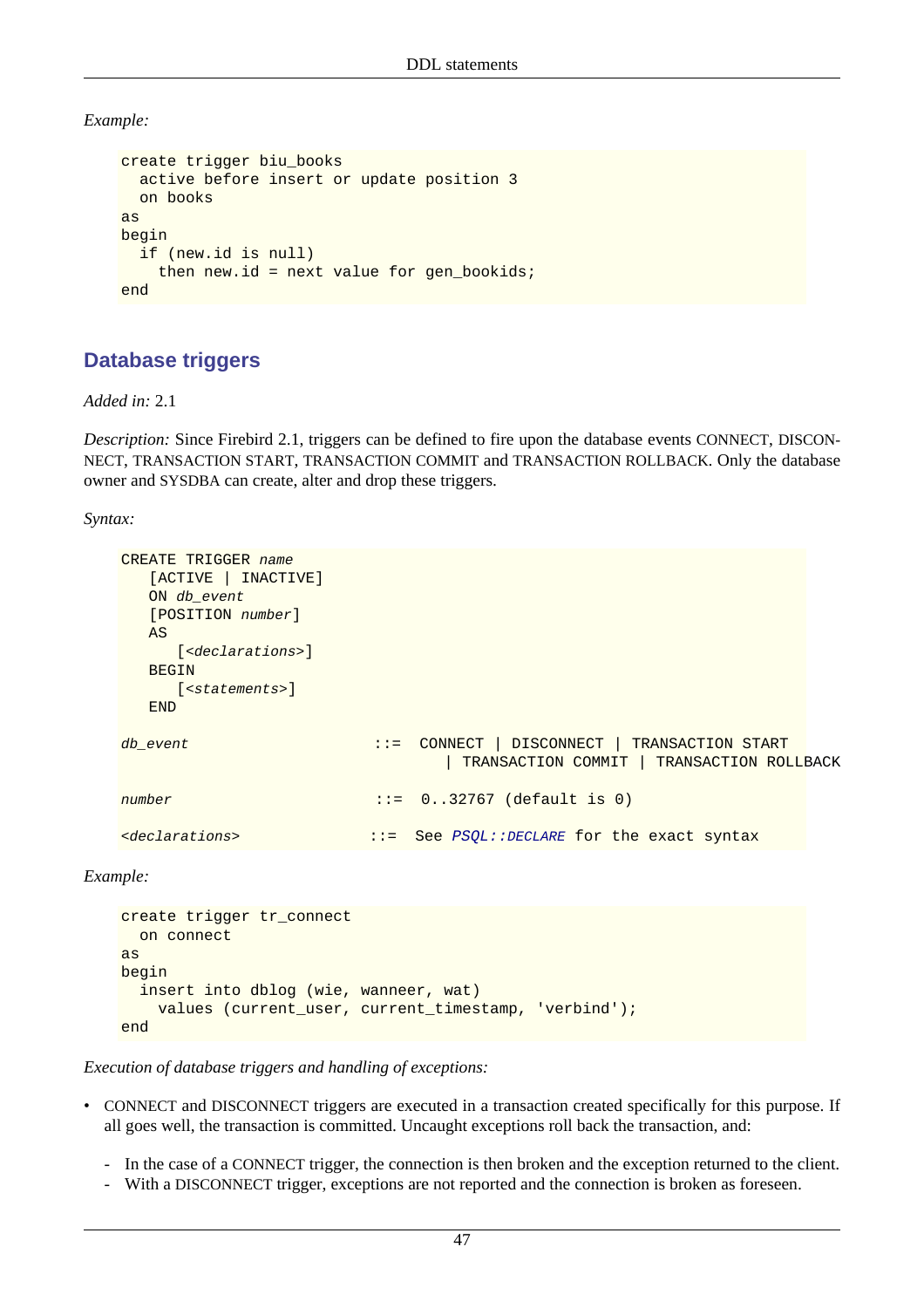- TRANSACTION triggers are executed within the transaction whose opening, committing or rolling-back evokes them. The actions taken after an uncaught exception depend on the type:
	- In a START trigger, the exception is reported to the client and the transaction is rolled back.
	- In a COMMIT trigger, the exception is reported, the trigger's actions so far are undone and the commit is canceled.
	- In a ROLLBACK trigger, the exception is not reported and the transaction is rolled back as foreseen.
- It follows from the above that there is no direct way of knowing if a DISCONNECT or TRANSACTION ROLL-BACK trigger caused an exception.
- It also follows that you can't connect to a database if a CONNECT trigger causes an exception, and that you can't start a transaction if a TRANSACTION START trigger does so. Both phenomena effectively lock you out of your database while you need to get in there to fix the problem. See the note below for a way around this Catch-22 situation.
- In the case of a two-phase commit, TRANSACTION COMMIT triggers fire in the prepare, not the commit phase.

#### **Note**

Some Firebird command-line tools have been supplied with new switches to suppress the automatic firing of database triggers:

```
gbak -nodbtriggers
isql -nodbtriggers
nbackup -T
```
These switches can only be used by the database owner and SYSDBA.

## **Domains instead of datatypes**

*Changed in:* 2.1

*Description:* Firebird 2.1 and up allow the use of domains instead of SQL datatypes when declaring local trigger variables. See *PSQL::[DECLARE](#page-106-0)* for the exact syntax and details.

#### **COLLATE in variable declarations**

*Changed in:* 2.1

*Description:* Firebird 2.1 and up allow COLLATE clauses in local variable declarations. See *PSQL::[DECLARE](#page-106-0)* for syntax and details.

#### **NOT NULL in variable declarations**

*Changed in:* 2.1

*Description:* Firebird 2.1 and up allow NOT NULL constraints in local variable declarations. See *PSQL::[DECLARE](#page-106-0)* for syntax and details.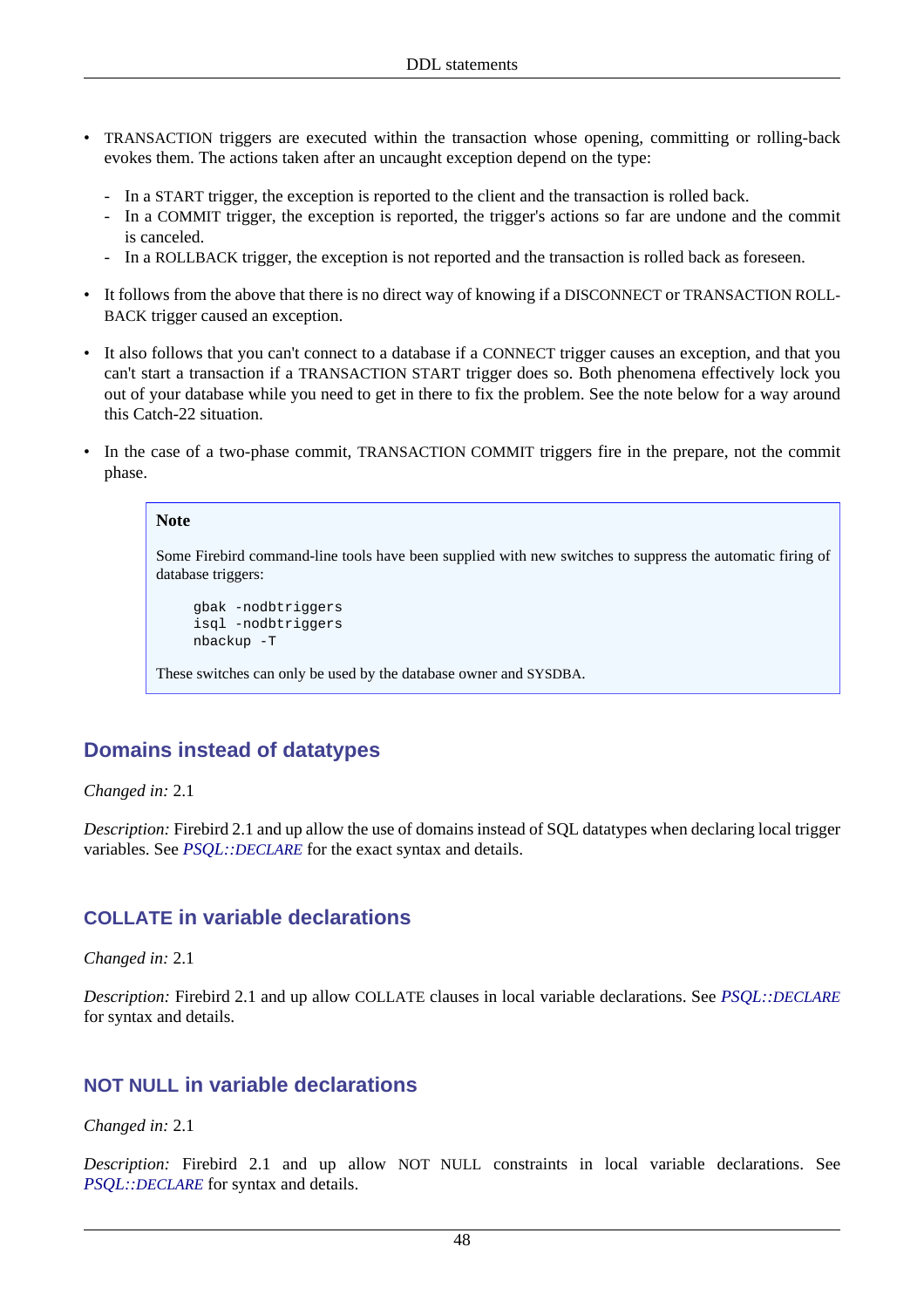## <span id="page-59-0"></span>**Multi-action triggers**

*Added in:* 1.5

*Description:* Relation triggers can be defined to fire upon multiple operations (INSERT and/or UPDATE and/or DELETE). Three new boolean context variables (INSERTING, UPDATING and DELETING) have been added so you can execute code conditionally within the trigger body depending on the type of operation.

*Example:*

```
create trigger biu parts for parts
  before insert or update
as
begin
   /* conditional code when inserting: */
   if (inserting and new.id is null)
    then new.id = gen_id(gen\_partrec_id, 1);
   /* common code: */
  new.partname_upper = upper(new.partname);
end
```
#### **Note**

In multi-action triggers, both context variables OLD and NEW are always available. If you use them in the wrong situation (i.e. OLD while inserting or NEW while deleting), the following happens:

• If you try to read their field values, NULL is returned.

• If you try to assign values to them, a runtime exception is thrown.

#### **BEGIN ... END blocks may be empty**

*Changed in:* 1.5

*Description:* BEGIN ... END blocks may be empty in Firebird 1.5 and up, allowing you to write stub code without having to resort to dummy statements.

*Example:*

```
create trigger bi_atable for atable
active before insert position 0
as
begin
end
```
#### **CREATE TRIGGER no longer increments table change count**

#### *Changed in:* 1.0

*Description:* In contrast to InterBase, Firebird does not increment the metadata change counter of the associated table when CREATE, ALTER or DROP TRIGGER is used. For a full discussion, see *[ALTER TRIGGER](#page-61-0) no longer [increments table change count](#page-61-0)*.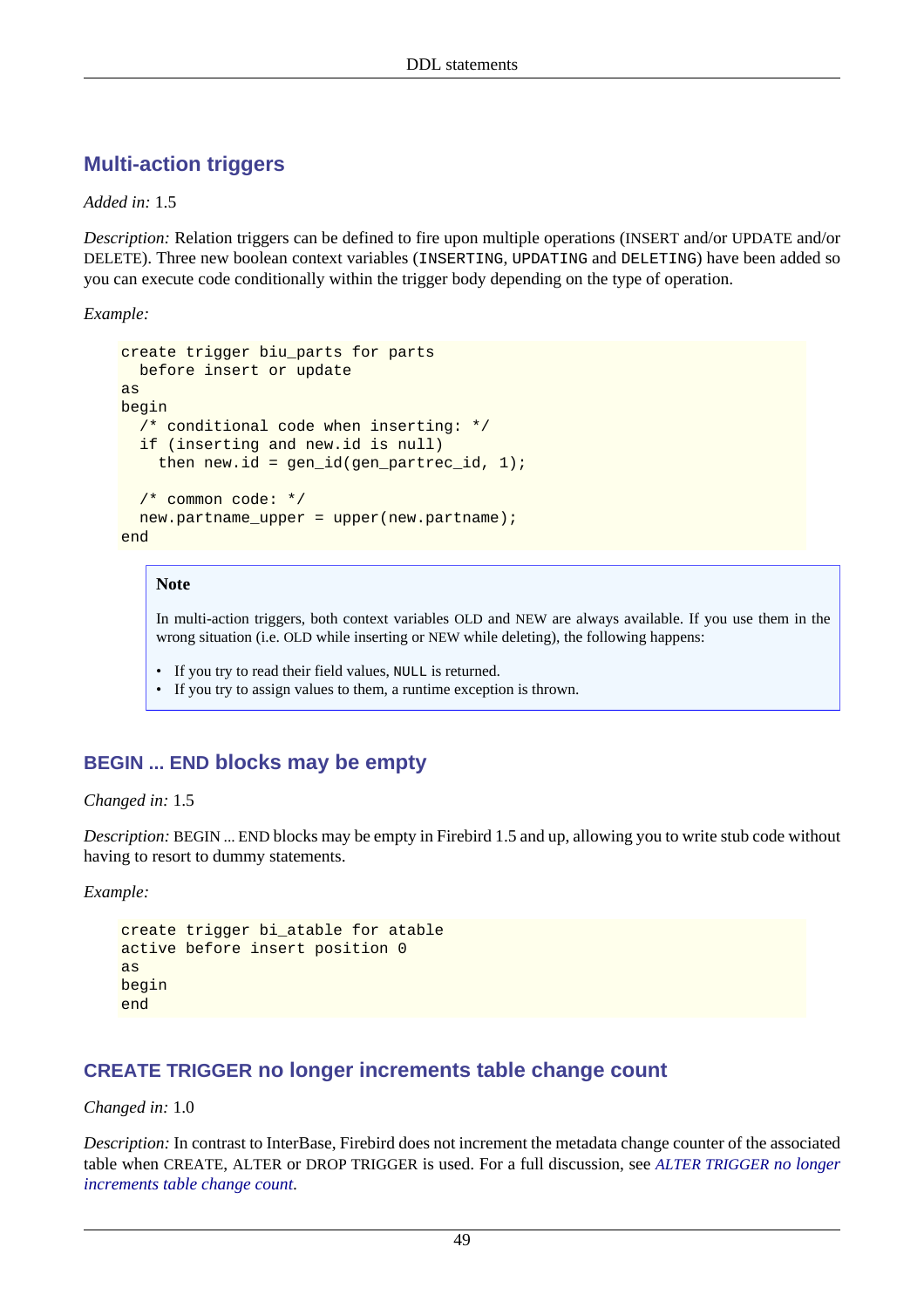#### **PLAN allowed in trigger code**

*Changed in:* 1.5

*Description:* Before Firebird 1.5, a trigger containing a PLAN statement would be rejected by the compiler. Now a valid plan can be included and will be used.

# **ALTER TRIGGER**

*Available in:* DSQL, ESQL

*Description:* Alters an existing trigger. Relation triggers cannot be changed into database triggers or vice versa. The associated table or view of a relation trigger cannot be changed.

*Syntax:*

```
ALTER TRIGGER name
    [ACTIVE | INACTIVE]
    [{BEFORE | AFTER} <mutation_list> | ON db_event]
    [POSITION number]
   [AS
        [<declarations>]
     BEGIN
       [<statements>]
    END
```
• See *[CREATE TRIGGER](#page-55-0)* for the meaning of <mutation\_list> etc.

## **Database triggers**

*Added in:* 2.1

*Description:* The ALTER TRIGGER syntax (see above) has been extended to support database triggers. For a full discussion of this feature, see *CREATE TRIGGER [:: Database triggers](#page-57-0)*.

## **Domains instead of datatypes**

*Changed in:* 2.1

*Description:* Firebird 2.1 and up allow the use of domains instead of SQL datatypes when declaring local trigger variables. See *PSQL::[DECLARE](#page-106-0)* for the exact syntax and details.

## **COLLATE in variable declarations**

*Changed in:* 2.1

*Description:* Firebird 2.1 and up allow COLLATE clauses in local variable declarations. See *PSQL::[DECLARE](#page-106-0)* for syntax and details.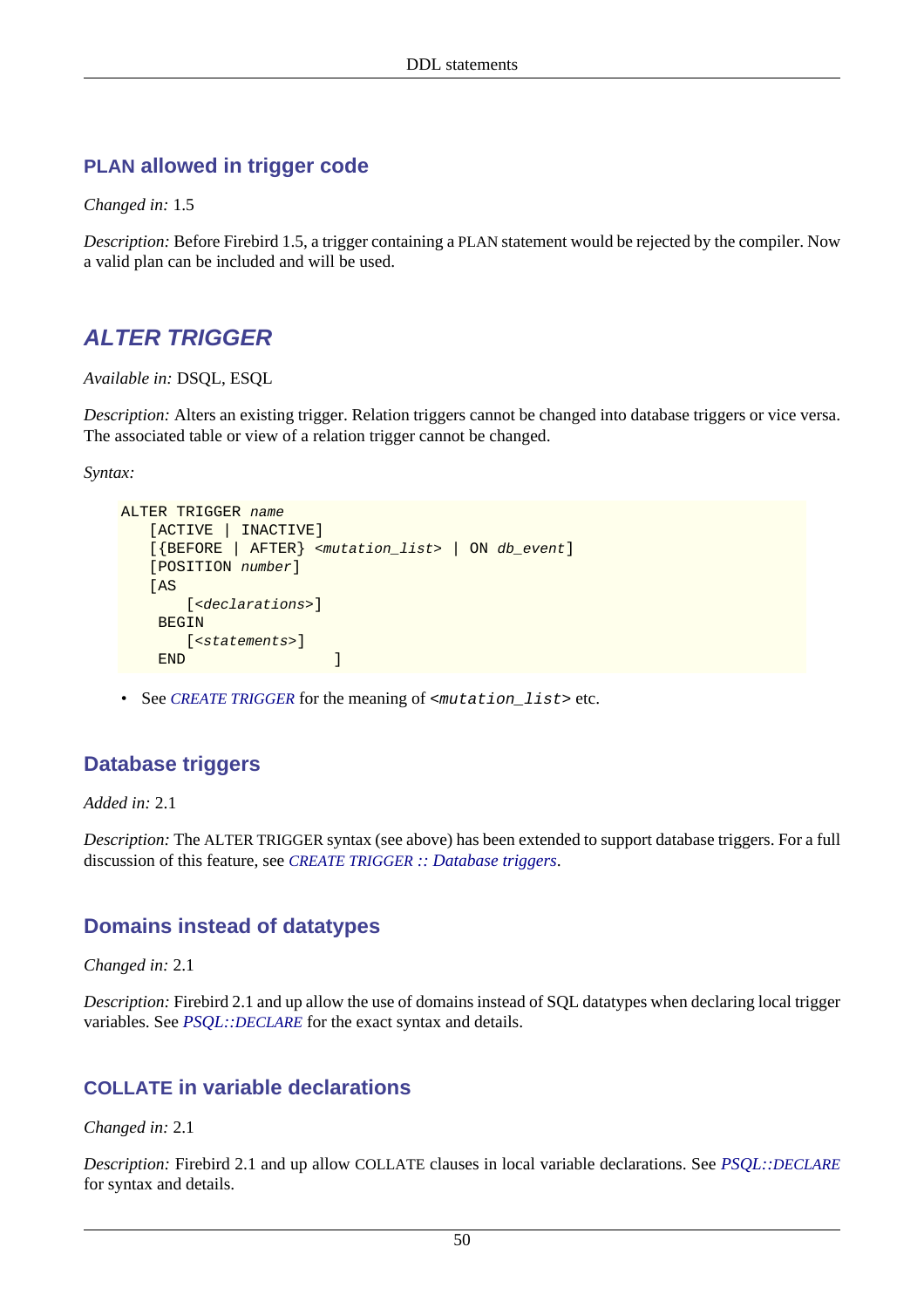#### **NOT NULL in variable declarations**

*Changed in:* 2.1

*Description:* Firebird 2.1 and up allow NOT NULL constraints in local variable declarations. See *PSQL::[DECLARE](#page-106-0)* for syntax and details.

## **Multi-action triggers**

*Added in:* 1.5

*Description:* The ALTER TRIGGER syntax (see above) has been extended to support multi-action triggers. For a full discussion of this feature, see *CREATE TRIGGER [:: Multi-action triggers](#page-59-0)*.

## **Restriction on altering used triggers**

#### *Changed in:* 2.0, 2.0.1

*Description:* In Firebird 2.0 only, a restriction is in place which prevents anyone from dropping, altering or recreating a trigger or stored procedure if it has been used since the database was opened. This restriction has been removed again in version 2.0.1. Still, performing these operations on a live database is potentially risky and should only be done with the utmost care.

#### **PLAN allowed in trigger code**

*Changed in:* 1.5

<span id="page-61-0"></span>*Description:* Before Firebird 1.5, a trigger containing a PLAN statement would be rejected by the compiler. Now a valid plan can be included and will be used.

#### **ALTER TRIGGER no longer increments table change count**

*Changed in:* 1.0

*Description:* Each time you use CREATE, ALTER or DROP TRIGGER, InterBase increments the metadata change counter of the associated table. Once that counter reaches 255, no more metadata changes are possible on the table (you can still work with the data though). A backup-restore cycle is needed to reset the counter and perform metadata operations again.

While this obligatory cleanup after many metadata changes is in itself a useful feature, it also means that users who regularly use ALTER TRIGGER to deactivate triggers during e.g. bulk import operations are forced to backup and restore much more often then needed.

Since changes to triggers don't imply structural changes to the table itself, Firebird no longer increments the table change counter when CREATE, ALTER or DROP TRIGGER is used. One thing has remained though: once the counter is at 255, you can no longer create, alter or drop triggers for that table.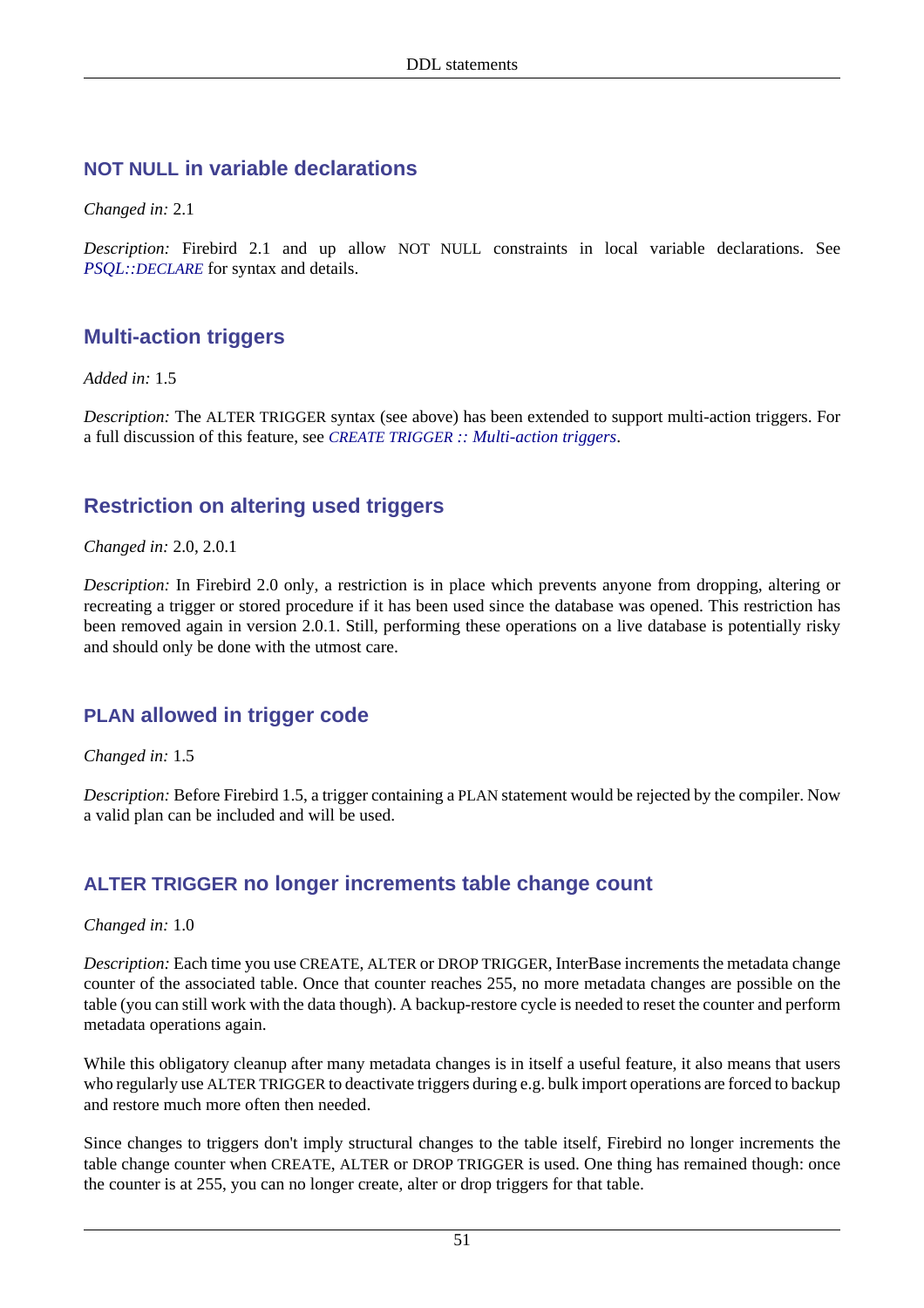# **CREATE OR ALTER TRIGGER**

*Available in:* DSQL

*Added in:* 1.5

*Description:* If the trigger does not yet exist, it is created just as if CREATE TRIGGER were used. If it already exists, it is altered and recompiled. Existing permissions and dependencies are preserved.

*Syntax:* Exactly the same as for CREATE TRIGGER.

## **DROP TRIGGER**

*Available in:* DSQL, ESQL

## **Restriction on dropping used triggers**

*Changed in:* 2.0, 2.0.1

*Description:* In Firebird 2.0 only, a restriction is in place which prevents anyone from dropping, altering or recreating a trigger or stored procedure if it has been used since the database was opened. This restriction has been removed again in version 2.0.1. Still, performing these operations on a live database is potentially risky and should only be done with the utmost care.

#### **DROP TRIGGER no longer increments table change count**

*Changed in:* 1.0

*Description:* In contrast to InterBase, Firebird does not increment the metadata change counter of the associated table when CREATE, ALTER or DROP TRIGGER is used. For a full discussion, see *[ALTER TRIGGER](#page-61-0) no longer [increments table change count](#page-61-0)*.

# **RECREATE TRIGGER**

*Available in:* DSQL

*Added in:* 2.0

*Description:* Creates or recreates a trigger. If a trigger with the same name already exists, RECREATE TRIGGER will try to drop it and create a new trigger. RECREATE TRIGGER will fail if the existing trigger is in use.

*Syntax:* Exactly the same as [CREATE TRIGGER](#page-55-0).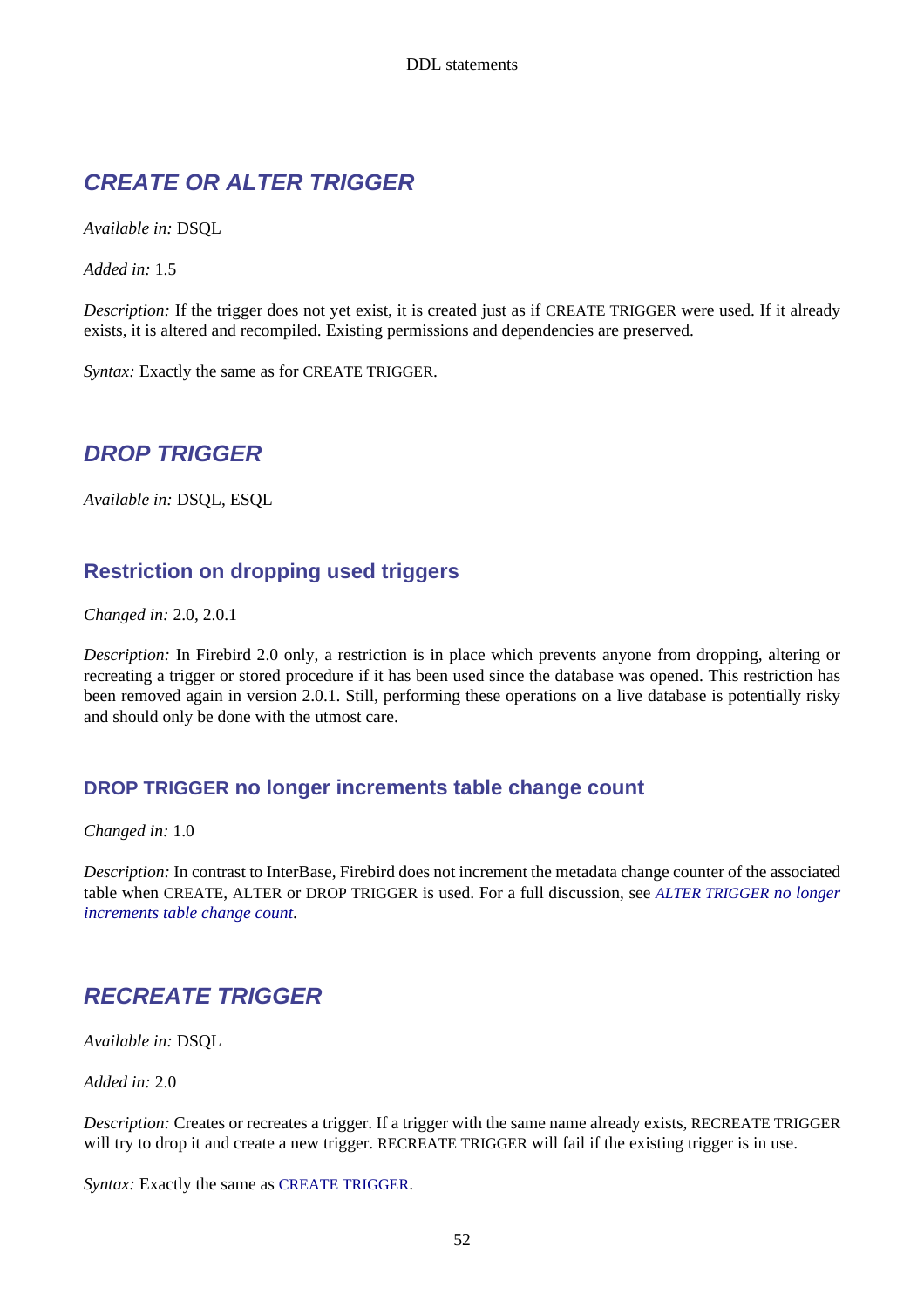#### **Restriction on recreating used triggers**

*Changed in:* 2.0, 2.0.1

*Description:* In Firebird 2.0 only, a restriction is in place which prevents anyone from dropping, altering or recreating a trigger or stored procedure if it has been used since the database was opened. This restriction has been removed again in version 2.0.1. Still, performing these operations on a live database is potentially risky and should only be done with the utmost care.

# **VIEW**

# <span id="page-63-0"></span>**CREATE VIEW**

*Available in:* DSQL, ESQL

#### **Per-column aliases supported in view definition**

*Changed in:* 2.1

*Description:* Firebird 2.1 and up allow the use of column aliases in the SELECT statement. You can alias none, some or all of the columns; each alias used becomes the name of the corresponding view column.

*Syntax (partial):*

```
CREATE VIEW viewname [<full_column_list>]
    AS
   SELECT <column_def> [, <column_def> ...]
    FROM ...
    [WITH CHECK OPTION]
\leqfull_column_list> ::= (colname [, colname ...])
<column_def> ::= {source_col | expr} [[AS] colalias]
```
*Notes:*

- If the full column list is also present, specifying column aliases is futile as they will be overridden by the names in the column list.
- The full column list used to be mandatory for views whose SELECT statement contains expression-based columns or identical column names. Now you can omit the full column list, provided that you alias such columns in the SELECT clause.

#### **Full SELECT syntax supported**

*Changed in:* 2.0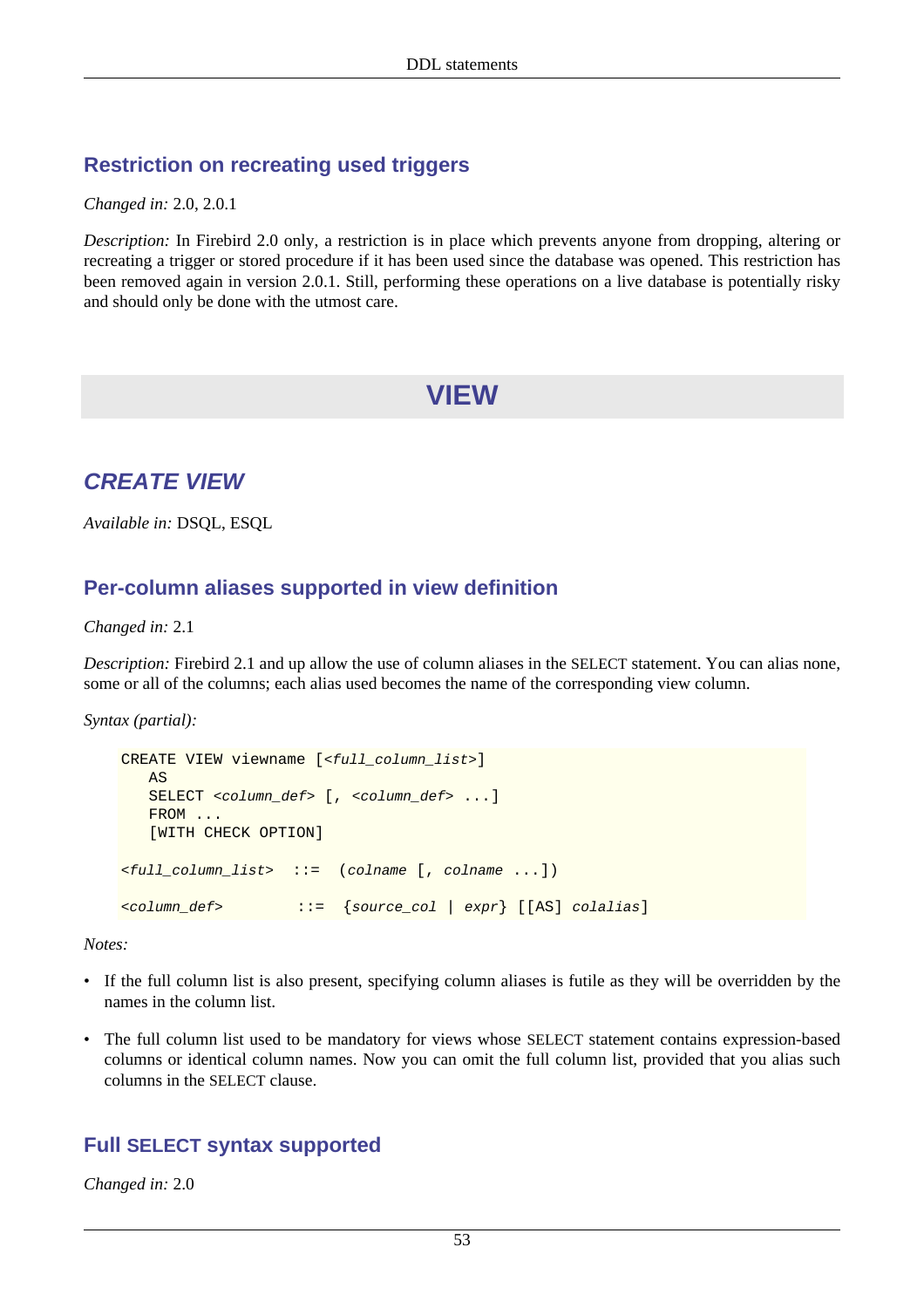*Description:* From Firebird 2.0 onward view definitions are considered full-fledged SELECT statements. Consequently, the following elements are (re)allowed in view definitions: FIRST, SKIP, ROWS, ORDER BY, PLAN and UNION.

#### **Note**

The use of a UNION within a view is currently only supported if you supply a column list for the view (this list is normally optional):

```
create view vplanes (make, model) as
   select make, model from jets
     union
   select make, model from props
     union
   select make, model from gliders
```
In Firebird 2.5, the column list will become optional also for views with UNIONs.

## **PLAN subclause disallowed in 1.5, reallowed in 2.0**

*Changed in:* 1.5, 2.0

<span id="page-64-0"></span>*Description:* Firebird versions 1.5.x forbid the use of a PLAN subclause in a view definition. From 2.0 onward a PLAN is allowed again.

## **Triggers on updatable views block auto-writethrough**

*Changed in:* 2.0

*Description:* In versions prior to 2.0, Firebird often did not block the automatic writethrough to the underlying table if one or more triggers were defined on a naturally updatable view. This could cause mutations to be performed twice unintentionally, sometimes leading to data corruption and other mishaps. Starting at Firebird 2.0, this misbehaviour has been corrected: now if you define a trigger on a naturally updatable view, no mutations to the view will be automatically passed on to the table; either your trigger takes care of that, or nothing will. This is in accordance with the description in the InterBase 6 *Data Definition Guide* under *Updating views with triggers*.

#### **Warning**

Some people have developed code that counts on or takes advantage of the prior behaviour. Such code should be corrected for Firebird 2.0 and higher, or mutations may not reach the table at all.

#### **View with non-participating NOT NULL columns in base table can be made insertable**

*Changed in:* 2.0

*Description:* Any view whose base table contains one or more non-participating NOT NULL columns is readonly by nature. It can be made updatable by the use of triggers, but even with those, all INSERT attempts into such views used to fail because the NOT NULL constraint on the base table was checked before the view trigger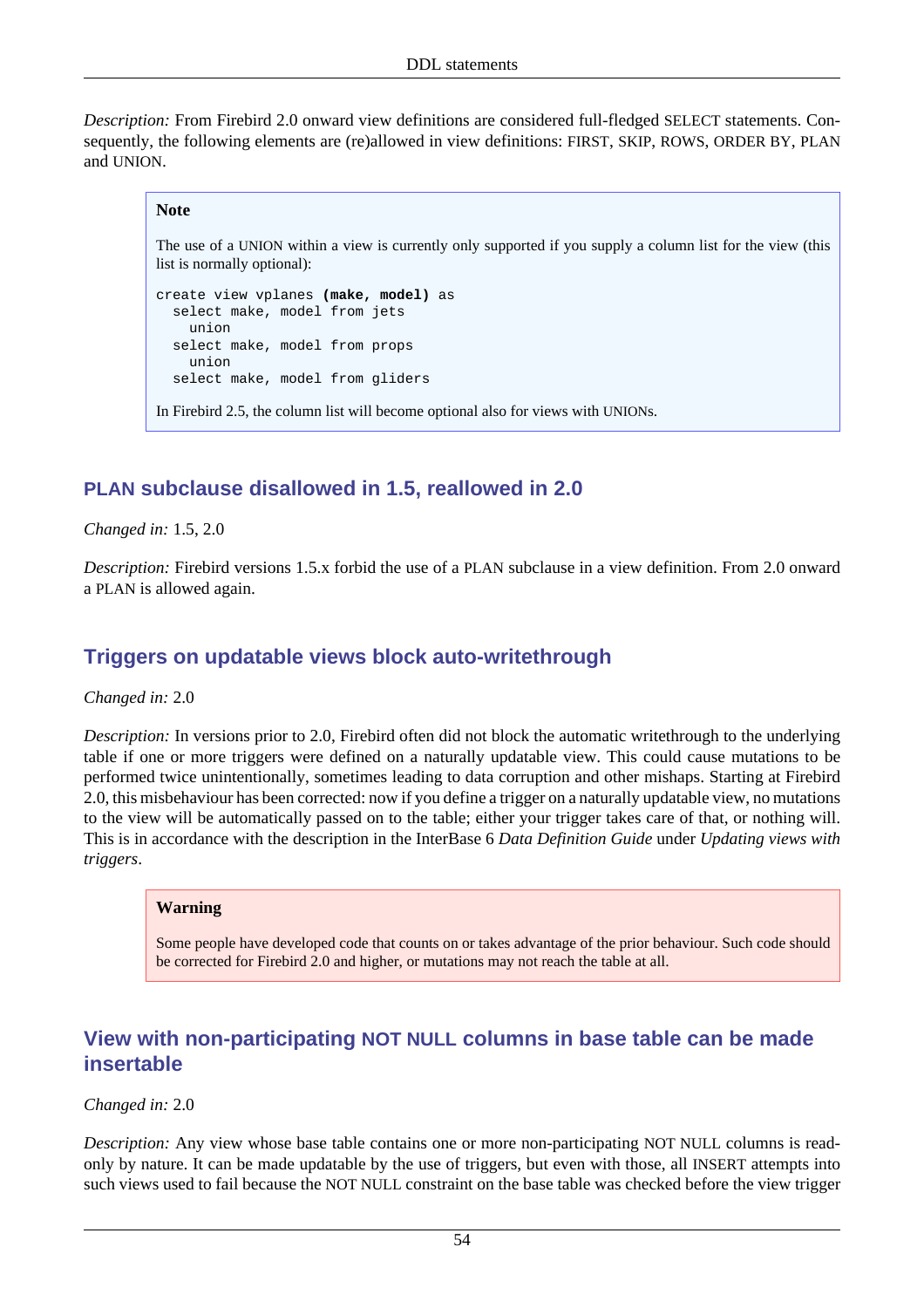got a chance to put things right. In Firebird 2.0 and up this is no longer the case: provided the right trigger is in place, such views are now insertable.

*Example:*

The view below would give validation errors for any insert attempts in Firebird 1.5 and earlier. In Firebird 2.0 and up it is insertable:

```
create table base (x int not null, y int not null);
create view vbase as select x from base;
set term #;
create trigger bi_base for vbase before insert
as
begin
  if (new.x is null) then new.x = 33;
   insert into base values (new.x, 0);
end#
set term ;#
```
*Notes:*

- Please notice that the problem described above only occurred for NOT NULL columns that were left *outside* the view.
- Oddly enough, the problem would be gone if the base table itself had a trigger converting NULL input to something valid. But then there was a risk that the insert would take place twice, due to the [auto-writethrough](#page-64-0) [bug](#page-64-0) that has also been fixed in Firebird 2.

# **RECREATE VIEW**

*Available in:* DSQL

*Added in:* 1.5

*Description:* Creates or recreates a view. If a view with the same name already exists, RECREATE VIEW will try to drop it and create a new view. RECREATE VIEW will fail if the existing view is in use.

*Syntax:* Exactly the same as [CREATE VIEW](#page-63-0).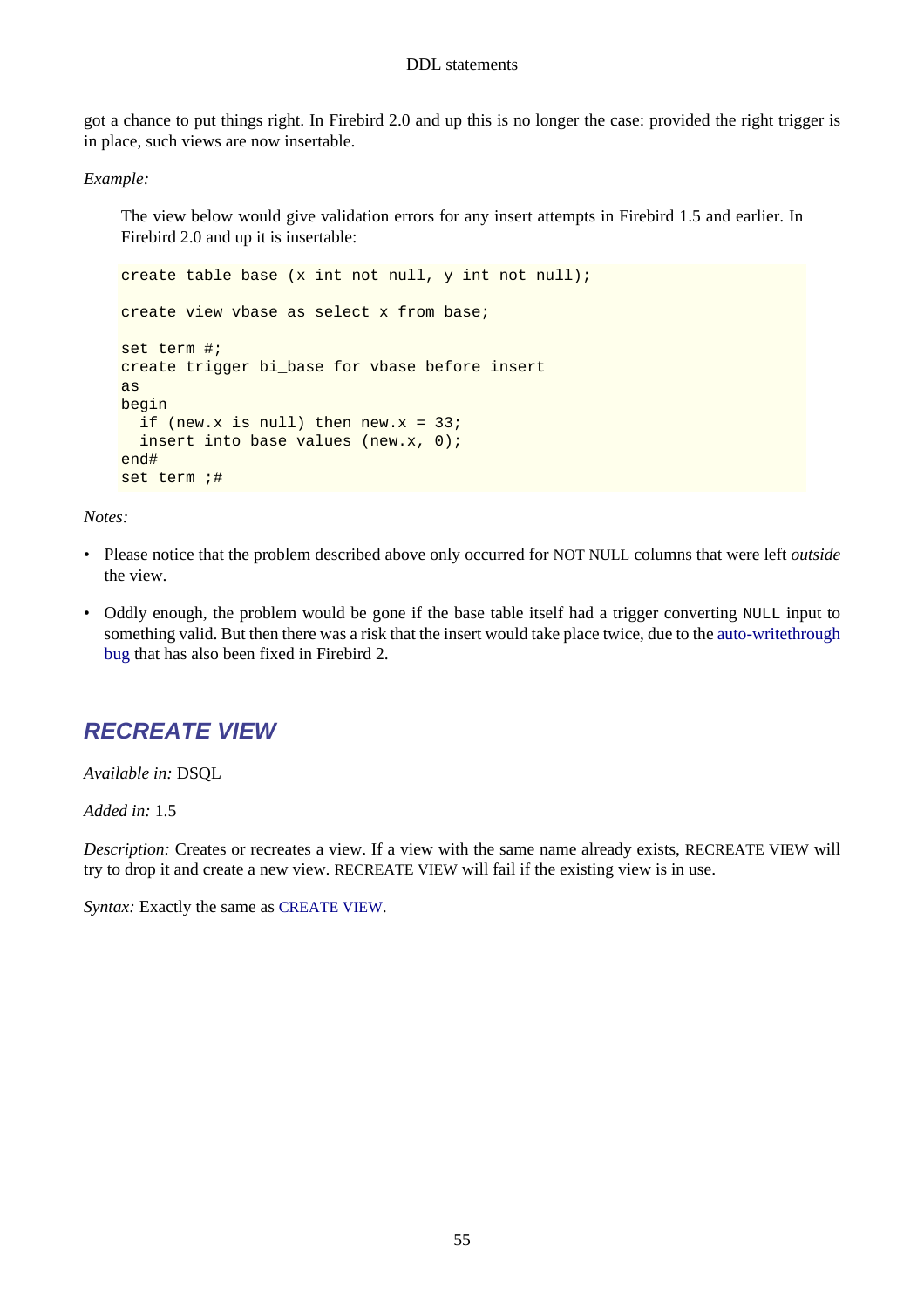#### **Chapter 6**

# **DML statements**

# **DELETE**

*Available in:* DSQL, ESQL, PSQL

*Description:* Deletes rows from a database table (or from one or more tables underlying a view), depending on the WHERE and ROWS clauses.

*Syntax:*

```
DELETE
    [TRANSACTION name]
    FROM {tablename | viewname} [[AS] alias]
    [WHERE {search-conditions | CURRENT OF cursorname}]
    [PLAN plan_items]
    [ORDER BY sort_items]
   [ROWS < m > [TO < n > ]] [RETURNING values [INTO <variables>]]
\langle m \rangle, \langle n \rangle ::= Any expression evaluating to an integer.
<variables> ::= :varname [, :varname ...]
```
#### **Restrictions**

- The TRANSACTION directive is only available in ESQL.
- In a pure DSQL session, WHERE CURRENT OF isn't of much use, since there exists no DSQL statement to create a cursor.
- The PLAN, ORDER BY and ROWS clauses are not available in ESOL.
- The RETURNING clause is not available in ESQL.
- The "INTO <variables>" subclause is only available in PSQL.
- When returning values into the context variable NEW, this name must not be preceded by a colon  $(":")$ .

# **COLLATE subclause for text BLOB columns**

*Added in:* 2.0

*Description:* COLLATE subclauses are now also supported for text BLOBs.

*Example:*

```
delete from MyTable
   where NameBlob collate pt_br = 'João'
```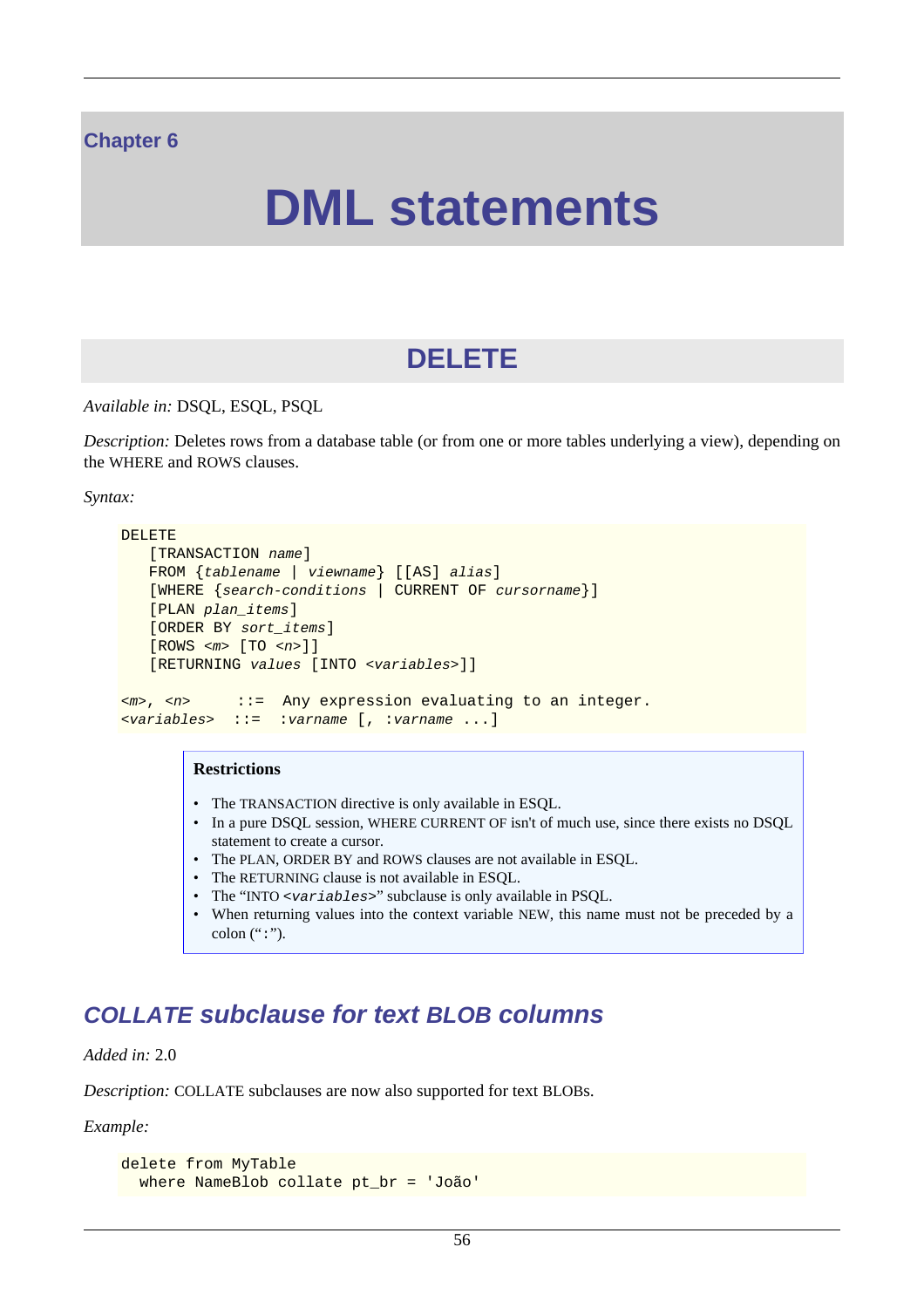## **ORDER BY**

*Available in:* DSQL, PSQL

*Added in:* 2.0

*Description:* DELETE now allows an ORDER BY clause. This only makes sense in combination with ROWS, but is also valid without it.

## **PLAN**

*Available in:* DSQL, PSQL

*Added in:* 2.0

*Description:* DELETE now allows a PLAN clause, so users can optimize the operation manually.

# **Relation alias makes real name unavailable**

*Changed in:* 2.0

*Description:* If you give a table or view an alias in a Firebird 2.0 or above statement, you *must* use the alias, not the table name, if you want to qualify fields from that relation.

*Examples:*

Correct usage: delete from Cities where name starting 'Alex' delete from Cities where Cities.name starting 'Alex' delete from Cities C where name starting 'Alex' delete from Cities C where C.name starting 'Alex' No longer possible: delete from Cities C where Cities.name starting 'Alex'

## **RETURNING**

*Available in:* DSQL, PSQL

*Added in:* 2.1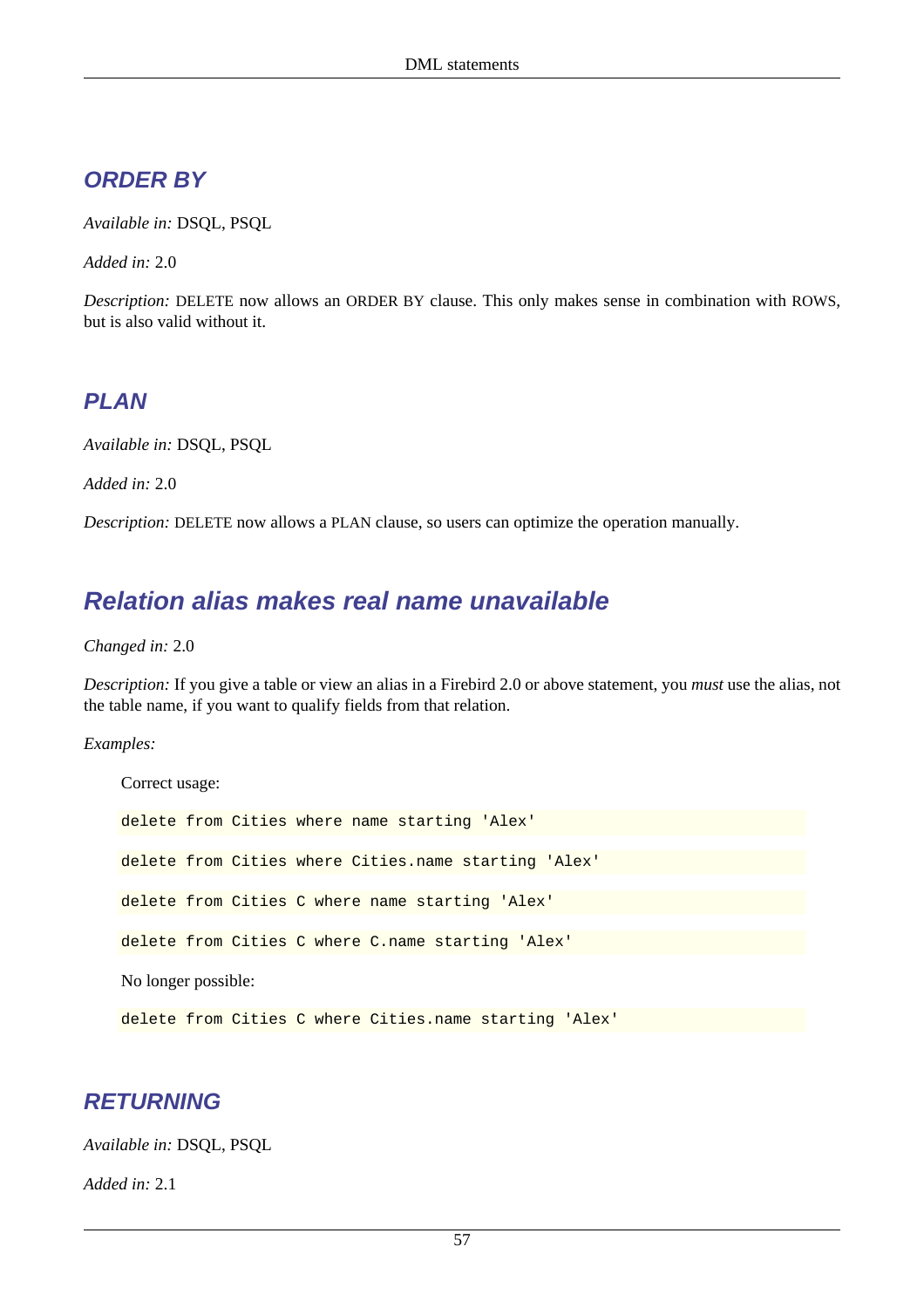*Description:* A DELETE statement removing *at most one row* may optionally include a RETURNING clause in order to return values from the deleted row. The clause, if present, need not contain all of the relation's columns and may also contain other columns or expressions.

*Examples:*

```
delete from Scholars
   where firstname = 'Henry' and lastname = 'Higgins'
   returning lastname, fullname, id
delete from Dumbbells
   order by iq desc
   rows 1
   returning lastname, iq into :lname, :iq;
```
*Notes:*

• In DSQL, a statement with a RETURNING clause *always* returns exactly one row. If no record was actually deleted, the fields in this row are all NULL. This behaviour may change in a later version of Firebird. In PSQL, if no row was deleted, nothing is returned, and the receiving variables keep their existing values.

#### **ROWS**

*Available in:* DSQL, PSQL

*Added in:* 2.0

*Description:* Limits the amount of rows deleted to a specified number or range.

*Syntax:*

```
ROWS \langle m \rangle [TO \langle n \rangle]
\langle m \rangle, \langle n \rangle ::= Any expression evaluating to an integer.
```
With a single argument  $m$ , the deletion is limited to the first  $m$  rows of the dataset defined by the table or view and the optional WHERE and ORDER BY clauses.

Points to note:

- If  $m >$  the total number of rows in the dataset, the entire set is deleted.
- If  $m = 0$ , no rows are deleted.
- If  $m < 0$ , an error is raised.

With two arguments  $m$  and  $n$ , the deletion is limited to rows  $m$  to  $n$  inclusively. Row numbers are 1-based.

Points to note when using two arguments:

- If  $m >$  the total number of rows in the dataset, no rows are deleted.
- If m lies within the set but n doesn't, the rows from m to the end of the set are deleted.
- If  $m < 1$  or  $n < 1$ , an error is raised.
- If  $n = m-1$ , no rows are deleted.
- If  $n < m-1$ , an error is raised.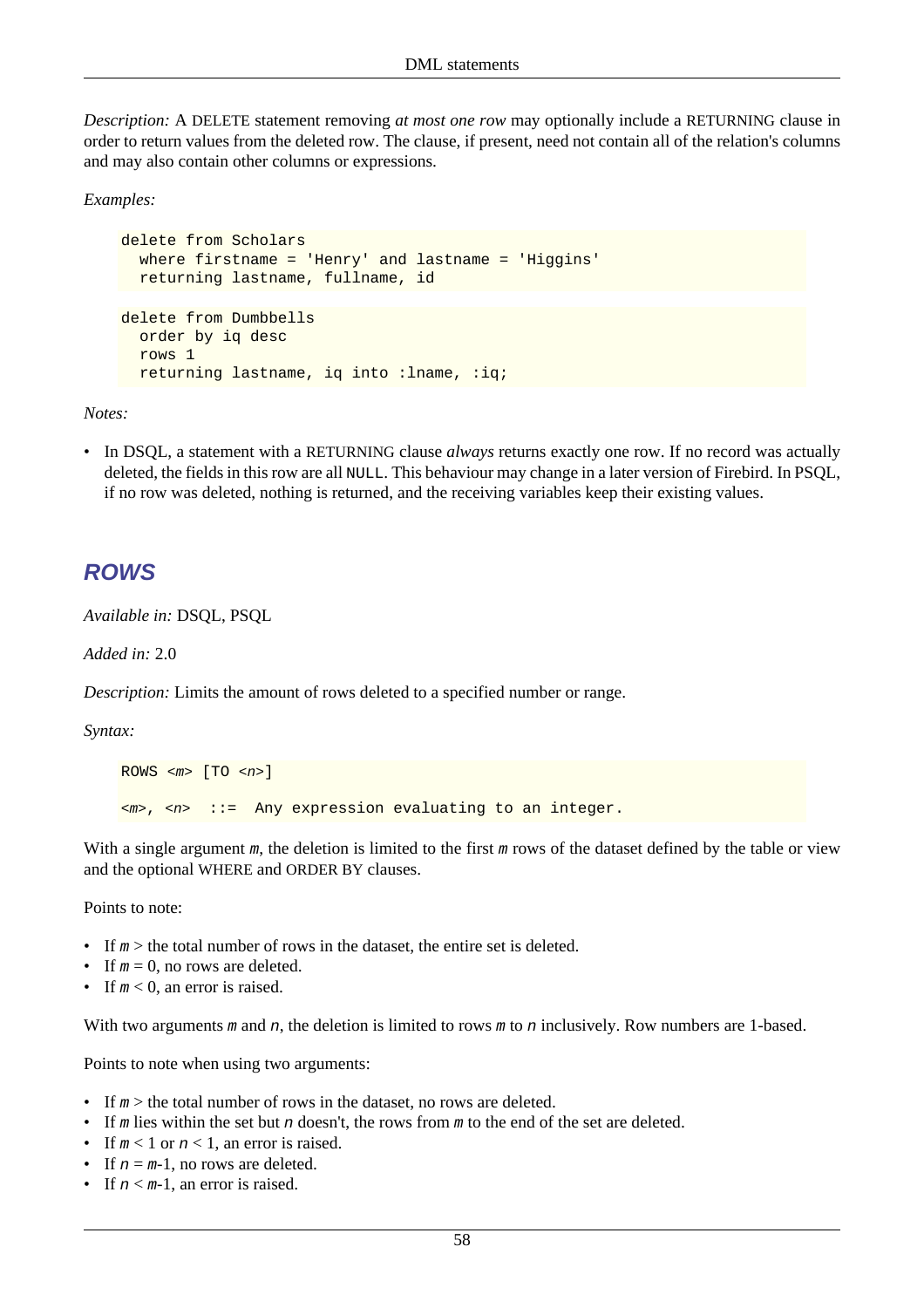ROWS can also be used with the [SELECT](#page-91-0) and [UPDATE](#page-96-0) statements.

# **EXECUTE BLOCK**

*Available in:* DSQL

*Added in:* 2.0

*Changed in:* 2.1

*Description:* Executes a block of PSQL code as if it were a stored procedure, optionally with input and output parameters and variable declarations. This allows the user to perform "on-the-fly" PSQL within a DSQL context.

*Syntax:*

```
EXECUTE BLOCK [(<inparams>)]
     [RETURNS (<outparams>)]
AS
   [<declarations>]
BEGIN
   [<PSQL statements>]
END
<inparams> ::= <param_decl> = ? [, <inparams> ]
<outparams> ::= <param_decl> [, <outparams>]
<param_decl> ::= paramname <type> [NOT NULL] [COLLATE collation]
<type> ::= sql_datatype | [TYPE OF] domain
<declarations> ::= See PSQL::DECLARE for the exact syntax
```
*Examples:*

This example injects the numbers 0 through 127 and their corresponding ASCII characters into the table ASCIITABLE:

```
execute block
as
declare i int = 0;
begin
   while (i < 128) do
   begin
    insert into AsciiTable values (:i, ascii_char(:i));
    i = i + 1; end
end
```
The next example calculates the geometric mean of two numbers and returns it to the user:

```
execute block (x double precision = ?, y double precision = ?)
returns (gmean double precision)
as
begin
  gmean = sqrt(x*y);
   suspend;
end
```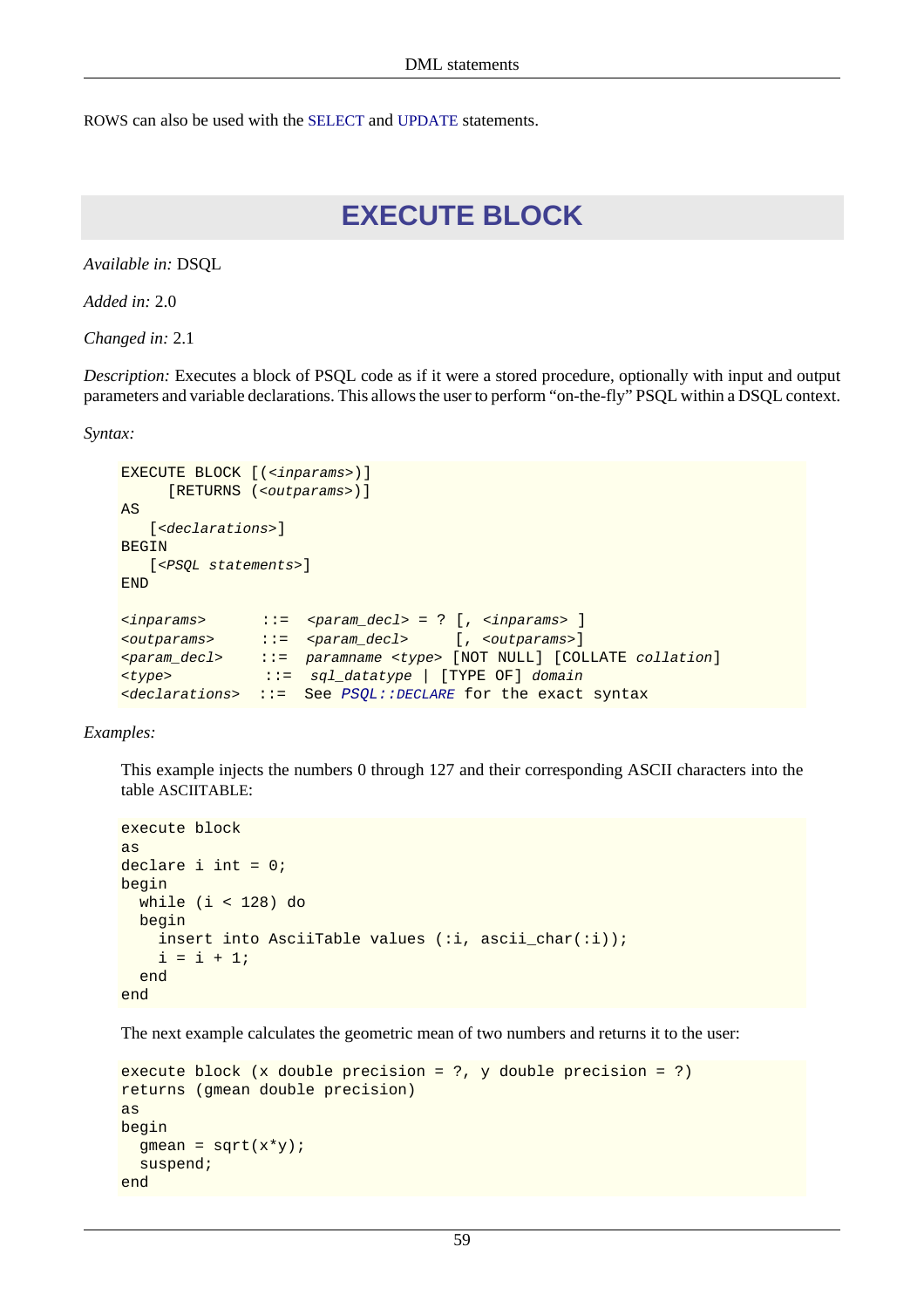Because this block has input parameters, it has to be prepared first. Then the parameters can be set and the block executed. It depends on the client software how this must be done and even if it is possible at all – see the notes below.

Our last example takes two integer values, smallest and largest. For all the numbers in the range smallest .. largest, the block outputs the number itself, its square, its cube and its fourth power.

```
execute block (smallest int = ?, largest int = ?)
returns (number int, square bigint, cube bigint, fourth bigint)
as
begin
  number = smallest;
 while (number <= largest) do
  begin
     square = number * number;
     cube = number * square;
    fourth = number * cube;
     suspend;
     number = number + 1;
   end
end
```
Again, it depends on the client software if and how you can set the parameter values.

#### *Notes:*

Some clients, especially those allowing the user to submit several statements at once, may require you to surround the EXECUTE BLOCK statement with SET TERM lines, like this:

```
set term #;
execute block (...)
as
begin
  statement1;
   statement2;
end
#
set term ;#
```
In Firebird's isql client you must set the terminator to something other than ";" before you type in the EXE-CUTE BLOCK statement. Otherwise isql, being line-oriented, will try to execute the part you have entered as soon as it encounters the first semicolon.

- Executing a block without input parameters should be possible with every Firebird client that allows the user to enter his or her own DSQL statements. If there are input parameters, things get trickier: these parameters must get their values after the statement is prepared but before it is executed. This requires special provisions, which not every client application offers. (Firebird's own isql, for one, doesn't.)
- The server only accepts question marks ("?") as placeholders for the input values, not " $:a$ ", ":MyParam" etc., or literal values. Client software may support the " $:xxx$ " form though, which it will preprocess before sending it to the server.
- If the block has output parameters, you *must* use SUSPEND or nothing will be returned.
- Output is always returned in the form of a result set, just as with a SELECT statement. You can't use RETURNING VALUES or execute the block INTO some variables, even if there's only one result row.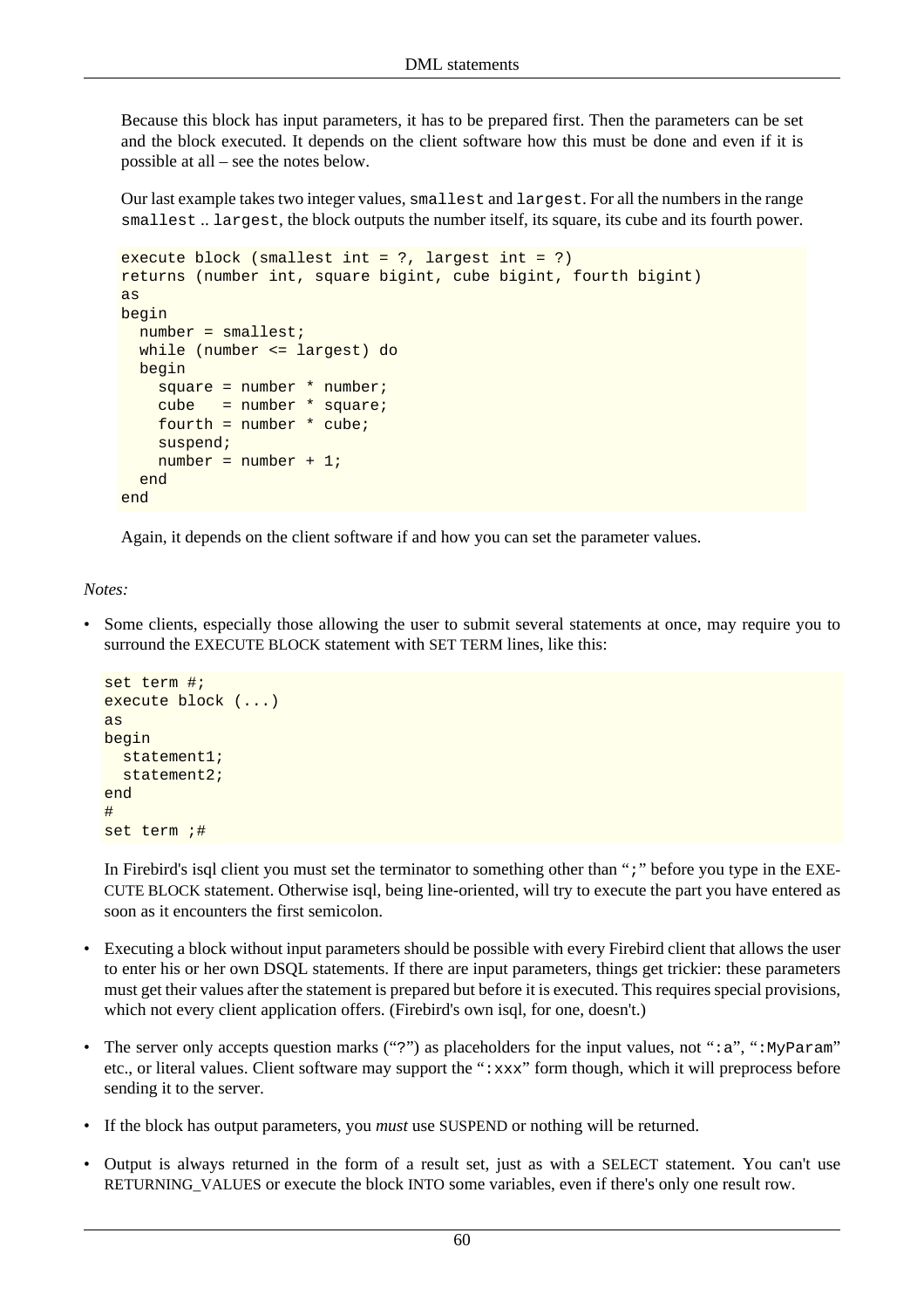# **COLLATE in variable and parameter declarations**

*Changed in:* 2.1

*Description:* Firebird 2.1 and up allow COLLATE clauses in declarations of input/output parameters and local variables.

*Example:*

```
execute block
   (es_1 varchar(20) character set iso8859_1 collate es_es = ?)
returns
 (nl 1 varchar(20) character set iso8859 1 collate du nl)
as
  declare s_temp varchar(100) character set utf8 collate unicode;
begin
   ...
   ...
end
```
# **NOT NULL in variable and parameter declarations**

*Changed in:* 2.1

*Description:* Firebird 2.1 and up allow NOT NULL constraints in declarations of input/output parameters and local variables.

*Example:*

```
execute block (a int not null = ?, b int not null = ?)returns (product bigint not null, message varchar(20) not null)
as
  declare useless dummy timestamp not null;
begin
  product = a * b; if (product < 0) then message = 'This is below zero.';
   else if (product > 0) then message = 'This is above zero.';
   else message = 'This must be zero.';
   suspend;
end
```
# **Domains instead of datatypes**

*Changed in:* 2.1

*Description:* Firebird 2.1 and up allow the use of domains instead of SQL datatypes when declaring input/output parameters and local variables. With the "TYPE OF" modifier only the domain's type is used, not its NOT NULL setting, CHECK constraint and/or default value.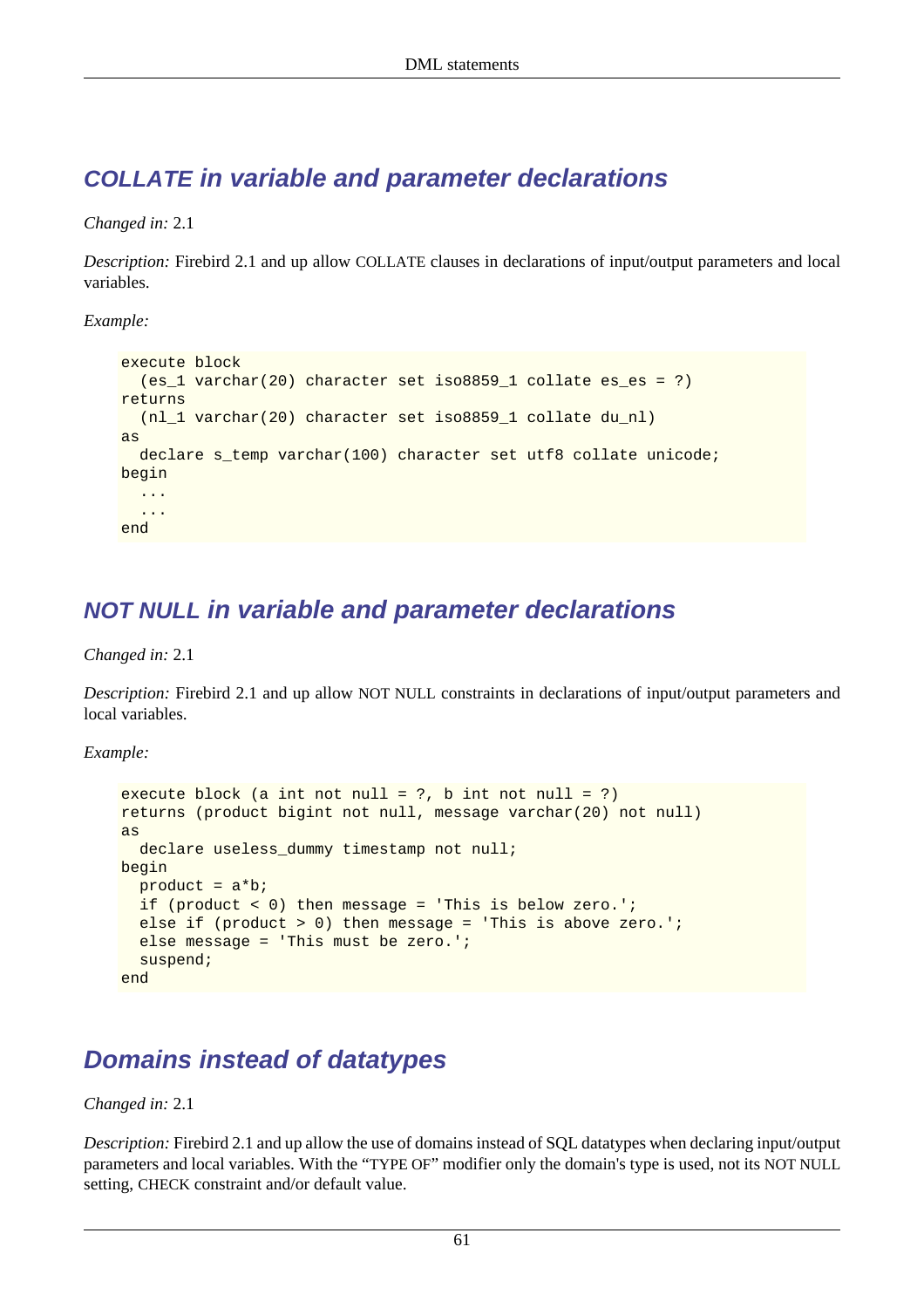*Example:*

```
execute block (a my_domain = ?, b type of my_other_domain = ?)
returns (p my_third_domain)
as
  declare s temp type of my third domain;
begin
   ...
   ...
end
```
# **EXECUTE PROCEDURE**

*Available in:* DSQL, ESQL, PSQL

*Changed in:* 1.5

*Description:* Executes a stored procedure. In Firebird 1.0.x as well as in InterBase, any input parameters for the SP must be supplied as literals, host language variables (in ESQL) or local variables (in PSQL). In Firebird 1.5 and above, input parameters may also be (compound) expressions, except in static ESQL.

*Syntax:*

```
EXECUTE PROCEDURE procname
   [TRANSACTION transaction]
   [<in_item> [, <in_item> ...]]
    [RETURNING_VALUES <out_item> [, <out_item> ...]]
<in_item> ::= <inparam> [<nullind>]
<out_item> ::= <outvar> [<nullind>]
<inparam> ::= an expression evaluating to the declared parameter type
<outvar> ::= a host language or PSQL variable to receive the return value
<nullind> ::= [INDICATOR]:host_lang_intvar
```
#### **Notes**

- TRANSACTION clauses are not supported in PSQL.
- Expression parameters are not supported in static ESQL, and not in Firebird versions below 1.5.
- NULL indicators are only valid in ESQL code. They must be host language variables of type integer.
- In ESQL, variable names used as parameters or outvars must be preceded by a colon (":"). In PSQL the colon is generally optional, but forbidden for the trigger context variables OLD and NEW.

*Examples:*

In PSQL (with optional colons):

```
execute procedure MakeFullName
   :FirstName, :MiddleName, :LastName
  returning_values :FullName;
```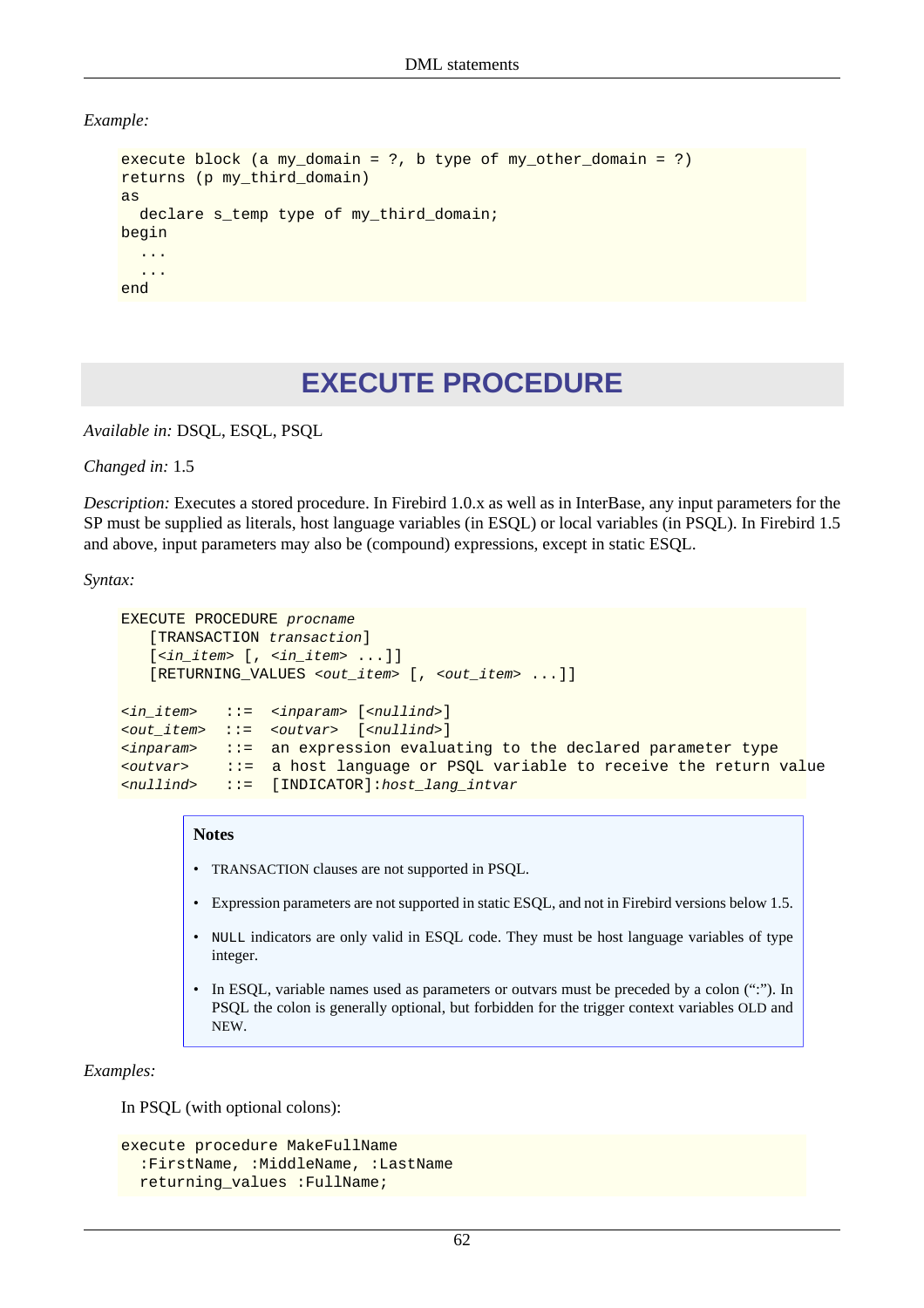The same call in ESQL (with obligatory colons):

```
exec sql
   execute procedure MakeFullName
     :FirstName, :MiddleName, :LastName
    returning values : FullName;
```
...and in Firebird's command-line utility isql (with literal parameters):

```
execute procedure MakeFullName
   'J', 'Edgar', 'Hoover';
```
**Note:** In isql, don't use RETURNING\_VALUES. Any output values are shown automatically.

Finally, a PSQL example with expression parameters, only possible in Firebird 1.5 and up:

```
execute procedure MakeFullName
  'Mr./Mrs. ' || FirstName, MiddleName, upper(LastName)
 returning values FullName;
```
# **INSERT**

*Available in:* DSQL, ESQL, PSQL

*Description:* Adds rows to a database table, or to one or more tables underlying a view. Field values can be given in the VALUES clause, they can be totally absent (in both cases, exactly one row is inserted), or they can come from a SELECT statement (0 to many rows inserted).

*Syntax:*

```
INSERT [TRANSACTION name]
    INTO {tablename | viewname}
    {DEFAULT VALUES | [(<column_list>)] <value_source>}
    [RETURNING <value_list> [INTO <variables>]]
<column_list> ::= colname [, colname ...]
<value_source> ::= VALUES (<value_list>) | <select_stmt>
<value_list> ::= value [, value ...]
<variables> ::= :varname [, :varname ...]
<select_stmt> ::= a SELECT whose result set fits the target columns
```
#### **Restrictions**

- The TRANSACTION directive is only available in ESQL.
- The RETURNING clause is not available in ESQL.
- The "INTO <variables>" subclause is only available in PSQL.
- When returning values into the context variable NEW, this name must not be preceded by a colon  $(":")$ .
- Since v. 2.0, no column may appear more than once in the insert list.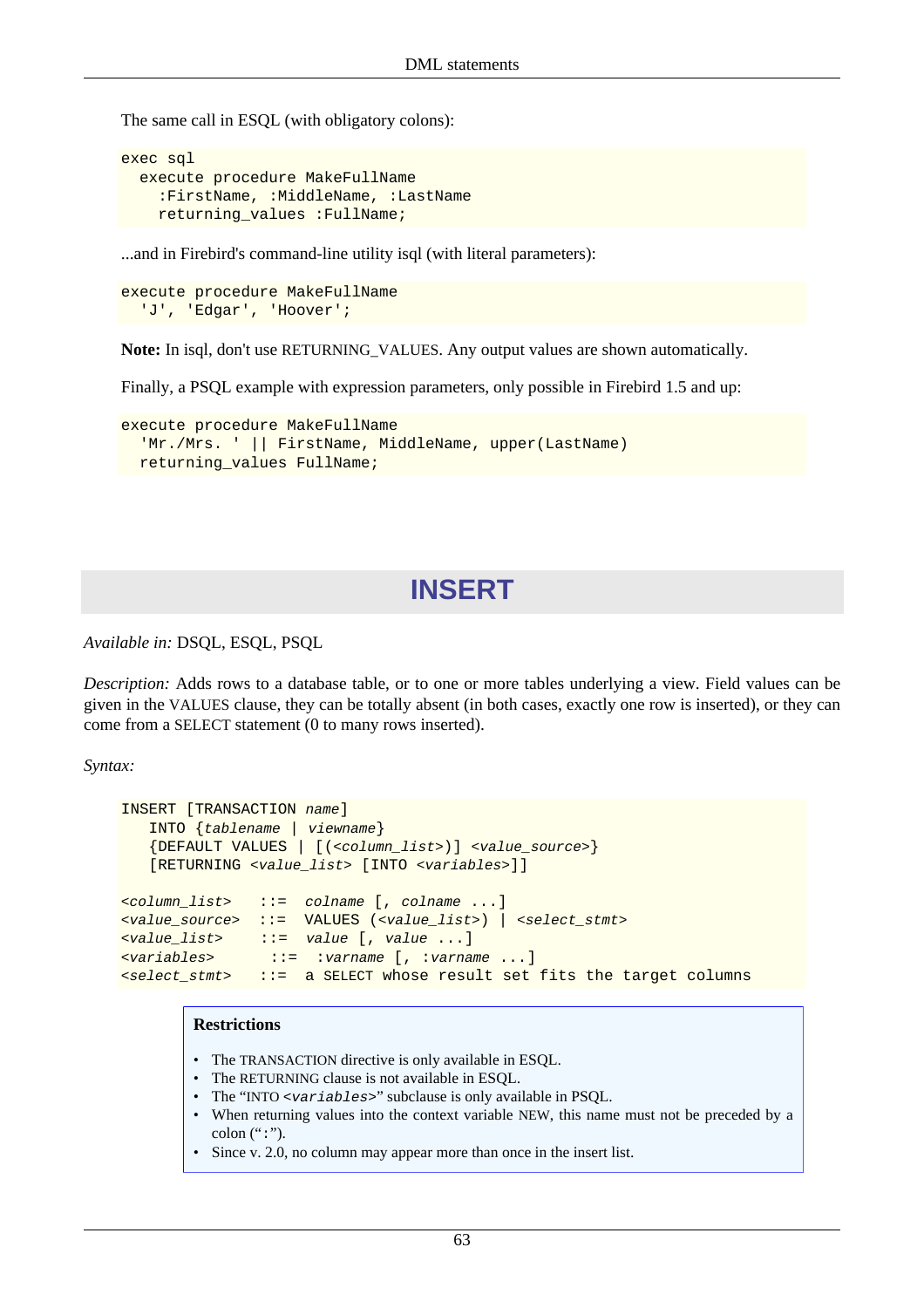# **INSERT ... DEFAULT VALUES**

*Available in:* DSQL, PSQL

*Added in:* 2.1

*Description:* The DEFAULT VALUES clause allows insertion of a record without providing any values at all, neither directly nor from a SELECT statement. This is only possible if every NOT NULL or CHECKed column in the table either has a valid default declared or gets such a value from a BEFORE INSERT trigger. Furthermore, triggers providing required field values must not depend on the presence of input values.

*Example:*

insert into journal default values returning entry\_id

# **RETURNING clause**

*Available in:* DSQL, PSQL

*Added in:* 2.0

*Changed in:* 2.1

*Description:* An INSERT statement adding *at most one row* may optionally include a RETURNING clause in order to return values from the inserted row. The clause, if present, need not contain all of the insert columns and may also contain other columns or expressions. The returned values reflect any changes that may have been made in BEFORE tiggers, but not those in AFTER triggers.

*Examples:*

```
insert into Scholars (firstname, lastname, address, phone, email)
  values ('Henry', 'Higgins', '27A Wimpole Street', '3231212', null)
  returning lastname, fullname, id
insert into Dumbbells (firstname, lastname, iq)
  select fname, lname, iq from Friends order by iq rows 1
  returning id, firstname, iq into :id, :fname, :iq;
```
*Notes:*

- RETURNING is only supported for VALUES inserts and since version 2.1 singleton SELECT inserts.
- In DSQL, a statement with a RETURNING clause *always* returns exactly one row. If no record was actually inserted, the fields in this row are all NULL. This behaviour may change in a later version of Firebird. In PSQL, if no row was inserted, nothing is returned, and the receiving variables keep their existing values.

# **UNION allowed in feeding SELECT**

*Changed in:* 2.0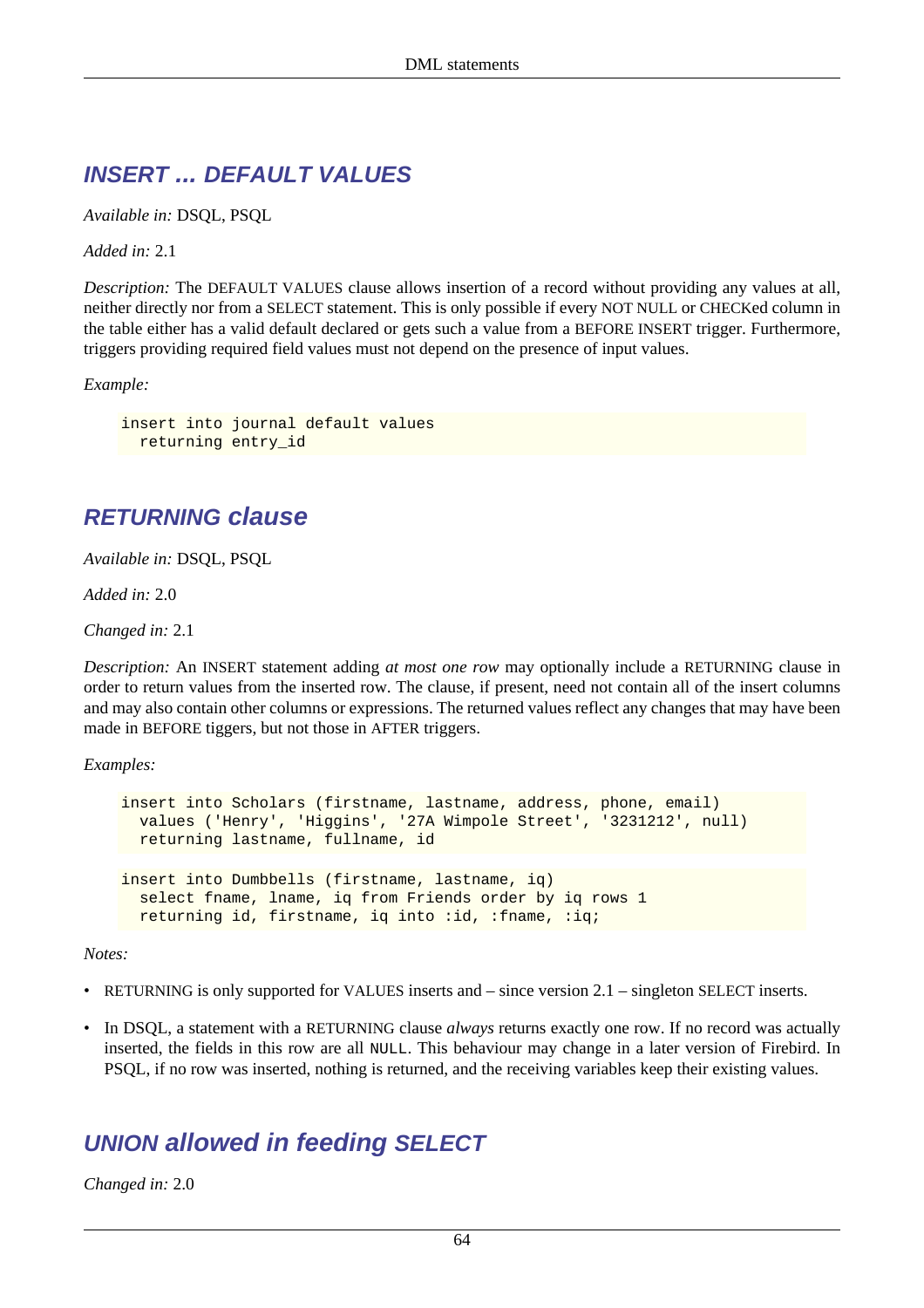*Description:* A SELECT query used in an INSERT statement may now be a UNION.

*Example:*

```
insert into Members (number, name)
  select number, name from NewMembers where Accepted = 1
    union
  select number, name from SuspendedMembers where Vindicated = 1
```
# **MERGE**

*Available in:* DSQL, PSQL

*Added in:* 2.1

*Description:* Merges data into a table or view. The source may a table, view or [derived table](#page-81-0) (i.e. a parenthesized SELECT statement or [CTE](#page-78-0)). Each source record will be used to update one or more target records, insert a new record in the target table, or neither. The action taken depends on the provided condition and the WHEN clause(s). The condition will typically contain a comparison of fields in the source and target relations.

*Syntax:*

```
MERGE INTO {tablename | viewname} [[AS] alias]
    USING {tablename | viewname | (select_stmt)} [[AS] alias]
    ON condition
   WHEN MATCHED THEN UPDATE SET column = value, column = value...
   WHEN NOT MATCHED THEN INSERT [(<columns>)] VALUES (<values>)
<columns> ::= colname [, colname ...]
<values> ::= value [, value ...]
```
**Note:** It is allowed to provide only one of the WHEN clauses

*Examples:*

```
merge into books b
   using purchases p
   on p.title = b.title and p.type = 'bk'
   when matched then
    update set b.desc = b.desc || \cdot | | p.desc
   when not matched then
     insert (title, desc, bought) values (p.title, p.desc, p.bought)
merge into customers c
   using (select * from customers_delta where id > 10) cd
  on (c.id = cd.id)when matched then update set name = cd.name
  when not matched then insert (id, name) values (cd.id, cd.name)
```
#### **Note**

WHEN NOT MATCHED should be interpreted from the point of view of the *source* (the relation in the USING clause). That is: if a source record doesn't have a match in the target table, the INSERT clause is executed. Conversely, records in the target table without a matching source record don't trigger any action.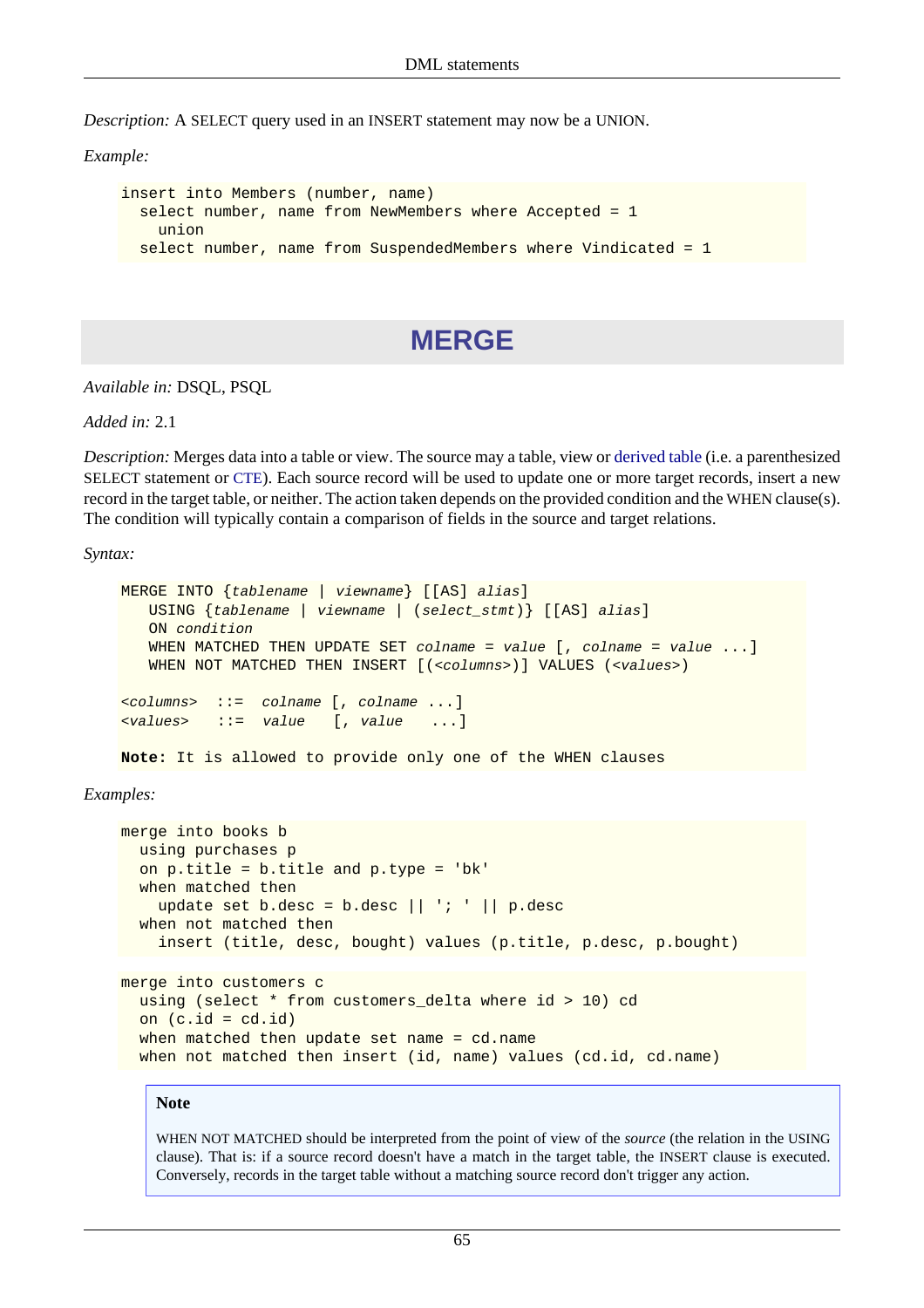#### **Warning**

If the WHEN MATCHED clause is present and multiple source records match the same record in the target table, the UPDATE clause is executed for all the matching source records, each update overwriting the previous one. This is non-standard behaviour: SQL-2003 specifies that in such a case an exception must be raised.

# **SELECT**

*Available in:* DSQL, ESQL, PSQL

# **Aggregate functions: Extended functionality**

*Changed in:* 1.5

*Description:* Several types of mixing and nesting aggragate functions are supported since Firebird 1.5. They will be discussed in the following subsections. To get the complete picture, also look at the SELECT :: GROUP BY sections.

### **Mixing aggregate functions from different contexts**

Firebird 1.5 and up allow the use of aggregate functions from different contexts inside a single expression.

*Example:*

```
select
  r.rdb$relation_name as "Table name",
   ( select max(i.rdb$statistics) || ' (' || count(*) || ')'
     from rdb$relation_fields rf
     where rf.rdb$relation_name = r.rdb$relation_name
   ) as "Max. IndexSel (# fields)"
from
  rdb$relations r
  join rdb$indices i on (i.rdb$relation name = r.rdb$relation name)
group by r.rdb$relation_name
having max(i.rdb$statistics) > 0
order by 2
```
This admittedly rather contrived query shows, in the second column, the maximum index selectivity of any index defined on a table, followed by the table's field count between parentheses. Of course you would normally display the field count in a separate column, or in the column with the table name, but the purpose here is to demonstrate that you can combine aggregates from different contexts in a single expression.

#### **Warning**

Firebird 1.0 also executes this type of query, but gives the wrong results!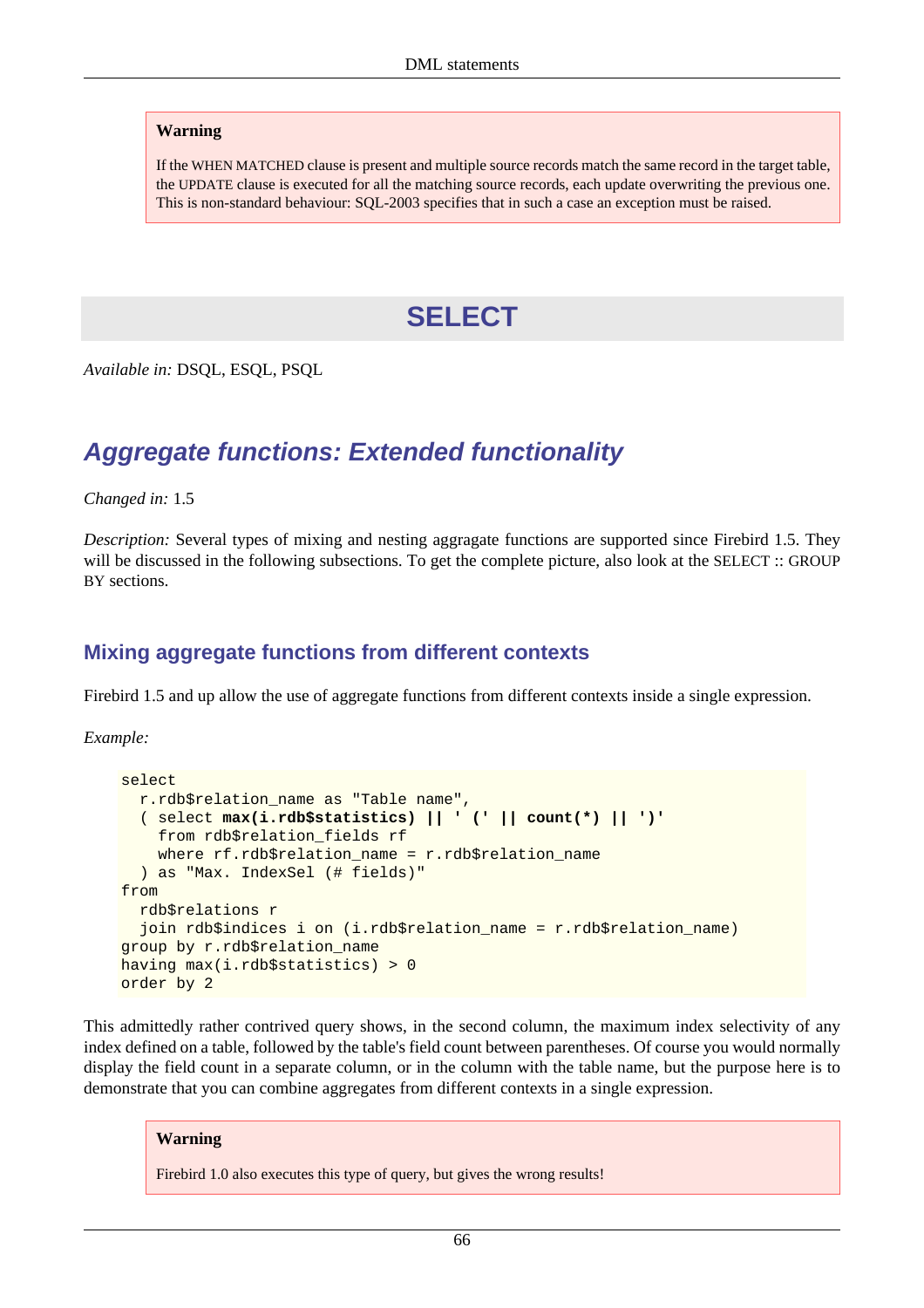### **Aggregate functions and GROUP BY items inside subqueries**

Since Firebird 1.5 it is possible to use aggregate functions and/or expressions contained in the GROUP BY clause inside a subquery.

#### *Examples:*

This query returns each table's ID and field count. The subquery refers to flds.rdb\$relation\_name, which is also a GROUP BY item:

```
select
  flds.rdb$relation_name as "Relation name",
   ( select rels.rdb$relation_id
     from rdb$relations rels
    where rels.rdb$relation name = flds.rdb$relation name
   ) as "ID",
   count(*) as "Fields"
from rdb$relation_fields flds
group by flds.rdb$relation_name
```
The next query shows the last field from each table and and its 1-based position. It uses the aggregate function MAX in a subquery.

```
select
   flds.rdb$relation_name as "Table",
   ( select flds2.rdb$field_name
     from rdb$relation_fields flds2
     where
       flds2.rdb$relation_name = flds.rdb$relation_name
       and flds2.rdb$field_position = max(flds.rdb$field_position)
   ) as "Last field",
  max(flds.rdb$field_position) + 1 as "Last fieldpos"
from rdb$relation_fields flds
group by 1
```
The subquery also contains the GROUP BY item flds.rdb\$relation\_name, but that's not immediately obvious because in this case the GROUP BY clause uses the column number.

### <span id="page-77-0"></span>**Subqueries inside aggregate functions**

Using a singleton subselect inside (or as) an aggregate function argument is supported in Firebird 1.5 and up.

*Example:*

```
select
   r.rdb$relation_name as "Table",
   sum( (select count(*)
         from rdb$relation_fields rf
         where rf.rdb$relation_name = r.rdb$relation_name)
   ) as "Ind. x Fields"
from
   rdb$relations r
   join rdb$indices i
```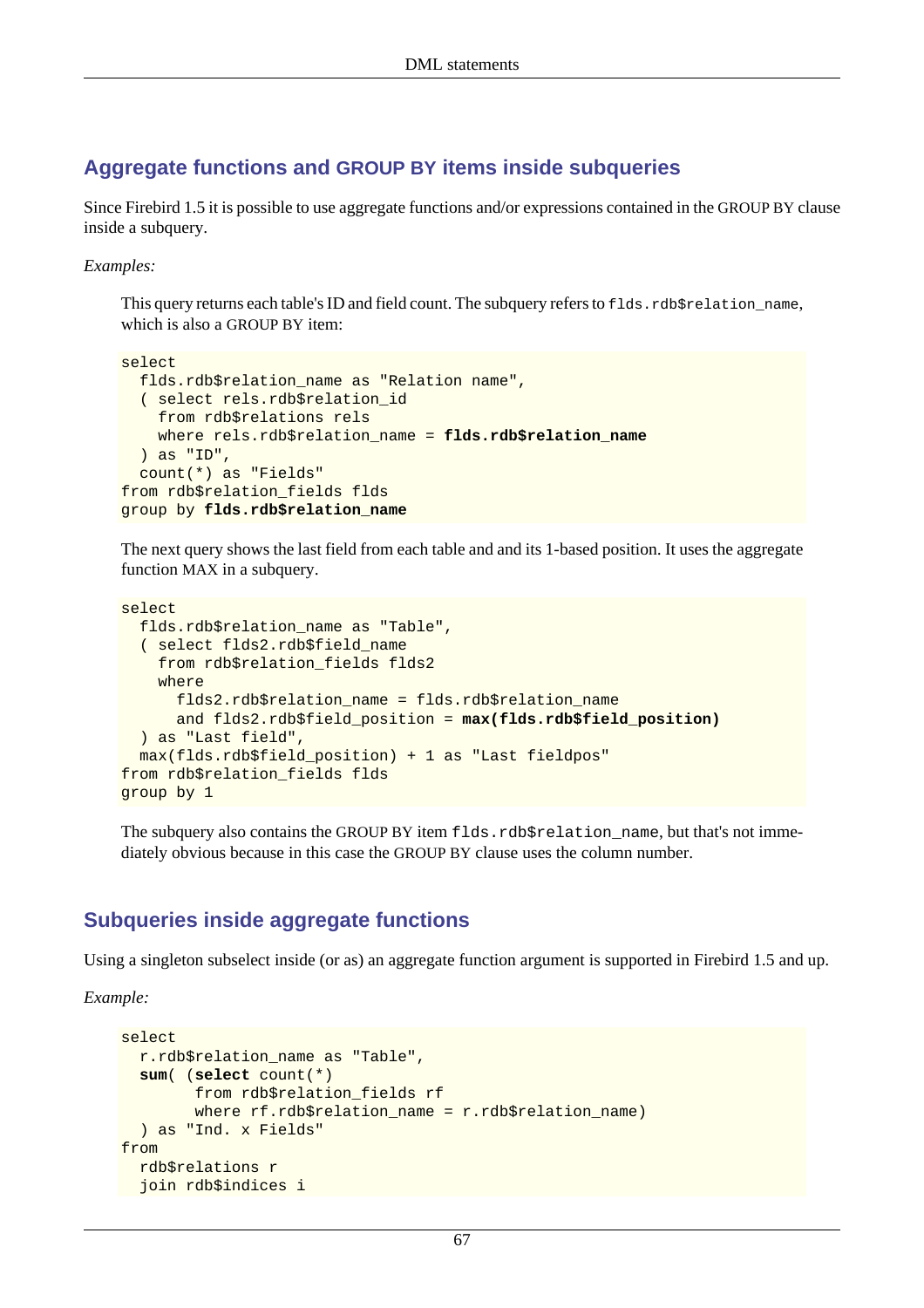```
 on (i.rdb$relation_name = r.rdb$relation_name)
group by
  r.rdb$relation_name
```
### **Nesting aggregate function calls**

Firebird 1.5 allows the indirect nesting of aggregate functions, provided that the inner function is from a lower SQL context. Direct nesting of aggregate function calls, as in "COUNT( MAX( price ) )", is still forbidden and punishable by exception.

<span id="page-78-1"></span>*Example:* See under *[Subqueries inside aggregate functions](#page-77-0)*, where COUNT() is used inside a SUM().

### **Aggregate statements: Stricter HAVING and ORDER BY**

Firebird 1.5 and above are stricter than previous versions about what can be included in the HAVING and ORDER BY clauses. If, in the context of an aggregate statement, an operand in a HAVING or ORDER BY item contains a column name, it is only accepted if one of the following is true:

- The column name appears in an aggregate function call (e.g. "HAVING MAX(SALARY) > 10000").
- The operand equals or is based upon a non-aggregate column that appears in the GROUP BY list (by name or position).

"Is based upon" means that the operand need not be exactly the same as the column name. Suppose there's a non-aggregate column "STR" in the select list. Then it's OK to use expressions like "UPPER(STR)", "STR || '!'" or "SUBSTRING(STR FROM 4 FOR 2)" in the HAVING clause – even if these expressions don't appear as such in the SELECT or GROUP BY list.

# **COLLATE subclause for text BLOB columns**

*Added in:* 2.0

*Description:* COLLATE subclauses are now also supported for text BLOBs.

*Example:*

```
select NameBlob from MyTable
   where NameBlob collate pt_br = 'João'
```
# <span id="page-78-0"></span>**Common Table Expressions ("WITH ... AS ... SELECT")**

*Available in:* DSQL, PSQL

*Added in:* 2.1

*Description:* A common table expression or CTE can be described as a virtual table or view, defined in a preamble to a main query, and going out of scope after the main query's execution. The main query can reference any CTEs defined in the preamble as if they were regular tables or views. CTEs can be recursive, i.e. self-referencing, but they cannot be nested.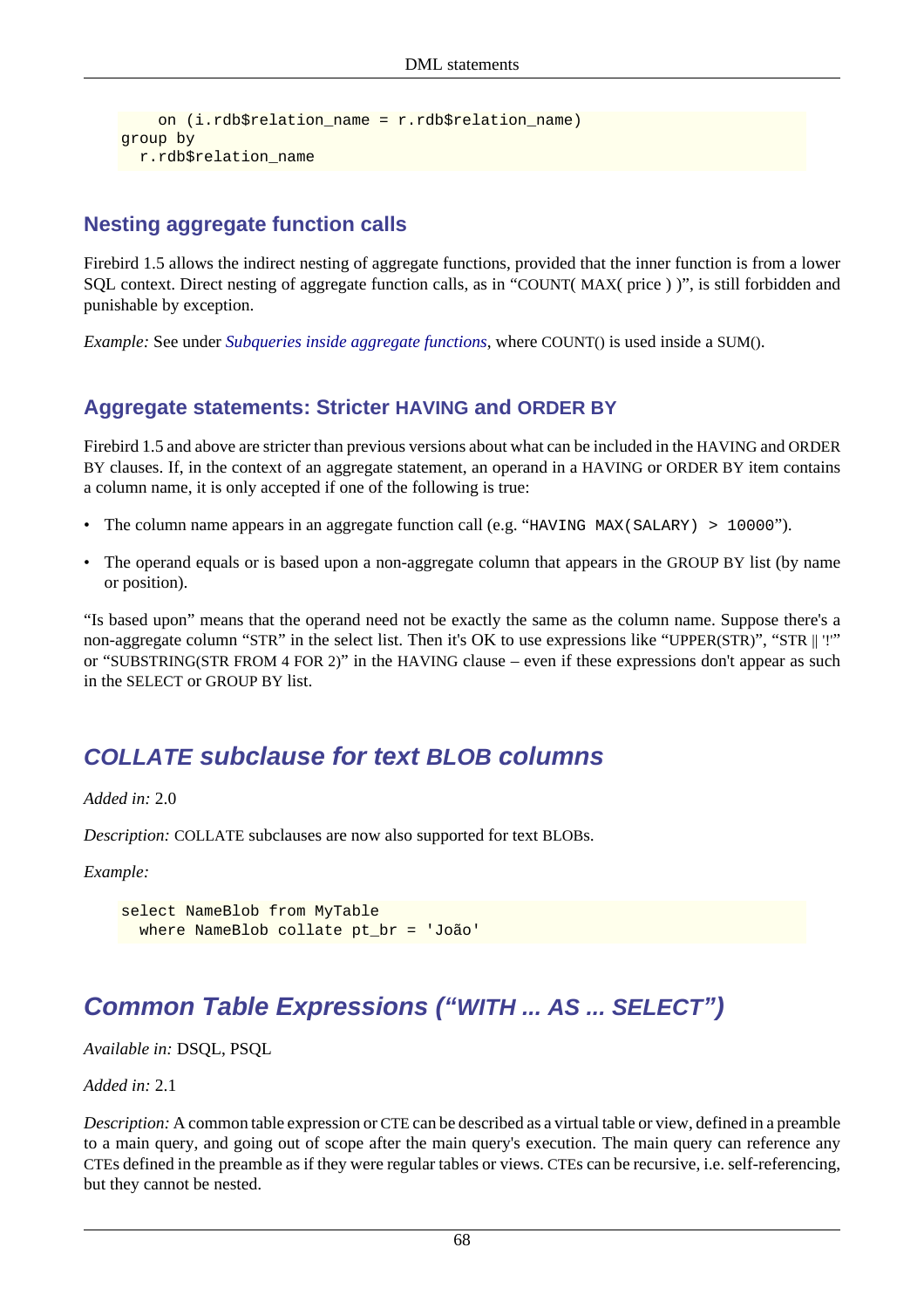#### *Syntax:*

| $\langle$ cte-construct> ::= $\langle$ cte-defs> | $<$ main-query>                                                                                                          |
|--------------------------------------------------|--------------------------------------------------------------------------------------------------------------------------|
| <cte-defs></cte-defs>                            | $\cdot :=$ WITH [RECURSIVE] <cte> [, <cte> <math>\dots</math>]</cte></cte>                                               |
| $<$ cte>                                         | $ ::=$ name $[ ( column-list > ) ]$ AS $(cte-stmt>)$                                                                     |
|                                                  | $\{column\{\text{list}\} \quad :: = \quad \text{column-alias} \quad \text{if} \quad \text{column-alias} \quad \ldots \}$ |
| $<$ cte-stmt>                                    | ::= any SELECT statement or UNION                                                                                        |
|                                                  | $<$ main-query> ::= the main SELECT statement, which can refer to the<br>CTEs defined in the preamble                    |

#### *Example:*

```
with dept_year_budget as (
   select fiscal_year,
          dept_no,
          sum(projected_budget) as budget
   from proj_dept_budget
   group by fiscal_year, dept_no
)
select d.dept_no,
        d.department,
        dyb_2008.budget as budget_08,
        dyb_2009.budget as budget_09
from department d
      left join dept_year_budget dyb_2008
        on d.dept_no = dyb_2008.dept_no
        and dyb_2008.fiscal_year = 2008
      left join dept_year_budget dyb_2009
        on d.dept_no = dyb_2009.dept_no
        and dyb_2009.fiscal_year = 2009
where exists (
   select * from proj_dept_budget b
   where d.dept_no = b.dept_no
)
```
#### *Notes:*

- A CTE definition can contain any legal SELECT statement, as long as it doesn't have a "WITH..." preamble of its own (no nesting).
- CTEs defined for the same main query can reference each other, but care should be taken to avoid loops.
- CTEs can be referenced from anywhere in the main query.
- Each CTE can be referenced multiple times in the main query, possibly with different aliases.
- When enclosed in parentheses, CTE constructs can be used as subqueries in SELECT statements, but also in UPDATEs, MERGEs etc.
- In PSQL, CTEs are also supported in FOR loop headers: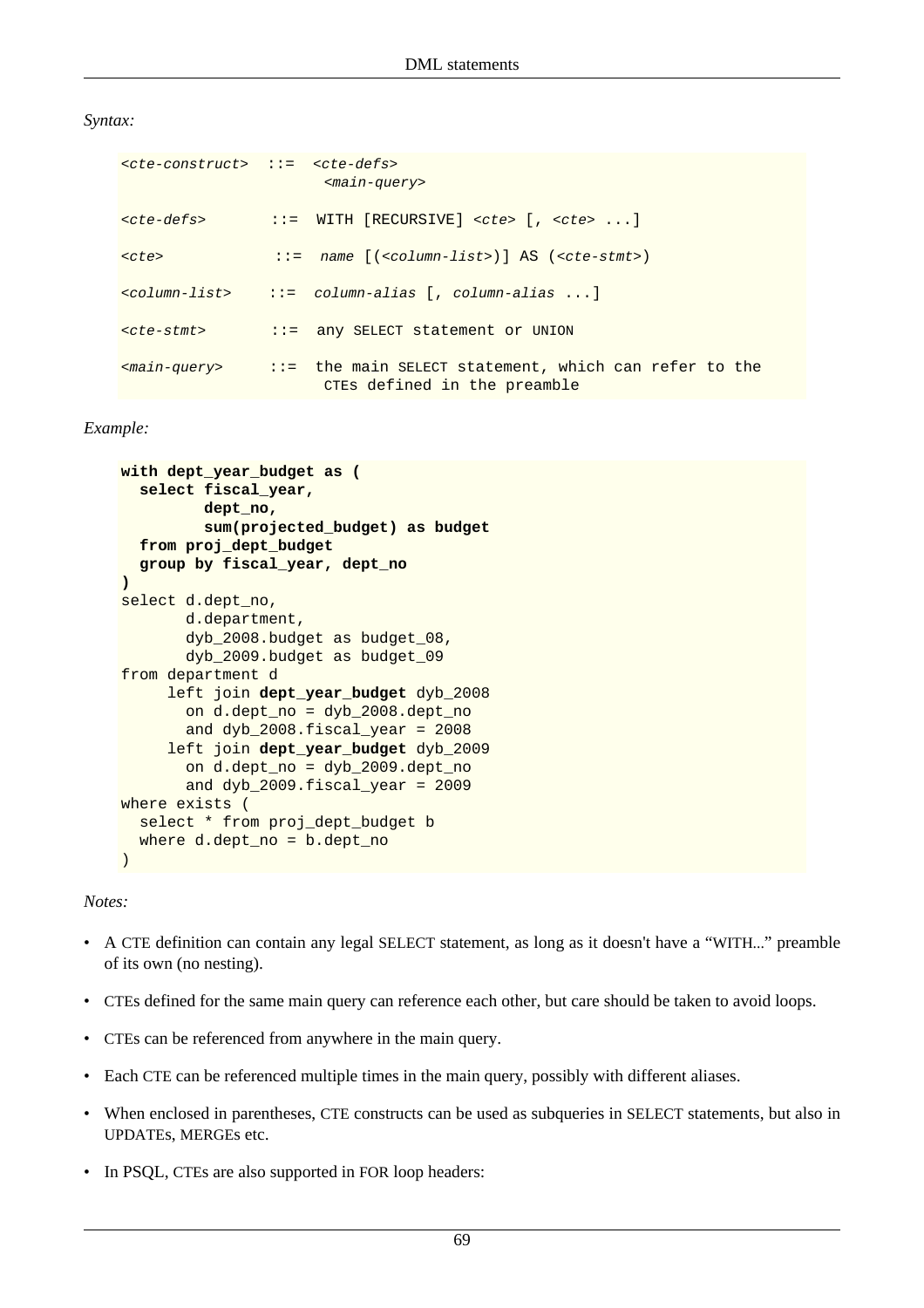```
for with my_rivers as (select * from rivers where owner = 'me')
    select name, length from my_rivers into : rname, : rlen
do
begin
   ..
end
```
### **Recursive CTEs**

A recursive (self-referencing) CTE is a UNION which must have at least one non-recursive member, called the *anchor*. The non-recursive member(s) must be placed before the recursive member(s). Recursive members are linked to each other and to their non-recursive neighbour by UNION ALL operators. The unions between nonrecursive members may be of any type.

Recursive CTEs require the RECURSIVE keyword to be present right after WITH. Each recursive union member may reference itself only once, and it must do so in a FROM clause.

A great benefit of recursive CTEs is that they use far less memory and CPU cycles than an equivalent recursive stored procedure.

The execution pattern of a recursive CTE is as follows:

- The engine begins execution from a non-recursive member.
- For each row evaluated, it starts executing each recursive member one-by-one, using the current values from the outer row as parameters.
- If the currently executing instance of a recursive member produces no rows, execution loops back one level and gets the next row from the outer result set.

*Example with a recursive CTE:*

```
with recursive
   dept_year_budget as (
     select fiscal_year,
             dept_no,
             sum(projected_budget) as budget
     from proj_dept_budget
     group by fiscal_year, dept_no
   ),
   dept_tree as (
     select dept_no,
            head_dept,
             department,
             cast('' as varchar(255)) as indent
     from department
     where head_dept is null
     union all
     select d.dept_no,
            d.head_dept,
             d.department,
            h.indent || ' '
     from department d
          join dept_tree h on d.head_dept = h.dept_no
 )
```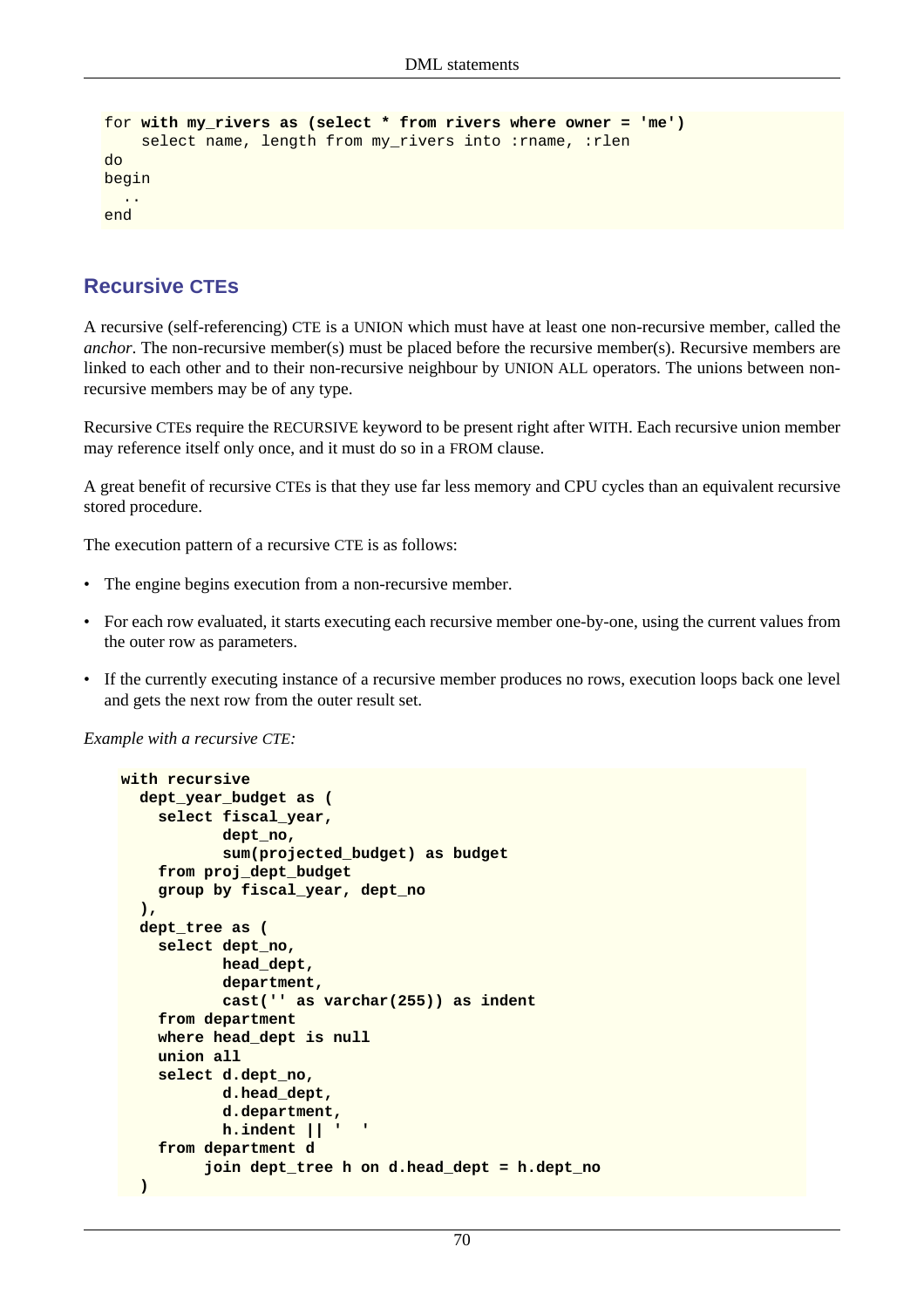```
select d.dept_no,
        d.indent || d.department as department,
        dyb_2008.budget as budget_08,
        dyb_2009.budget as budget_09
from dept_tree d
      left join dept_year_budget dyb_2008
        on d.dept_no = dyb_2008.dept_no
       and dyb 2008.fiscal year = 2008 left join dept_year_budget dyb_2009
        on d.dept_no = dyb_2009.dept_no
        and dyb_2009.fiscal_year = 2009
```
#### *Notes on recursive CTEs:*

- Aggregates (DISTINCT, GROUP BY, HAVING) and aggregate functions (SUM, COUNT, MAX etc) are not allowed in recursive union members.
- A recursive reference cannot participate in an outer join.
- <span id="page-81-0"></span>• The maximum recursion depth is 1024.

# **Derived tables ("SELECT FROM SELECT")**

#### *Added in:* 2.0

*Description:* A derived table is the result set of a SELECT query, used in an outer SELECT as if it were an ordinary table. Put otherwise, it is a subquery in the FROM clause.

*Syntax:*

```
(select-query)
    [[AS] derived-table-alias]
   [(<derived-column-aliases>)]
<derived-column-aliases> := column-alias [, column-alias ...]
```
*Examples:*

The derived table in the query below (shown in boldface) contains all the relation names in the database followed by their field count. The outer SELECT produces, for each existing field count, the number of relations having that field count.

```
select fieldcount,
        count(relation) as num_tables
from (select r.rdb$relation_name as relation,
                count(*) as fieldcount
         from rdb$relations r
                join rdb$relation_fields rf
                  on rf.rdb$relation_name = r.rdb$relation_name
         group by relation)
group by fieldcount
```
A trivial example demonstrating the use of a derived table alias and column aliases list (both are optional):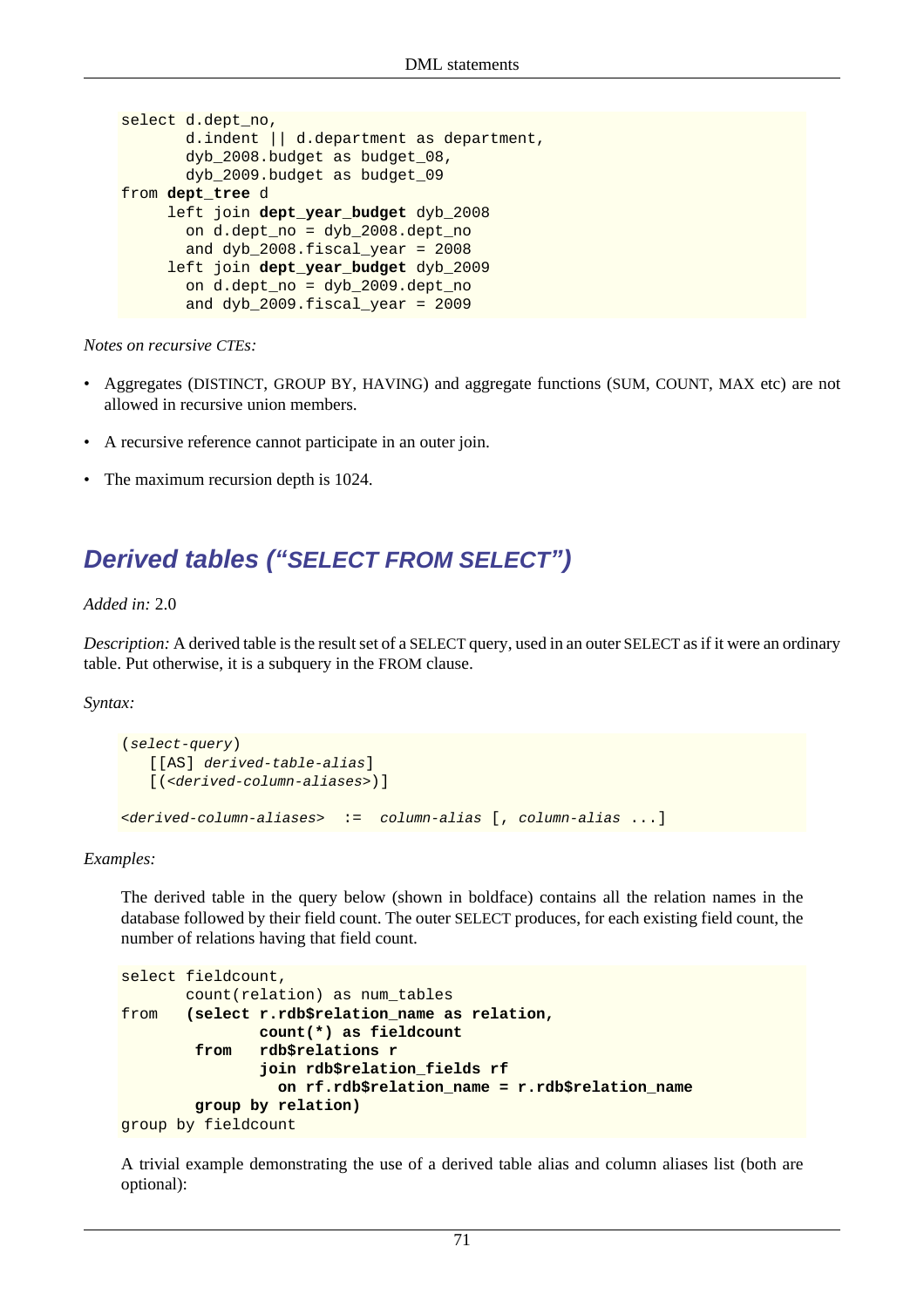```
select dbinfo.descr,
       dbinfo.def_charset
from (select * from rdb$database) dbinfo
          (descr, rel_id, sec_class, def_charset)
```
*Notes:*

- Derived tables can be nested.
- Derived tables can be unions and can be used in unions. They can contain aggregate functions, subselects and joins, and can themselves be used in aggregate functions, subselects and joins. They can also be or contain queries on selectable stored procedures. They can have WHERE, ORDER BY and GROUP BY clauses, FIRST, SKIP or ROWS directives, etc. etc.
- Every column in a derived table *must* have a name. If it doesn't have one by nature (e.g. because it's a constant) it must either be given an alias in the usual way, or a column aliases list must be added to the derived table specification.
- The column aliases list is optional, but if it is used it must be complete. That is: it must contain an alias for every column in the derived table.
- <span id="page-82-0"></span>• The optimizer can handle a derived table very efficiently. However, if the derived table is involved in an inner join and contains a subquery, then no join order can be made.

### **FIRST and SKIP**

*Available in:* DSQL, PSQL

*Added in:* 1.0

*Changed in:* 1.5

*Better alternative:* [ROWS](#page-91-0)

*Description:* FIRST limits the output of a query to the first so-many rows. SKIP will suppress the given number of rows before starting to return output.

#### **Tip**

In Firebird 2.0 and up, use the SQL-compliant [ROWS](#page-91-0) syntax instead.

*Syntax:*

```
SELECT [FIRST (<int-expr>)] [SKIP (<int-expr>)] <columns> FROM ...
```

```
\langleint-expr> ::= Any expression evaluating to an integer.
<columns> ::= The usual output column specifications.
```
#### **Note**

If  $\langle$  int-expr> is an integer literal or a query parameter, the "()" may be omitted. Subselects on the other hand require an extra pair of parentheses.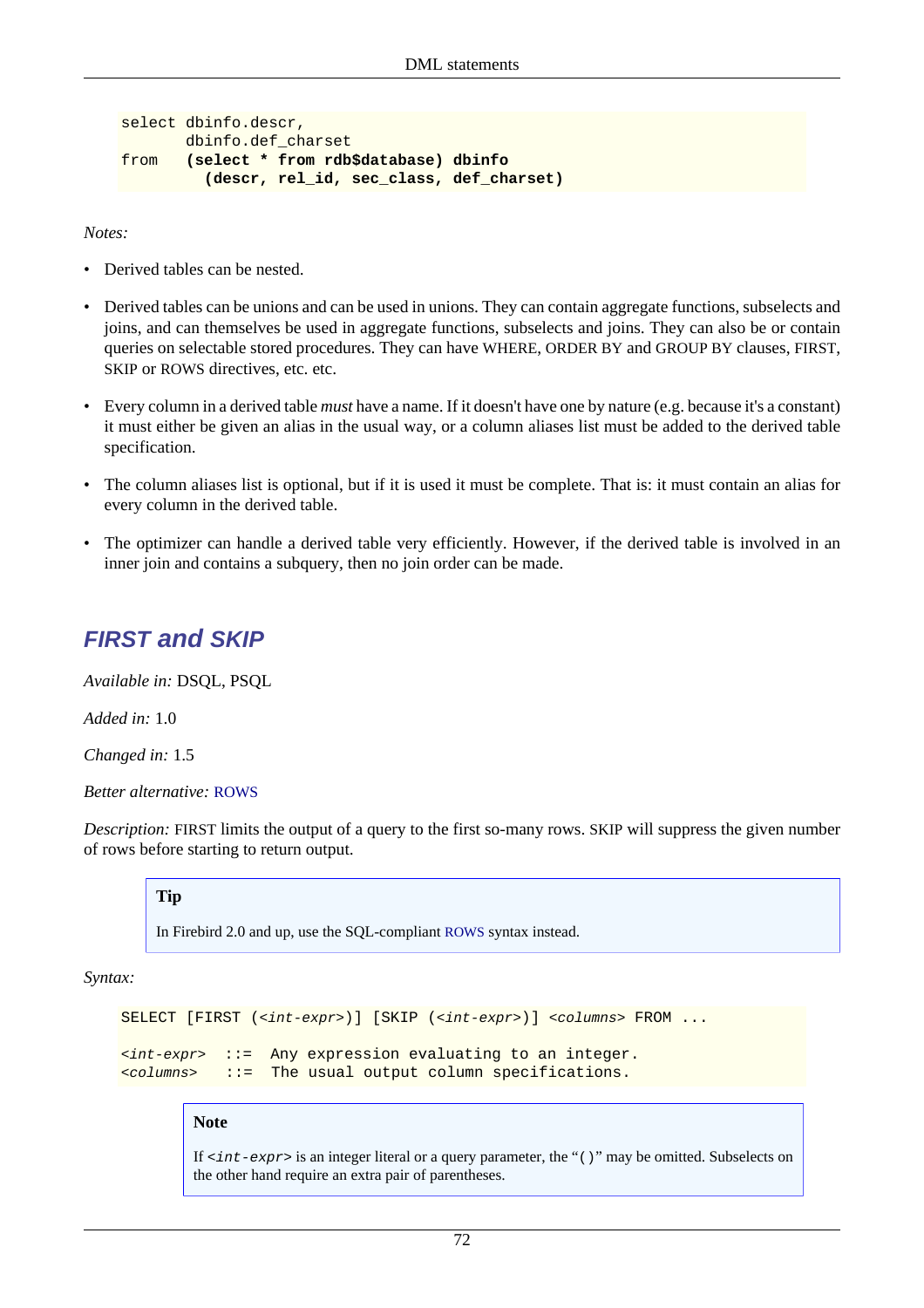FIRST and SKIP are both optional. When used together as in "FIRST m SKIP n", the n topmost rows of the output set are discarded and the first m rows of the remainder are returned.

SKIP 0 is allowed, but of course rather pointless. FIRST 0 is allowed in version 1.5 and up, where it returns an empty set. In 1.0.x, FIRST 0 causes an error. Negative SKIP and/or FIRST values always result in an error.

If a SKIP lands past the end of the dataset, an empty set is returned. If the number of rows in the dataset (or the remainder after a SKIP) is less than the value given after FIRST, that smaller number of rows is returned. These are valid results, not error situations.

*Examples:*

The following query will return the first 10 names from the People table:

select first 10 id, name from People order by name asc

The following query will return everything *but* the first 10 names:

select skip 10 id, name from People order by name asc

And this one returns the last 10 rows. Notice the double parentheses:

```
select skip ((select count(*) - 10 from People))
   id, name from People
   order by name asc
```
This query returns rows 81–100 of the People table:

```
select first 20 skip 80 id, name from People
   order by name asc
```
#### **Two Gotchas with FIRST in subselects**

• This:

delete from MyTable where ID in (select first 10 ID from MyTable)

will delete all of the rows in the table. Ouch! The sub-select is evaluating each 10 candidate rows for deletion, deleting them, slipping forward 10 more... ad infinitum, until there are no rows left. Beware! Or better: use the ROWS syntax, available since Firebird 2.0.

• Queries like:

...where F1 in (select first 5 F2 from Table2 order by 1 desc)

won't work as expected, because the optimization performed by the engine transforms the IN predicate to the correlated EXISTS predicate shown below. It's obvious that in this case FIRST N doesn't make any sense:

```
...where exists
    ( select first 5 F2 from Table2
     where Table2.F2 = Table1.F1
     order by 1 desc )
```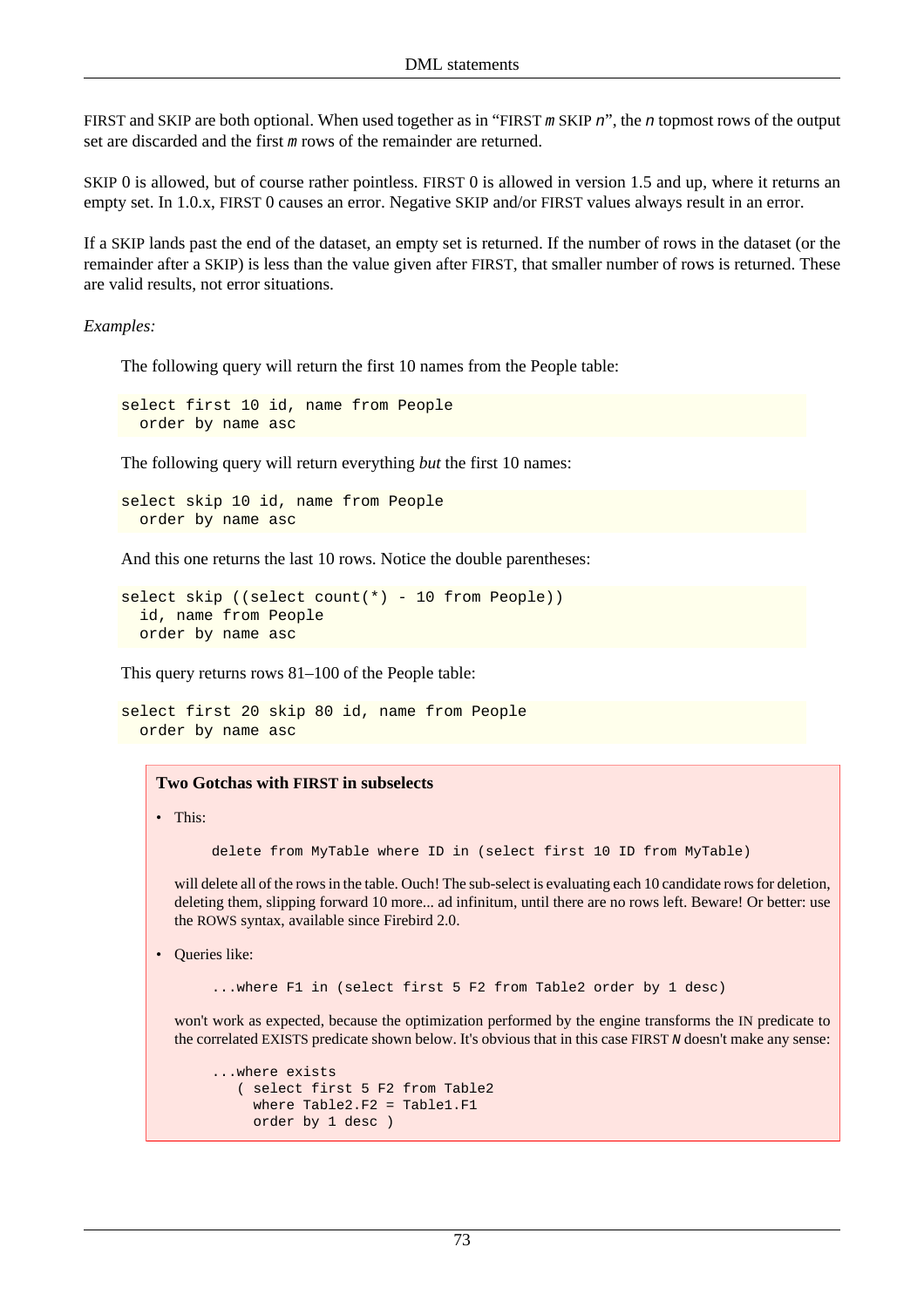# **GROUP BY**

*Description:* GROUP BY merges rows that have the same combination of values and/or NULLs in the item list into a single row. Any aggregate functions in the select list are applied to each group individually instead of to the dataset as a whole.

*Syntax:*

```
SELECT ... FROM ...
   GROUP BY <item> [, <item> ...]
    ...
\langleitem> ::= column-name [COLLATE collation-name
                   | column-alias
                    | column-position
                   expression
```
- Only non-negative integer *literals* will be interpreted as column positions. If they are outside the range from 1 to the number of columns, an error is raised. Integer values resulting from expressions or parameter substitutions are simply invariables and will be used as such in the grouping. They will have no effect though, as their value is the same for each row.
- A GROUP BY item cannot be a reference to an aggregate function (including one that is buried inside an expression) from the same context.
- The select list may not contain expressions that can have different values within a group. To avoid this, the rule of thumb is to include each non-aggregate item from the select list in the GROUP BY list (whether by copying, alias or position).

*Note:* If you group by a column position, the expression at that position is copied internally from the select list. If it concerns a subquery, that subquery will be executed at least twice.

### **Grouping by alias, position and expressions**

*Changed in:* 1.0, 1.5, 2.0

*Description:* In addition to column names, Firebird 2 allows column aliases, column positions and arbitrary valid expressions as GROUP BY items.

*Examples:*

These three queries all achieve the same result:

```
select strlen(lastname) as len_name, count(*)
   from people
  group by len_name
select strlen(lastname) as len_name, count(*)
   from people
  group by 1
```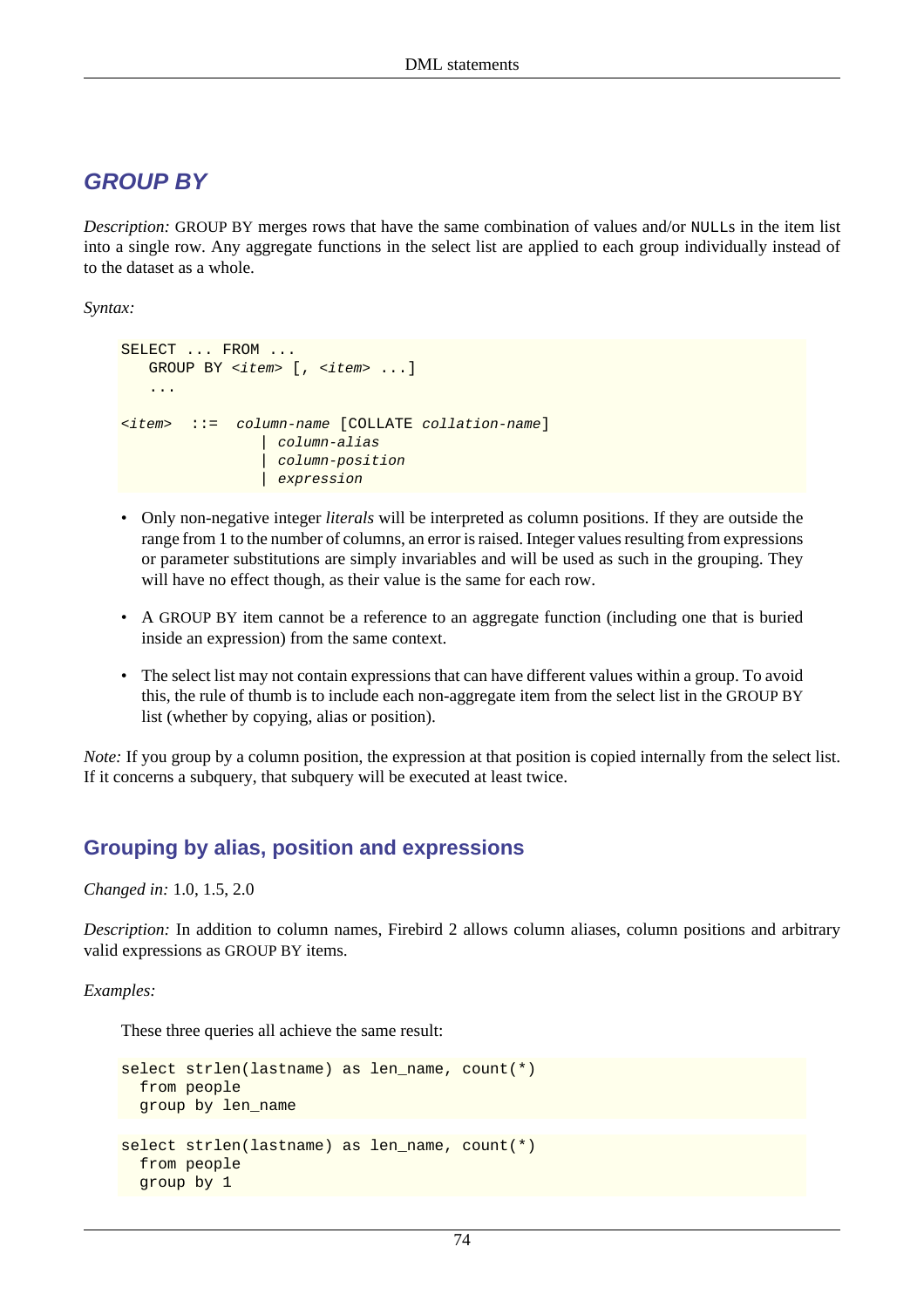```
select strlen(lastname) as len_name, count(*)
   from people
  group by strlen(lastname)
```
*History:* Grouping by UDF results was added in Firebird 1. Grouping by column positions, CASE outcomes and a limited number of internal functions in Firebird 1.5. Firebird 2 added column aliases and expressions in general as valid GROUP BY items ("expressions in general" absorbing the UDF, CASE and internal functions lot).

### **HAVING: Stricter rules**

*Changed in:* 1.5

*Description:* See *[Aggregate statements: Stricter](#page-78-1) HAVING and ORDER BY*.

### **JOIN**

### **Ambiguous field names rejected**

#### *Changed in:* 1.0

*Description:* InterBase 6 accepts and executes statements like the one below, which refers to an unqualified column name even though that name exists in both tables participating in the JOIN:

```
select buses.name, garages.name
   from buses join garages on buses.garage_id = garage.id
   where name = 'Phideaux III'
```
<span id="page-85-0"></span>The results of such a query are unpredictable. Firebird Dialect 3 returns an error if there are ambiguous field names in JOIN statements. Dialect 1 gives a warning but will execute the query anyway.

### **CROSS JOIN**

*Added in:* 2.0

*Description:* Firebird 2.0 and up support CROSS JOIN, which performs a full set multiplication on the tables involved. Previously you had to achieve this by joining on a tautology (a condition that is always true) or by using the comma syntax, now deprecated.

*Syntax:*

```
SELECT ...
   FROM <relation> CROSS JOIN <relation>
    ...
<relation> ::= {table | view | cte | (select_stmt)} [[AS] alias]
```
**Note:** If you use CROSS JOIN, you can't use ON.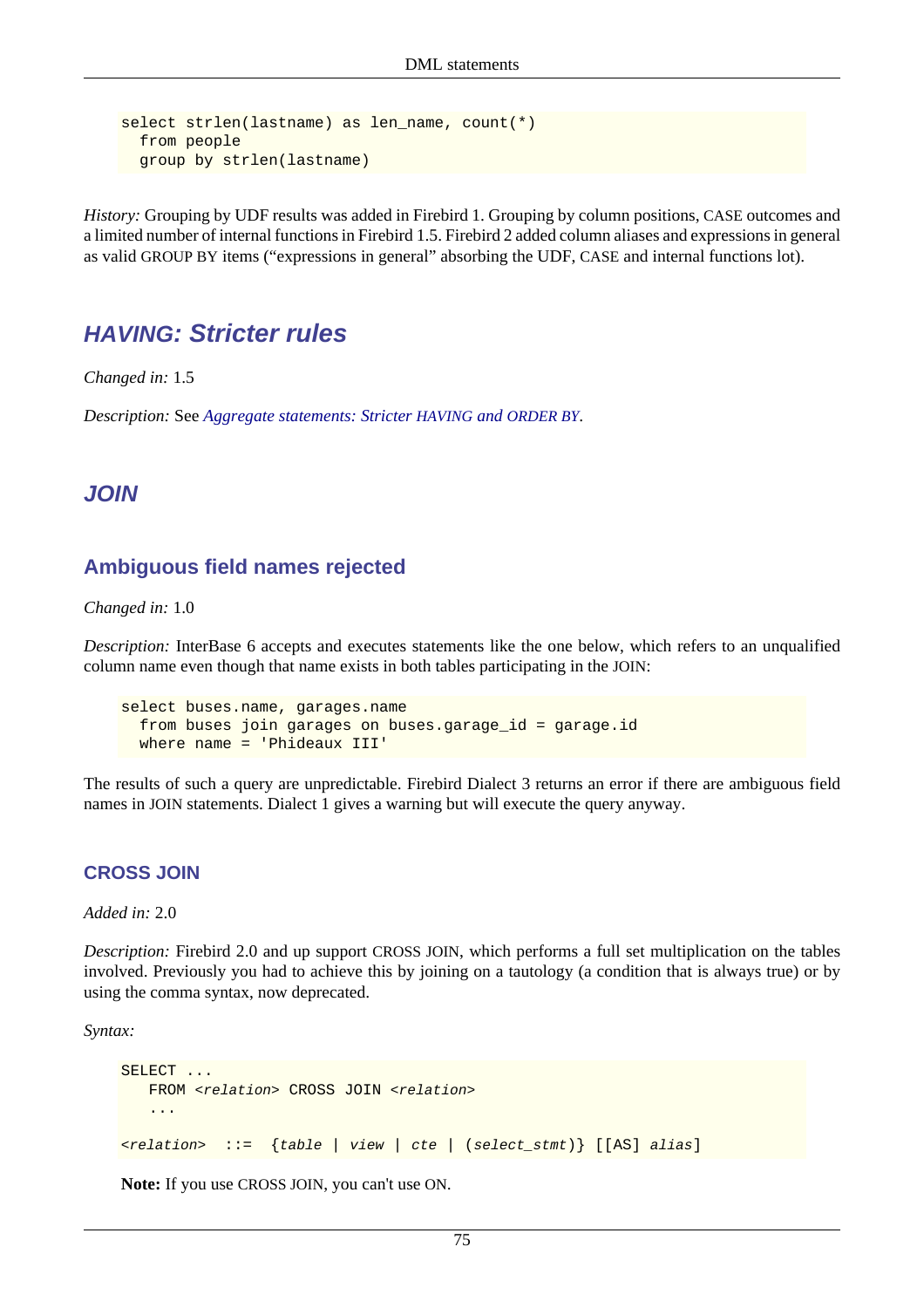*Example:*

```
select * from Men cross join Women
order by Men.age, Women.age
-- old syntax:
-- select * from Men join Women on 1 = 1
     order by Men.age, Women.age
-- comma syntax:
-- select * from Men, Women
   order by Men.age, Women.age
```
### **Named colums JOIN**

*Added in:* 2.1

*Description:* A named colums join is an equi-join on the columns named in the USING clause. These columns must exist in both relations.

*Syntax:*

```
SELECT ...
   FROM <relation> [<join_type>] JOIN <relation>
    USING (colname [, colname ...])
    ...
\{[AS] alias] \{ := \{ table | view | cte | (select_stmt) \} [[AS] alias]
\langlejoin_type> ::= INNER | {LEFT | RIGHT | FULL} [OUTER]
```
*Example:*

```
select *
   from books join shelves
   using (shelf, bookcase)
```
The equivalent in traditional syntax:

```
select *
  from books b join shelves s
  on b.shelf = s.shelf and b.bookcase = s.bookcase
```
*Notes:*

- The columns in the USING clause can be selected without qualifier. Be aware, however, that doing so in outer joins doesn't always give the same result as selecting left.colname or right.colname. One of the latter may be NULL while the other isn't; plain colname always returns the non-NULL alternative in such cases.
- SELECT \* from a named columns join returns each USING column only once. In outer joins, such a column always contains the non-NULL alternative except for rows where the field is NULL in both tables.

### **Natural JOIN**

*Added in:* 2.1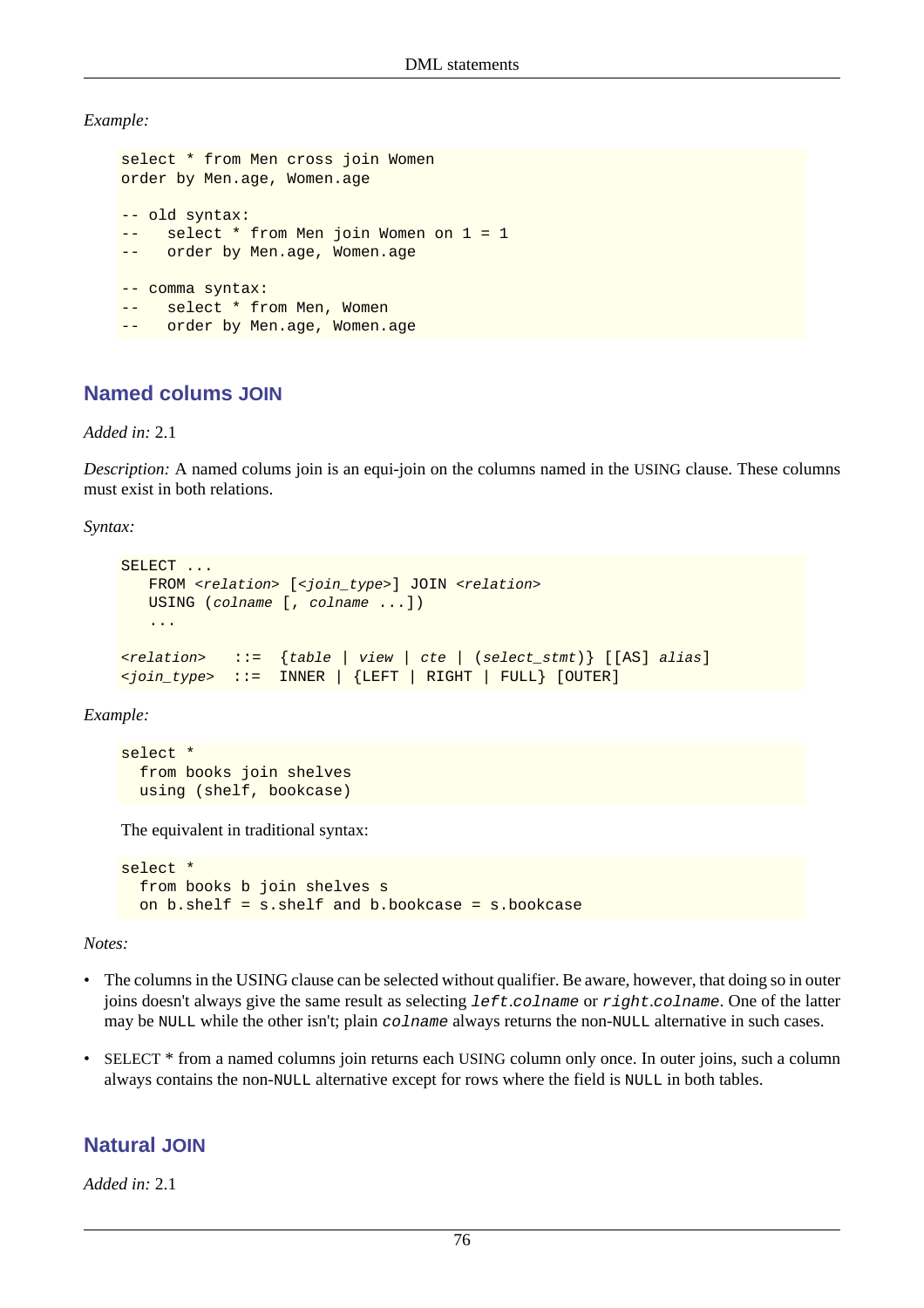*Description:* A natural join is an automatic equi-join on all the columns that exist in both relations. If there are no common column names, a [CROSS JOIN](#page-85-0) is produced.

*Syntax:*

```
SELECT ...
   FROM <relation> NATURAL [<join_type>] JOIN <relation>
    ...
\{[AS] alias] \{ := \{ table | view | cte | (select_stmt) \} [[AS] alias]
\langlejoin_type> ::= INNER | {LEFT | RIGHT | FULL} [OUTER]
```
*Example:*

select \* from Pupils natural left join Tutors

Assuming that the Pupils and Tutors tables have two field names in common: TUTOR and CLASS, the equivalent traditional syntax is:

select \* from Pupils p left join Tutors t on p.tutor = t.tutor and p.class = t.class

*Notes:*

- Common columns can be selected from a natural join without qualifier. Beware, however, that doing so in outer joins doesn't always gives the same result as selecting left.colname or right.colname. One of the latter may be NULL while the other isn't; plain colname always returns the non-NULL alternative in such cases.
- SELECT \* from a natural join returns each common column only once. In outer joins, such a column always contains the non-NULL alternative except for rows where the field is NULL in both tables.

# **ORDER BY**

*Syntax:*

```
SELECT ... FROM ...
 ...
         ORDER BY <ordering-item> [, <ordering-item> ...]
\left\{\text{cot} - \text{cot} \mid \text{cot} - \text{dhat} \mid \text{cot} - \text{cot} \mid \text{cot} - \text{cot} \mid \text{cot} \mid \text{cdot} \mid \text{cdot} \mid \text{cdot} \mid \text{cdot} \mid \text{cdot} \mid \text{cdot} \mid \text{cdot} \mid \text{cdot} \mid \text{cdot} \mid \text{cdot} \mid \text{cdot} \mid \text{cdot} \mid \text{cdot} \mid \text{cdot} \mid \text{cdot} \mid \text{cdot} \mid \text{cdot} \mid \text{cdot} \mid \text{cdot [COLLATE collation-name]
                                                                         [ASC[ENDING] | DESC[ENDING]]
                                                                         [NULLS {FIRST|LAST}]
```
### **Order by colum alias**

*Added in:* 2.0

*Description:* Firebird 2.0 and above support ordering by column alias.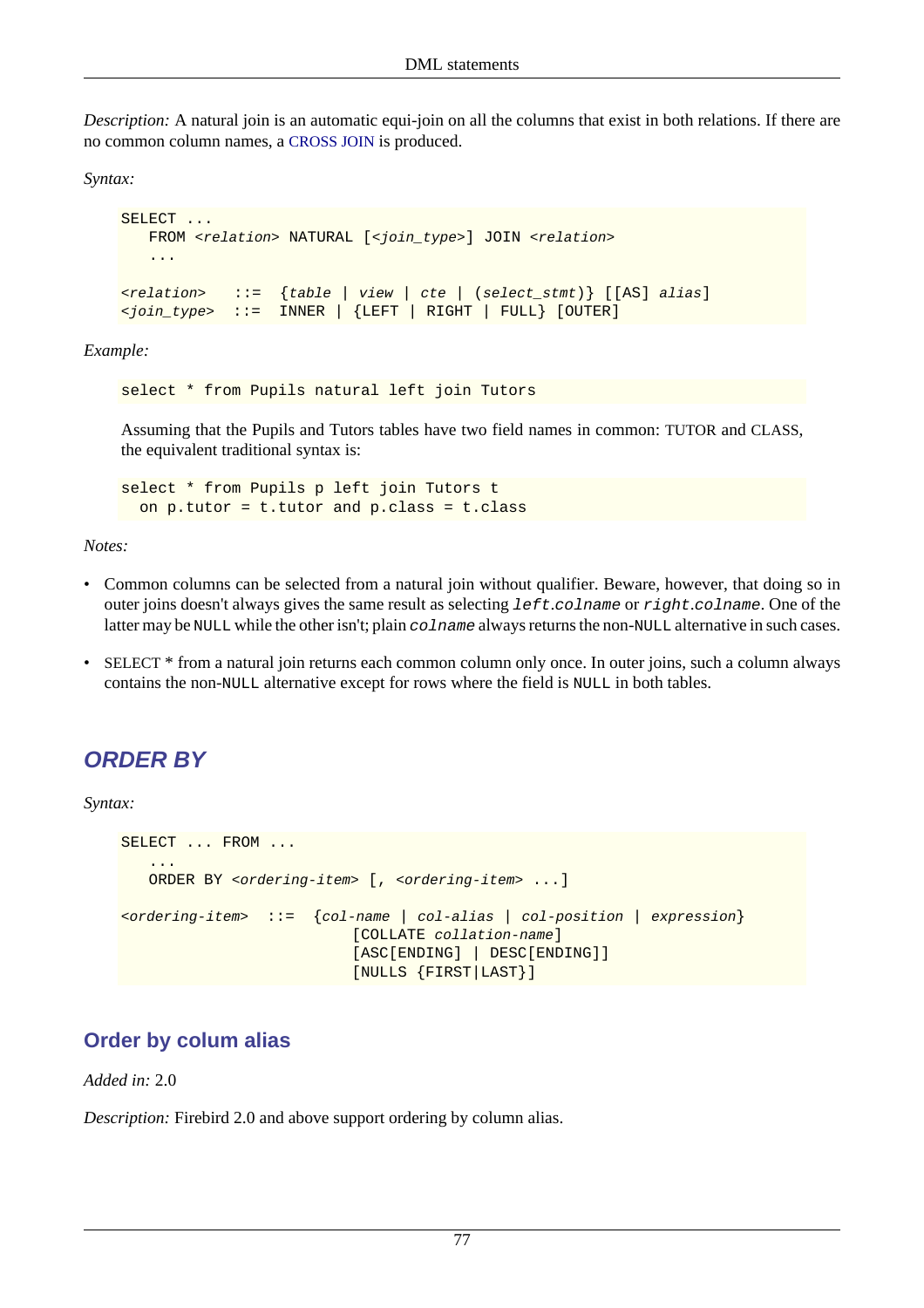*Example:*

```
select rdb$character_set_id as charset_id,
        rdb$collation_id as coll_id,
        rdb$collation_name as name
from rdb$collations
order by charset_id, coll_id
```
### **Ordering by column position causes \* expansion**

*Changed in:* 2.0

*Description:* If you order by column position in a "SELECT \*" query, the engine will now expand the \* to determine the sort column(s).

*Examples:*

The following wasn't possible in pre-2.0 versions:

```
select * from rdb$collations
order by 3, 2
```
The following would sort the output set on Films. Director in previous versions. In Firebird 2 and up, it will sort on the second column of Books:

```
select Books.*, Films.Director from Books, Films
order by 2
```
### **Ordering by expressions**

*Added in:* 1.5

*Description:* Firebird 1.5 introduced the possibility to use expressions as ordering items. Please note that expressions consisting of a single non-negative whole number will be interpreted as column positions and cause an exception if they're not in the range from 1 to the number of columns.

*Example:*

```
select x, y, note from Pairs
order by x+y desc
```
#### **Note**

The number of function or procedure invocations resulting from a sort based on a UDF or stored procedure is unpredictable, regardless whether the ordering is specified by the expression itself or by the column position number.

*Notes:*

The number of function or procedure invocations resulting from a sort based on a UDF or stored procedure is unpredictable, regardless whether the ordering is specified by the expression itself or by the column position number.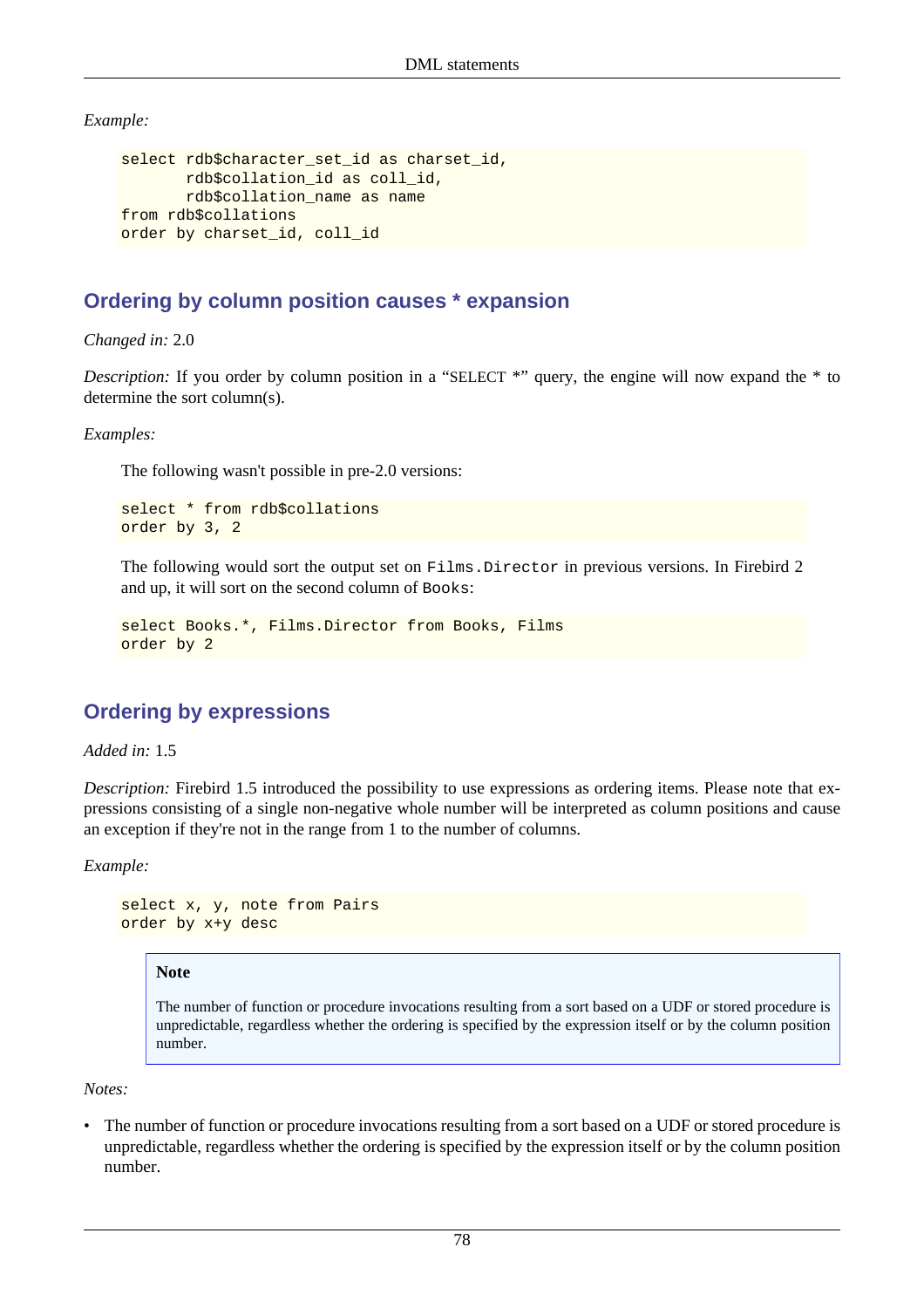• Only non-negative whole number *literals* are interpreted as column positions. A whole number resulting from an expression evaluation or parameter substitution is seen as an integer invariable and will lead to a dummy sort, since its value is the same for each row.

### **NULLs placement**

*Changed in:* 1.5, 2.0

*Description:* Firebird 1.5 has introduced the per-column NULLS FIRST and NULLS LAST directives to specify where NULLs appear in the sorted column. Firebird 2.0 has changed the default placement of NULLs.

Unless overridden by NULLS FIRST or NULLS LAST, NULLs in ordered columns are placed as follows:

- In Firebird 1.0 and 1.5: at the end of the sort, regardless whether the order is ascending or descending.
- In Firebird 2.0 and up: at the *start* of ascending orderings and at the *end* of descending orderings.

See also the table below for an overview of the different versions.

#### **Table 6.1. NULLs placement in ordered columns**

| Ordering                                | <b>NULLS</b> placement |                     |                   |
|-----------------------------------------|------------------------|---------------------|-------------------|
|                                         | <b>Firebird 1</b>      | <b>Firebird 1.5</b> | <b>Firebird 2</b> |
| order by Field [asc]                    | bottom                 | <b>bottom</b>       | top               |
| order by Field desc                     | bottom                 | bottom              | bottom            |
| order by Field [asc   desc] nulls first |                        | top                 | top               |
| order by Field [asc   desc] nulls last  |                        | bottom              | bottom            |

#### **Notes**

- Pre-existing databases may need a backup-restore cycle before they show the correct NULL ordering behaviour under Firebird 2.0 and up.
- No index will be used on columns for which a non-default NULLS placement is chosen. In Firebird 1.5, that is the case with NULLS FIRST. In 2.0 and higher, with NULLS LAST on ascending and NULLS FIRST on descending sorts.

#### *Examples:*

```
select * from msg
  order by process_time desc nulls first
select * from document
   order by strlen(description) desc
  rows 10
select doc_number, doc_date from payorder
union all
select doc_number, doc_date from budgorder
   order by 2 desc nulls last, 1 asc nulls first
```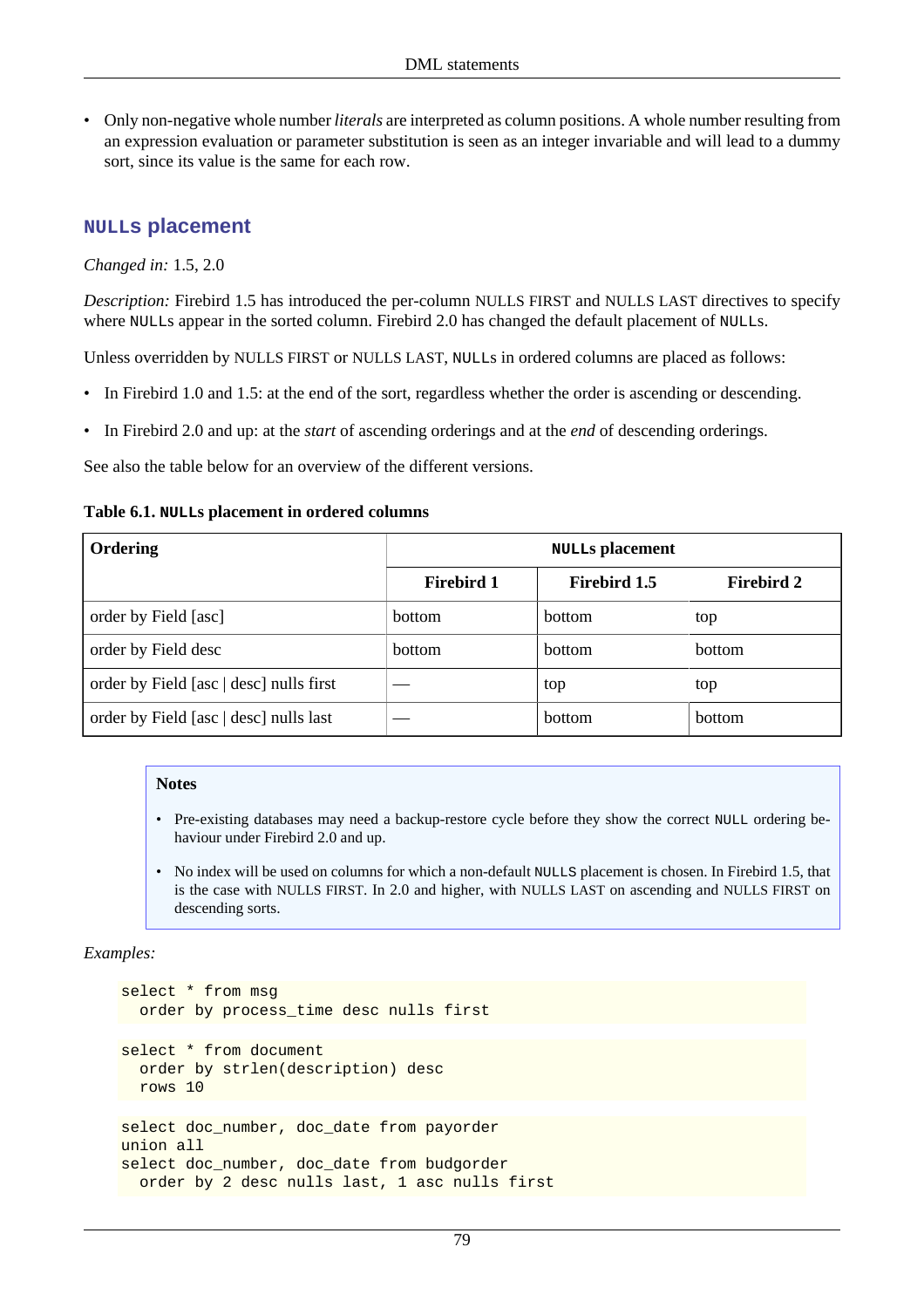### **Stricter ordering rules with aggregate statements**

*Changed in:* 1.5

*Description:* See *[Aggregate statements: Stricter](#page-78-1) HAVING and ORDER BY*.

# **PLAN**

*Available in:* DSQL, ESQL, PSQL

*Description:* Specifies a user plan for the data retrieval, overriding the plan that the optimizer would have generated automatically.

#### *Syntax:*

```
PLAN <plan_expr>
\langle \varphi \rangle \langle \rangle \langle \rangle \langle \rangle \langle \rangle \langle \rangle \langle \rangle \langle \rangle \langle \rangle \langle \rangle \langle \rangle \langle \rangle \langle \rangle \langle \rangle \langle \rangle \langle \rangle \langle \rangle \langle \rangle \langle \rangle \langle \rangle \langle \rangle \langle 
\langle \langle \rangle \langle \rangle \langle \rangle \langle \langle \rangle \langle \rangle \langle \langle \rangle \langle \rangle \langle \rangle \langle \rangle \langle \rangle \langle \rangle \langle \rangle \langle \rangle \langle \rangle \langle \rangle \langle \rangle \langle \rangle \langle \rangle \langle \rangle \langle \rangle \langle \langle basic\_item \rangle ::= \{table | alias\} {NATURAL
                                                                       | INDEX (<indexlist>))
                                                                     | ORDER index [INDEX (<indexlist>)]}
<indexlist> ::= index [, index ...]
```
### **Handling of user PLANs improved**

### *Changed in:* 2.0

*Description:* Firbird 2 has implemented the following improvements in the handling of user-specified PLANs:

- Plan fragments are propagated to nested levels of joins, enabling manual optimization of complex outer joins.
- User-supplied plans will be checked for correctness in outer joins.
- Short-circuit optimization for user-supplied plans has been added.
- A user-specified access path can be supplied for any SELECT-based statement or clause.

### **ORDER with INDEX**

#### *Changed in:* 2.0

*Description:* A single plan item can now contain both an ORDER and an INDEX directive (in that order).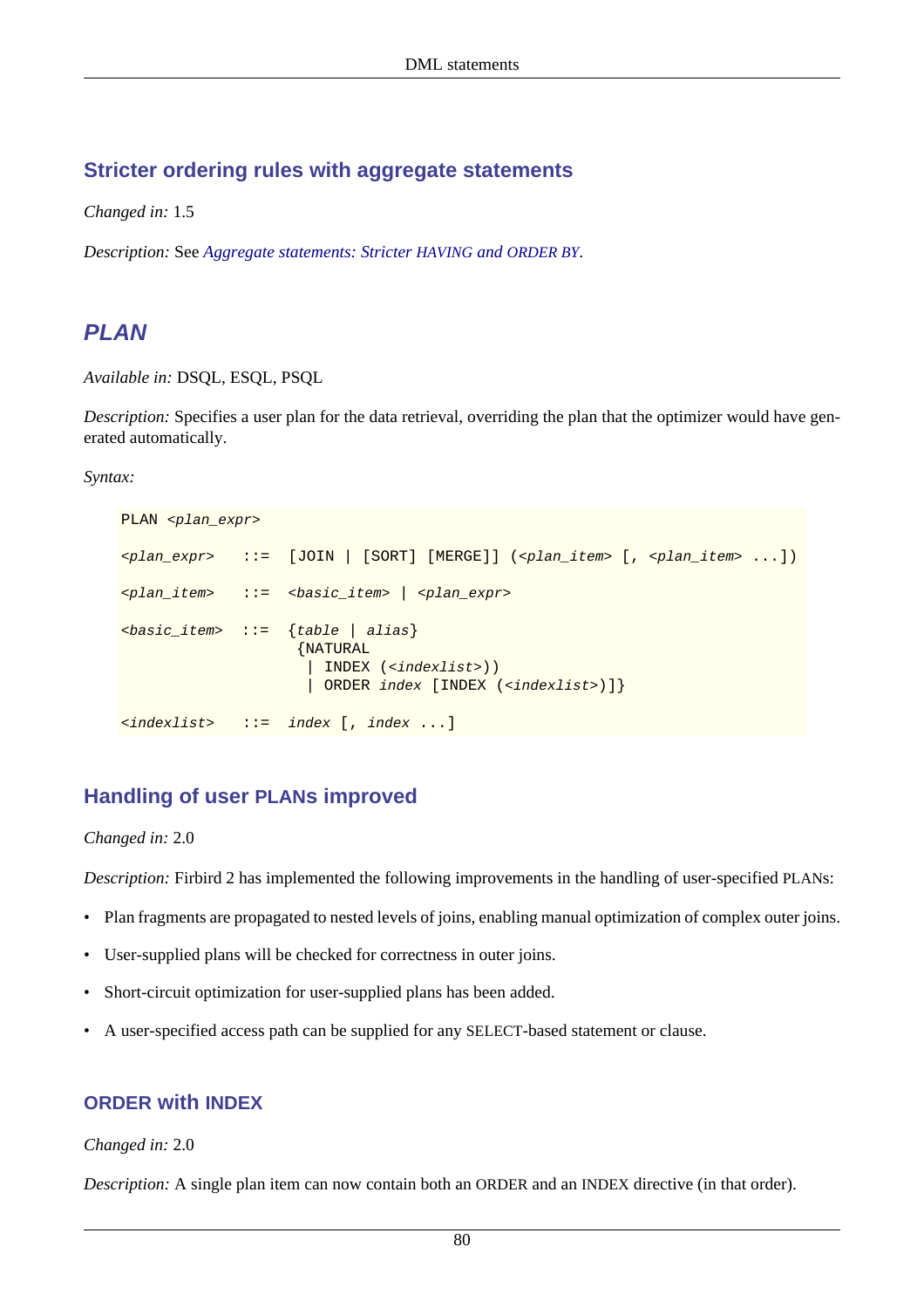*Example:*

```
plan (MyTable order ix_myfield index (ix_this, ix_that))
```
### **PLAN must include all tables**

*Changed in:* 2.0

*Description:* In Firebird 2 and up, a PLAN clause must handle all the tables in the query. Previous versions sometimes accepted incomplete plans, but this is no longer the case.

# **Relation alias makes real name unavailable**

### *Changed in:* 2.0

*Description:* If you give a table or view an alias in a Firebird 2.0 or above statement, you *must* use the alias, not the table name, if you want to qualify fields from that relation.

### *Examples:*

```
Correct usage:
select pears from Fruit
select Fruit.pears from Fruit
select pears from Fruit F
select F.pears from Fruit F
No longer possible:
select Fruit.pears from Fruit F
```
### <span id="page-91-0"></span>**ROWS**

*Available in:* DSQL, PSQL

*Added in:* 2.0

*Description:* Limits the amount of rows returned by the SELECT statement to a specified number or range.

*Syntax:*

With a single SELECT:

```
SELECT <columns> FROM ...
    [WHERE ...]
    [ORDER BY ...]
```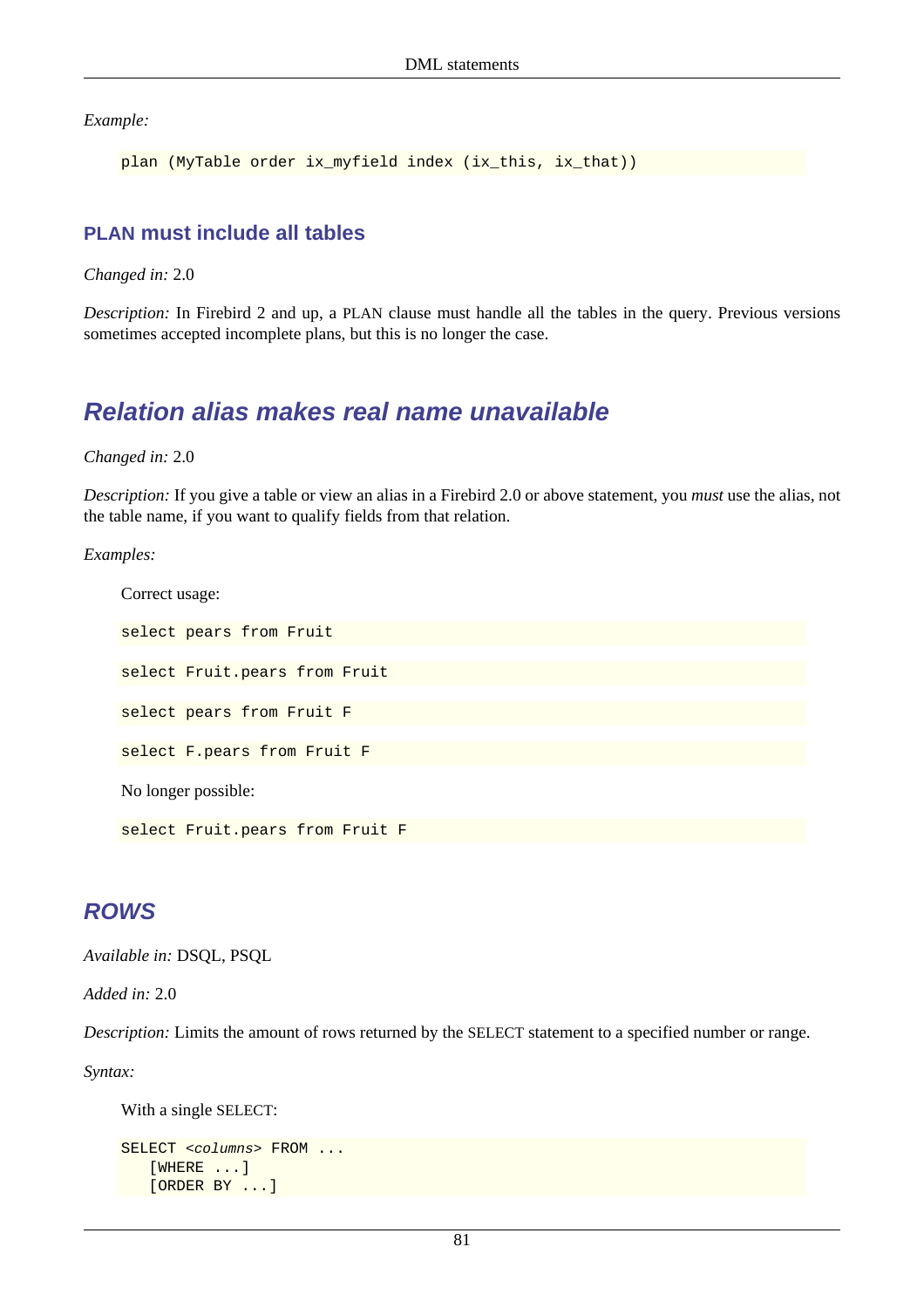```
ROWS \langle m \rangle [TO \langle n \rangle]
<columns> ::= The usual output column specifications.
<m>, <n> ::= Any expression evaluating to an integer.
With a UNION:
SELECT [FIRST\ p] [SKIP\ q] <columns> FROM ...
     [WHERE ...]
    [ORDER BY ...]
UNION [ALL | DISTINCT]
SELECT [FIRST r] [SKIP s] <columns> FROM ...
    [WHERE ...]
    [ORDER BY ...]
ROWS \langle m \rangle [TO \langle n \rangle]
```
With a single argument m, the first m rows of the dataset are returned.

Points to note:

- If  $m >$  the total number of rows in the dataset, the entire set is returned.
- If  $m = 0$ , an empty set is returned.
- If  $m < 0$ , an error is raised.

With two arguments m and n, rows m to n of the dataset are returned, inclusively. Row numbers are 1-based.

Points to note when using two arguments:

- If  $m >$  the total number of rows in the dataset, an empty set is returned.
- If m lies within the set but n doesn't, the rows from m to the end of the set are returned.
- If  $m < 1$  or  $n < 1$ , an error is raised.
- If  $n = m-1$ , an empty set is returned.
- If  $n \leq m-1$ , an error is raised.

The SQL-compliant ROWS syntax obviates the need for [FIRST](#page-82-0) and SKIP, except in one case: a SKIP without FIRST, which returns the entire remainder of the set after skipping a given number of rows. (You can often "fake it" though, by supplying a second argument that you know to be bigger than the number of rows in the set.)

You cannot use ROWS together with FIRST and/or SKIP in a single SELECT statement, but is it valid to use one form in the top-level statement and the other in subselects, or to use the two syntaxes in different subselects.

When used with a UNION, the ROWS subclause applies to the UNION as a whole and must be placed after the last SELECT. If you want to limit the output of one or more individual SELECTs within the UNION, you have two options: either use FIRST/SKIP on those SELECT statements, or convert them to [derived tables](#page-81-0) with ROWS clauses.

ROWS can also be used with the [UPDATE](#page-96-0) and [DELETE](#page-68-0) statements.

## **UNION**

*Available in:* DSQL, ESQL, PSQL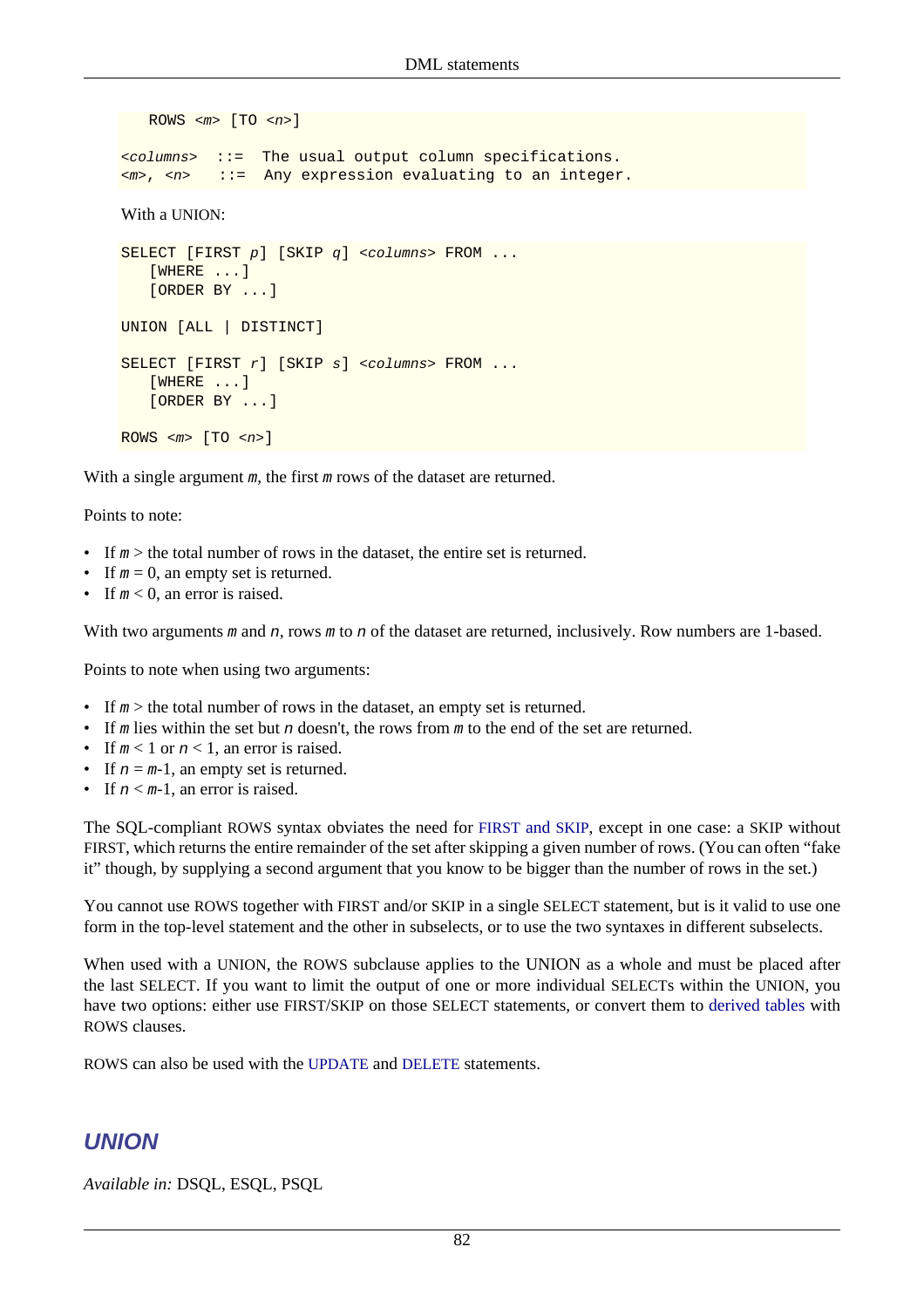### **UNIONs in subqueries**

#### *Changed in:* 2.0

*Description:* UNIONs are now allowed in subqueries. This applies not only to column-level subqueries in a SELECT list, but also to subqueries in ANY|SOME, ALL and IN predicates, as well as the optional SELECT expression that feeds an INSERT.

*Example:*

```
select name, phone, hourly_rate from clowns
where hourly_rate < all
   (select hourly_rate from jugglers
      union
    select hourly_rate from acrobats)
order by hourly_rate
```
### **UNION DISTINCT**

*Added in:* 2.0

*Description:* You can now use the optional DISTINCT keyword when defining a UNION. This will show duplicate rows only once instead of every time they occur in one of the tables. Since DISTINCT, being the opposite of ALL, is the default mode anyway, this doesn't add any new functionality.

*Syntax:*

SELECT (...) FROM (...) UNION [DISTINCT | ALL] SELECT (...) FROM (...)

*Example:*

```
select name, phone from translators
  union distinct
select name, phone from proofreaders
```
Translators who also work as proofreaders (a not uncommon combination) will show up only once in the result set, provided their phone number is the same in both tables. The same result would have been obtained without DISTINCT. With ALL, they would appear twice.

# **WITH LOCK**

*Available in:* DSQL, PSQL

*Added in:* 1.5

*Description:* WITH LOCK provides a limited explicit pessimistic locking capability for cautious use in conditions where the affected row set is:

- a. extremely small (ideally, a singleton), *and*
- b. precisely controlled by the application code.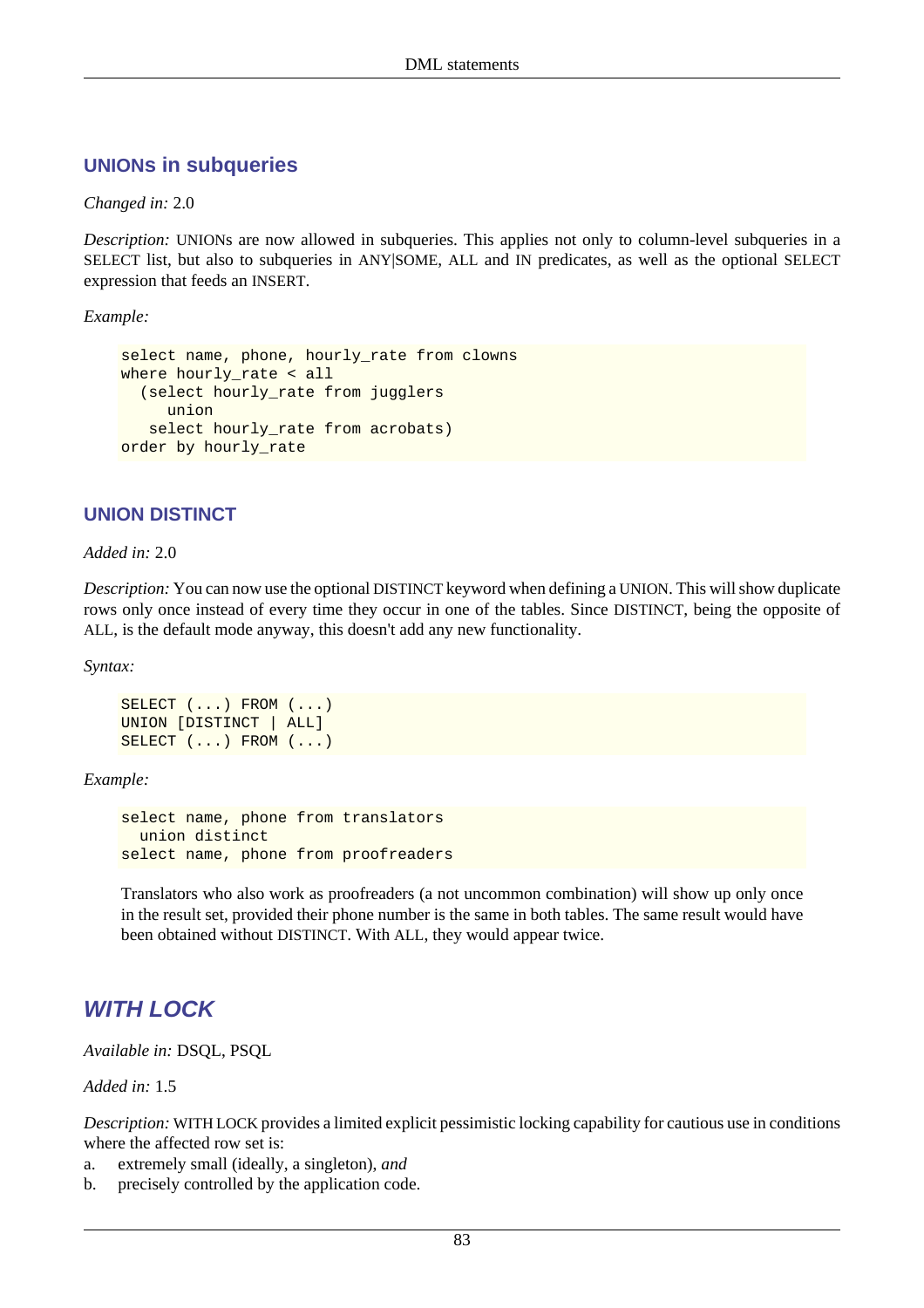#### **This is for experts only!**

The need for a pessimistic lock in Firebird is very rare indeed and should be well understood before use of this extension is considered.

It is essential to understand the effects of transaction isolation and other transaction attributes before attempting to implement explicit locking in your application.

*Syntax:*

```
SELECT ... FROM single_table
    [WHERE ...]
    [FOR UPDATE [OF ...]]
    WITH LOCK
```
If the WITH LOCK clause succeeds, it will secure a lock on the selected rows and prevent any other transaction from obtaining write access to any of those rows, or their dependants, until your transaction ends.

If the FOR UPDATE clause is included, the lock will be applied to each row, one by one, as it is fetched into the server-side row cache. It becomes possible, then, that a lock which appeared to succeed when requested will nevertheless *fail subsequently*, when an attempt is made to fetch a row which becomes locked by another transaction.

WITH LOCK can only be used with a top-level, single-table SELECT statement. It is *not* available:

- in a subquery specification;
- for joined sets;
- with the DISTINCT operator, a GROUP BY clause or any other aggregating operation;
- with a view:
- with the output of a selectable stored procedure;
- with an external table.

A lengthier, more in-depth discussion of "SELECT ... WITH LOCK" is included in the [Notes](#page-208-0). It is a must-read for everybody who considers using this feature.

# **UPDATE**

*Available in:* DSQL, ESQL, PSQL

*Description:* Changes values in a table (or in one or more tables underlying a view). The columns affected are specified in the SET clause; the rows affected may be limited by the WHERE and ROWS clauses.

*Syntax:*

```
UPDATE [TRANSACTION name] {tablename | viewname} [[AS] alias]
   SET col = newval [, col = newval ...]
    [WHERE {search-conditions | CURRENT OF cursorname}]
    [PLAN plan_items]
    [ORDER BY sort_items]
    [ROWS <m> [TO <n>]]
    [RETURNING values [INTO <variables>]]
<m>, <n> ::= Any expression evaluating to an integer.
<variables> ::= :varname [, :varname ...]
```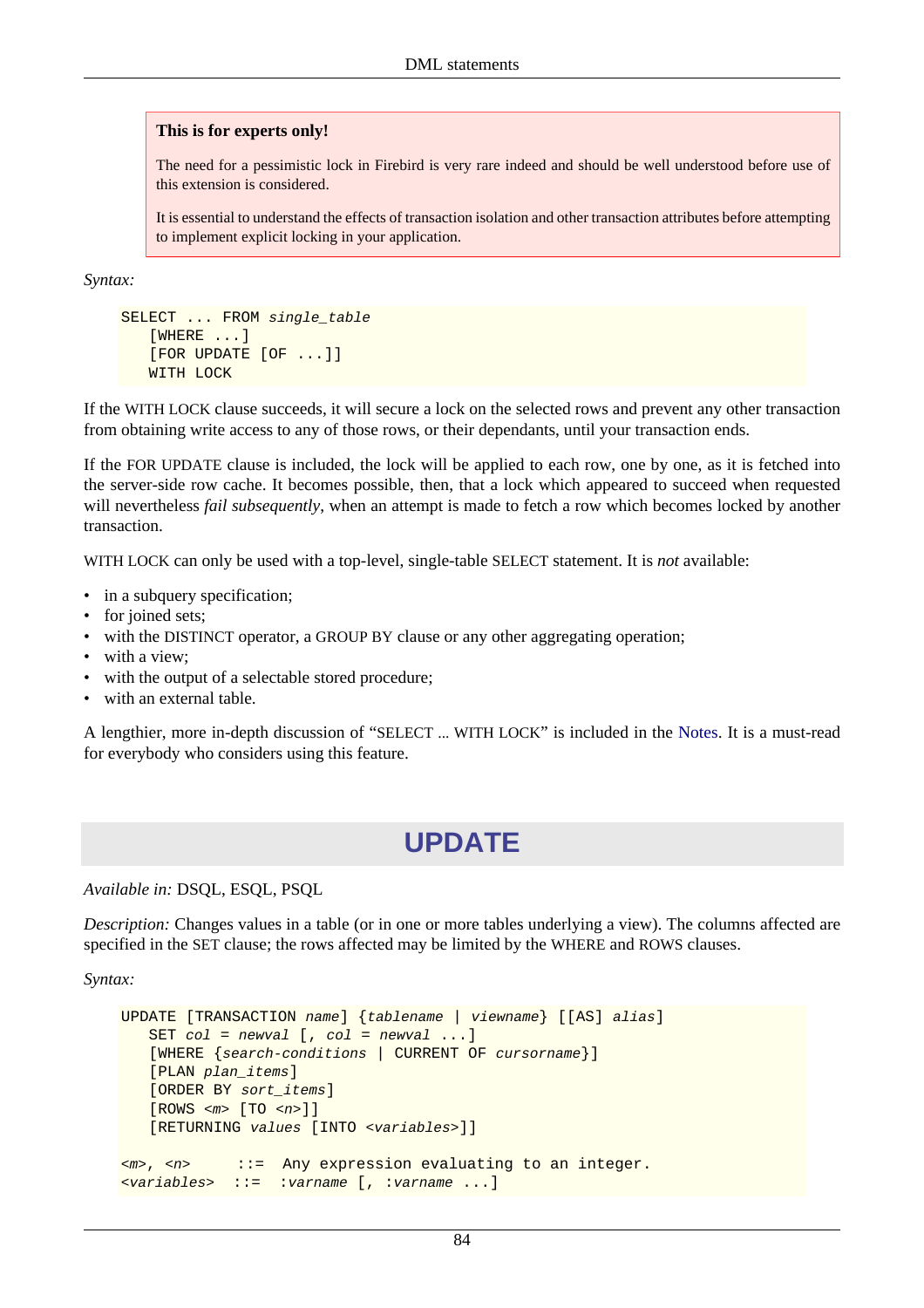#### **Restrictions**

- The TRANSACTION directive is only available in ESQL.
- In a pure DSQL session, WHERE CURRENT OF isn't of much use, since there exists no DSQL statement to create a cursor.
- The PLAN, ORDER BY and ROWS clauses are not available in ESQL.
- Since y. 2.0, no column may be SET more than once in the same UPDATE statement.
- The RETURNING clause is not available in ESQL.
- The "INTO <variables>" subclause is only available in PSQL.
- When returning values into the context variable NEW, this name must not be preceded by a colon  $(":")$ .

# **COLLATE subclause for text BLOB columns**

*Added in:* 2.0

*Description:* COLLATE subclauses are now also supported for text BLOBs.

*Example:*

```
update MyTable
  set NameBlobSp = 'Juan'
  where NameBlobBr collate pt_br = 'João'
```
## **ORDER BY**

*Available in:* DSQL, PSQL

*Added in:* 2.0

*Description:* UPDATE now allows an ORDER BY clause. This only makes sense in combination with ROWS, but is also valid without it.

## **PLAN**

*Available in:* DSQL, PSQL

*Added in:* 2.0

*Description:* UPDATE now allows a PLAN clause, so users can optimize the operation manually.

# **Relation alias makes real name unavailable**

*Changed in:* 2.0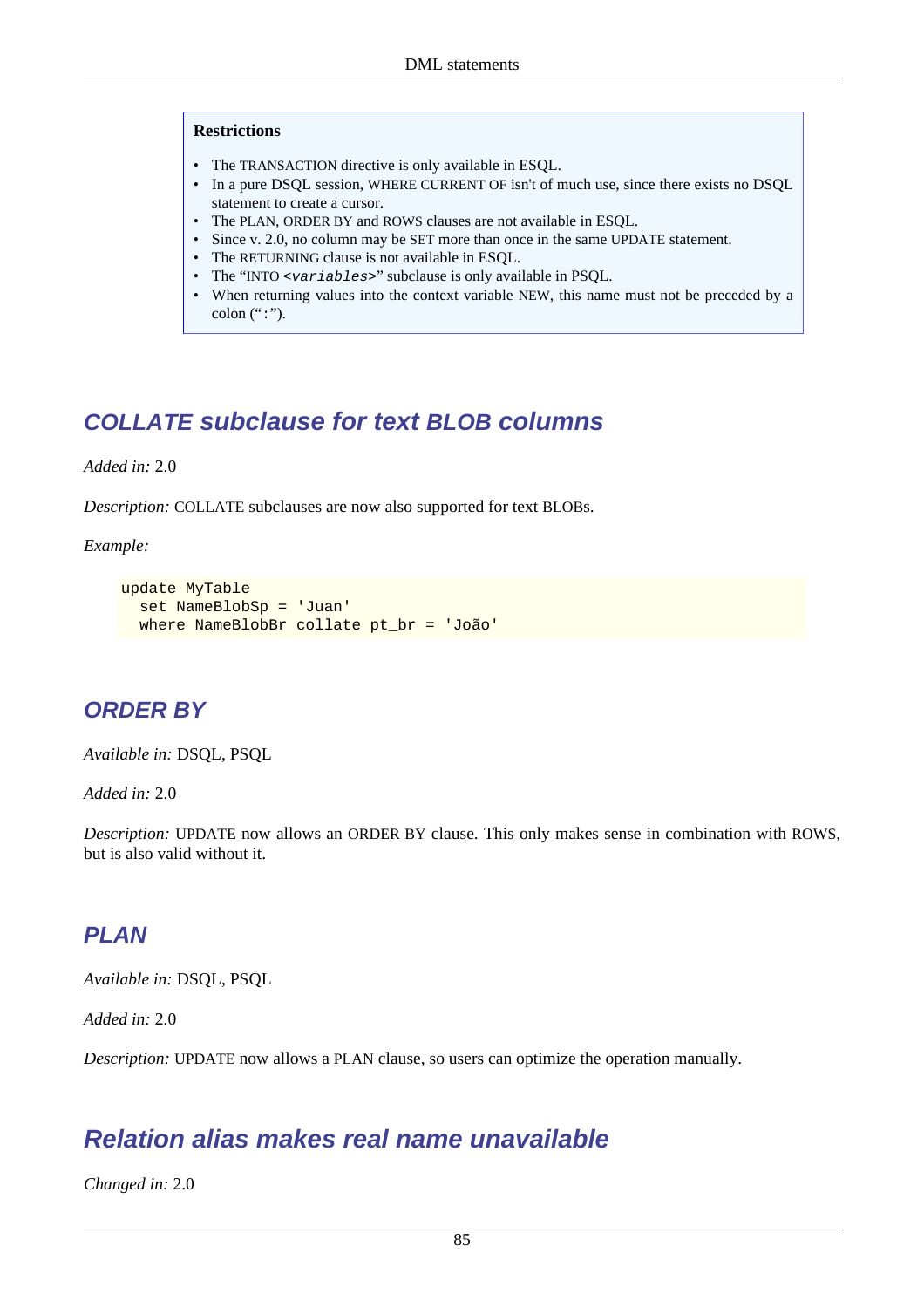*Description:* If you give a table or view an alias in a Firebird 2.0 or above statement, you *must* use the alias, not the table name, if you want to qualify fields from that relation.

*Examples:*

Correct usage: update Fruit set soort = 'pisang' where update Fruit set Fruit.soort = 'pisang' where update Fruit F set soort = 'pisang' where ... update Fruit F set F.soort = 'pisang' where . No longer possible: update Fruit F set Fruit.soort = 'pisang' where ...

### **RETURNING**

*Available in:* DSQL, PSQL

*Added in:* 2.1

*Description:* An UPDATE statement modifying *at most one row* may optionally include a RETURNING clause in order to return values from the updated row. The clause, if present, need not contain all the modified columns and may also contain other columns or expressions. The returned values reflect any changes that may have been made in BEFORE tiggers, but not those in AFTER triggers. OLD.*f* i eldname and NEW.*f* i eldname may both be used in the list of columns to return; for field names not preceded by either of these, the new value is returned.

*Example:*

```
update Scholars
   set firstname = 'Hugh', lastname = 'Pickering'
   where firstname = 'Henry' and lastname = 'Higgins'
  returning id, old.lastname, new.lastname
```
*Notes:*

• In DSQL, a statement with a RETURNING clause *always* returns exactly one row. If no record was actually updated, the fields in this row are all NULL. This behaviour may change in a later version of Firebird. In PSQL, if no row was updated, nothing is returned, and the receiving variables keep their existing values.

### <span id="page-96-0"></span>**ROWS**

*Available in:* DSQL, PSQL

*Added in:* 2.0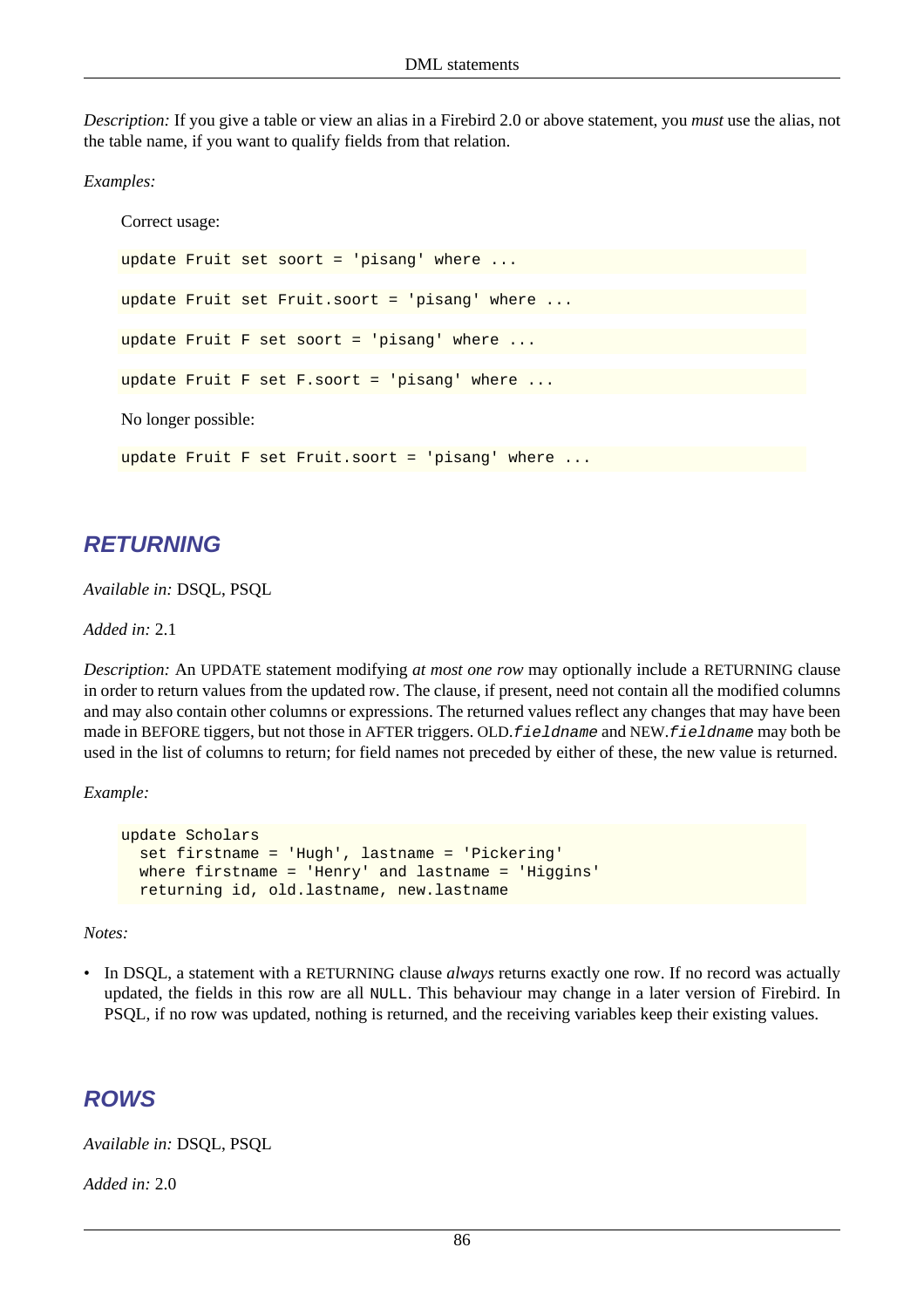*Description:* Limits the amount of rows updated to a specified number or range.

*Syntax:*

 $ROWS$  < $m$ >  $[TO$  < $n$ >]  $\langle m \rangle$ ,  $\langle n \rangle$  ::= Any expression evaluating to an integer.

With a single argument  $m$ , the update is limited to the first  $m$  rows of the dataset defined by the table or view and the optional WHERE and ORDER BY clauses.

Points to note:

- If  $m >$  the total number of rows in the dataset, the entire set is updated.
- If  $m = 0$ , no rows are updated.
- If  $m < 0$ , an error is raised.

With two arguments m and n, the update is limited to rows m to n inclusively. Row numbers are 1-based.

Points to note when using two arguments:

- If  $m >$  the total number of rows in the dataset, no rows are updated.
- If m lies within the set but n doesn't, the rows from m to the end of the set are updated.
- If  $m < 1$  or  $n < 1$ , an error is raised.
- If  $n = m-1$ , no rows are updated.
- If  $n < m-1$ , an error is raised.

ROWS can also be used with the [SELECT](#page-91-0) and [DELETE](#page-68-0) statements.

# **UPDATE OR INSERT**

*Available in:* DSQL, PSQL

*Added in:* 2.1

*Description:* UPDATE OR INSERT checks if any existing records already contain the new values supplied for the MATCHING columns. If so, those records are updated. If not, a new record is inserted. In the absence of a MATCHING clause, matching is done against the primary key. If a RETURNING clause is present and more than one matching record is found, an error is raised.

*Syntax:*

```
UPDATE OR INSERT INTO
    {tablename | viewname} [(<columns>)]
   VALUES (<values>)
   [MATCHING (<columns>)]
    [RETURNING <values> [INTO <variables>]]
<columns> ::= colname [, colname ...]
<values> ::= value [, value ...]
<variables> ::= :varname [, :varname ...]
```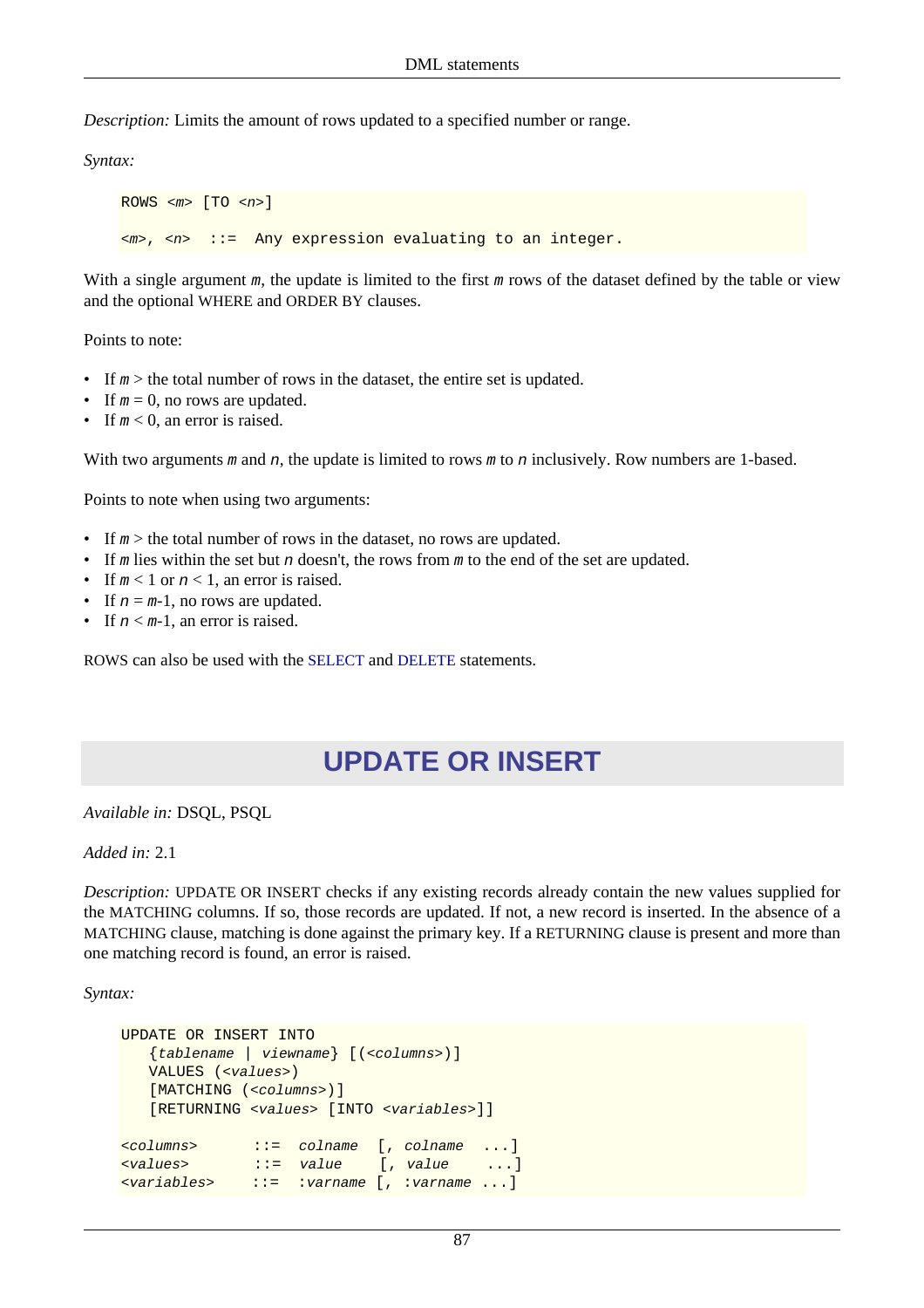#### **Restrictions**

- No column may appear more than once in the update/insert column list.
- If the table has no PK, the MATCHING clause becomes mandatory.
- The "INTO <variables>" subclause is only available in PSQL.
- When values are returned into the context variable NEW, this name must not be preceded by a colon  $(":")$ .

### *Example:*

```
update or insert into Cows (Name, Number, Location)
  values ('Suzy Creamcheese', 3278823, 'Green Pastures')
  matching (Number)
 returning rec_id into :id;
```
### *Notes:*

- Matches are determined with [IS NOT DISTINCT](#page-129-0), not with the "=" operator. This means that one NULL matches another.
- The optional RETURNING clause:
	- ...may contain any or all columns of the target table, regardless if they were mentioned earlier in the statement, but also other expressions.
	- ...may contain OLD and NEW qualifiers for field names; by default, the new field value is returned.
	- ...returns field values as they are after the BEFORE triggers have run, but before any AFTER triggers.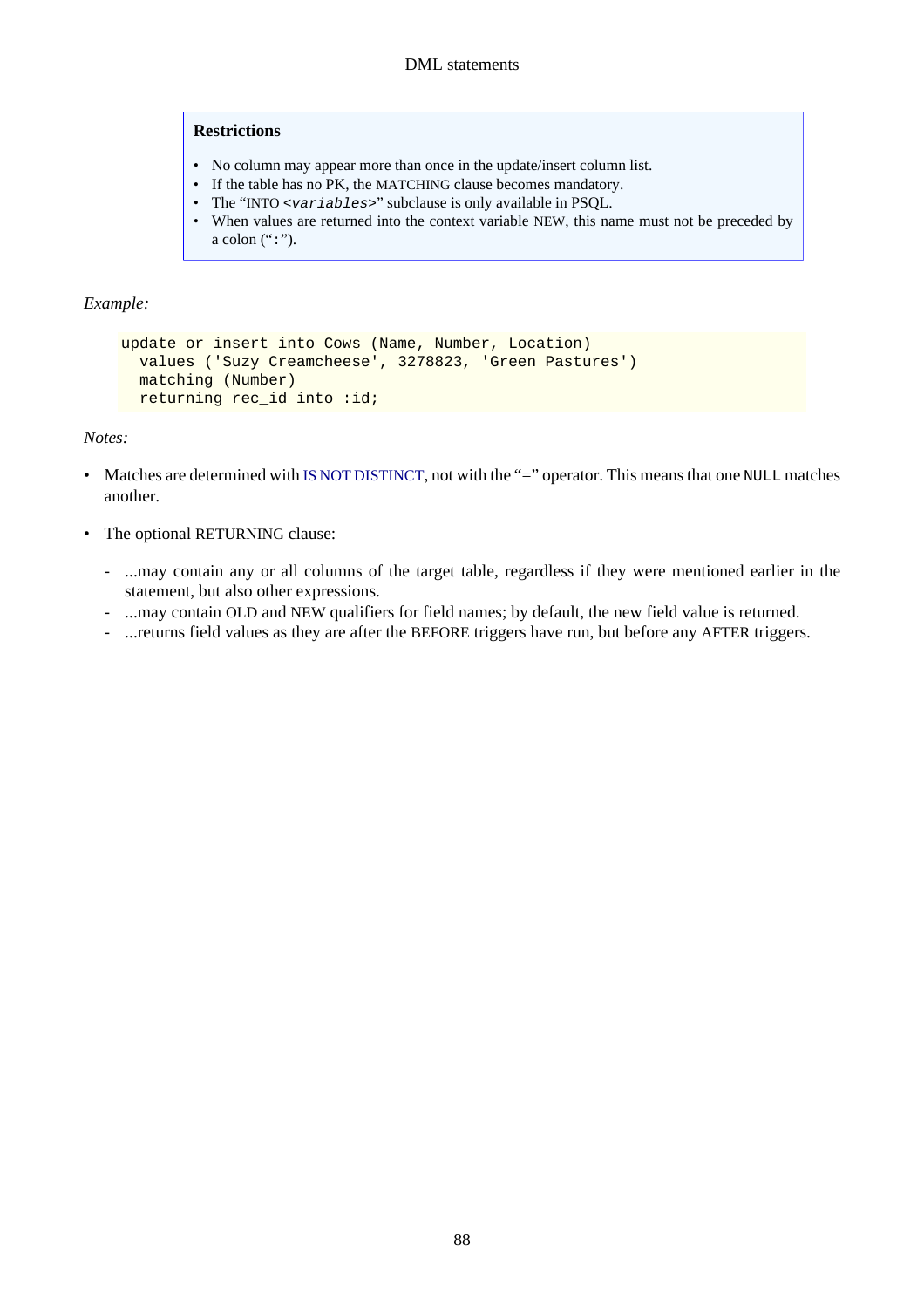### **Chapter 7**

# **Transaction control statements**

# **RELEASE SAVEPOINT**

*Available in:* DSQL

*Added in:* 1.5

*Description:* Deletes a named savepoint, freeing up all the resources it binds.

*Syntax:*

RELEASE SAVEPOINT name [ONLY]

Unless ONLY is added, all the savepoints created after the named savepoint are released as well.

For a full discussion of savepoints, see *[SAVEPOINT](#page-100-0)*.

# **ROLLBACK**

*Available in:* DSQL, ESQL

*Syntax:*

```
ROLLBACK [WORK]
   [TRANSACTION tr\_name]
    [RETAIN [SNAPSHOT] | TO [SAVEPOINT] sp_name | RELEASE]
```
- The TRANSACTION clause is only available in ESQL.
- The RELEASE clause is only available in ESQL, and is discouraged.
- RETAIN and TO are only available in DSQL.

## **ROLLBACK RETAIN**

*Available in:* DSQL

*Added in:* 2.0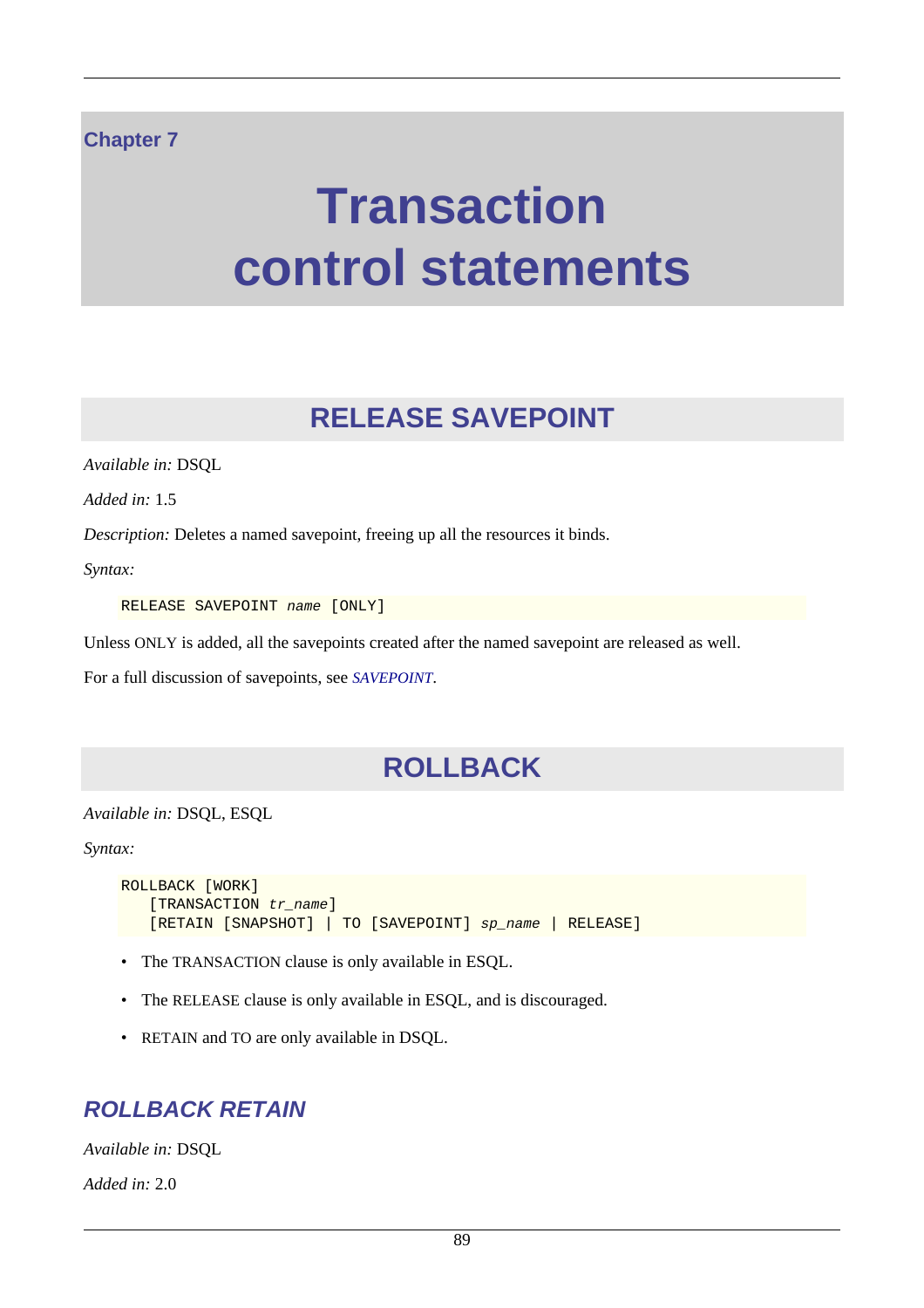*Description:* Undoes all the database changes carried out in the transaction without closing it. User variables set with [RDB\\$SET\\_CONTEXT\(\)](#page-162-0) remain unchanged.

*Syntax:*

ROLLBACK [WORK] RETAIN [SNAPSHOT]

#### **Note**

The functionality provided by ROLLBACK RETAIN has been present since InterBase 6, but the only way to access it was through the API call isc\_rollback\_retaining().

# **ROLLBACK TO SAVEPOINT**

*Available in:* DSQL

*Added in:* 1.5

*Description:* Undoes everything that happened in a transaction since the creation of the savepoint.

*Syntax:*

ROLLBACK [WORK] TO [SAVEPOINT] name

ROLLBACK TO SAVEPOINT performs the following operations:

- All the database mutations performed within the transaction since the savepoint was created are undone. User variables set with [RDB\\$SET\\_CONTEXT\(\)](#page-162-0) remain unchanged.
- All savepoints created after the one named are destroyed. All earlier savepoints are preserved, as is the savepoint itself. This means that you can rollback to the same savepoint several times.
- All implicit and explicit record locks acquired since the savepoint are released. Other transactions that have requested access to rows locked after the savepoint must continue to wait until the transaction is committed or rolled back. Other transactions that have not already requested the rows can request and access the unlocked rows immediately.

<span id="page-100-0"></span>For a full discussion of savepoints, see *[SAVEPOINT](#page-100-0)*.

# **SAVEPOINT**

*Available in:* DSQL

*Added in:* 1.5

*Description:* Creates an SQL-99 compliant savepoint, to which you can later rollback your work without rolling back the entire transaction. Savepoint mechanisms are also known as "nested transactions".

*Syntax:*

```
SAVEPOINT < name>
<name> ::= a user-chosen identifier, unique within the transaction
```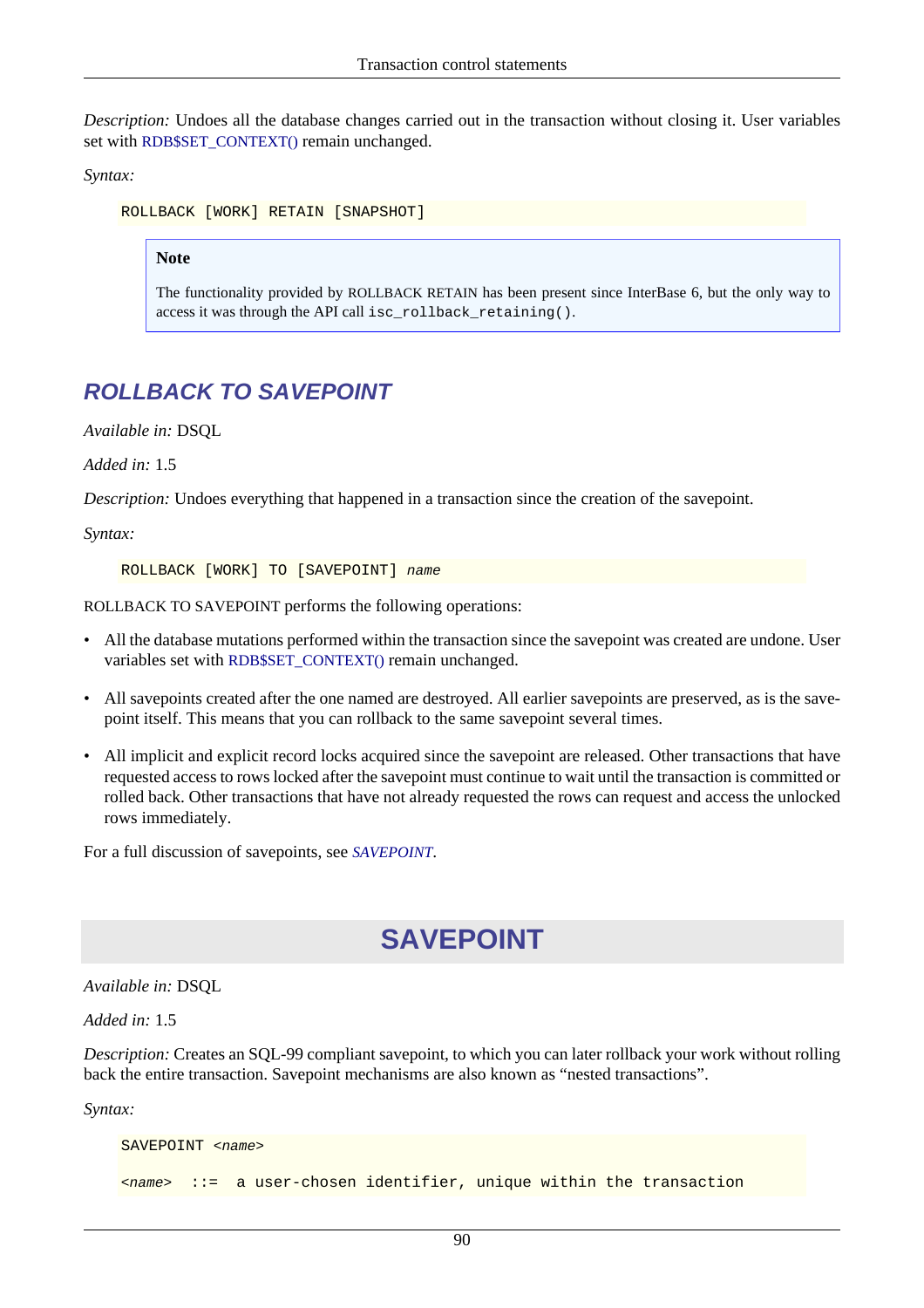If the supplied name exists already within the same transaction, the existing savepoint is deleted and a new one is created with the same name.

If you later want to rollback your work to the point where the savepoint was created, use:

ROLLBACK [WORK] TO [SAVEPOINT] name

ROLLBACK TO SAVEPOINT performs the following operations:

- All the database mutations performed within the transaction since the savepoint was created are undone. User variables set with [RDB\\$SET\\_CONTEXT\(\)](#page-162-0) remain unchanged.
- All savepoints created after the one named are destroyed. All earlier savepoints are preserved, as is the savepoint itself. This means that you can rollback to the same savepoint several times.
- All implicit and explicit record locks acquired since the savepoint are released. Other transactions that have requested access to rows locked after the savepoint must continue to wait until the transaction is committed or rolled back. Other transactions that have not already requested the rows can request and access the unlocked rows immediately.

The internal savepoint bookkeeping can consume huge amounts of memory, especially if you update the same records multiple times in one transaction. If you don't need a savepoint anymore but you're not yet ready to end the transaction, you can delete the savepoint and free the resources it uses with:

RELEASE SAVEPOINT name [ONLY]

With ONLY, the named savepoint is the only one that gets released. Without it, all savepoints created after it are released as well.

*Example DSQL session using a savepoint:*

```
create table test (id integer);
commit;
insert into test values (1);
commit;
insert into test values (2);
savepoint y;
delete from test;
select * from test; -- returns no rows
rollback to y;
select * from test; -- returns two rows
rollback;
select * from test; -- returns one row
```
# **Internal savepoints**

By default, the engine uses an automatic transaction-level system savepoint to perform transaction rollback. When you issue a ROLLBACK statement, all changes performed in this transaction are backed out via a transaction-level savepoint and the transaction is then committed. This logic reduces the amount of garbage collection caused by rolled back transactions.

When the volume of changes performed under a transaction-level savepoint is getting large  $(10^4 - 10^6$  records affected), the engine releases the transaction-level savepoint and uses the TIP mechanism to roll back the transaction if needed.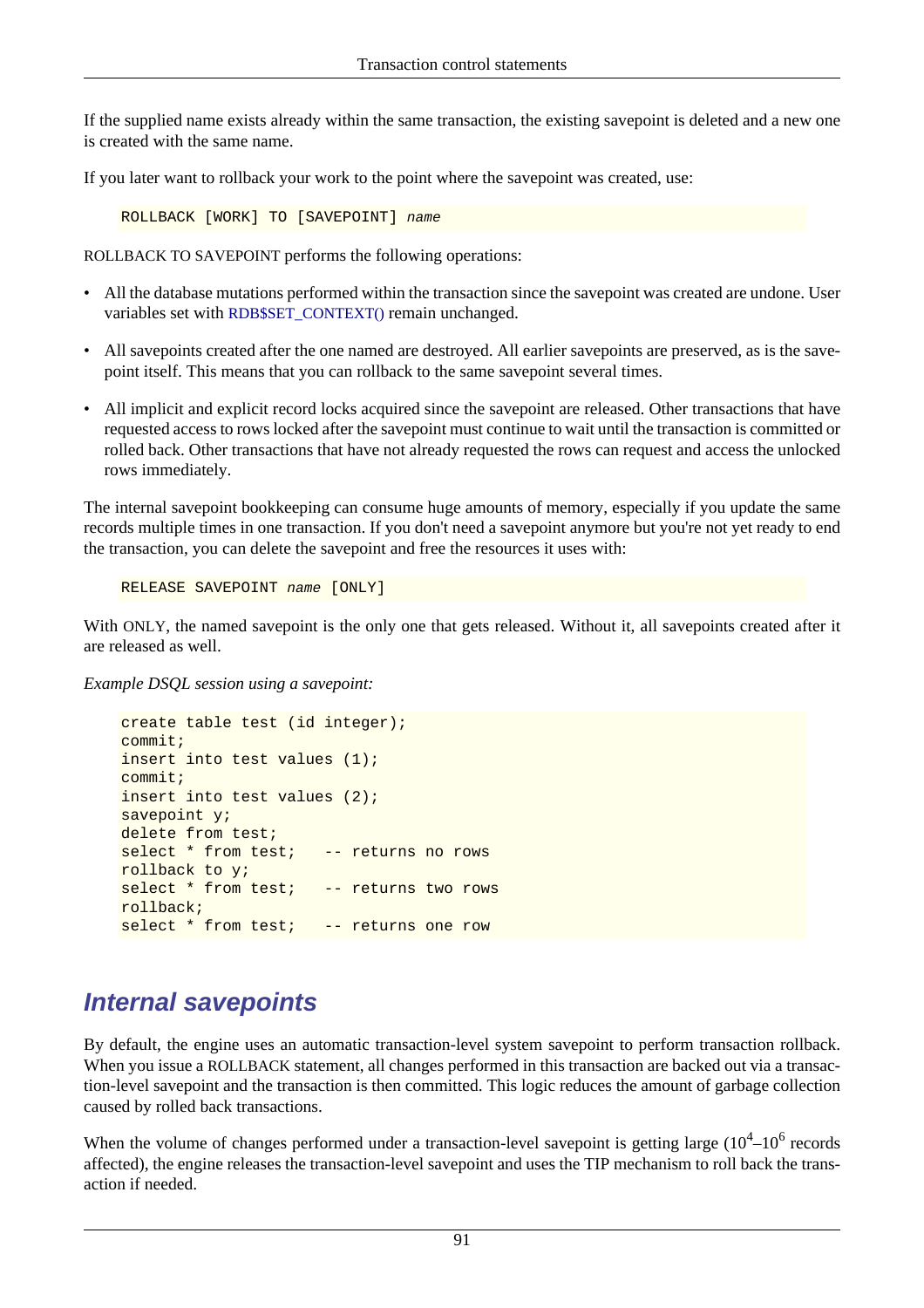### **Tip**

If you expect the volume of changes in your transaction to be large, you can specify the NO AUTO UNDO option in your SET TRANSACTION statement, or – if you use the API – set the TPB flag isc\_tpb\_no\_auto\_undo. Both prevent the creation of the transaction-level savepoint.

# **Savepoints and PSQL**

Transaction control statements are not allowed in PSQL, as that would break the atomicity of the statement that calls the procedure. But Firebird does support the raising and handling of exceptions in PSQL, so that actions performed in stored procedures and triggers can be selectively undone without the entire procedure failing. Internally, automatic savepoints are used to:

- undo all actions in a BEGIN...END block where an exception occurs;
- undo all actions performed by the SP/trigger (or, in the case of a selectable SP, all actions performed since the last SUSPEND) when it terminates prematurely due to an uncaught error or exception.

Each PSQL exception handling block is also bounded by automatic system savepoints.

# **SET TRANSACTION**

*Available in:* DSQL, ESQL

*Changed in:* 2.0

*Description:* Starts and optionally configures a transaction.

*Syntax:*

```
SET TRANSACTION
   [NAME hostvar]
    [READ WRITE | READ ONLY]
    [ [ISOLATION LEVEL] { SNAPSHOT [TABLE STABILITY]
                           | READ COMMITTED [[NO] RECORD_VERSION] } ]
    [WAIT | NO WAIT]
    [LOCK TIMEOUT seconds]
    [NO AUTO UNDO]
    [IGNORE LIMBO]
    [RESERVING <tables> | USING <dbhandles>]
<tables> ::= <table_spec> [, <table_spec> ...]
<table_spec> ::= tablename [, tablename ...]
                        [FOR [SHARED | PROTECTED] {READ | WRITE}]
<dbhandles> ::= dbhandle [, dbhandle ...]
```
• The NAME option is only available in ESQL. It must be followed by a previously declared and initialized host-language variable. Without NAME, SET TRANSACTION applies to the default transaction.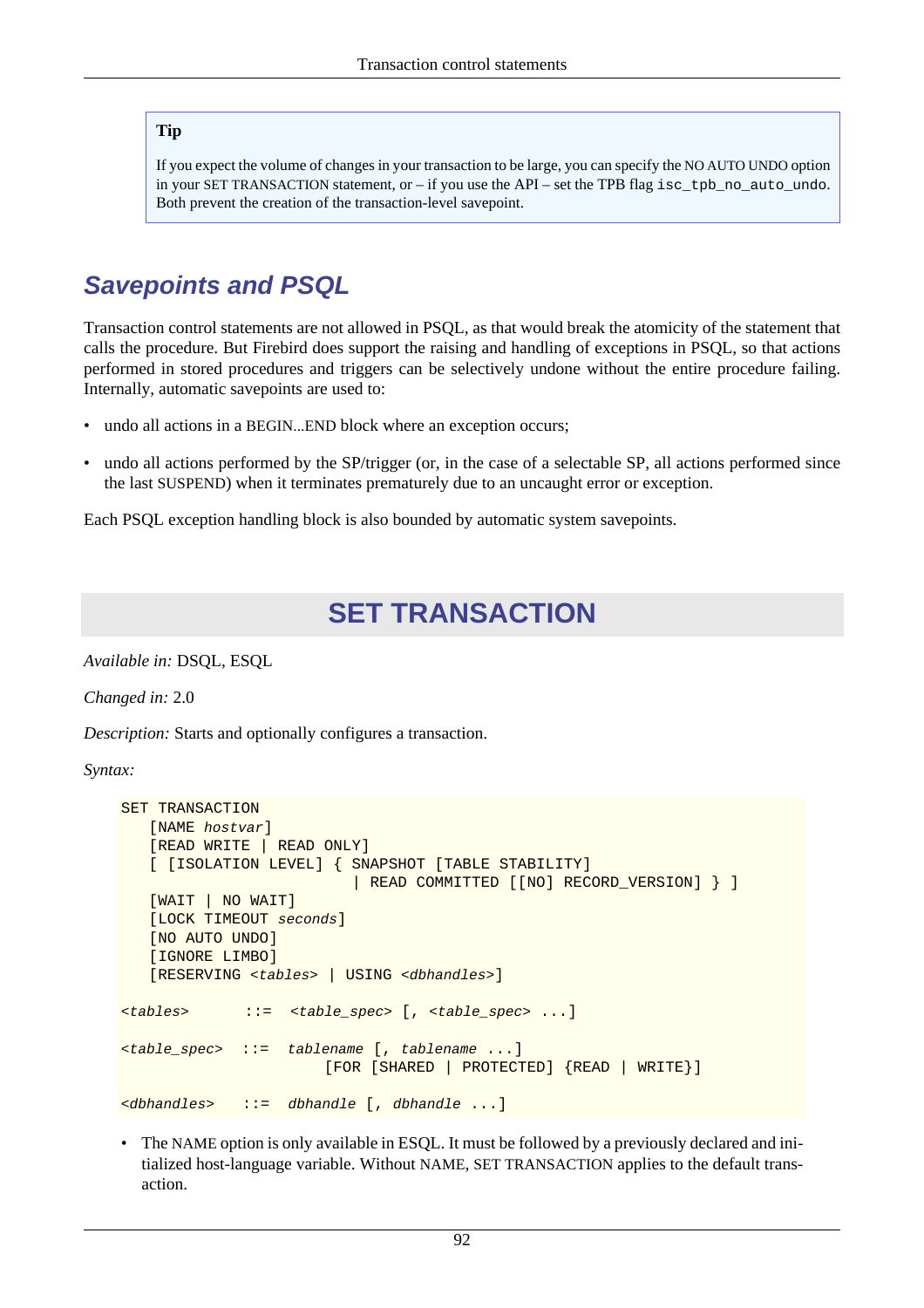- The USING option is also ESQL-only. It limits the databases that the transaction can access to the ones mentioned here.
- IGNORE LIMBO and LOCK TIMEOUT are not supported in ESQL.
- LOCK TIMEOUT and NO WAIT are mutually exclusive.
- Default option settings are: READ WRITE + WAIT + SNAPSHOT.

# **IGNORE LIMBO**

*Available in:* DSQL

*Added in:* 2.0

*Description:* With this option, records created by limbo transactions are ignored. Transactions are in limbo if the second stage of a two-phase commit fails.

### **Note**

IGNORE LIMBO surfaces the isc\_tpb\_ignore\_limbo TPB parameter, available in the API since InterBase times and mainly used by gfix.

# **LOCK TIMEOUT**

*Available in:* DSQL

*Added in:* 2.0

*Description:* This option is only available for WAIT transactions. It takes a non-negative integer as argument, prescribing the maximum number of seconds that the transaction should wait when a lock conflict occurs. If the the waiting time has passed and the lock has still not been released, an error is generated.

#### **Note**

This is a brand new feature in Firebird 2. Its API equivalent is the new isc\_tpb\_lock\_timeout TPB parameter.

# **NO AUTO UNDO**

*Available in:* DSQL, ESQL

*Added in:* 2.0

*Description:* With NO AUTO UNDO, the transaction refrains from keeping the log that is normally used to undo changes in the event of a rollback. Should the transaction be rolled back after all, other transactions will pick up the garbage (eventually). This option can be useful for massive insertions that don't need to be rolled back. For transactions that don't perform any mutations, NO AUTO UNDO makes no difference at all.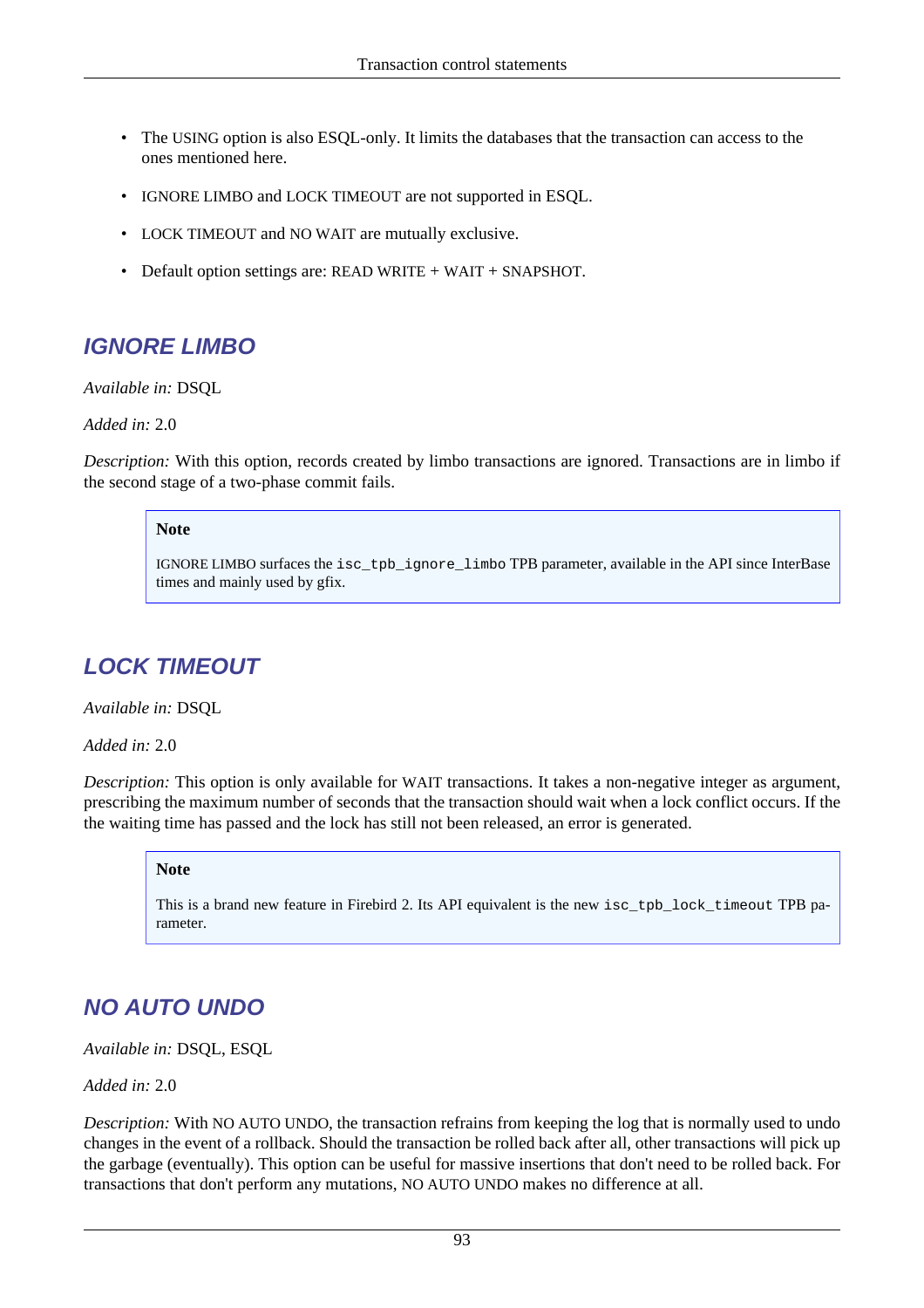### **Note**

NO AUTO UNDO is the SQL equivalent of the isc\_tpb\_no\_auto\_undo TPB parameter, available in the API since InterBase times.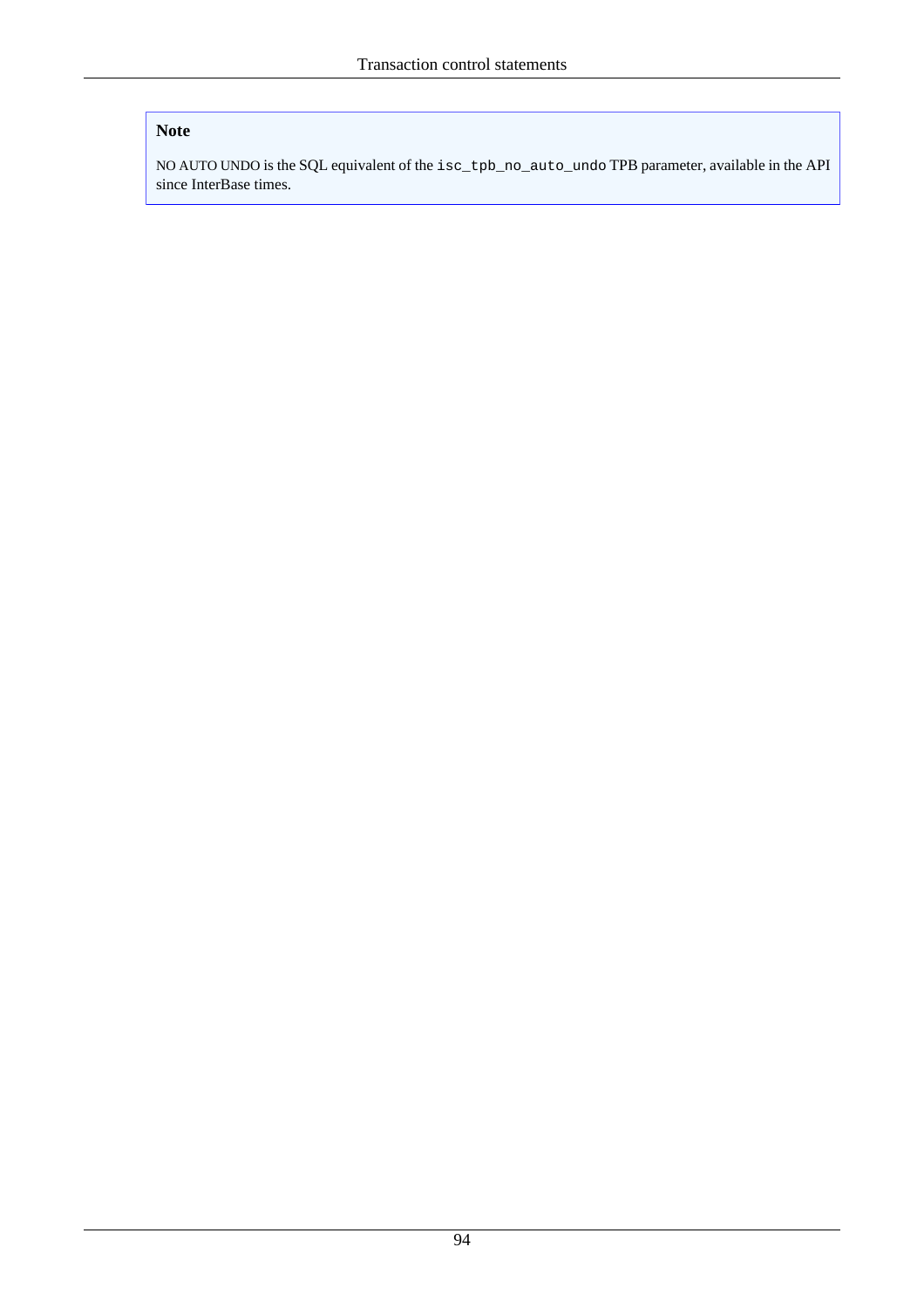### **Chapter 8**

# **PSQL statements**

PSQL – Procedural SQL – is the Firebird stored procedure and trigger language.

# **BEGIN ... END blocks may be empty**

*Available in:* PSQL

*Changed in:* 1.5

*Description:* BEGIN ... END blocks may be empty in Firebird 1.5 and up, allowing you to write stub code without having to resort to dummy statements.

*Example:*

```
create trigger bi atable for atable
active before insert position 0
as
begin
end
```
# **BREAK**

*Available in:* PSQL

*Added in:* 1.0

*Better alternative:* [LEAVE](#page-116-0)

*Description:* BREAK immediately terminates a WHILE or FOR loop and continues with the first statement after the loop.

*Example:*

```
create procedure selphrase(num int)
returns (phrase varchar(40))
as
begin
   for select Phr from Phrases into phrase do
 begin
```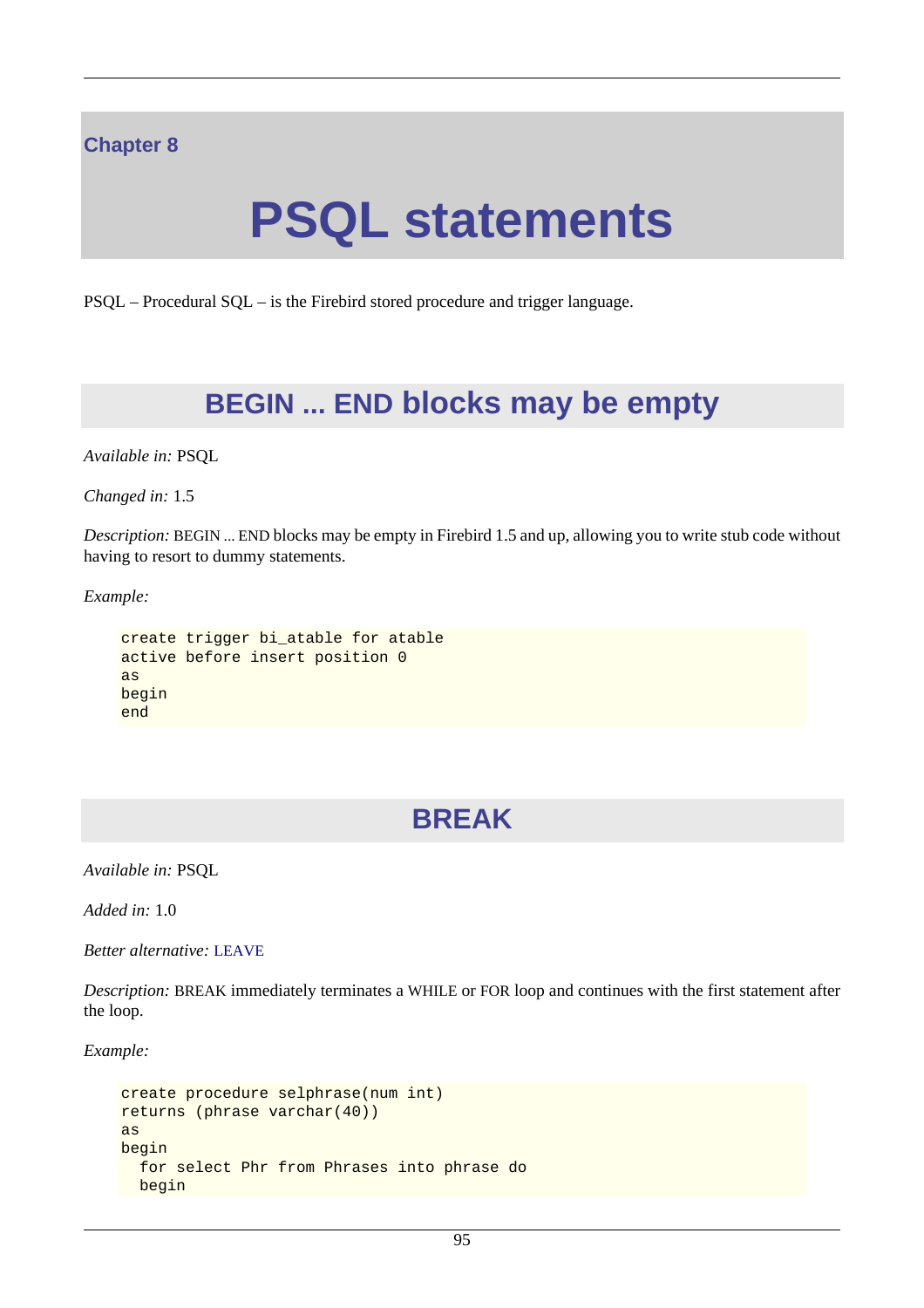```
 if (num < 1) then break;
     suspend;
    num = num - 1; end
   phrase = '*** Ready! ***';
   suspend;
end
```
This selectable SP returns at most num rows from the table Phrases. The variable num is decremented in each iteration; once it is smaller than 1, the loop is terminated with BREAK. The program then continues at the line "phrase =  $***$  Ready! \*\*\*';".

#### **Important**

Since Firebird 1.5, use of the SQL-99 compliant alternative [LEAVE](#page-116-0) is preferred.

# **CLOSE cursor**

*Available in:* PSQL

*Added in:* 2.0

*Description:* Closes an open cursor. Any cursors still open when the trigger, stored procedure or EXECUTE BLOCK statement they belong to is exited, will be closed automatically.

*Syntax:*

CLOSE cursorname;

*Example:* See [DECLARE](#page-107-0) ... CURSOR.

# **DECLARE**

*Available in:* PSQL

*Description:* Declares a PSQL local variable.

*Syntax:*

```
DECLARE [VARIABLE] varname <var_spec>;
<var_spec> ::= <type> [NOT NULL] [<coll>] [<default>]
                     | CURSOR FOR (select-statement)
<type> ::= sql_datatype | [TYPE OF] domain
<coll> ::= COLLATE collation
\langle \text{default} \rangle ::= \{ = \} DEFAULT} value
```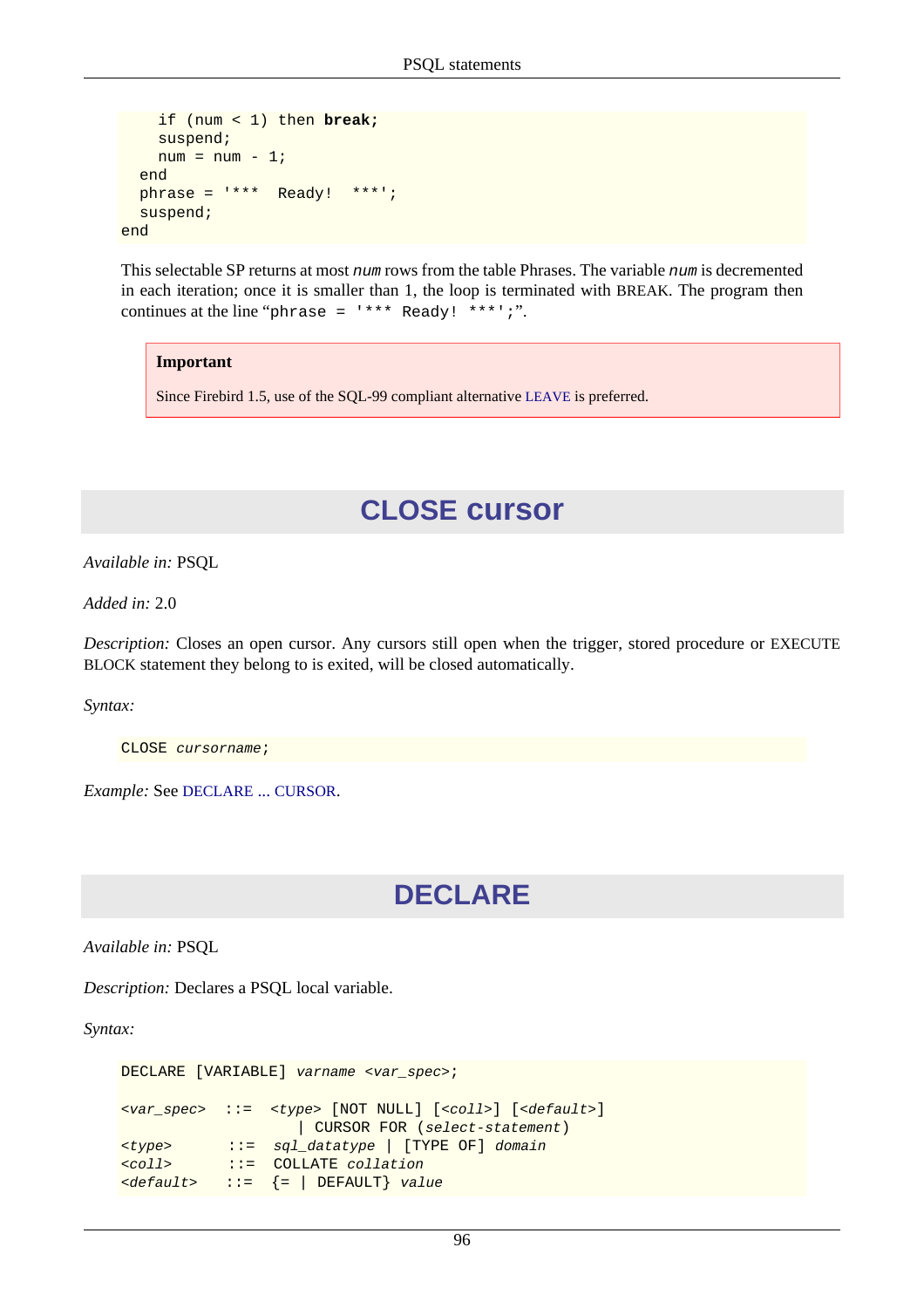- If sql\_datatype is a text type, it may include a character set.
- <span id="page-107-0"></span>• Obviously, a COLLATE clause is only allowed with text types.

# **DECLARE ... CURSOR**

### *Added in:* 2.0

*Description:* Declares a named cursor and binds it to its own SELECT statement. The cursor can later be opened, used to walk the result set, and closed again. Positioned updates and deletes (using [WHERE CURRENT OF](#page-118-0)) are also supported. PSQL cursors are available in triggers, stored procedures and [EXECUTE BLOCK](#page-69-0) statements.

*Example:*

```
execute block
returns (relation char(31), sysflag int)
as
declare cur cursor for 
   (select rdb$relation_name, rdb$system_flag from rdb$relations);
begin
   open cur;
   while (1=1) do
   begin
     fetch cur into relation, sysflag;
     if (row_count = 0) then leave;
     suspend;
   end
   close cur;
end
```
*Notes:*

- A "FOR UPDATE" clause is allowed in the SELECT statement, but not required for a positioned update or delete to succeed.
- Make sure that declared cursor names do not clash with any names defined later on in [AS CURSOR](#page-115-0) clauses.
- If you need a cursor to loop through an output set, it is almost always easier and less error-prone to use a FOR SELECT statement with an AS CURSOR clause. Declared cursors must be explicitly opened, fetched from, and closed. Furthermore, you need to check row\_count after every fetch and break out of the loop if it is zero. AS CURSOR takes care of all of that automagically. However, declared cursors give you more control over the sequence of events, and allow you to operate several cursors in parallel.
- The SELECT statement may contain named SQL parameters, like in "select name  $|| \cdot s$  fx from names where number =  $:$  num". Each parameter must be a PSQL variable that has been declared previously (this includes any in/out params of the PSQL module). When the cursor is opened, the parameter is assigned the current value of the variable.
- Caution! If the value of a PSQL variable that is used in the SELECT statement changes during execution of the loop, the statement *may* (but will not always) be re-evaluated for the remaining rows. In general, this situation should be avoided. If you really need this behaviour, test your code thoroughly and make sure you know how variable changes affect the outcome. Also be advised that the behaviour may depend on the query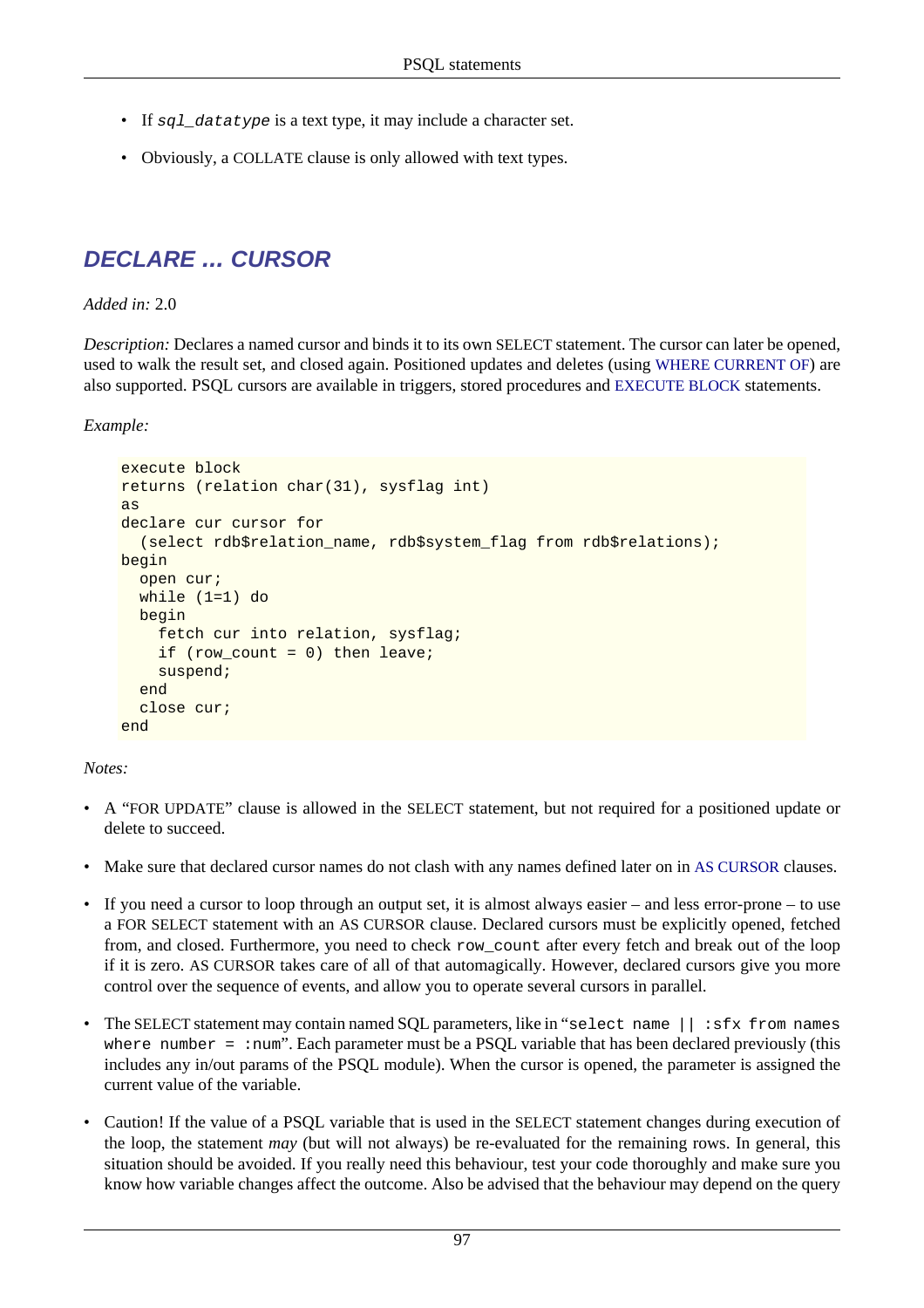plan, in particular the use of indices. As it is currently not strictly defined, it may change in some future version of Firebird.

*See also:* OPEN [cursor,](#page-117-0) [FETCH](#page-113-0) cursor, [CLOSE](#page-106-0) cursor

## **DECLARE [VARIABLE] with initialization**

*Changed in:* 1.5

*Description:* In Firebird 1.5 and above, a PSQL local variable can be initialized upon declaration. The VARIABLE keyword has become optional.

*Example:*

```
create procedure proccie (a int)
returns (b int)
as
  declare p int;
  declare q int = 8;
  declare r int default 9;
  declare variable s int;
  declare variable t int = 10;
   declare variable u int default 11;
begin
   <intelligent code here>
end
```
## **DECLARE with DOMAIN instead of datatype**

*Added in:* 2.1

*Description:* In Firebird 2.1 and above, PSQL local variables and input/output parameters can be declared with a domain instead of a datatype. The TYPE OF modifier allows using only the domain's datatype and not its NOT NULL setting, CHECK constraint and/or default value.

*Example:*

```
create procedure MyProc (a int, f ternbool)
   returns (b int, x type of bigfloat)
as
  declare p int;
  declare q int = 8;
   declare y stocknum default -1;
begin
   <very intelligent code here>
end
```
(This example presupposes that TERNBOOL, BIGFLOAT and STOCKNUM are domains already defined in the database.)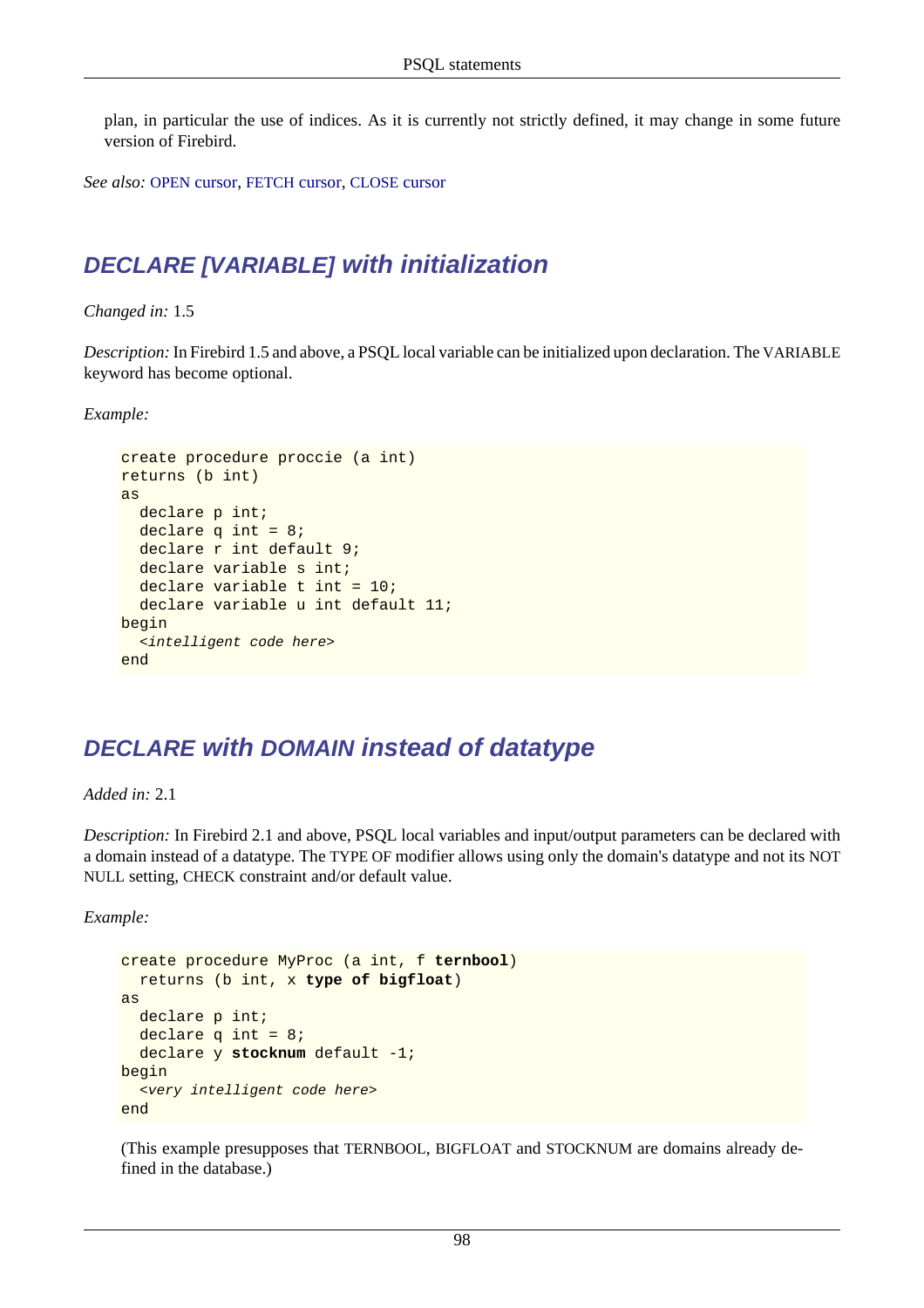#### **Warning**

If you change a domain's definition, existing PSQL code using that domain may become invalid. If this happens, the system table field RDB\$VALID\_BLR will be set to 0 for any procedure or trigger whose code is no longer valid. If you have changed a domain, the following query will find the code modules that depend on it and report the state of RDB\$VALID\_BLR:

```
select * from (
   select 'Procedure', rdb$procedure_name, rdb$valid_blr from rdb$procedures
     union
   select 'Trigger', rdb$trigger_name, rdb$valid_blr from rdb$triggers
) (type, name, valid)
where exists
   (select * from rdb$dependencies
  where rdb$dependent_name = name and rdb$depended_on_name = 'MYDOMAIN')
/* Replace MYDOMAIN with the actual domain name. Use all-caps if the domain
    was created case-insensitively. Otherwise, use the exact capitalisation. */
```
Unfortunately, not all PSOL invalidations will be reflected in the RDB\$VALID BLR field. It is therefore advisable to look at all the procedures and triggers reported by the above query, even those having a 1 in the "VALID" column.

Please notice that for PSQL modules inherited from earlier Firebird versions (including a number of system triggers, even if the database was created under Firebird 2.1 or higher), RDB\$VALID\_BLR is NULL. This does *not* indicate that their BLR is invalid.

The isql commands SHOW PROCEDURES and SHOW TRIGGERS flag modules whose RDB\$VALID\_BLR field is zero with an asterisk. SHOW PROCEDURE PROCNAME and SHOW TRIGGER TRIGNAME, which display individual PSQL modules, do not signal invalid BLR.

## **COLLATE in variable declaration**

*Added in:* 2.1

*Description:* In Firebird 2.1 and above, a COLLATE clause is allowed in the declaration of text-type PSQL local variables and input/output parameters.

*Example:*

```
create procedure GimmeText
  returns (txt char(32) character set utf8 collate unicode)
as
   declare simounao mytextdomain collate pt_br default 'não';
begin
   <stunningly intelligent code here>
end
```
## **NOT NULL in variable declaration**

#### *Added in:* 2.1

*Description:* In Firebird 2.1 and above, a NOT NULL constraint is allowed in the declaration of PSQL local variables and input/output parameters.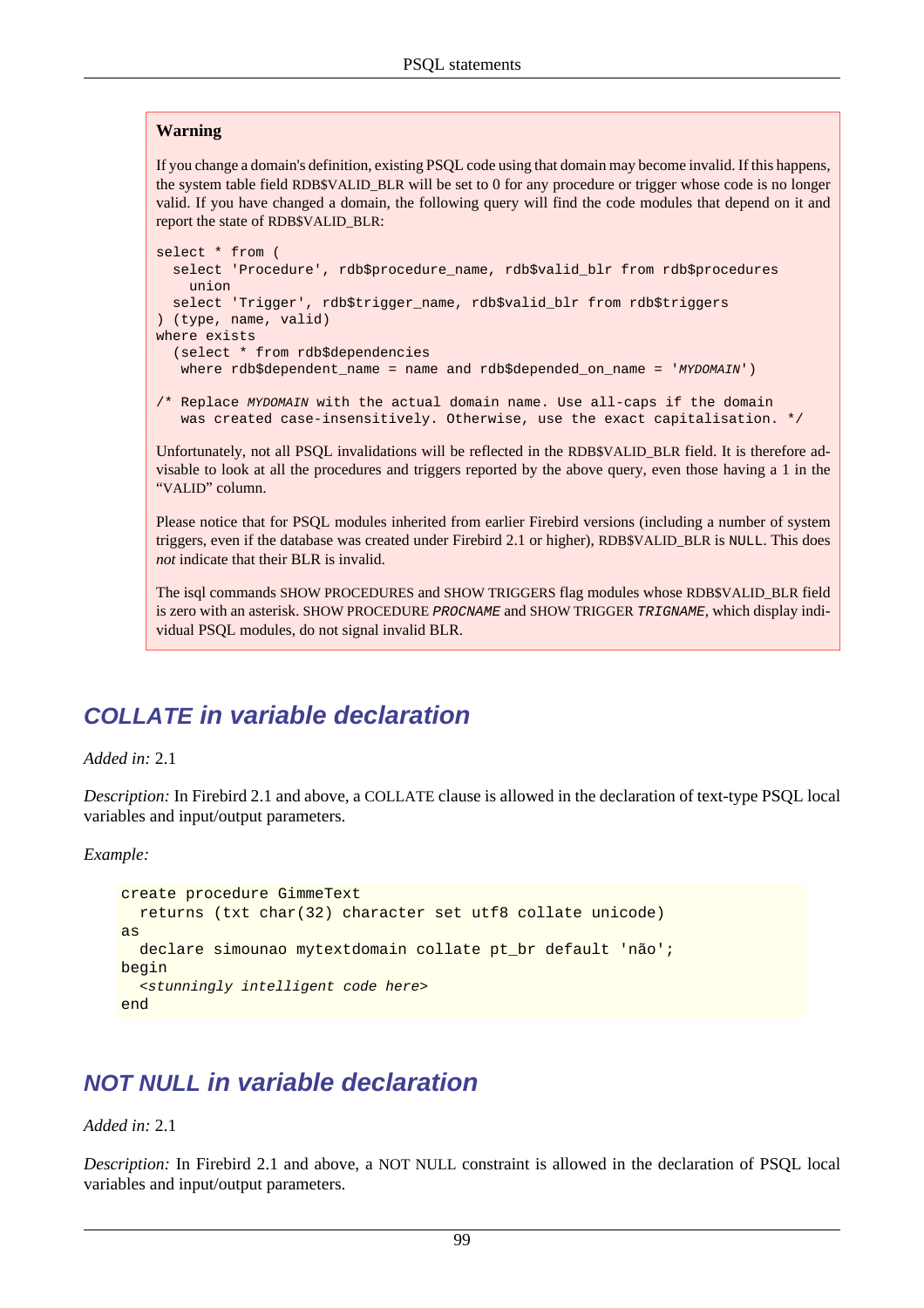*Example:*

```
create procedure Compute(a int not null, b int not null)
   returns (outcome bigint not null)
as
   declare temp bigint not null;
begin
   <rather disappointing code here>
end
```
## **EXCEPTION**

*Available in:* PSQL

*Changed in:* 1.5

*Description:* The EXCEPTION syntax has been extended so that the user can

- a. Rethrow a caught exception or error.
- b. Provide a custom message when throwing a user-defined exception.

*Syntax:*

```
EXCEPTION [<exception-name> [custom-message]]
```
<exception-name> ::= A previously defined exception name

## **Rethrowing a caught exception**

Within the exception handling block only, you can rethrow the caught exception or error by giving the EXCEP-TION command without any arguments. Outside such blocks, this "bare" command has no effect.

*Example:*

```
when any do
begin
   insert into error_log (...) values (sqlcode, ...);
   exception;
end
```
This example first logs some information about the exception or error, and then rethrows it.

## **Providing a custom error message**

Firebird 1.5 and up allow you to override an exception's default error message by supplying an alternative one when throwing the exception.

*Examples:*

```
exception ex_data_error 'You just lost some valuable data';
```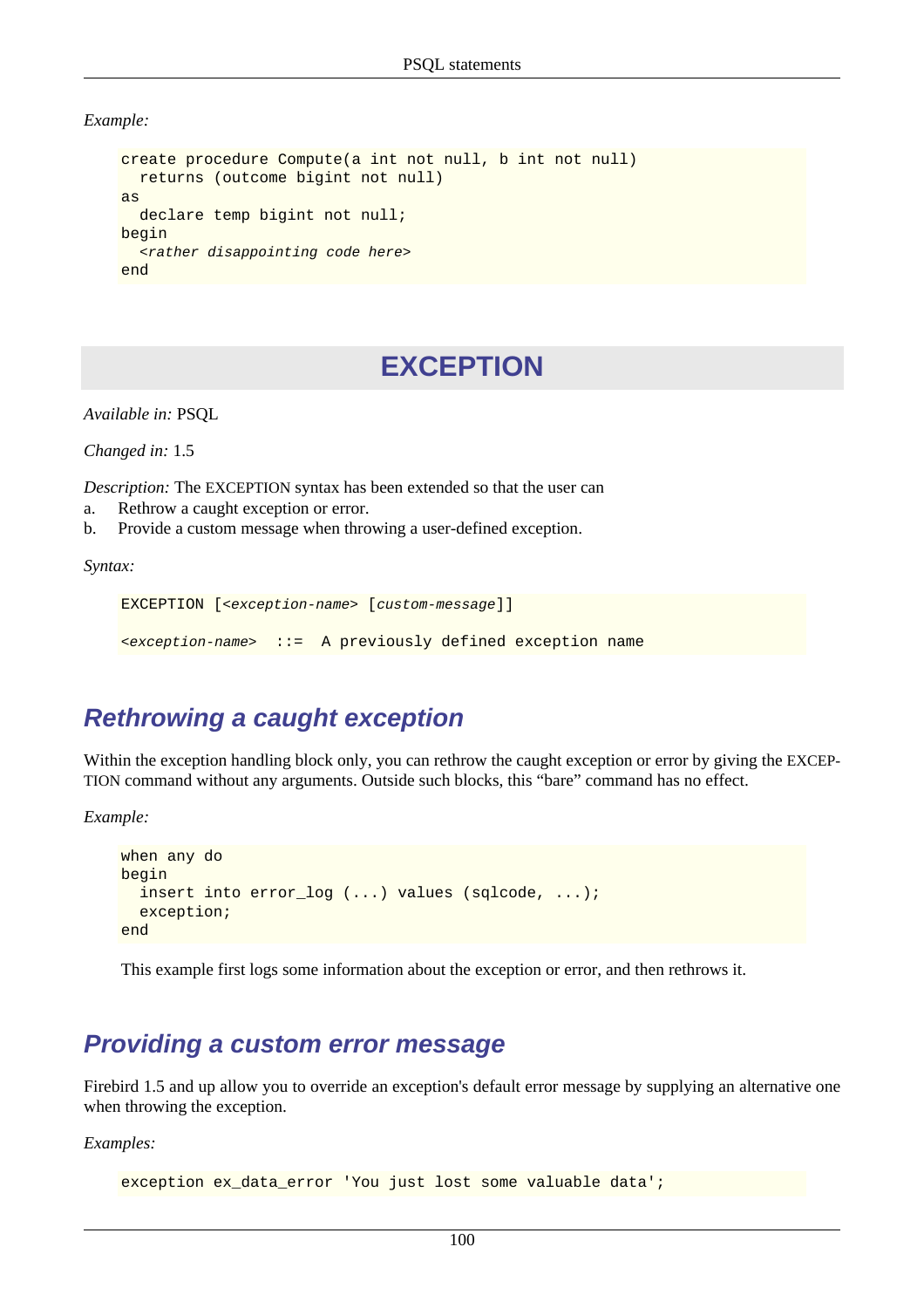exception ex\_bad\_type 'Wrong type for record with id ' || new.id;

#### **Note**

Starting at version 2.0, the maximum message length is 1021 instead of 78 characters.

## **EXECUTE PROCEDURE**

*Available in:* DSQL, PSQL

*Changed in:* 1.5

*Description:* In Firebird 1.5 and above, (compound) expressions are allowed as input parameters for stored procedures called with EXECUTE PROCEDURE. See *DML statements :: [EXECUTE PROCEDURE](#page-72-0)* for full info and examples.

## **EXECUTE STATEMENT**

*Available in:* PSQL

*Added in:* 1.5

*Description:* EXECUTE STATEMENT takes a single string argument and executes it as if it had been submitted as a DSQL statement. The exact syntax depends on the number of data rows that the supplied statement may return.

## **No data returned**

This form is used with INSERT, UPDATE, DELETE and EXECUTE PROCEDURE statements that return no data.

*Syntax:*

```
EXECUTE STATEMENT <statement>
<statement> ::= An SQL statement returning no data.
```
*Example:*

```
create procedure DynamicSampleOne (ProcName varchar(100))
as
declare variable stmt varchar(1024);
declare variable param int;
begin
   select min(SomeField) from SomeTable into param;
    stmt = 'execute procedure ' 
            || ProcName 
             | \cdot | | || cast(param as varchar(20))
```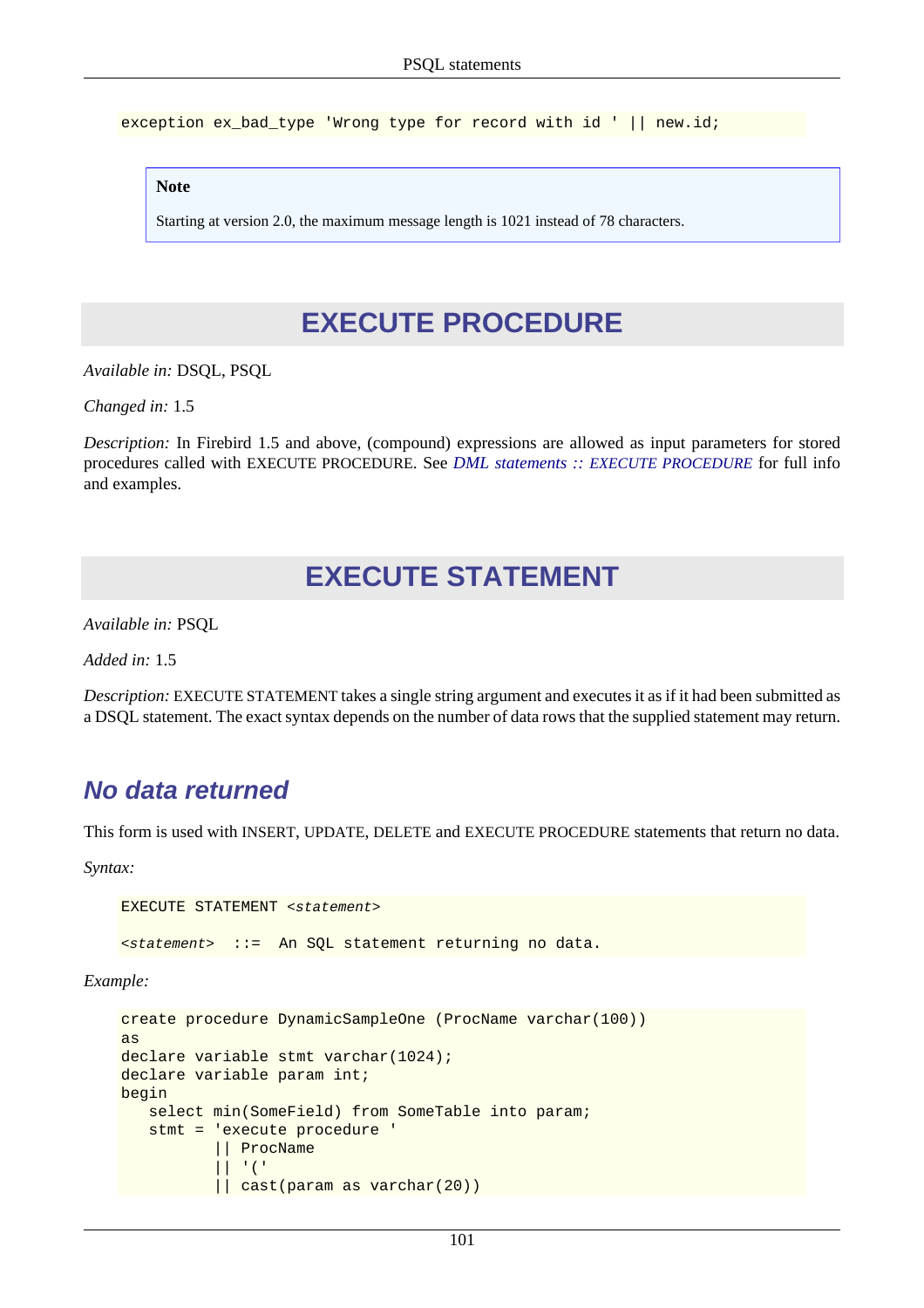```
 || ')';
   execute statement stmt;
end
```
#### **Warning**

Although this form of EXECUTE STATEMENT can also be used with all kinds of DDL strings (except CRE-ATE/DROP DATABASE), it is generally very, very unwise to use this trick in order to circumvent the no-DDL rule in PSQL.

## **One row of data returned**

This form is used with singleton SELECT statements.

*Syntax:*

```
EXECUTE STATEMENT <select-statement> INTO <var> [, <var> ...]
<select-statement> ::= An SQL statement returning at most one row of data.
<var> ::= A PSQL variable, optionally preceded by ":"
```
*Example:*

```
create procedure DynamicSampleTwo (TableName varchar(100))
as
declare variable param int;
begin
   execute statement
     'select max(CheckField) from ' || TableName into :param;
   if (param > 100) then
     exception Ex_Overflow 'Overflow in ' || TableName;
end
```
## <span id="page-112-0"></span>**Any number of data rows returned**

This form – analogous to "FOR SELECT ... DO" – is used with SELECT statements that may return a multi-row dataset.

*Syntax:*

```
FOR EXECUTE STATEMENT <select-statement> INTO <var> [, <var> ...]
   DO <compound-statement>
<select-statement> ::= Any SELECT statement.
<var> ::= A PSQL variable, optionally preceded by ":"
```
*Example:*

```
create procedure DynamicSampleThree 
   ( TextField varchar(100),
     TableName varchar(100) )
returns 
 ( LongLine varchar(32000) )
```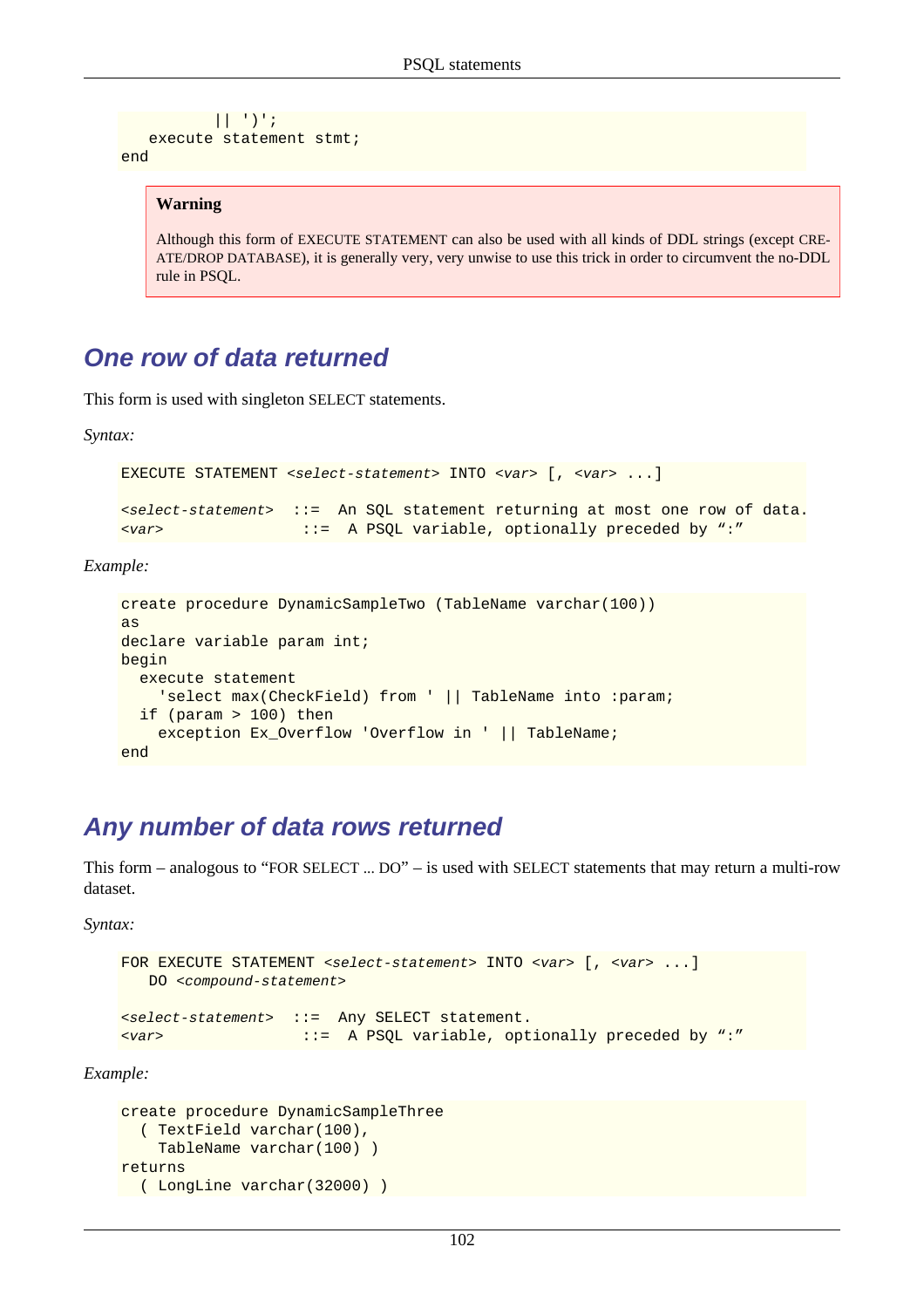```
as
declare variable Chunk varchar(100);
begin
  Chunk = ''': for execute statement
     'select ' || TextField || ' from ' || TableName into :Chunk
   do
     if (Chunk is not null) then
      LongLine = LongLine || Chunk || ' ';
   suspend;
end
```
## **Caveats with EXECUTE STATEMENT**

- 1. There is no way to validate the syntax of the enclosed statement.
- 2. There are no dependency checks to discover whether tables or columns have been dropped.
- 3. Operations will be slow because the embedded statement has to be prepared every time it is executed.
- 4. The argument string cannot contain any parameters. All variable substitution into the static part of the DSQL statement should be performed before EXECUTE STATEMENT is called.
- 5. Return values are strictly checked for data type in order to avoid unpredictable type-casting exceptions. For example, the string '1234' would convert to an integer, 1234, but 'abc' would give a conversion error.
- 6. The submitted DSQL statement is always executed with the privileges of the current **user**. Privileges granted to the trigger or SP that contains the EXECUTE STATEMENT statement are not in effect while the DSQL statement runs.

All in all, this feature is intended only for very cautious use and you should always take the above factors into account. Bottom line: use EXECUTE STATEMENT only when other methods are impossible, or perform even worse than EXECUTE STATEMENT.

## **EXIT**

*Available in:* PSQL

*Changed in:* 1.5

<span id="page-113-0"></span>*Description:* In Firebird 1.5 and up, EXIT can be used in all PSQL. In earlier versions it is only supported in stored procedures, not in triggers.

# **FETCH cursor**

*Available in:* PSQL

*Added in:* 2.0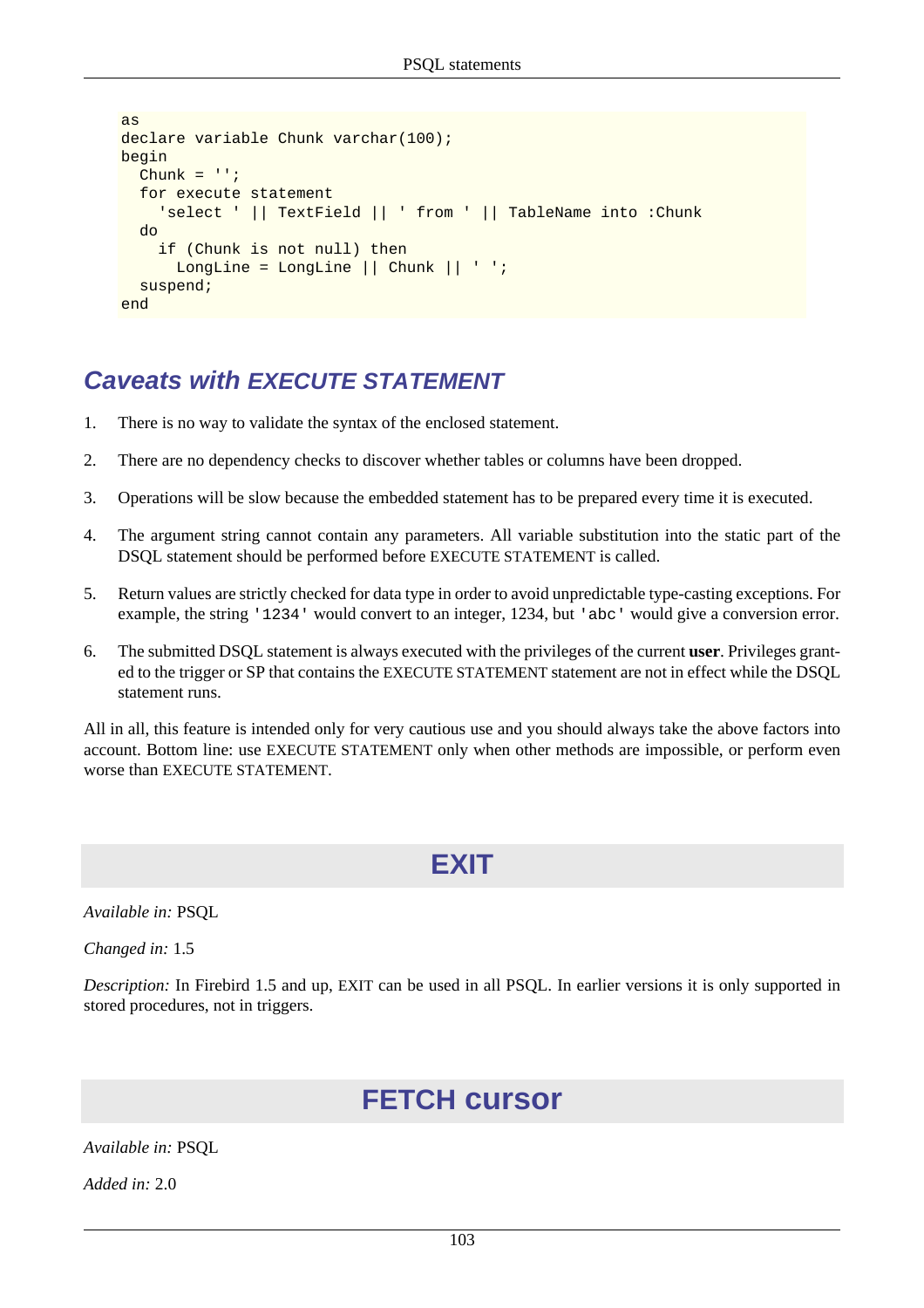*Description:* Fetches the next data row from a cursor's result set and stores the column values in PSQL variables.

*Syntax:*

```
FETCH cursorname INTO [:]varname [, [:]varname ...];
```
*Notes:*

- The ROW COUNT context variable will be 1 if the fetch returned a data row and 0 if the end of the set has been reached.
- You can do a positioned [UPDATE](#page-94-0) or [DELETE](#page-66-0) on the fetched row with the WHERE CURRENT OF clause.

*Example:* See [DECLARE](#page-107-0) ... CURSOR.

# **FOR EXECUTE STATEMENT ... DO**

*Available in:* PSQL

*Added in:* 1.5

*Description:* See *EXECUTE STATEMENT [:: Any number of data rows returned](#page-112-0)*.

# **FOR SELECT ... INTO ... DO**

*Available in:* PSQL

*Description:* Executes a SELECT statement and retrieves the result set. In each iteration of the loop, the field values of the current row are copied into local variables. Adding an AS CURSOR clause enables positioned deletes and updates. FOR SELECT statements may be nested.

*Syntax:*

```
FOR <select-stmt>
   INTO \langle var \rangle [, \langle var \rangle ...]
   [AS CURSOR name]
D<sub>O</sub><psql-stmt>
<select-stmt> ::= A valid SELECT statement.
<var> ::= A PSQL variable name, optionally preceded by ":"
<psql-stmt> ::= A single statement or a block of PSQL code.
```
- The SELECT statement may contain named SQL parameters, like in "select name  $||$ : sfx from names where number =  $:num$ . Each parameter must be a PSQL variable that has been declared previously (this includes any in/out params of the PSQL module).
- Caution! If the value of a PSQL variable that is used in the SELECT statement changes during execution of the loop, the statement *may* (but will not always) be re-evaluated for the remaining rows. In general, this situation should be avoided. If you really need this behaviour, test your code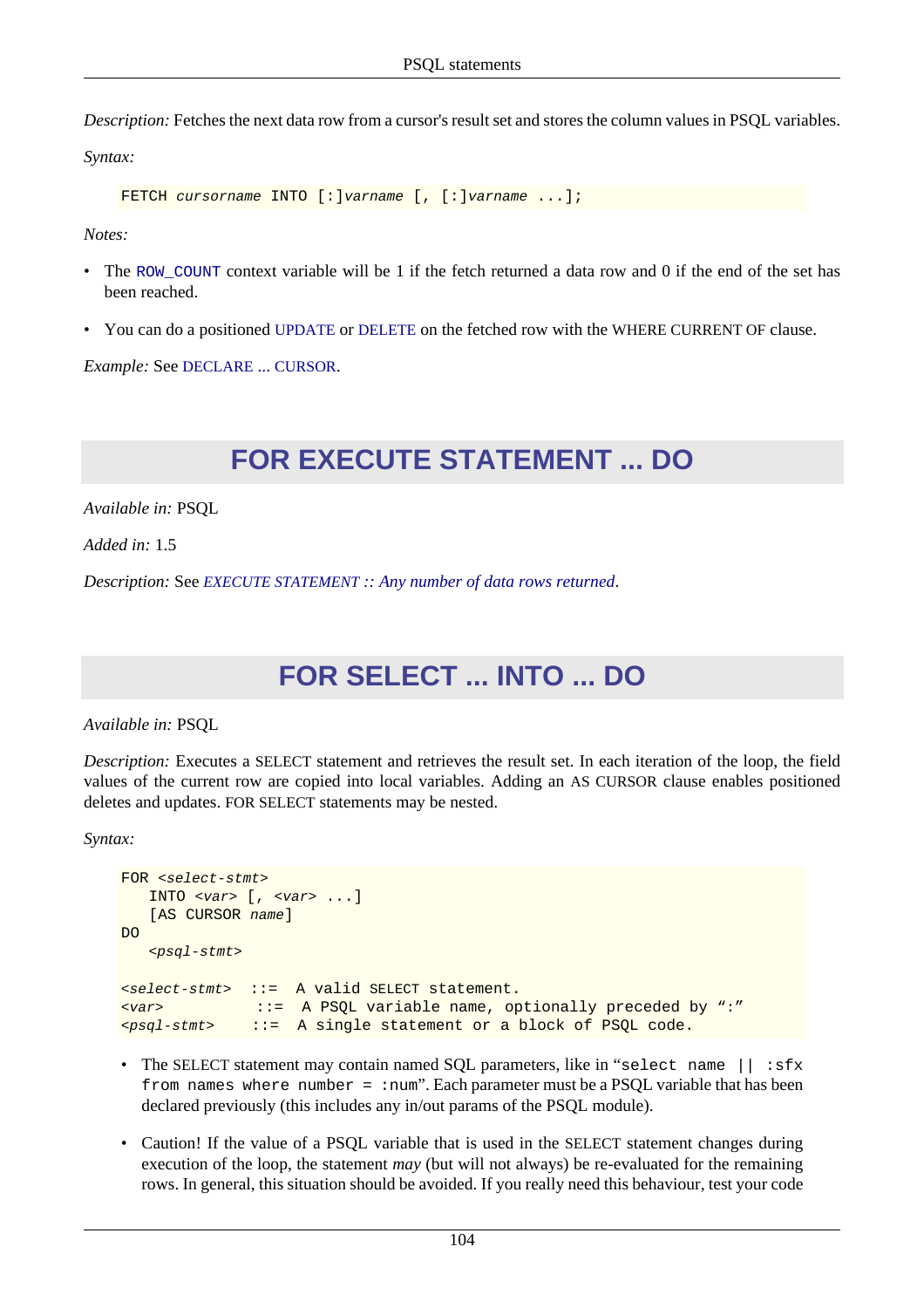thoroughly and make sure you know how variable changes affect the outcome. Also be advised that the behaviour may depend on the query plan, in particular the use of indices. And as it is currently not strictly defined, it may also change in some future version of Firebird.

*Examples:*

```
create procedure shownums
  returns (aa int, bb int, sm int, df int)
as
begin
   for select distinct a, b from numbers order by a, b
     into :aa, :bb
   do
   begin
    sm = aa + bb;
    df = aa - bb;
     suspend;
   end
end
create procedure relfields
   returns (relation char(32), pos int, field char(32))
as
begin
   for select rdb$relation_name from rdb$relations
       into :relation
   do
   begin
     for select rdb$field_position + 1, rdb$field_name
         from rdb$relation_fields
         where rdb$relation_name = :relation
         order by rdb$field_position
         into :pos, :field
     do
     begin
      if (pos = 2) then relation = ' "'; -- for nicer output
       suspend;
     end
   end
end
```
#### **AS CURSOR clause**

*Available in:* PSQL

*Added in:* IB

*Description:* The optional AS CURSOR clause creates a named cursor that can be referenced (after [WHERE](#page-118-0) [CURRENT OF](#page-118-0)) within the FOR SELECT loop in order to update or delete the current row. This feature was already added in InterBase, but not mentioned in the *Language Reference*.

*Example:*

```
create procedure deltown (towntodelete varchar(24))
 returns (town varchar(24), pop int)
```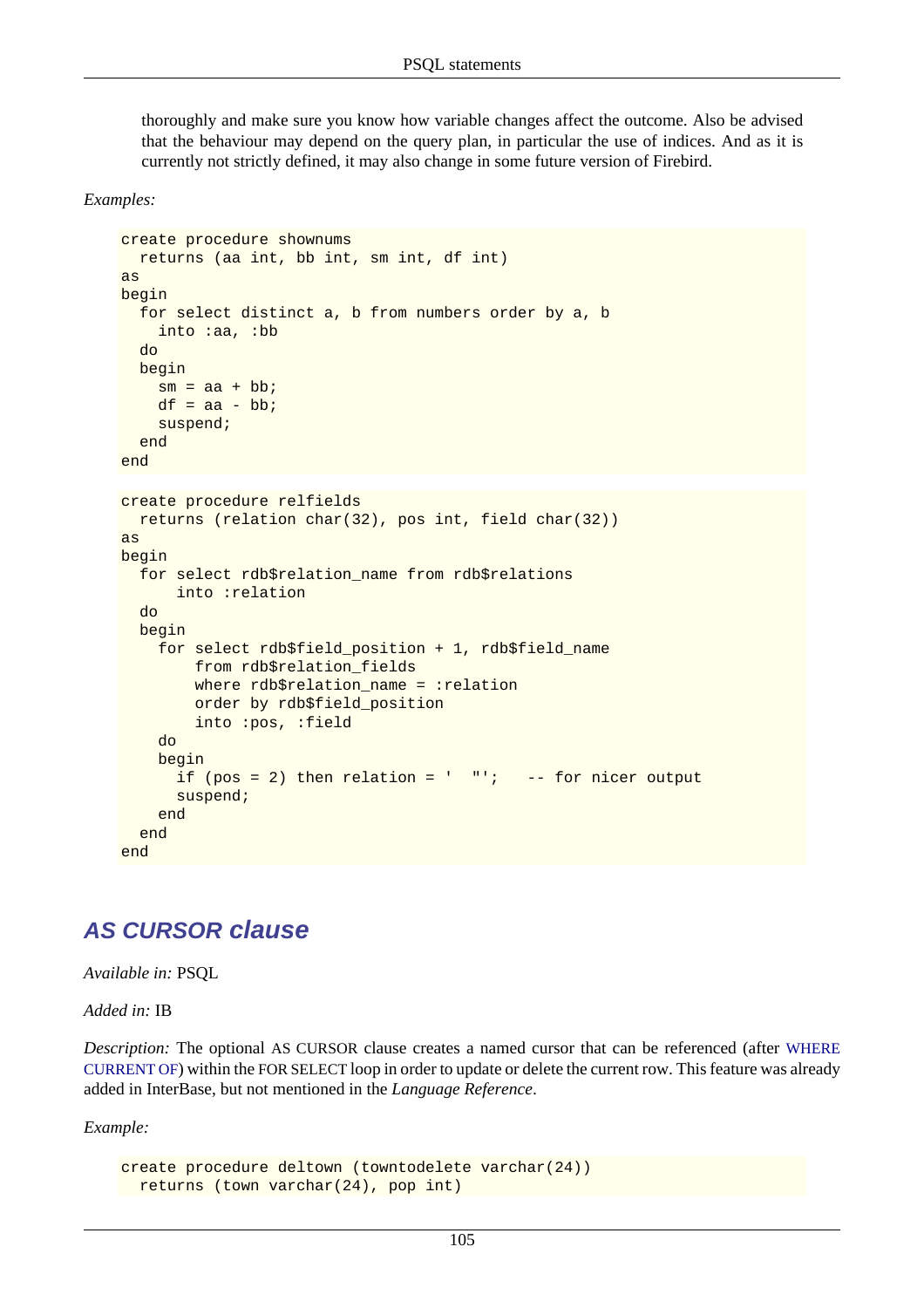```
as
begin
   for select town, pop from towns into :town, :pop as cursor tcur do
   begin
     if (town = towntodelete)
       then delete from towns where current of tcur;
       else suspend;
   end
end
```
*Notes:*

- A "FOR UPDATE" clause is allowed in the SELECT statement., but not required for a positioned update or delete to succeed.
- Make sure that cursor names defined here do not clash with any names created earlier on in [DECLARE CUR-](#page-107-0)[SOR](#page-107-0) statements.
- AS CURSOR is not supported in FOR EXECUTE STATEMENT loops, even if the statement to execute is a suitable SELECT query.

# **LEAVE**

*Available in:* PSQL

*Added in:* 1.5

*Changed in:* 2.0

*Description:* LEAVE immediately terminates the innermost WHILE or FOR loop. With the optional label argument introduced in Firebird 2.0, LEAVE can break out of surrounding loops as well. Execution continues with the first statement after the outermost terminated loop.

*Syntax:*

```
[label:]
{FOR | WHILE} ... DO
 ...
    (possibly nested loops, with or without labels)
 ...
  LEAVE [label];
```
*Example:*

If an error occurs during the insert in the example below, the event is logged and the loop terminated. The program continues at the line of code reading " $c = 0$ ;"

```
while (b < 10) do
begin
   insert into Numbers(B) values (:b);
  b = b + 1; when any do
  begin
     execute procedure log_error (current_timestamp, 'Error in B loop');
```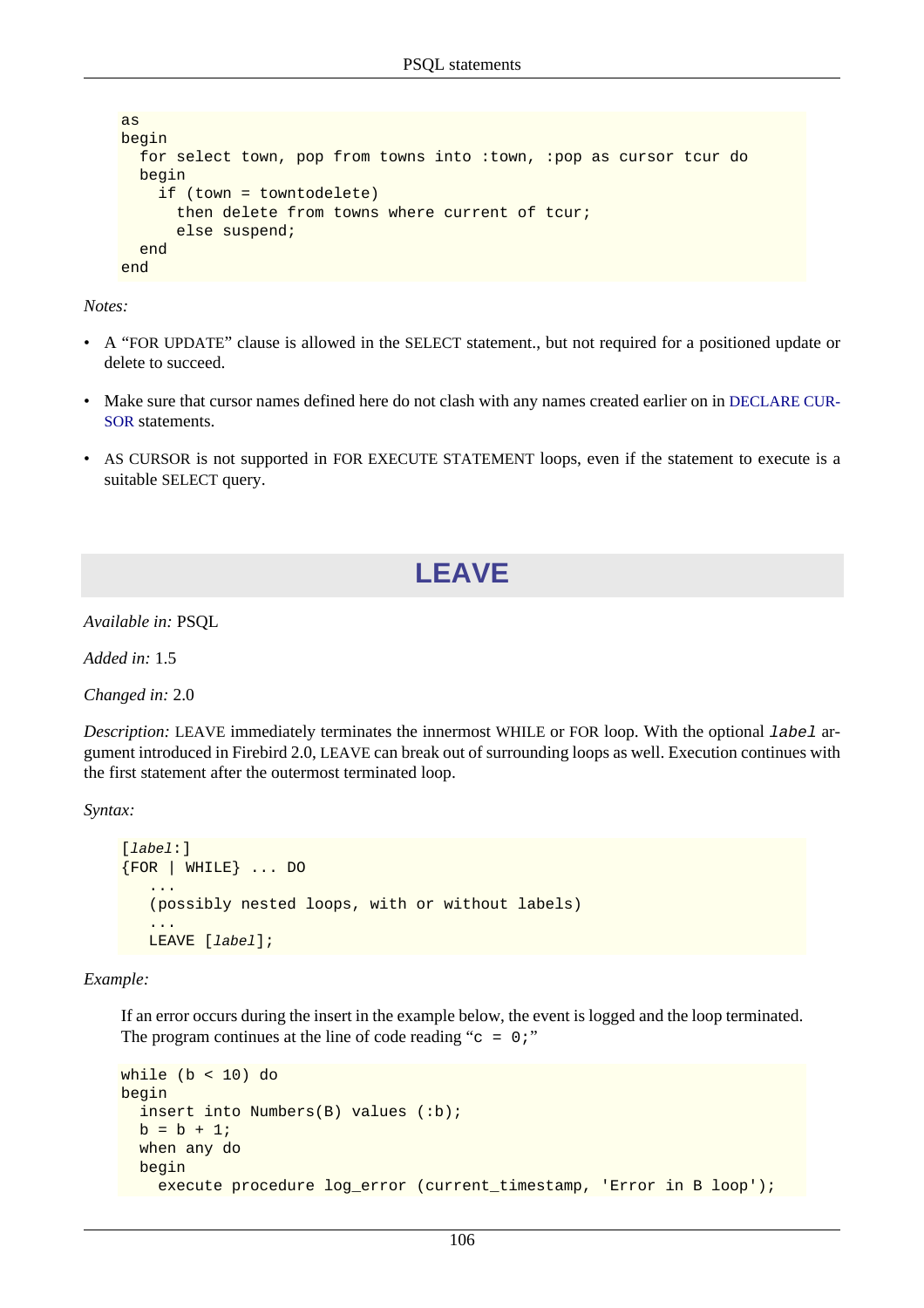```
 leave;
   end
end
c = 0;
```
The next example uses labels. "Leave LoopA" terminates the outer loop, "leave LoopB" the inner loop. Notice that a plain "leave" would also suffice to terminate the inner loop.

```
stmt1 = 'select Name from Farms';
LoopA:
for execute statement :stmt1 into :farm do
begin
   stmt2 = 'select Name from Animals where Farm = ''';
  LoopB:
  for execute statement :stmt2 || :farm || '''' into :animal do
  begin
     if (animal = 'Fluffy') then leave LoopB;
     else if (animal = farm) then leave LoopA;
     else suspend;
   end
end
```
## **OPEN cursor**

<span id="page-117-0"></span>*Available in:* PSQL

*Added in:* 2.0

*Description:* Opens a previously declared cursor, executing its SELECT statement and enabling it to fetch records from the result set.

*Syntax:*

OPEN cursorname;

*Example:* See [DECLARE](#page-107-0) ... CURSOR.

# **PLAN allowed in trigger code**

*Changed in:* 1.5

*Description:* Before Firebird 1.5, a trigger containing a PLAN statement would be rejected by the compiler. Now a valid plan can be included and will be used.

# **UDFs callable as void functions**

*Changed in:* 2.0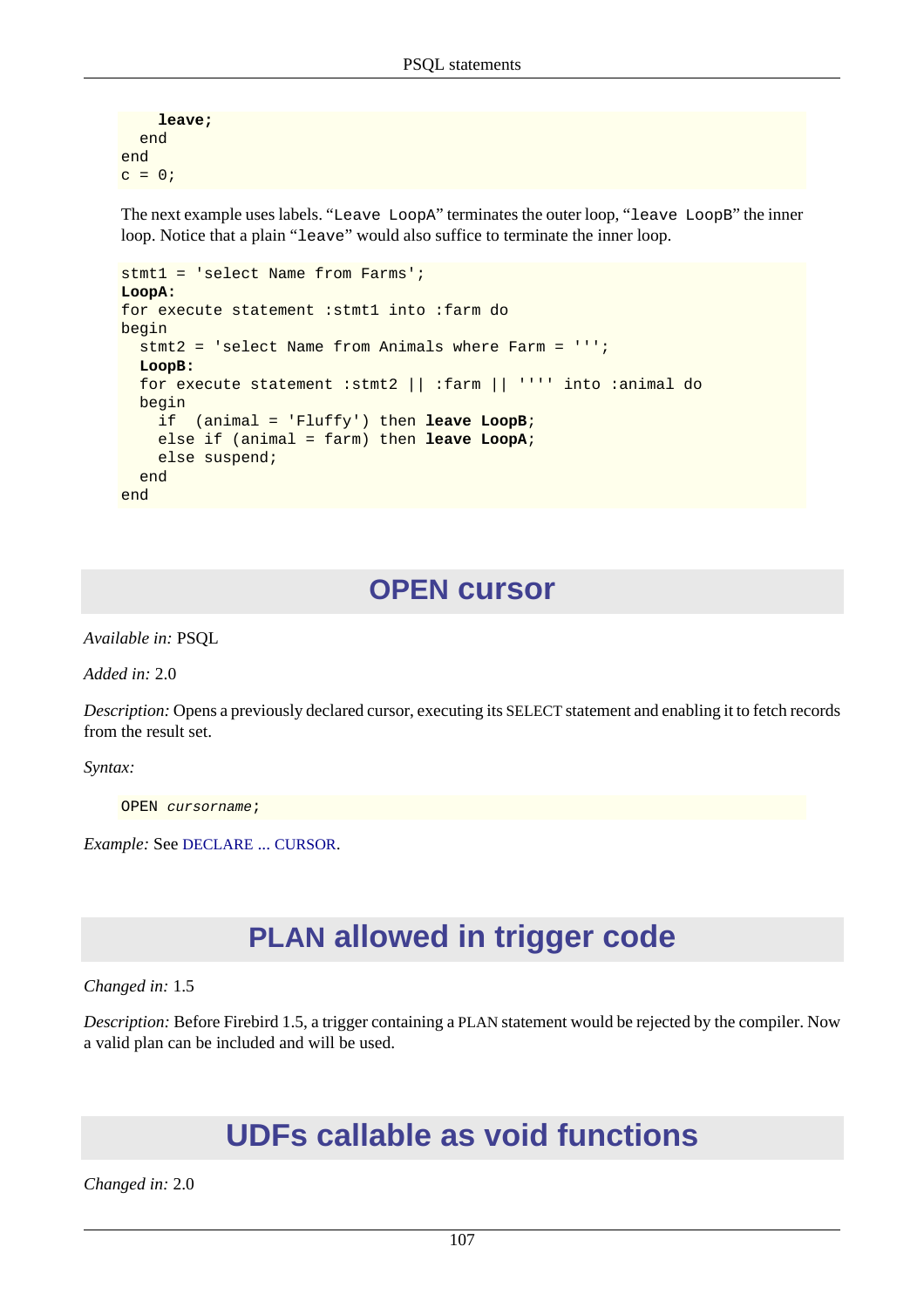*Description:* In Firebird 2.0 and above, PSQL code may call UDFs without assigning the result value, i.e. like a Pascal procedure or C void function. In most cases this is senseless, because the main purpose of almost every UDF is to produce the result value. Some functions however perform a specific task, and if you're not interested in the result value you can now spare yourself the trouble of assigning it to a dummy variable.

#### **Note**

[RDB\\$GET\\_CONTEXT](#page-161-0) and [RDB\\$SET\\_CONTEXT](#page-162-0), though classified in this guide under internal functions, are actually a kind of auto-declared UDFs. You may therefore call them without catching the result. Of course this only makes sense for RDB\$SET\_CONTEXT.

# <span id="page-118-0"></span>**WHERE CURRENT OF valid again for view cursors**

*Changed in:* 2.0, 2.1

*Description:* Because of possible reliability issues, Firebird 2.0 disallowed WHERE CURRENT OF for view cursors. In Firebird 2.1, with its improved view validation logic, this restriction has been lifted.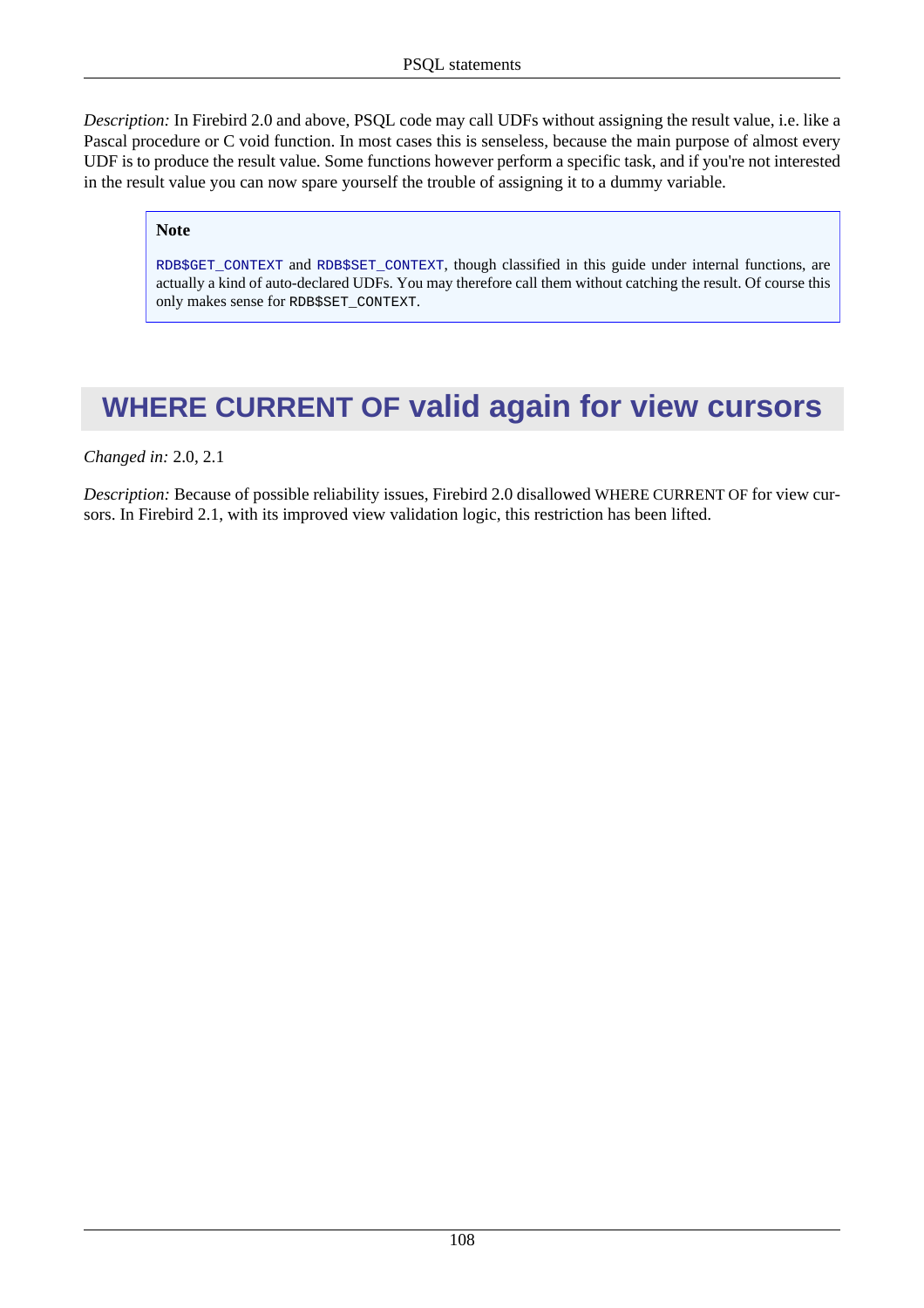#### **Chapter 9**

# **Context variables**

## **CURRENT\_CONNECTION**

*Available in:* DSQL, PSQL

*Added in:* 1.5

*Changed in:* 2.1

*Description:* CURRENT CONNECTION contains the unique identifier of the current connection.

*Type:* INTEGER

*Examples:*

select current\_connection from rdb\$database

execute procedure P\_Login(current\_connection)

The value of CURRENT\_CONNECTION is stored on the database header page and reset to 0 upon restore. Since version 2.1, it is incremented upon every new connection. (In previous versions, it was only incremented if the client read it during a session.) As a result, CURRENT\_CONNECTION now indicates the number of connections since the creation – or most recent restoration – of the database.

## **CURRENT\_ROLE**

*Available in:* DSQL, PSQL

*Added in:* 1.0

*Description:* CURRENT\_ROLE is a context variable containing the role of the currently connected user. If there is no active role, CURRENT\_ROLE is NONE.

*Type:* VARCHAR(31)

*Example:*

```
if (current_role <> 'MANAGER')
 then exception only_managers_may_delete;
```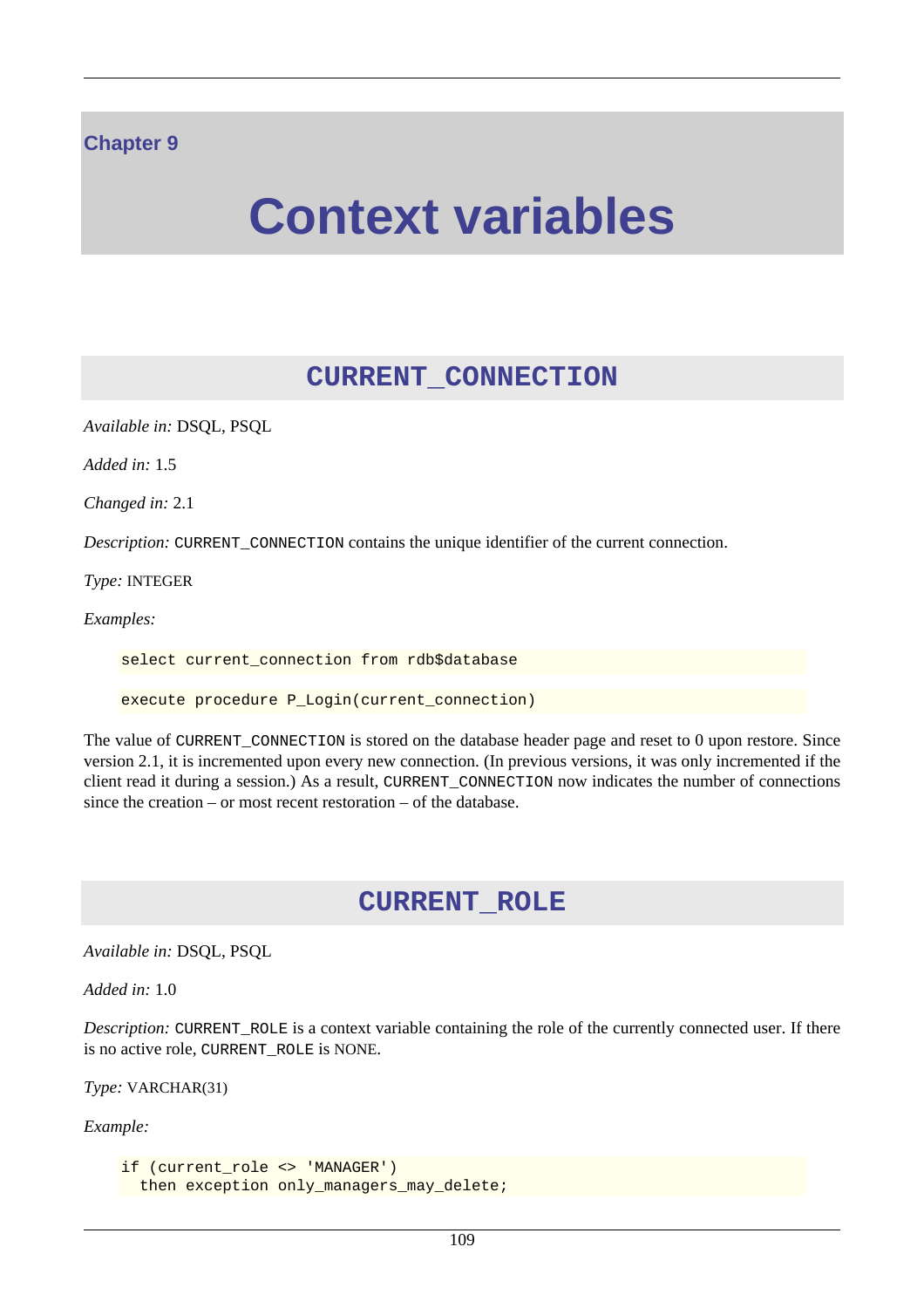else delete from Customers where custno =  $:$  custno;

<span id="page-120-0"></span>CURRENT\_ROLE always represents a valid role or NONE. If a user connects with a non-existing role, the engine silently resets it to NONE without returning an error.

#### **CURRENT\_TIME**

*Available in:* DSQL, PSQL, ESQL

*Changed in:* 2.0

*Description:* CURRENT\_TIME returns the current server time. In versions prior to 2.0, the fractional part used to be always ".0000", giving an effective precision of 0 decimals. From Firebird 2.0 onward you can specify a precision when polling this variable. The default is still 0 decimals, i.e. seconds precision.

*Type:* TIME

*Syntax:*

CURRENT\_TIME [(precision)]

precision  $::= 0 | 1 | 2 | 3$ 

-- returns e.g. 14:20:23.1200

The optional precision argument is not supported in ESQL.

*Examples:*

```
select current_time from rdb$database
-- returns e.g. 14:20:19.6170
select current_time(2) from rdb$database
```
*Notes:*

- Unlike CURRENT\_TIME, the default precision of CURRENT\_TIMESTAMP has changed to 3 decimals. As a result, CURRENT\_TIMESTAMP is no longer the exact sum of CURRENT\_DATE and CURRENT\_TIME, unless you explicitly specify a precision.
- <span id="page-120-1"></span>• Within a PSQL module (procedure, trigger or executable block), the value of CURRENT\_TIME will remain constant every time it is read. If multiple modules call or trigger each other, the value will remain constant throughout the duration of the outermost module. If you need a progressing value in PSQL (e.g. to measure time intervals), use ['NOW'](#page-124-0).

#### **CURRENT\_TIMESTAMP**

*Available in:* DSQL, PSQL, ESQL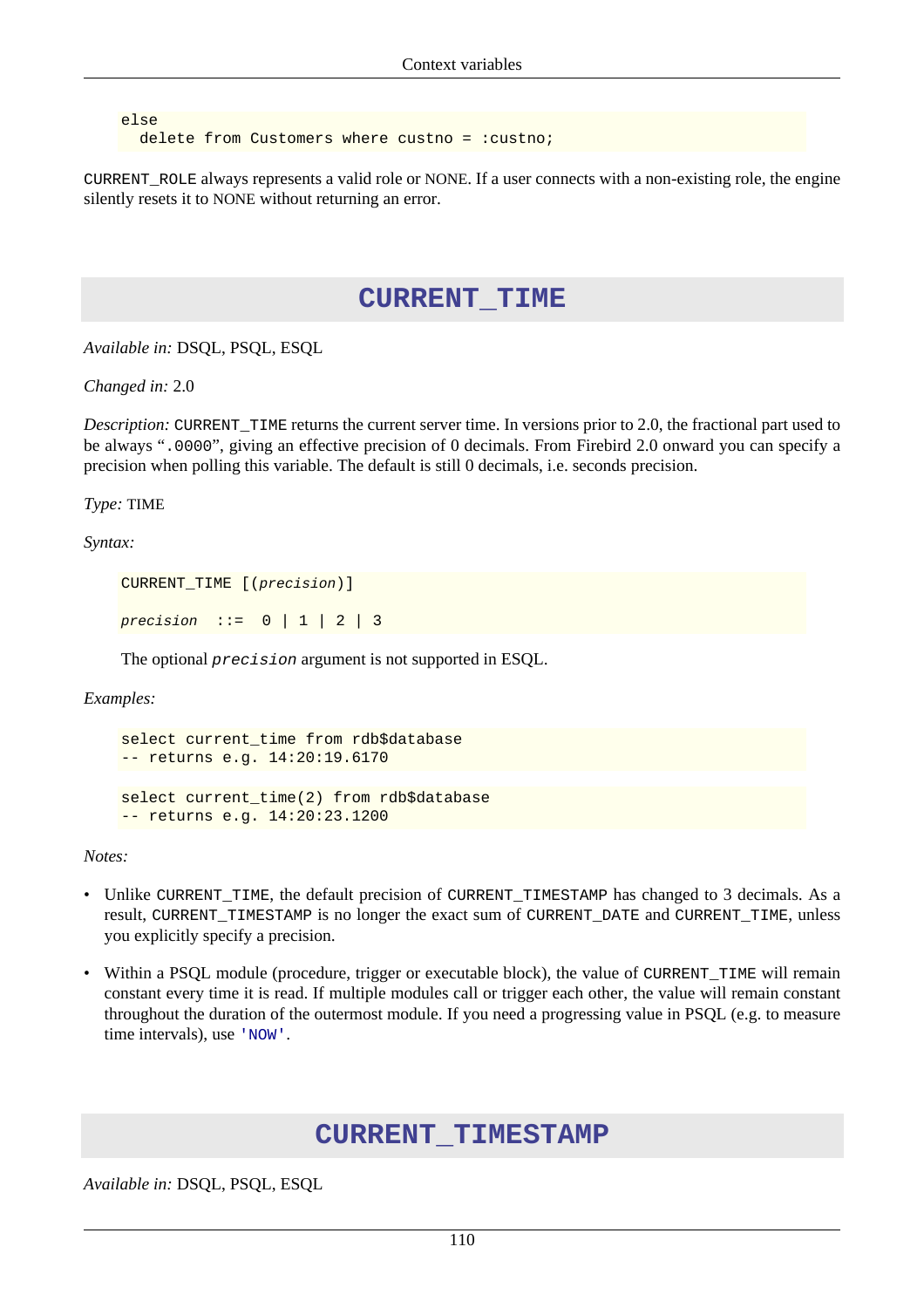*Changed in:* 2.0

*Description:* CURRENT\_TIMESTAMP returns the current server date and time. In versions prior to 2.0, the fractional part used to be always ".0000", giving an effective precision of 0 decimals. From Firebird 2.0 onward you can specify a precision when polling this variable. The default is 3 decimals, i.e. milliseconds precision.

*Type:* TIMESTAMP

*Syntax:*

CURRENT\_TIMESTAMP [(precision)] precision  $::= 0 | 1 | 2 | 3$ 

The optional precision argument is not supported in ESQL.

*Examples:*

```
select current timestamp from rdb$database
-- returns e.g. 2008-08-13 14:20:19.6170
select current timestamp(2) from rdb$database
-- returns e.g. 2008-08-13 14:20:23.1200
```
*Notes:*

- The default precision of CURRENT\_TIME is still 0 decimals, so in Firebird 2.0 and up CURRENT\_TIMESTAMP is no longer the exact sum of CURRENT\_DATE and CURRENT\_TIME, unless you explicitly specify a precision.
- Within a PSQL module (procedure, trigger or executable block), the value of CURRENT\_TIMESTAMP will remain constant every time it is read. If multiple modules call or trigger each other, the value will remain constant throughout the duration of the outermost module. If you need a progressing value in PSQL (e.g. to measure time intervals), use ['NOW'](#page-124-0).

## **CURRENT\_TRANSACTION**

*Available in:* DSQL, PSQL

*Added in:* 1.5

*Description:* CURRENT\_TRANSACTION contains the unique identifier of the current transaction.

*Type:* INTEGER

*Examples:*

select current\_transaction from rdb\$database

New.Txn ID = current transaction;

The value of CURRENT\_TRANSACTION is stored on the database header page and reset to 0 upon restore. It is incremented with every new transaction.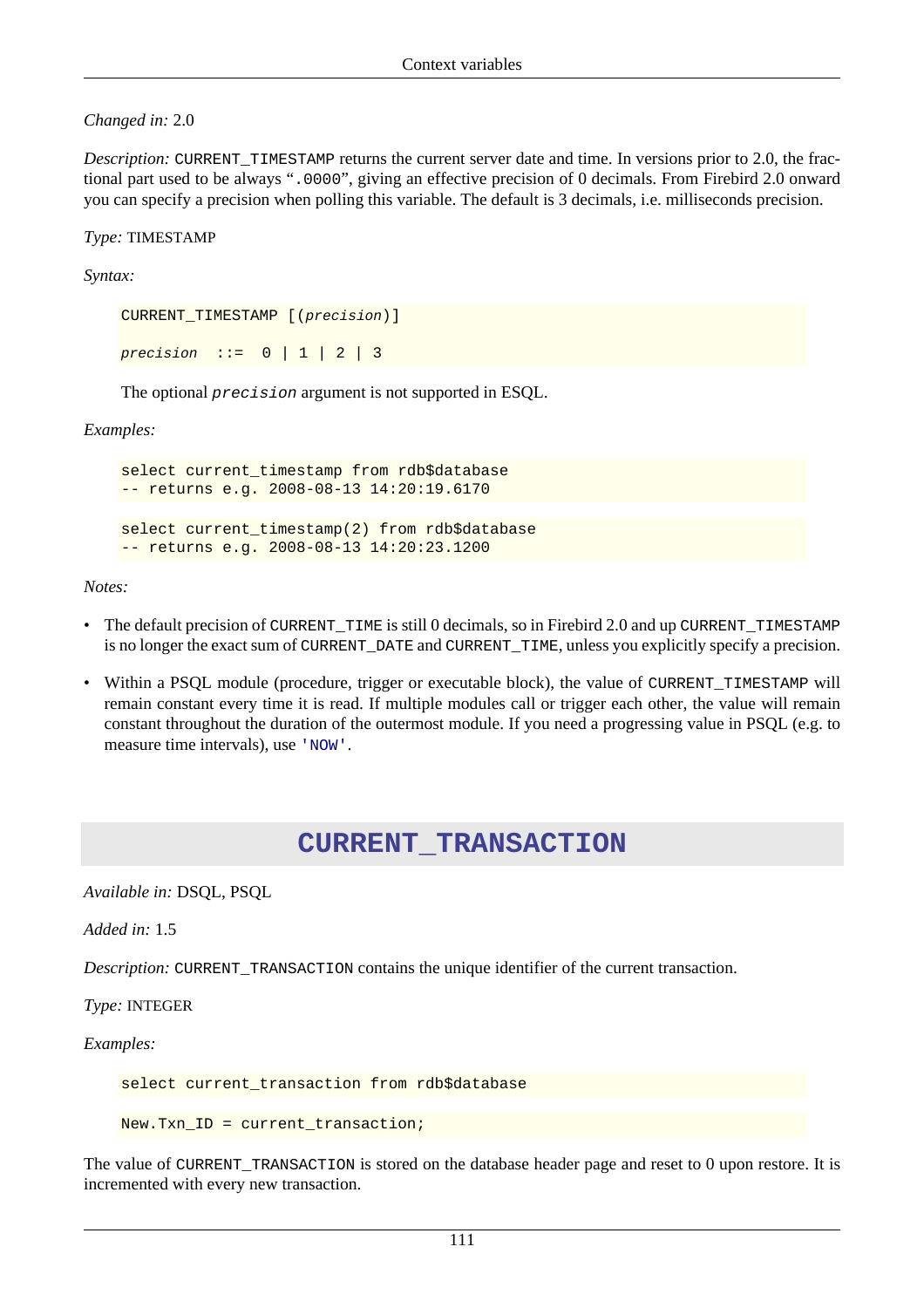### **CURRENT\_USER**

*Available in:* DSQL, PSQL

*Added in:* 1.0

*Description:* CURRENT\_USER is a context variable containing the name of the currently connected user. It is fully equivalent to USER.

*Type:* VARCHAR(31)

*Example:*

```
create trigger bi_customers for customers before insert as
begin
   New.added_by = CURRENT_USER;
   New.purchases = 0;
end
```
#### **DELETING**

*Available in:* PSQL

*Added in:* 1.5

*Description:* Available in triggers only, DELETING indicates if the trigger fired because of a DELETE operation. Intended for use in [multi-action triggers.](#page-59-0)

*Type:* boolean

*Example:*

```
if (deleting) then
begin
   insert into Removed_Cars (id, make, model, removed)
     values (old.id, old.make, old.model, current_timestamp);
end
```
## **GDSCODE**

*Available in:* PSQL

*Added in:* 1.5

*Changed in:* 2.0

*Description:* In a WHEN GDSCODE handling block, the GDSCODE context variable contains a numerical representation of the current Firebird error code. Starting with Firebird 2.0, the same is true in a WHEN ANY block if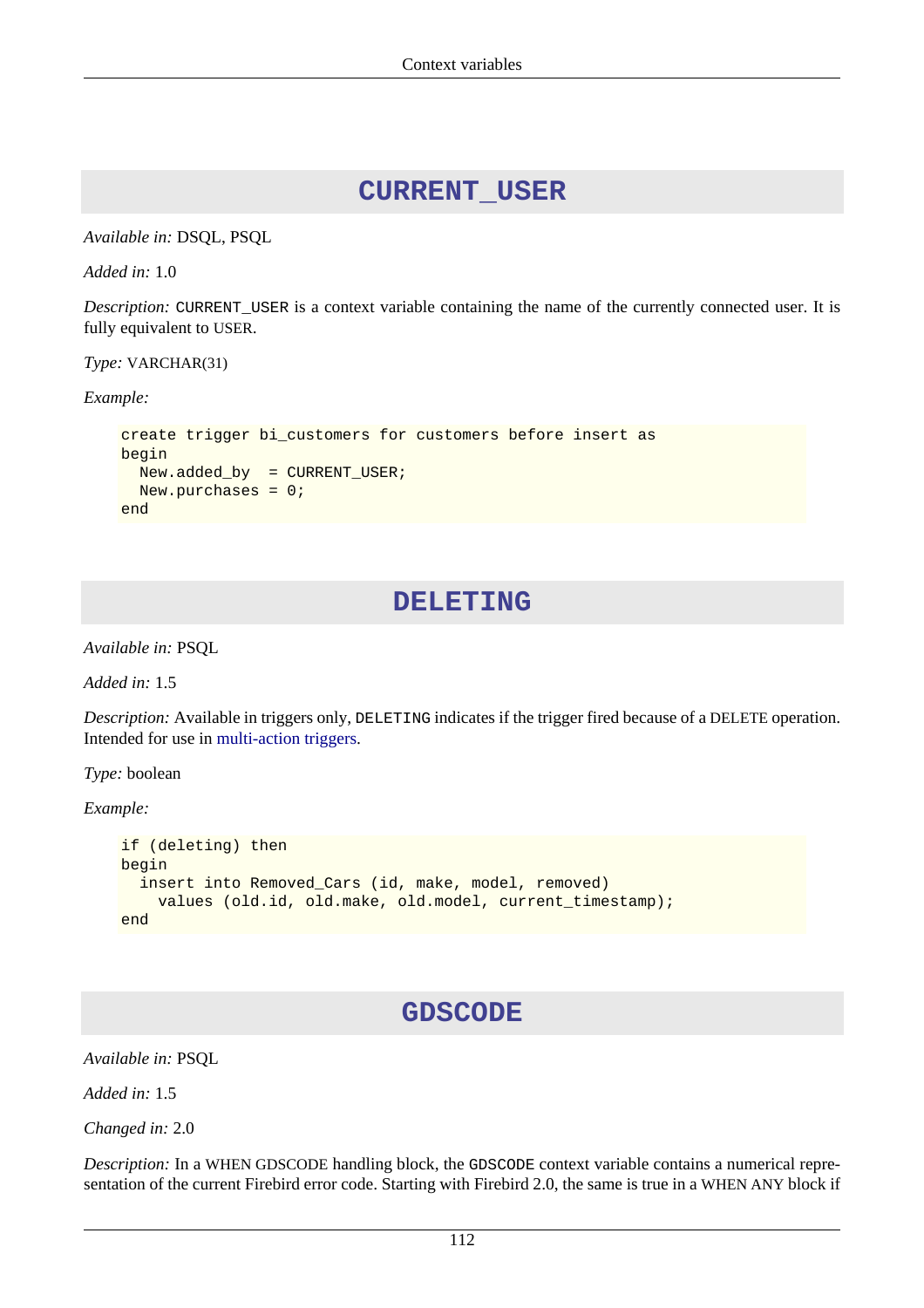its execution was triggered by a Firebird error; otherwise it contains 0. GDSCODE is also 0 in WHEN SQLCODE and WHEN EXCEPTION handlers, as well as everywhere else in PSQL.

*Type:* INTEGER

*Example:*

```
when gdscode 335544551, gdscode 335544552,
      gdscode 335544553, gdscode 335544707
do
begin
  execute procedure log_grant_error(gdscode);
  exit;
end
```
#### **INSERTING**

*Available in:* PSQL

*Added in:* 1.5

*Description:* Available in triggers only, INSERTING indicates if the trigger fired because of an INSERT operation. Intended for use in [multi-action triggers](#page-59-0).

*Type:* boolean

*Example:*

```
if (inserting or updating) then
begin
   if (new.serial_num is null) then
     new.serial_num = gen_id(gen_serials, 1);
end
```
#### **NEW**

*Available in:* PSQL, triggers only

*Changed in:* 1.5, 2.0

*Description:* NEW contains the new version of a database record that has just been inserted or updated. Starting with Firebird 2.0 it is read-only in AFTER triggers.

*Type:* Data row

#### **Note**

In multi-action triggers – introduced in Firebird 1.5 – NEW is always available. But if the trigger is fired by a DELETE, there will be no new version of the record. In that situation, reading from NEW will always return NULL; writing to it will cause a runtime exception.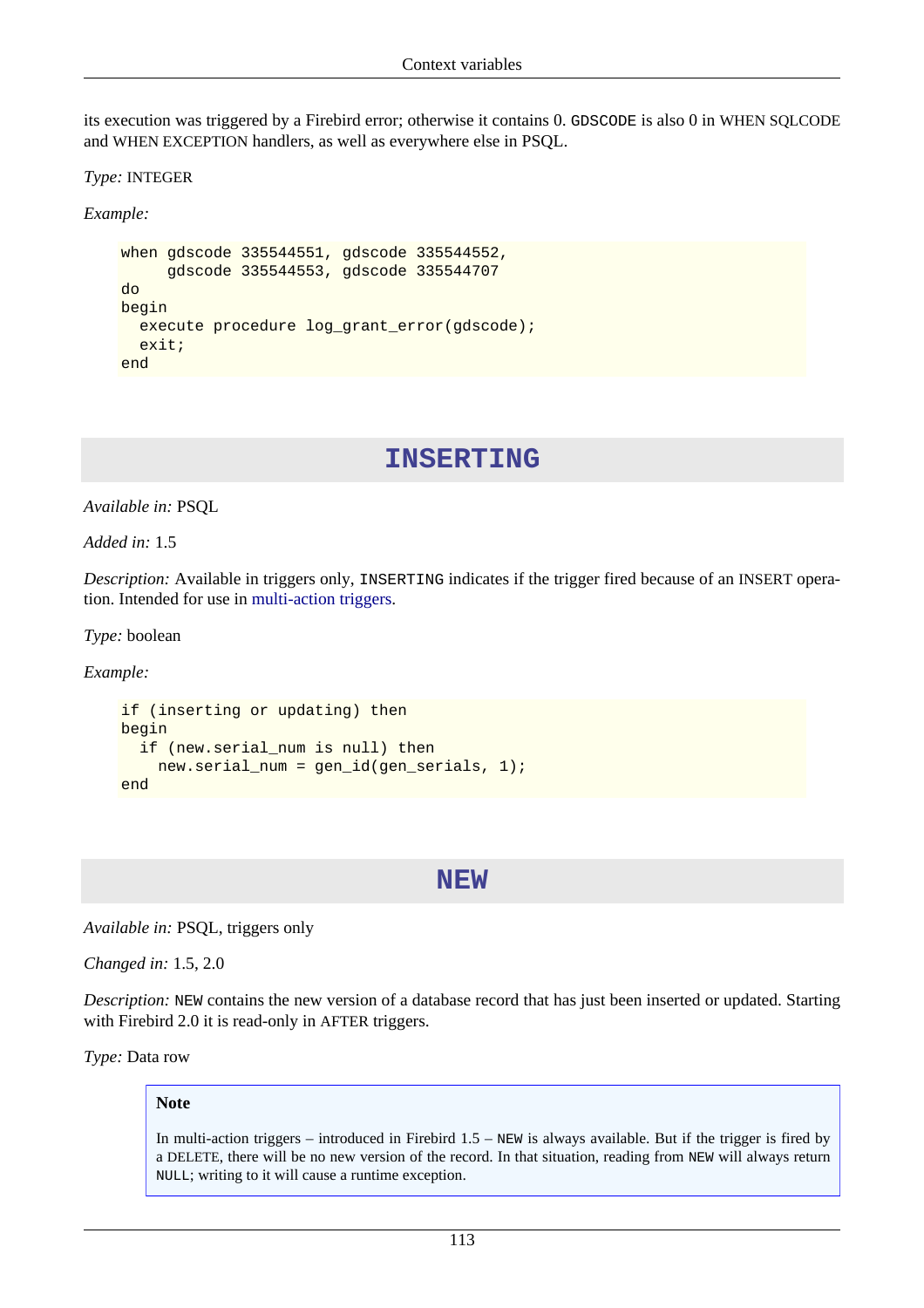### **'NOW'**

<span id="page-124-0"></span>*Available in:* DSQL, PSQL, ESQL

*Changed in:* 2.0

*Description:* 'NOW' is not a variable but a string literal. It is, however, special in the sense that when you CAST() it to a date/time type, you will get the current date and/or time. The fractional part of the time used to be always ".0000", giving an effective seconds precision. Since Firebird 2.0 the precision is 3 decimals, i.e. milliseconds. 'NOW' is case-insensitive, and the engine ignores leading or trailing spaces when casting.

*Type:* CHAR(3)

*Examples:*

```
select 'Now' from rdb$database
-- returns 'Now'
select cast('Now' as date) from rdb$database
-- returns e.g. 2008-08-13
select cast('now' as time) from rdb$database
-- returns e.g. 14:20:19.6170
select cast('NOW' as timestamp) from rdb$database
-- returns e.g. 2008-08-13 14:20:19.6170
```
[Shorthand syntax](#page-17-0) for the last three statements:

select date 'Now' from rdb\$database select time 'now' from rdb\$database select timestamp 'NOW' from rdb\$database

*Notes:*

- 'NOW' always returns the actual date/time, even in PSQL modules, where CURRENT\_DATE, [CURRENT\\_TIME](#page-120-0) and [CURRENT\\_TIMESTAMP](#page-120-1) return the same value throughout the duration of the outermost routine. This makes 'NOW' useful for measuring time intervals in triggers, procedures and executable blocks.
- Except in the situation mentioned above, reading CURRENT\_DATE, [CURRENT\\_TIME](#page-120-0) and [CURRENT\\_TIMESTAMP](#page-120-1) is generally preferable to casting 'NOW'. Be aware though that CURRENT\_TIME defaults to seconds precision; to get milliseconds precision, use CURRENT\_TIME(3).

#### **OLD**

*Available in:* PSQL, triggers only

*Changed in:* 1.5, 2.0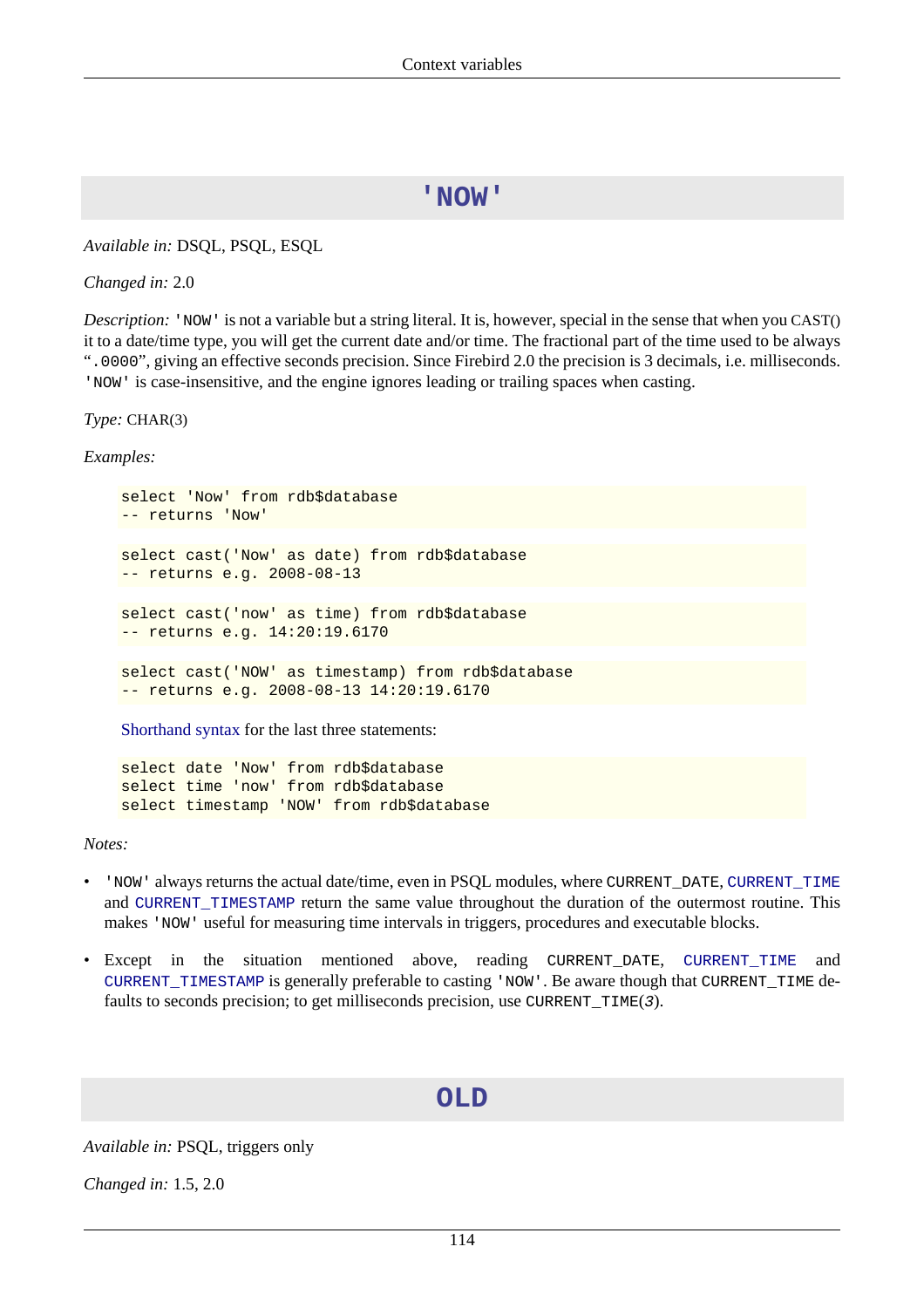*Description:* OLD contains the existing version of a database record just before a deletion or update. Starting with Firebird 2.0 it is read-only.

*Type:* Data row

#### **Note**

<span id="page-125-0"></span>In multi-action triggers – introduced in Firebird  $1.5 - OLD$  is always available. But if the trigger is fired by an INSERT, there is obviously no pre-existing version of the record. In that situation, reading from OLD will always return NULL; writing to it will cause a runtime exception.

## **ROW\_COUNT**

*Available in:* PSQL

*Added in:* 1.5

*Changed in:* 2.0

*Description:* The ROW\_COUNT context variable contains the number of rows affected by the most recent DML statement (INSERT, UPDATE, DELETE, SELECT or FETCH) in the current trigger, stored procedure or executable block.

*Type:* INTEGER

*Example:*

```
update Figures set Number = 0 where id = :id;if (row count = 0) then
  insert into Figures (id, Number) values (:id, 0);
```
*Behaviour with SELECT and FETCH:*

- After a singleton SELECT, ROW\_COUNT is 1 if a data row was retrieved and 0 otherwise.
- In a FOR SELECT loop, ROW\_COUNT is incremented with every iteration (starting at 0 before the first).
- After a FETCH from a cursor, ROW COUNT is 1 if a data row was retrieved and 0 otherwise. Fetching more records from the same cursor does *not* increment ROW\_COUNT beyond 1.
- In Firebird 1.5.x, ROW\_COUNT is 0 after any type of SELECT statement.

#### **Note**

ROW\_COUNT cannot be used to determine the number of rows affected by an EXECUTE STATEMENT or EXE-CUTE PROCEDURE command.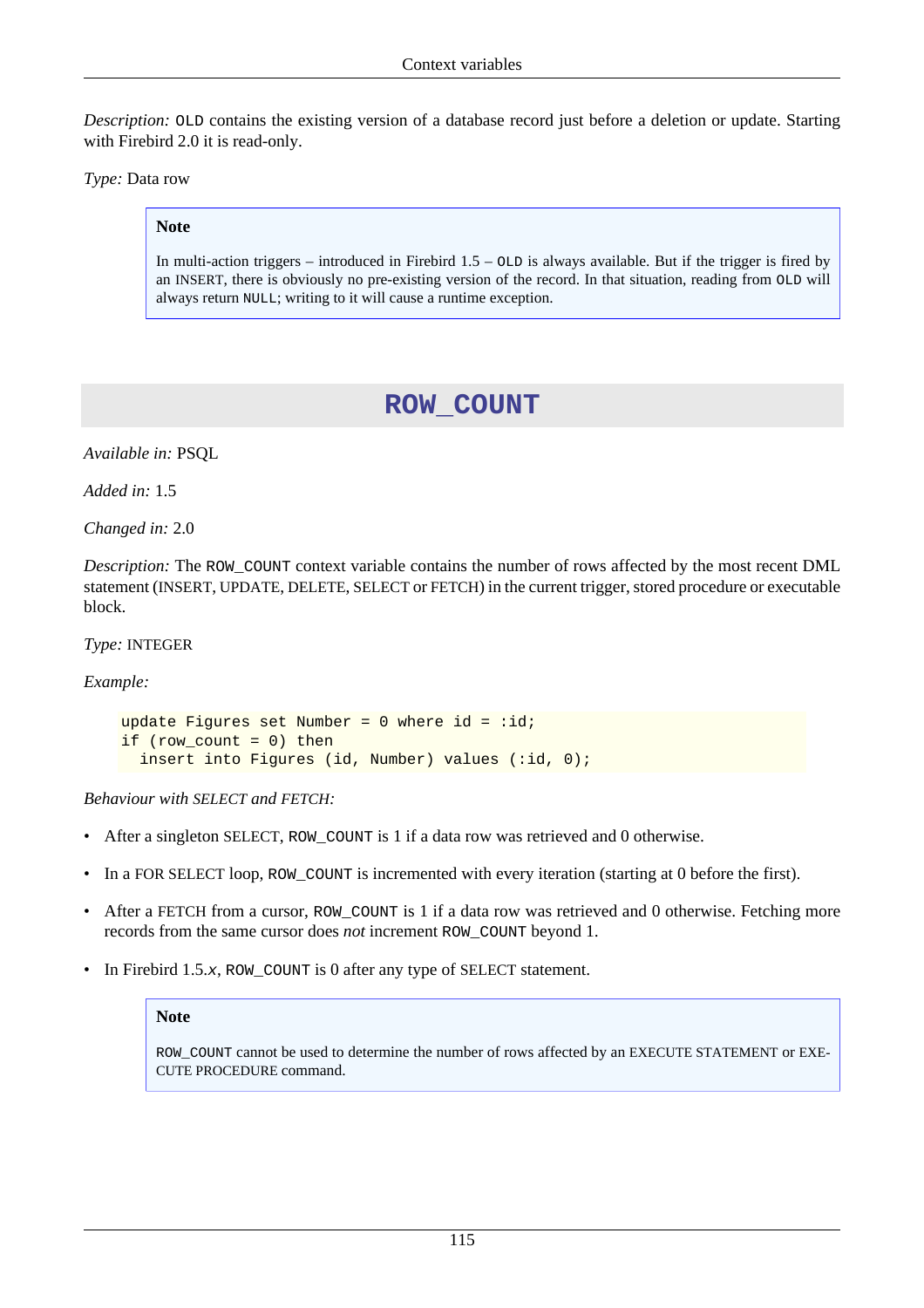## **SQLCODE**

*Available in:* PSQL

*Added in:* 1.5

*Description:* In a WHEN SQLCODE handling block, the SQLCODE context variable contains the current SQL error code. The same is true in a WHEN ANY block if its execution was triggered by an SQL error; otherwise it contains 0. SQLCODE is also 0 in WHEN GDSCODE and WHEN EXCEPTION handlers, as well as everywhere else in PSQL.

*Type:* INTEGER

*Example:*

```
when any
do
begin
   if (sqlcode <> 0) then
     Msg = 'An SQL error occurred!';
   else
     Msg = 'Something bad happened!';
   exception ex_custom Msg;
end
```
## **UPDATING**

*Available in:* PSQL

*Added in:* 1.5

*Description:* Available in triggers only, UPDATING indicates if the trigger fired because of an UPDATE operation. Intended for use in [multi-action triggers.](#page-59-0)

*Type:* boolean

*Example:*

```
if (inserting or updating) then
begin
   if (new.serial_num is null) then
     new.serial_num = gen_id(gen_serials, 1);
end
```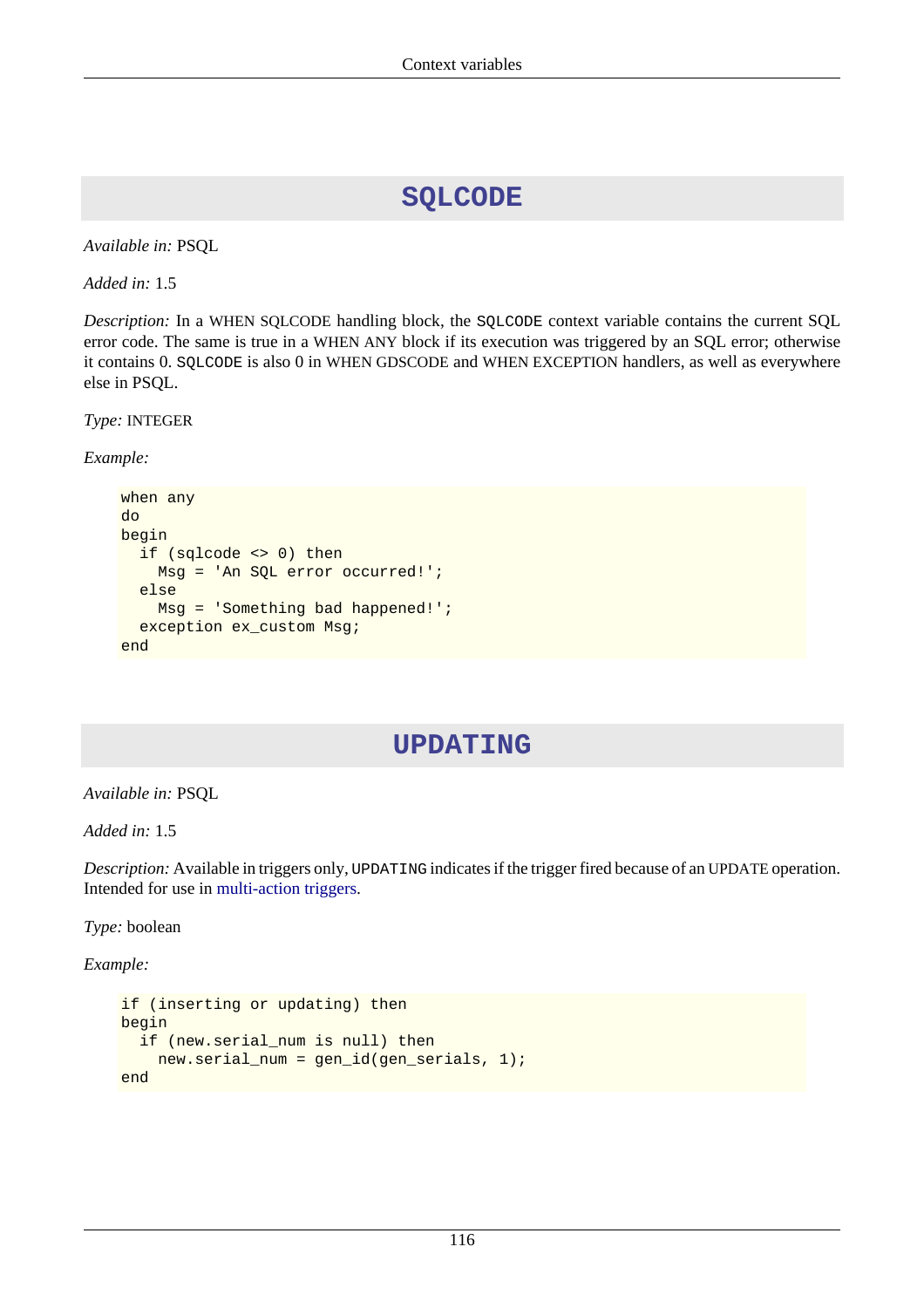# **Operators and predicates**

# **NULL literals allowed as operands**

*Changed in:* 2.0

*Description:* Before Firebird 2.0, most operators and predicates did not allow NULL literals as operands. Tests or operations like "A  $\leq$  NULL", "B + NULL" or "NULL  $\leq$  ANY(...)" would be rejected by the parser. Now they are allowed almost everywhere, but please be aware of the following:

*The vast majority of these newly allowed expressions return* NULL *regardless of the state or value of the other operand, and are therefore worthless for any practicle purpose whatsoever.*

In particular, don't try to determine (non-)nullness of a field or variable by testing with "= NULL" or "<> NULL". Always use "IS [NOT] NULL".

*Predicates:* The IN, ANY/SOME and ALL predicates now also allow NULL literals where they were previously taboo. Here too, there is no practical benefit to enjoy, but the situation is a little more complicated in that predicates with NULLs do not always return a NULL result. For details, see the *Firebird Null Guide*, section *[Predicates](http://www.firebirdsql.org/manual/nullguide-predicates.html)*.

# **|| (string concatenator)**

*Available in:* DSQL, ESQL, PSQL

## **Text BLOB concatenation**

*Changed in:* 2.1

*Description:* Since Firebird 2.1 the concatenation operator supports BLOBs of any length and any character set. If a mixture of BLOBs and non-BLOBs is involved, the result is a BLOB. If both text and binary BLOBs are involved, the result is a binary BLOB.

## **Result type VARCHAR or BLOB**

*Changed in:* 2.0, 2.1

*Description:* Before Firebird 2.0, the result type of string concatenations used to be CHAR(n). In Firebird 2.0 this was changed to  $VARCHAR(n)$ . As a result, the maximum length of a concatenation outcome became 32765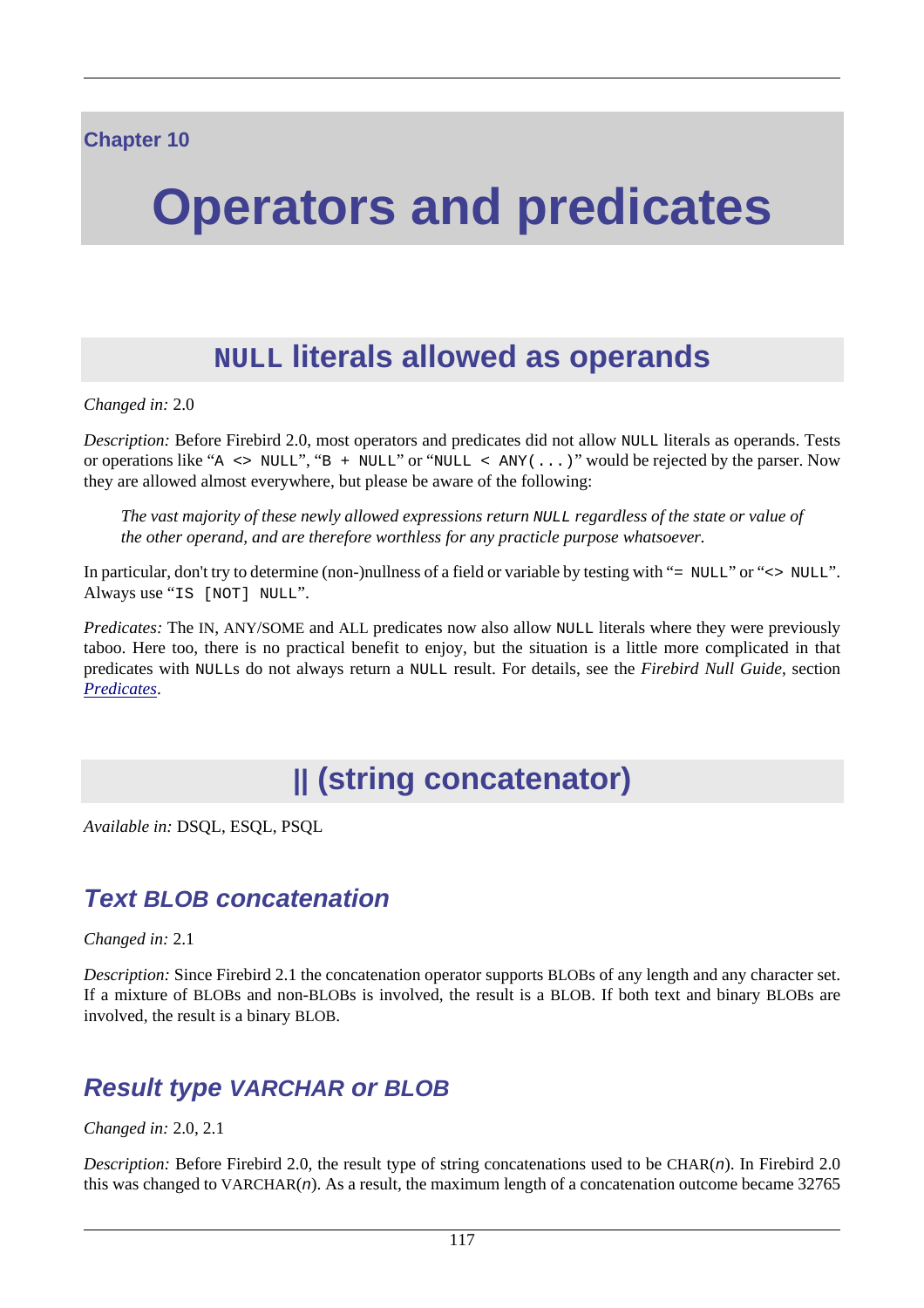instead of 32767. In Firebird 2.1 and up, if at least one of the operands is a BLOB, the result is also a BLOB and the maximum doesn't apply. For non-BLOB concatenations the result is still VARCHAR $(n)$  with a maximum of 32765 bytes.

## **Overflow checking**

*Changed in:* 1.0, 2.0

*Description:* In Firebird versions 1.x, an error would be raised if the sum of the *declared* string lengths in a concatenation exceeded 65535 bytes, even if the *actual* result lay within the maximum string length of 32767 bytes. In Firebird 2.0 and up, the declared string lengths will never cause an error. Only if the actual outcome exceeds 32765 bytes (the new limit for concatenation results) will an error be raised.

## **ALL**

*Available in:* DSQL, ESQL, PSQL

## **NULL literals allowed**

*Changed in:* 2.0

*Description:* The ALL predicate now allows a NULL as the test value. Notice that this brings no practical benefits. In particular, a NULL test value will not be considered equal to NULLs in the subquery result set. Even if the entire set is filled with NULLs and the operator chosen is "=", the predicate will not return true, but NULL.

## **UNION as subselect**

*Changed in:* 2.0

<span id="page-128-0"></span>*Description:* The subselect in an ALL predicate may now also be a UNION.

# **ANY / SOME**

*Available in:* DSQL, ESQL, PSQL

## **NULL literals allowed**

*Changed in:* 2.0

*Description:* The ANY (or SOME) predicate now allows a NULL as the test value. Notice that this brings no practical benefits. In particular, a NULL test value will not be considered equal to a NULL in the subquery result set.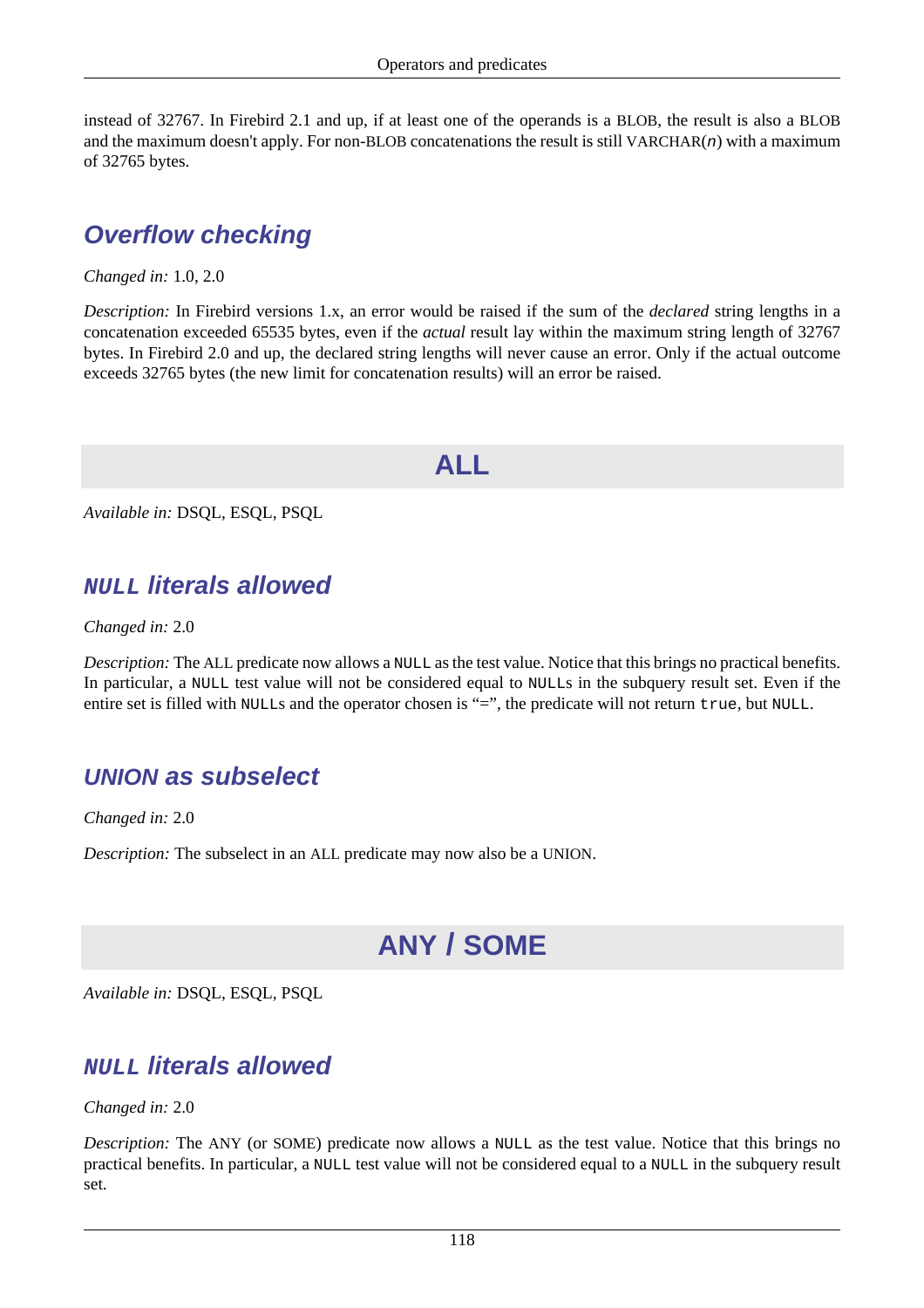## **UNION as subselect**

*Changed in:* 2.0

*Description:* The subselect in an ANY (or SOME) predicate may now also be a UNION.

## **IN**

*Available in:* DSQL, ESQL, PSQL

## **NULL literals allowed**

*Changed in:* 2.0

*Description:* The IN predicate now allows NULL literals, both as the test value and in the list. Notice that this brings no practical benefits. In particular, "NULL IN (..., NULL, ..., ...)" will not return true and "NULL NOT IN (..., NULL, ..., ...)" will not return false.

## **UNION as subselect**

*Changed in:* 2.0

*Description:* A subselect in an IN predicate may now also be a UNION.

# **IS [NOT] DISTINCT FROM**

*Available in:* DSQL, PSQL

*Added in:* 2.0

*Description:* Two operands are considered DISTINCT if they have a different value or if one of them is NULL and the other isn't. They are NOT DISTINCT if they have the same value or if both of them are NULL.

*Result type:* Boolean

*Syntax:*

op1 IS [NOT] DISTINCT FROM op2

*Examples:*

select id, name, teacher from courses where start day is not distinct from end day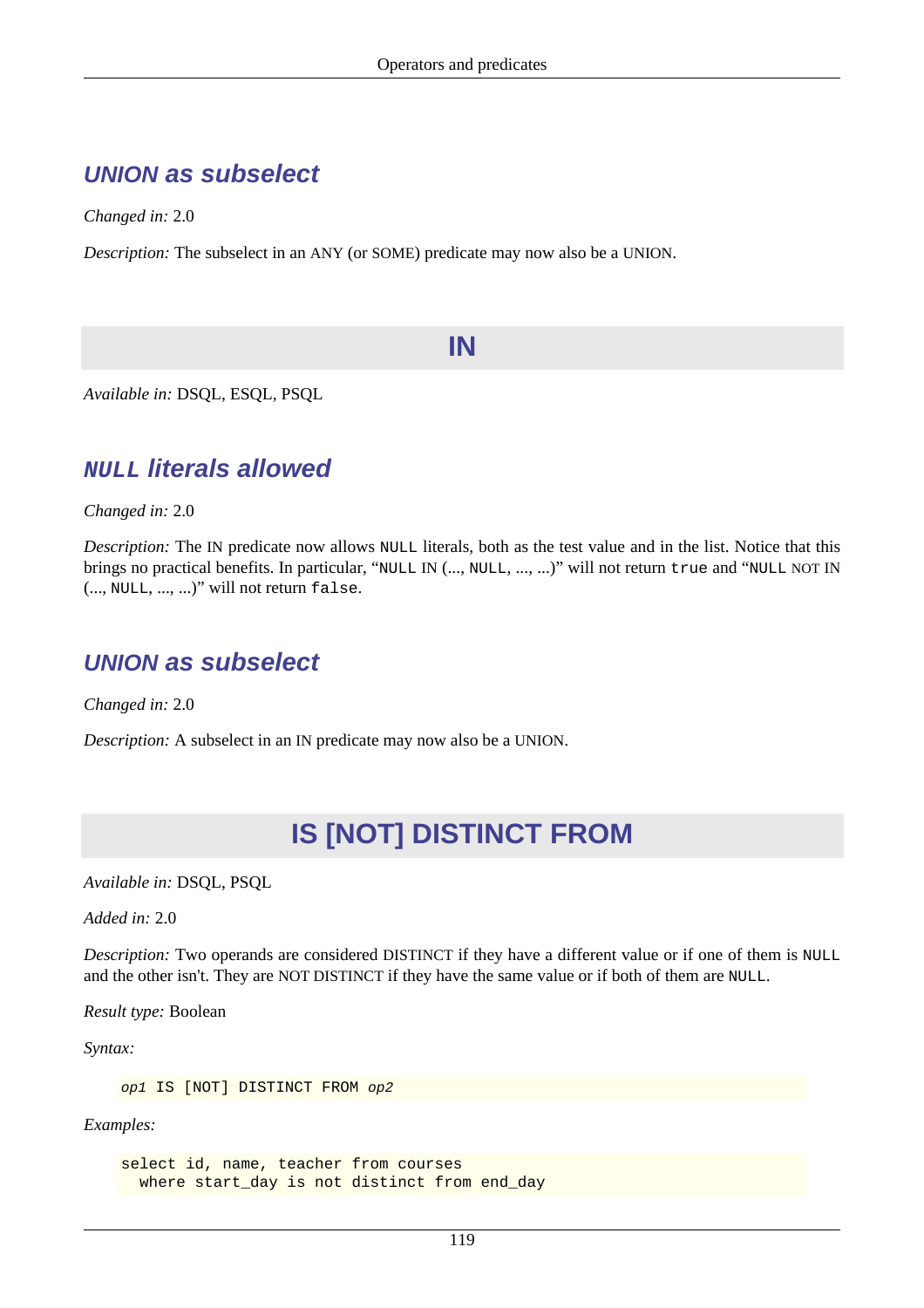```
if (New.Job is distinct from Old.Job)
   then post_event 'job_changed';
```
IS [NOT] DISTINCT FROM always returns true or false, never NULL (unknown). The "=" and "<>" operators, by contrast, return NULL if one or both operands are NULL. See also the table below.

| Operand char-<br>acteristics | <b>Results with the different operators</b> |                     |       |                 |
|------------------------------|---------------------------------------------|---------------------|-------|-----------------|
|                              |                                             | <b>NOT DISTINCT</b> | <>    | <b>DISTINCT</b> |
| Same value                   | true                                        | true                | false | false           |
| Different values             | false                                       | false               | true  | true            |
| <b>Both NULL</b>             | <b>NULL</b>                                 | true                | NULL  | false           |
| One NULL                     | <b>NULL</b>                                 | false               | NULL  | true            |

**Table 10.1. Comparison of [NOT] DISTINCT to "=" and "<>"**

## **NEXT VALUE FOR**

*Available in:* DSQL, PSQL

*Added in:* 2.0

*Description:* Returns the next value in a sequence. SEQUENCE is the SQL-compliant term for what InterBase and Firebird have always called a generator. NEXT VALUE FOR is fully equivalent to GEN\_ID(..., 1) and is the recommended syntax from Firebird 2.0 onward.

*Syntax:*

NEXT VALUE FOR sequence-name

*Example:*

new.cust\_id = next value for custseq;

NEXT VALUE FOR doesn't support increment values other than 1. If you absolutely need other step values, use the legacy GEN\_ID function.

*See also:* [CREATE SEQUENCE](#page-44-0), [GEN\\_ID\(\)](#page-150-0)

## **SOME**

See [ANY](#page-128-0)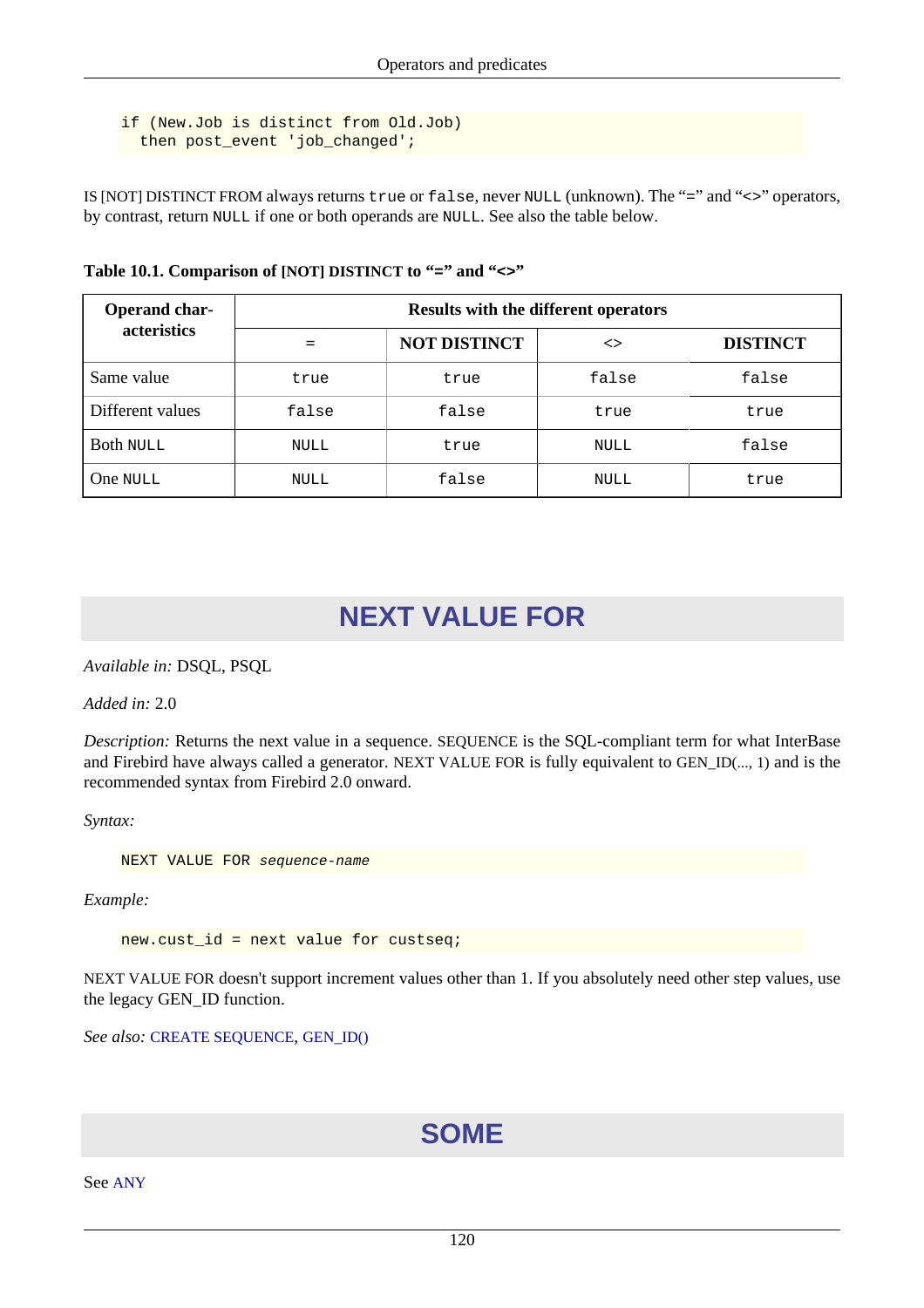## **Chapter 11**

# **Aggregate functions**

Aggregate functions operate on groups of records, rather than on individual records or variables. They are often used in combination with a GROUP BY clause.

# **LIST()**

*Available in:* DSQL, PSQL

*Added in:* 2.1

*Description:* LIST returns a string consisting of the non-NULL argument values in the group, separated either by a comma or by a user-supplied delimiter. If there are no non-NULL values (this includes the case where the group is empty), NULL is returned.

*Result type:* BLOB

*Syntax:*

LIST ([ALL | DISTINCT] expression [, separator])

- ALL (the default) results in all non-NULL values to be listed. With DISTINCT, duplicates are removed, except if expression is a BLOB.
- The optional separator argument may be a string literal, a parameter or a variable in versions up to 2.1.3. Starting at 2.1.4 it may be any string expression. This makes it possible to specify e.g.  $ascii_{char}(13)$  as a separator.
- The expression and separator arguments support BLOBs of any size and character set.
- Date/time and numerical arguments are implicitly converted to strings before concatenation.
- The result is a text BLOB, except when expression is a BLOB of another subtype.
- The ordering of the list values is undefined.

#### **Bug**

In versions 2.1–2.1.3, the last part of the result is sometimes truncated. With a single-row set, this happens when the length gets somewhere above 4000. As the number of rows grows, the threshold climbs rapidly, so in practice this bug might not raise its head very often. It is fixed in 2.1.4.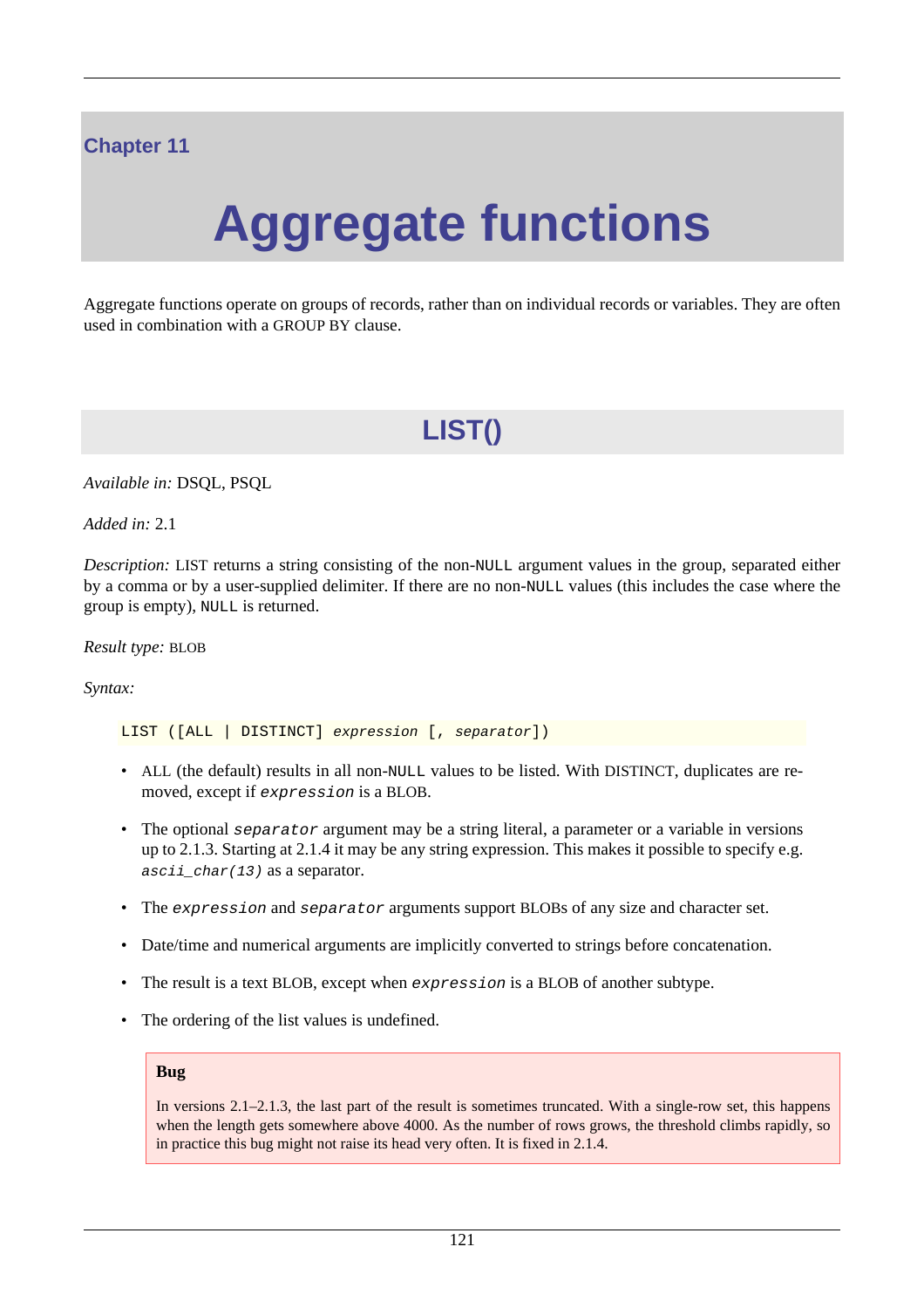# **MAX()**

*Available in:* DSQL, ESQL, PSQL

*Added in:* IB

*Changed in:* 2.1

*Description:* MAX returns the maximum argument value in the group. If the argument is a string, this is the value that comes last when the active collation is applied.

*Result type:* Varies

*Syntax:*

MAX (expression)

- If the group is empty or contains only NULLs, the result is NULL.
- Since Firebird 2.1, this function fully supports text BLOBs of any size and character set.

## **MIN()**

*Available in:* DSQL, ESQL, PSQL

*Added in:* IB

*Changed in:* 2.1

*Description:* MIN returns the minimum argument value in the group. If the argument is a string, this is the value that comes first when the active collation is applied.

*Result type:* Varies

*Syntax:*

MIN (expression)

- If the group is empty or contains only NULLs, the result is NULL.
- Since Firebird 2.1, this function fully supports text BLOBs of any size and character set.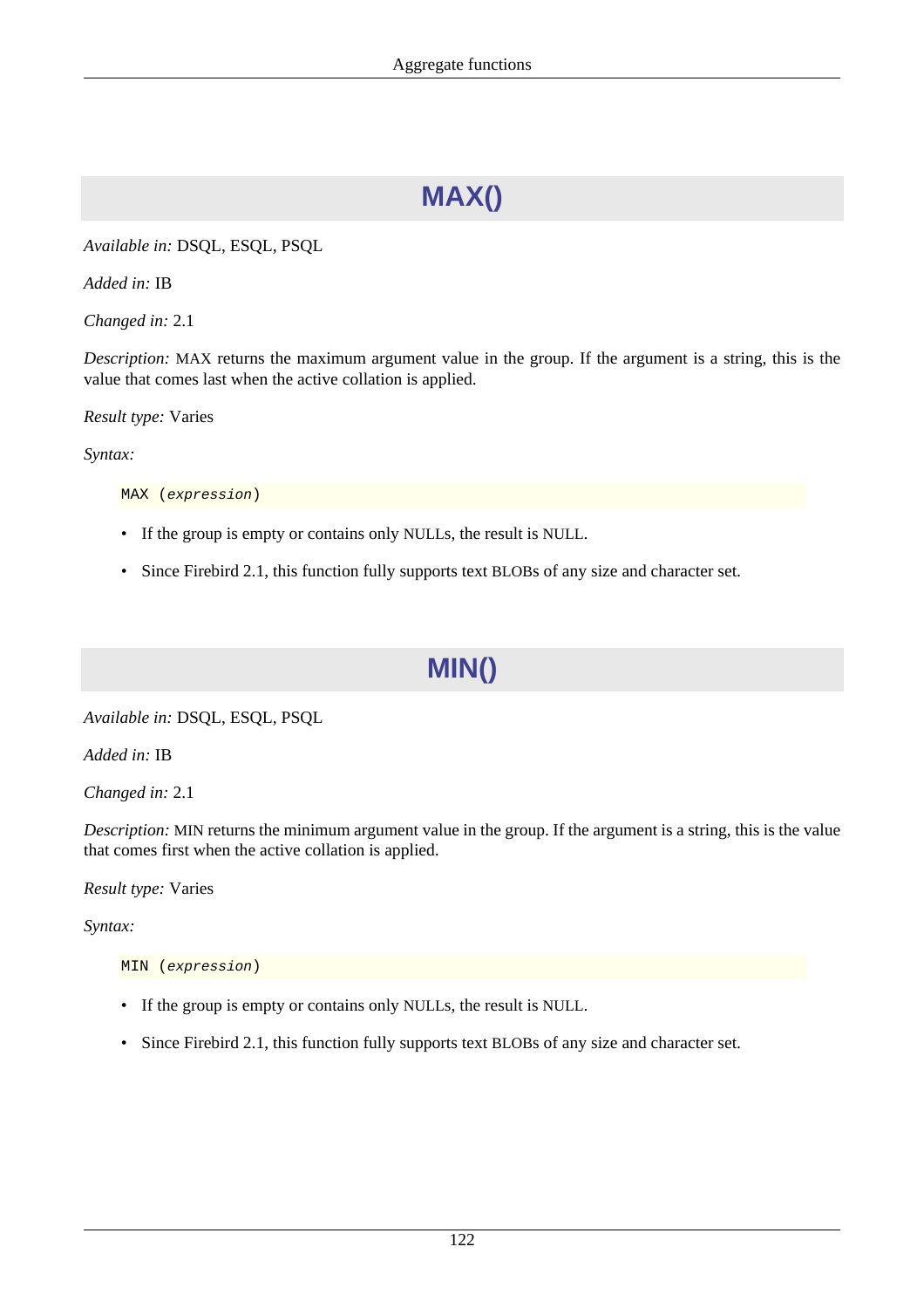#### **Chapter 12**

# **Internal functions**

# **ABS()**

*Available in:* DSQL, PSQL

*Added in:* 2.1

*Description:* Returns the absolute value of the argument.

*Result type:* Numerical

*Syntax:*

ABS (number)

#### **Important**

If the [external function](#page-174-0) ABS is declared in your database, it will override the internal function. To make the internal function available, [DROP](#page-33-0) or [ALTER](#page-34-0) the external function (UDF).

# **ACOS()**

*Available in:* DSQL, PSQL

*Added in:* 2.1

*Description:* Returns the arc cosine of the argument.

*Result type:* DOUBLE PRECISION

*Syntax:*

ACOS (number)

- The result is an angle in the range  $[0, \text{\#}]$ .
- If the argument is outside the range [-1, 1], NaN is returned.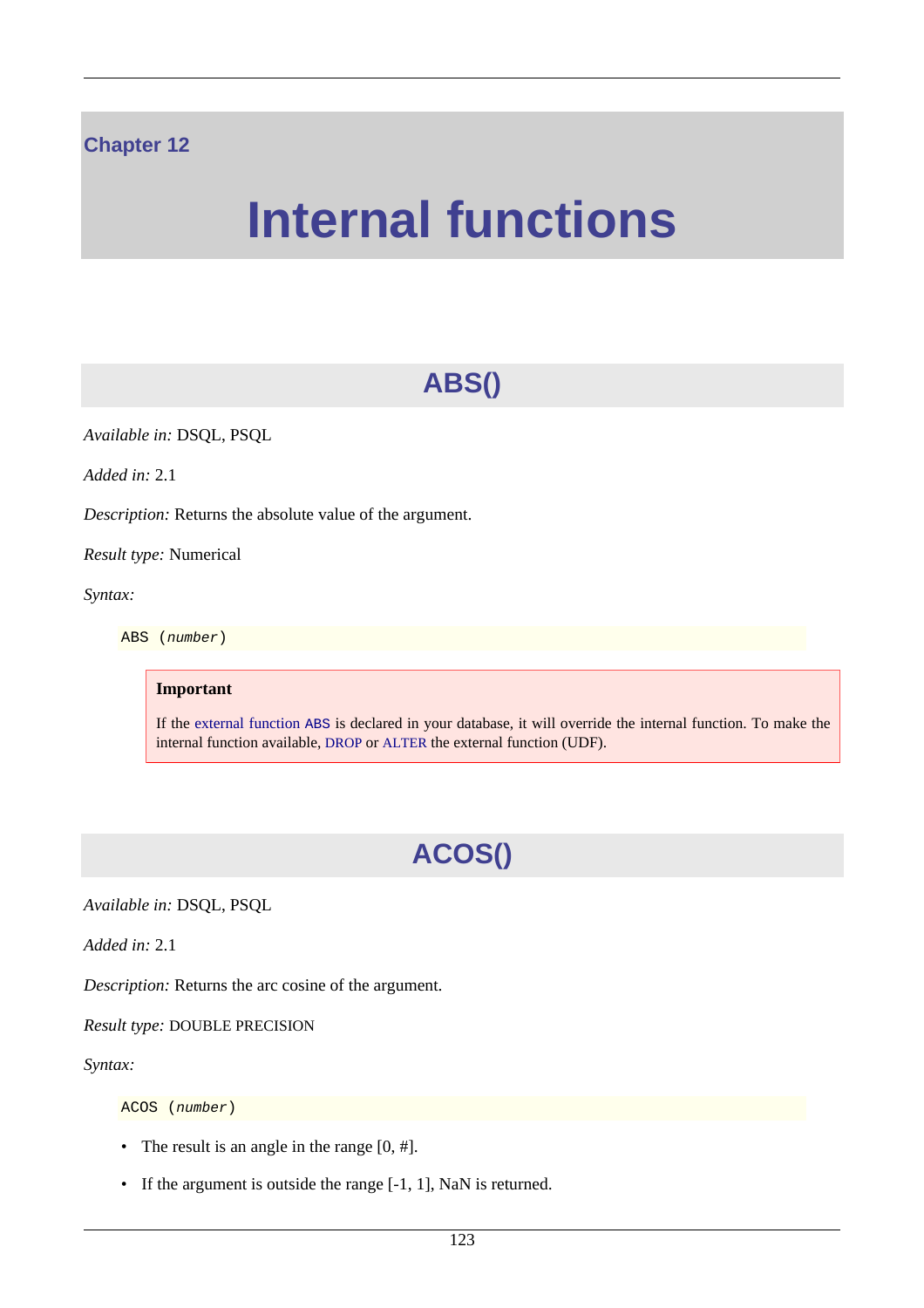If the [external function](#page-174-1) ACOS is declared in your database, it will override the internal function. To make the internal function available, [DROP](#page-33-0) or [ALTER](#page-34-0) the external function (UDF).

## **ASCII\_CHAR()**

*Available in:* DSQL, PSQL

*Added in:* 2.1

*Description:* Returns the ASCII character corresponding to the number passed in the argument.

*Result type:* [VAR]CHAR(1) CHARACTER SET NONE

*Syntax:*

```
ASCII_CHAR (<code>)</sub>
```
<code> ::= an integer in the range [0..255]</code>

#### **Important**

- If the [external function](#page-179-0) ASCII\_CHAR is declared in your database, it will override the internal function. To make the internal function available, [DROP](#page-33-0) or [ALTER](#page-34-0) the external function (UDF).
- If you are used to the behaviour of the ASCII\_CHAR UDF, which returns an empty string if the argument is 0, please notice that the internal function correctly returns a character with ASCII code 0 here.

## **ASCII\_VAL()**

*Available in:* DSQL, PSQL

*Added in:* 2.1

*Description:* Returns the ASCII code of the character passed in.

*Result type:* SMALLINT

*Syntax:*

```
ASCII_VAL (ch)
ch ::= a [VAR]CHAR or text BLOB of max. 32767 bytes
```
- If the argument is a string with more than one character, the ASCII code of the first character is returned.
- If the argument is an empty string, 0 is returned.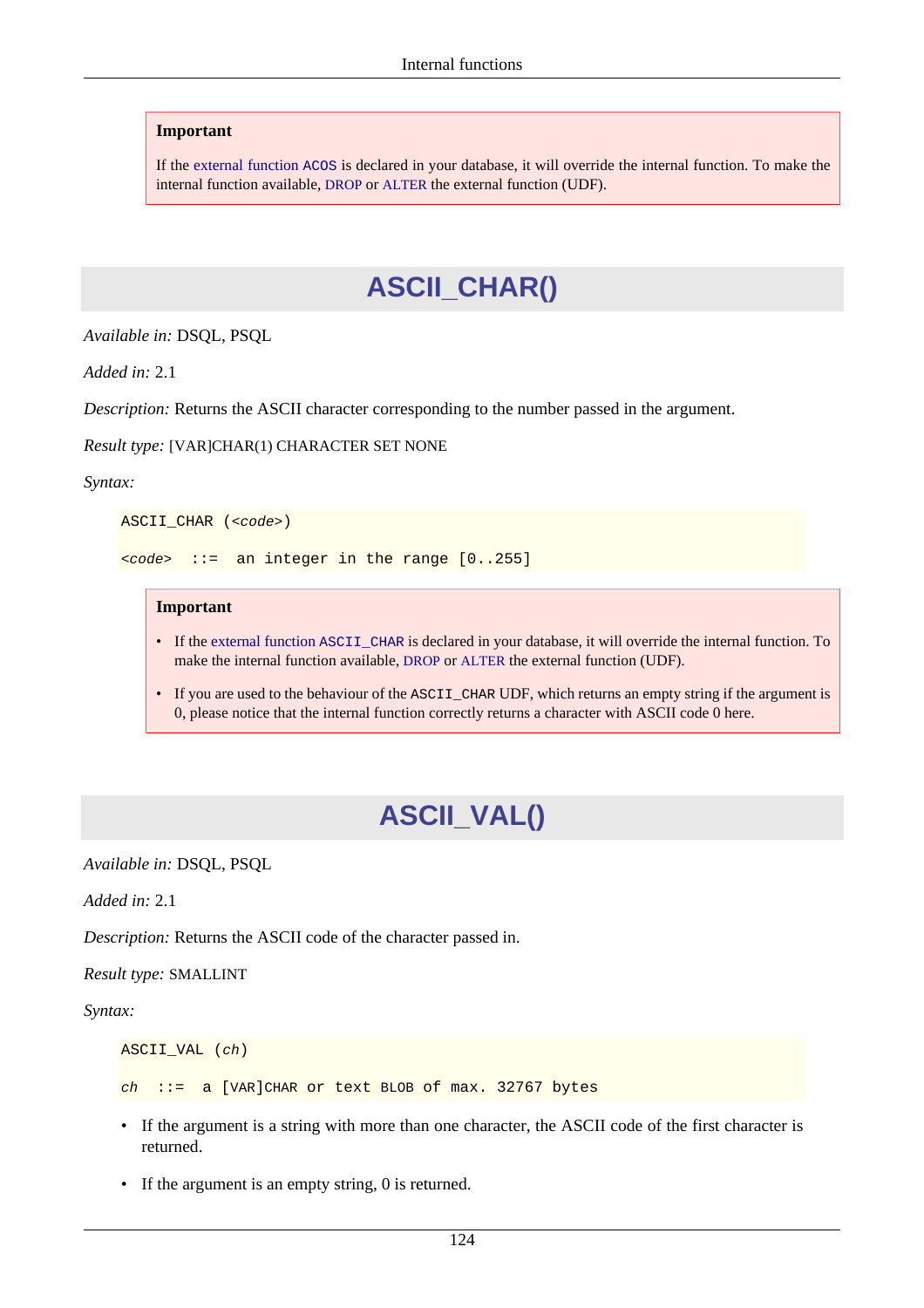- If the argument is NULL, NULL is returned.
- If the first character of the argument string is multi-byte, an error is raised. (A bug in Firebird 2.1– 2.1.3 causes an error to be raised if *any* character in the string is multi-byte. This is fixed in 2.1.4.)

If the [external function](#page-179-1) ASCII\_VAL is declared in your database, it will override the internal function. To make the internal function available, [DROP](#page-33-0) or [ALTER](#page-34-0) the external function (UDF).

# **ASIN()**

*Available in:* DSQL, PSQL

*Added in:* 2.1

*Description:* Returns the arc sine of the argument.

*Result type:* DOUBLE PRECISION

*Syntax:*

ASIN (number)

- The result is an angle in the range  $[-#/2, #/2]$ .
- If the argument is outside the range [-1, 1], NaN is returned.

#### **Important**

If the [external function](#page-180-0) ASIN is declared in your database, it will override the internal function. To make the internal function available, [DROP](#page-33-0) or [ALTER](#page-34-0) the external function (UDF).

# **ATAN()**

*Available in:* DSQL, PSQL

*Added in:* 2.1

*Description:* Returns the arc tangent of the argument.

*Result type:* DOUBLE PRECISION

*Syntax:*

ATAN (number)

• The result is an angle in the range  $\langle -\frac{\text{#}}{2}, \frac{\text{#}}{2} \rangle$ .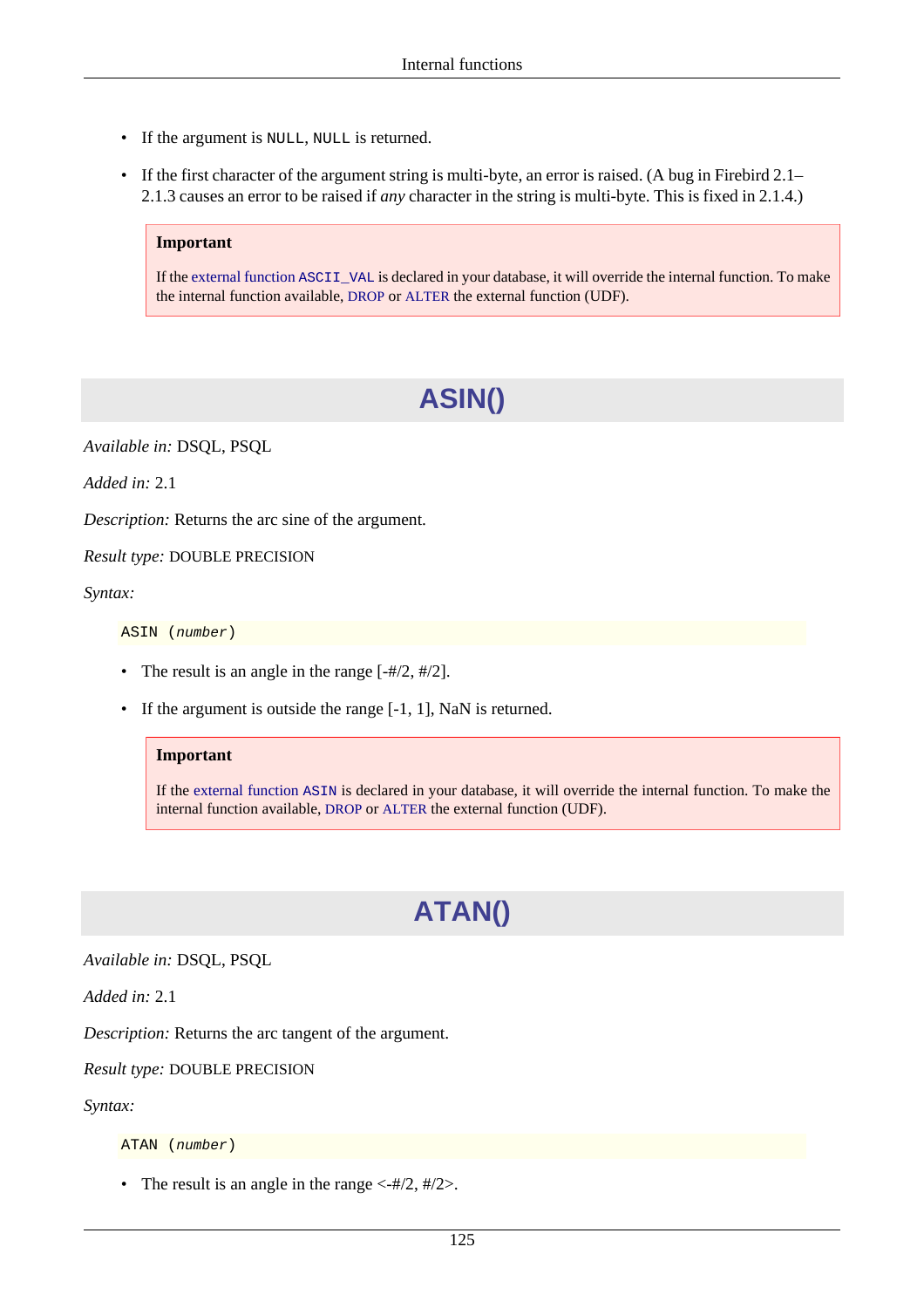If the [external function](#page-180-1) ATAN is declared in your database, it will override the internal function. To make the internal function available, [DROP](#page-33-0) or [ALTER](#page-34-0) the external function (UDF).

# **ATAN2()**

*Available in:* DSQL, PSQL

*Added in:* 2.1

*Description:* Returns the angle whose sine-to-cosine *ratio* is given by the two arguments, and whose sine and cosine *signs* correspond to the signs of the arguments. This allows results across the entire circle, including the angles  $-#/2$  and  $#/2$ .

*Result type:* DOUBLE PRECISION

*Syntax:*

ATAN2  $(y, x)$ 

- The result is an angle in the range  $[-#, #]$ .
- If x is negative, the result is # if y is 0, and -# if y is -0.
- If both  $y$  and  $x$  are 0, the result is meaningless.

#### **Important**

If the [external function](#page-181-0) ATAN2 is declared in your database, it will override the internal function. To make the internal function available, [DROP](#page-33-0) or [ALTER](#page-34-0) the external function (UDF).

*Notes:*

- A fully equivalent description of this function is the following:  $ATAN2(y, x)$  is the angle between the positive X-axis and the line from the origin to the point  $(x, y)$ . This also makes it obvious that ATAN2(0, 0) is undefined.
- If x is greater than 0, ATAN2(y, x) is the same as ATAN(y/x).
- If both sine and cosine of the angle are already known,  $ATAN2(sin, cos)$  gives the angle.

# **BIN\_AND()**

*Available in:* DSQL, PSQL

*Added in:* 2.1

*Description:* Returns the result of the bitwise AND operation on the argument(s).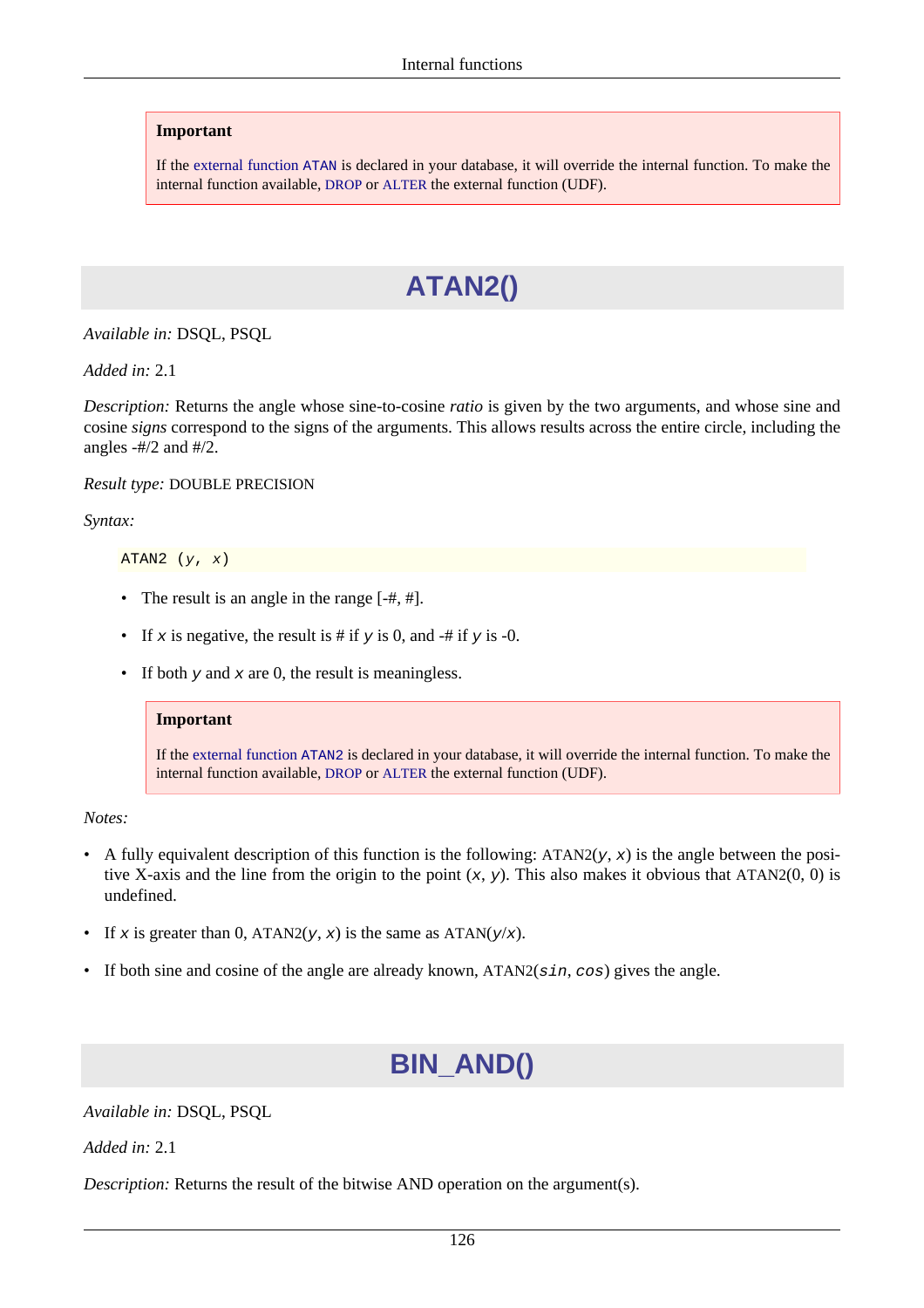#### *Result type:* INTEGER or BIGINT

*Syntax:*

```
BIN_AND (number [, number ...])
```
**Important**

If the [external function](#page-181-1) BIN\_AND is declared in your database, it will override the internal function. To make the internal function available, [DROP](#page-33-0) or [ALTER](#page-34-0) the external function (UDF).

# **BIN\_OR()**

*Available in:* DSQL, PSQL

*Added in:* 2.1

*Description:* Returns the result of the bitwise OR operation on the argument(s).

*Result type:* INTEGER or BIGINT

*Syntax:*

BIN\_OR (number [, number ...])

#### **Important**

If the [external function](#page-182-0) BIN\_OR is declared in your database, it will override the internal function. To make the internal function available, [DROP](#page-33-0) or [ALTER](#page-34-0) the external function (UDF).

# **BIN\_SHL()**

*Available in:* DSQL, PSQL

*Added in:* 2.1

*Description:* Returns the first argument bitwise left-shifted by the second argument, i.e.  $a \ll b$  or  $a \cdot 2^b$ .

*Result type:* BIGINT

*Syntax:*

```
BIN_SHL (number, shift)
```
# **BIN\_SHR()**

*Available in:* DSQL, PSQL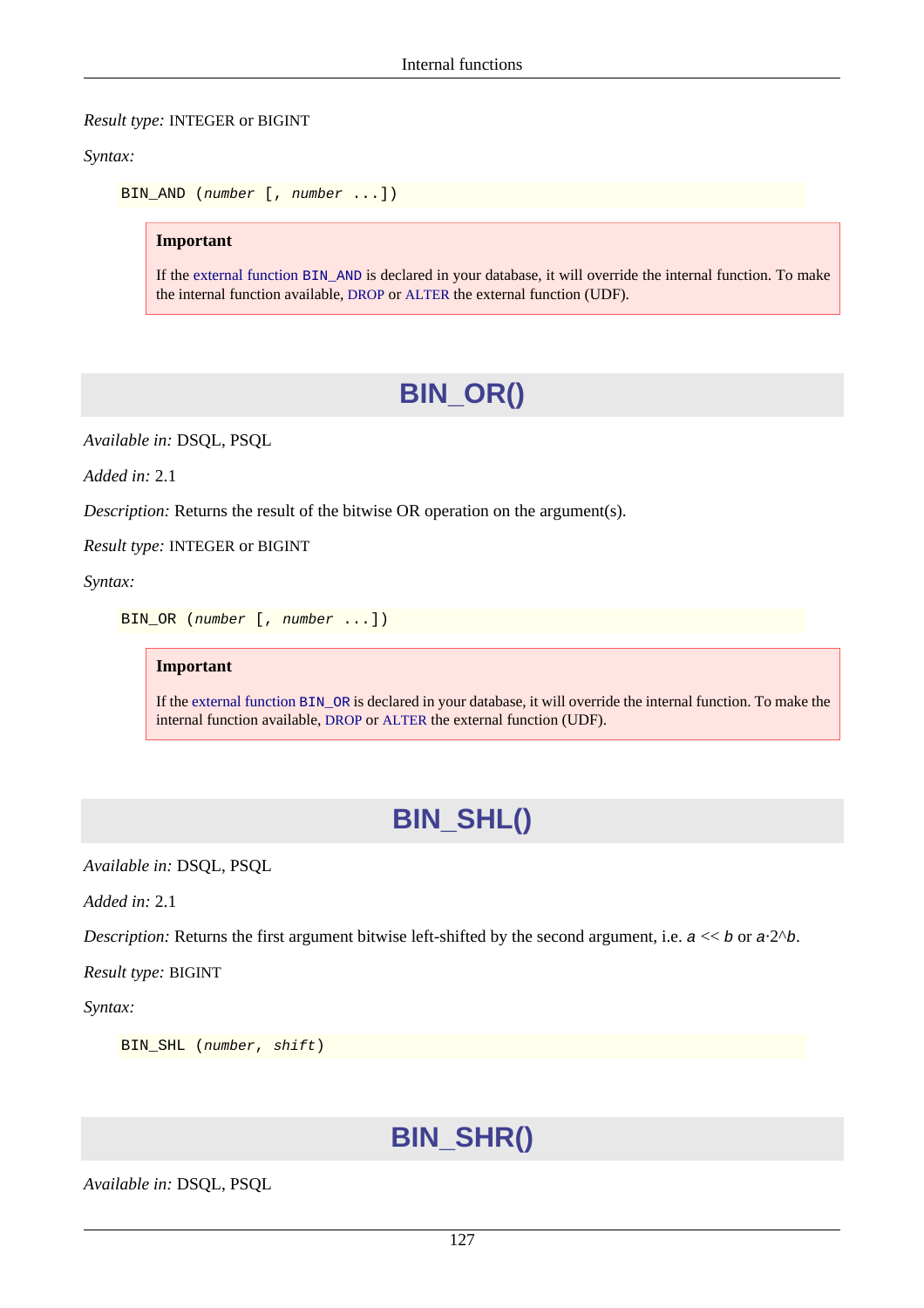#### *Added in:* 2.1

*Description:* Returns the first argument bitwise right-shifted by the second argument, i.e.  $a \gg b$  or  $a/2^b$ .

*Result type:* BIGINT

#### *Syntax:*

BIN\_SHR (number, shift)

• The operation performed is an arithmetic right shift (SAR), meaning that the sign of the first operand is always preserved.

# **BIN\_XOR()**

*Available in:* DSQL, PSQL

*Added in:* 2.1

*Description:* Returns the result of the bitwise XOR operation on the argument(s).

*Result type:* INTEGER or BIGINT

*Syntax:*

BIN\_XOR (number [, number ...])

#### **Important**

<span id="page-138-0"></span>If the [external function](#page-182-1) BIN\_XOR is declared in your database, it will override the internal function. To make the internal function available, [DROP](#page-33-0) or [ALTER](#page-34-0) the external function (UDF).

## **BIT\_LENGTH()**

*Available in:* DSQL, PSQL

*Added in:* 2.0

*Changed in:* 2.1

*Description:* Gives the length in bits of the input string. For multi-byte character sets, this may be less than the number of characters times 8 times the "formal" number of bytes per character as found in RDB \$CHARACTER\_SETS.

#### **Note**

With arguments of type CHAR, this function takes the entire formal string length (e.g. the declared length of a field or variable) into account. If you want to obtain the "logical" bit length, not counting the trailing spaces, right-[TRIM](#page-171-0) the argument before passing it to BIT\_LENGTH.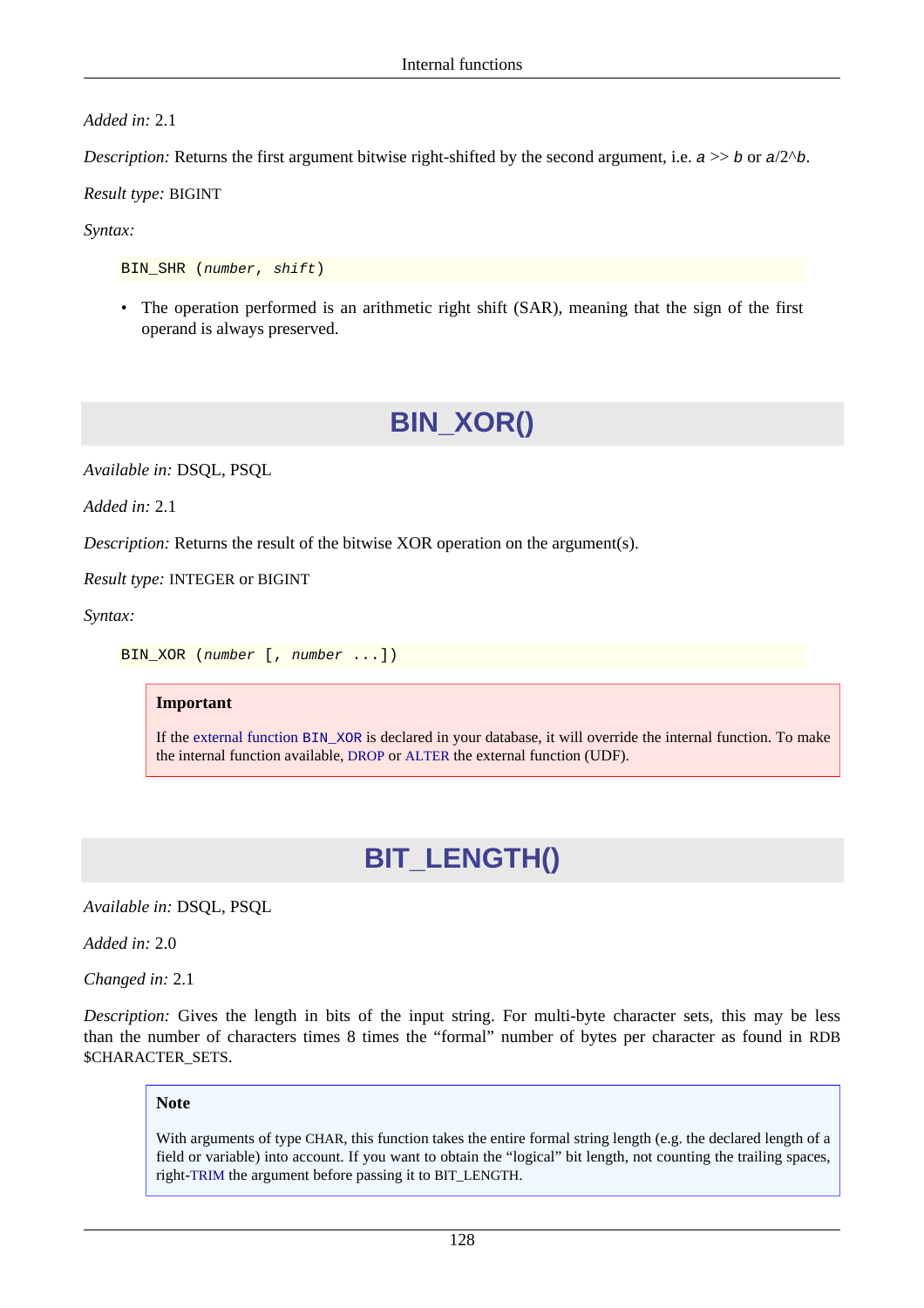*Result type:* INTEGER

*Syntax:*

BIT LENGTH (str)

*BLOB support:* Since Firebird 2.1, this function fully supports text BLOBs of any length and character set.

*Examples:*

```
select bit_length('Hello!') from rdb$database
  -- returns 48
select bit_length(_iso8859_1 'Grüß di!') from rdb$database
  -- returns 64: ü and ß take up one byte each in ISO8859_1
select bit length
   (cast (_iso8859_1 'Grüß di!' as varchar(24) character set utf8))
from rdb$database
 -- returns 80: ü and ß take up two bytes each in UTF8
select bit length
   (cast (_iso8859_1 'Grüß di!' as char(24) character set utf8))
from rdb$database
   -- returns 208: all 24 CHAR positions count, and two of them are 16-bit
```
*See also:* [OCTET\\_LENGTH\(\)](#page-157-0), [CHARACTER\\_LENGTH](#page-142-0)

# **CAST()**

*Available in:* DSQL, ESQL, PSQL

*Added in:* IB

*Changed in:* 2.0, 2.1

*Description:* CAST converts an expression to the desired datatype or domain. If the conversion is not possible, an error is raised.

*Result type:* User-chosen.

*Syntax:*

CAST (expression AS {datatype | [TYPE OF] domain})

*Shorthand syntax:*

Alternative syntax, supported only when casting a string literal to a DATE, TIME or TIMESTAMP:

datatype 'date/timestring'

This syntax was already available in InterBase, but was never properly documented.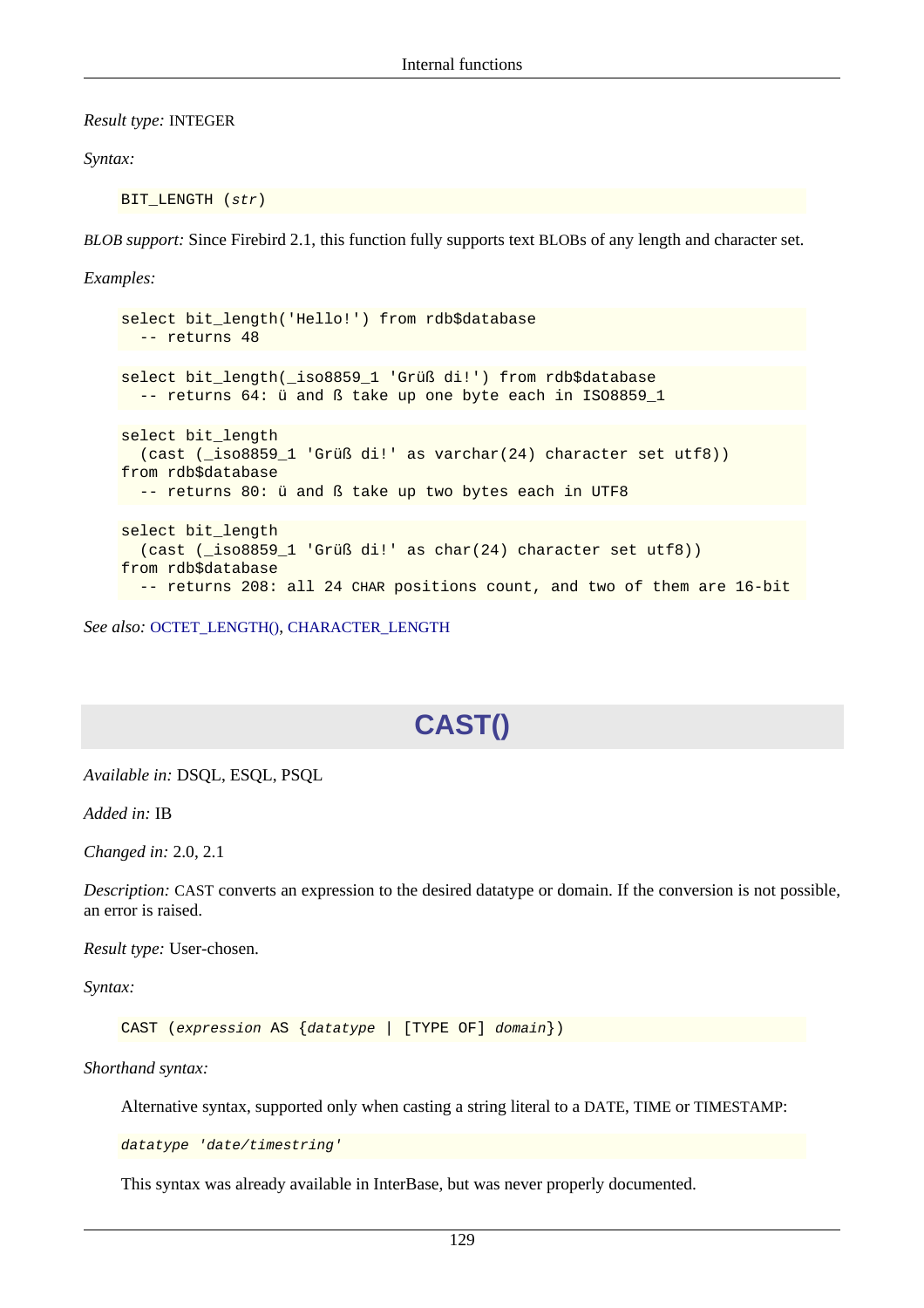*Examples:*

A full-syntax cast:

select cast ('12' || '-June-' || '1959' as date) from rdb\$database

A shorthand string-to-date cast:

update People set AgeCat = 'Old' where BirthDate < date '1-Jan-1943'

Notice that you can drop even the shorthand cast from the example above, as the engine will understand from the context (comparison to a DATE field) how to interpret the string:

```
update People set AgeCat = 'Old'
  where BirthDate < '1-Jan-1943'
```
But this is not always possible. The cast below cannot be dropped, otherwise the engine would find itself with an integer to be subtracted from a string:

select date 'today' - 7 from rdb\$database

The following table shows the type conversions possible with CAST.

| <b>From</b>                | <b>To</b>                                                                                   |
|----------------------------|---------------------------------------------------------------------------------------------|
| Numeric types              | Numeric types<br>[VAR]CHAR<br><b>BLOB</b>                                                   |
| [VAR]CHAR<br><b>BLOB</b>   | [VAR]CHAR<br><b>BLOB</b><br>Numeric types<br><b>DATE</b><br><b>TIME</b><br><b>TIMESTAMP</b> |
| <b>DATE</b><br><b>TIME</b> | [VAR]CHAR<br><b>BLOB</b><br><b>TIMESTAMP</b>                                                |
| <b>TIMESTAMP</b>           | [VAR]CHAR<br><b>BLOB</b><br><b>DATE</b><br><b>TIME</b>                                      |

#### **Table 12.1. Possible CASTs**

Keep in mind that sometimes information is lost, for instance when you cast a TIMESTAMP to a DATE. Also, the fact that types are CAST-compatible is in itself no guarantee that a conversion will succeed. "CAST(123456789 as SMALLINT)" will definitely result in an error, as will "CAST('Judgement Day' as DATE)".

*Casting input fields:* Since Firebird 2.0, you can cast statement parameters to a datatype:

cast (? as integer)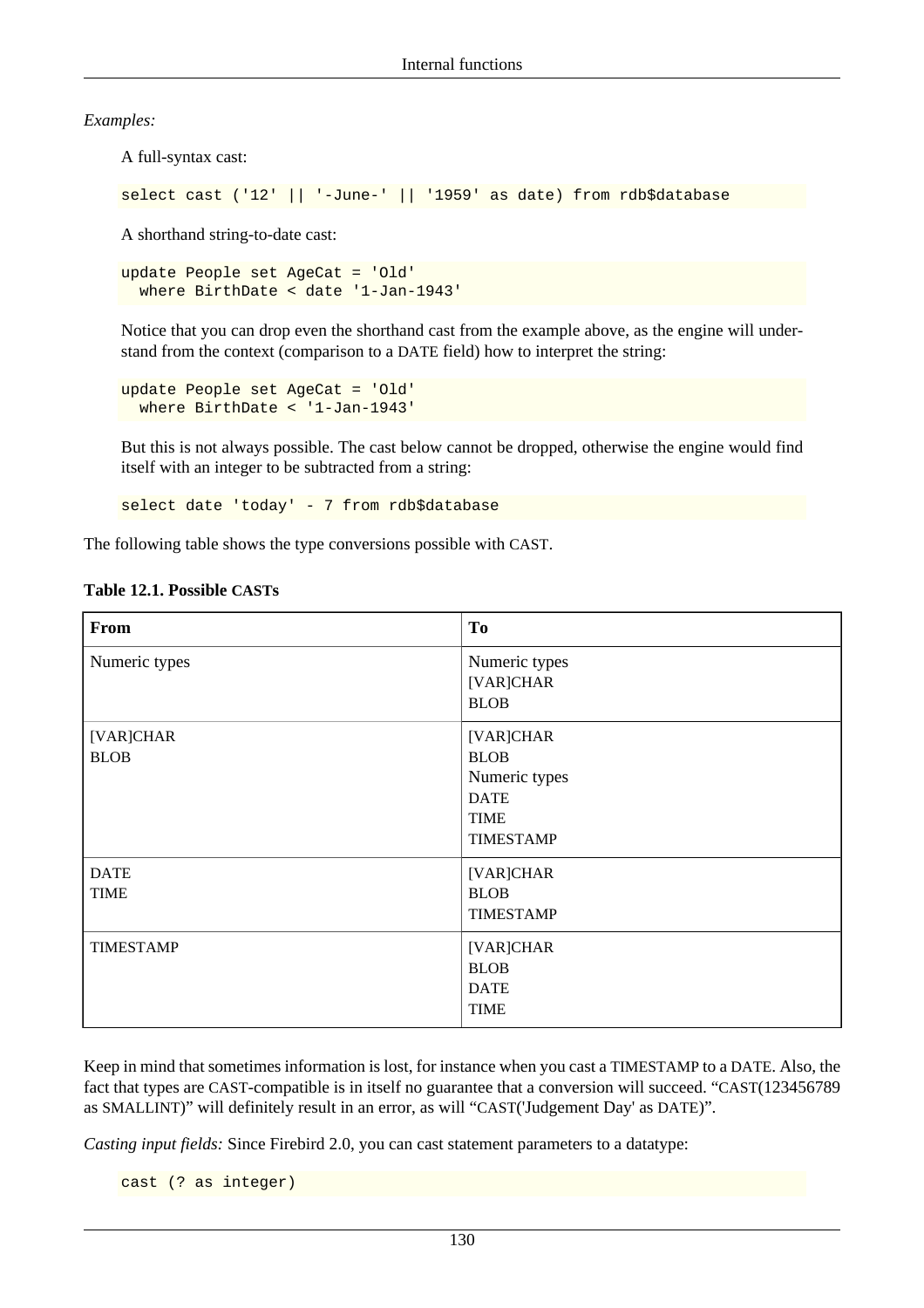This gives you control over the type of input field set up by the engine. Please notice that with statement parameters, you always need a full-syntax cast – shorthand casts are not supported.

*Casting to a domain or its type:* Firebird 2.1 and above support casting to a domain or its base type. When casting to a domain, any constraints (NOT NULL and/or CHECK) declared for the domain must be satisfied or the cast will fail. Please be aware that a CHECK passes if it evaluates to TRUE *or* NULL! So, given the following statements:

create domain quint as int check (value >= 5000) select cast (2000 as quint) from rdb\$database  $-(-1)$ select cast (8000 as quint) from rdb\$database -- (2) select cast (null as quint) from rdb\$database  $-(-3)$ 

only cast number (1) will result in an error.

When the TYPE OF modifier is used, the expression is cast to the base type of the domain, ignoring any constraints. With domain quint defined as above, the following two casts are equivalent and will both succeed:

select cast (2000 as type of quint) from rdb\$database select cast (2000 as int) from rdb\$database

If TYPE OF is used with a (VAR)CHAR type, its character set and collation are retained:

create domain iso20 varchar(20) character set iso8859\_1; create domain dunl20 varchar(20) character set iso8859\_1 collate du\_nl; create table zinnen (zin varchar(20)); commit; insert into zinnen values ('Deze'); insert into zinnen values ('Die'); insert into zinnen values ('die'); insert into zinnen values ('deze'); select cast(zin as type of iso20) from zinnen order by 1; -- returns Deze -> Die -> deze -> die select cast(zin as type of dunl20) from zinnen order by 1; -- returns deze -> Deze -> die -> Die

*Casting BLOBs:* Successful casting to and from BLOBs is possible since Firebird 2.1.

## **CEIL(), CEILING()**

*Available in:* DSQL, PSQL

*Added in:* 2.1

*Description:* Returns the smallest whole number greater than or equal to the argument.

*Result type:* BIGINT or DOUBLE PRECISION

*Syntax:*

CEIL[ING] (number)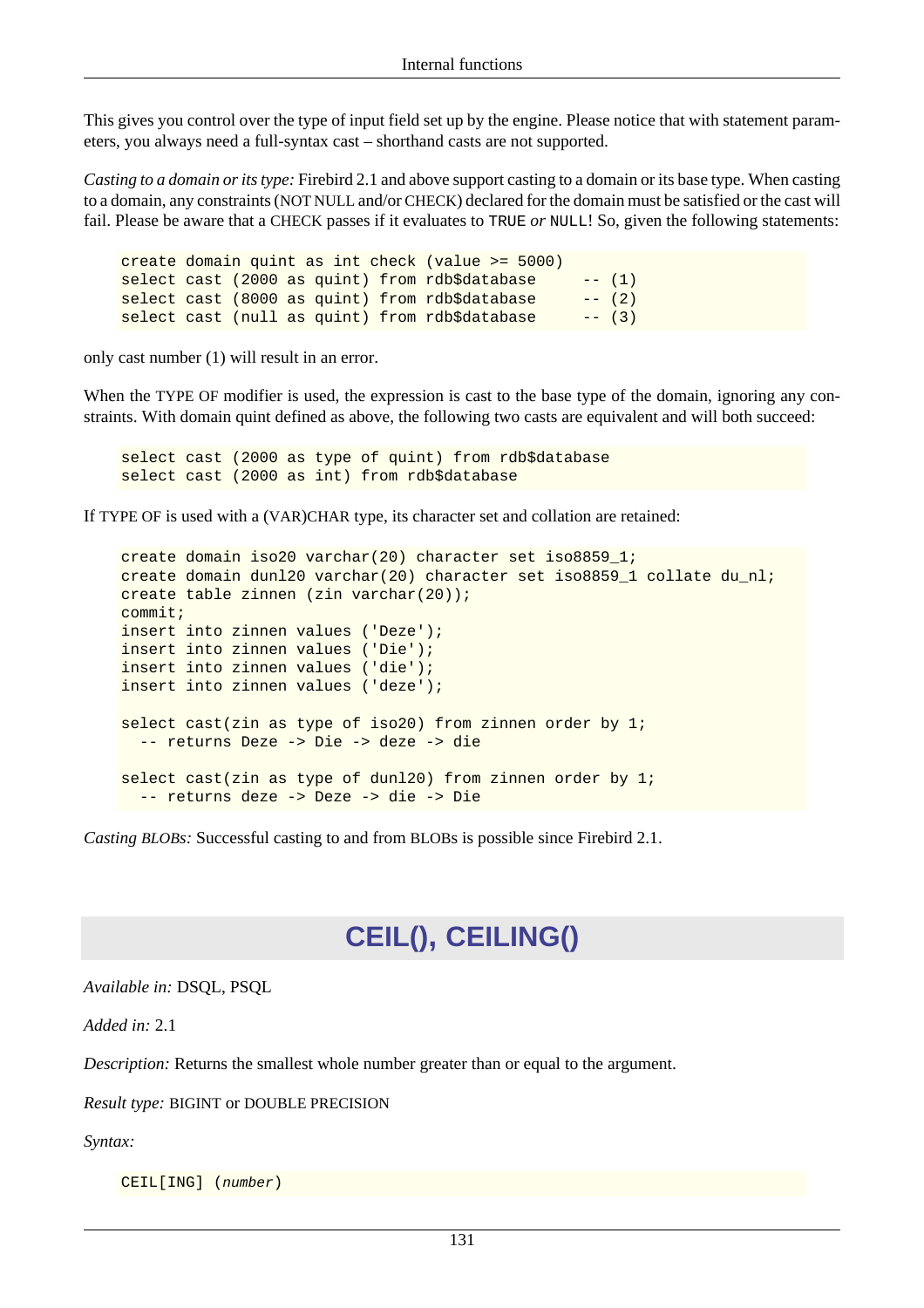If the [external function](#page-183-0) CEILING is declared in your database, it will override the internal function CEILING (but not CEIL). To make the internal function available, [DROP](#page-33-0) or [ALTER](#page-34-0) the external function (UDF).

<span id="page-142-0"></span>*See also:* [FLOOR\(\)](#page-149-0)

## **CHAR\_LENGTH(), CHARACTER\_LENGTH()**

*Available in:* DSQL, PSQL

*Added in:* 2.0

*Changed in:* 2.1

*Description:* Gives the length in characters of the input string.

#### **Note**

With arguments of type CHAR, this function returns the formal string length (i.e. the declared length of a field or variable). If you want to obtain the "logical" length, not counting the trailing spaces, right-[TRIM](#page-171-0) the argument before passing it to CHAR[ACTER]\_LENGTH.

*Result type:* INTEGER

*Syntax:*

```
CHAR_LENGTH (str)
CHARACTER_LENGTH (str)
```
*BLOB support:* Since Firebird 2.1, this function fully supports text BLOBs of any length and character set.

*Examples:*

```
select char_length('Hello!') from rdb$database
  -- returns 6
select char_length(_iso8859_1 'Grüß di!') from rdb$database
  -- returns 8
select char_length
   (cast (_iso8859_1 'Grüß di!' as varchar(24) character set utf8))
from rdb$database
   -- returns 8; the fact that ü and ß take up two bytes each is irrelevant
select char_length
   (cast (_iso8859_1 'Grüß di!' as char(24) character set utf8))
from rdb$database
   -- returns 24: all 24 CHAR positions count
```
*See also:* [BIT\\_LENGTH\(\)](#page-138-0), [OCTET\\_LENGTH](#page-157-0)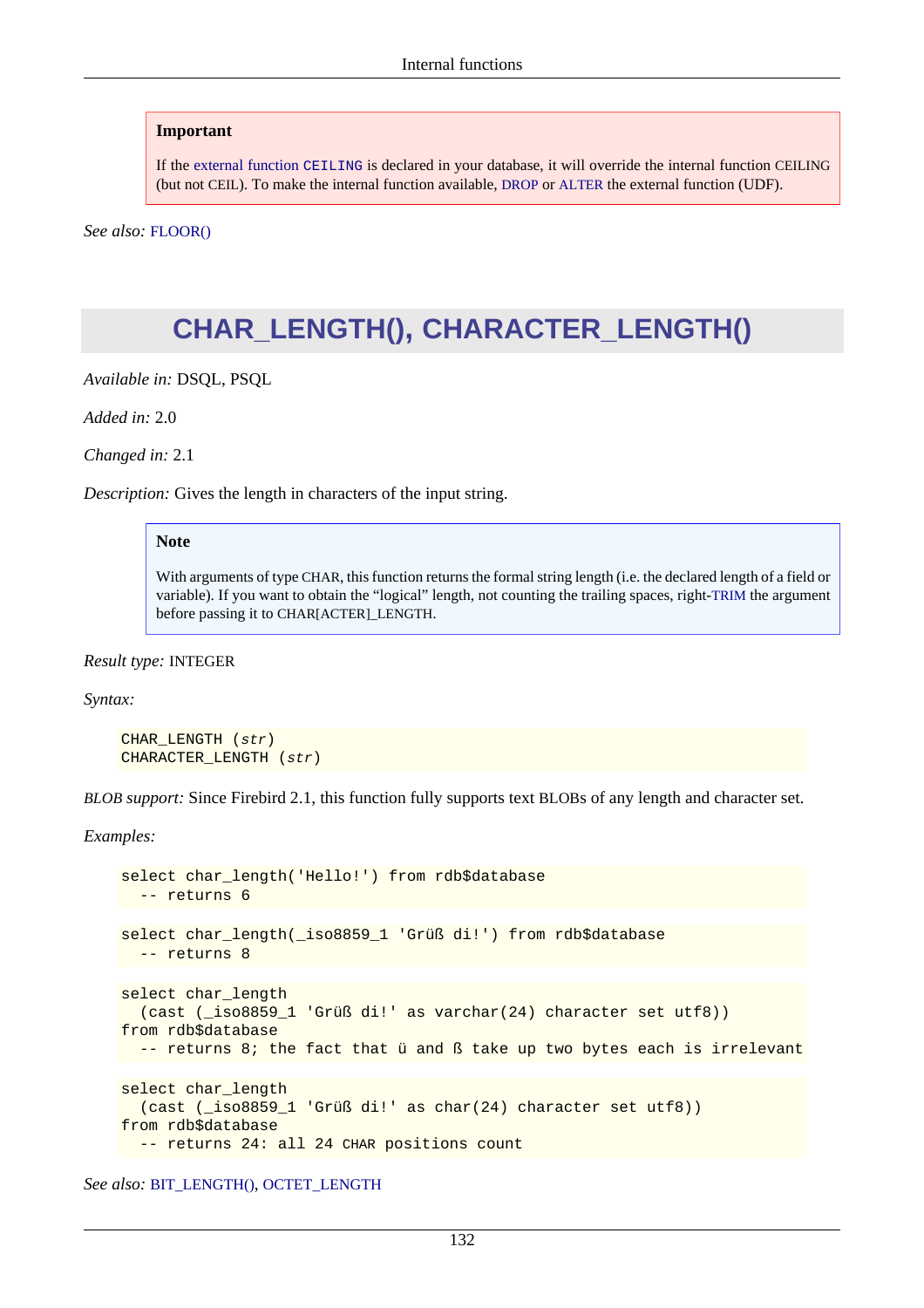# **COALESCE()**

*Available in:* DSQL, PSQL

*Added in:* 1.5

*Description:* The COALESCE function takes two or more arguments and returns the value of the first non-NULL argument. If all the arguments evaluate to NULL, the result is NULL.

*Result type:* Depends on input.

*Syntax:*

COALESCE (<exp1>, <exp2> [, <expN> ... ])

*Example:*

```
select 
   coalesce (Nickname, FirstName, 'Mr./Mrs.') || ' ' || LastName
   as FullName
from Persons
```
This example picks the Nickname from the Persons table. If it happens to be NULL, it goes on to FirstName. If that too is NULL, "Mr./Mrs." is used. Finally, it adds the family name. All in all, it tries to use the available data to compose a full name that is as informal as possible. Notice that this scheme only works if absent nicknames and first names are really NULL: if one of them is an empty string instead, COALESCE will happily return that to the caller.

#### **Note**

In Firebird 1.0.x, where COALESCE is not available, you can accomplish the same with the [\\*nvl](#page-193-0) external functions.

# **COS()**

*Available in:* DSQL, PSQL

*Added in:* 2.1

*Description:* Returns an angle's cosine. The argument must be given in radians.

#### *Result type:* DOUBLE PRECISION

*Syntax:*

COS (angle)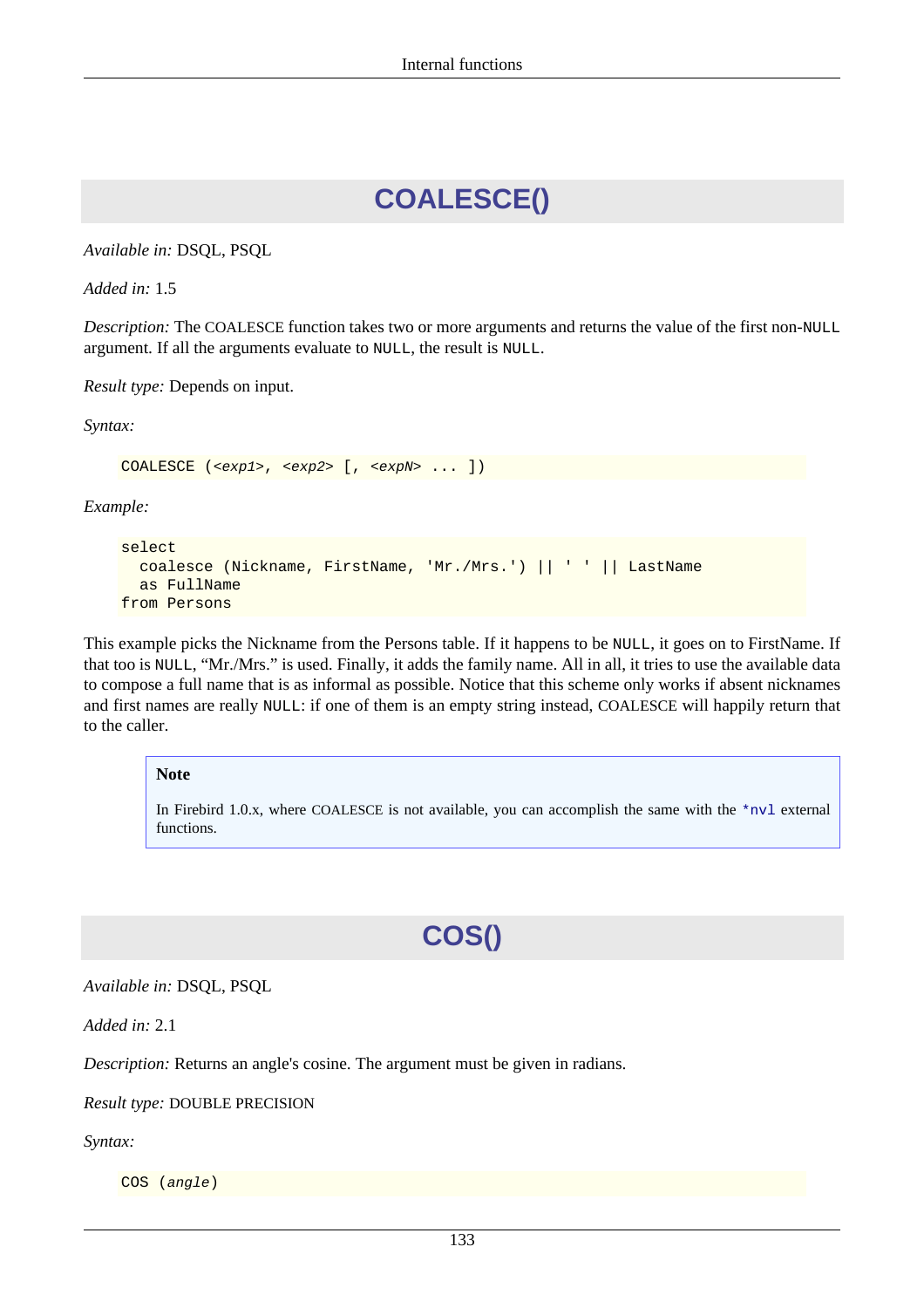• Any non-NULL result is – obviously – in the range  $[-1, 1]$ .

#### **Important**

If the [external function](#page-183-0) COS is declared in your database, it will override the internal function. To make the internal function available, [DROP](#page-33-0) or [ALTER](#page-34-0) the external function (UDF).

# **COSH()**

*Available in:* DSQL, PSQL

*Added in:* 2.1

*Description:* Returns the hyperbolic cosine of the argument.

*Result type:* DOUBLE PRECISION

*Syntax:*

COSH (number)

• Any non-NULL result is in the range [1, INF].

#### **Important**

If the [external function](#page-184-0) COSH is declared in your database, it will override the internal function. To make the internal function available, [DROP](#page-33-0) or [ALTER](#page-34-0) the external function (UDF).

# **COT()**

*Available in:* DSQL, PSQL

*Added in:* 2.1

*Description:* Returns an angle's cotangent. The argument must be given in radians.

*Result type:* DOUBLE PRECISION

*Syntax:*

COT (angle)

#### **Important**

If the [external function](#page-184-1) COT is declared in your database, it will override the internal function. To make the internal function available, [DROP](#page-33-0) or [ALTER](#page-34-0) the external function (UDF).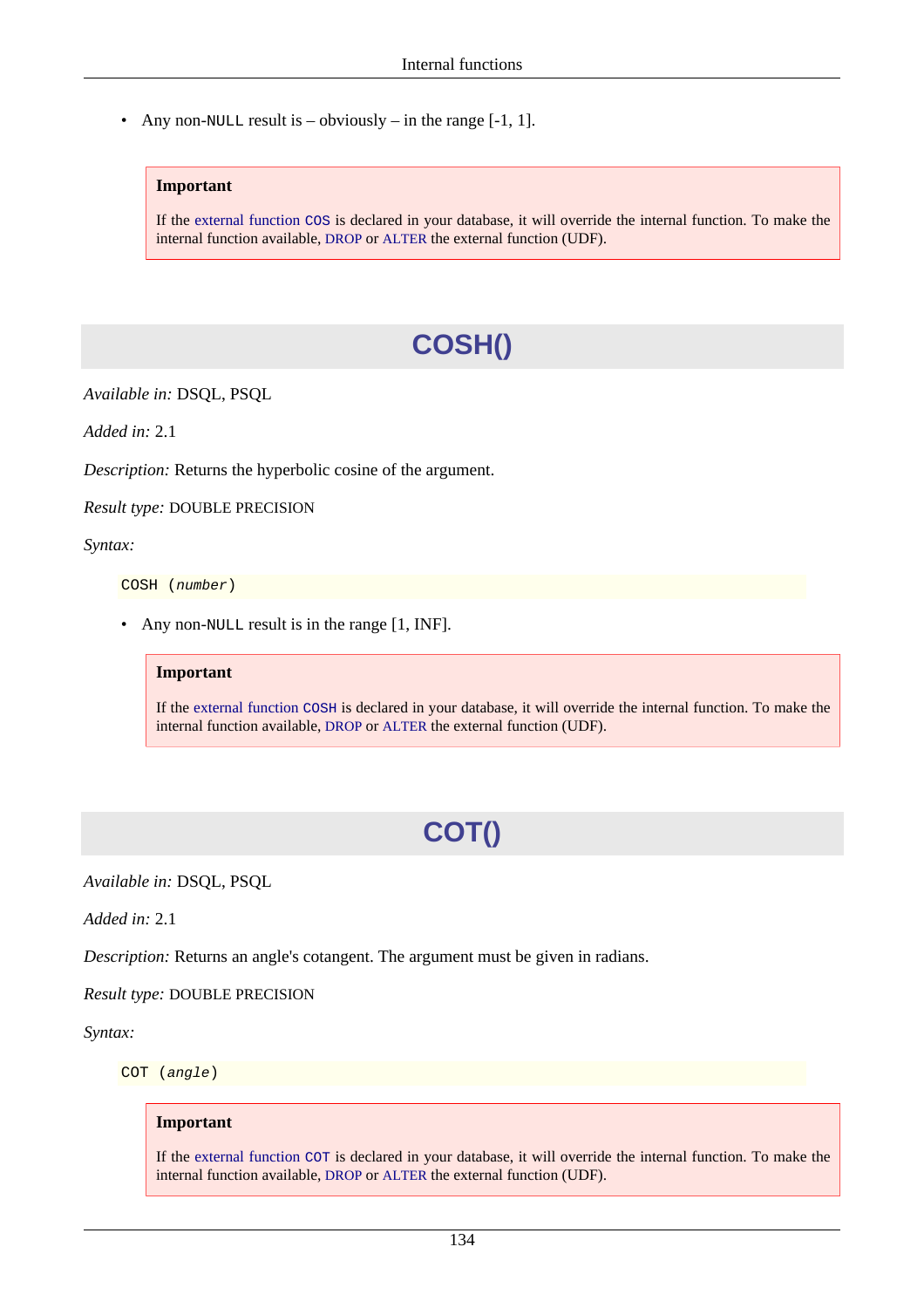### **DATEADD()**

<span id="page-145-0"></span>*Available in:* DSQL, PSQL

*Added in:* 2.1

*Description:* Adds the specified number of years, months, days, hours, minutes, seconds or milliseconds to a date/time value.

*Result type:* DATE, TIME or TIMESTAMP

*Syntax:*

DATEADD (<args>) <args> ::= <amount> <unit> TO <datetime> | <unit>, <amount>, <datetime> <amount> ::= an integer expression (negative to subtract) <unit> ::= YEAR | MONTH | DAY | HOUR | MINUTE | SECOND | MILLISECOND <datetime> ::= a DATE, TIME or TIMESTAMP expression

- The result type is determined by the third argument.
- With DATE arguments, only YEAR, MONTH and DAY can be used.
- With TIME arguments, only HOUR, MINUTE, SECOND and MILLISECOND can be used.

*Examples:*

```
dateadd (28 day to current_date)
dateadd (-6 hour to current_time)
dateadd (month, 9, DateOfConception)
dateadd (minute, 90, time 'now')
dateadd (? year to date '11-Sep-1973')
```
### **DATEDIFF()**

*Available in:* DSQL, PSQL

*Added in:* 2.1

*Description:* Returns the number of years, months, days, hours, minutes, seconds or milliseconds elapsed between two date/time values.

*Result type:* BIGINT

*Syntax:*

DATEDIFF (<args>)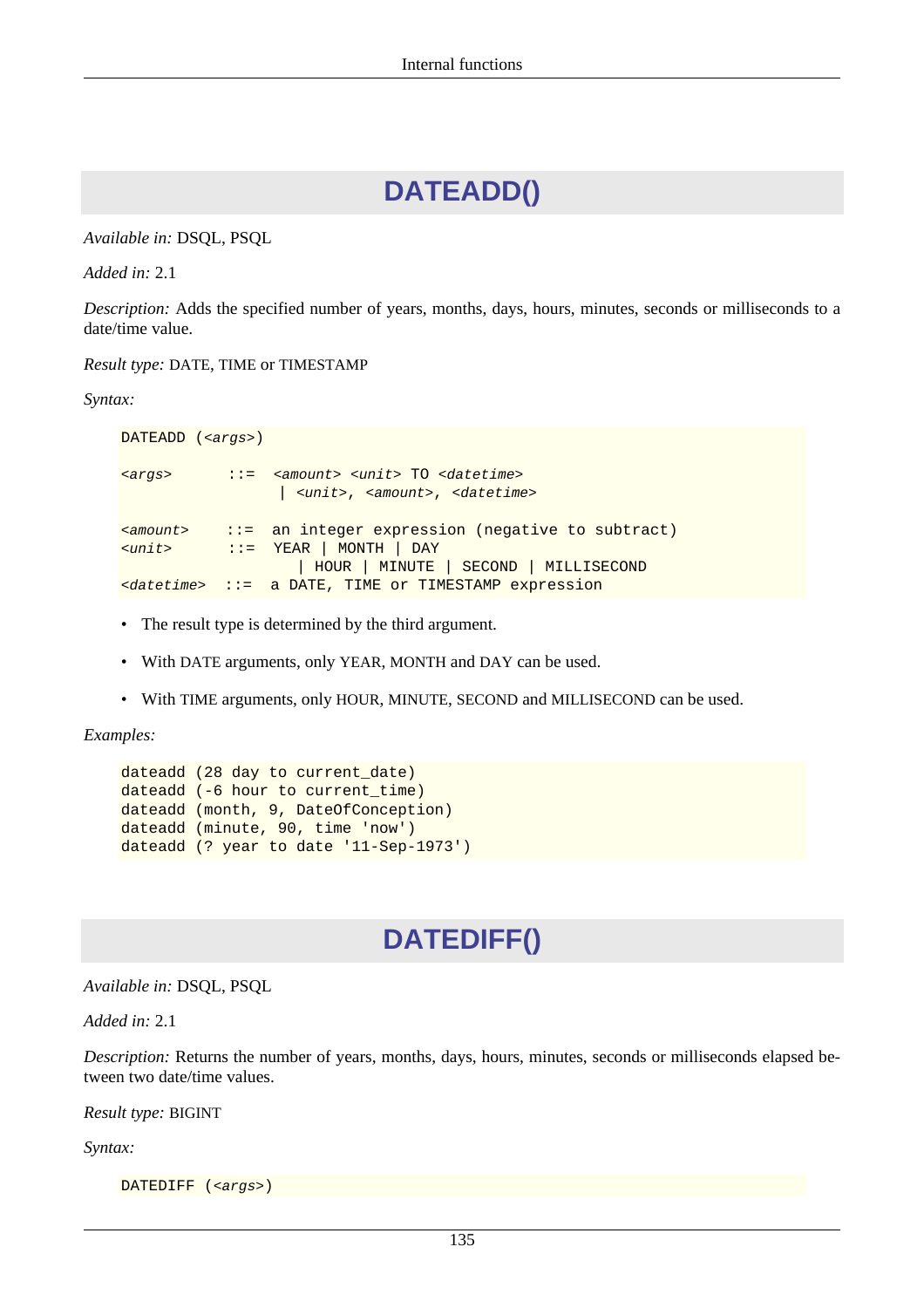```
<args> ::= <unit> FROM <moment1> TO <moment2>
                 | <unit>, <moment1>, <moment2>
<unit> ::= YEAR | MONTH | DAY
                   | HOUR | MINUTE | SECOND | MILLISECOND
<momentN> ::= a DATE, TIME or TIMESTAMP expression
```
- DATE and TIMESTAMP arguments can be combined. No other mixes are allowed.
- With DATE arguments, only YEAR, MONTH and DAY can be used.
- With TIME arguments, only HOUR, MINUTE, SECOND and MILLISECOND can be used.

#### *Computation:*

- DATEDIFF doesn't look at any smaller units than the one specified in the first argument. As a result,
	- "datediff (year, date '1-Jan-2009', date '31-Dec-2009')" returns 0, but
	- "datediff (year, date '31-Dec-2009', date '1-Jan-2010')" returns 1
- It does, however, look at all the *bigger* units. So:
	- "datediff (day, date '26-Jun-1908', date '11-Sep-1973')" returns 23818
- A negative result value indicates that moment 2 lies before moment 1.

*Examples:*

```
datediff (hour from current_timestamp to timestamp '12-Jun-2059 06:00')
datediff (minute from time '0:00' to current_time)
datediff (month, current_date, date '1-1-1900')
datediff (day from current_date to cast(? as date))
```
### **DECODE()**

*Available in:* DSQL, PSQL

*Added in:* 2.1

*Description:* DECODE is a shortcut for the so-called "simple CASE[" construct](#page-18-0), in which a given expression is compared to a number of other expressions until a match is found. The result is determined by the value listed after the matching expression. If no match is found, the default result is returned, if present. Otherwise, NULL is returned.

*Result type:* Varies

*Syntax:*

```
DECODE ( <test-expr>,
           <expr>, result
           [, <expr>, result ...]
          [, defaultresult])
```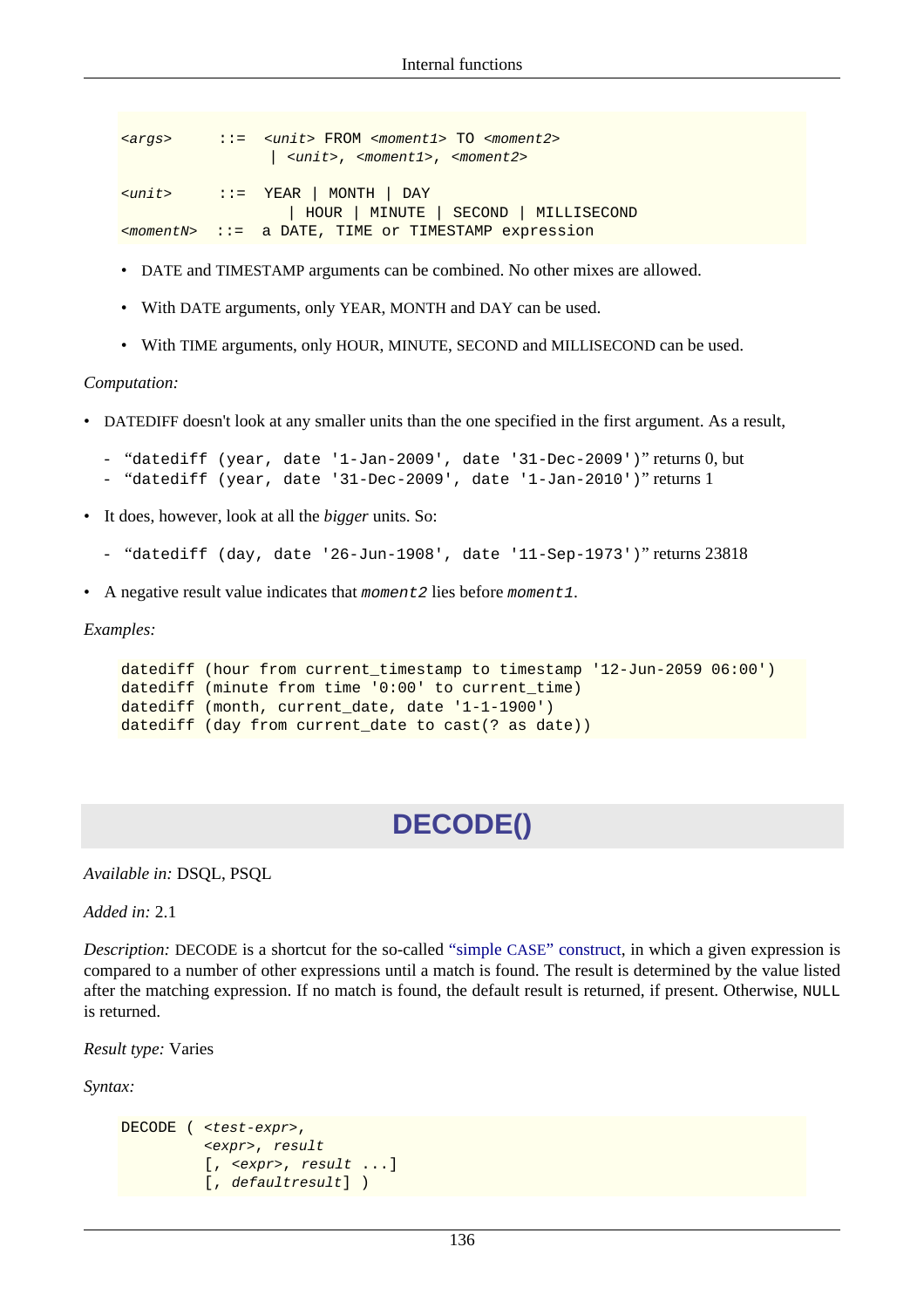The equivalent CASE construct:

```
CASE <test-expr>
   WHEN <expr> THEN result
   [WHEN <expr> THEN result ...]
    [ELSE defaultresult]
END
```
#### **Caution**

Matching is done with the "=" operator, so if <test-expr> is NULL, it won't match any of the <expr>s, not even those that are NULL.

#### *Example:*

```
select name,
        age,
       decode( upper(sex),
                'M', 'Male',
                 'F', 'Female',
                 'Unknown' ),
        religion
from people
```
<span id="page-147-0"></span>*See also:* [CASE](#page-18-1), [Simple](#page-18-0) CASE

# **EXP()**

*Available in:* DSQL, PSQL

*Added in:* 2.1

*Description:* Returns the natural exponential,  $e^{number}$ 

#### *Result type:* DOUBLE PRECISION

*Syntax:*

EXP (number)

*See also:* [LN\(\)](#page-152-0)

# **EXTRACT()**

*Available in:* DSQL, ESQL, PSQL

*Added in:* IB 6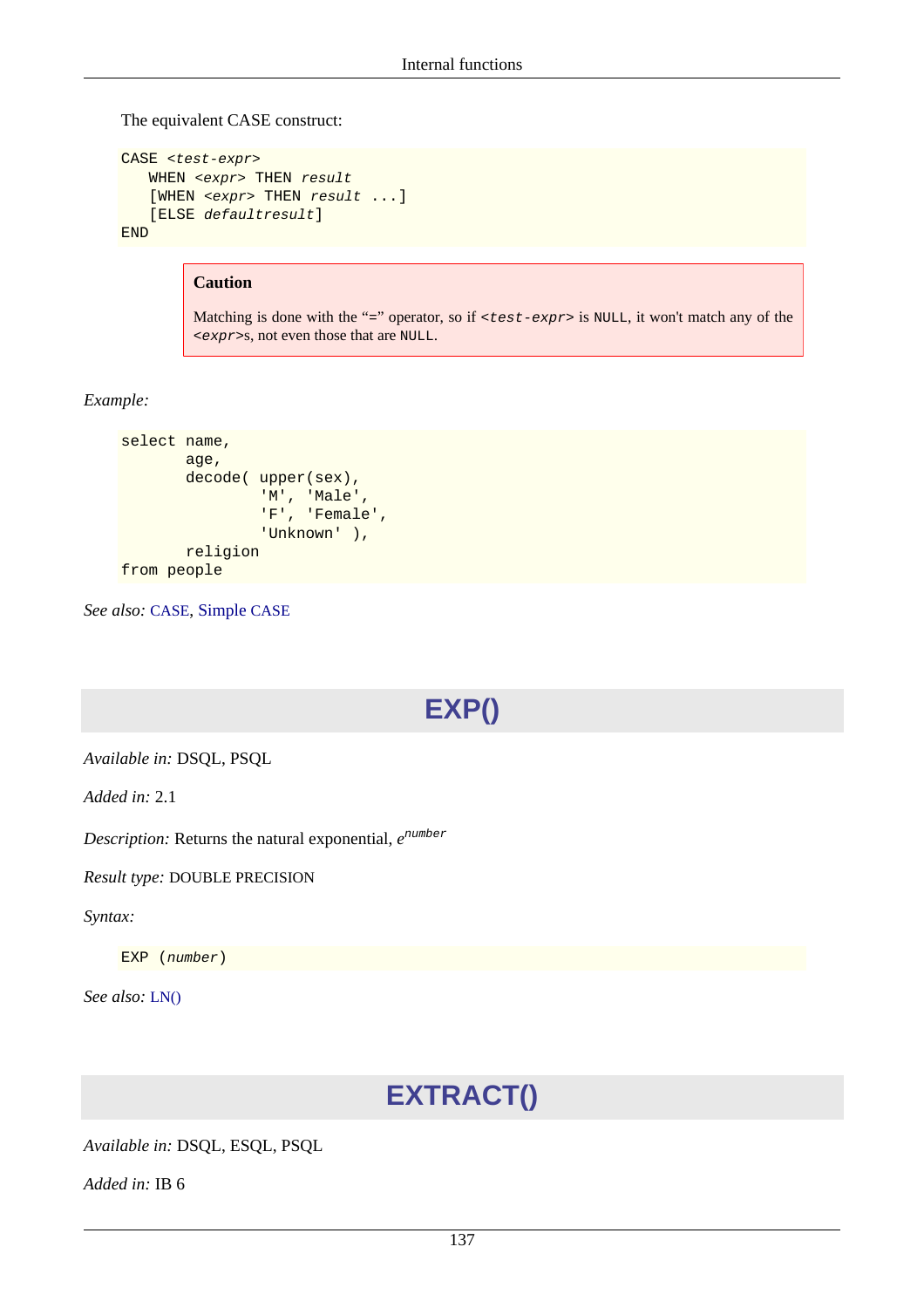#### *Changed in:* 2.1

*Description:* Extracts and returns an element from a DATE, TIME or TIMESTAMP expression. This function was already added in InterBase 6, but not documented in the *Language Reference* at the time.

*Result type:* SMALLINT or NUMERIC

*Syntax:*

EXTRACT (<part> FROM <datetime>) <part> ::= YEAR | MONTH | WEEK | DAY | WEEKDAY | YEARDAY | HOUR | MINUTE | SECOND | MILLISECOND <datetime> ::= a DATE, TIME or TIMESTAMP expression

The returned datatypes and possible ranges are shown in the table below. If you try to extract a part that isn't present in the date/time argument (e.g. SECOND from a DATE or YEAR from a TIME), an error occurs.

| Part               | <b>Type</b>     | Range            | <b>Comment</b>                      |
|--------------------|-----------------|------------------|-------------------------------------|
| <b>YEAR</b>        | <b>SMALLINT</b> | 1-9999           |                                     |
| <b>MONTH</b>       | <b>SMALLINT</b> | $1 - 12$         |                                     |
| <b>WEEK</b>        | <b>SMALLINT</b> | $1 - 53$         |                                     |
| <b>DAY</b>         | <b>SMALLINT</b> | $1 - 31$         |                                     |
| <b>WEEKDAY</b>     | <b>SMALLINT</b> | $0 - 6$          | $0 =$ Sunday                        |
| <b>YEARDAY</b>     | <b>SMALLINT</b> | $0 - 365$        | $0 =$ January 1                     |
| <b>HOUR</b>        | <b>SMALLINT</b> | $0 - 23$         |                                     |
| <b>MINUTE</b>      | <b>SMALLINT</b> | $0 - 59$         |                                     |
| <b>SECOND</b>      | NUMERIC(9,4)    | 0.0000-59.9999   | includes millisecond as<br>fraction |
| <b>MILLISECOND</b> | NUMERIC(9,1)    | $0.0000 - 999.9$ | broken in $2.1$ , $2.1.1$           |

#### **Table 12.2. Types and ranges of EXTRACT results**

### **MILLISECOND**

*Added in:* 2.1 (with bug)

*Fixed in:* 2.1.2

*Description:* Firebird 2.1 and up support extraction of the millisecond from a TIME or TIMESTAMP. The datatype returned is NUMERIC(9,1).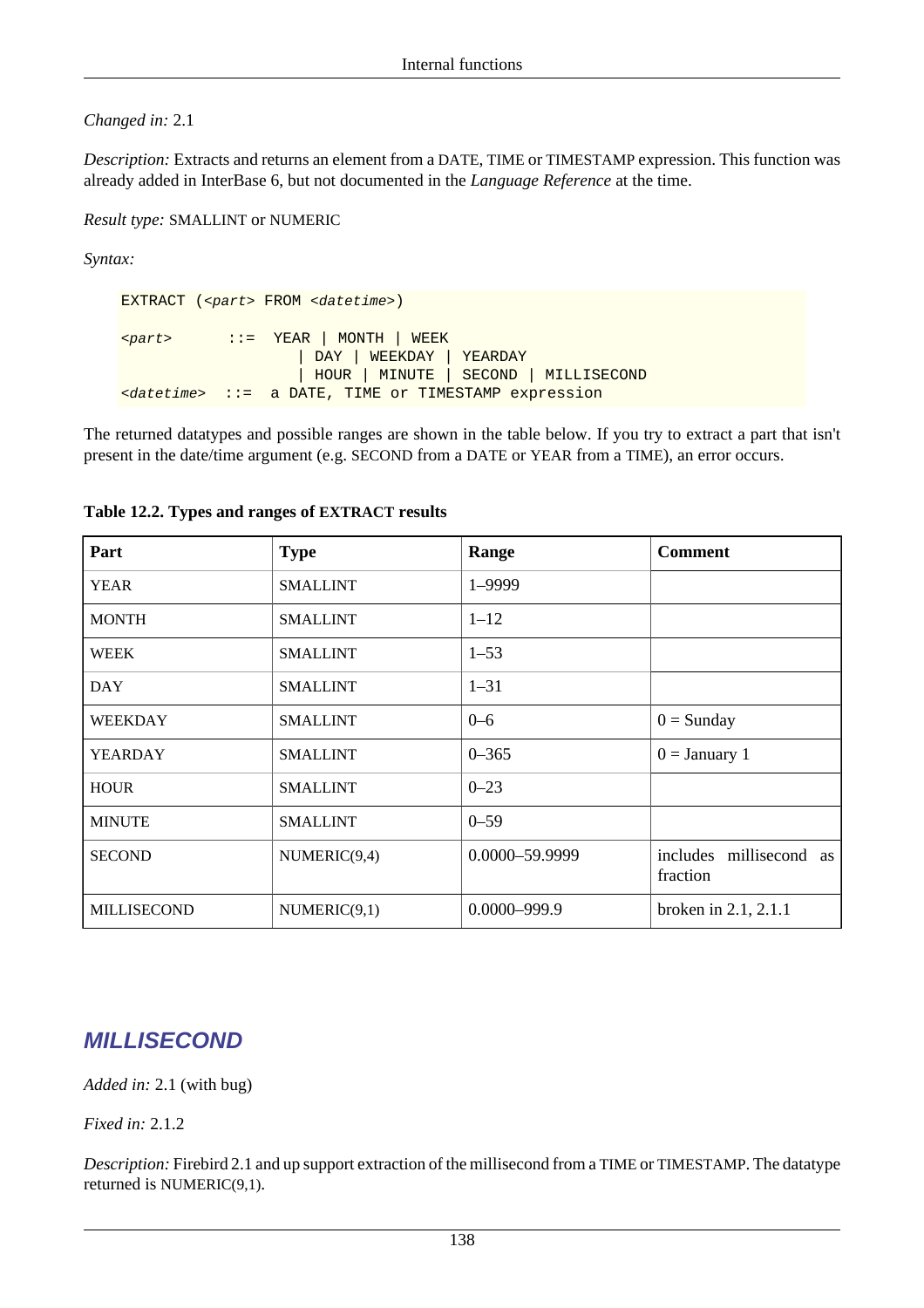#### **Bug alert**

MILLISECOND extraction is broken in Firebird 2.1 and 2.1.1. In those versions, the number returned is an INTEGER including SECOND\*1000, so if the time is e.g. 20:48:17.637, the MILLISECOND value is 17637 while it should be 637. This bug has been fixed in version 2.1.2.

#### **Note**

If you extract the millisecond from [CURRENT\\_TIME](#page-120-0), be aware that this variable defaults to seconds precision, so the result will always be 0. Extract from CURRENT\_TIME(3) or [CURRENT\\_TIMESTAMP](#page-120-1) to get milliseconds precision.

### **WEEK**

*Added in:* 2.1

*Description:* Firebird 2.1 and up support extraction of the ISO-8601 week number from a DATE or TIMESTAMP. ISO-8601 weeks start on a Monday and always have the full seven days. Week 1 is the first week that has a majority (at least 4) of its days in the new year. The first 1–3 days of the year may belong to the last week (52 or 53) of the previous year. Likewise, a year's final 1–3 days may belong to week 1 of the following year.

#### **Caution**

Be careful when combining WEEK and YEAR results. For instance, 30 December 2008 lies in week 1 of 2009, so "extract (week from date '30 Dec 2008')" returns 1. However, extracting YEAR always gives the calendar year, which is 2008. In this case, WEEK and YEAR are at odds with each other. The same happens when the first days of January belong to the last week of the previous year.

Please also notice that WEEKDAY is *not* ISO-8601 compliant: it returns 0 for Sunday, whereas ISO-8601 specifies 7.

# **FLOOR()**

*Available in:* DSQL, PSQL

*Added in:* 2.1

*Description:* Returns the largest whole number smaller than or equal to the argument.

#### *Result type:* BIGINT or DOUBLE PRECISION

*Syntax:*

FLOOR (number)

#### **Important**

If the [external function](#page-186-0) FLOOR is declared in your database, it will override the internal function. To make the internal function available, [DROP](#page-33-0) or [ALTER](#page-34-0) the external function (UDF).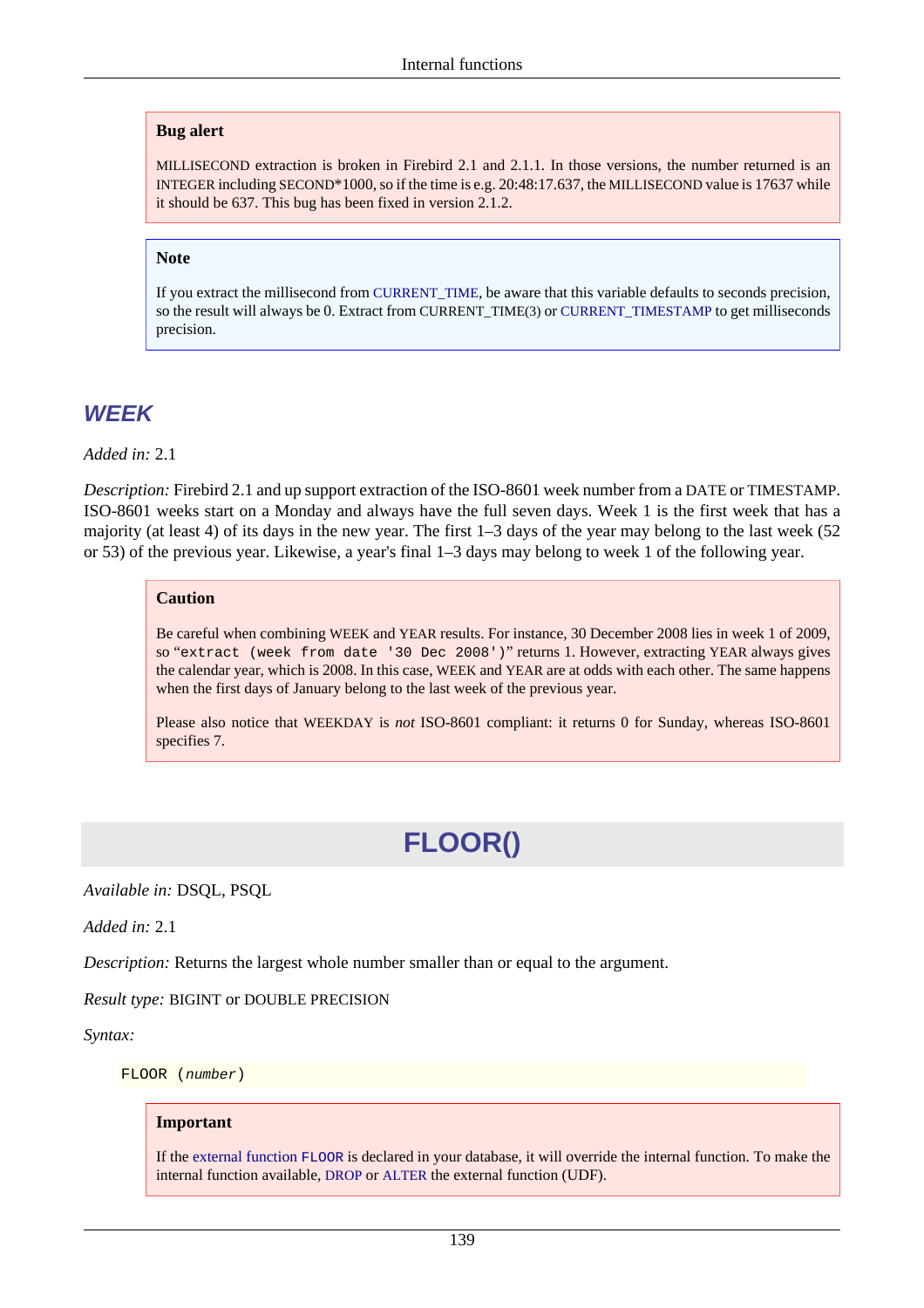*See also:* CEIL() / [CEILING\(\)](#page-141-0)

**GEN\_ID()**

*Available in:* DSQL, ESQL, PSQL

*Added in:* IB

*Description:* Increments a generator or sequence and returns its new value. From Firebird 2.0 onward, the SQLcompliant NEXT VALUE FOR syntax is preferred, except when an increment other than 1 is needed.

*Result type:* BIGINT

*Syntax:*

GEN ID (generator-name, <step>)

<step> ::= An integer expression.

*Example:*

 $new-rec_id = gen_id(gen\_recnum, 1);$ 

#### **Warning**

Unless you know very well what you are doing, using GEN\_ID() with step values lower than 1 may compromise your data's integrity.

*See also:* [NEXT VALUE FOR](#page-130-0), [CREATE GENERATOR](#page-45-0)

### **GEN\_UUID()**

*Available in:* DSQL, PSQL

*Added in:* 2.1

*Description:* Returns a universally unique ID as a 16-byte character string.

*Result type:* CHAR(16) CHARACTER SET OCTETS

*Syntax:*

GEN\_UUID ()

# **HASH()**

*Available in:* DSQL, PSQL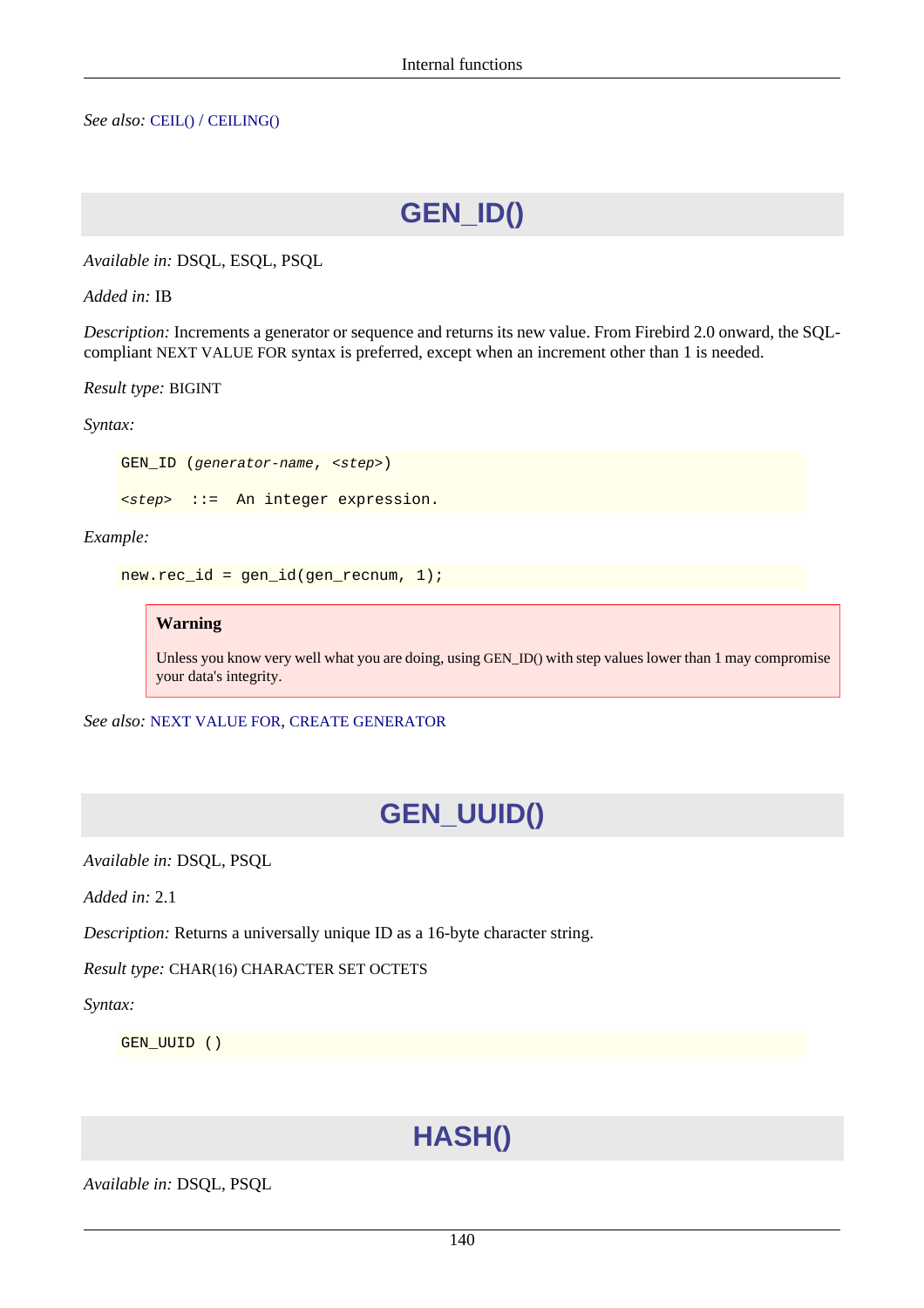#### *Added in:* 2.1

*Description:* Returns a hash value for the input string. This function fully supports text BLOBs of any length and character set.

*Result type:* BIGINT

*Syntax:*

HASH (string)

**IIF()**

*Available in:* DSQL, PSQL

*Added in:* 2.0

*Description:* IIF takes three arguments. If the first evaluates to true, the second argument is returned; otherwise the third is returned.

*Result type:* Depends on input.

*Syntax:*

IIF (<condition>, ResultT, ResultF)

<condition> ::= A boolean expression.

*Example:*

select iif( sex = 'M', 'Sir', 'Madam' ) from Customers

<span id="page-151-0"></span>IIF(Cond, Result1, Result2) is a shortcut for "CASE WHEN Cond THEN Result1 ELSE Result2 END". You can also compare IIF to the ternary "? :" operator in C-like languages.

### **LEFT()**

*Available in:* DSQL, PSQL

*Added in:* 2.1

*Description:* Returns the leftmost part of the argument string. The number of characters is given in the second argument.

*Result type:* VARCHAR or BLOB

*Syntax:*

LEFT (string, length)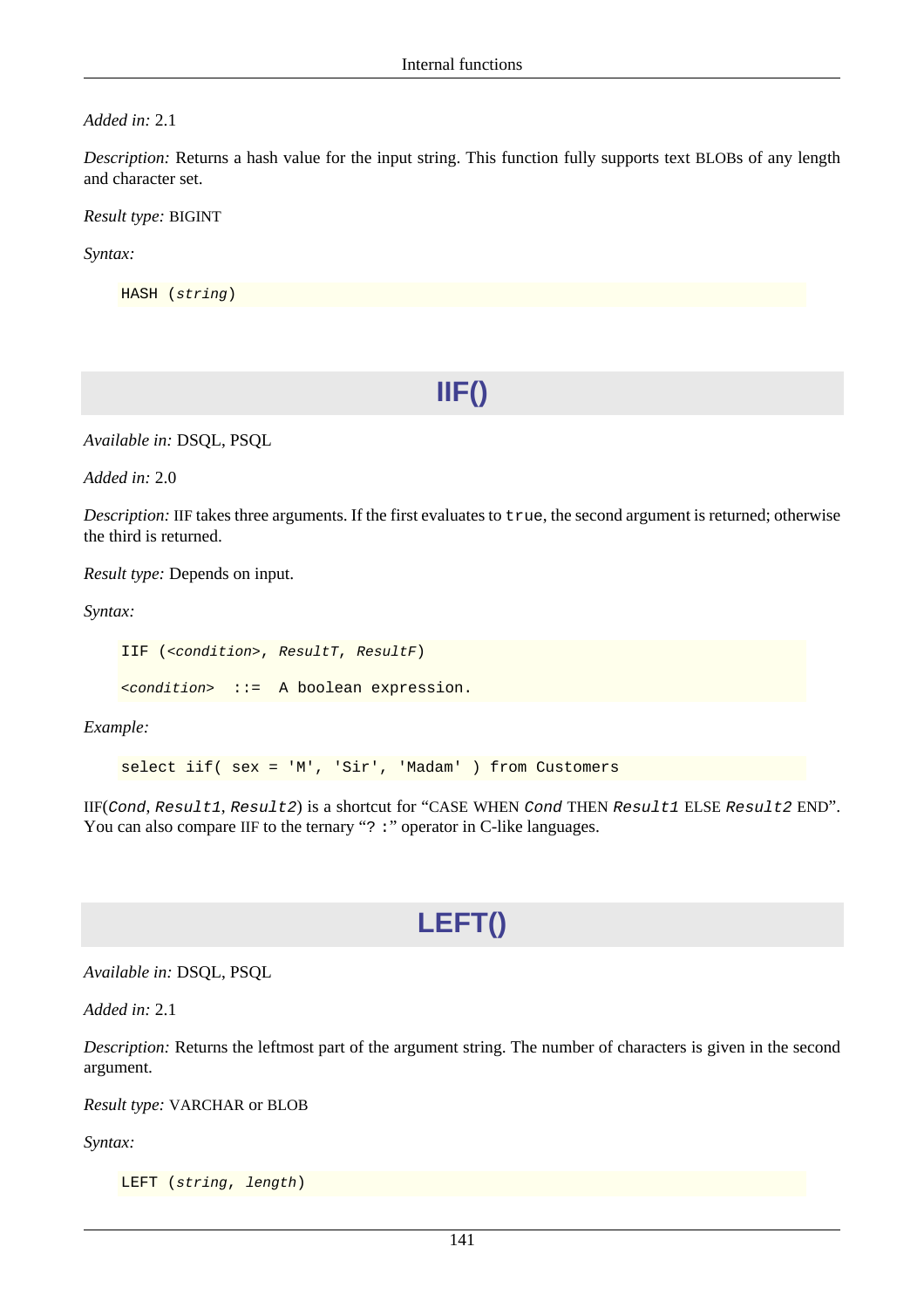- This function fully supports text BLOBs of any length, including those with a multi-byte character set.
- If string is a BLOB, the result is a BLOB. Otherwise, the result is a VARCHAR(n) with n the length of the input string.
- If the length argument exceeds the string length, the input string is returned unchanged.
- If the length argument is not a whole number, bankers' rounding (round-to-even) is applied, i.e. 0.5 becomes 0, 1.5 becomes 2, 2.5 becomes 2, 3.5 becomes 4, etc.

<span id="page-152-0"></span>*See also:* [RIGHT\(\)](#page-165-0)

# **LN()**

*Available in:* DSQL, PSQL

*Added in:* 2.1

*Description:* Returns the natural logarithm of the argument.

*Result type:* DOUBLE PRECISION

*Syntax:*

LN (number)

• An error is raised if the argument is negative or 0.

#### **Important**

If the [external function](#page-187-0) LN is declared in your database, it will override the internal function. To make the internal function available, [DROP](#page-33-0) or [ALTER](#page-34-0) the external function (UDF).

*See also:* [EXP\(\)](#page-147-0)

# **LOG()**

*Available in:* DSQL, PSQL

*Added in:* 2.1

*Description:* Returns the x-based logarithm of y.

#### *Result type:* DOUBLE PRECISION

*Syntax:*

LOG  $(x, y)$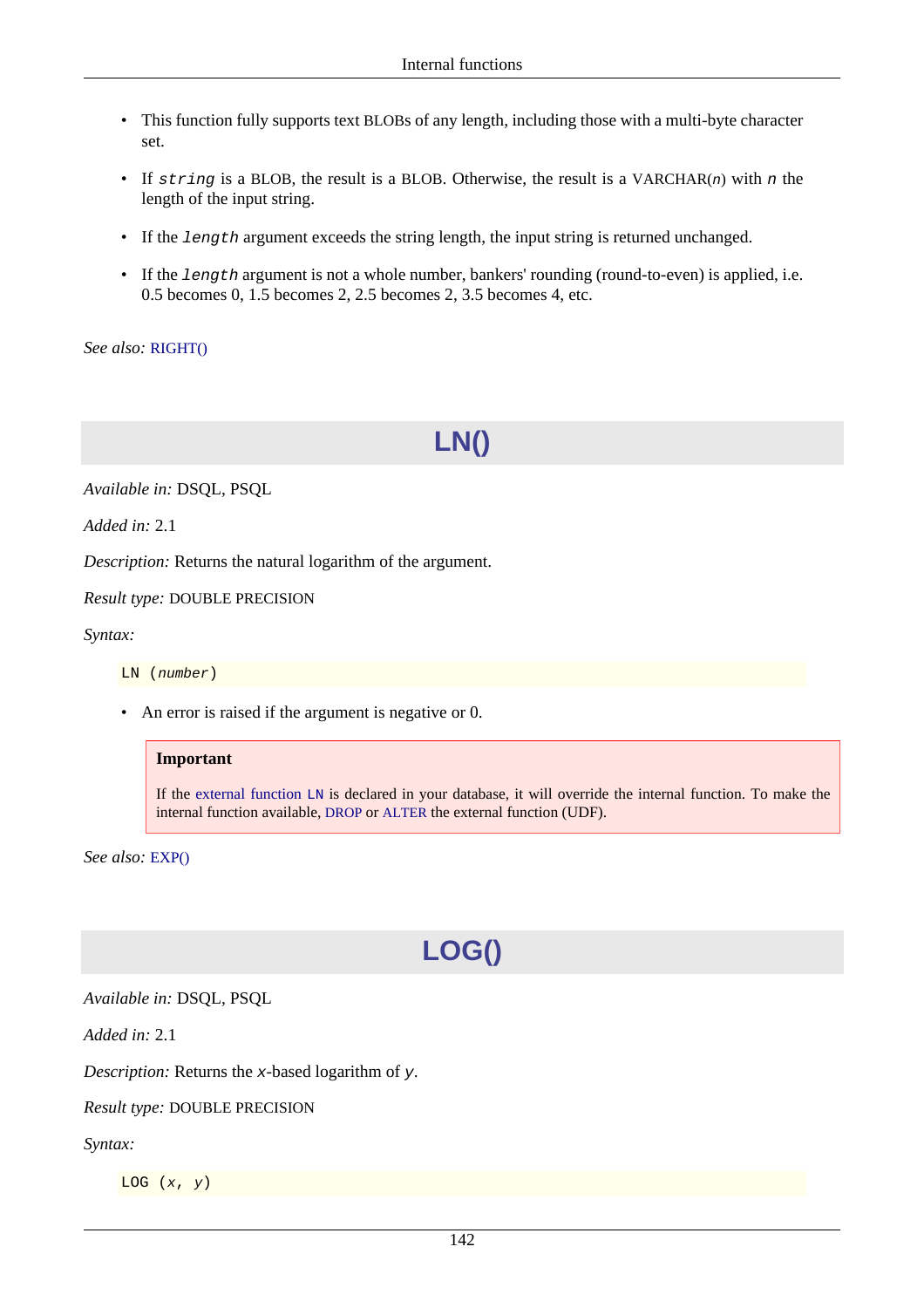- If x is negative or y is negative, the result is always NaN.
- If x is positive and y is  $0, +/-$ INF is returned, depending on x.
- **Bug:** If  $x = 1$  and  $y \ge 0$  (but not 1),  $\frac{+}{\text{N}}$  is returned.
- **Bug:** If  $x = 0$  and  $y > 0$ , the result is 0.

#### **Important**

If the [external function](#page-187-1) LOG is declared in your database, it will override the internal function. To make the internal function available, [DROP](#page-33-0) or [ALTER](#page-34-0) the external function (UDF).

# **LOG10()**

*Available in:* DSQL, PSQL

*Added in:* 2.1

*Description:* Returns the 10-based logarithm of the argument.

*Result type:* DOUBLE PRECISION

*Syntax:*

LOG10 (number)

• If the argument is 0, -INF is returned. If the argument is negative, NaN is returned.

#### **Important**

<span id="page-153-0"></span>If the [external function](#page-188-0) LOG10 is declared in your database, it will override the internal function. To make the internal function available, [DROP](#page-33-0) or [ALTER](#page-34-0) the external function (UDF).

# **LOWER()**

*Available in:* DSQL, ESQL, PSQL

*Added in:* 2.0

*Changed in:* 2.1

*Description:* Returns the lower-case equivalent of the input string. The exact result depends on the character set. With ASCII or NONE for instance, only ASCII characters are lowercased; with OCTETS, the entire string is returned unchanged. Since Firebird 2.1 this function also fully supports text BLOBs of any length and character set.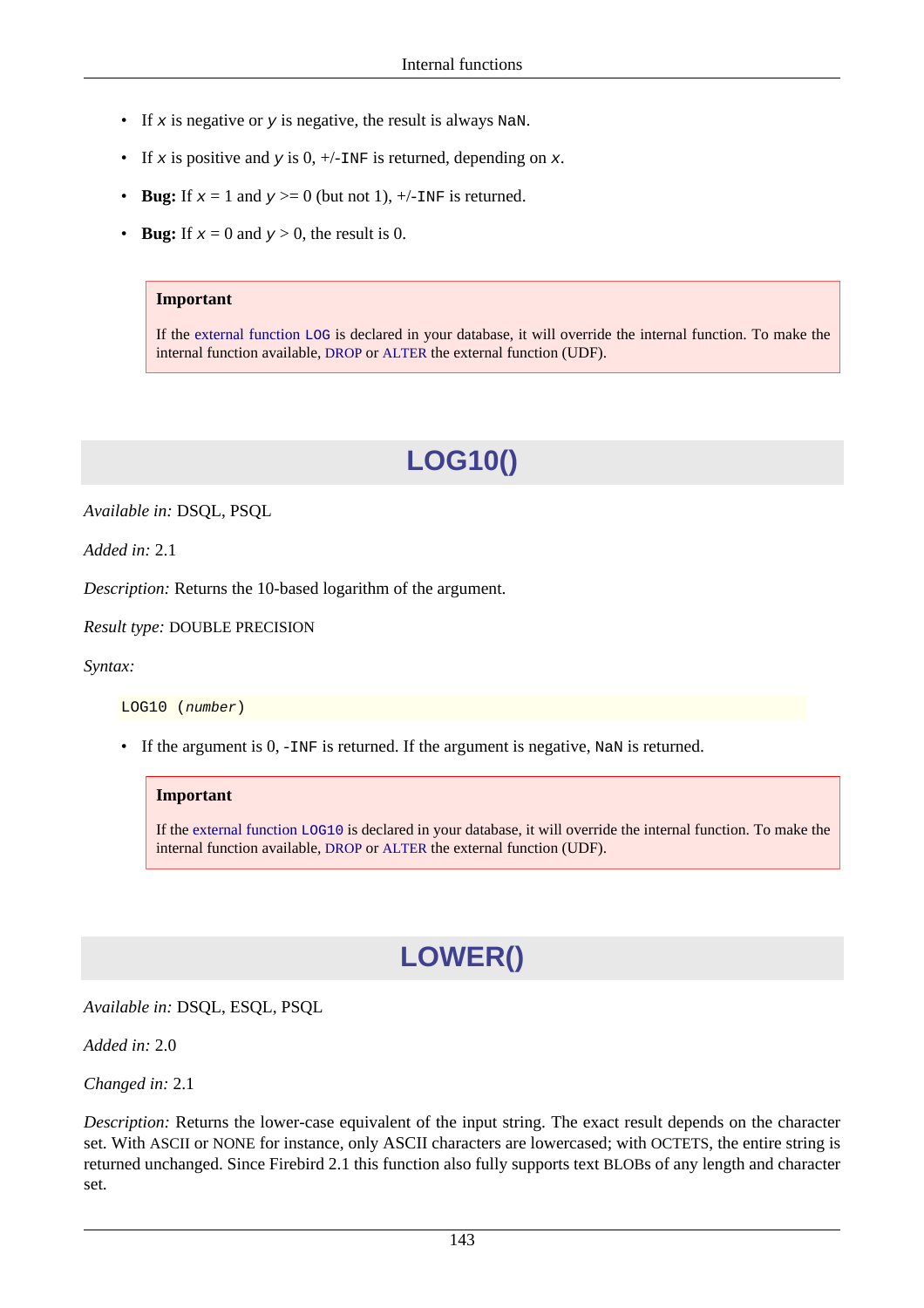#### *Result type:* (VAR)CHAR or BLOB

*Syntax:*

LOWER (str)

#### **Important**

If the [external function](#page-189-0) LOWER is declared in your database, it will override the internal function. To make the internal function available, [DROP](#page-33-0) or [ALTER](#page-34-0) the external function (UDF).

*Example:*

```
select Sheriff from Towns
  where lower(Name) = 'cooper''s valley'
```
<span id="page-154-0"></span>*See also:* [UPPER](#page-173-0)

### **LPAD()**

*Available in:* DSQL, PSQL

*Added in:* 2.1

*Description:* Left-pads a string with spaces or with a user-supplied string until a given length is reached.

*Result type:* VARCHAR(32765) or BLOB

*Syntax:*

LPAD (str, endlen [, padstr])

- This function fully supports text BLOBs of any length and character set.
- If str is a BLOB, the result is a BLOB. Otherwise, the result is a VARCHAR(32765).
- If padstr is given and equals '' (empty string), no padding takes place.
- If endlen is less than the current string length, the string is truncated to endlen, even if padstr is the empty string.

#### **Important**

If the [external function](#page-189-1) LPAD is declared in your database, it will override the internal function. To make the internal function available, [DROP](#page-33-0) or [ALTER](#page-34-0) the external function (UDF).

#### **Tip**

With (VAR)CHARs, it is generally wise to CAST the result to a smaller size. The default result length of 32765 may, in combination with other output columns, lead to a "block size exceeds implementation restriction" error.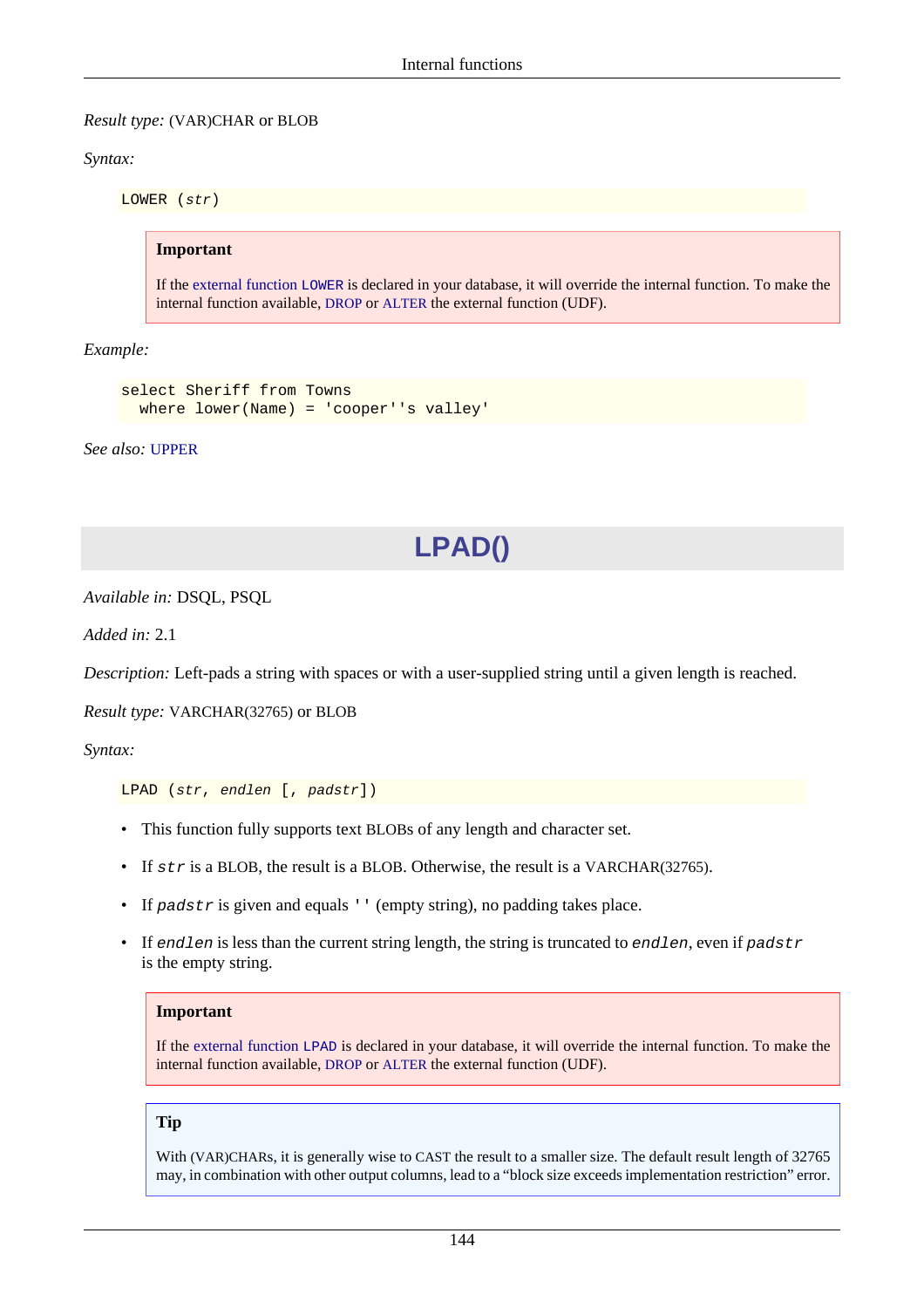*Examples:*

```
lpad ('Hello', 12) -- returns ' Hello'
lpad ('Hello', 12, '-') -- returns '-------Hello'
lpad ('Hello', 12, '') -- returns 'Hello'
lpad ('Hello', 12, 'abc') -- returns 'abcabcaHello'
lpad ('Hello', 12, 'abcdefghij') -- returns 'abcdefgHello'
lpad ('Hello', 2) -- returns 'He'
lpad ('Hello', 2, '-') -- returns 'He'
lpad ('Hello', 2, '') -- returns 'He'
```
#### **Warning**

When used on a BLOB, this function may need to load the entire object into memory. Although it does try to limit memory consumption, this may affect performance if huge BLOBs are involved.

<span id="page-155-1"></span>*See also:* [RPAD\(\)](#page-166-0)

### **MAXVALUE()**

*Available in:* DSQL, PSQL

*Added in:* 2.1

*Description:* Returns the maximum value from a list of numerical, string, or date/time expressions. This function fully supports text BLOBs of any length and character set.

*Result type:* Varies

*Syntax:*

```
MAXVALUE (expr [, expr ...])
```
• If one or more expressions resolve to NULL, MAXVALUE returns NULL. This behaviour differs from the aggregate function MAX.

<span id="page-155-0"></span>*See also:* [MINVALUE\(\)](#page-155-0)

### **MINVALUE()**

*Available in:* DSQL, PSQL

*Added in:* 2.1

*Description:* Returns the minimum value from a list of numerical, string, or date/time expressions. This function fully supports text BLOBs of any length and character set.

*Result type:* Varies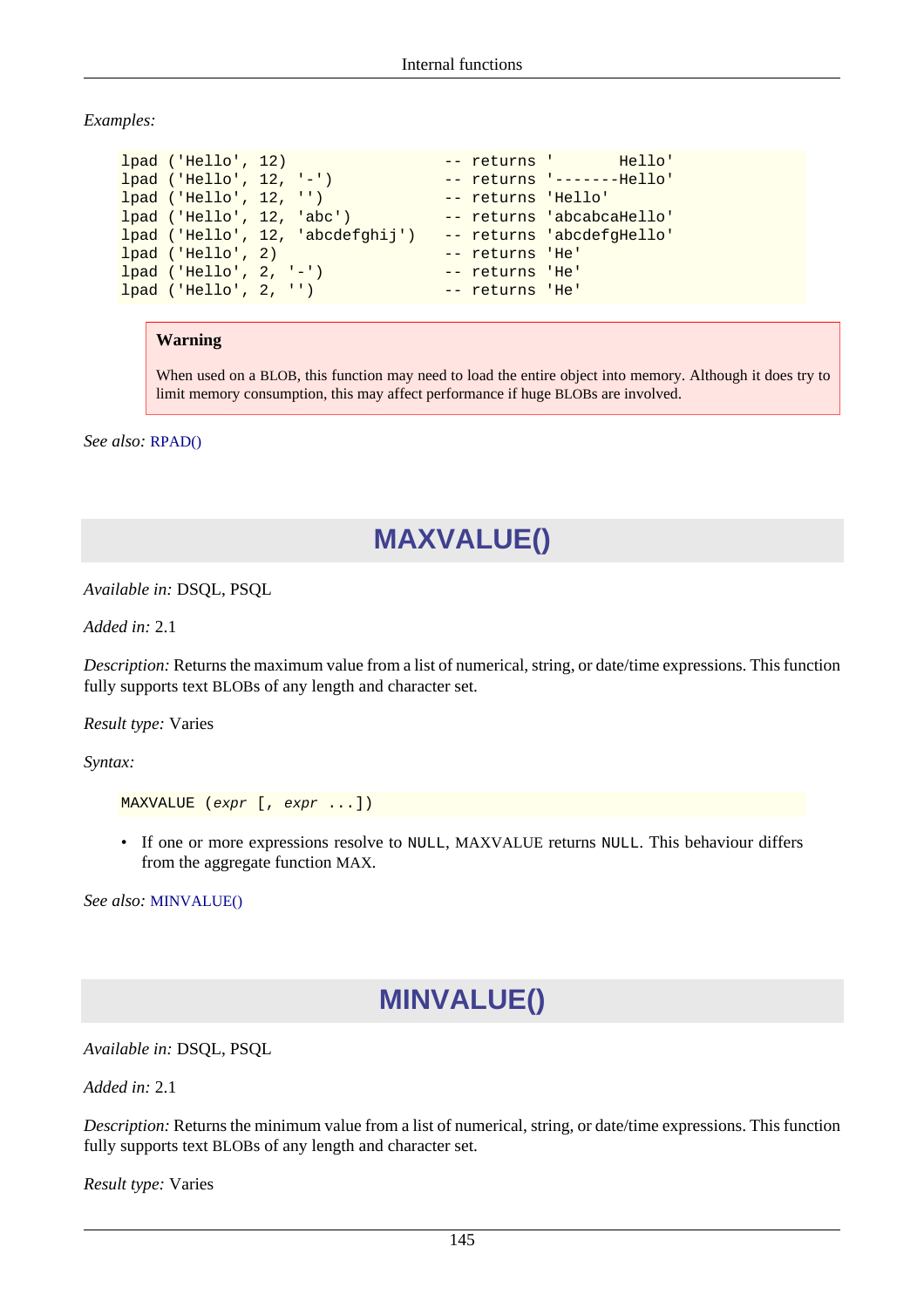*Syntax:*

```
MINVALUE (expr [, expr ...])
```
• If one or more expressions resolve to NULL, MINVALUE returns NULL. This behaviour differs from the aggregate function MIN.

*See also:* [MAXVALUE\(\)](#page-155-1)

# **MOD()**

*Available in:* DSQL, PSQL

*Added in:* 2.1

*Description:* Returns the remainder of an integer division.

*Result type:* INTEGER or BIGINT

*Syntax:*

MOD (a, b)

• Non-integer arguments are rounded before the division takes place. So, "7.5 mod 2.5" gives 2 (8) mod 3), not 0.

#### **Important**

If the [external function](#page-191-0) MOD is declared in your database, it will override the internal function. To make the internal function available, [DROP](#page-33-0) or [ALTER](#page-34-0) the external function (UDF).

# **NULLIF()**

*Available in:* DSQL, PSQL

*Added in:* 1.5

*Description:* NULLIF returns the value of the first argument, unless it is equal to the second. In that case, NULL is returned.

*Result type:* Depends on input.

*Syntax:*

NULLIF (<exp1>, <exp2>)

*Example:*

select avg( nullif(Weight, -1) ) from FatPeople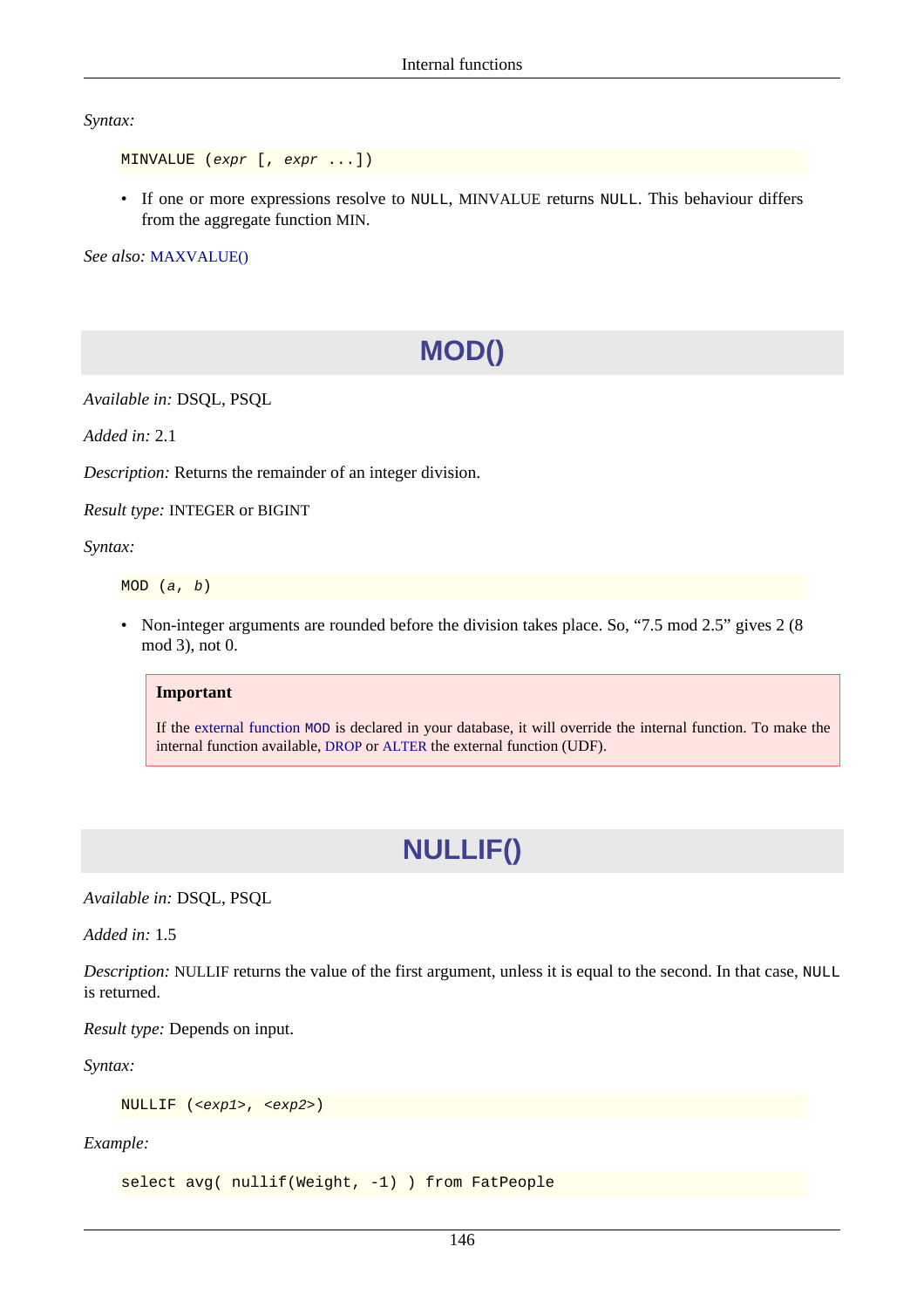This will return the average weight of the persons listed in FatPeople, excluding those having a weight of -1, since AVG skips NULL data. Presumably, -1 indicates "weight unknown" in this table. A plain AVG(Weight) would include the -1 weights, thus skewing the result.

#### **Note**

In Firebird 1.0.x, where NULLIF is not available, you can accomplish the same with the  $*$ nullif external functions.

### **OCTET\_LENGTH()**

*Available in:* DSQL, PSQL

*Added in:* 2.0

*Changed in:* 2.1

*Description:* Gives the length in bytes (octets) of the input string. For multi-byte character sets, this may be less than the number of characters times the "formal" number of bytes per character as found in RDB \$CHARACTER\_SETS.

#### **Note**

With arguments of type CHAR, this function takes the entire formal string length (e.g. the declared length of a field or variable) into account. If you want to obtain the "logical" byte length, not counting the trailing spaces, right-[TRIM](#page-171-0) the argument before passing it to OCTET\_LENGTH.

#### *Result type:* INTEGER

*Syntax:*

```
OCTET_LENGTH (str)
```
*BLOB support:* Since Firebird 2.1, this function fully supports text BLOBs of any length and character set.

*Examples:*

```
select octet_length('Hello!') from rdb$database
  -- returns 6
select octet_length(_iso8859_1 'Grüß di!') from rdb$database
  -- returns 8: ü and ß take up one byte each in ISO8859_1
select octet_length
   (cast (_iso8859_1 'Grüß di!' as varchar(24) character set utf8))
from rdb$database
  -- returns 10: ü and ß take up two bytes each in UTF8
select octet_length
  (cast (_iso8859_1 'Grüß di!' as char(24) character set utf8))
from rdb$database
  -- returns 26: all 24 CHAR positions count, and two of them are 2-byte
```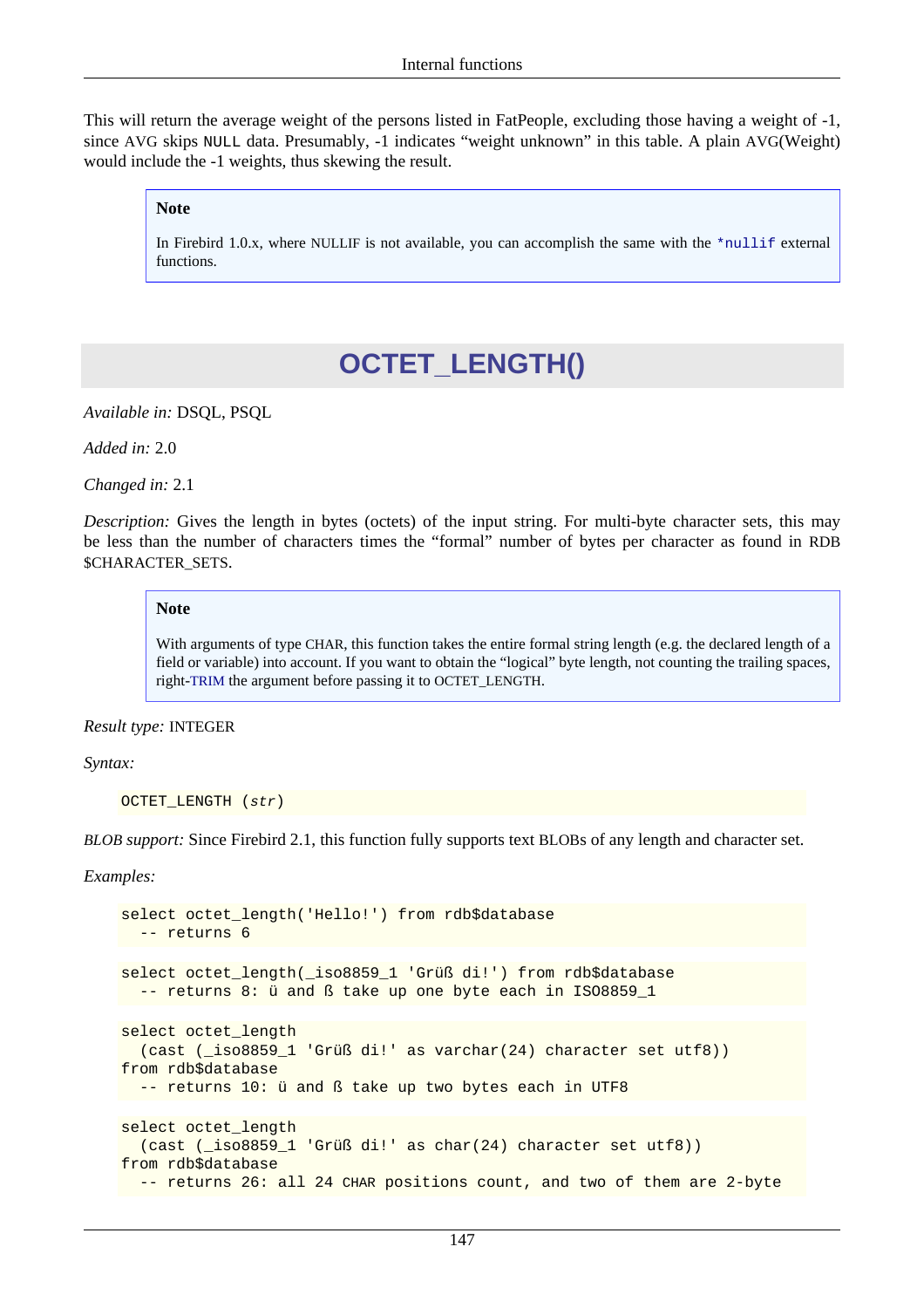#### <span id="page-158-0"></span>*See also:* [BIT\\_LENGTH\(\)](#page-138-0), [CHARACTER\\_LENGTH](#page-142-0)

# **OVERLAY()**

*Available in:* DSQL, PSQL

*Added in:* 2.1

*Description:* Replaces part of a string with another string. By default, the number of characters removed from the host string equals the length of the replacement string. With the optional fourth argument, the user can specify a different number of characters to be removed.

*Result type:* VARCHAR or BLOB

*Syntax:*

OVERLAY (string PLACING replacement FROM pos [FOR length])

- This function supports BLOBs of any length. Due to a bug, BLOBs containing multi-byte characters – and sometimes even single-byte non-ASCII characters – will cause a "Cannot transliterate character between character sets" error. This bug does not occur in Firebird 2.5.
- If string or replacement is a BLOB, the result is a BLOB. Otherwise, the result is a  $VARCHAR(n)$  with *n* the sum of the lengths of string and replacement.
- As usual in SQL string functions, pos is 1-based.
- If pos is beyond the end of string, replacement is placed directly after string.
- If the number of characters from  $pos$  to the end of  $string$  is smaller than the length of replacement (or than the length argument, if present), string is truncated at pos and replacement placed after it.
- The effect of a "FOR 0" clause is that replacement is simply inserted into string.
- If any argument is NULL, the result is NULL.
- If pos or length is not a whole number, bankers' rounding (round-to-even) is applied, i.e. 0.5 becomes 0, 1.5 becomes 2, 2.5 becomes 2, 3.5 becomes 4, etc.

*Examples:*

```
overlay ('Goodbye' placing 'Hello' from 2) -- returns 'GHelloe'
overlay ('Goodbye' placing 'Hello' from 5) -- returns 'GoodHello'
overlay ('Goodbye' placing 'Hello' from 8) -- returns 'GoodbyeHello'
overlay ('Goodbye' placing 'Hello' from 20) -- returns 'GoodbyeHello'
overlay ('Goodbye' placing 'Hello' from 2 for 0) -- r. 'GHellooodbye'
overlay ('Goodbye' placing 'Hello' from 2 for 3) -- r. 'GHellobye'
overlay ('Goodbye' placing 'Hello' from 2 for 6) -- r. 'GHello'<br>overlay ('Goodbye' placing 'Hello' from 2 for 9) -- r. 'GHello'
overlay ('Goodbye' placing 'Hello' from 2 for 9)
overlay ('Goodbye' placing '' from 4) -- returns 'Goodbye'
```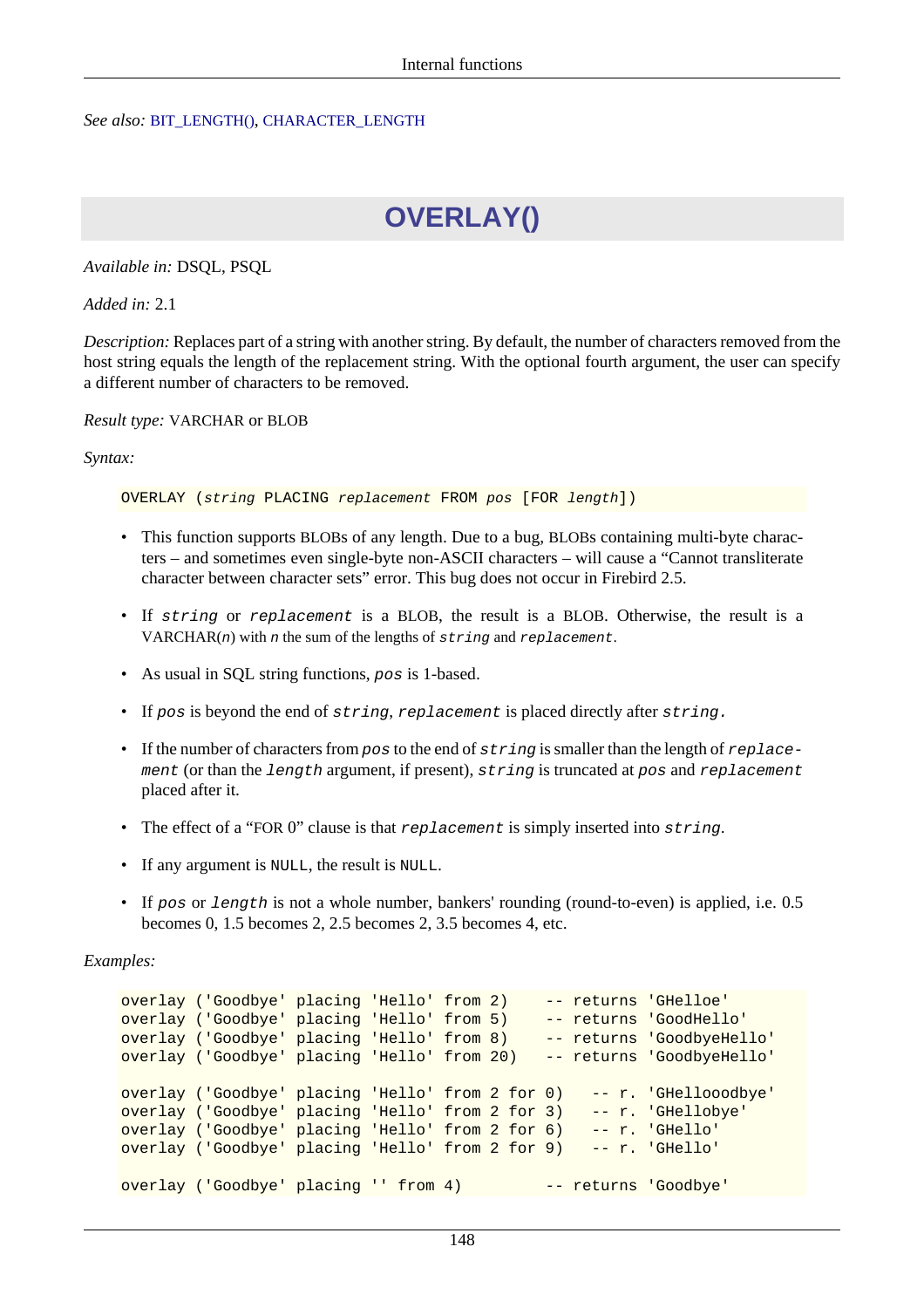overlay ('Goodbye' placing '' from 4 for 3) -- returns 'Gooe' overlay ('Goodbye' placing '' from 4 for 20) -- returns 'Goo' overlay ('' placing 'Hello' from 4) -- returns 'Hello' overlay ('' placing 'Hello' from 4 for 0) -- returns 'Hello' overlay ('' placing 'Hello' from 4 for 20) -- returns 'Hello'

#### **Warning**

When used on a BLOB, this function may need to load the entire object into memory. This may affect performance if huge BLOBs are involved.

*See also:* [REPLACE\(\)](#page-163-0)

### **PI()**

*Available in:* DSQL, PSQL

*Added in:* 2.1

*Description:* Returns an approximation of the value of #.

*Result type:* DOUBLE PRECISION

*Syntax:*

PI ()

#### **Important**

If the [external function](#page-194-0) PI is declared in your database, it will override the internal function. To make the internal function available, [DROP](#page-33-0) or [ALTER](#page-34-0) the external function (UDF).

### **POSITION()**

*Available in:* DSQL, PSQL

*Added in:* 2.1

*Description:* Returns the (1-based) position of the first occurrence of a substring in a host string. With the optional third argument, the search starts at a given offset, disregarding any matches that may occur earlier in the string. If no match is found, the result is 0.

*Result type:* INTEGER

*Syntax:*

POSITION (<args>)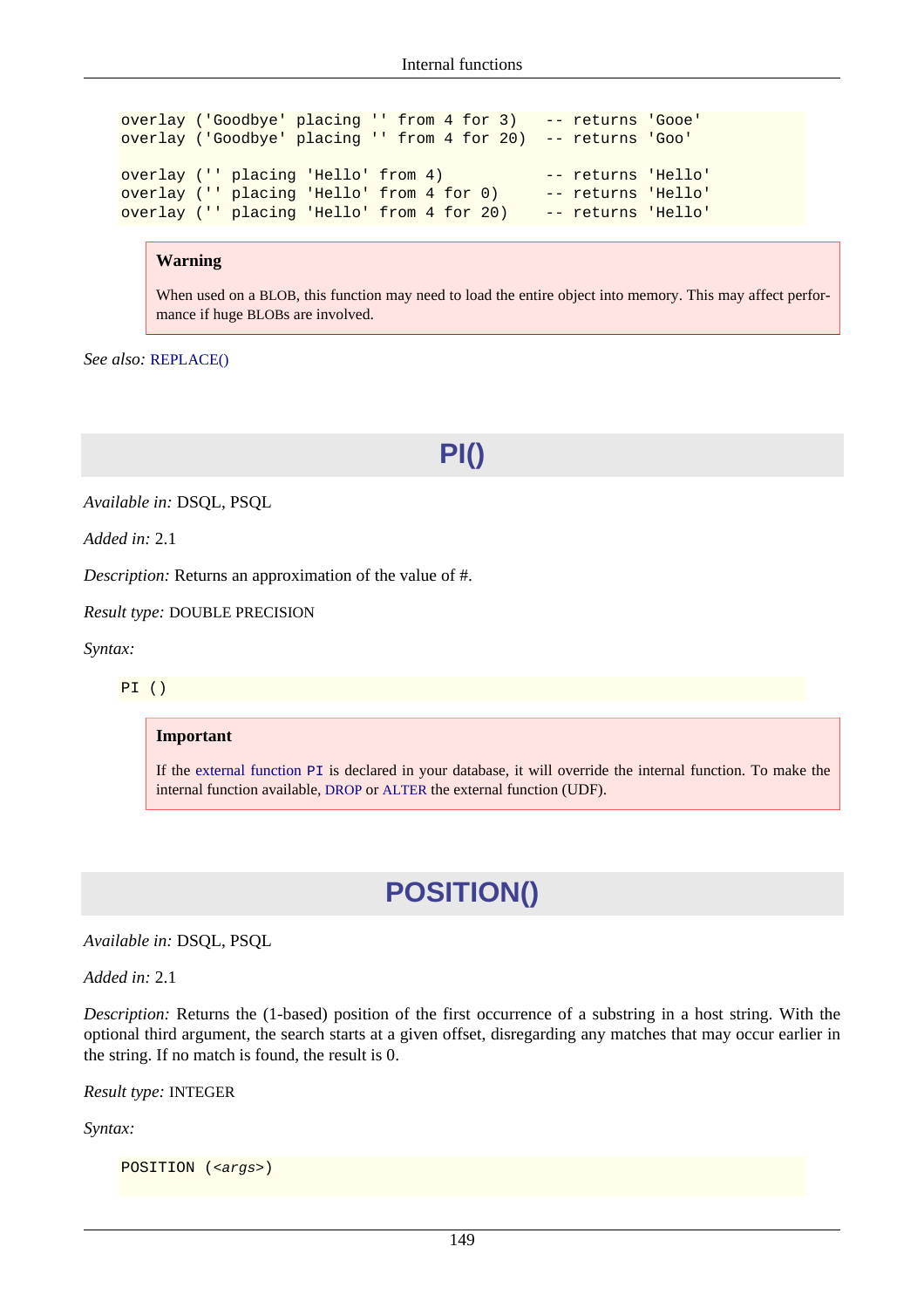```
<args> ::= substr IN string
               | substr, string [, startpos]
```
- The optional third argument is only supported in the second syntax (comma syntax).
- The empty string is considered a substring of every string. Therefore, if substr is " (empty string) and string is not NULL, the result is:
	- 1 if startpos is not given;
	- startpos if startpos lies within string;
	- 0 if startpos lies beyond the end of string.

**Notice:** A bug in Firebird 2.1–2.1.3 causes POSITION to *always* return 1 if substr is the empty string. This is fixed in 2.1.4.

• This function fully supports text BLOBs of any size and character set.

*Examples:*

```
position ('be' in 'To be or not to be') -- returns 4
position ('be', 'To be or not to be') -- returns 4
position ('be', 'To be or not to be', 4) -- returns 4position ('be', 'To be or not to be', 8) -- returns 17
position ('be', 'To be or not to be', 18) -- returns 0
position ('be' in 'Alas, poor Yorick!') -- returns 0
```
#### **Warning**

When used on a BLOB, this function may need to load the entire object into memory. This may affect performance if huge BLOBs are involved.

### **POWER()**

*Available in:* DSQL, PSQL

*Added in:* 2.1

*Description:* Returns x to the y'th power.

*Result type:* DOUBLE PRECISION

*Syntax:*

POWER (x, y)

• If  $x$  negative, an error is raised.

#### **Important**

If the [external function](#page-185-0) POWER is declared in your database as power instead of the default dPower, it will override the internal function. To make the internal function available, [DROP](#page-33-0) or [ALTER](#page-34-0) the external function (UDF).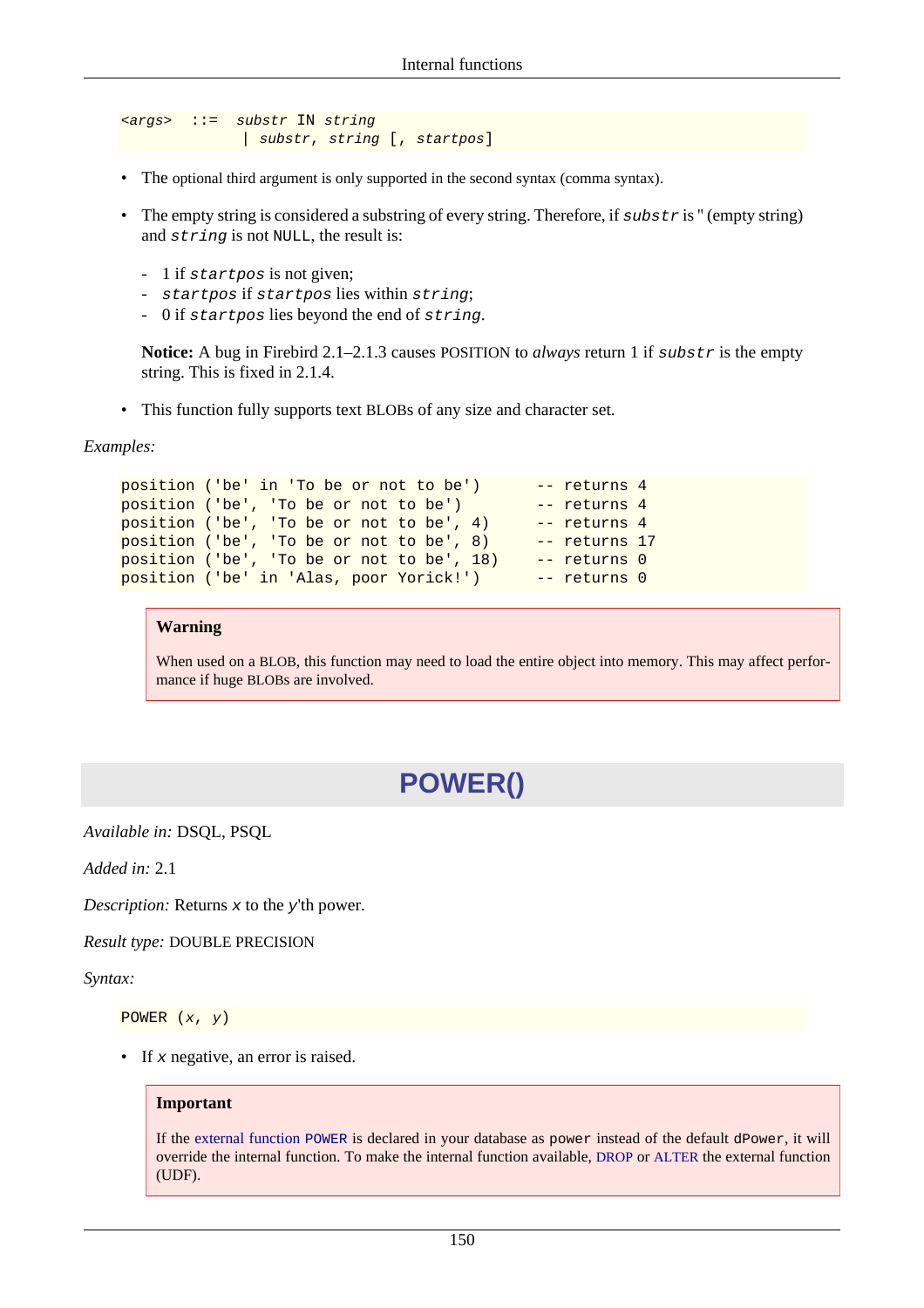# **RAND()**

*Available in:* DSQL, PSQL

*Added in:* 2.1

*Description:* Returns a random number between 0 and 1.

*Result type:* DOUBLE PRECISION

*Syntax:*

RAND ()

#### **Important**

<span id="page-161-0"></span>If the [external function](#page-194-1) RAND is declared in your database, it will override the internal function. To make the internal function available, [DROP](#page-33-0) or [ALTER](#page-34-0) the external function (UDF).

### **RDB\$GET\_CONTEXT()**

#### **Note**

RDB\$GET\_CONTEXT and its counterpart RDB\$SET\_CONTEXT are actually predeclared UDFs. They are listed here as internal functions because they are always present – the user doesn't have to do anything to make them available.

*Available in:* DSQL, ESQL, PSQL

*Added in:* 2.0

*Description:* Retrieves the value of a context variable from one of the namespaces SYSTEM, USER SESSION and USER\_TRANSACTION.

*Result type:* VARCHAR(255)

*Syntax:*

```
RDB$GET_CONTEXT ('<namespace>', '<varname>')
<namespace> ::= SYSTEM | USER_SESSION | USER_TRANSACTION
<varname> ::= A case-sensitive string of max. 80 characters
```
#### *The namespaces:*

The USER\_SESSION and USER\_TRANSACTION namespaces are initially empty. The user can create and set variables in them with RDB\$SET\_CONTEXT() and retrieve them with RDB\$GET\_CONTEXT(). The SYSTEM namespace is read-only. It contains a number of predefined variables, shown in the table below.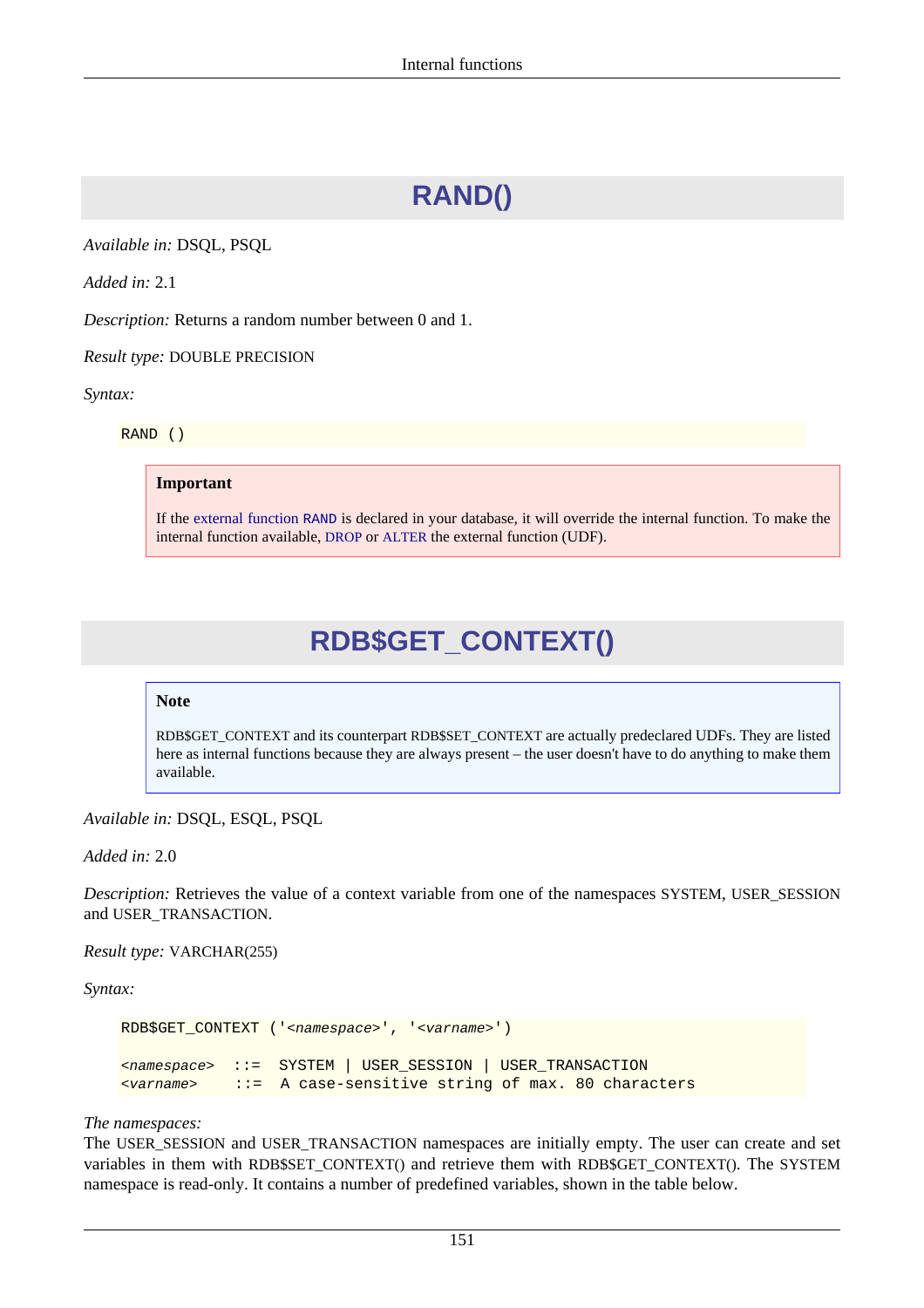| DB NAME          | Either the full path to the database or $-$ if connecting via the path is disallowed<br>$-$ its alias.               |
|------------------|----------------------------------------------------------------------------------------------------------------------|
| NETWORK PROTOCOL | The protocol used for the connection: 'TCPv4', 'WNET', 'XNET' or NULL.                                               |
| CLIENT ADDRESS   | For TCPv4, this is the IP address. For XNET, the local process ID. For all other<br>protocols this variable is NULL. |
| CURRENT_USER     | Same as global CURRENT_USER variable.                                                                                |
| CURRENT ROLE     | Same as global CURRENT_ROLE variable.                                                                                |
| SESSION ID       | Same as global CURRENT_CONNECTION variable.                                                                          |
| TRANSACTION ID   | Same as global CURRENT_TRANSACTION variable.                                                                         |
| ISOLATION LEVEL  | The isolation level of the current transaction: 'READ COMMITTED', 'SNAPSHOT'<br>or 'CONSISTENCY'.                    |

**Table 12.3. Context variables in the SYSTEM namespace**

*Return values and error behaviour:* If the polled variable exists in the given namespace, its value will be returned as a string of max. 255 characters. If the namespace doesn't exist or if you try to access a non-existing variable in the SYSTEM namespace, an error is raised. If you poll a non-existing variable in one of the other namespaces, NULL is returned. Both namespace and variable names must be given as single-quoted, case-sensitive, non-NULL strings.

*Examples:*

```
select rdb$get_context('SYSTEM', 'DB_NAME') from rdb$database
New.UserAddr = rdb$get_context('SYSTEM', 'CLIENT_ADDRESS');
insert into MyTable (TestField)
   values (rdb$get_context('USER_SESSION', 'MyVar'))
```
<span id="page-162-0"></span>*See also:* [RDB\\$SET\\_CONTEXT\(\)](#page-162-0)

# **RDB\$SET\_CONTEXT()**

#### **Note**

RDB\$SET\_CONTEXT and its counterpart RDB\$GET\_CONTEXT are actually predeclared UDFs. They are listed here as internal functions because they are always present – the user doesn't have to do anything to make them available.

*Available in:* DSQL, ESQL, PSQL

*Added in:* 2.0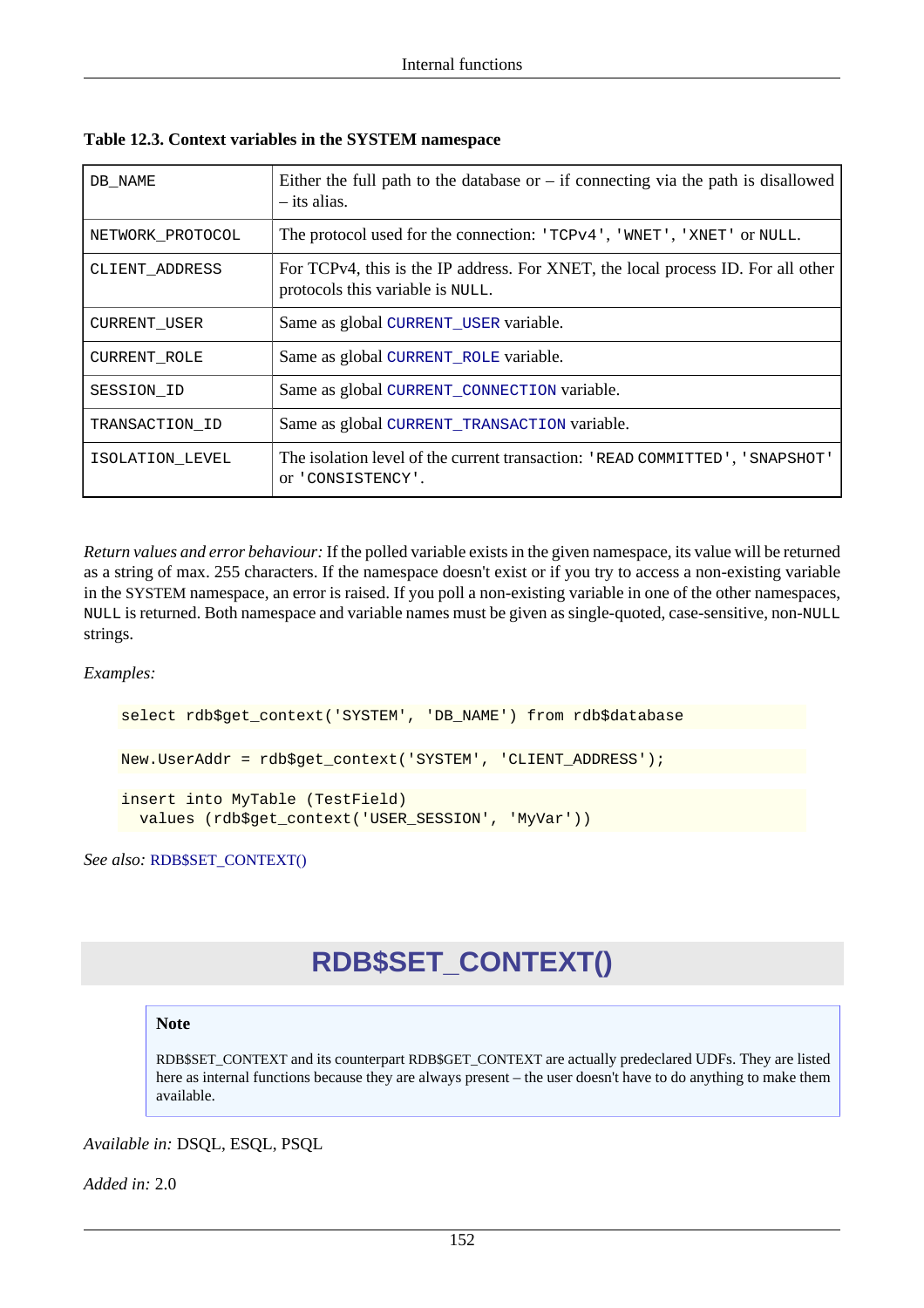*Description:* Creates, sets or unsets a variable in one of the user-writable namespaces USER\_SESSION and USER\_TRANSACTION.

#### *Result type:* INTEGER

*Syntax:*

```
RDB$SET_CONTEXT ('<namespace>', '<varname>', <value> | NULL)
<namespace> ::= USER_SESSION | USER_TRANSACTION
<varname> ::= A case-sensitive string of max. 80 characters
<value> ::= A value of any type, as long as it's castable
                  to a VARCHAR(255)
```
#### *The namespaces:*

The USER\_SESSION and USER\_TRANSACTION namespaces are initially empty. The user can create and set variables in them with RDB\$SET\_CONTEXT() and retrieve them with RDB\$GET\_CONTEXT(). The USER\_SESSION context is bound to the current connection. Variables in USER\_TRANSACTION only exist in the transaction in which they have been set. When the transaction ends, the context and all the variables defined in it are destroyed.

#### *Return values and error behaviour:*

The function returns 1 if the variable already existed before the call and 0 if it didn't. To remove a variable from a context, set it to NULL. If the given namespace doesn't exist, an error is raised. Both namespace and variable names must be entered as single-quoted, case-sensitive, non-NULL strings.

*Examples:*

```
select rdb$set_context('USER_SESSION', 'MyVar', 493) from rdb$database
rdb$set_context('USER_SESSION', 'RecordsFound', RecCounter);
select rdb$set_context('USER_TRANSACTION', 'Savepoints', 'Yes')
   from rdb$database
```
#### *Notes:*

- The maximum number of variables in any single context is 1000.
- All USER\_TRANSACTION variables will survive a [ROLLBACK RETAIN](#page-99-0) or [ROLLBACK TO SAVEPOINT](#page-100-0) unaltered, no matter at which point during the transaction they were set.
- Due to its UDF-like nature, RDB\$SET\_CONTEXT can in PSQL only be called like a void function, without assigning the result, as in the second example above. Regular internal functions don't allow this type of use.

<span id="page-163-0"></span>*See also:* [RDB\\$GET\\_CONTEXT\(\)](#page-161-0)

# **REPLACE()**

*Available in:* DSQL, PSQL

*Added in:* 2.1

*Description:* Replaces all occurrences of a substring in a string.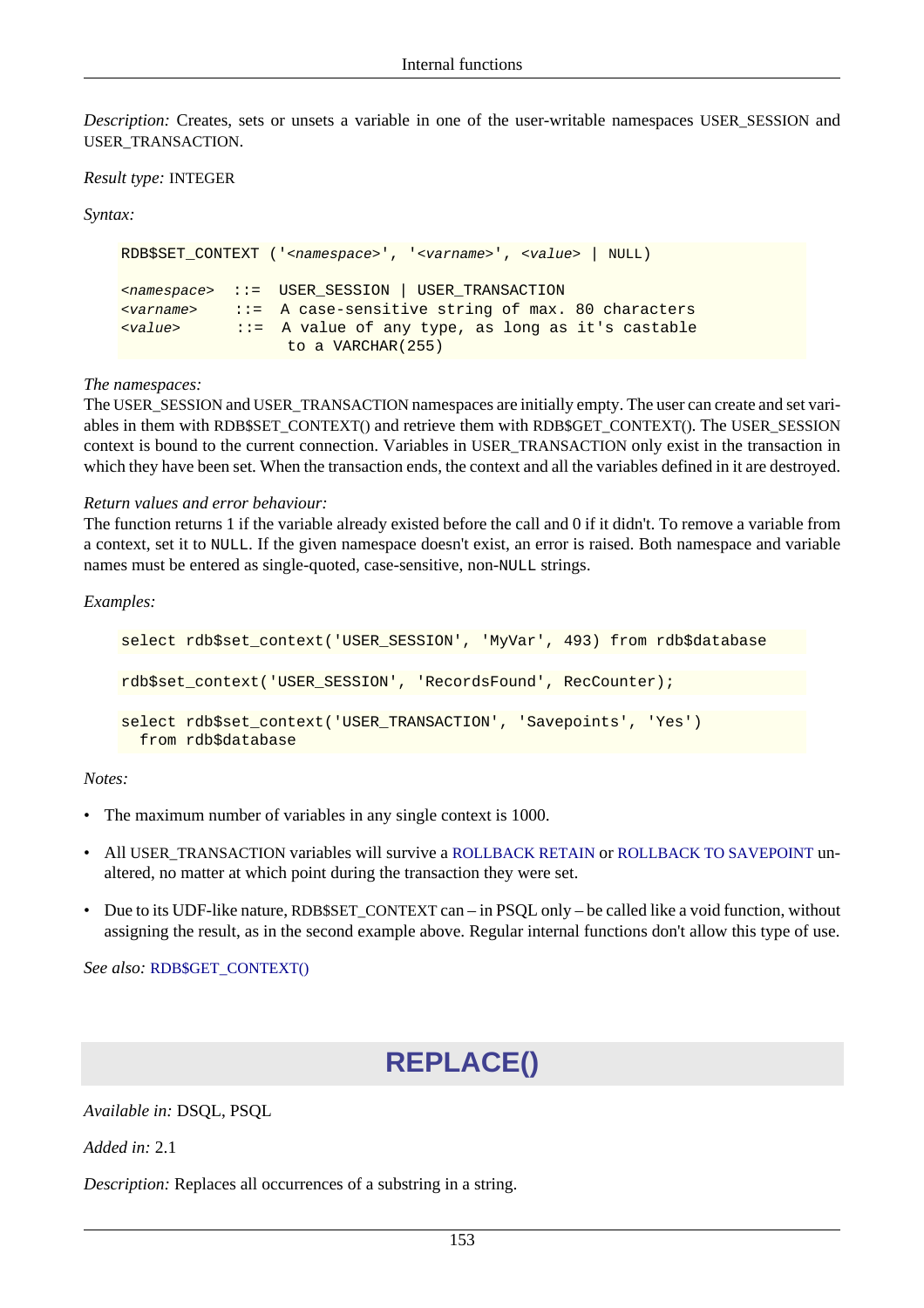#### *Result type:* VARCHAR or BLOB

#### *Syntax:*

REPLACE (str, find, repl)

- This function fully supports text BLOBs of any length and character set.
- If any argument is a BLOB, the result is a BLOB. Otherwise, the result is a VARCHAR(n) with n calculated from the lengths of  $str$ ,  $find$  and  $rep$  in such a way that even the maximum possible number of replacements won't overflow the field.
- If  $find$  is the empty string,  $str$  is returned unchanged.
- If  $rep1$  is the empty string, all occurrences of  $find$  are deleted from  $str.$
- If any argument is NULL, the result is always NULL, even if nothing would have been replaced.

*Examples:*

```
replace ('Billy Wilder', 'il', 'oog') -- returns 'Boogly Woogder'
replace ('Billy Wilder', 'il', '') -- returns 'Bly Wder'
replace ('Billy Wilder', null, 'oog') -- returns NULL
replace ('Billy Wilder', 'il', null) -- returns NULL
replace ('Billy Wilder', 'xyz', null) -- returns NULL (!)
replace ('Billy Wilder', 'xyz', 'abc') -- returns 'Billy Wilder'
replace ('Billy Wilder', '', 'abc') -- returns 'Billy Wilder'
```
#### **Warning**

When used on a BLOB, this function may need to load the entire object into memory. This may affect performance if huge BLOBs are involved.

*See also:* [OVERLAY\(\)](#page-158-0)

### **REVERSE()**

*Available in:* DSQL, PSQL

*Added in:* 2.1

*Description:* Returns a string backwards.

*Result type:* VARCHAR

*Syntax:*

REVERSE (str)

*Examples:*

reverse ('spoonful') -- returns 'lufnoops'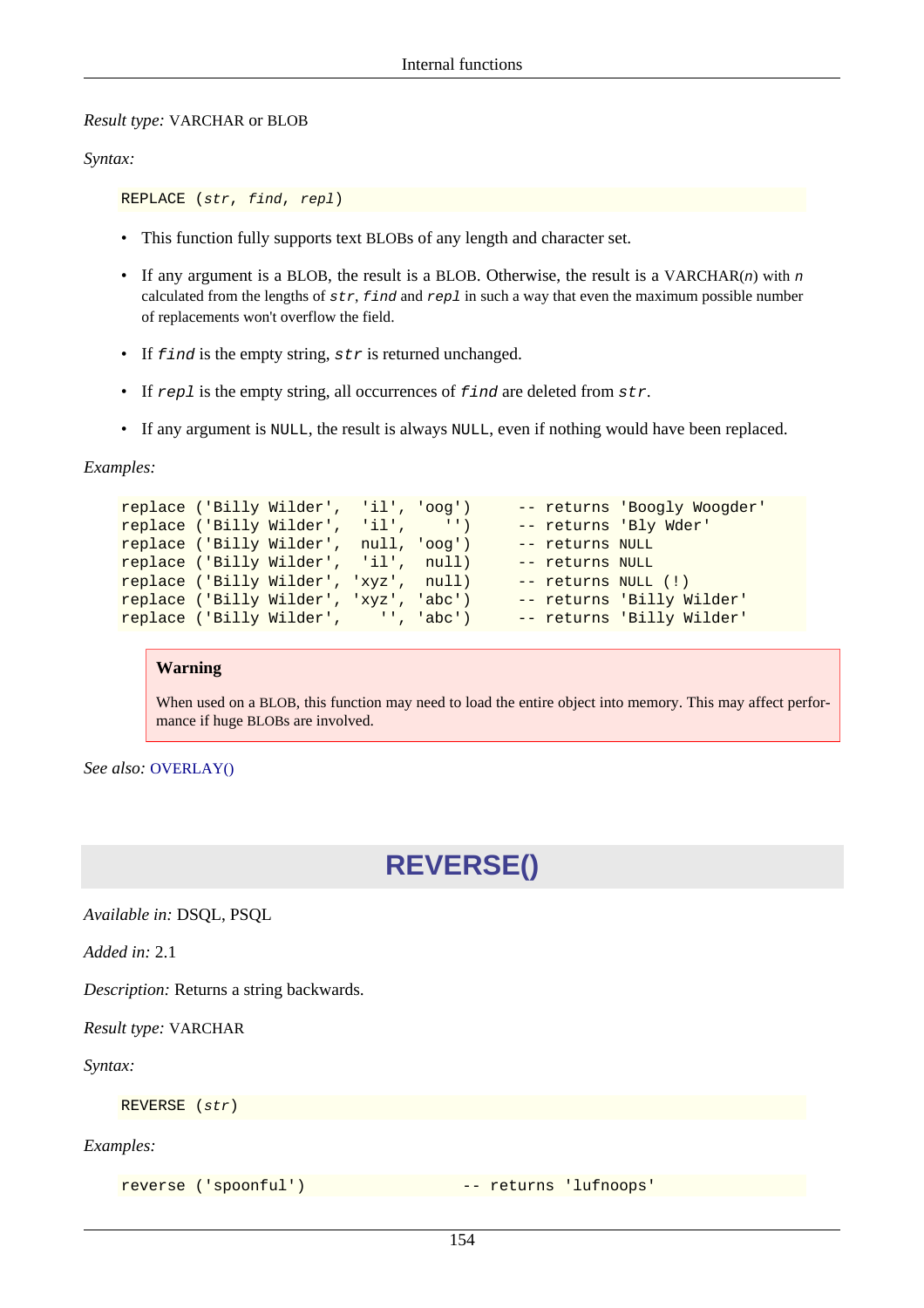reverse ('Was it a cat I saw?') -- returns '?was I tac a ti saW'

#### **Tip**

This function comes in very handy if you want to group, search or order on string endings, e.g. when dealing with domain names or email addresses:

```
create index ix_people_email on people
   computed by (reverse(email));
select * from people
  where reverse(email) starting with reverse('.br');
```
# **RIGHT()**

*Available in:* DSQL, PSQL

*Added in:* 2.1

*Description:* Returns the rightmost part of the argument string. The number of characters is given in the second argument.

*Result type:* VARCHAR or BLOB

*Syntax:*

RIGHT (string, length)

- This function supports text BLOBs of any length, but has a bug in versions 2.1–2.1.3 that makes it fail with text BLOBs larger than 1024 bytes that have a multi-byte character set. This has been fixed in version 2.1.4.
- If string is a BLOB, the result is a BLOB. Otherwise, the result is a VARCHAR(n) with n the length of the input string.
- If the length argument exceeds the string length, the input string is returned unchanged.
- If the length argument is not a whole number, bankers' rounding (round-to-even) is applied, i.e. 0.5 becomes 0, 1.5 becomes 2, 2.5 becomes 2, 3.5 becomes 4, etc.

#### **Warning**

When used on a BLOB, this function may need to load the entire object into memory. This may affect performance if huge BLOBs are involved.

#### **Important**

If the [external function](#page-201-0) RIGHT is declared in your database as right instead of the default sright, it will override the internal function. To make the internal function available, [DROP](#page-33-0) or [ALTER](#page-34-0) the external function (UDF).

*See also:* [LEFT\(\)](#page-151-0)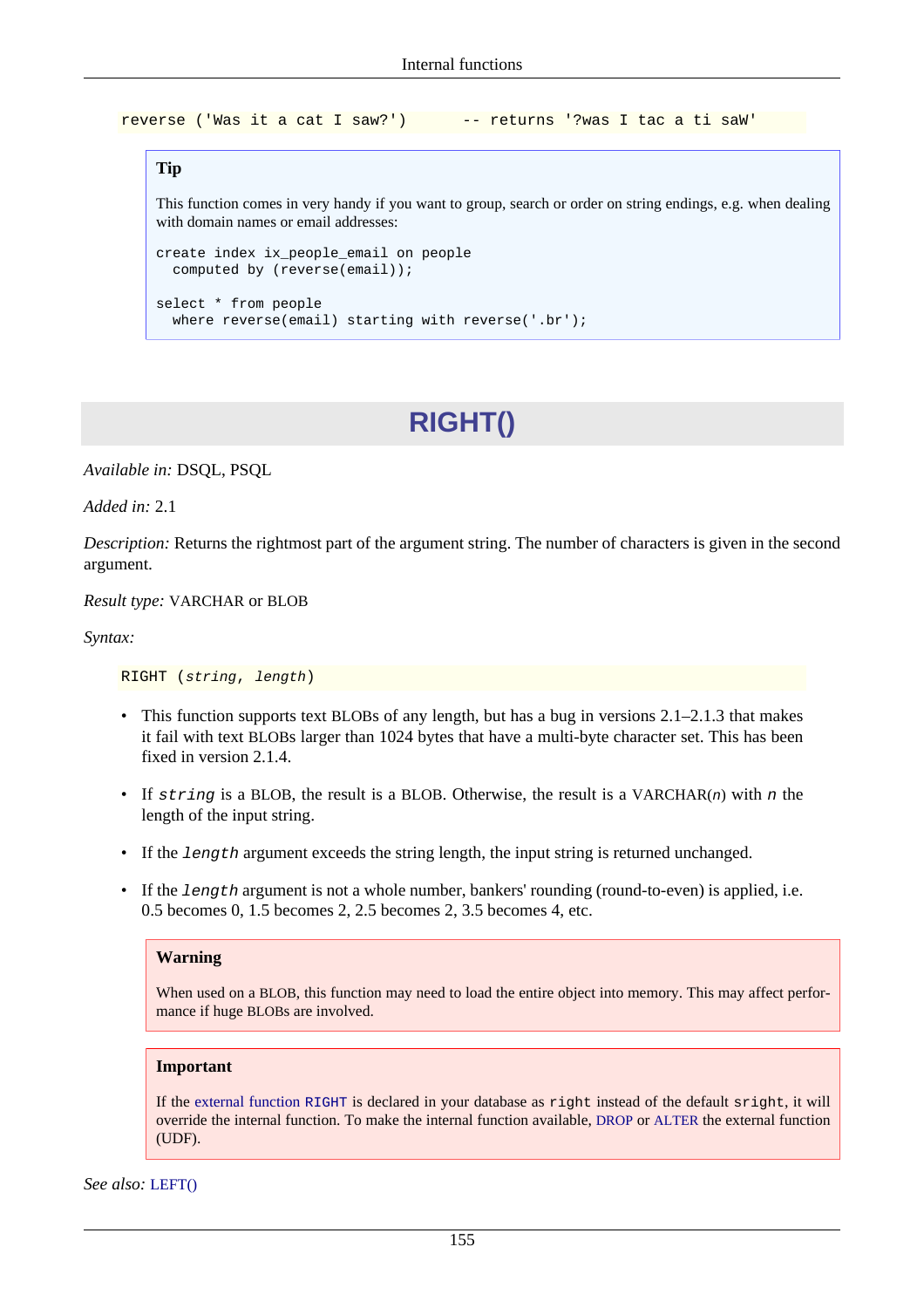# **ROUND()**

*Available in:* DSQL, PSQL

*Added in:* 2.1

*Description:* Rounds a number to the nearest integer. If the fractional part is exactly 0.5, rounding is upward for positive numbers and downward for negative numbers. With the optional scale argument, the number can be rounded to powers-of-ten multiples (tens, hundreds, tenths, hundredths, etc.) instead of just integers.

*Result type:* INTEGER, (scaled) BIGINT or DOUBLE

*Syntax:*

```
ROUND (<number> [, <scale>])
<number> ::= a numerical expression
<scale> ::= an integer specifying the number of decimal places
                toward which should be rounded, e.g.:
                   2 for rounding to the nearest multiple of 0.01
                   1 for rounding to the nearest multiple of 0.1
                   0 for rounding to the nearest whole number
                  -1 for rounding to the nearest multiple of 10
                  -2 for rounding to the nearest multiple of 100
```
*Notes:*

- If the scale argument is present, the result usually has the same scale as the first argument, e.g.
	- ROUND(123.654, 1) returns 123.700 (not 123.7)
	- ROUND(8341.7, -3) returns 8000.0 (not 8000)
	- ROUND(45.1212, 0) returns 45.0000 (not 45)

Otherwise, the result scale is 0:

- ROUND(45.1212) returns 45

#### **Important**

- If the [external function](#page-195-0) ROUND is declared in your database, it will override the internal function. To make the internal function available, [DROP](#page-33-0) or [ALTER](#page-34-0) the external function (UDF).
- <span id="page-166-0"></span>• If you are used to the behaviour of the external function ROUND, please notice that the *internal* function always rounds halves away from zero, i.e. downward for negative numbers.

# **RPAD()**

*Available in:* DSQL, PSQL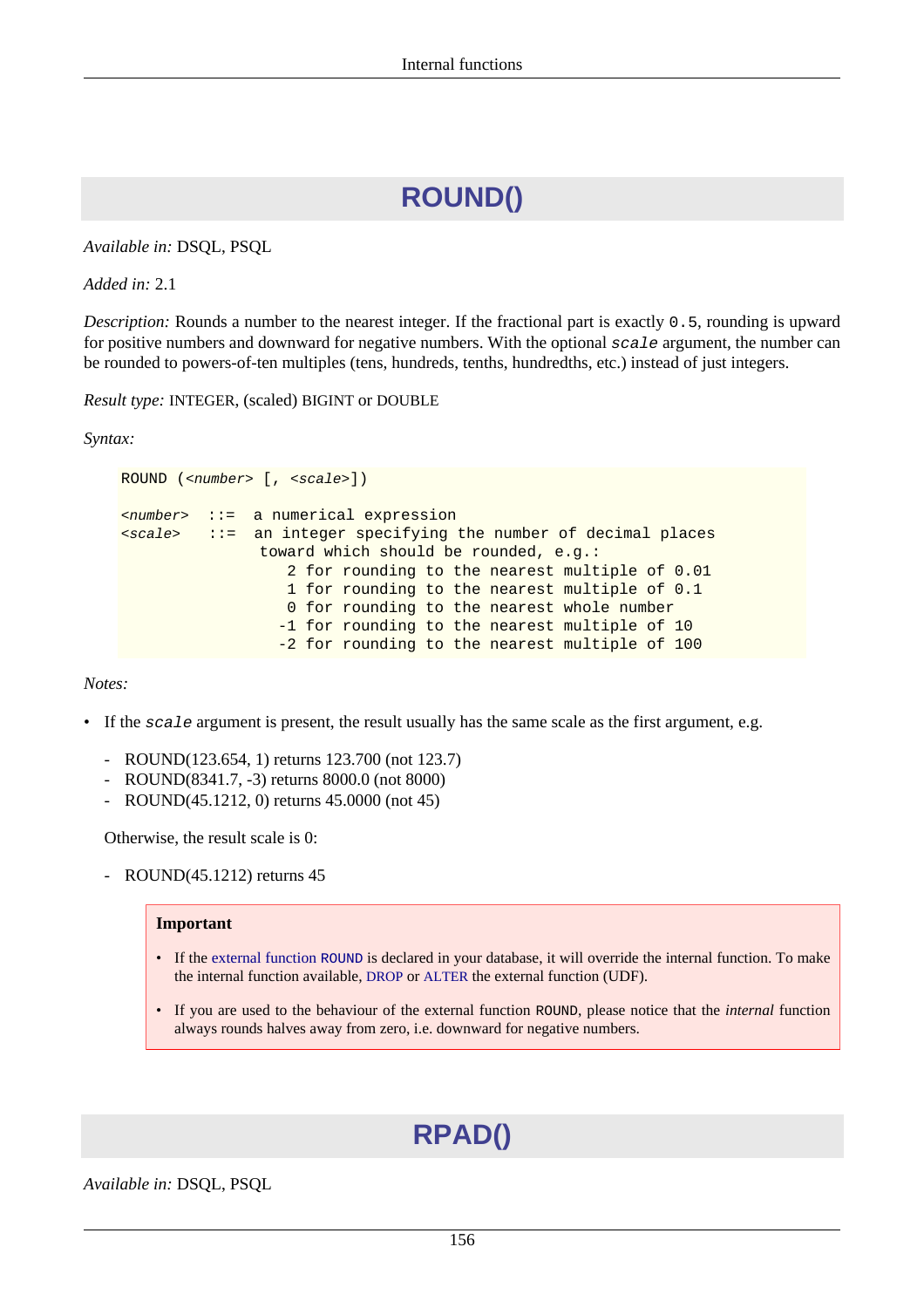#### *Added in:* 2.1

*Description:* Right-pads a string with spaces or with a user-supplied string until a given length is reached.

#### *Result type:* VARCHAR(32765) or BLOB

#### *Syntax:*

RPAD (str, endlen [, padstr])

- This function fully supports text BLOBs of any length and character set.
- If str is a BLOB, the result is a BLOB. Otherwise, the result is a VARCHAR(32765).
- If padstr is given and equals '' (empty string), no padding takes place.
- If endlen is less than the current string length, the string is truncated to endlen, even if padstr is the empty string.

#### **Important**

If the [external function](#page-196-0) RPAD is declared in your database, it will override the internal function. To make the internal function available, [DROP](#page-33-0) or [ALTER](#page-34-0) the external function (UDF).

#### **Tip**

With (VAR)CHARs, it is generally wise to CAST the result to a smaller size. The default result length of 32765 may, in combination with other output columns, lead to a "block size exceeds implementation restriction" error.

*Examples:*

```
rpad ('Hello', 12) -- returns 'Hello '
rpad ('Hello', 12, '-') -- returns 'Hello-------'
rpad ('Hello', 12, '') -- returns 'Hello'<br>rpad ('Hello', 12, 'abc') -- returns 'Helloabcabca'
rpad ('Hello', 12, 'abc')
rpad ('Hello', 12, 'abcdefghij') -- returns 'Helloabcdefg'
rpad ('Hello', 2) -- returns 'He'
rpad ('Hello', 2, '-') -- returns 'He'
rpad ('Hello', 2, '') -- returns 'He'
```
#### **Warning**

When used on a BLOB, this function may need to load the entire object into memory. Although it does try to limit memory consumption, this may affect performance if huge BLOBs are involved.

*See also:* [LPAD\(\)](#page-154-0)

### **SIGN()**

*Available in:* DSQL, PSQL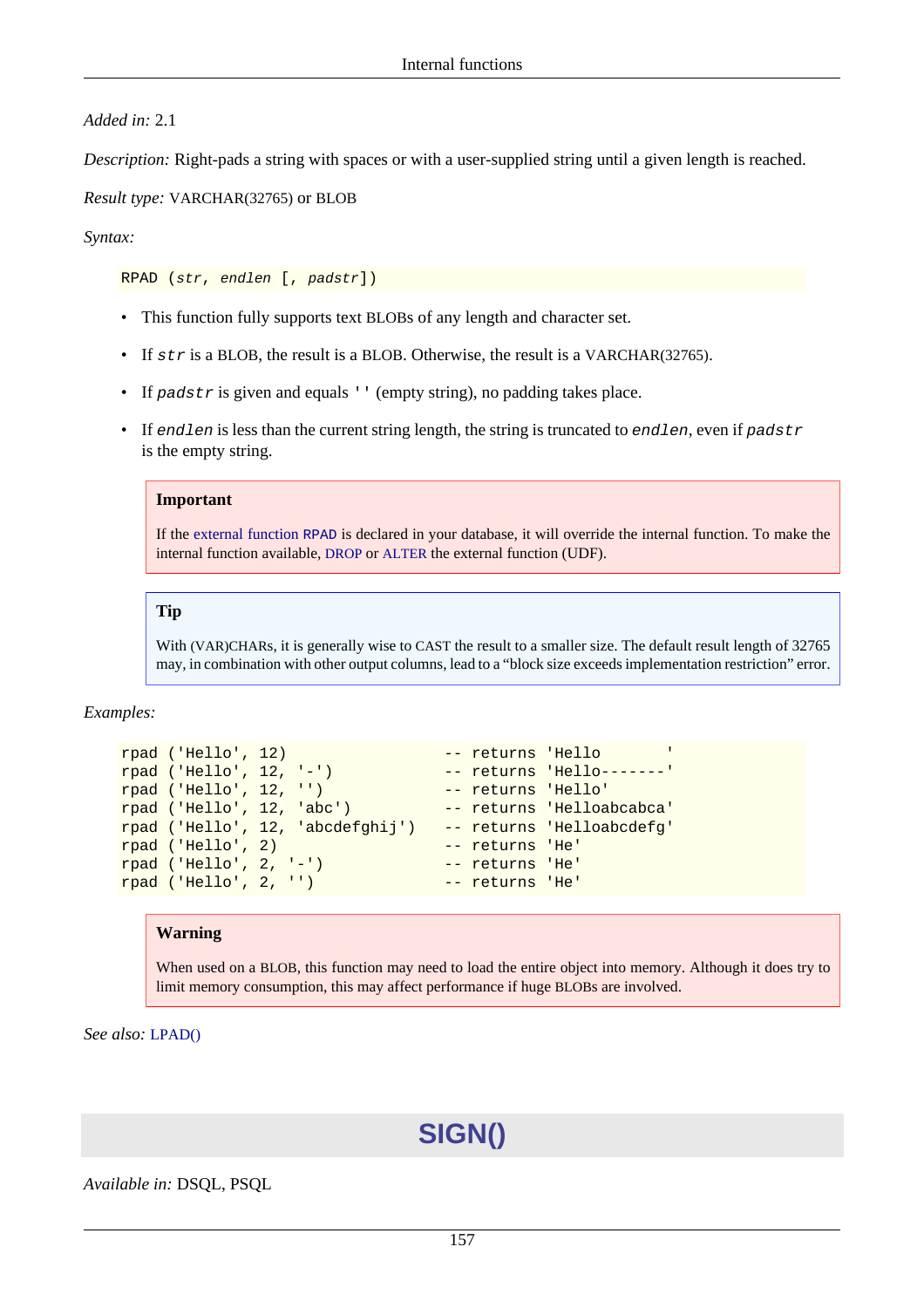*Added in:* 2.1

*Description:* Returns the sign of the argument: -1, 0 or 1.

*Result type:* SMALLINT

*Syntax:*

SIGN (number)

#### **Important**

If the [external function](#page-198-0) SIGN is declared in your database, it will override the internal function. To make the internal function available, [DROP](#page-33-0) or [ALTER](#page-34-0) the external function (UDF).

### **SIN()**

*Available in:* DSQL, PSQL

*Added in:* 2.1

*Description:* Returns an angle's sine. The argument must be given in radians.

*Result type:* DOUBLE PRECISION

*Syntax:*

SIN (angle)

• Any non-NULL result is – obviously – in the range  $[-1, 1]$ .

#### **Important**

If the [external function](#page-199-0) SIN is declared in your database, it will override the internal function. To make the internal function available, [DROP](#page-33-0) or [ALTER](#page-34-0) the external function (UDF).

# **SINH()**

*Available in:* DSQL, PSQL

*Added in:* 2.1

*Description:* Returns the hyperbolic sine of the argument.

*Result type:* DOUBLE PRECISION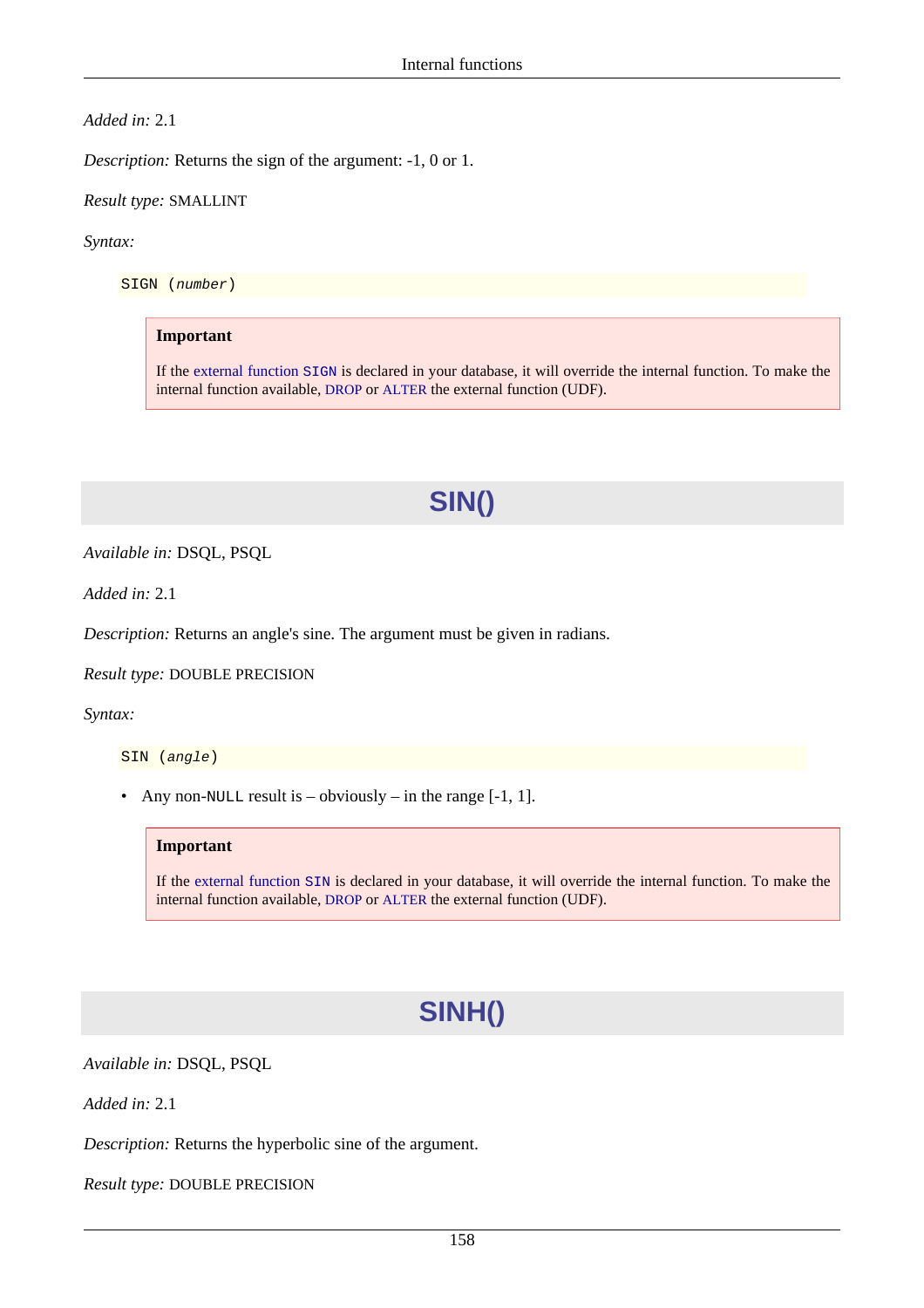*Syntax:*

SINH (number)

#### **Important**

If the [external function](#page-199-1) SINH is declared in your database, it will override the internal function. To make the internal function available, [DROP](#page-33-0) or [ALTER](#page-34-0) the external function (UDF).

# **SQRT()**

*Available in:* DSQL, PSQL

*Added in:* 2.1

*Description:* Returns the square root of the argument.

*Result type:* DOUBLE PRECISION

*Syntax:*

SQRT (number)

**Important**

If the [external function](#page-200-0) SQRT is declared in your database, it will override the internal function. To make the internal function available, [DROP](#page-33-0) or [ALTER](#page-34-0) the external function (UDF).

# **SUBSTRING()**

*Available in:* DSQL, PSQL

*Added in:* 1.0

*Changed in:* 2.0, 2.1

*Description:* Returns a string's substring starting at the given position, either to the end of the string or with a given length.

*Result type:* VARCHAR(n) or BLOB

*Syntax:*

SUBSTRING (str FROM startpos [FOR length])

This function returns the substring starting at character position startpos (the first position being 1). Without the FOR argument, it returns all the remaining characters in the string. With FOR, it returns length characters or the remainder of the string, whichever is shorter.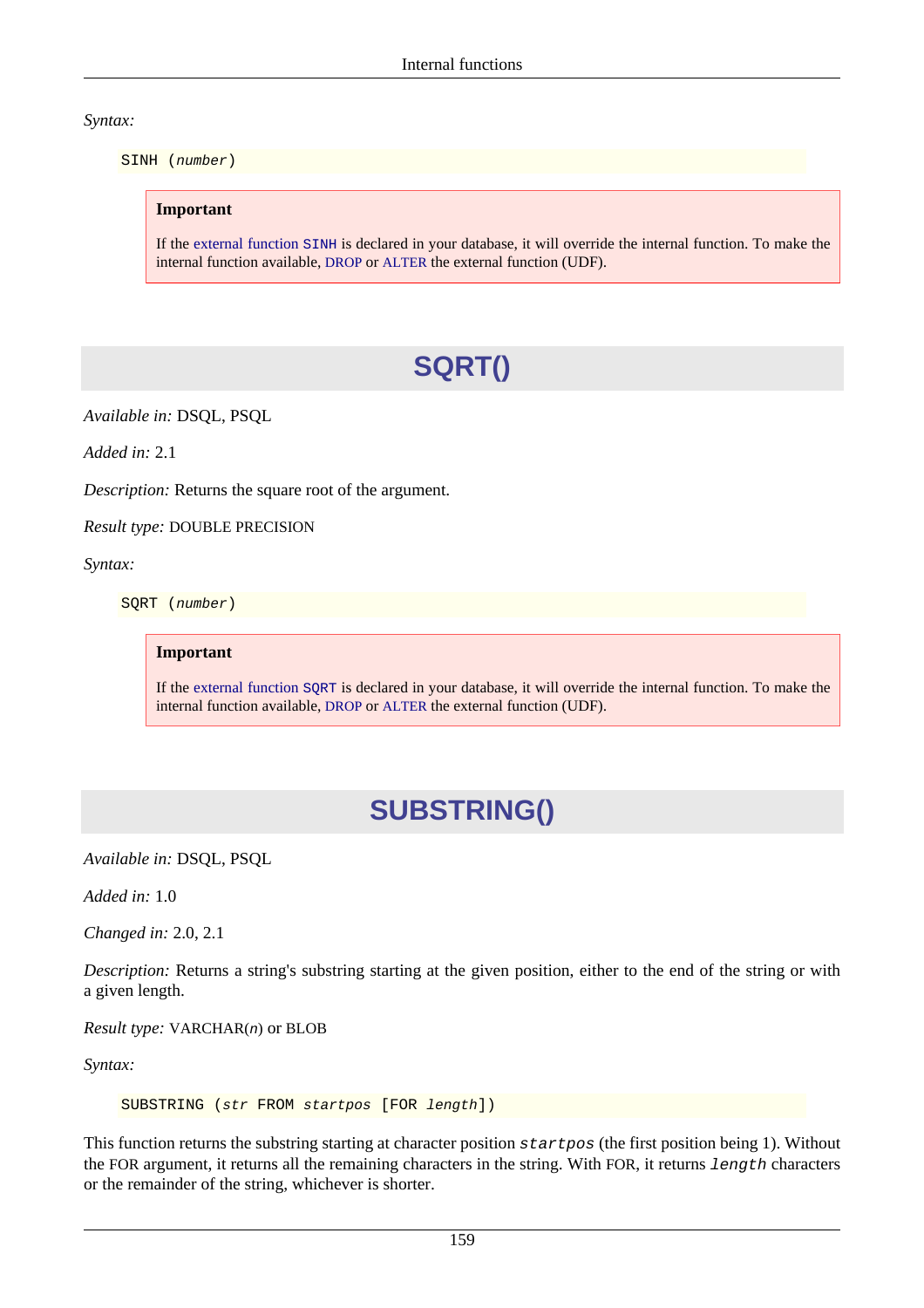In Firebird 1.x, startpos and length must be integer literals. In 2.0 and above they can be any valid integer expression.

Starting with Firebird 2.1, this function fully supports binary and text BLOBs of any length and character set. If str is a BLOB, the result is also a BLOB. For any other argument type, the result is a VARCHAR(n). Previously, the result type used to be CHAR(n) if the argument was a CHAR(n) or a string literal.

For non-BLOB arguments, the width of the result field is always equal to the length of  $str$ , regardless of  $start$ pos and length. So, substring('pinhead' from 4 for 2) will return a VARCHAR(7) containing the string 'he'.

If any argument is NULL, the result is NULL.

#### **Bugs**

- If str is a BLOB and the length argument is not present, the output is limited to 32767 characters. Workaround: with long BLOBs, always specify char\_length( $str$ ) – or a sufficiently high integer – as the third argument, unless you are sure that the requested substring fits within 32767 characters.
- A bug in Firebird 2.0 which caused the function to return "false emptystrings" if startpos or length was NULL, has been fixed.

#### *Example:*

```
insert into AbbrNames(AbbrName)
  select substring(LongName from 1 for 3) from LongNames
```
#### **Warning**

When used on a BLOB, this function may need to load the entire object into memory. Although it does try to limit memory consumption, this may affect performance if huge BLOBs are involved.

# **TAN()**

*Available in:* DSQL, PSQL

*Added in:* 2.1

*Description:* Returns an angle's tangent. The argument must be given in radians.

*Result type:* DOUBLE PRECISION

*Syntax:*

TAN (angle)

#### **Important**

If the [external function](#page-204-0) TAN is declared in your database, it will override the internal function. To make the internal function available, [DROP](#page-33-0) or [ALTER](#page-34-0) the external function (UDF).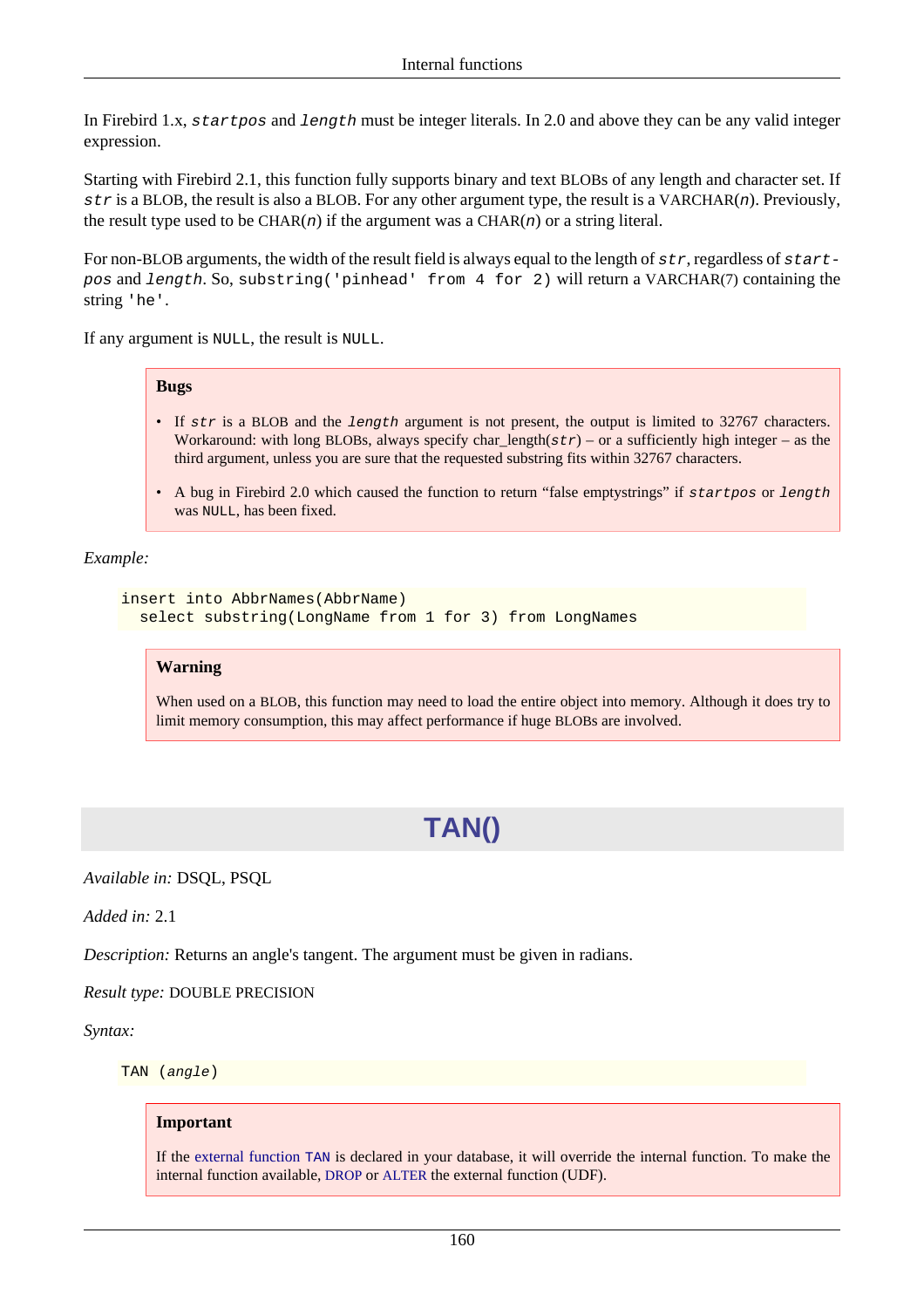# **TANH()**

*Available in:* DSQL, PSQL

*Added in:* 2.1

*Description:* Returns the hyperbolic tangent of the argument.

*Result type:* DOUBLE PRECISION

*Syntax:*

TANH (number)

• Due to rounding, any non-NULL result is in the range  $[-1, 1]$  (mathematically, it's  $\langle -1, 1 \rangle$ ).

#### **Important**

<span id="page-171-0"></span>If the [external function](#page-204-1) TANH is declared in your database, it will override the internal function. To make the internal function available, [DROP](#page-33-0) or [ALTER](#page-34-0) the external function (UDF).

### **TRIM()**

*Available in:* DSQL, PSQL

*Added in:* 2.0

*Changed in:* 2.1

*Description:* Removes leading and/or trailing spaces (or optionally other strings) from the input string. Since Firebird 2.1 this function fully supports text BLOBs of any length and character set.

*Result type:* VARCHAR(n) or BLOB

*Syntax:*

```
TRIM ([<adjust>] str)
\{z \in \{where\} \mid \{where\} \in \mathbb{R}where \therefore BOTH | LEADING | TRAILING /* default is BOTH */
what ::= The substring to be removed (repeatedly if necessary)
                from str's head and/or tail. Default is ' ' (space).
```
*Examples:*

```
select trim (' Waste no space ') from rdb$database
  -- returns 'Waste no space'
```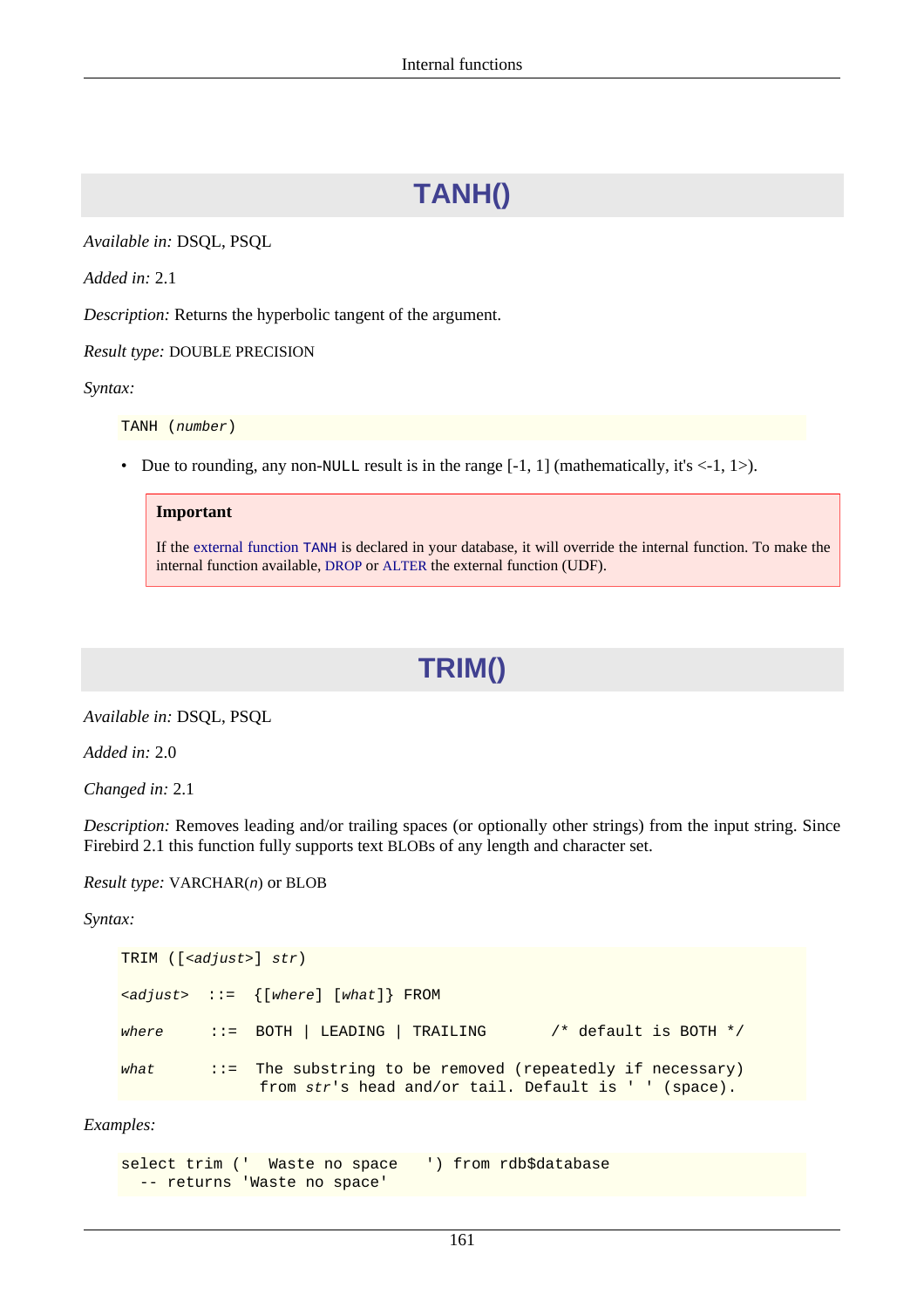```
select trim (leading from ' Waste no space ') from rdb$database
  -- returns 'Waste no space
select trim (leading '.' from ' Waste no space ') from rdb$database
 -- returns ' Waste no space
select trim (trailing '!' from 'Help!!!!') from rdb$database
  -- returns 'Help'
select trim ('la' from 'lalala I love you Ella') from rdb$database
  -- returns ' I love you El'
select trim ('la' from 'Lalala I love you Ella') from rdb$database
  -- returns 'Lalala I love you El'
```
*Notes:*

- If  $str$  is a BLOB, the result is a BLOB. Otherwise, it is a VARCHAR $(n)$  with n the formal length of  $str$ .
- The substring to be removed, if specified, may not be bigger than 32767 bytes. However, if this substring is *repeated* at str's head or tail, the total number of bytes removed may be far greater. (The restriction on the size of the substring will be lifted in Firebird 3.)

#### **Warning**

When used on a BLOB, this function may need to load the entire object into memory. This may affect performance if huge BLOBs are involved.

# **TRUNC()**

*Available in:* DSQL, PSQL

*Added in:* 2.1

*Description:* Returns the integer part of a number. With the optional scale argument, the number can be truncated to powers-of-ten multiples (tens, hundreds, tenths, hundredths, etc.) instead of just integers.

*Result type:* INTEGER, (scaled) BIGINT or DOUBLE

*Syntax:*

```
TRUNC (<number> [, <scale>])
<number> ::= a numerical expression
<scale> ::= an integer specifying the number of decimal places
                toward which should be truncated, e.g.:
                   2 for truncating to a multiple of 0.01
                   1 for truncating to a multiple of 0.1
                   0 for truncating to a whole number
                  -1 for truncating to a multiple of 10
                  -2 for truncating to a multiple of 100
```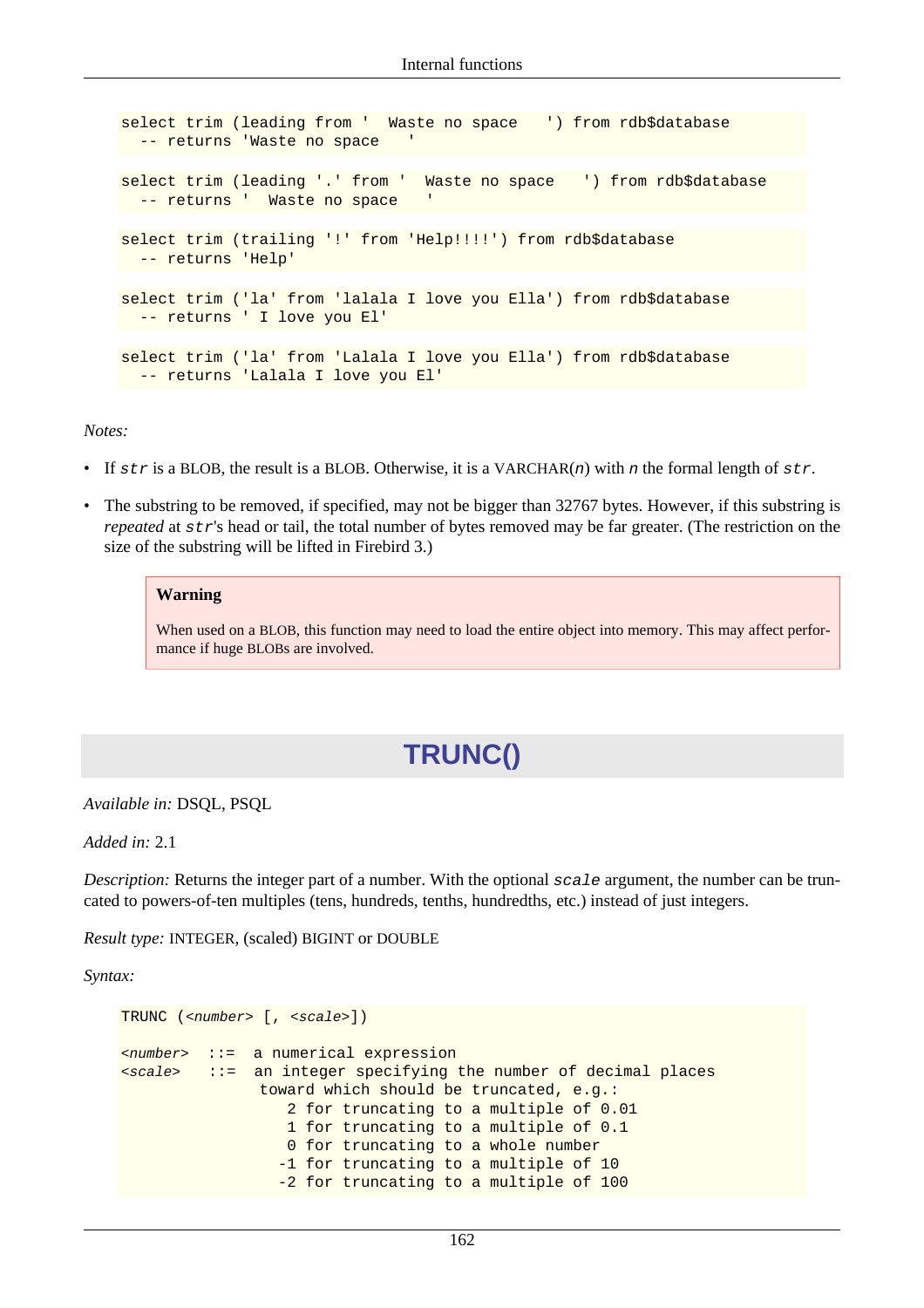#### *Notes:*

- If the scale argument is present, the result usually has the same scale as the first argument, e.g.
	- TRUNC(789.2225, 2) returns 789.2200 (not 789.22)
	- TRUNC(345.4, -2) returns 300.0 (not 300)
	- TRUNC(-163.41, 0) returns -163.00 (not -163)

Otherwise, the result scale is 0:

- TRUNC(-163.41) returns -163

#### **Important**

<span id="page-173-0"></span>If you are used to the behaviour of the [external function](#page-205-0) TRUNCATE, please notice that the *internal* function TRUNC always truncates toward zero, i.e. upward for negative numbers.

## **UPPER()**

*Available in:* DSQL, ESQL, PSQL

*Added in:* IB

*Changed in:* 2.0, 2.1

*Description:* Returns the upper-case equivalent of the input string. The exact result depends on the character set. With ASCII or NONE for instance, only ASCII characters are uppercased; with OCTETS, the entire string is returned unchanged. Since Firebird 2.1 this function also fully supports text BLOBs of any length and character set.

*Result type:* (VAR)CHAR or BLOB

*Syntax:*

UPPER (str)

*Examples:*

```
select upper(_iso8859_1 'Débâcle')
from rdb$database
   -- returns 'DÉBÂCLE' (before Firebird 2.0: 'DéBâCLE')
select upper(_iso8859_1 'Débâcle' collate fr_fr)
from rdb$database
   -- returns 'DEBACLE', following French uppercasing rules
```
*See also:* [LOWER](#page-153-0)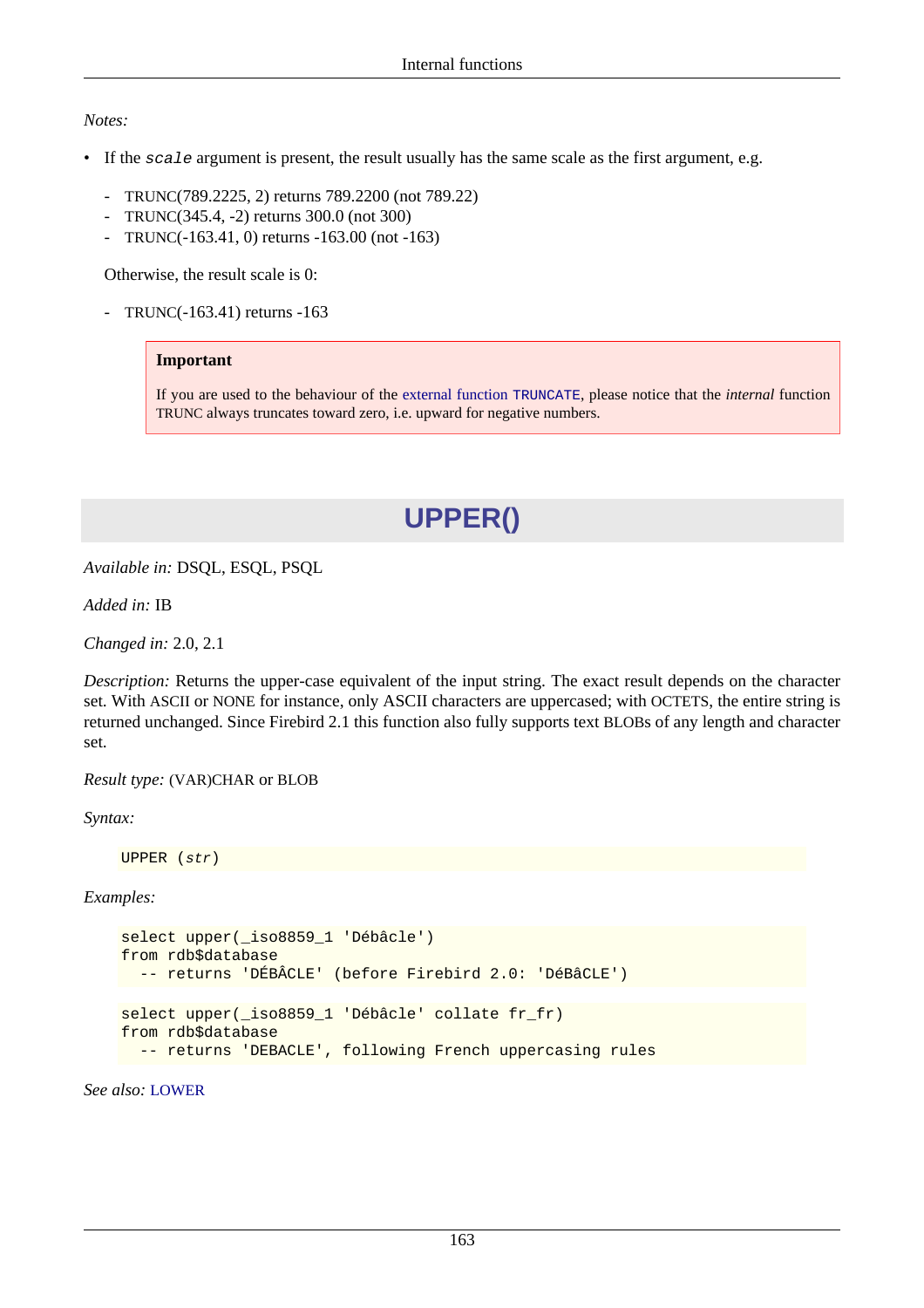### **Chapter 13**

# **External functions (UDFs)**

External functions must be "declared" (made known) to the database before they can be used. Firebird ships with two external function libraries:

- ib udf inherited from InterBase;
- fbudf a new library using [descriptors](#page-34-1), present as from Firebird 1.0 (Windows) and 1.5 (Linux).

Users can also create their own UDF libraries or acquire them from third parties.

#### **abs**

*Library:* ib\_udf

*Added in:* IB

*Better alternative:* Internal function [ABS\(\)](#page-133-0)

*Description:* Returns the absolute value of the argument.

*Result type:* DOUBLE PRECISION

*Syntax:*

abs (number)

*Declaration:*

```
DECLARE EXTERNAL FUNCTION abs
    DOUBLE PRECISION
    RETURNS DOUBLE PRECISION BY VALUE
    ENTRY_POINT 'IB_UDF_abs' MODULE_NAME 'ib_udf'
```
### **acos**

*Library:* ib\_udf

*Added in:* IB

*Better alternative:* Internal function [ACOS\(\)](#page-133-1)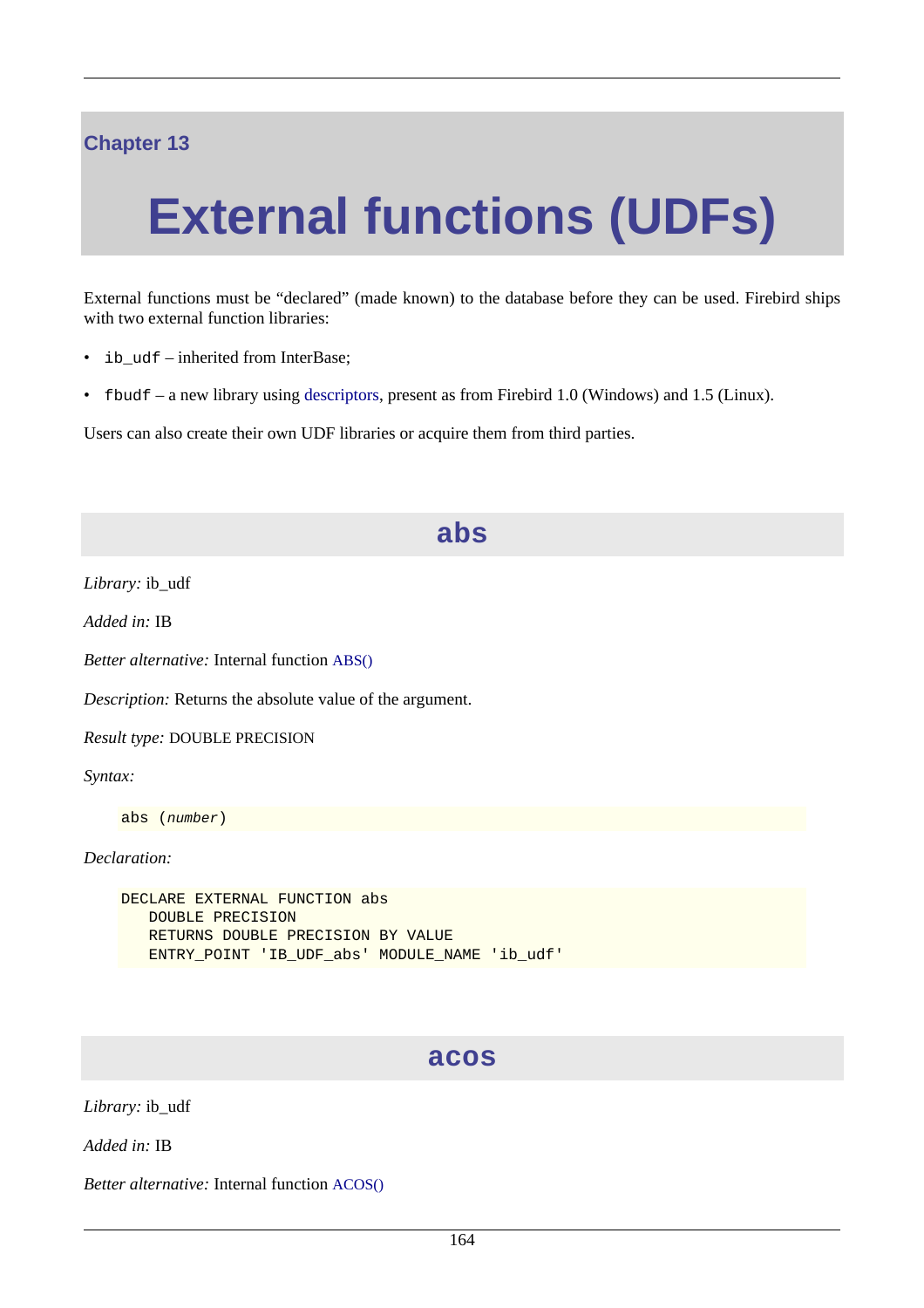*Description:* Returns the arc cosine of the argument.

*Result type:* DOUBLE PRECISION

*Syntax:*

acos (number)

*Declaration:*

```
DECLARE EXTERNAL FUNCTION acos
    DOUBLE PRECISION
    RETURNS DOUBLE PRECISION BY VALUE
    ENTRY_POINT 'IB_UDF_acos' MODULE_NAME 'ib_udf'
```
### **addDay**

*Library:* fbudf

*Added in:* 1.0 (Win), 1.5 (Linux)

*Better alternative:* Internal function [DATEADD](#page-145-0)

*Description:* Returns the first argument with number days added. Use negative numbers to subtract.

*Result type:* TIMESTAMP

*Syntax:*

addday (atimestamp, number)

*Declaration:*

```
DECLARE EXTERNAL FUNCTION addDay
    TIMESTAMP, INT
    RETURNS TIMESTAMP
    ENTRY_POINT 'addDay' MODULE_NAME 'fbudf'
```
### **addHour**

*Library:* fbudf

*Added in:* 1.0 (Win), 1.5 (Linux)

*Better alternative:* Internal function [DATEADD](#page-145-0)

*Description:* Returns the first argument with number hours added. Use negative numbers to subtract.

*Result type:* TIMESTAMP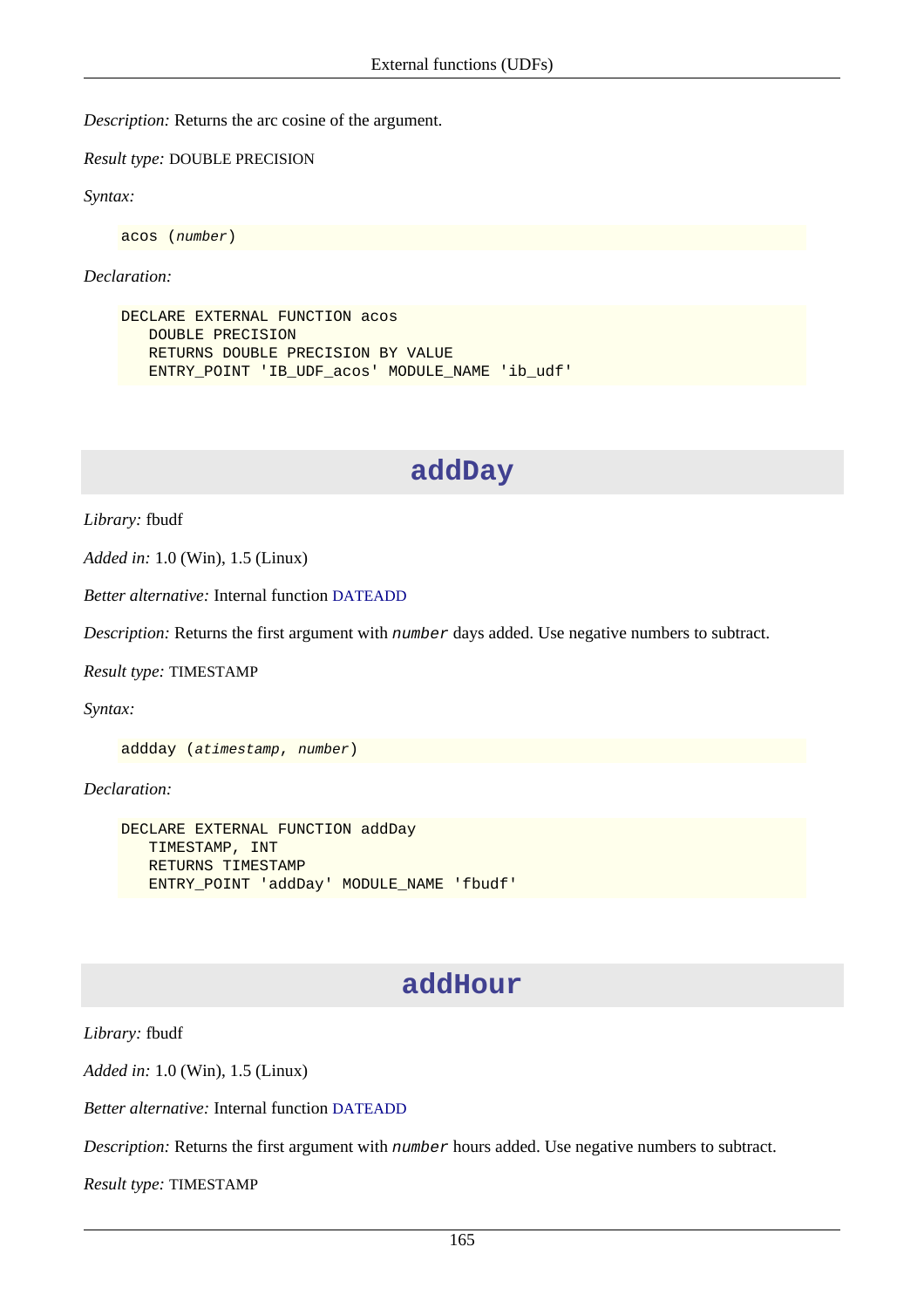*Syntax:*

```
addhour (atimestamp, number)
```
*Declaration:*

```
DECLARE EXTERNAL FUNCTION addHour
    TIMESTAMP, INT
    RETURNS TIMESTAMP
    ENTRY_POINT 'addHour' MODULE_NAME 'fbudf'
```
### **addMilliSecond**

*Library:* fbudf

*Added in:* 1.0 (Win), 1.5 (Linux)

*Better alternative:* Internal function [DATEADD](#page-145-0)

*Description:* Returns the first argument with number milliseconds added. Use negative numbers to subtract.

*Result type:* TIMESTAMP

*Syntax:*

addmillisecond (atimestamp, number)

*Declaration:*

```
DECLARE EXTERNAL FUNCTION addMilliSecond
    TIMESTAMP, INT
    RETURNS TIMESTAMP
    ENTRY_POINT 'addMilliSecond' MODULE_NAME 'fbudf'
```
### **addMinute**

*Library:* fbudf

*Added in:* 1.0 (Win), 1.5 (Linux)

*Better alternative:* Internal function [DATEADD](#page-145-0)

*Description:* Returns the first argument with number minutes added. Use negative numbers to subtract.

*Result type:* TIMESTAMP

*Syntax:*

addminute (atimestamp, number)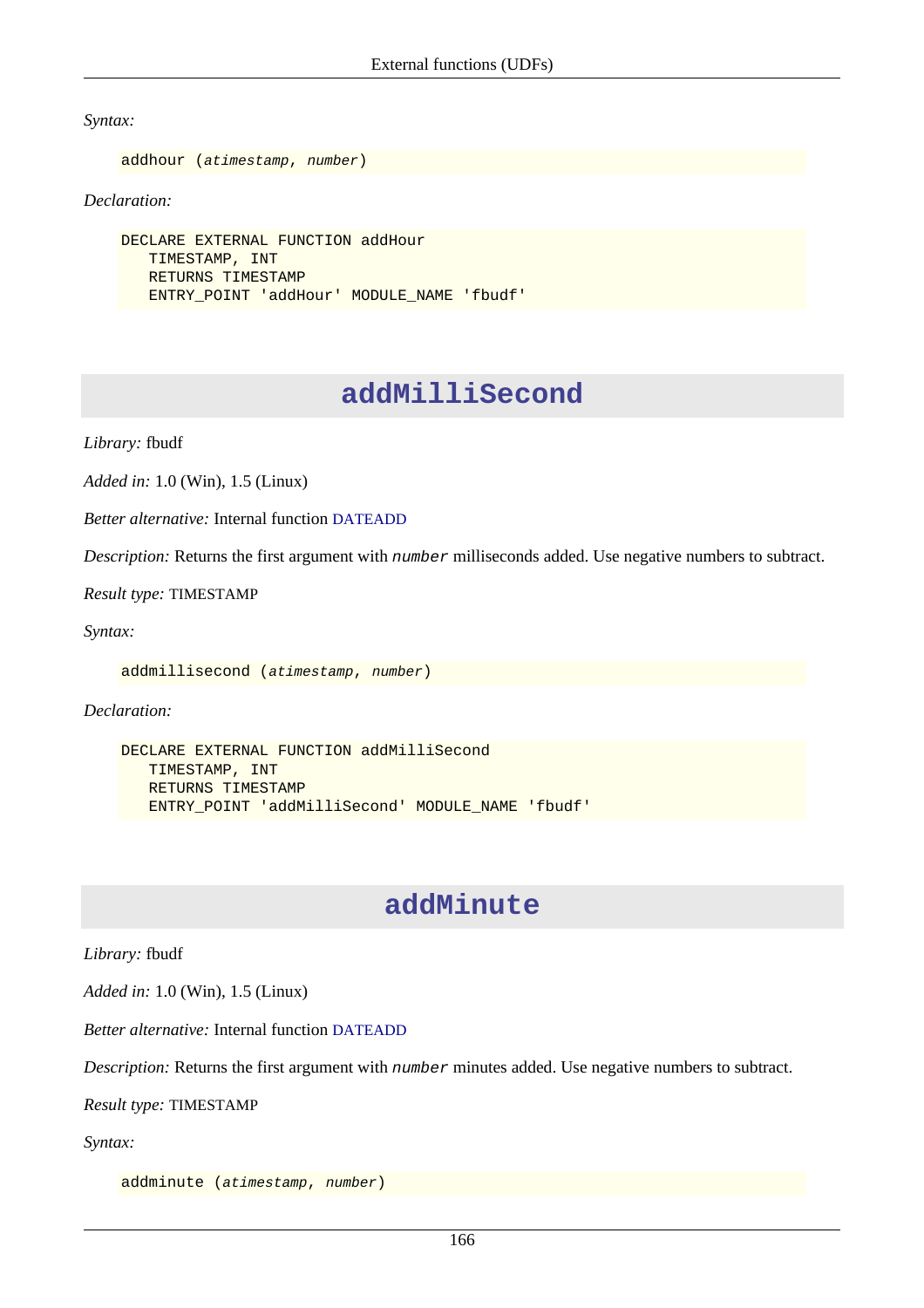#### *Declaration:*

```
DECLARE EXTERNAL FUNCTION addMinute
    TIMESTAMP, INT
    RETURNS TIMESTAMP
    ENTRY_POINT 'addMinute' MODULE_NAME 'fbudf'
```
### **addMonth**

*Library:* fbudf

*Added in:* 1.0 (Win), 1.5 (Linux)

*Better alternative:* Internal function [DATEADD](#page-145-0)

*Description:* Returns the first argument with *number* months added. Use negative numbers to subtract.

*Result type:* TIMESTAMP

*Syntax:*

```
addmonth (atimestamp, number)
```
*Declaration:*

```
DECLARE EXTERNAL FUNCTION addMonth
    TIMESTAMP, INT
    RETURNS TIMESTAMP
    ENTRY_POINT 'addMonth' MODULE_NAME 'fbudf'
```
### **addSecond**

*Library:* fbudf

*Added in:* 1.0 (Win), 1.5 (Linux)

*Better alternative:* Internal function [DATEADD](#page-145-0)

*Description:* Returns the first argument with number seconds added. Use negative numbers to subtract.

*Result type:* TIMESTAMP

*Syntax:*

addsecond (atimestamp, number)

*Declaration:*

```
DECLARE EXTERNAL FUNCTION addSecond
    TIMESTAMP, INT
```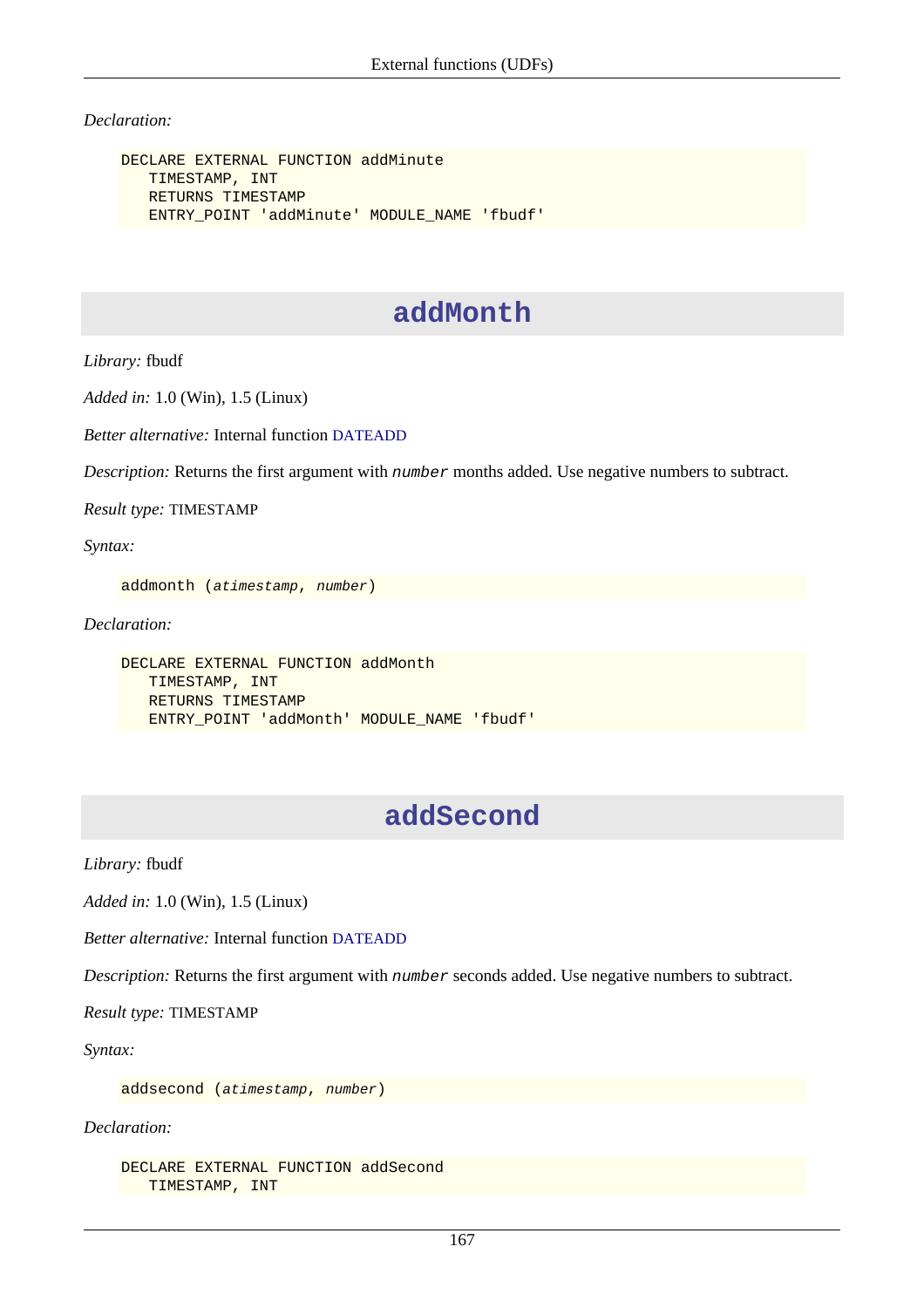RETURNS TIMESTAMP ENTRY\_POINT 'addSecond' MODULE\_NAME 'fbudf'

### **addWeek**

*Library:* fbudf

*Added in:* 1.0 (Win), 1.5 (Linux)

*Description:* Returns the first argument with number weeks added. Use negative numbers to subtract.

*Result type:* TIMESTAMP

*Syntax:*

addweek (atimestamp, number)

*Declaration:*

```
DECLARE EXTERNAL FUNCTION addWeek
    TIMESTAMP, INT
    RETURNS TIMESTAMP
    ENTRY_POINT 'addWeek' MODULE_NAME 'fbudf'
```
*The DATEADD alternative:* The internal function [DATEADD](#page-145-0), which can replace all the other add<DateTimePart> functions, doesn't support WEEK yet. This will be realised in Firebird 2.5. Meanwhile, you can use DATEADD(7\*number DAY TO atimestamp) – or stick with addWeek.

### **addYear**

*Library:* fbudf

*Added in:* 1.0 (Win), 1.5 (Linux)

*Better alternative:* Internal function [DATEADD](#page-145-0)

*Description:* Returns the first argument with *number* years added. Use negative numbers to subtract.

*Result type:* TIMESTAMP

*Syntax:*

addyear (atimestamp, number)

*Declaration:*

```
DECLARE EXTERNAL FUNCTION addYear
    TIMESTAMP, INT
    RETURNS TIMESTAMP
    ENTRY_POINT 'addYear' MODULE_NAME 'fbudf'
```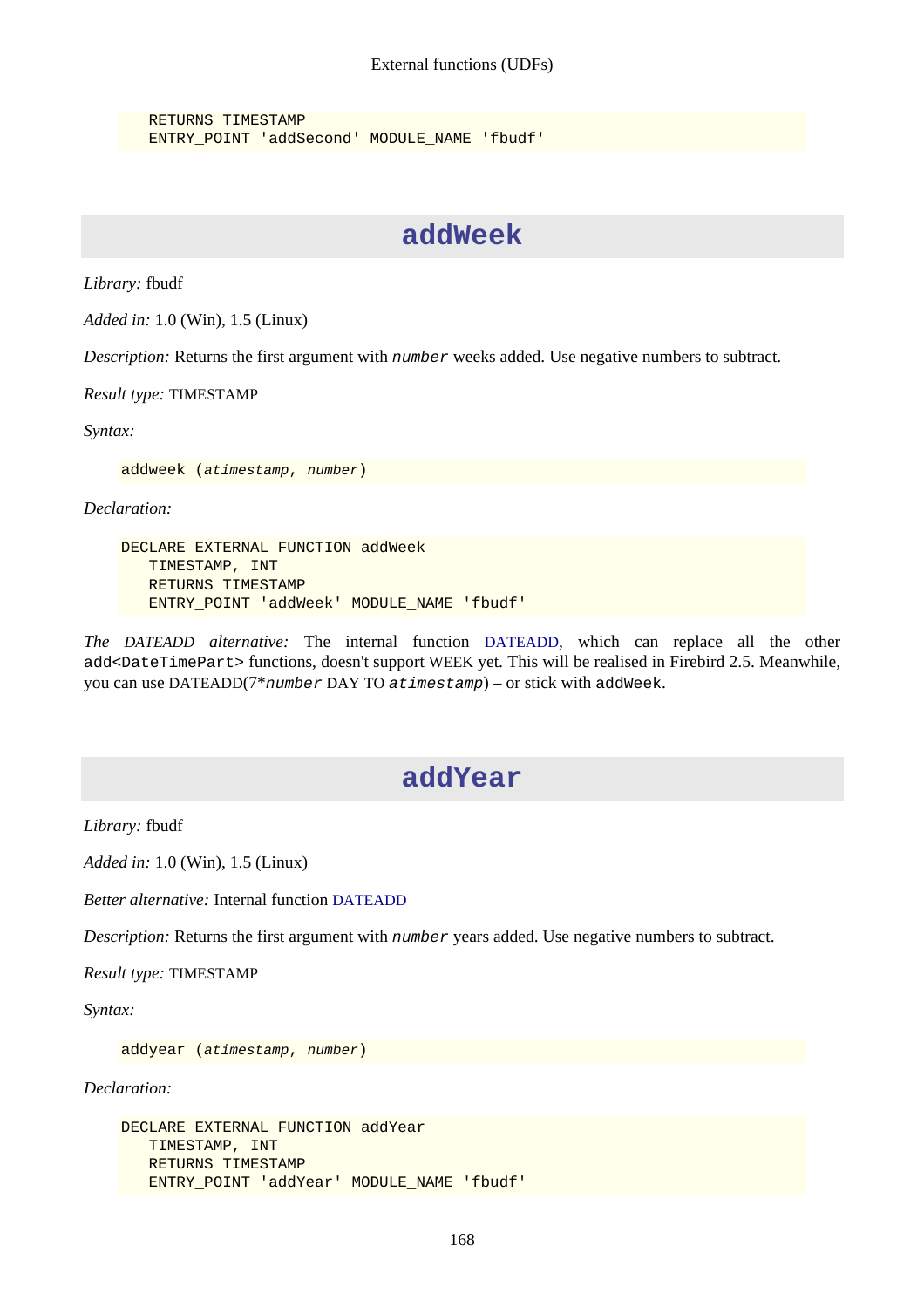### **ascii\_char**

*Library:* ib\_udf

*Changed in:* 1.0, 2.0

*Better alternative:* Internal function [ASCII\\_CHAR\(\)](#page-134-0)

*Description:* Returns the ASCII character corresponding to the integer value passed in.

*Result type:* VARCHAR(1)

*Syntax (unchanged):*

ascii\_char (intval)

*Declaration:*

```
DECLARE EXTERNAL FUNCTION ascii_char
    INTEGER NULL
    RETURNS CSTRING(1) FREE_IT
    ENTRY_POINT 'IB_UDF_ascii_char' MODULE_NAME 'ib_udf'
```
The declaration reflects the fact that the UDF as such returns a 1-character C string, not an SQL CHAR(1) as stated in the InterBase declaration. The engine will pass the result to the caller as a VARCHAR(1) though.

The **NULL** after INTEGER is an optional addition that became available in Firebird 2. When declared with the NULL keyword, the engine will pass a NULL argument unchanged to the function. This causes a NULL result, which is correct. Without the NULL keyword (your only option in pre-2.0 versions), NULL is passed to the function as 0 and the result is an empty string.

For more information about passing NULLs to UDFs, see the [note](#page-212-0) at the end of this book.

*Notes:*

- ascii\_char(0) returns an empty string in all versions, not a character with ASCII value 0.
- Before Firebird 2.0, the result type was CHAR(1).

### **ascii\_val**

*Library:* ib\_udf

*Added in:* IB

*Better alternative:* Internal function [ASCII\\_VAL\(\)](#page-134-1)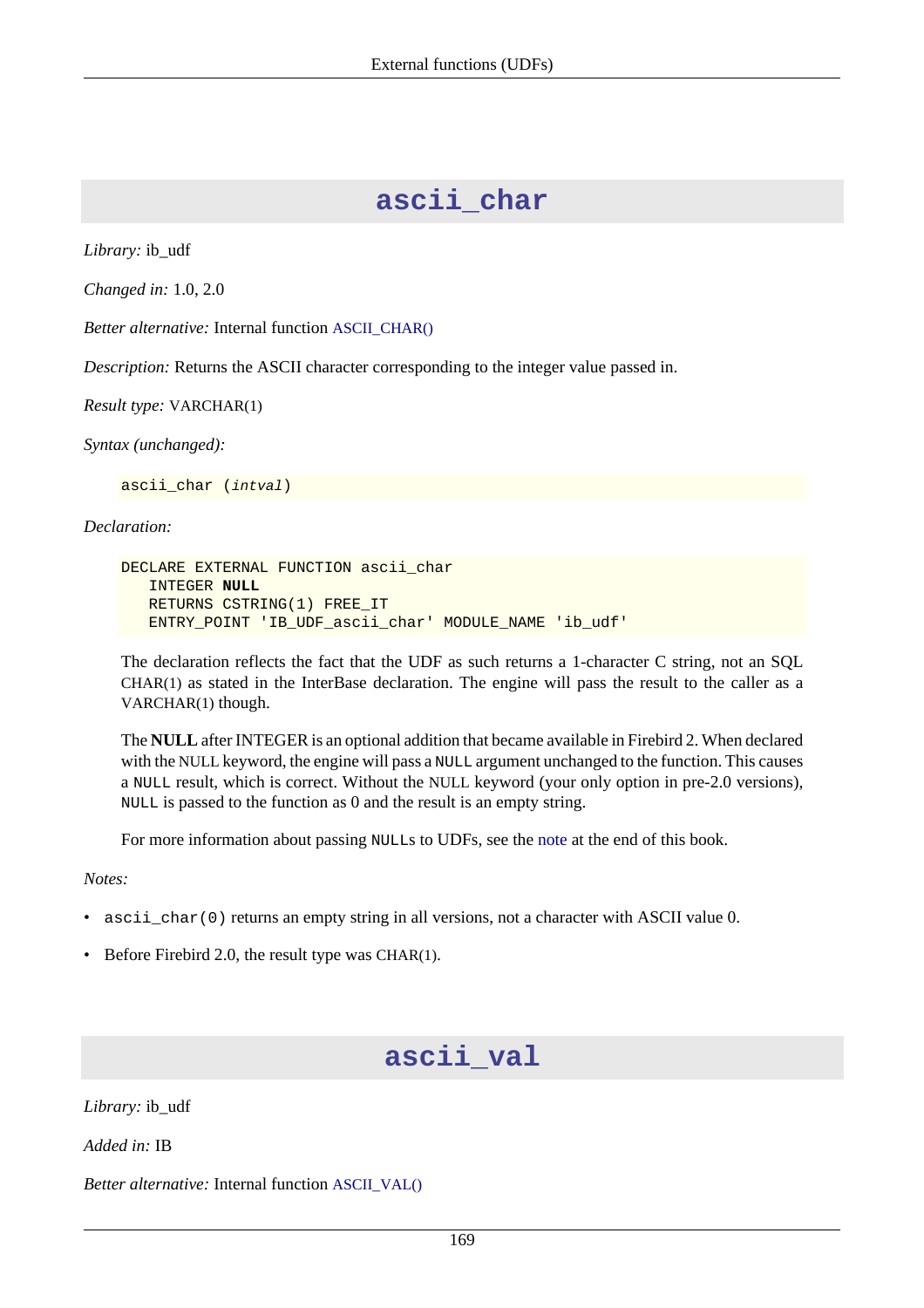*Description:* Returns the ASCII code of the character passed in.

*Result type:* INTEGER

*Syntax:*

ascii\_val (ch)

*Declaration:*

```
DECLARE EXTERNAL FUNCTION ascii_val
    CHAR(1)
    RETURNS INTEGER BY VALUE
    ENTRY_POINT 'IB_UDF_ascii_val' MODULE_NAME 'ib_udf'
```
#### **Caution**

Because CHAR fields are padded with spaces, an empty string argument will be seen as a space, and yield a result of 32. The internal function [ASCII\\_VAL](#page-134-0) returns 0 in this case.

## **asin**

*Library:* ib\_udf

*Added in:* IB

*Better alternative:* Internal function [ASIN\(\)](#page-135-0)

*Description:* Returns the arc sine of the argument.

*Result type:* DOUBLE PRECISION

*Syntax:*

asin (number)

*Declaration:*

```
DECLARE EXTERNAL FUNCTION asin
    DOUBLE PRECISION
    RETURNS DOUBLE PRECISION BY VALUE
    ENTRY_POINT 'IB_UDF_asin' MODULE_NAME 'ib_udf'
```
#### **atan**

*Library:* ib\_udf

*Added in:* IB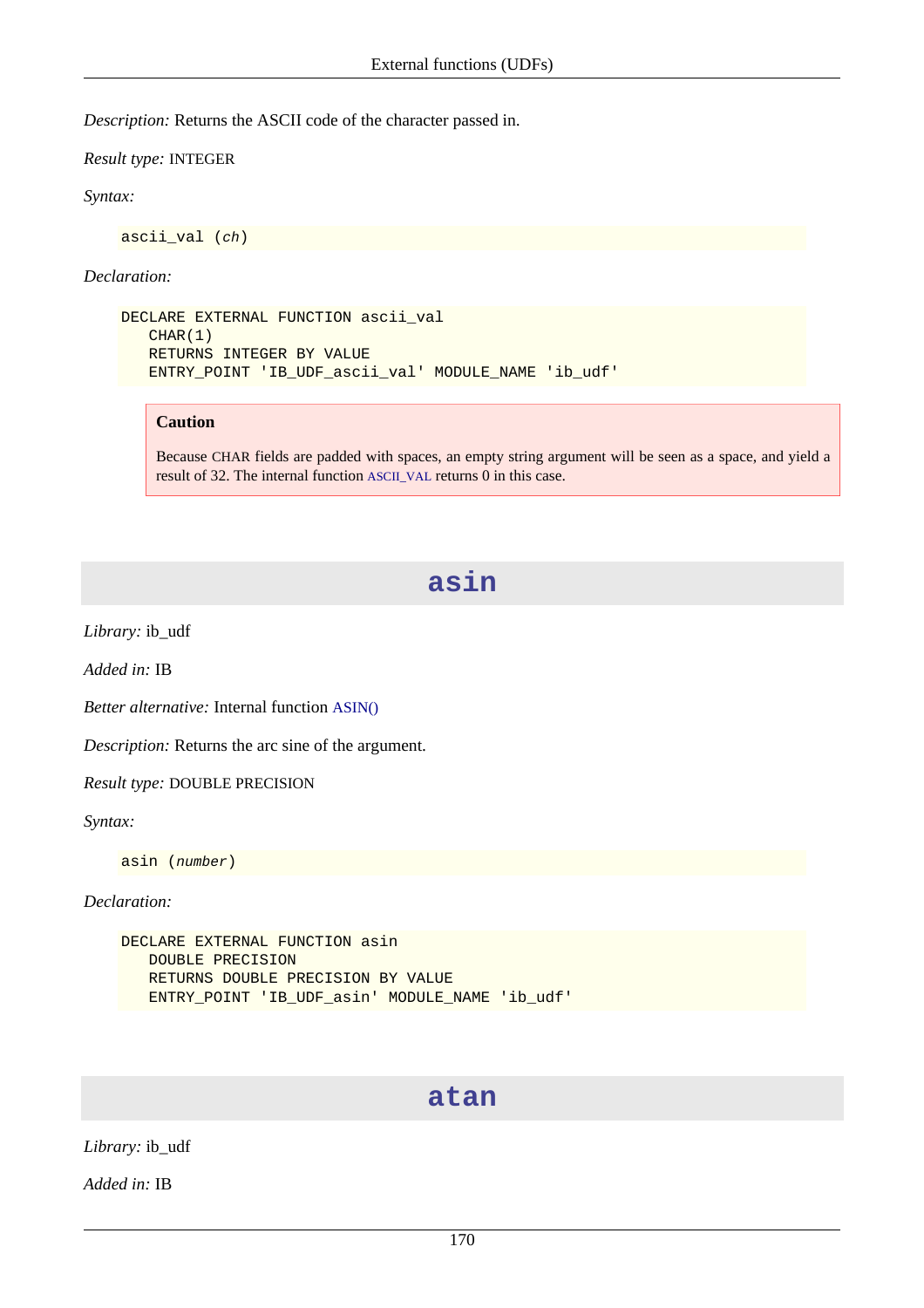*Better alternative:* Internal function [ATAN\(\)](#page-135-1)

*Description:* Returns the arc tangent of the argument.

*Result type:* DOUBLE PRECISION

*Syntax:*

atan (number)

*Declaration:*

```
DECLARE EXTERNAL FUNCTION atan
    DOUBLE PRECISION
    RETURNS DOUBLE PRECISION BY VALUE
    ENTRY_POINT 'IB_UDF_atan' MODULE_NAME 'ib_udf'
```
## **atan2**

*Library:* ib\_udf

*Added in:* IB

*Better alternative:* Internal function [ATAN2\(\)](#page-136-0)

*Description:* Returns the angle whose sine-to-cosine *ratio* is given by the two arguments, and whose sine and cosine *signs* correspond to the signs of the arguments. This allows results across the entire circle, including the angles  $-#/2$  and  $#/2$ .

*Result type:* DOUBLE PRECISION

*Syntax:*

atan2 (num1, num2)

*Declaration:*

```
DECLARE EXTERNAL FUNCTION atan2
    DOUBLE PRECISION, DOUBLE PRECISION
    RETURNS DOUBLE PRECISION BY VALUE
    ENTRY_POINT 'IB_UDF_atan2' MODULE_NAME 'ib_udf'
```
## **bin\_and**

*Library:* ib\_udf

*Added in:* IB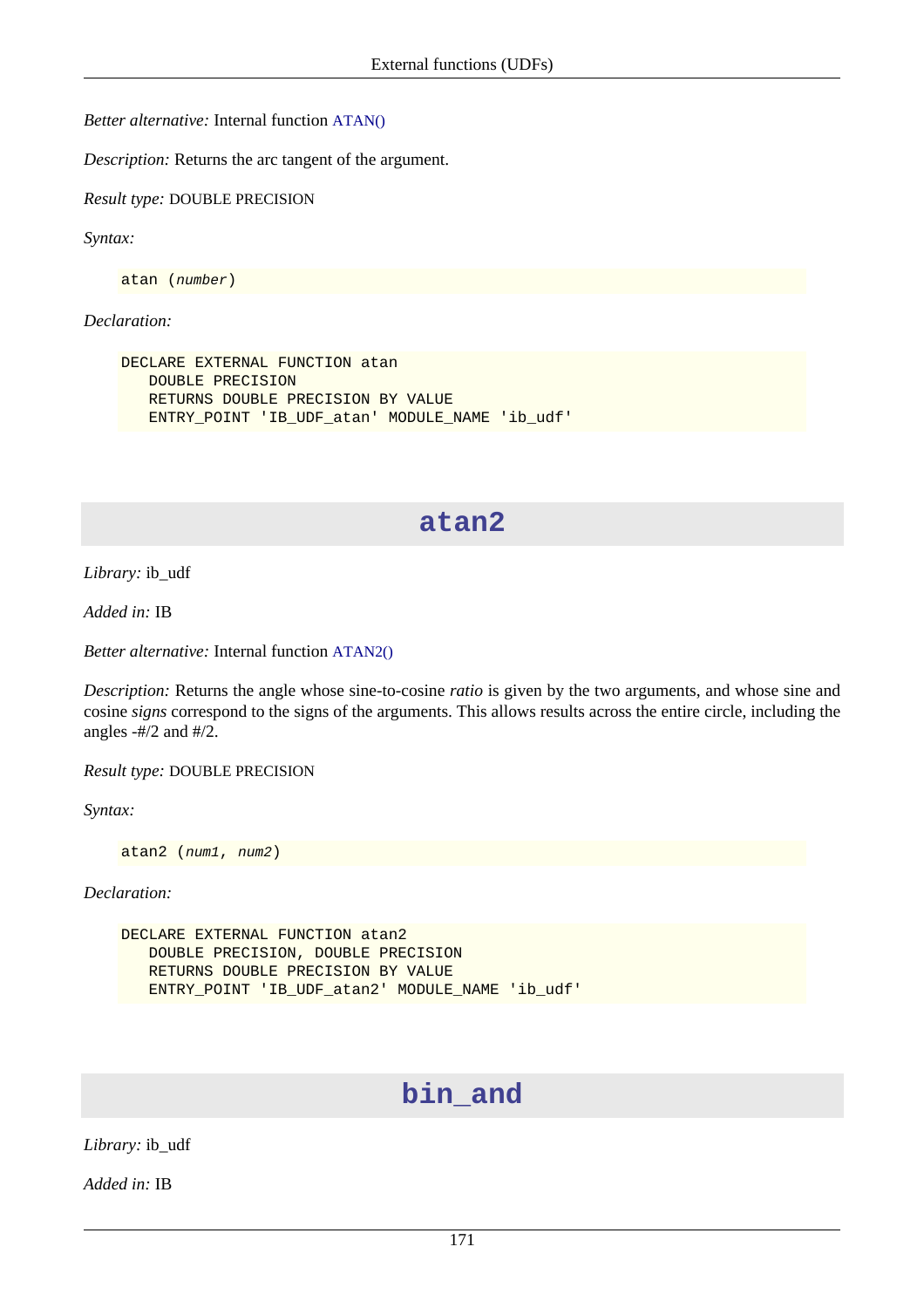*Better alternative:* Internal function [BIN\\_AND\(\)](#page-136-1)

*Description:* Returns the bitwise AND result of the arguments.

*Result type:* INTEGER

*Syntax:*

bin\_and (num1, num2)

#### *Declaration:*

```
DECLARE EXTERNAL FUNCTION bin_and
    INTEGER, INTEGER
    RETURNS INTEGER BY VALUE
    ENTRY_POINT 'IB_UDF_bin_and' MODULE_NAME 'ib_udf'
```
## **bin\_or**

*Library:* ib\_udf

*Added in:* IB

*Better alternative:* Internal function [BIN\\_OR\(\)](#page-137-0)

*Description:* Returns the bitwise OR result of the arguments.

*Result type:* INTEGER

*Syntax:*

bin or (num1, num2)

*Declaration:*

```
DECLARE EXTERNAL FUNCTION bin_or
    INTEGER, INTEGER
    RETURNS INTEGER BY VALUE
    ENTRY_POINT 'IB_UDF_bin_or' MODULE_NAME 'ib_udf'
```
## **bin\_xor**

*Library:* ib\_udf

*Added in:* IB

*Better alternative:* Internal function [BIN\\_XOR\(\)](#page-138-0)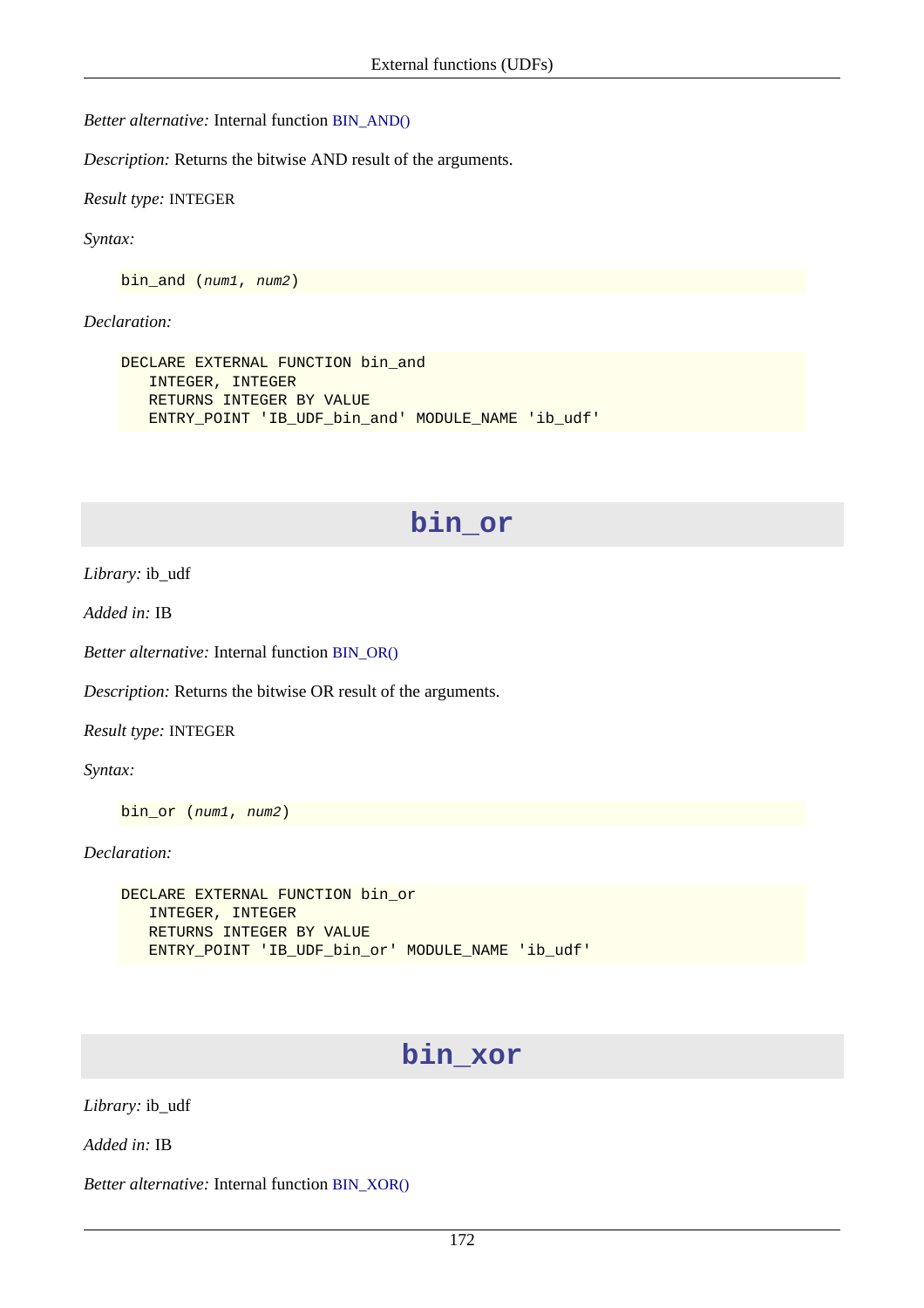*Description:* Returns the bitwise XOR result of the arguments.

*Result type:* INTEGER

*Syntax:*

bin\_xor (num1, num2)

*Declaration:*

```
DECLARE EXTERNAL FUNCTION bin_xor
    INTEGER, INTEGER
    RETURNS INTEGER BY VALUE
    ENTRY_POINT 'IB_UDF_bin_xor' MODULE_NAME 'ib_udf'
```
## **ceiling**

*Library:* ib\_udf

*Added in:* IB

*Better alternative:* Internal function CEIL() / [CEILING\(\)](#page-141-0)

*Description:* Returns the smallest whole number that is greater than or equal to the argument.

*Result type:* DOUBLE PRECISION

*Syntax:*

ceiling (number)

*Declaration:*

```
DECLARE EXTERNAL FUNCTION ceiling
   DOUBLE PRECISION
   RETURNS DOUBLE PRECISION BY VALUE
  ENTRY_POINT 'IB_UDF_ceiling' MODULE_NAME 'ib_udf'
```
#### **cos**

*Library:* ib\_udf

*Added in:* IB

*Better alternative:* Internal function [COS\(\)](#page-143-0)

*Description:* Returns an angle's cosine. The argument must be given in radians.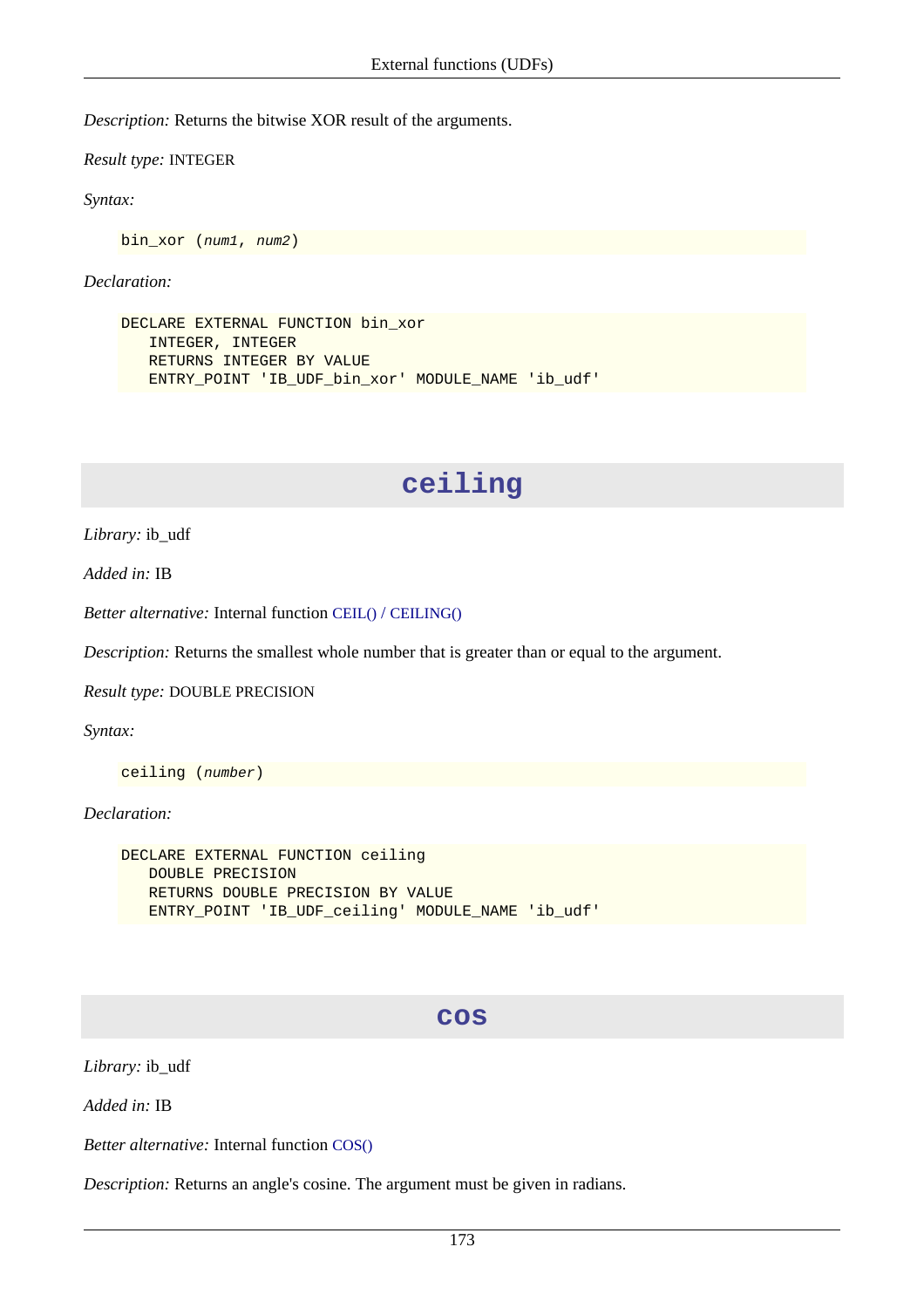#### *Result type:* DOUBLE PRECISION

#### *Syntax:*

cos (angle)

#### *Declaration:*

DECLARE EXTERNAL FUNCTION COS DOUBLE PRECISION RETURNS DOUBLE PRECISION BY VALUE ENTRY\_POINT 'IB\_UDF\_cos' MODULE\_NAME 'ib\_udf'

## **cosh**

*Library:* ib\_udf

*Added in:* IB

*Better alternative:* Internal function [COSH\(\)](#page-144-0)

*Description:* Returns the hyperbolic cosine of the argument.

*Result type:* DOUBLE PRECISION

*Syntax:*

cosh (number)

*Declaration:*

```
DECLARE EXTERNAL FUNCTION cosh
    DOUBLE PRECISION
    RETURNS DOUBLE PRECISION BY VALUE
   ENTRY_POINT 'IB_UDF_cosh' MODULE_NAME 'ib_udf'
```
#### **cot**

*Library:* ib\_udf

*Added in:* IB

*Better alternative:* Internal function [COT\(\)](#page-144-1)

*Description:* Returns an angle's cotangent. The argument must be given in radians.

*Result type:* DOUBLE PRECISION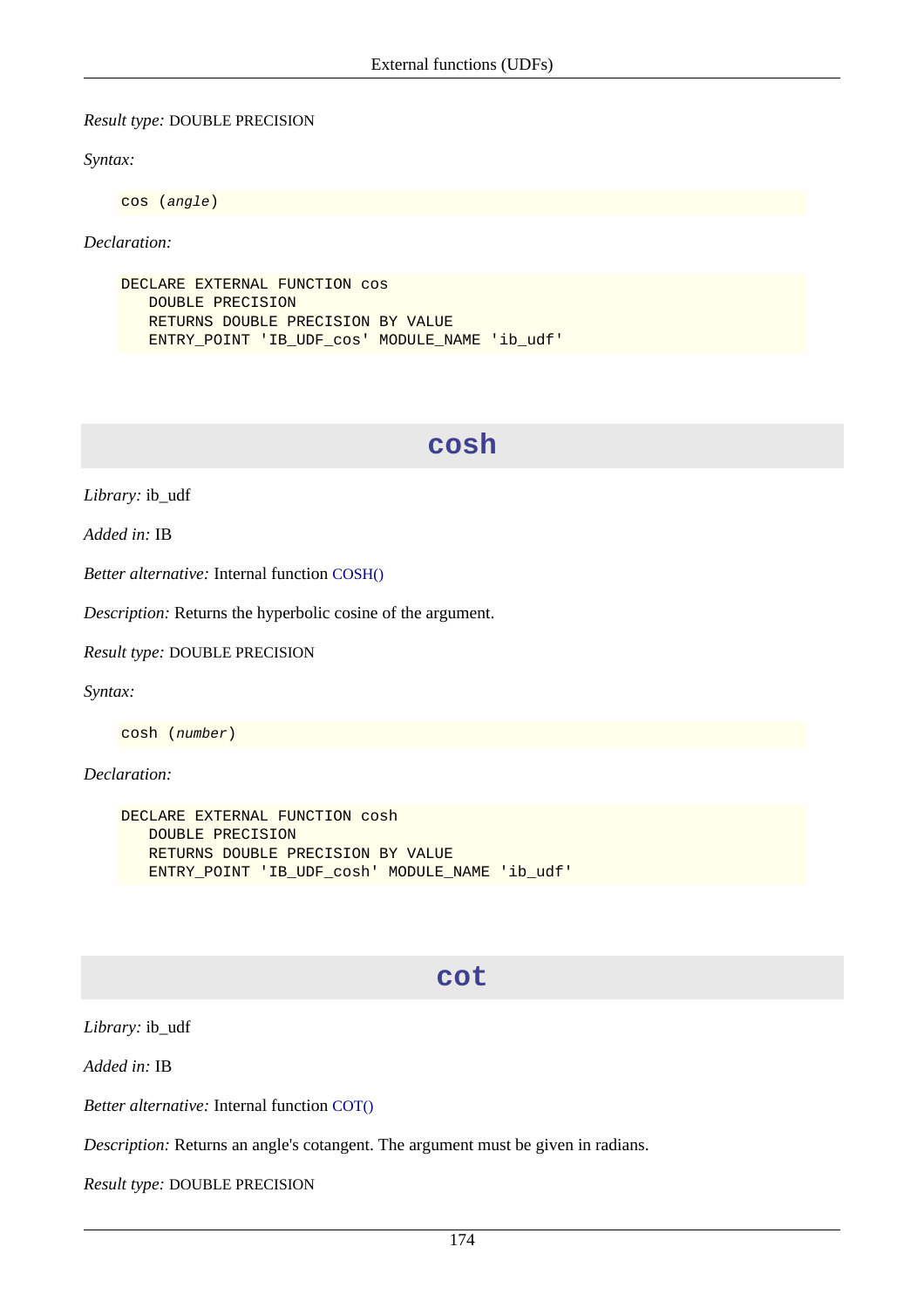*Syntax:*

cot (angle)

#### *Declaration:*

```
DECLARE EXTERNAL FUNCTION cot
    DOUBLE PRECISION
    RETURNS DOUBLE PRECISION BY VALUE
    ENTRY_POINT 'IB_UDF_cot' MODULE_NAME 'ib_udf'
```
#### **dow**

*Library:* fbudf

*Added in:* 1.0 (Win), 1.5 (Linux)

*Description:* Returns the day of the week from a timestamp argument. The returned name may be localized.

*Result type:* VARCHAR(15)

*Syntax:*

dow (atimestamp)

*Declaration:*

```
DECLARE EXTERNAL FUNCTION dow
    TIMESTAMP,
    VARCHAR(15) RETURNS PARAMETER 2
    ENTRY_POINT 'DOW' MODULE_NAME 'fbudf'
```
*See also:* [sdow](#page-198-0)

**dpower**

*Library:* fbudf

*Added in:* 1.0 (Win), 1.5 (Linux)

*Better alternative:* Internal function [POWER\(\)](#page-160-0)

*Description:* Returns x to the y'th power.

*Result type:* DOUBLE PRECISION

*Syntax:*

dpower  $(x, y)$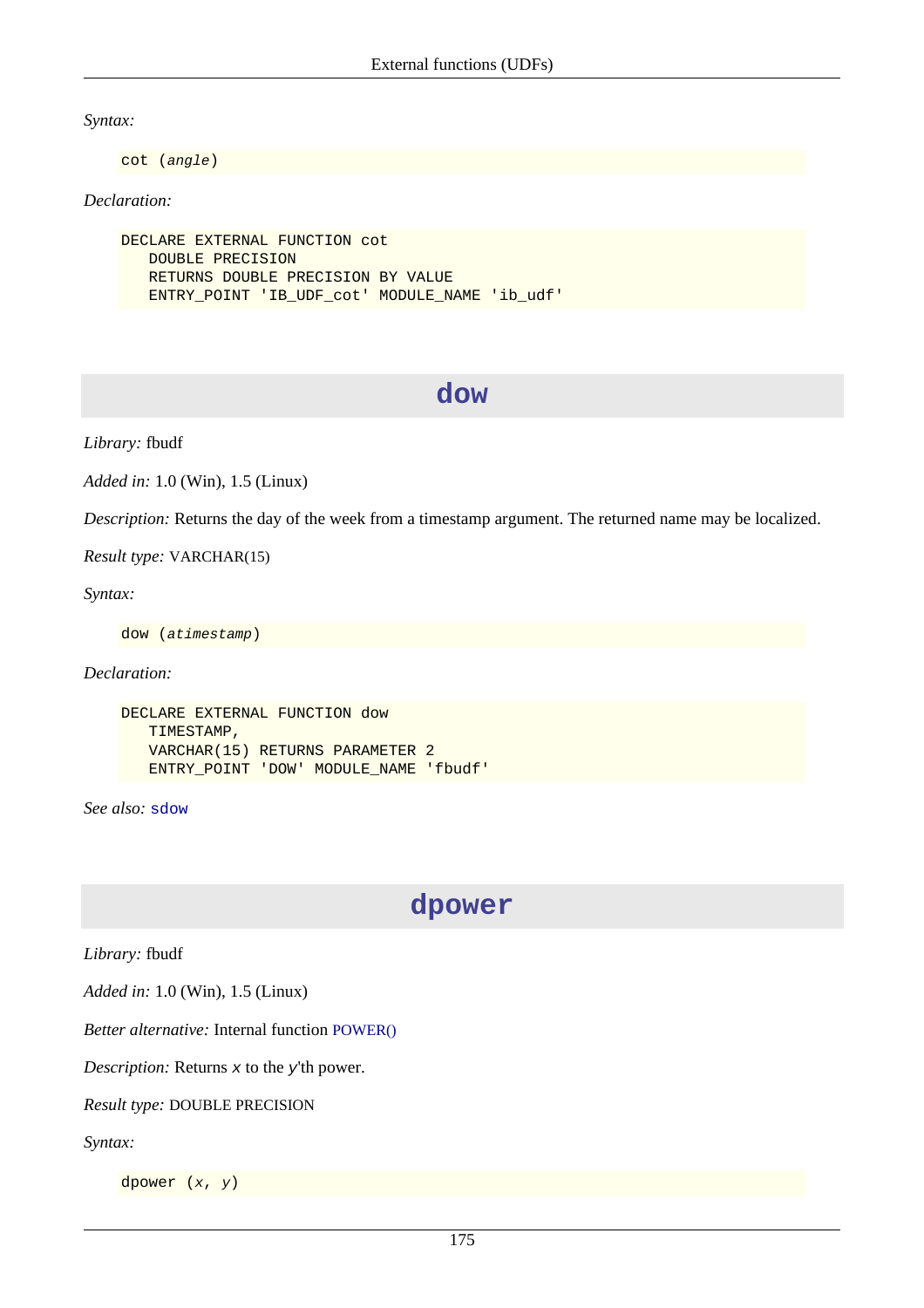*Declaration:*

```
DECLARE EXTERNAL FUNCTION dPower
    DOUBLE PRECISION BY DESCRIPTOR, DOUBLE PRECISION BY DESCRIPTOR,
    DOUBLE PRECISION BY DESCRIPTOR
    RETURNS PARAMETER 3
    ENTRY_POINT 'power' MODULE_NAME 'fbudf'
```
# **floor**

*Library:* ib\_udf

*Added in:* IB

*Better alternative:* Internal function [FLOOR\(\)](#page-149-0)

*Description:* Returns the largest whole number that is smaller than or equal to the argument.

*Result type:* DOUBLE PRECISION

*Syntax:*

floor (number)

#### *Declaration:*

```
DECLARE EXTERNAL FUNCTION floor
    DOUBLE PRECISION
    RETURNS DOUBLE PRECISION BY VALUE
    ENTRY_POINT 'IB_UDF_floor' MODULE_NAME 'ib_udf'
```
## **getExactTimestamp**

*Library:* fbudf

*Added in:* 1.0 (Win), 1.5 (Linux)

*Better alternative:* [CURRENT\\_TIMESTAMP](#page-120-0) or ['NOW'](#page-124-0)

*Description:* Returns the system time with milliseconds precision. This function was added because in pre-2.0 versions, CURRENT\_TIMESTAMP always had .0000 in the fractional part of the second. In Firebird 2.0 and up it is better to use [CURRENT\\_TIMESTAMP](#page-120-0), which now also defaults to milliseconds precision. To measure time intervals in PSQL modules, use ['NOW'](#page-124-0).

*Result type:* TIMESTAMP

*Syntax:*

getexacttimestamp()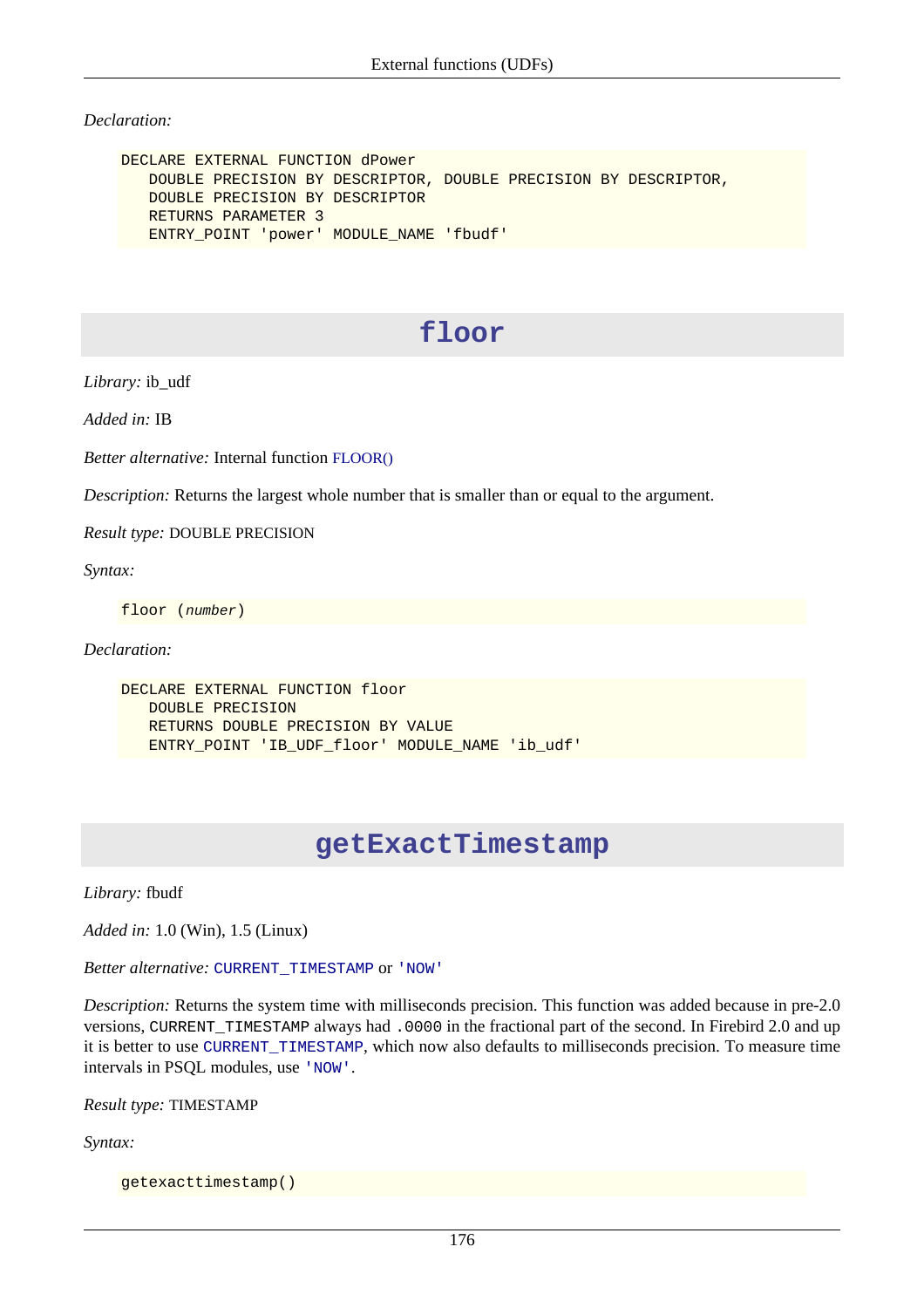#### *Declaration:*

DECLARE EXTERNAL FUNCTION getExactTimestamp TIMESTAMP RETURNS PARAMETER 1 ENTRY\_POINT 'getExactTimestamp' MODULE\_NAME 'fbudf'

## **i64round**

See [round](#page-195-0).

## **i64truncate**

See [truncate](#page-205-0).

**ln**

*Library:* ib\_udf

*Added in:* IB

*Better alternative:* Internal function [LN\(\)](#page-152-0)

*Description:* Returns the natural logarithm of the argument.

*Result type:* DOUBLE PRECISION

*Syntax:*

ln (number)

*Declaration:*

DECLARE EXTERNAL FUNCTION ln DOUBLE PRECISION RETURNS DOUBLE PRECISION BY VALUE ENTRY\_POINT 'IB\_UDF\_ln' MODULE\_NAME 'ib\_udf'

## **log**

*Library:* ib\_udf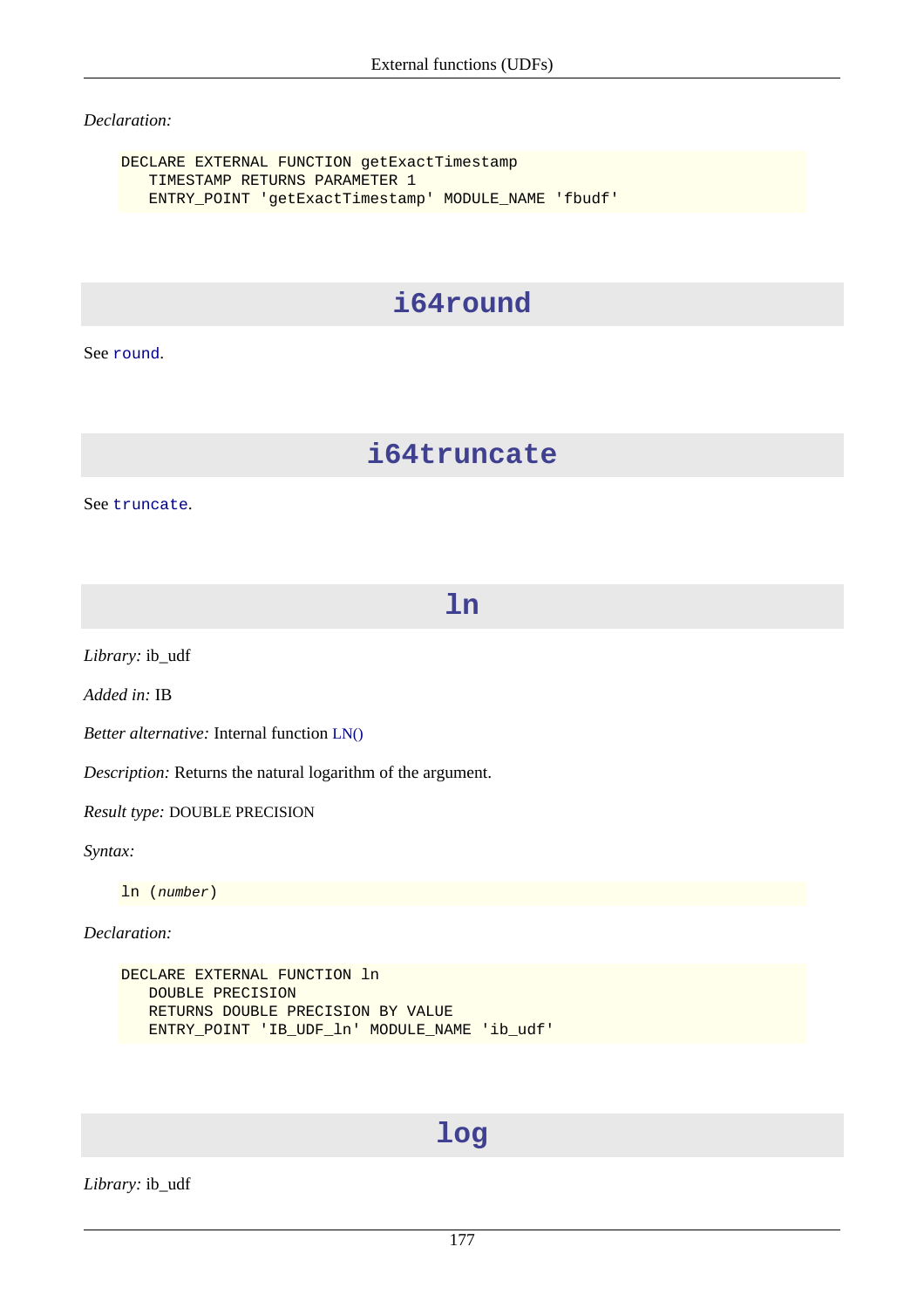*Added in:* IB

*Changed in:* 1.5

*Better alternative:* Internal function [LOG\(\)](#page-152-1)

*Description:* In Firebird 1.5 and up,  $\log(x, y)$  returns the the base-x logarithm of y. In Firebird 1.0.x and InterBase, it erroneously returns the base- $y$  logarithm of  $x$ .

*Result type:* DOUBLE PRECISION

*Syntax (unchanged):*

 $log(x, y)$ 

*Declaration (unchanged):*

```
DECLARE EXTERNAL FUNCTION log
    DOUBLE PRECISION, DOUBLE PRECISION
    RETURNS DOUBLE PRECISION BY VALUE
    ENTRY_POINT 'IB_UDF_log' MODULE_NAME 'ib_udf'
```
#### **Warning**

If any of your pre-1.5 databases use log, check your PSQL and application code. It may contain workarounds to return the right results. Under Firebird 1.5 and up, any such workarounds should be removed or you'll get wrong results.

## **log10**

*Library:* ib\_udf

*Added in:* IB

*Better alternative:* Internal function [LOG10\(\)](#page-153-0)

*Description:* Returns the 10-based logarithm of the argument.

*Result type:* DOUBLE PRECISION

*Syntax:*

log10 (number)

*Declaration:*

```
DECLARE EXTERNAL FUNCTION log10
    DOUBLE PRECISION
    RETURNS DOUBLE PRECISION BY VALUE
   ENTRY_POINT 'IB_UDF_log10' MODULE_NAME 'ib_udf'
```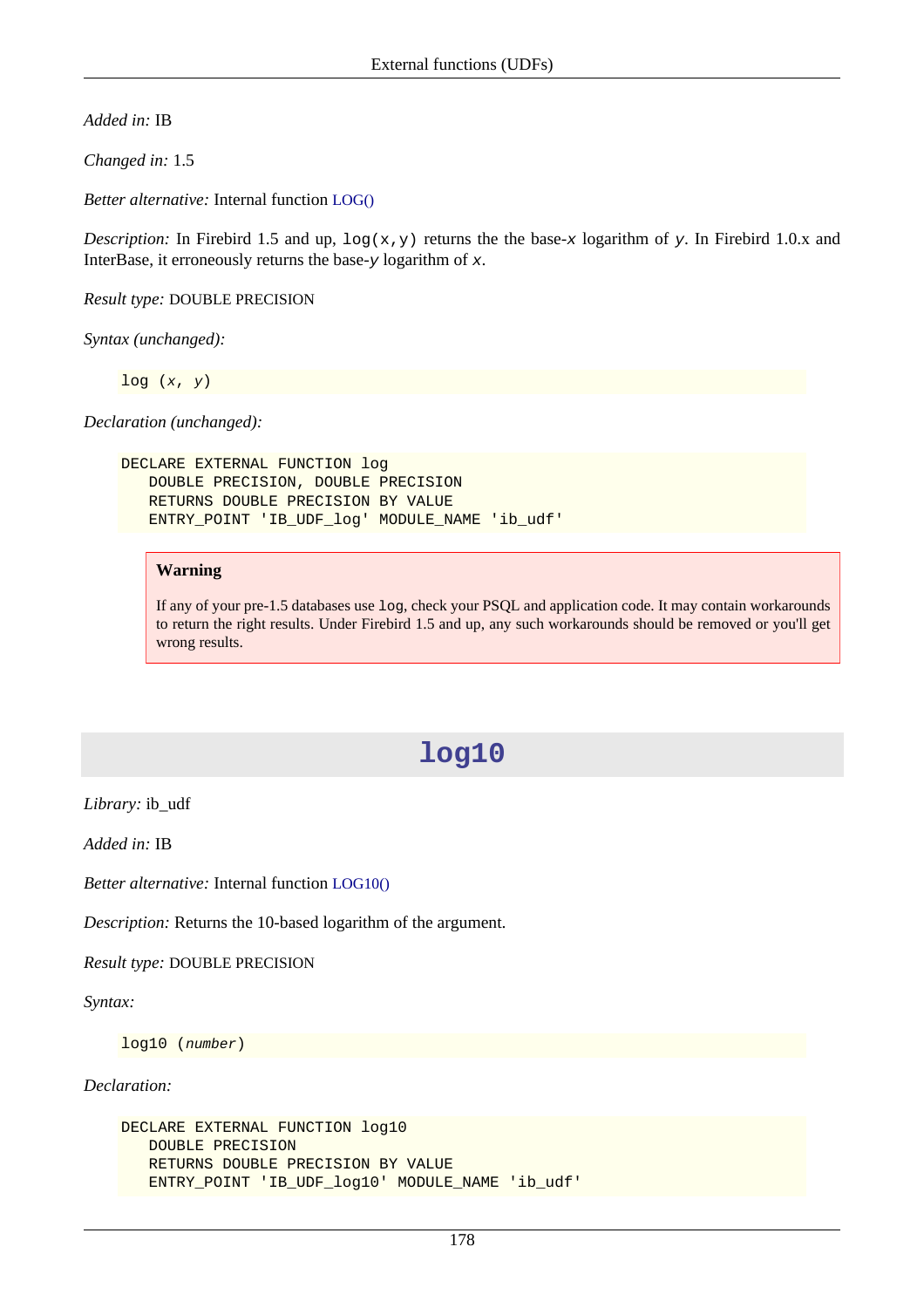## **lower**

*Library:* ib\_udf

*Added in:* IB

*Changed in:* 2.0

*Better alternative:* Internal function [LOWER\(\)](#page-153-1)

*Description:* Returns the lower-case version of the input string. Please notice that only ASCII characters are handled correctly. If possible, use the superior internal function [LOWER](#page-153-1) instead. Just dropping the declaration of the lower UDF should do the trick, unless you gave it an alternative name.

*Result type:* VARCHAR(n)

*Syntax:*

"LOWER" (str)

#### *Declaration:*

```
DECLARE EXTERNAL FUNCTION "LOWER"
    CSTRING(255) NULL
    RETURNS CSTRING(255) FREE_IT
    ENTRY_POINT 'IB_UDF_lower' MODULE_NAME 'ib_udf'
```
The above declaration is from the file ib\_udf2.sql. "LOWER" has been surrounded by double-quotes to avoid confusion with the internal function [LOWER](#page-153-1).

The **NULL** after CSTRING(255) is an optional addition that became available in Firebird 2. When declared with the NULL keyword, the engine will pass a NULL argument unchanged to the function. This leads to a NULL result, which is correct. Without the NULL keyword (your only option in pre-2.0 versions), NULL is passed to the function as an empty string and the result is an empty string as well.

For more information about passing NULLs to UDFs, see the [note](#page-212-0) at the end of this book.

*Notes:*

- Depending on how you declare it (see [CSTRING](#page-211-0) note), this function can accept and return strings of up to 32767 characters.
- Before Firebird 2.0, the result type was CHAR $(n)$ .
- In Firebird 1.5.1 and below, the default declaration used CSTRING(80) instead of CSTRING(255).

# **lpad**

*Library:* ib\_udf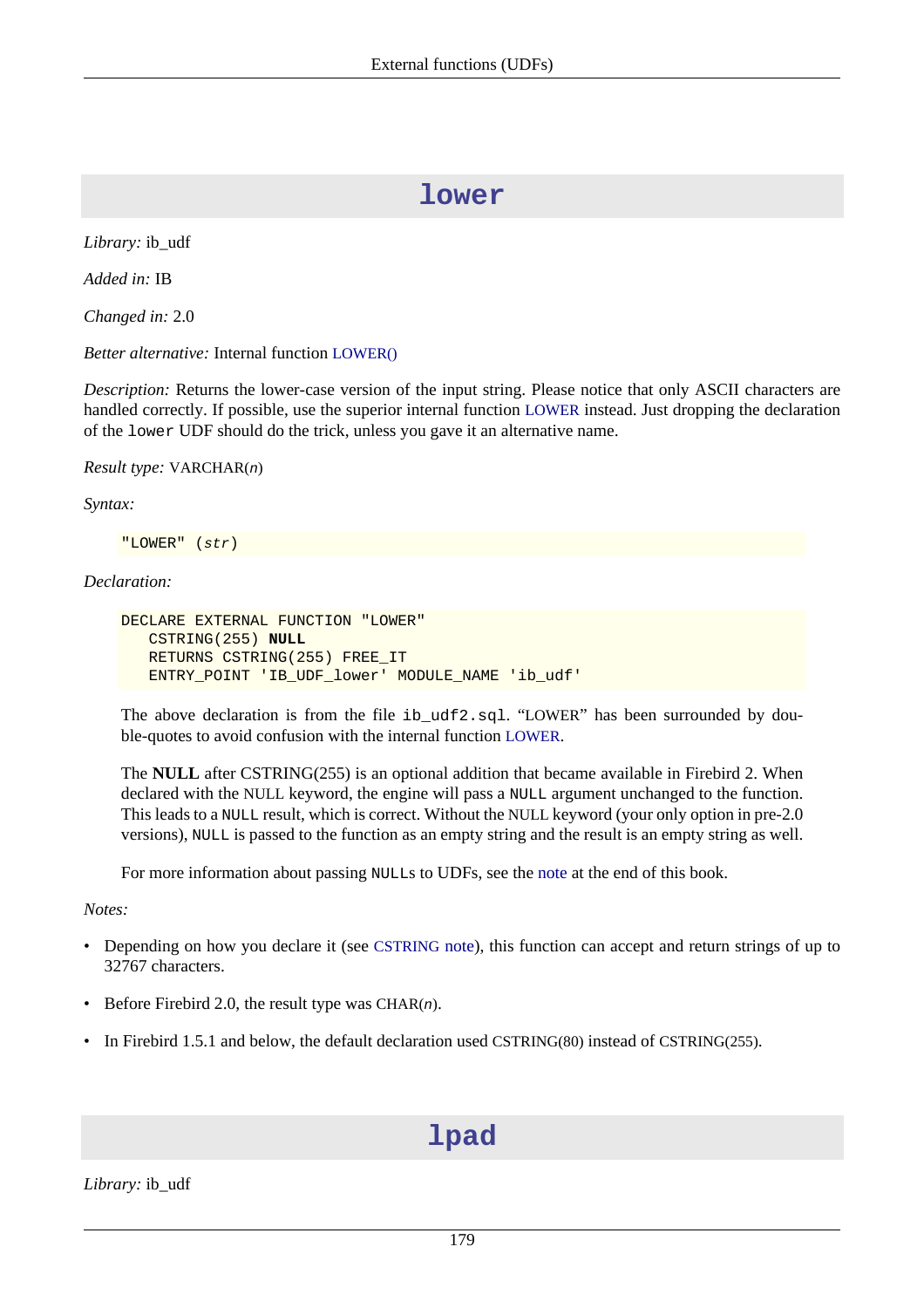*Added in:* 1.5

*Changed in:* 1.5.2, 2.0

*Better alternative:* Internal function [LPAD\(\)](#page-154-0)

*Description:* Returns the input string left-padded with padchars until endlength is reached.

*Result type:* VARCHAR(n)

*Syntax:*

lpad (str, endlength, padchar)

*Declaration:*

```
DECLARE EXTERNAL FUNCTION lpad
    CSTRING(255) NULL, INTEGER, CSTRING(1) NULL
    RETURNS CSTRING(255) FREE_IT
    ENTRY_POINT 'IB_UDF_lpad' MODULE_NAME 'ib_udf'
```
The above declaration is from the file ib\_udf2.sql. The **NULL**s after the CSTRING arguments are an optional addition that became available in Firebird 2. If an argument is declared with the NULL keyword, the engine will pass a NULL argument value unchanged to the function. This leads to a NULL result, which is correct. Without the NULL keyword (your only option in pre-2.0 versions), NULLs are passed to the function as empty strings and the result is a string with endlengh padchars (if  $str$ is NULL) or a copy of str itself (if padchar is NULL).

For more information about passing NULLs to UDFs, see the [note](#page-212-0) at the end of this book.

*Notes:*

- Depending on how you declare it (see [CSTRING](#page-211-0) note), this function can accept and return strings of up to 32767 characters.
- When calling this function, make sure *endlength* does not exceed the declared result length.
- If endlength is less than  $str's$  length,  $str$  is truncated to endlength. If endlength is negative, the result is NULL.
- A NULL endlength is treated as if it were 0.
- If padchar is empty, or if padchar is NULL and the function has been declared without the NULL keyword after the last argument,  $str$  is returned unchanged (or truncated to endlength).
- Before Firebird 2.0, the result type was CHAR $(n)$ .
- A bug that caused an endless loop if padchar was empty or NULL has been fixed in 2.0.
- In Firebird 1.5.1 and below, the default declaration used CSTRING(80) instead of CSTRING(255).

## **ltrim**

*Library:* ib\_udf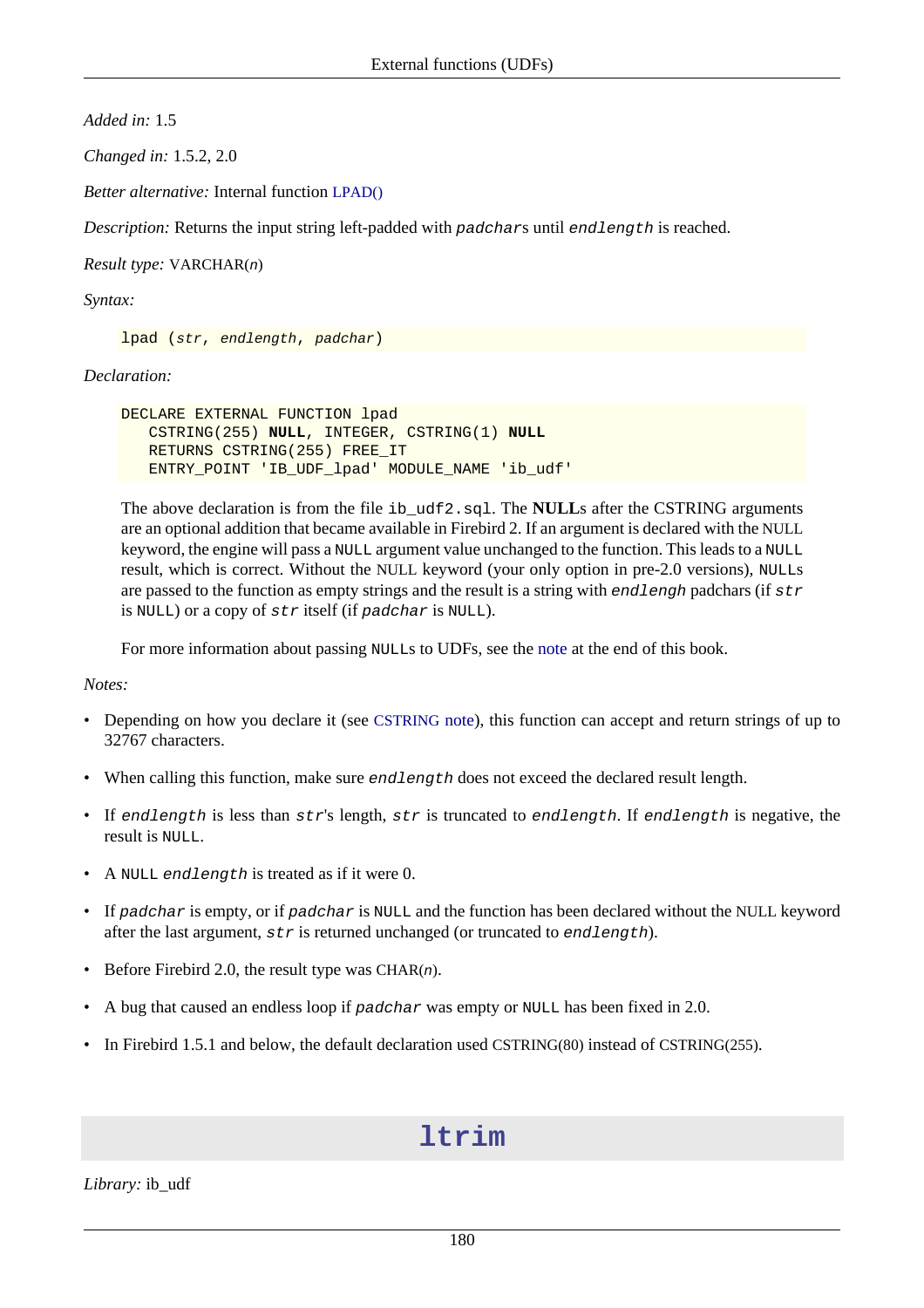*Changed in:* 1.5, 1.5.2, 2.0

*Better alternative:* Internal function [TRIM\(\)](#page-171-0)

*Description:* Returns the input string with any leading space characters removed. In new code, you are advised to use the internal function [TRIM](#page-171-0) instead, as it is both more powerful and more versatile.

*Result type:* VARCHAR(n)

*Syntax (unchanged):*

ltrim (str)

#### *Declaration:*

```
DECLARE EXTERNAL FUNCTION ltrim
    CSTRING(255) NULL
    RETURNS CSTRING(255) FREE_IT
    ENTRY_POINT 'IB_UDF_ltrim' MODULE_NAME 'ib_udf'
```
The above declaration is from the file ib\_udf2.sql. The **NULL** after the argument is an optional addition that became available in Firebird 2. If the argument is declared with the NULL keyword, the engine will pass a NULL argument value unchanged to the function. This leads to a NULL result, which is correct. Without the NULL keyword (your only option in pre-2.0 versions), NULL is passed to the function as an empty string and the result is an empty string as well.

For more information about passing NULLs to UDFs, see the [note](#page-212-0) at the end of this book.

*Notes:*

- Depending on how you declare it (see [CSTRING](#page-211-0) note), this function can accept and return strings of up to 32767 characters.
- Before Firebird 2.0, the result type was CHAR $(n)$ .
- In Firebird 1.5.1 and below, the default declaration used CSTRING(80) instead of CSTRING(255).
- In Firebird 1.0.x, this function returned NULL if the input string was either empty or NULL.

#### **mod**

*Library:* ib\_udf

*Added in:* IB

*Better alternative:* Internal function [MOD\(\)](#page-156-0)

*Description:* Returns the remainder of an integer division.

#### *Result type:* DOUBLE PRECISION

*Syntax:*

mod (a, b)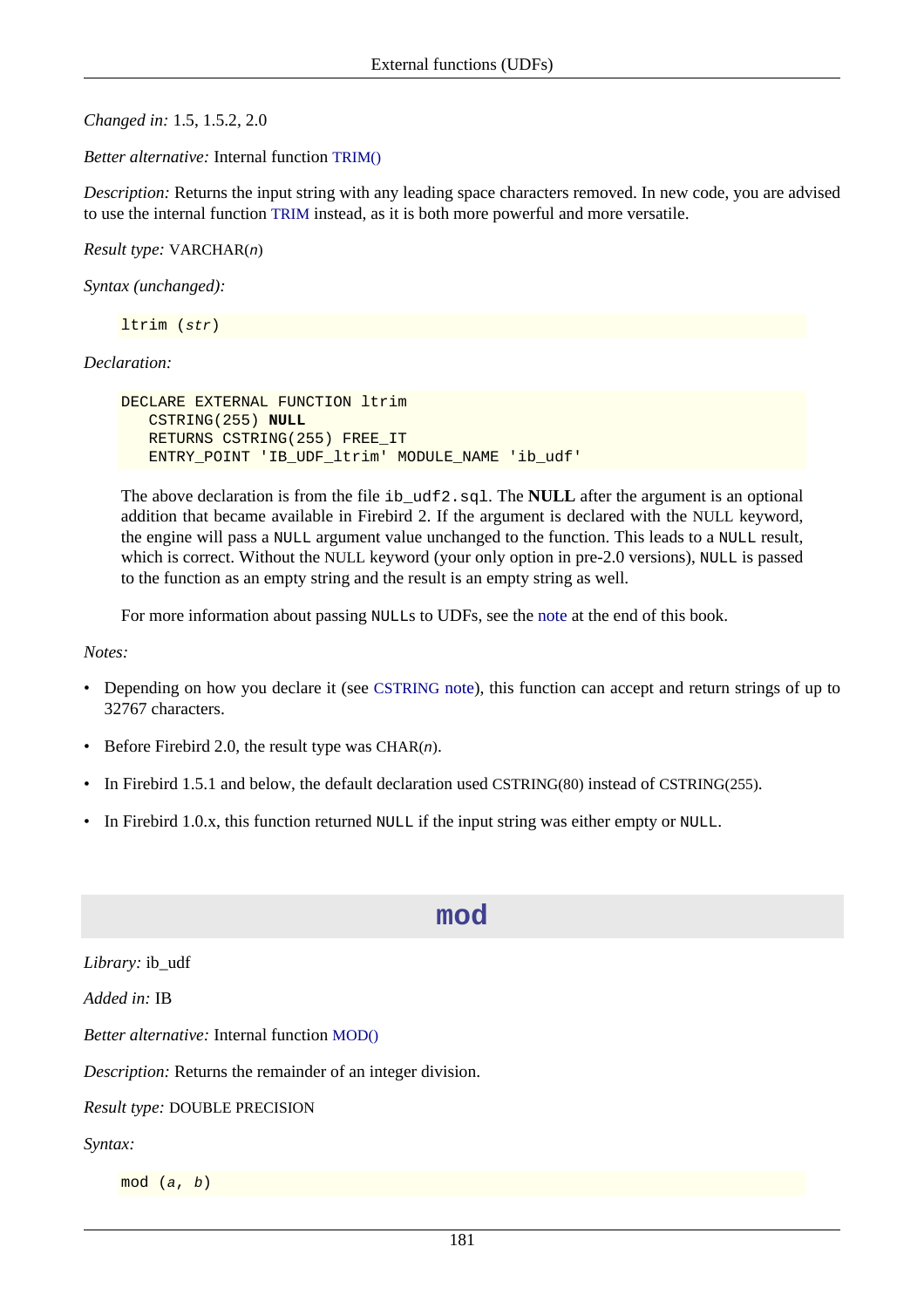*Declaration:*

```
DECLARE EXTERNAL FUNCTION mod
    INTEGER, INTEGER
    RETURNS DOUBLE PRECISION BY VALUE
   ENTRY_POINT 'IB_UDF_mod'_MODULE_NAME 'ib_udf'
```
## **\*nullif**

*Library:* fbudf

*Added in:* 1.0 (Win), 1.5 (Linux)

*Better alternative:* Internal function [NULLIF\(\)](#page-156-1)

*Description:* The four \*nullif functions – for integers, bigints, doubles and strings, respectively – each return the first argument if it is not equal to the second. If the arguments are equal, the functions return NULL.

*Result type:* Varies, see declarations.

*Syntax:*

```
inullif (int1, int2)
i64nullif (bigint1, bigint2)
dnullif (double1, double2)
snullif (string1, string2)
```
As from Firebird 1.5, use of the internal function [NULLIF](#page-156-1) is preferred.

#### **Warnings**

- These functions return NULL when the second argument is NULL, even if the first argument is a proper value. This is a wrong result. The NULLIF internal function doesn't have this bug.
- i64nullif and dnullif will return wrong and/or bizarre results if it is not 100% clear to the engine that each argument is of the intended type (NUMERIC(18,0) or DOUBLE PRECISION). If in doubt, cast them both explicitly to the declared type (see declarations below).

*Declarations:*

```
DECLARE EXTERNAL FUNCTION inullif
    INT BY DESCRIPTOR, INT BY DESCRIPTOR
    RETURNS INT BY DESCRIPTOR
    ENTRY_POINT 'iNullIf' MODULE_NAME 'fbudf'
DECLARE EXTERNAL FUNCTION i64nullif
    NUMERIC(18,4) BY DESCRIPTOR, NUMERIC(18,4) BY DESCRIPTOR
    RETURNS NUMERIC(18,4) BY DESCRIPTOR
    ENTRY_POINT 'iNullIf' MODULE_NAME 'fbudf'
DECLARE EXTERNAL FUNCTION dnullif
    DOUBLE PRECISION BY DESCRIPTOR, DOUBLE PRECISION BY DESCRIPTOR
    RETURNS DOUBLE PRECISION BY DESCRIPTOR
    ENTRY_POINT 'dNullIf' MODULE_NAME 'fbudf'
```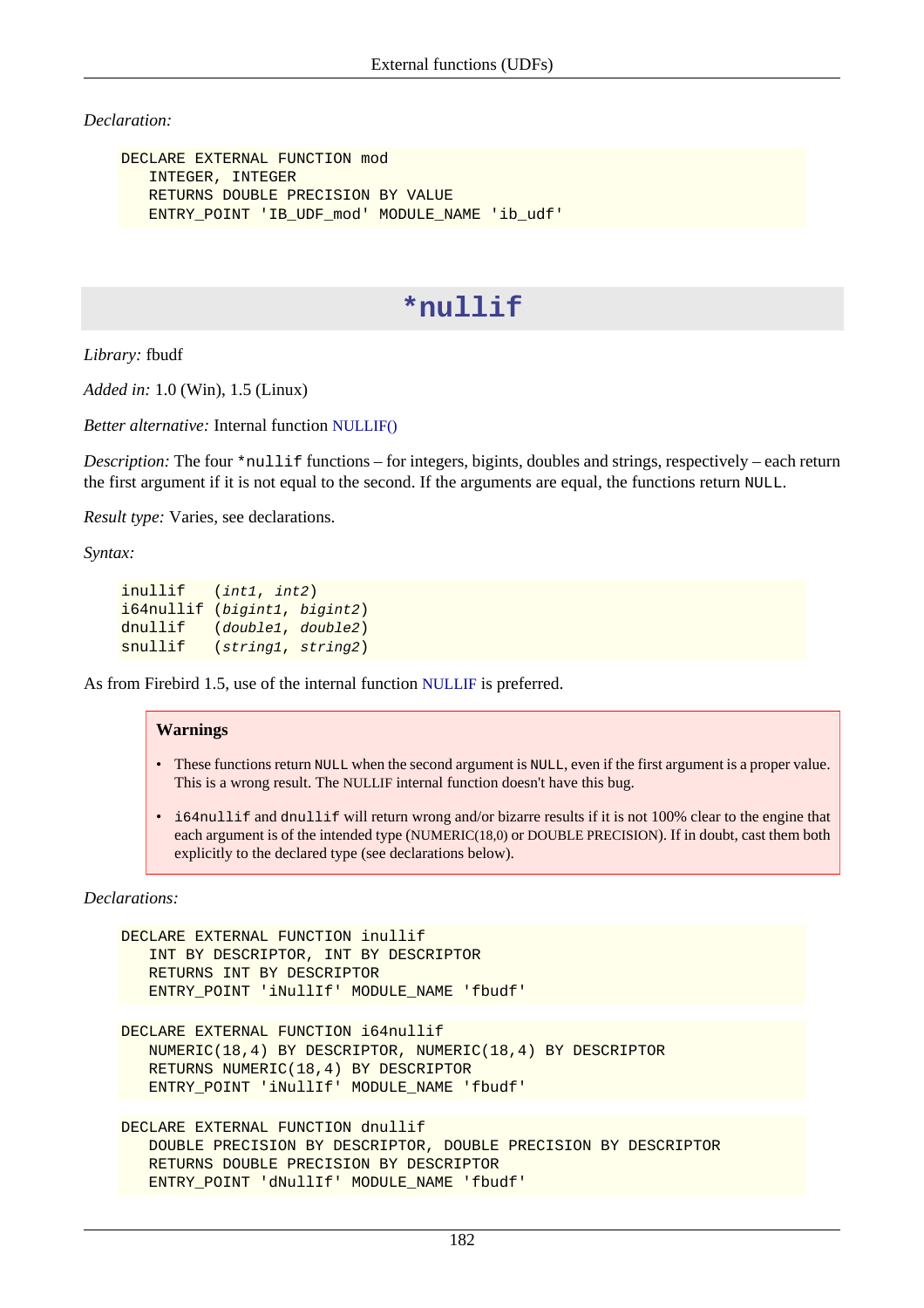DECLARE EXTERNAL FUNCTION snullif VARCHAR(100) BY DESCRIPTOR, VARCHAR(100) BY DESCRIPTOR, VARCHAR(100) BY DESCRIPTOR RETURNS PARAMETER 3 ENTRY\_POINT 'sNullIf' MODULE\_NAME 'fbudf'

#### **\*nvl**

*Library:* fbudf

*Added in:* 1.0 (Win), 1.5 (Linux)

*Better alternative:* Internal function [COALESCE\(\)](#page-143-1)

*Description:* The four nv1 functions – for integers, bigints, doubles and strings, respectively – are NULL replacers. They each return the first argument's value if it is not NULL. If the first argument is NULL, the value of the second argument is returned.

*Result type:* Varies, see declarations.

*Syntax:*

```
invl (int1, int2)
i64nvl (bigint1, bigint2)
dnvl (double1, double2)
snvl (string1, string2)
```
As from Firebird 1.5, use of the internal function [COALESCE](#page-143-1) is preferred.

#### **Warning**

i64nvl and dnvl will return wrong and/or bizarre results if it is not absolutely clear to the engine that each argument is of the intended type (NUMERIC(18,0) or DOUBLE PRECISION). If in doubt, cast both arguments explicitly to the declared type (see declarations below).

*Declarations:*

```
DECLARE EXTERNAL FUNCTION invl
    INT BY DESCRIPTOR, INT BY DESCRIPTOR
    RETURNS INT BY DESCRIPTOR
    ENTRY_POINT 'idNvl' MODULE_NAME 'fbudf'
DECLARE EXTERNAL FUNCTION i64nvl
    NUMERIC(18,0) BY DESCRIPTOR, NUMERIC(18,0) BY DESCRIPTOR
    RETURNS NUMERIC(18,0) BY DESCRIPTOR
    ENTRY_POINT 'idNvl' MODULE_NAME 'fbudf'
DECLARE EXTERNAL FUNCTION dnvl
    DOUBLE PRECISION BY DESCRIPTOR, DOUBLE PRECISION BY DESCRIPTOR
    RETURNS DOUBLE PRECISION BY DESCRIPTOR
    ENTRY_POINT 'idNvl' MODULE_NAME 'fbudf'
```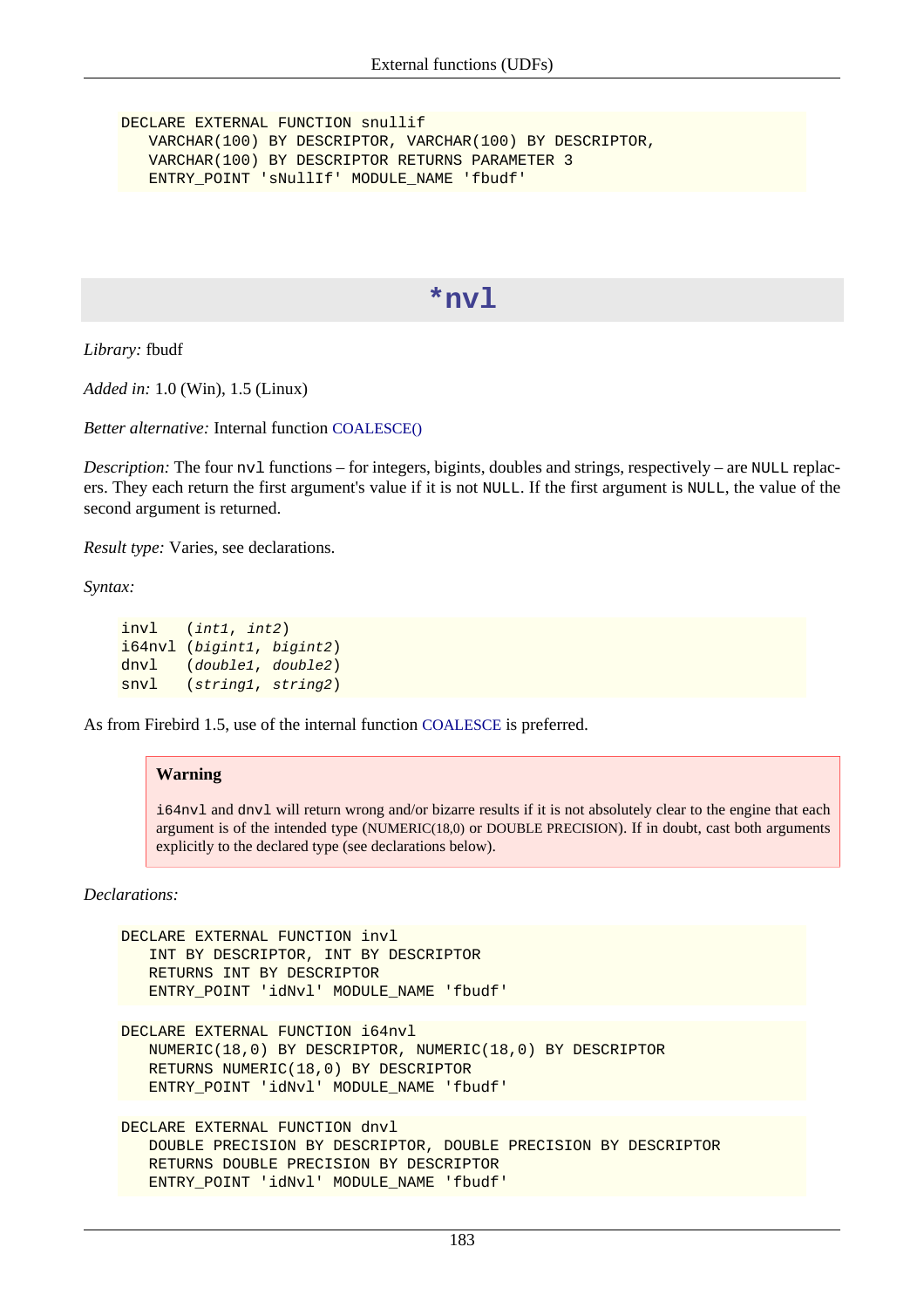DECLARE EXTERNAL FUNCTION snvl VARCHAR(100) BY DESCRIPTOR, VARCHAR(100) BY DESCRIPTOR, VARCHAR(100) BY DESCRIPTOR RETURNS PARAMETER 3 ENTRY\_POINT 'sNvl' MODULE\_NAME 'fbudf'

#### **pi**

*Library:* ib\_udf

*Added in:* IB

*Better alternative:* Internal function [PI\(\)](#page-159-0)

*Description:* Returns an approximation of the value of #.

*Result type:* DOUBLE PRECISION

*Syntax:*

pi ()

*Declaration:*

```
DECLARE EXTERNAL FUNCTION pi
    RETURNS DOUBLE PRECISION BY VALUE
    ENTRY_POINT 'IB_UDF_pi' MODULE_NAME 'ib_udf'
```
## **rand**

*Library:* ib\_udf

*Changed in:* 2.0

*Better alternative:* Internal function [RAND\(\)](#page-161-0)

*Description:* Returns a pseudo-random number. Before Firebird 2.0, this function would first seed the random number generator with the current time in seconds. Multiple rand() calls within the same second would therefore return the same value. If you want that old behaviour in Firebird 2 and up, use [srand\(\)](#page-200-0).

*Result type:* DOUBLE PRECISION

*Syntax:*

rand ()

*Declaration:*

```
DECLARE EXTERNAL FUNCTION rand
   RETURNS DOUBLE PRECISION BY VALUE
    ENTRY_POINT 'IB_UDF_rand' MODULE_NAME 'ib_udf'
```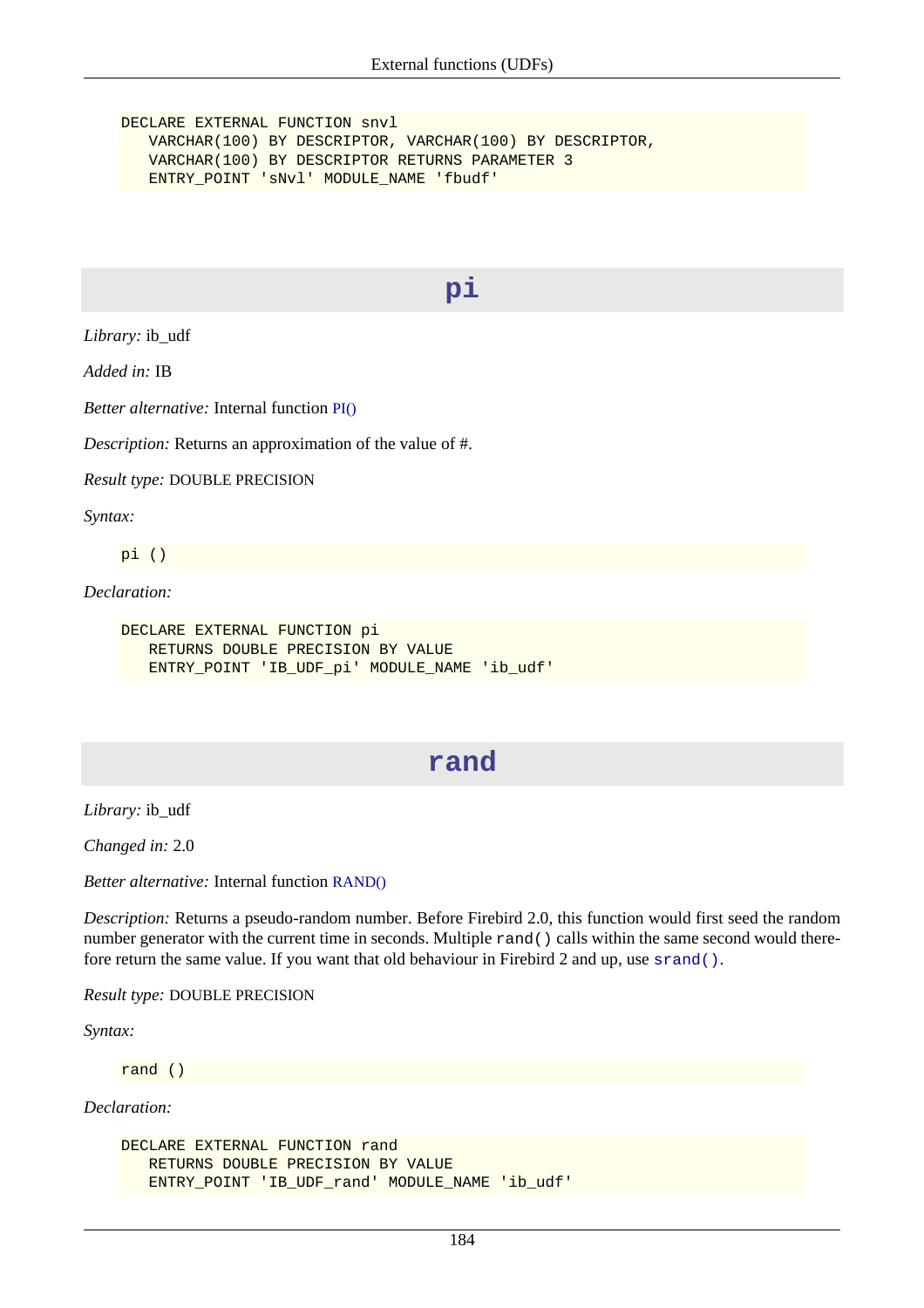# **right**

<span id="page-195-0"></span>See [sright](#page-201-0).

## **round, i64round**

*Library:* fbudf

*Added in:* 1.0 (Win), 1.5 (Linux)

*Changed in:* 1.5, 2.1.3

*Better alternative:* Internal function [ROUND\(\)](#page-166-0)

*Description:* These functions return the whole number that is nearest to their (scaled numeric/decimal) argument. They do not work with floats or doubles.

*Result type:* INTEGER / NUMERIC(18,4)

*Syntax:*

round (number) i64round (bignumber)

#### **Caution**

Halves are always rounded upward, i.e. away from zero for positive numbers and toward zero for negative numbers. For instance, 3.5 is rounded to 4, but -3.5 is rounded to -3. The internal function [ROUND](#page-166-0), available since Firebird 2.1, rounds all halves away from zero.

#### **Bug alert**

In versions 2.1, 2.1.1 and 2.1.2, these functions are *broken* for negative numbers:

- Anything between 0 and -0.6 (that's right: -0.6, not -0.5) is rounded to 0.
- Anything between -0.6 and -1 is rounded to +1 (*plus* 1).
- Anything between -1 and -1.6 is rounded to -1.
- Anything between -1.6 and -2 is rounded to -2.
- Etcetera.

Fixed in 2.1.3.

*Declarations:*

In Firebird 1.0.x, the entry point for both functions is round:

```
DECLARE EXTERNAL FUNCTION Round
    INT BY DESCRIPTOR, INT BY DESCRIPTOR
    RETURNS PARAMETER 2
    ENTRY_POINT 'round' MODULE_NAME 'fbudf'
```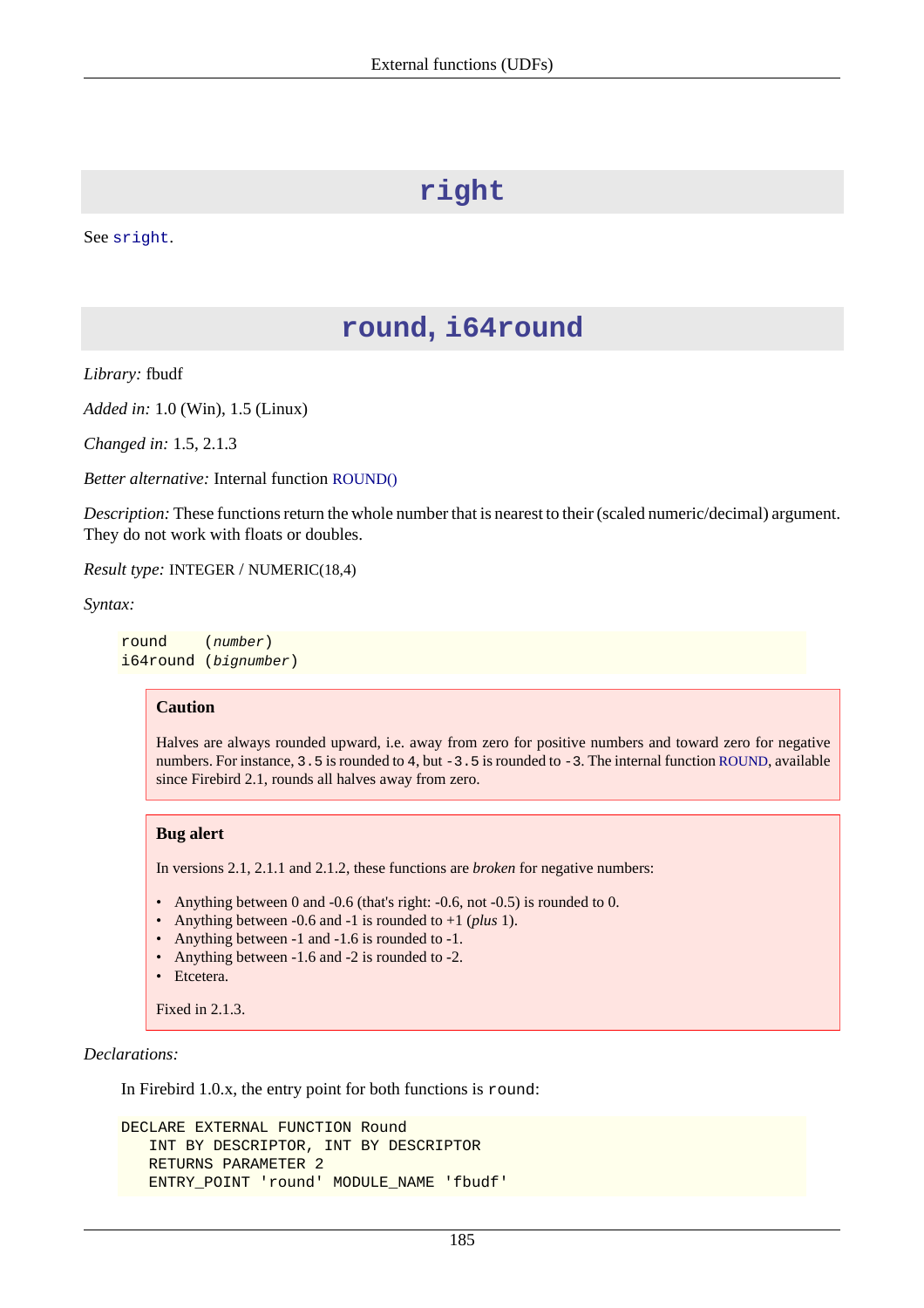```
DECLARE EXTERNAL FUNCTION i64Round
    NUMERIC(18,4) BY DESCRIPTOR, NUMERIC(18,4) BY DESCRIPTOR
    RETURNS PARAMETER 2
    ENTRY_POINT 'round' MODULE_NAME 'fbudf'
```
In Firebird 1.5, the entry point has been renamed to fbround:

```
DECLARE EXTERNAL FUNCTION Round
    INT BY DESCRIPTOR, INT BY DESCRIPTOR
    RETURNS PARAMETER 2
    ENTRY_POINT 'fbround' MODULE_NAME 'fbudf'
```

```
DECLARE EXTERNAL FUNCTION i64Round
    NUMERIC(18,4) BY DESCRIPTOR, NUMERIC(18,4) BY DESCRIPTOR
    RETURNS PARAMETER 2
    ENTRY_POINT 'fbround' MODULE_NAME 'fbudf'
```
If you move an existing database from Firebird 1.0.x to 1.5 or higher, drop any existing \*round and \*truncate declarations and declare them anew, using the updated entry point names. From Firebird 2.0 onward you can also perform this update with [ALTER EXTERNAL FUNCTION](#page-34-0).

## **rpad**

*Library:* ib\_udf

*Added in:* 1.5

*Changed in:* 1.5.2, 2.0

*Better alternative:* Internal function [RPAD\(\)](#page-166-1)

*Description:* Returns the input string right-padded with padchars until endlength is reached.

*Result type:* VARCHAR(n)

*Syntax:*

rpad (str, endlength, padchar)

*Declaration:*

```
DECLARE EXTERNAL FUNCTION rpad
    CSTRING(255) NULL, INTEGER, CSTRING(1) NULL
    RETURNS CSTRING(255) FREE_IT
    ENTRY_POINT 'IB_UDF_rpad' MODULE_NAME 'ib_udf'
```
The above declaration is from the file ib\_udf2.sql. The **NULL**s after the CSTRING arguments are an optional addition that became available in Firebird 2. If an argument is declared with the NULL keyword, the engine will pass a NULL argument value unchanged to the function. This leads to a NULL result, which is correct. Without the NULL keyword (your only option in pre-2.0 versions), NULLs are passed to the function as empty strings and the result is a string with endlengh padchars (if  $str$ is NULL) or a copy of str itself (if padchar is NULL).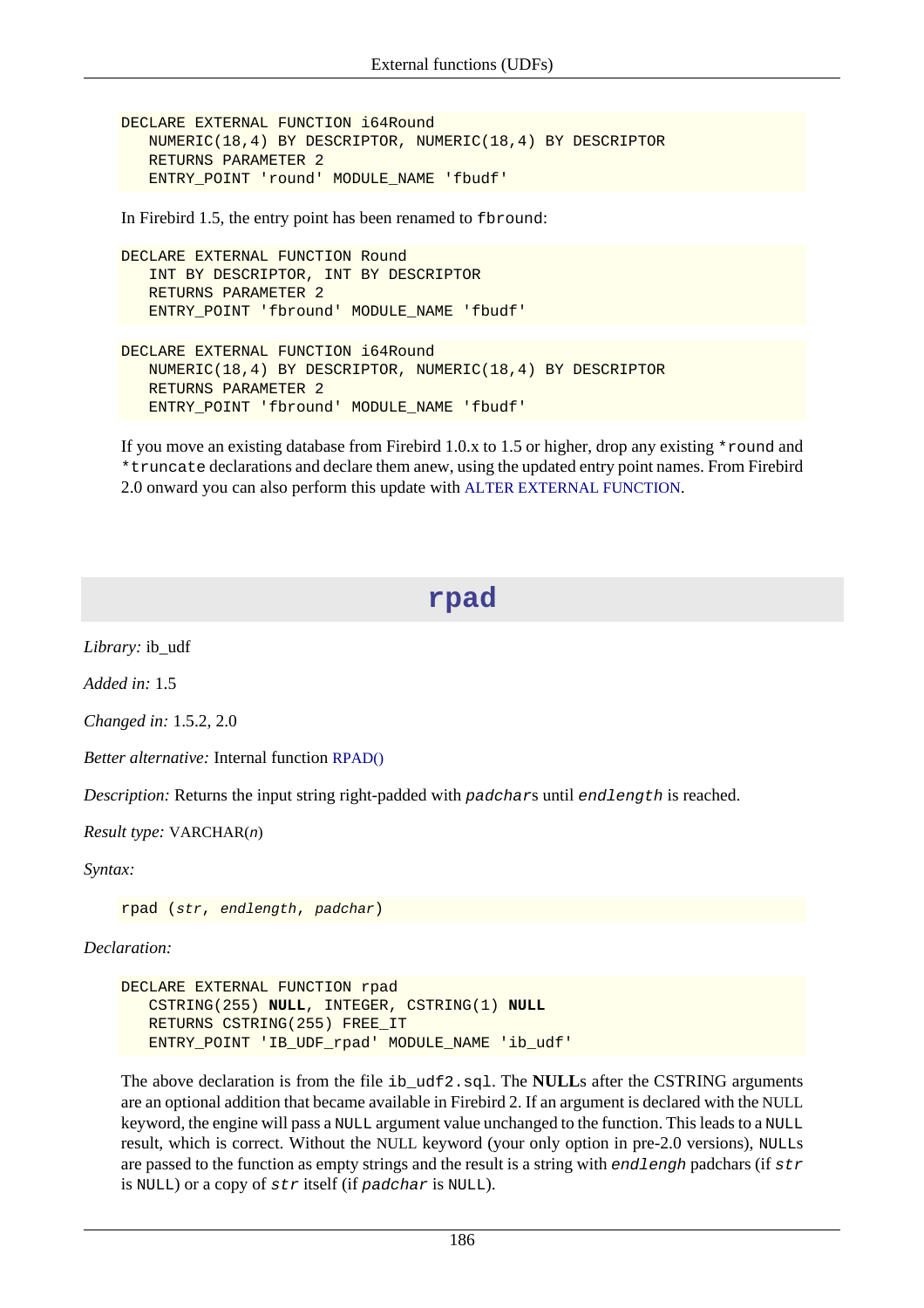For more information about passing NULLs to UDFs, see the [note](#page-212-0) at the end of this book.

*Notes:*

- Depending on how you declare it (see [CSTRING](#page-211-0) note), this function can accept and return strings of up to 32767 characters.
- When calling this function, make sure endlength does not exceed the declared result length.
- If endlength is less than  $str's$  length,  $str$  is truncated to endlength. If endlength is negative, the result is NULL.
- A NULL end length is treated as if it were 0.
- If padchar is empty, or if padchar is NULL and the function has been declared without the NULL keyword after the last argument,  $str$  is returned unchanged (or truncated to endlength).
- Before Firebird 2.0, the result type was CHAR $(n)$ .
- A bug that caused an endless loop if padchar was empty or NULL has been fixed in 2.0.
- In Firebird 1.5.1 and below, the default declaration used CSTRING(80) instead of CSTRING(255).

## **rtrim**

*Library:* ib\_udf

*Changed in:* 1.5, 1.5.2, 2.0

*Better alternative:* Internal function [TRIM\(\)](#page-171-0)

*Description:* Returns the input string with any trailing space characters removed. In new code, you are advised to use the internal function [TRIM](#page-171-0) instead, as it is both more powerful and more versatile.

*Result type:* VARCHAR(n)

*Syntax (unchanged):*

rtrim (str)

*Declaration:*

```
DECLARE EXTERNAL FUNCTION rtrim
    CSTRING(255) NULL
    RETURNS CSTRING(255) FREE_IT
    ENTRY_POINT 'IB_UDF_rtrim' MODULE_NAME 'ib_udf'
```
The above declaration is from the file ib\_udf2.sql. The **NULL** after the argument is an optional addition that became available in Firebird 2. If the argument is declared with the NULL keyword, the engine will pass a NULL argument value unchanged to the function. This leads to a NULL result, which is correct. Without the NULL keyword (your only option in pre-2.0 versions), NULL is passed to the function as an empty string and the result is an empty string as well.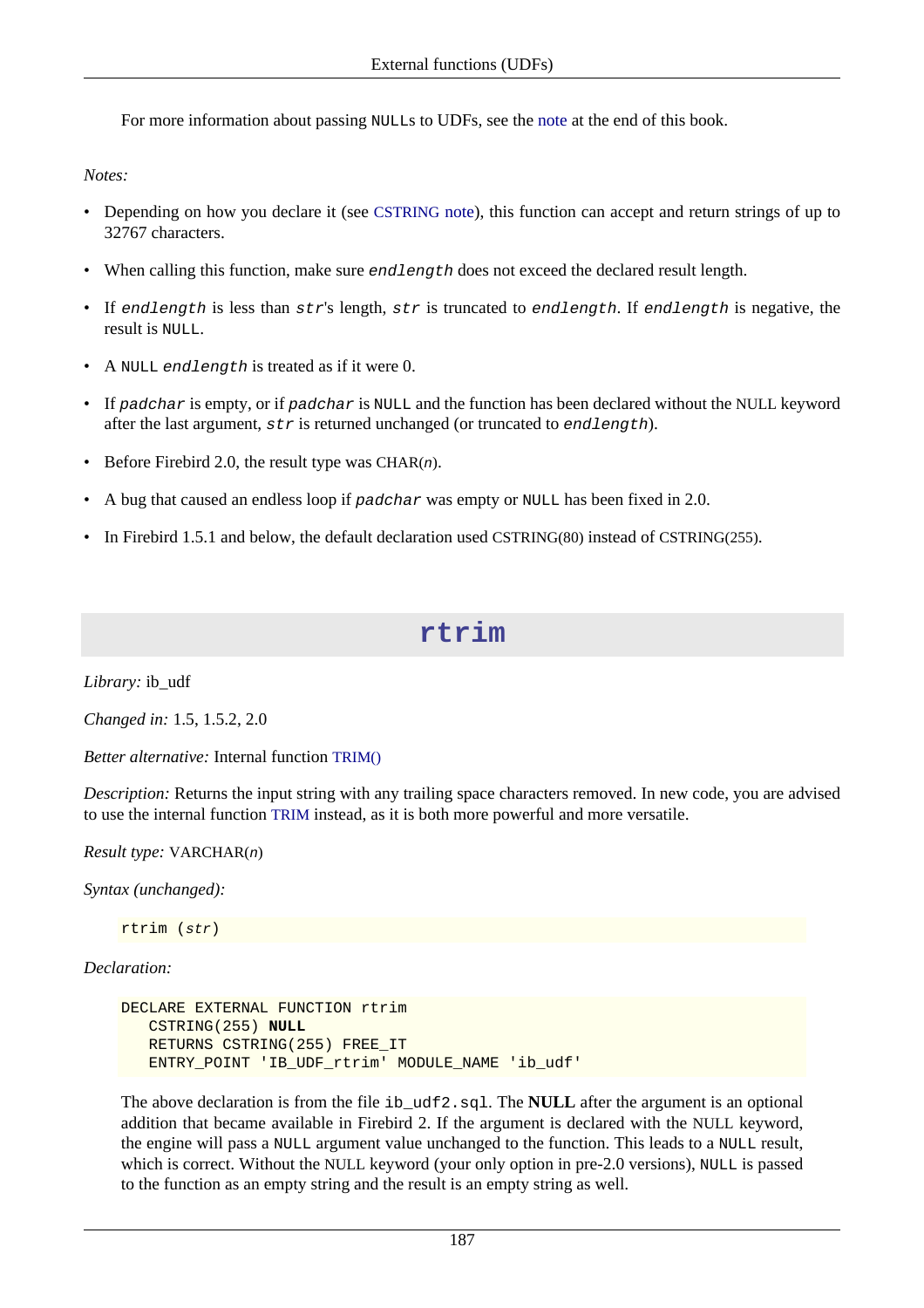For more information about passing NULLs to UDFs, see the [note](#page-212-0) at the end of this book.

*Notes:*

- Depending on how you declare it (see [CSTRING](#page-211-0) note), this function can accept and return strings of up to 32767 characters.
- Before Firebird 2.0, the result type was  $CHAR(n)$ .
- In Firebird 1.5.1 and below, the default declaration used CSTRING(80) instead of CSTRING(255).
- <span id="page-198-0"></span>• In Firebird 1.0.x, this function returned NULL if the input string was either empty or NULL.

**sdow**

*Library:* fbudf

*Added in:* 1.0 (Win), 1.5 (Linux)

*Description:* Returns the abbreviated day of the week from a timestamp argument. The returned abbreviation may be localized.

*Result type:* VARCHAR(5)

*Syntax:*

sdow (atimestamp)

*Declaration:*

```
DECLARE EXTERNAL FUNCTION sdow
    TIMESTAMP,
    VARCHAR(5) RETURNS PARAMETER 2
    ENTRY_POINT 'SDOW' MODULE_NAME 'fbudf'
```
*See also:* [dow](#page-185-0)

## **sign**

*Library:* ib\_udf

*Added in:* IB

*Better alternative:* Internal function [SIGN\(\)](#page-167-0)

*Description:* Returns the sign of the argument: -1, 0 or 1.

*Result type:* INTEGER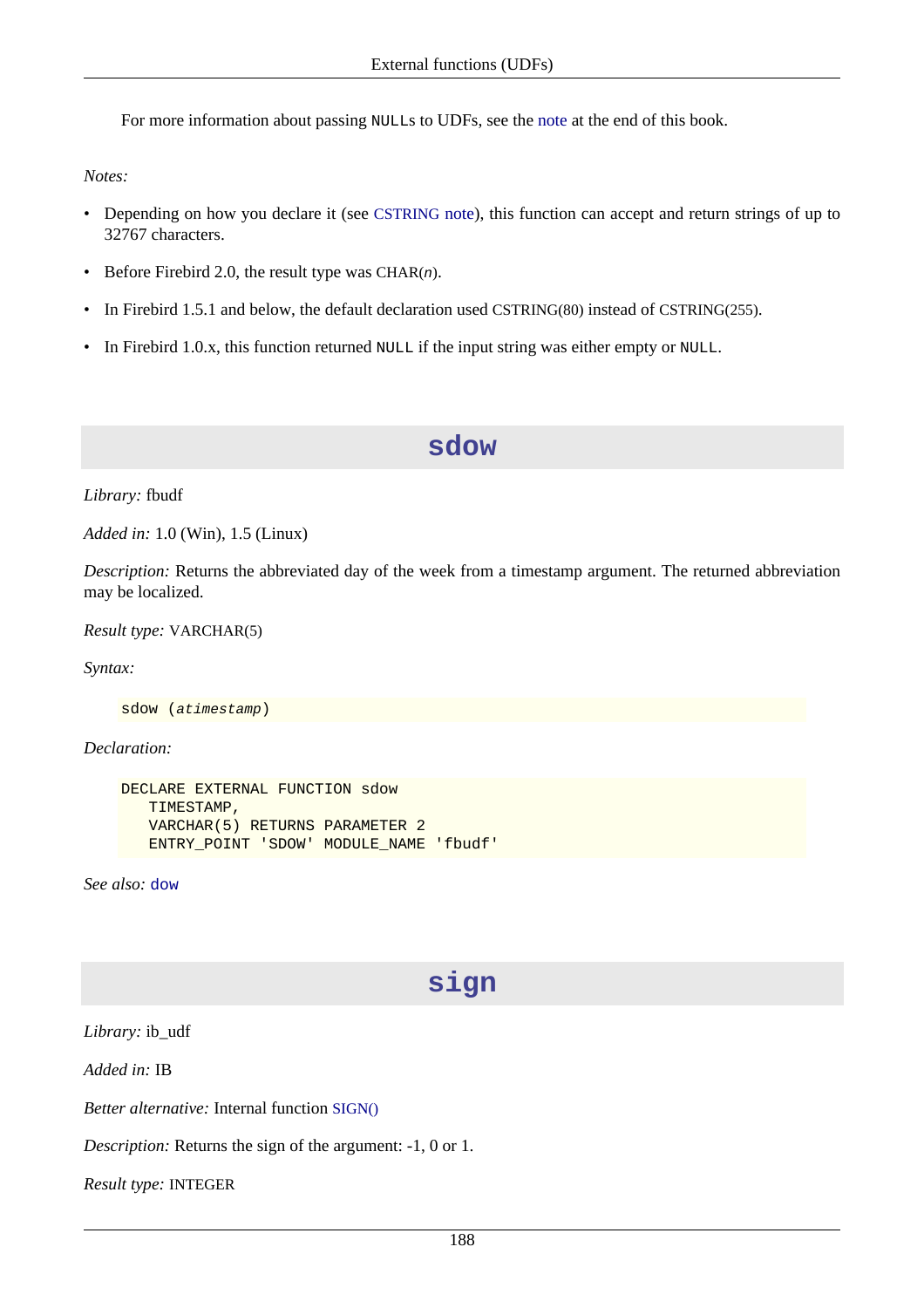*Syntax:*

sign (number)

#### *Declaration:*

```
DECLARE EXTERNAL FUNCTION sign
    DOUBLE PRECISION
    RETURNS INTEGER BY VALUE
    ENTRY_POINT 'IB_UDF_sign' MODULE_NAME 'ib_udf'
```
## **sin**

*Library:* ib\_udf

*Added in:* IB

*Better alternative:* Internal function [SIN\(\)](#page-168-0)

*Description:* Returns an angle's sine. The argument must be given in radians.

*Result type:* DOUBLE PRECISION

*Syntax:*

sin (angle)

*Declaration:*

```
DECLARE EXTERNAL FUNCTION sin
    DOUBLE PRECISION
    RETURNS DOUBLE PRECISION BY VALUE
    ENTRY_POINT 'IB_UDF_sin' MODULE_NAME 'ib_udf'
```
## **sinh**

*Library:* ib\_udf

*Added in:* IB

*Better alternative:* Internal function [SINH\(\)](#page-168-1)

*Description:* Returns the hyperbolic sine of the argument.

*Result type:* DOUBLE PRECISION

*Syntax:*

sinh (number)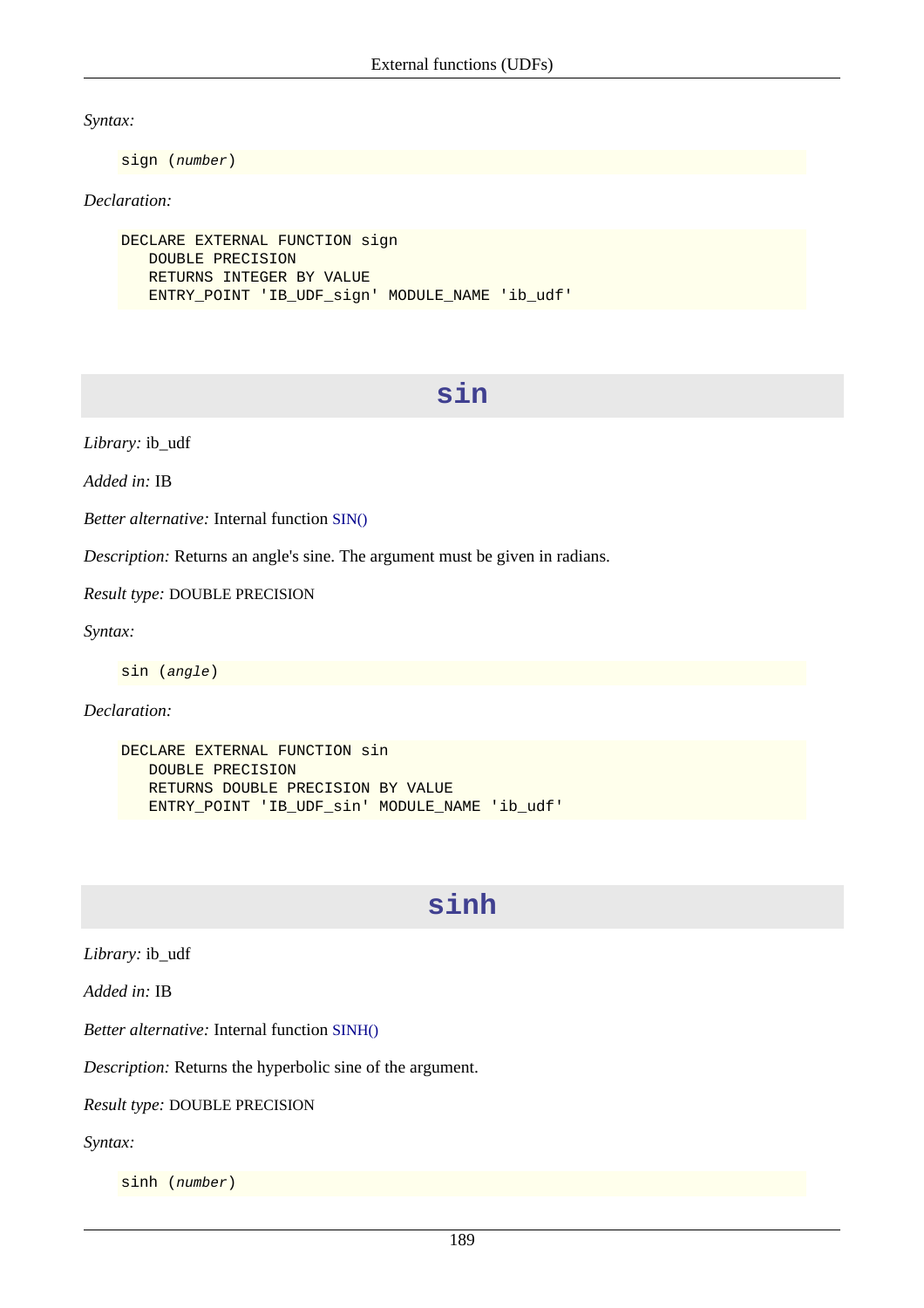#### *Declaration:*

```
DECLARE EXTERNAL FUNCTION sinh
   DOUBLE PRECISION
   RETURNS DOUBLE PRECISION BY VALUE
  ENTRY_POINT 'IB_UDF_sinh' MODULE_NAME 'ib_udf'
```
#### **sqrt**

*Library:* ib\_udf

*Added in:* IB

*Better alternative:* Internal function [SQRT\(\)](#page-169-0)

*Description:* Returns the square root of the argument.

*Result type:* DOUBLE PRECISION

*Syntax:*

sqrt (number)

*Declaration:*

```
DECLARE EXTERNAL FUNCTION sqrt
    DOUBLE PRECISION
    RETURNS DOUBLE PRECISION BY VALUE
    ENTRY_POINT 'IB_UDF_sqrt' MODULE_NAME 'ib_udf'
```
#### **srand**

*Library:* ib\_udf

*Added in:* 2.0

*Description:* Seeds the random number generator with the current time in seconds and then returns the first number. Multiple s[rand\(\)](#page-200-0) calls within the same second will return the same value. This is exactly how rand() behaved before Firebird 2.0.

*Result type:* DOUBLE PRECISION

*Syntax:*

srand ()

*Declaration:*

```
DECLARE EXTERNAL FUNCTION srand
   RETURNS DOUBLE PRECISION BY VALUE
   ENTRY_POINT 'IB_UDF_srand' MODULE_NAME 'ib_udf'
```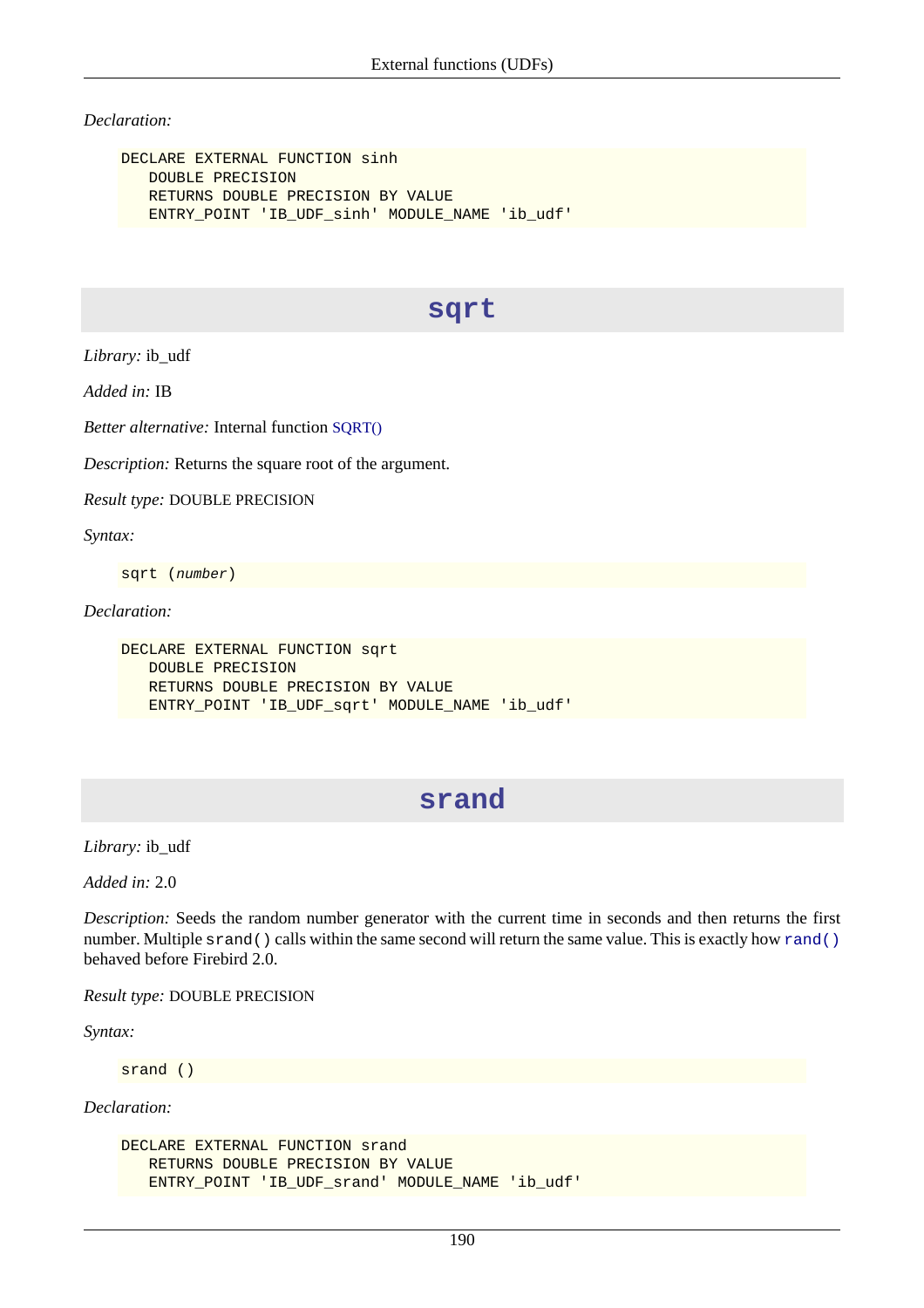# **sright**

<span id="page-201-0"></span>*Library:* fbudf

*Added in:* 1.0 (Win), 1.5 (Linux)

*Better alternative:* Internal function [RIGHT\(\)](#page-165-0)

*Description:* Returns the rightmost numchars characters of the input string. Only works with 1-byte character sets.

*Result type:* VARCHAR(100)

*Syntax:*

sright (str, numchars)

*Declaration:*

```
DECLARE EXTERNAL FUNCTION sright
    VARCHAR(100) BY DESCRIPTOR, SMALLINT,
    VARCHAR(100) BY DESCRIPTOR RETURNS PARAMETER 3
    ENTRY_POINT 'right' MODULE_NAME 'fbudf'
```
## **string2blob**

*Library:* fbudf

*Added in:* 1.0 (Win), 1.5 (Linux)

*Better alternative:* Internal function [CAST\(\)](#page-139-0)

*Description:* Returns the input string as a BLOB.

*Result type:* BLOB

*Syntax:*

string2blob (str)

*Declaration:*

```
DECLARE EXTERNAL FUNCTION string2blob
    VARCHAR(300) BY DESCRIPTOR,
    BLOB RETURNS PARAMETER 2
    ENTRY_POINT 'string2blob' MODULE_NAME 'fbudf'
```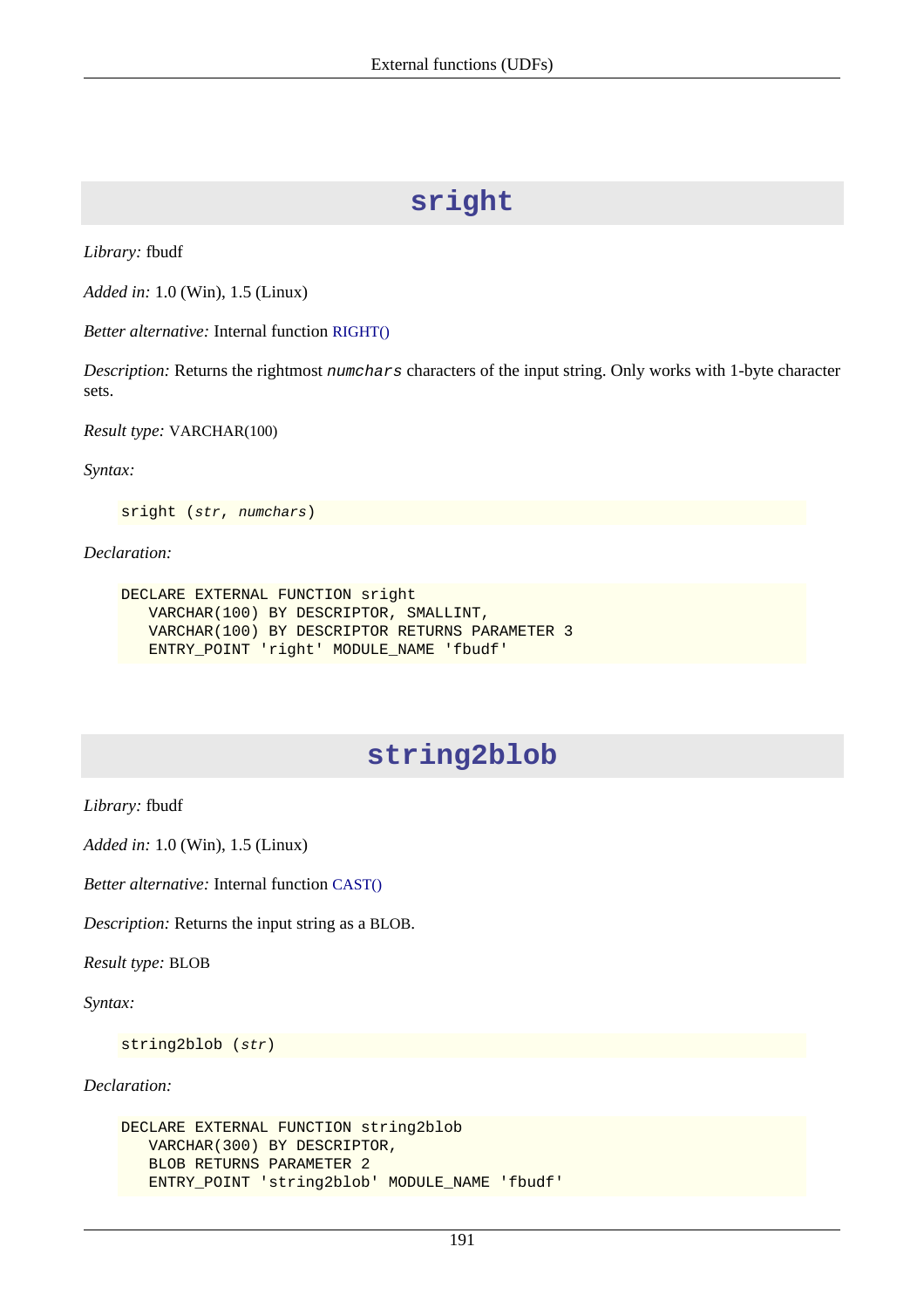## **strlen**

*Library:* ib\_udf

*Added in:* IB

*Better alternatives:* Internal functions [BIT\\_LENGTH\(\)](#page-138-1), [CHAR\[ACTER\]\\_LENGTH](#page-142-0) and [OCTET\\_LENGTH\(\)](#page-157-0)

*Description:* Returns the length of the argument string.

*Result type:* INTEGER

*Syntax:*

strlen (str)

*Declaration:*

```
DECLARE EXTERNAL FUNCTION strlen
    CSTRING(32767)
    RETURNS INTEGER BY VALUE
    ENTRY_POINT 'IB_UDF_strlen' MODULE_NAME 'ib_udf'
```
## **substr**

*Library:* ib\_udf

*Changed in:* 1.0, 1.5.2, 2.0

*Description:* Returns a string's substring from startpos to endpos, inclusively. Positions are 1-based. If endpos is past the end of the string, substr returns all the characters from startpos to the end of the string. This function only works correctly with single-byte characters.

*Result type:* VARCHAR(n)

*Syntax (unchanged):*

substr (str, startpos, endpos)

*Declaration:*

```
DECLARE EXTERNAL FUNCTION substr
    CSTRING(255) NULL, SMALLINT, SMALLINT
    RETURNS CSTRING(255) FREE_IT
    ENTRY_POINT 'IB_UDF_substr' MODULE_NAME 'ib_udf'
```
The above declaration is from the file ib\_udf2.sql. The **NULL** after the argument is an optional addition that became available in Firebird 2. If the argument is declared with the NULL keyword,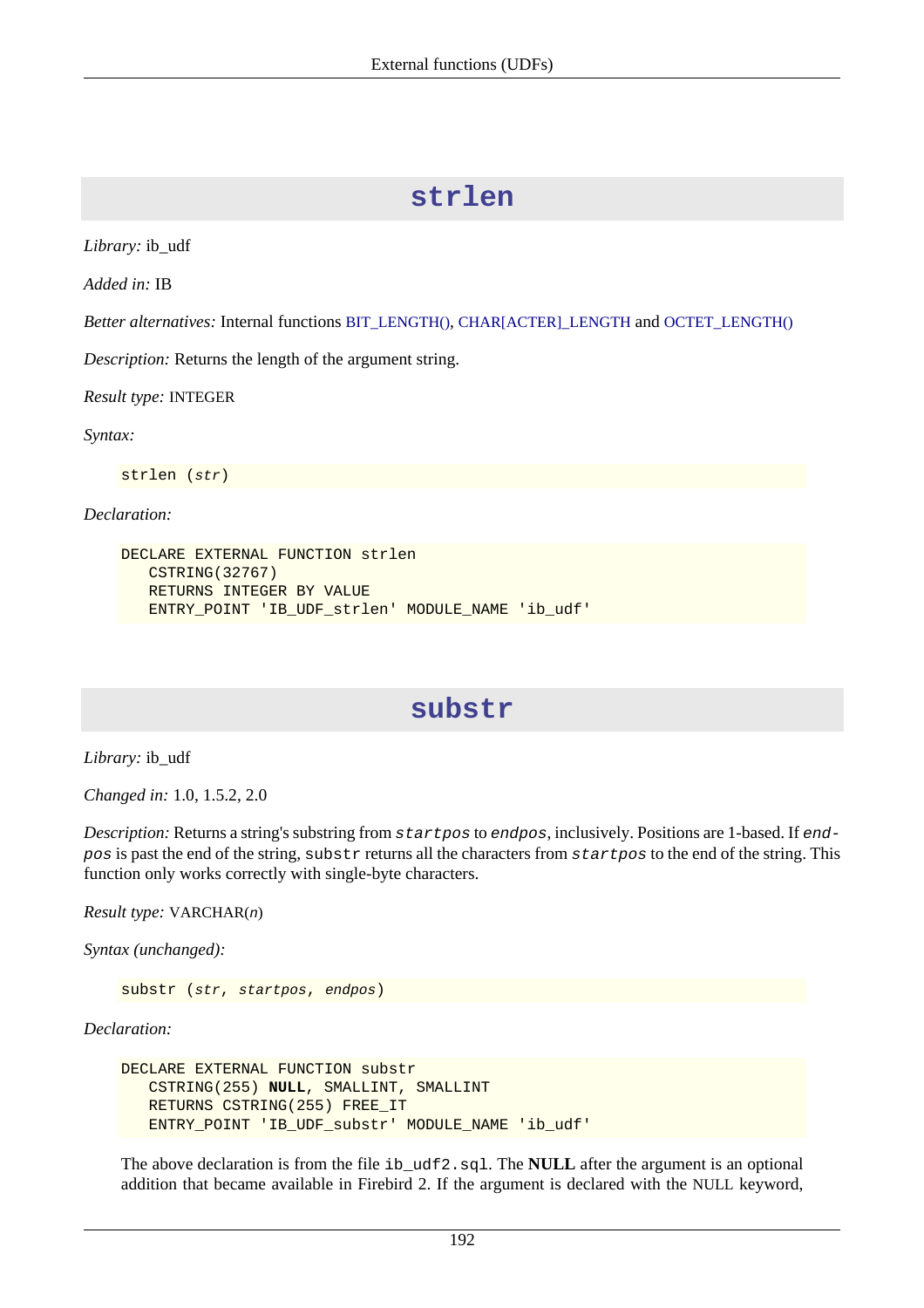the engine will pass a NULL argument value unchanged to the function. This leads to a NULL result, which is correct. Without the NULL keyword (your only option in pre-2.0 versions), NULL is passed to the function as an empty string and the result is an empty string as well.

For more information about passing NULLs to UDFs, see the [note](#page-212-0) at the end of this book.

*Notes:*

- Depending on how you declare it (see [CSTRING](#page-211-0) note), this function can accept and return strings of up to 32767 characters.
- Before Firebird 2.0, the result type was CHAR $(n)$ .
- In Firebird 1.5.1 and below, the default declaration used CSTRING(80) instead of CSTRING(255).
- In InterBase, substr returned NULL if endpos lay past the end of the string.

#### **Tip**

Although the function arguments are slightly different, consider using the internal SQL function [SUBSTRING](#page-169-1) instead, for better compatibility and multi-byte character set support.

## **substrlen**

*Library:* ib\_udf

*Added in:* 1.0

*Changed in:* 1.5.2, 2.0

*Better alternative:* Internal function [SUBSTRING\(\)](#page-169-1)

*Description:* Returns the substring starting at startpos and having length characters (or less, if the end of the string is reached first). Positions are 1-based. If either startpos or length is smaller than 1, an empty string is returned. This function only works correctly with single-byte characters.

*Result type:* VARCHAR(n)

*Syntax:*

substrlen (str, startpos, length)

*Declaration:*

```
DECLARE EXTERNAL FUNCTION substrlen
    CSTRING(255) NULL, SMALLINT, SMALLINT
    RETURNS CSTRING(255) FREE_IT
    ENTRY_POINT 'IB_UDF_substrlen' MODULE_NAME 'ib_udf'
```
The above declaration is from the file ib\_udf2.sql. The **NULL** after the argument is an optional addition that became available in Firebird 2. If the argument is declared with the NULL keyword, the engine will pass a NULL argument value unchanged to the function. This leads to a NULL result,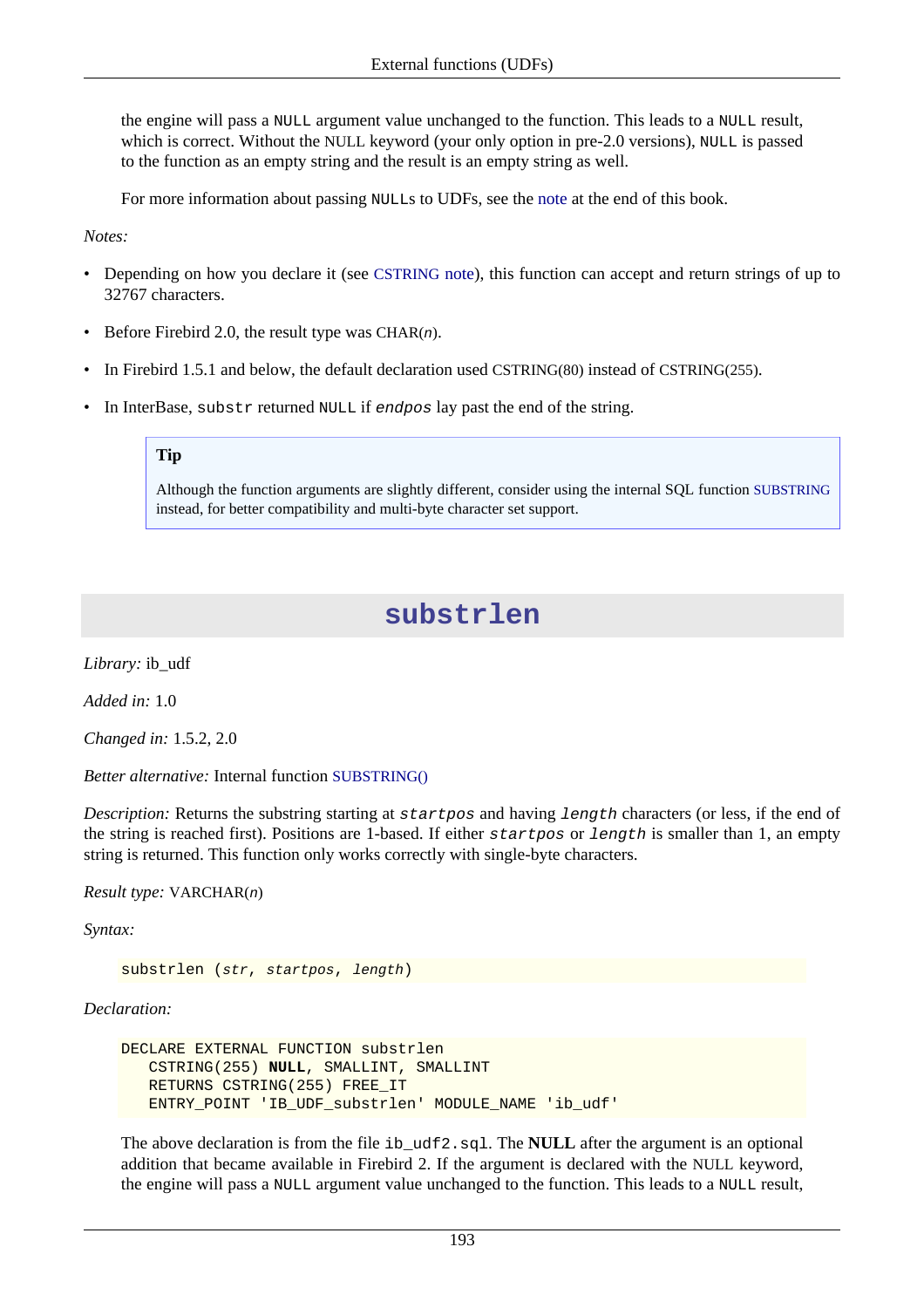which is correct. Without the NULL keyword (your only option in pre-2.0 versions), NULL is passed to the function as an empty string and the result is an empty string as well.

For more information about passing NULLs to UDFs, see the [note](#page-212-0) at the end of this book.

*Notes:*

- Depending on how you declare it (see [CSTRING](#page-211-0) note), this function can accept and return strings of up to 32767 characters.
- Before Firebird 2.0, the result type was  $CHAR(n)$ .
- In Firebird 1.5.1 and below, the default declaration used CSTRING(80) instead of CSTRING(255).

#### **Tip**

Firebird 1.0 has also implemented the internal SQL function [SUBSTRING](#page-169-1), effectively rendering substrlen obsolete in the same version in which it was introduced. SUBSTRING also supports multi-byte character sets. In new code, use SUBSTRING.

#### **tan**

*Library:* ib\_udf

*Added in:* IB

*Better alternative:* Internal function [TAN\(\)](#page-170-0)

*Description:* Returns an angle's tangent. The argument must be given in radians.

*Result type:* DOUBLE PRECISION

*Syntax:*

tan (angle)

*Declaration:*

```
DECLARE EXTERNAL FUNCTION tan
    DOUBLE PRECISION
    RETURNS DOUBLE PRECISION BY VALUE
    ENTRY_POINT 'IB_UDF_tan' MODULE_NAME 'ib_udf'
```
## **tanh**

*Library:* ib\_udf

*Added in:* IB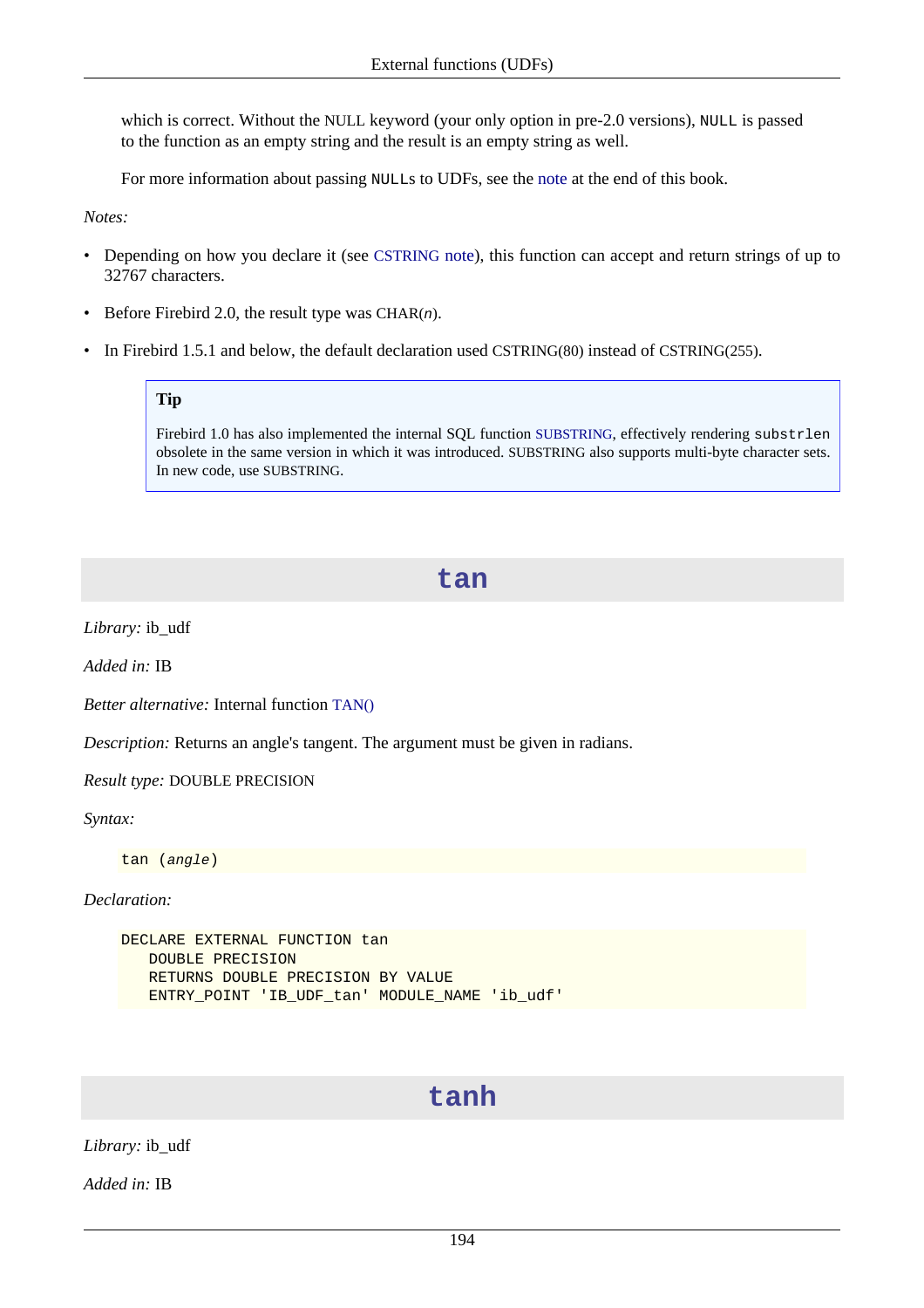*Better alternative:* Internal function [TANH\(\)](#page-171-1)

*Description:* Returns the hyperbolic tangent of the argument.

*Result type:* DOUBLE PRECISION

```
Syntax:
```
tanh (number)

#### *Declaration:*

```
DECLARE EXTERNAL FUNCTION tanh
    DOUBLE PRECISION
    RETURNS DOUBLE PRECISION BY VALUE
    ENTRY_POINT 'IB_UDF_tanh' MODULE_NAME 'ib_udf'
```
## **truncate, i64truncate**

*Library:* fbudf

*Added in:* 1.0 (Win), 1.5 (Linux)

*Changed in:* 1.5, 2.1.3

*Better alternative:* Internal function [TRUNC\(\)](#page-172-0)

*Description:* These functions return the whole-number portion of their (scaled numeric/decimal) argument. They do not work with floats or doubles.

*Result type:* INTEGER / NUMERIC(18)

*Syntax:*

```
truncate (number)
i64truncate (bignumber)
```
#### **Caution**

Both functions round to the nearest whole number that is lower than or equal to the argument. This means that negative numbers are also "truncated" downward. For instance, truncate(-2.37) returns -3. The internal function [TRUNC](#page-172-0), available since Firebird 2.1, always truncates toward zero.

#### **Bug alert**

Contrary to what's mentioned above, in versions 2.1, 2.1.1 and 2.1.2 anything between -1 and 0 is truncated to 0. This anomaly has been corrected in Firebird 2.1.3 and above.

#### *Declarations:*

In Firebird 1.0.x, the entry point for both functions is truncate: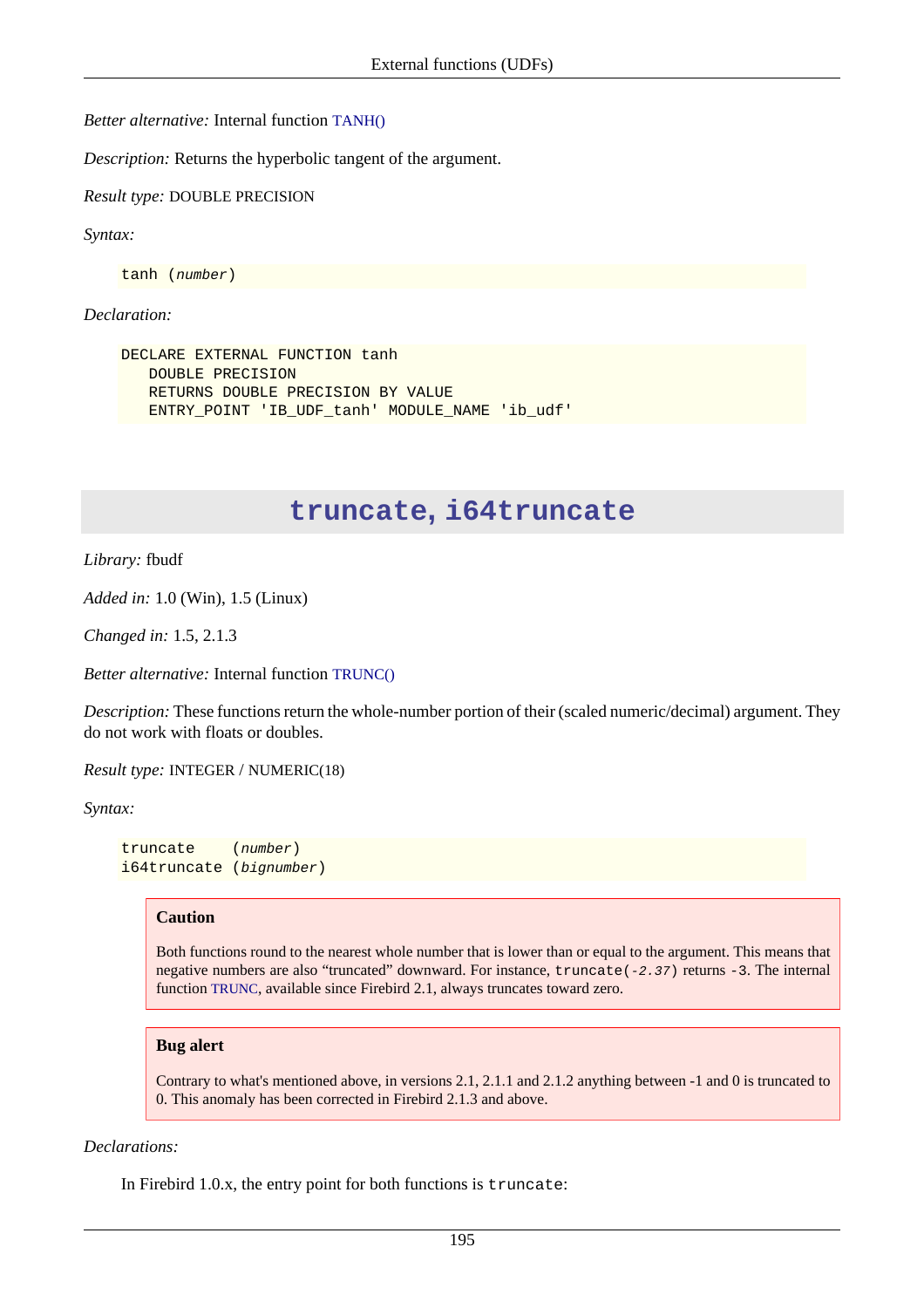```
DECLARE EXTERNAL FUNCTION Truncate
    INT BY DESCRIPTOR, INT BY DESCRIPTOR
    RETURNS PARAMETER 2
    ENTRY_POINT 'truncate' MODULE_NAME 'fbudf'
```

```
DECLARE EXTERNAL FUNCTION i64Truncate
    NUMERIC(18) BY DESCRIPTOR, NUMERIC(18) BY DESCRIPTOR
    RETURNS PARAMETER 2
    ENTRY_POINT 'truncate' MODULE_NAME 'fbudf'
```
In Firebird 1.5, the entry point has been renamed to fbtruncate:

```
DECLARE EXTERNAL FUNCTION Truncate
    INT BY DESCRIPTOR, INT BY DESCRIPTOR
    RETURNS PARAMETER 2
    ENTRY_POINT 'fbtruncate' MODULE_NAME 'fbudf'
```

```
DECLARE EXTERNAL FUNCTION i64Truncate
   NUMERIC(18) BY DESCRIPTOR, NUMERIC(18) BY DESCRIPTOR
   RETURNS PARAMETER 2
   ENTRY_POINT 'fbtruncate' MODULE_NAME 'fbudf'
```
If you move an existing database from Firebird 1.0.x to 1.5 or higher, drop any existing \*round and \*truncate declarations and declare them anew, using the updated entry point names. From Firebird 2.0 onward you can also perform this update with [ALTER EXTERNAL FUNCTION](#page-34-0).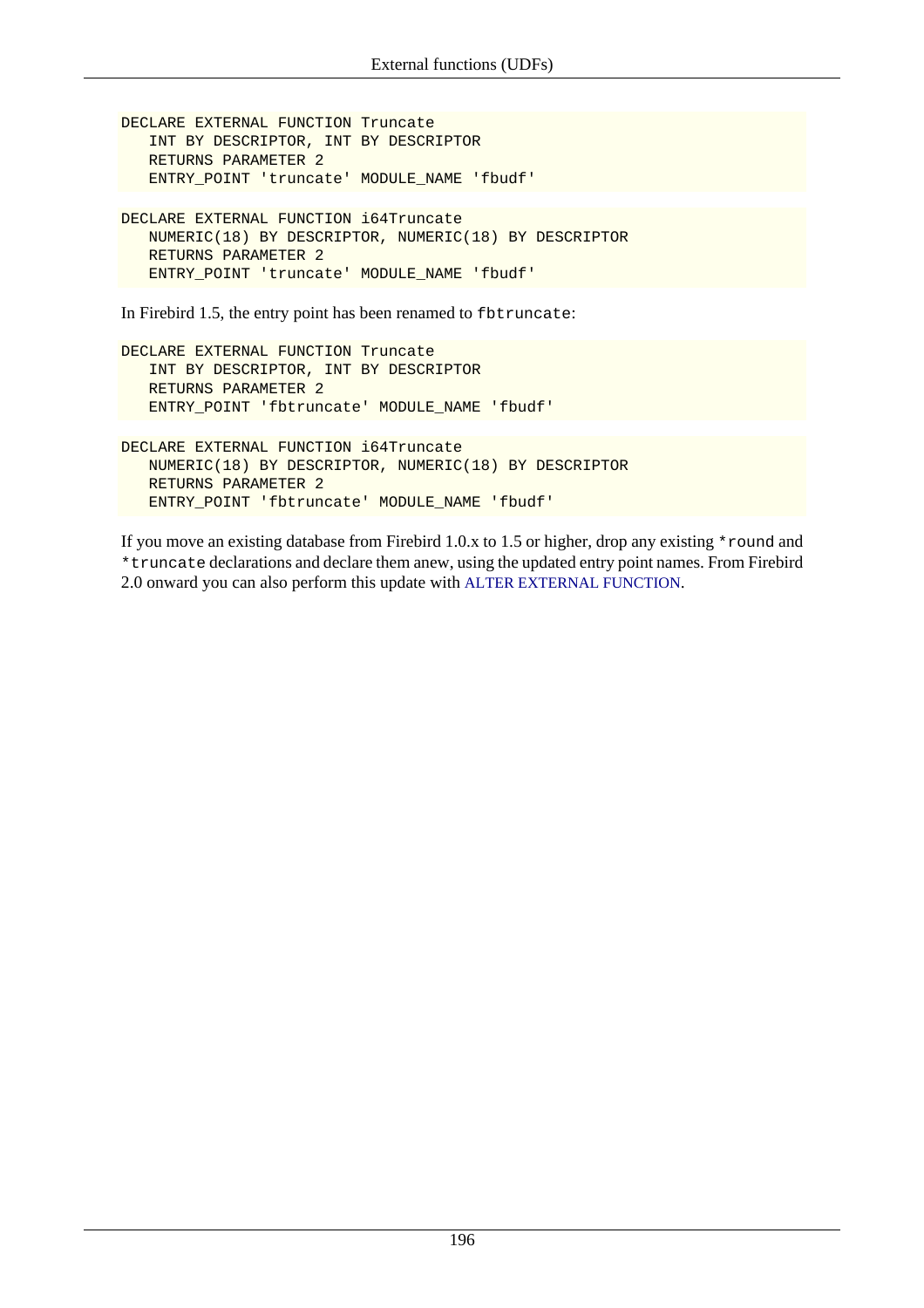# **Appendix A: Notes**

# **Character set NONE data accepted "as is"**

In Firebird 1.5.1 and up

Firebird 1.5.1 has improved the way character set NONE data are moved to and from fields or variables with another character set, resulting in fewer transliteration errors.

In Firebird 1.5.0, from a client connected with character set NONE, you could read data in two incompatible character sets – such as SJIS (Japanese) and WIN1251 (Russian) – even though you could not read one of those character sets while connected from a client with the other character set. Data would be received "as is" and be stored without raising an exception.

However, from this character set NONE client connection, an attempt to update any Russian or Japanese data columns using either parameterized queries or literal strings without introducer syntax would fail with transliteration errors; and subsequent queries on the stored "NONE" data would similarly fail.

In Firebird 1.5.1, both problems have been circumvented. Data received from the client in character set NONE are still stored "as is" but what is stored is an exact, binary copy of the received string. In the reverse case, when stored data are read into this client from columns with specific character sets, there will be no transliteration error. When the connection character set is NONE, no attempt is made in either case to resolve the string to wellformed characters, so neither the write nor the read will throw a transliteration error.

This opens the possibility for working with data from multiple character sets in a single database, as long as the connection character set is NONE. The client has full responsibility for submitting strings in the appropriate character set and converting strings returned by the engine, as needed.

Abstraction layers that have to manage this can read the low byte of the sqlsubtype field in the XSQLVAR structure, which contains the character set identifier.

While character set NONE literals are accepted and implicitly stored in the character set of their context, the use of introducer syntax to coerce the character sets of literals is highly recommended when the application is handling literals in a mixture of character sets. This should avoid the string's being misinterpreted when the application shifts the context for literal usage to a different character set.

#### **Note**

Coercion of the character set, using the introducer syntax or casting, is still required when handling heterogeneous character sets from a client context that is anything other than NONE. Both methods are shown below, using character set ISO8859\_1 as an example target. Notice the "\_" prefix in the introducer syntax.

```
Introducer syntax:
   _ISO8859_1 mystring
Casting:
   CAST (mystring AS VARCHAR(n) CHARACTER SET ISO8859_1)
```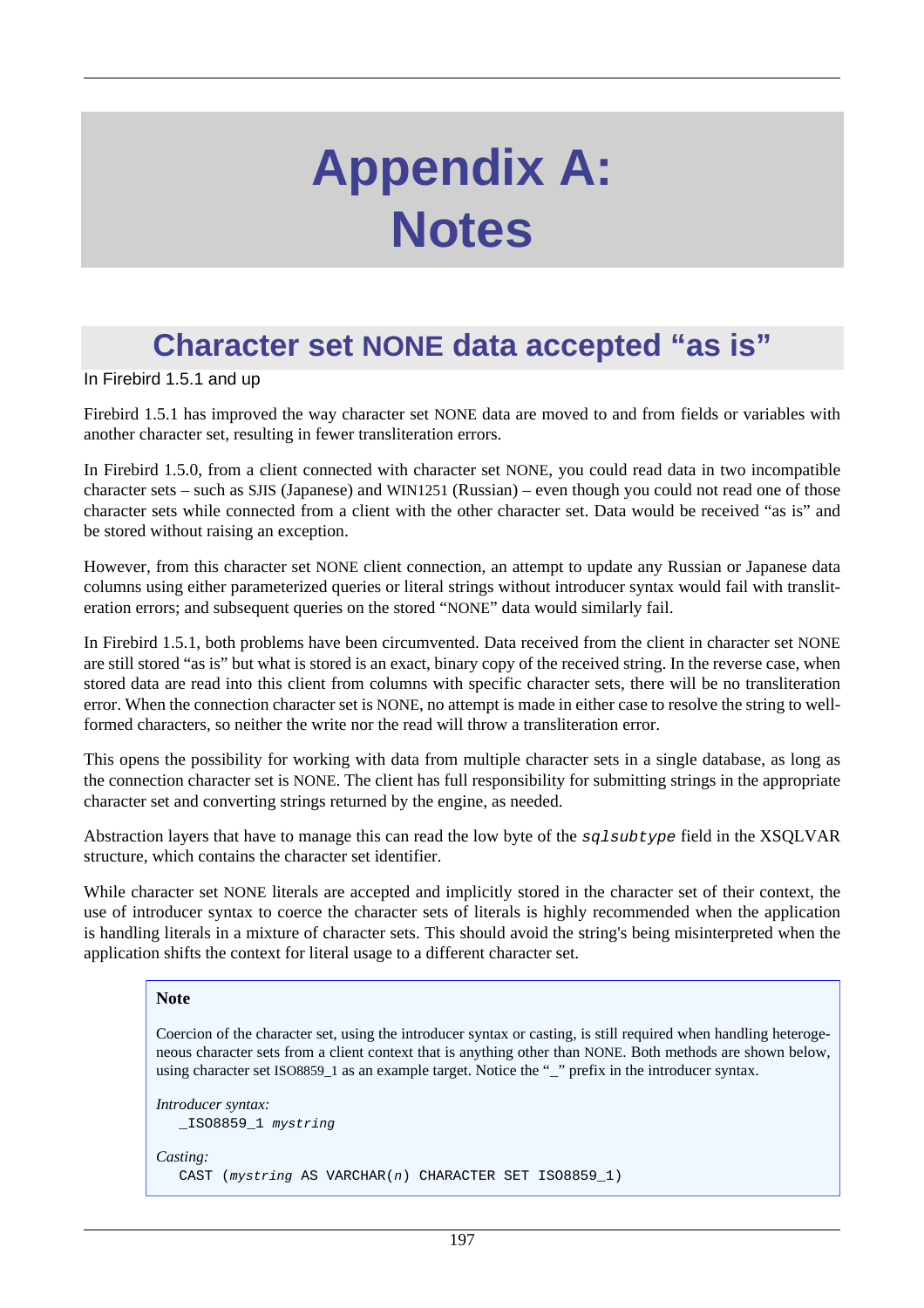# **Understanding the WITH LOCK clause**

This note looks a little deeper into explicit locking and its ramifications. The WITH LOCK feature, added in Firebird 1.5, provides a limited explicit pessimistic locking capability for cautious use in conditions where the affected row set is:

- a. extremely small (ideally, a singleton), *and*
- b. precisely controlled by the application code.

Pessimistic locks are rarely needed in Firebird. This is an expert feature, intended for use by those who thoroughly understand its consequences. Knowledge of the various levels of transaction isolation is essential. WITH LOCK is available in DSQL and PSQL, and only for top-level, single-table SELECTs. As stated in the reference part of this guide, WITH LOCK is *not* available:

- in a subquery specification;
- for joined sets;
- with the DISTINCT operator, a GROUP BY clause or any other aggregating operation;
- with a view;
- with the output of a selectable stored procedure;
- with an external table.

# **Syntax and behaviour**

```
SELECT ... FROM single_table
    [WHERE ...]
    [FOR UPDATE [OF ...]]
    [WITH LOCK]
```
If the WITH LOCK clause succeeds, it will secure a lock on the selected rows and prevent any other transaction from obtaining write access to any of those rows, or their dependants, until your transaction ends.

If the FOR UPDATE clause is included, the lock will be applied to each row, one by one, as it is fetched into the server-side row cache. It becomes possible, then, that a lock which appeared to succeed when requested will nevertheless *fail subsequently*, when an attempt is made to fetch a row which becomes locked by another transaction.

As the engine considers, in turn, each record falling under an explicit lock statement, it returns either the record version that is the most currently committed, regardless of database state when the statement was submitted, or an exception.

Wait behaviour and conflict reporting depend on the transaction parameters specified in the TPB block: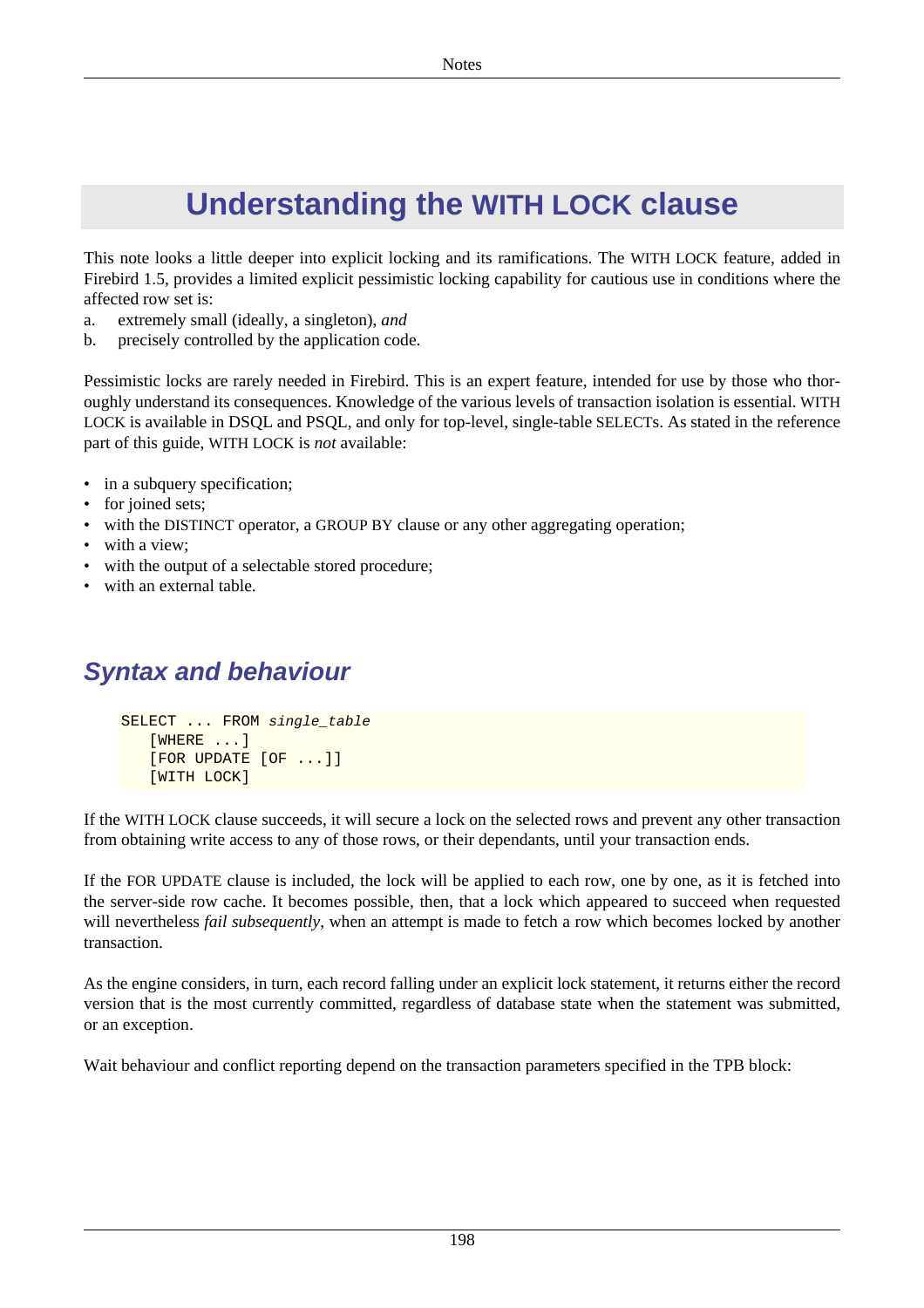| <b>TPB</b> mode                            | <b>Behaviour</b>                                                                                                                                                                                                                                                                                                                                                                                                                                   |
|--------------------------------------------|----------------------------------------------------------------------------------------------------------------------------------------------------------------------------------------------------------------------------------------------------------------------------------------------------------------------------------------------------------------------------------------------------------------------------------------------------|
| isc_tpb_consistency                        | Explicit locks are overridden by implicit or explicit table-level locks and are ig-<br>nored.                                                                                                                                                                                                                                                                                                                                                      |
| isc_tpb_concurrency<br>$+$ isc_tpb_nowait  | If a record is modified by any transaction that was committed since the trans-<br>action attempting to get explicit lock started, or an active transaction has per-<br>formed a modification of this record, an update conflict exception is raised im-<br>mediately.                                                                                                                                                                              |
| isc_tpb_concurrency<br>+ isc_tpb_wait      | If the record is modified by any transaction that has committed since the transac-<br>tion attempting to get explicit lock started, an update conflict exception is raised<br>immediately.                                                                                                                                                                                                                                                         |
|                                            | If an active transaction is holding ownership on this record (via explicit locking<br>or by a normal optimistic write-lock) the transaction attempting the explicit lock<br>waits for the outcome of the blocking transaction and, when it finishes, attempts<br>to get the lock on the record again. This means that, if the blocking transaction<br>committed a modified version of this record, an update conflict exception will be<br>raised. |
| isc_tpb_read_committed<br>+ isc_tpb_nowait | If there is an active transaction holding ownership on this record (via explicit<br>locking or normal update), an update conflict exception is raised immediately.                                                                                                                                                                                                                                                                                 |
| isc_tpb_read_committed<br>+ isc_tpb_wait   | If there is an active transaction holding ownership on this record (via explicit<br>locking or by a normal optimistic write-lock), the transaction attempting the ex-<br>plicit lock waits for the outcome of blocking transation and when it finishes, at-<br>tempts to get the lock on the record again.<br>Update conflict exceptions can never be raised by an explicit lock statement in<br>this TPB mode.                                    |

**Table A.1. How TPB settings affect explicit locking**

## **How the engine deals with WITH LOCK**

When an UPDATE statement tries to access a record that is locked by another transaction, it either raises an update conflict exception or waits for the locking transaction to finish, depending on TPB mode. Engine behaviour here is the same as if this record had already been modified by the locking transaction.

No special gdscodes are returned from conflicts involving pessimistic locks.

The engine guarantees that all records returned by an explicit lock statement are actually locked and *do* meet the search conditions specified in WHERE clause, as long as the search conditions do not depend on any other tables, via joins, subqueries, etc. It also guarantees that rows not meeting the search conditions will not be locked by the statement. It can *not* guarantee that there are no rows which, though meeting the search conditions, are not locked.

#### **Note**

This situation can arise if other, parallel transactions commit their changes during the course of the locking statement's execution.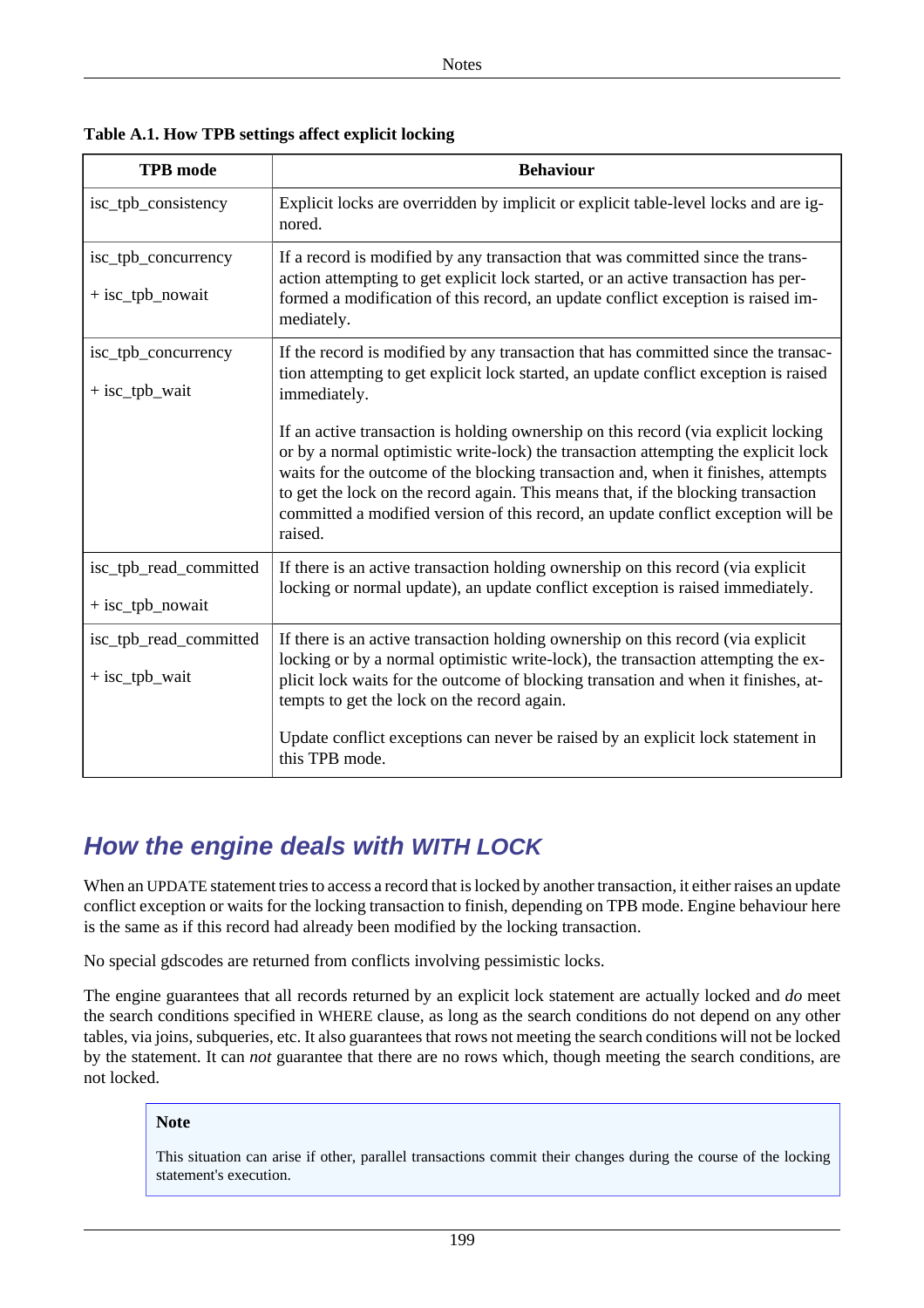The engine locks rows at fetch time. This has important consequences if you lock several rows at once. Many access methods for Firebird databases default to fetching output in packets of a few hundred rows ("buffered fetches"). Most data access components cannot bring you the rows contained in the last-fetched packet, where an error occurred.

## **The optional "OF <column-names>" sub-clause**

The FOR UPDATE clause provides a technique to prevent usage of buffered fetches, optionally with the "OF <column-names>" subclause to enable positioned updates.

#### **Tip**

Alternatively, it may be possible in your access components to set the size of the fetch buffer to 1. This would enable you to process the currently-locked row before the next is fetched and locked, or to handle errors without rolling back your transaction.

## **Caveats using WITH LOCK**

- Rolling back of an implicit or explicit savepoint releases record locks that were taken under that savepoint, but it doesn't notify waiting transactions. Applications should not depend on this behaviour as it may get changed in the future.
- While explicit locks can be used to prevent and/or handle unusual update conflict errors, the volume of deadlock errors will grow unless you design your locking strategy carefully and control it rigorously.
- Most applications do not need explicit locks at all. The main purposes of explicit locks are (1) to prevent expensive handling of update conflict errors in heavily loaded applications and (2) to maintain integrity of objects mapped to a relational database in a clustered environment. If your use of explicit locking doesn't fall in one of these two categories, then it's the wrong way to do the task in Firebird.
- Explicit locking is an advanced feature; do not misuse it! While solutions for these kinds of problems may be very important for web sites handling thousands of concurrent writers, or for ERP/CRM systems operating in large corporations, most application programs do not need to work in such conditions.

## **Examples using explicit locking**

i. Simple:

SELECT \* FROM DOCUMENT WHERE ID=? WITH LOCK

ii. Multiple rows, one-by-one processing with DSQL cursor:

```
SELECT * FROM DOCUMENT WHERE PARENT ID=?
    FOR UPDATE WITH LOCK
```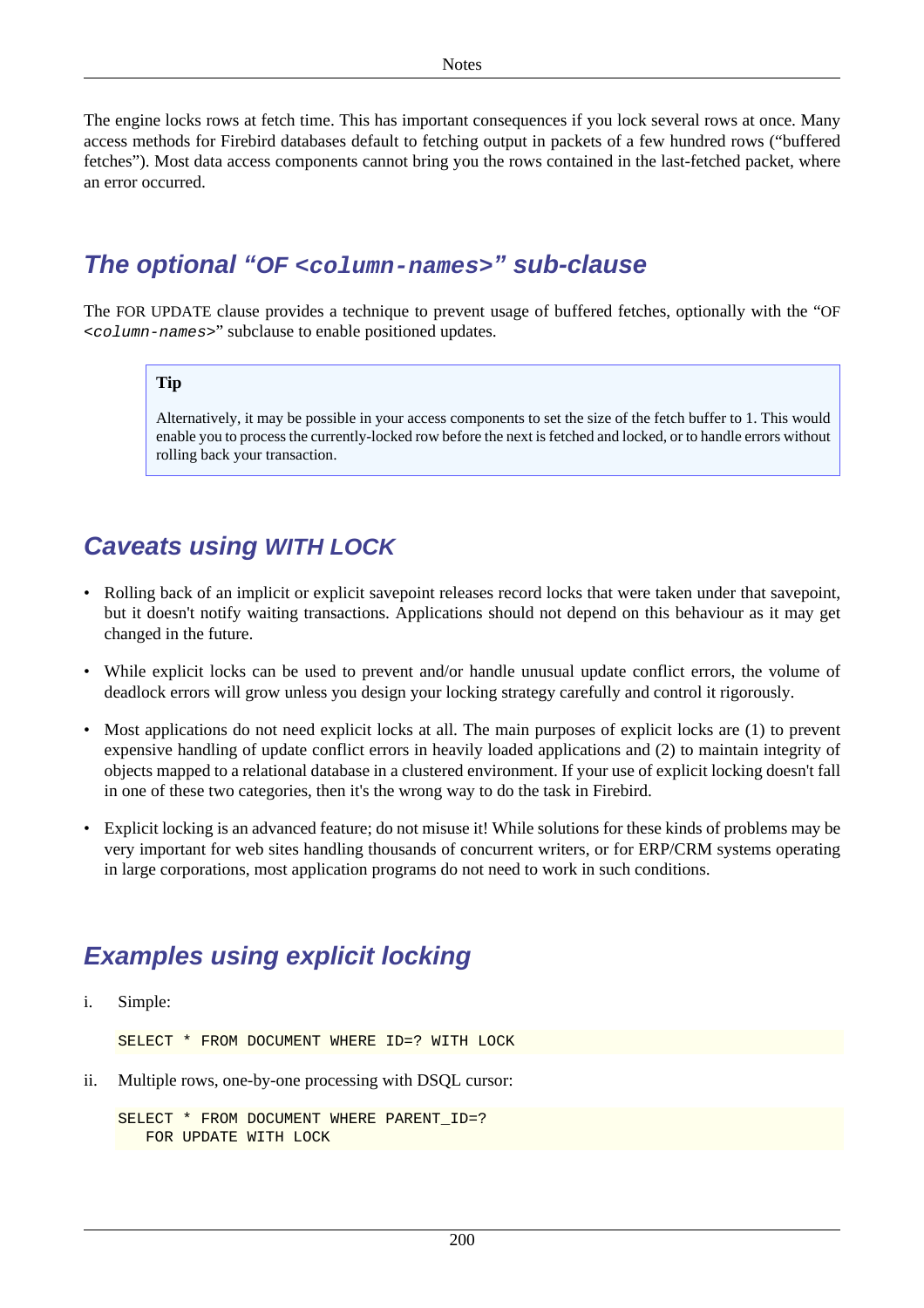# **A note on CSTRING parameters**

<span id="page-211-0"></span>External functions involving strings often use the type  $CSTRING(n)$  in their declarations. This type represents a zero-terminated string of maximum length n. Most of the functions handling CSTRINGs are programmed in such a way that they can accept and return zero-terminated strings of any length. So why the n? Because the Firebird engine has to set up space to process the input an output parameters, and convert them to and from SQL data types. Most strings used in databases are only dozens to hundreds of bytes long; it would be a waste to reserve 32 KB of memory each time such a string is processed. Therefore, the *standard* declarations of most CSTRING functions – as found in the file ib\_udf.sql – specify a length of 255 bytes. (In Firebird 1.5.1 and below, this default length is 80 bytes.) As an example, here's the SQL declaration of lpad:

```
DECLARE EXTERNAL FUNCTION lpad
    CSTRING(255), INTEGER, CSTRING(1)
    RETURNS CSTRING(255) FREE_IT
    ENTRY_POINT 'IB_UDF_lpad' MODULE_NAME 'ib_udf'
```
Once you've declared a CSTRING parameter with a certain length, you cannot call the function with a longer input string, or cause it to return a string longer than the declared output length. But the standard declarations are just reasonable defaults; they're not cast in concrete, and you can change them if you want to. If you have to leftpad strings of up to 500 bytes long, then it's perfectly OK to change both 255's in the declaration to 500 or more.

A special case is when you usually operate on short strings (say less then 100 bytes) but occasionally have to call the function with a huge (VAR)CHAR argument. Declaring CSTRING(32000) makes sure that all the calls will be successful, but it will also cause 32000 bytes per parameter to be reserved, even in that majority of cases where the strings are under 100 bytes. In that situation you may consider declaring the function twice, with different names and different string lengths:

```
DECLARE EXTERNAL FUNCTION lpad
    CSTRING(100), INTEGER, CSTRING(1)
    RETURNS CSTRING(100) FREE_IT
    ENTRY_POINT 'IB_UDF_lpad' MODULE_NAME 'ib_udf';
DECLARE EXTERNAL FUNCTION lpadbig
    CSTRING(32000), INTEGER, CSTRING(1)
    RETURNS CSTRING(32000) FREE_IT
   ENTRY_POINT 'IB_UDF_lpad' MODULE_NAME 'ib_udf';
```
Now you can call  $1$  pad() for all the small strings and  $1$  padbig() for the occasional monster. Notice how the declared names in the first line differ (they determine how you call the functions from within your SQL), but the entry point (the function name in the library) is the same in both cases.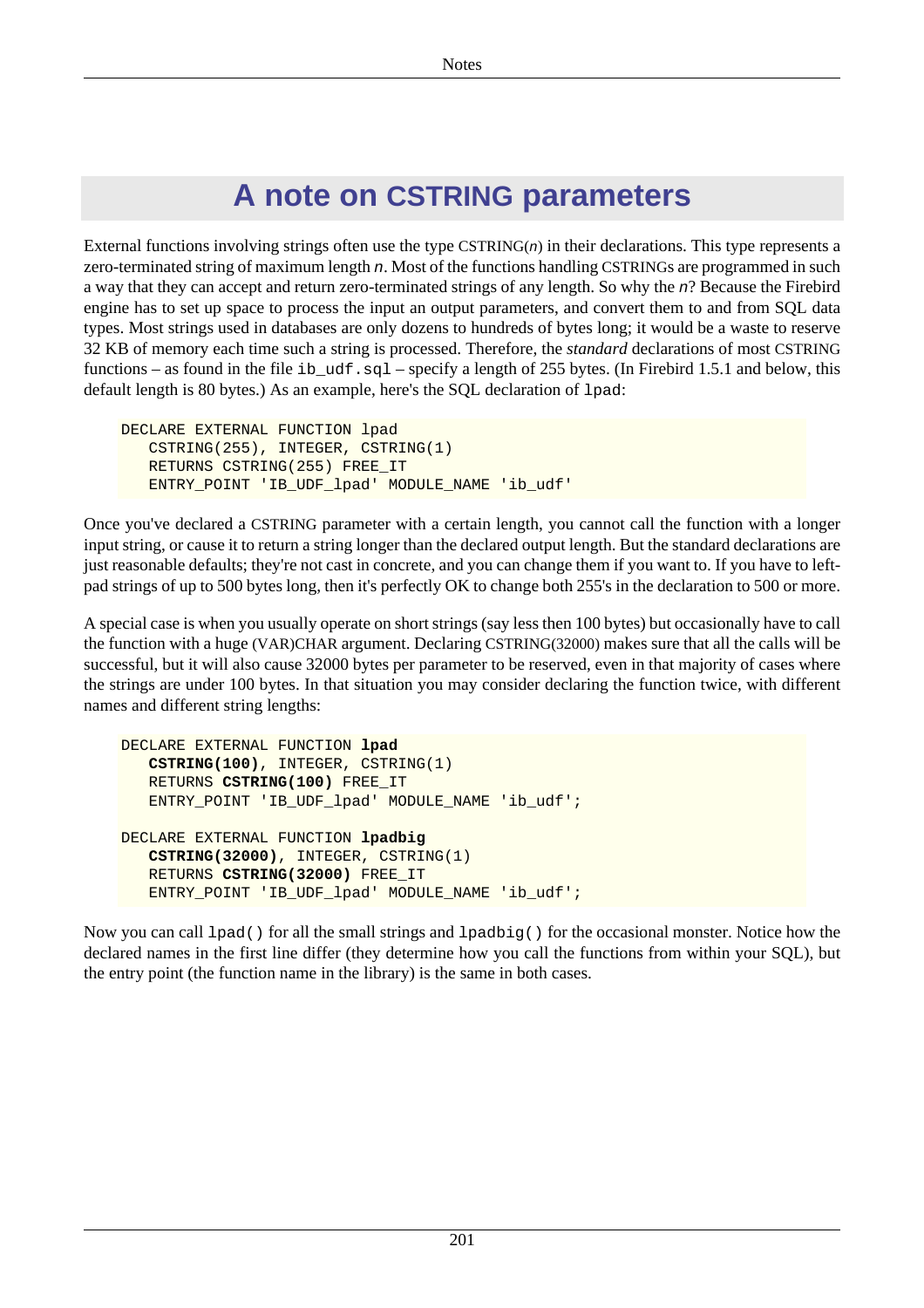# **Passing NULL to UDFs in Firebird 2**

<span id="page-212-0"></span>If a pre-2.0 Firebird engine must pass an SQL NULL argument to a user-defined function, it always converts it to a zero-equivalent, e.g. a numerical 0 or an empty string. The only exception to this rule are UDFs that make use of the "BY DESCRIPTOR" mechanism introduced in Firebird 1. The fbudf library uses descriptors, but the vast majority of UDFs, including those in Firebird's standard ib\_udf library, still use the old style of parameter passing, inherited from InterBase.

As a consequence, most UDFs can't tell the difference between NULL and zero input.

Firebird 2 comes with a somewhat improved calling mechanism for these old-style UDFs. The engine will now pass NULL input as a null pointer to the function, **if** the function has been declared to the database with a NULL keyword after the argument(s) in question, e.g. like this:

```
declare external function ltrim
   cstring(255) null
   returns cstring(255) free_it
   entry_point 'IB_UDF_ltrim' module_name 'ib_udf';
```
This requirement ensures that existing databases and their applications can continue to function like before. Leave out the NULL keyword and the function will behave like it did under Firebird 1.5 and earlier.

Please note that you can't just add NULL keywords to your declarations and then expect every function to handle NULL input correctly. Each function has to be (re)written in such a way that NULLs are dealt with correctly. Always look at the declarations provided by the function implementor. For the functions in the ib\_udf library, consult ib\_udf2.sql in the Firebird UDF directory. Notice the 2 in the file name; the old-style declarations are in ib\_udf.sql.

These are the ib\_udf functions that have been updated to recognise NULL input and handle it properly:

- ascii\_char
- lower
- lpad and rpad
- ltrim and rtrim
- substr and substrlen

Most ib\_udf functions remain as they were; in any case, passing NULL to an old-style UDF is never possible if the argument isn't of a referenced type.

On a side note: don't use  $lower$ ,  $trim$  and  $substr*$  in new code; use the internal functions LOWER, TRIM and SUBSTRING instead.

# **"Upgrading" ib\_udf functions in an existing database**

If you are using an existing database with one or more of the functions listed above under Firebird 2, and you want to benefit from the improved NULL handling, run the script ib\_udf\_upgrade.sql against your database. It is located in the Firebird misc\upgrade\ib udf directory.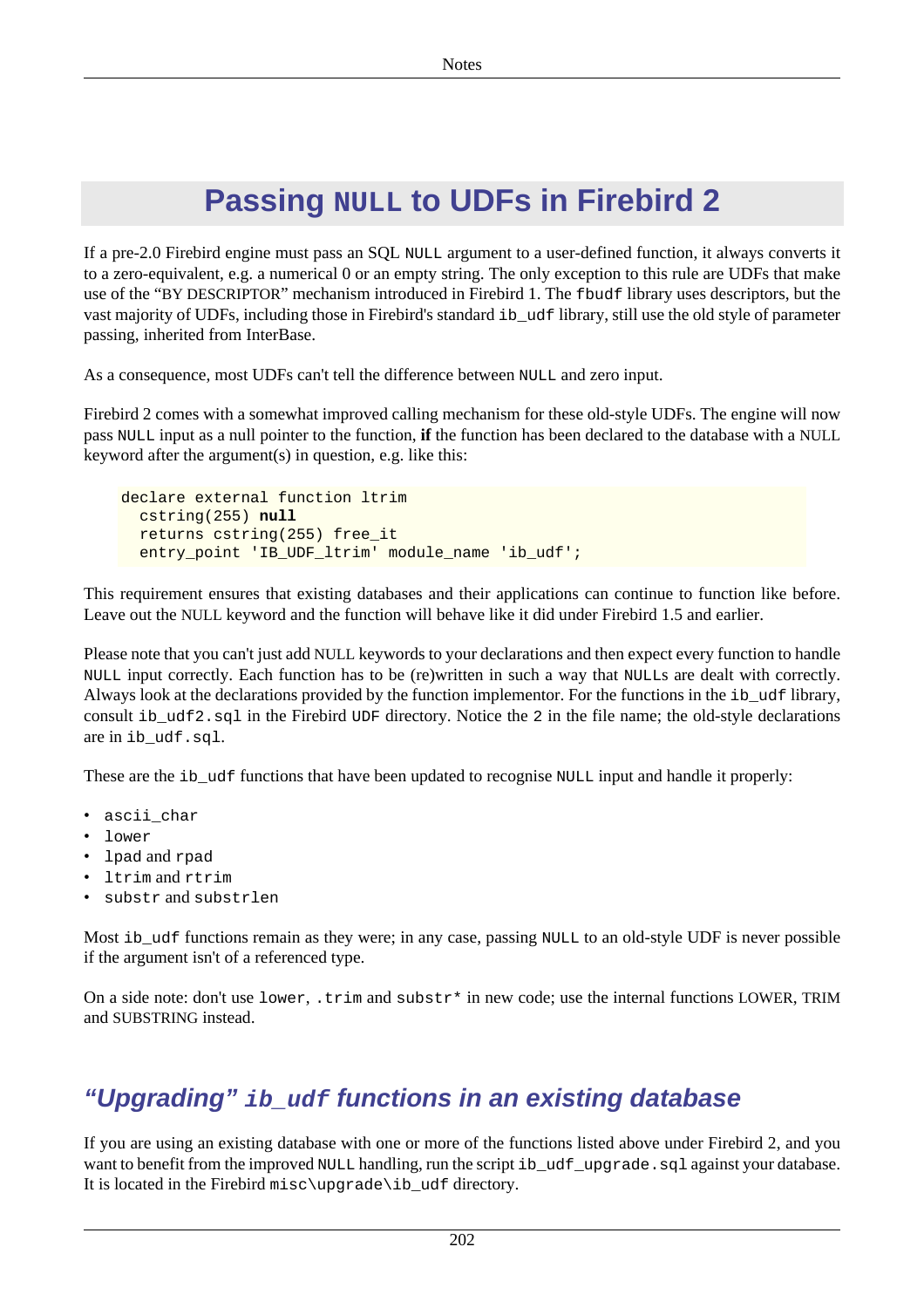# **Maximum number of indices in different Firebird versions**

Between Firebird 1.0 and 2.0 there have been quite a few changes to the maximum number of indices per database table. The table below sums them all up.

| Page<br>size | <b>Firebird version(s)</b> |        |        |       |        |        |       |        |        |       |        |        |
|--------------|----------------------------|--------|--------|-------|--------|--------|-------|--------|--------|-------|--------|--------|
|              | 1.0, 1.0.2                 |        |        | 1.0.3 |        |        | 1.5.x |        |        | 2.0.x |        |        |
|              | 1 col                      | 2 cols | 3 cols | 1 col | 2 cols | 3 cols | 1 col | 2 cols | 3 cols | 1 col | 2 cols | 3 cols |
| 1024         | 62                         | 50     | 41     | 62    | 50     | 41     | 62    | 50     | 41     | 50    | 35     | 27     |
| 2048         | 65                         | 65     | 65     | 126   | 101    | 84     | 126   | 101    | 84     | 101   | 72     | 56     |
| 4096         | 65                         | 65     | 65     | 254   | 203    | 169    | 254   | 203    | 169    | 203   | 145    | 113    |
| 8192         | 65                         | 65     | 65     | 510   | 408    | 340    | 257   | 257    | 257    | 408   | 291    | 227    |
| 16384        | 65                         | 65     | 65     | 1022  | 818    | 681    | 257   | 257    | 257    | 818   | 584    | 454    |

**Table A.2. Max. indices per table in Firebird 1.0 – 2.0**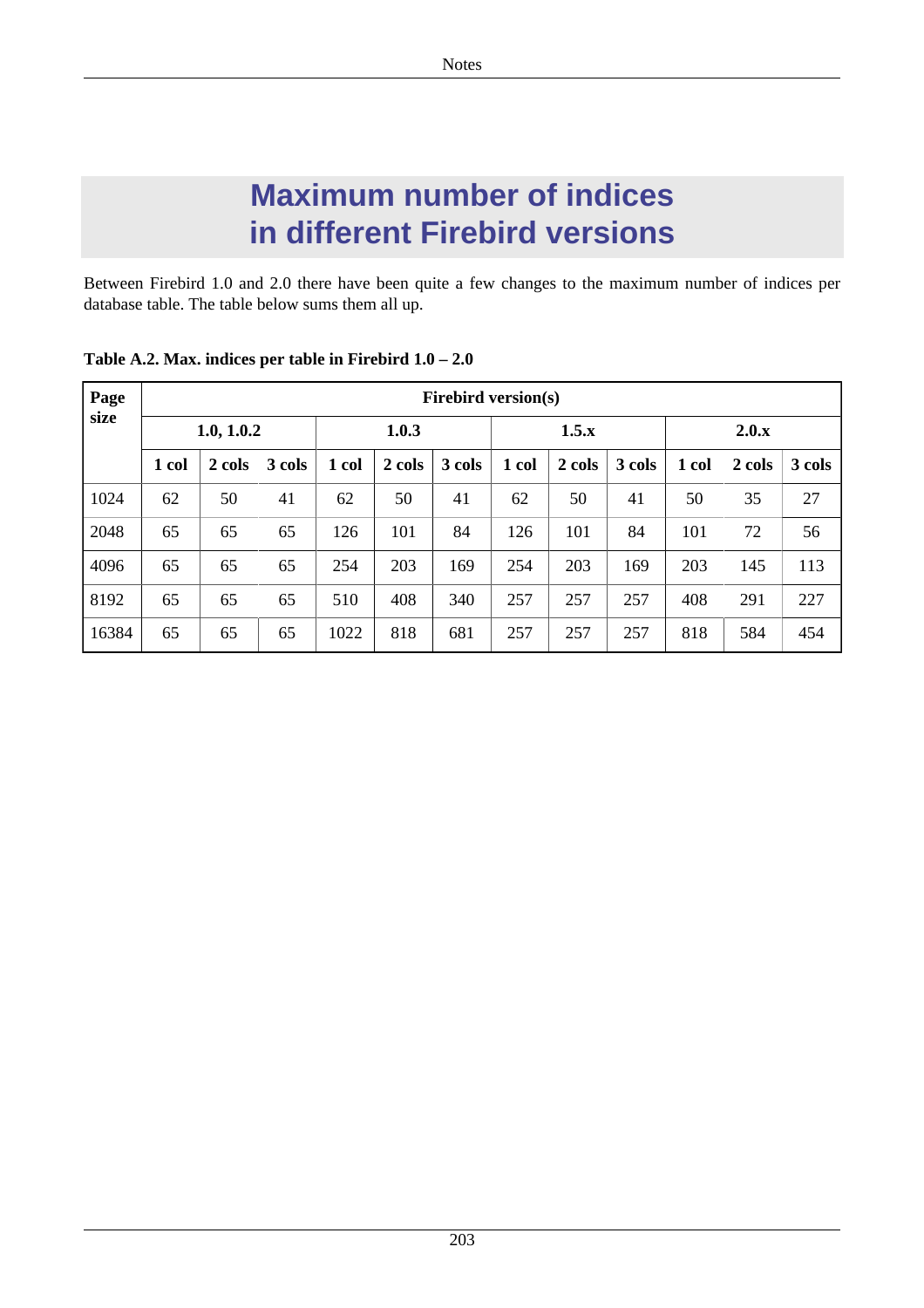# **Appendix B: Document History**

The exact file history is recorded in the manual module in our CVS tree; see [http://sourceforge.net/cvs/?group\\_](http://sourceforge.net/cvs/?group_id=9028) [id=9028](http://sourceforge.net/cvs/?group_id=9028)

|     | <b>Revision History</b> |           |                                                                                                                                                                                                                                                                                                                                                                                                                                                                                                                                                                                                                                                                                                                                                                                                                                                                                                                                                                                                                                                                                                                                                                                                                                                                                                                                                                                                                                                                                                                                                                                                                                                                                                                                                                                                                                                        |
|-----|-------------------------|-----------|--------------------------------------------------------------------------------------------------------------------------------------------------------------------------------------------------------------------------------------------------------------------------------------------------------------------------------------------------------------------------------------------------------------------------------------------------------------------------------------------------------------------------------------------------------------------------------------------------------------------------------------------------------------------------------------------------------------------------------------------------------------------------------------------------------------------------------------------------------------------------------------------------------------------------------------------------------------------------------------------------------------------------------------------------------------------------------------------------------------------------------------------------------------------------------------------------------------------------------------------------------------------------------------------------------------------------------------------------------------------------------------------------------------------------------------------------------------------------------------------------------------------------------------------------------------------------------------------------------------------------------------------------------------------------------------------------------------------------------------------------------------------------------------------------------------------------------------------------------|
| 0.9 | 10 Jul 2009             | <b>PV</b> | First publication, based on the Firebird 2.0 Language Reference Up-<br><i>date</i> with almost all the changes for 2.1 added (roughly adding 50% to<br>the size).                                                                                                                                                                                                                                                                                                                                                                                                                                                                                                                                                                                                                                                                                                                                                                                                                                                                                                                                                                                                                                                                                                                                                                                                                                                                                                                                                                                                                                                                                                                                                                                                                                                                                      |
| 1.0 | 9 Dec 2010              | <b>PV</b> | GLOBAL: Renamed all "Deprecated in" section headers to "Better al-<br>ternative". This also required editing the text immediately following the<br>header and in some cases additional text in the section (if the "depreca-<br>tion" was discussed in the section body).<br>Bookinfo: Added 2.1.4 to covered versions.<br>Introduction :: Subject matter: Added "Aggregate functions" to first<br>list.<br>Introduction :: Versions covered: Added 2.1.4.<br>Introduction :: Authorship: Edited first paragraph. Added Frank Inger-<br>mann and Vlad Khorsun to contributor list.<br>Introduction: Removed sections Completeness and Miscellaneous<br>notes.<br>Data types and subtypes :: BLOB data type :: Text BLOB compatibili-<br>ty with VARCHAR: Replaced this subsection, which was incorrect, with<br>Text BLOB support in functions and operators.<br>Data types and subtypes :: BLOB data type :: Various enhancements:<br>Added information on $\frac{1}{2}$ memonic (new in 2.0) + extra exam-<br>ple.<br>Data types and subtypes $::$ New collations $::$ A note on the UTF8 colla-<br>tions: Added information on UNICODE_CI.<br>DDL statements :: COLLATION :: DROP COLLATION: Edited Descrip-<br>tion.<br>DDL statements :: DATABASE :: CREATE DATABASE: Moved Syntax<br>one level up and added DIFFERENCE FILE clause. Added new subsec-<br>tion DIFFERENCE FILE parameter.<br>DDL statements :: DATABASE :: ALTER DATABASE: Merged difference<br>file clauses onto one line in Syntax.<br>DDL statements :: DOMAIN :: ALTER DOMAIN: Added Warning about<br>changing domains referred in PSQL code.<br>DDL statements :: FILTER :: DECLARE FILTER: Edited Description.<br>Added user_defined to Syntax. Added more info under Syntax<br>block and made it an itemizedlist. Converted Tip to formalpara Us-<br>er-defined mnemonics. |
|     |                         |           | DDL statements :: PROCEDURE :: CREATE PROCEDURE: Added NOT<br>NULL to syntax block; added comment about character sets to syntax<br>block.                                                                                                                                                                                                                                                                                                                                                                                                                                                                                                                                                                                                                                                                                                                                                                                                                                                                                                                                                                                                                                                                                                                                                                                                                                                                                                                                                                                                                                                                                                                                                                                                                                                                                                             |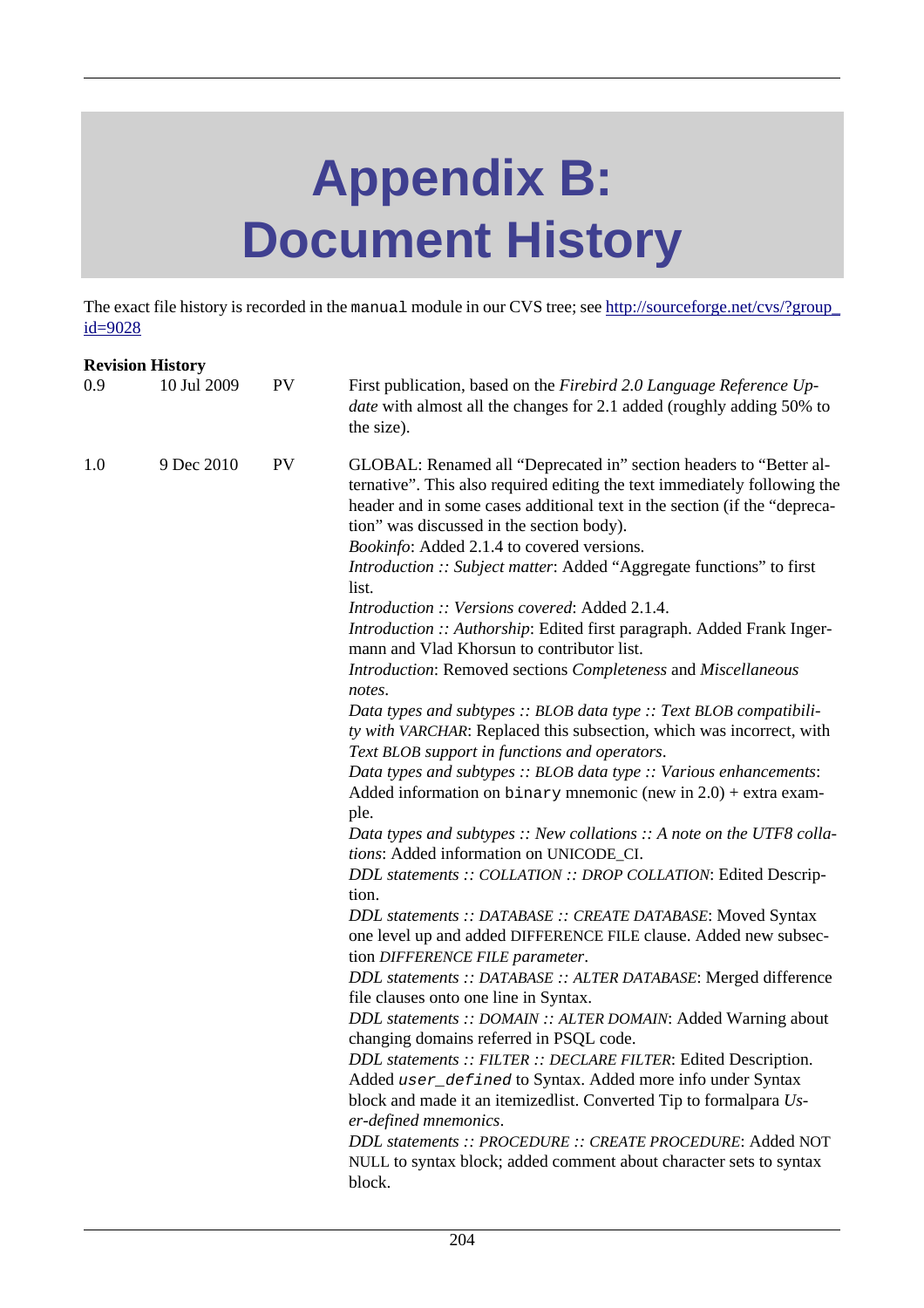*DDL statements :: PROCEDURE :: CREATE PROCEDURE :: Domains instead of datatypes*: Renamed to *Domains supported in parameter and variable declarations.* Added Warning about changing domain definitions.

*DDL statements :: PROCEDURE :: CREATE PROCEDURE*: Added subsection *NOT NULL in variable and parameter declarations*.

*DDL statements :: PROCEDURE :: ALTER PROCEDURE :: Domains instead of datatypes*: Renamed to *Domains supported in parameter and variable declarations.*

*DDL statements :: PROCEDURE :: ALTER PROCEDURE*: Added subsection *NOT NULL in variable and parameter declarations*.

*DDL statements :: TABLE :: CREATE TABLE :: GENERATED ALWAYS*

*AS*: Added Note about it not being supported in index definitions.

*DDL statements :: TABLE :: CREATE TABLE*: Added subsection *FOR-EIGN KEY without target column references PK*.

*DDL statements :: TABLE :: ALTER TABLE*: Added subsection *FOREIGN KEY without target column references PK*.

*DDL statements :: TABLE :: ALTER TABLE*: Added subsection *GENER-ATED ALWAYS AS*.

*DDL statements :: TRIGGER :: CREATE TRIGGER*: Added subsection *NOT NULL in variable declarations*.

*DDL statements :: TRIGGER :: ALTER TRIGGER*: Added subsection *NOT NULL in variable declarations*.

*DDL statements :: VIEW :: CREATE VIEW :: Full SELECT syntax supported*: Mentioned that in Fb 2.5 the column list becomes optional also for union views.

*DDL statements :: VIEW :: CREATE VIEW :: PLAN subclause disallowed in 1.5*: Changed title to *PLAN subclause disallowed in 1.5, reallowed in 2.0*.

*DML statements :: DELETE*: Corrected formal syntax (columns -> values). Corrected syntax note about WHERE CURRENT OF.

*DML statements :: DELETE*: Added subsection *COLLATE subclause for text BLOB columns*.

*DML statements :: DELETE*: Added subsection *Relation alias makes real name unavailable*.

*DML statements :: DELETE :: RETURNING*: Improved Description. *DML statements :: EXECUTE BLOCK*: Added NOT NULL support for in/ out/local PSQL vars (added "Changed in" formalpara, updated syntax block, added subsection).

*DML statements :: INSERT*: Corrected formal syntax (column\_list -> value list).

*DML statements :: INSERT :: RETURNING*: Improved Description.

*DML statements :: MERGE*: Mentioned CTE in description and created links.

*DML statements :: SELECT :: Common Table Expressions*: Edited Description, Syntax and Notes.

*DML statements :: SELECT :: Table alias must be used if present*: Renamed to *Relation alias makes real name unavailable* and moved to before *ROWS* subsection. Also changed Description and paragraph before last example.

*DML statements :: UPDATE*: Corrected formal syntax (columns -> values). Corrected syntax note about WHERE CURRENT OF.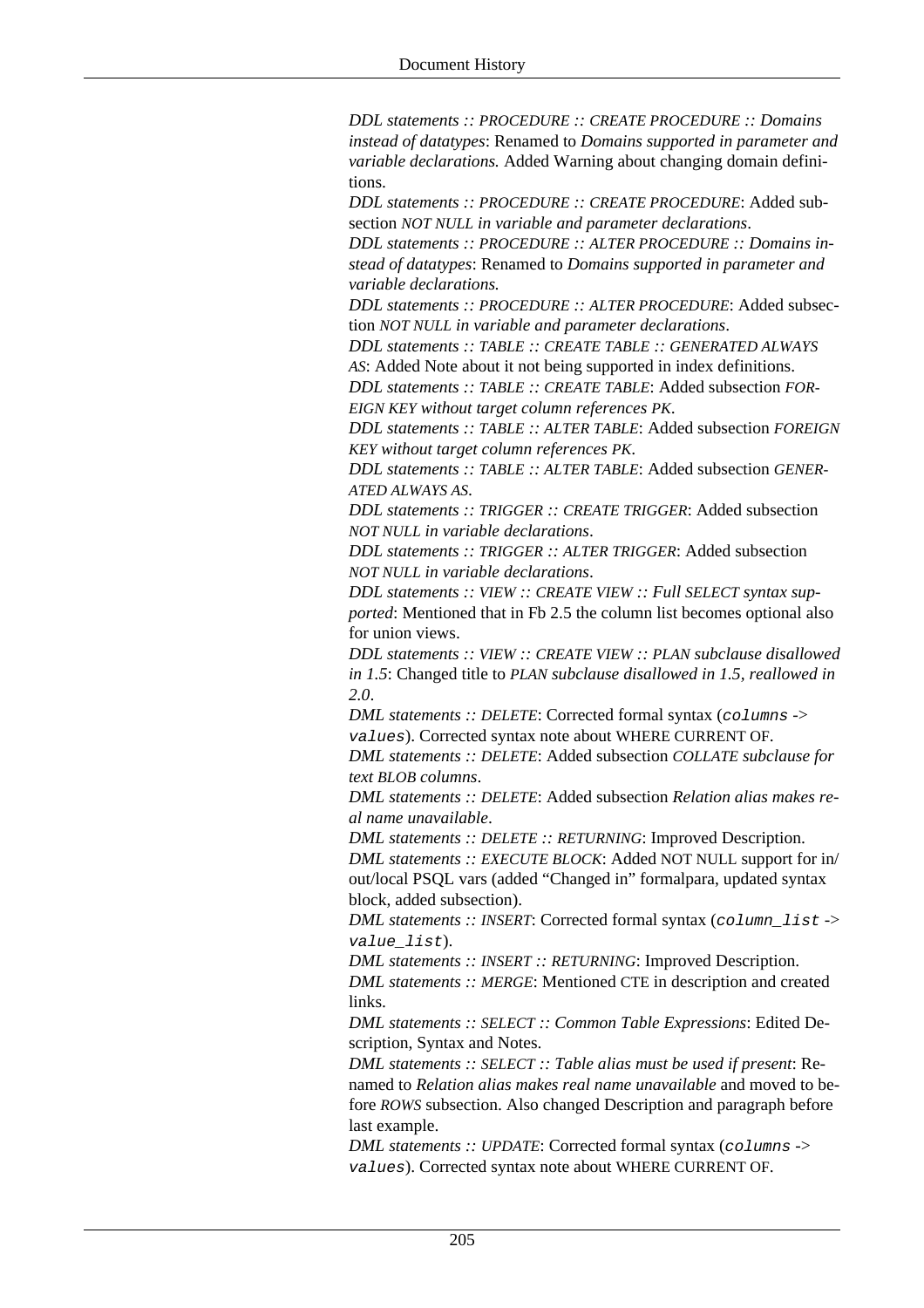*DML statements :: UPDATE*: Added subsection *COLLATE subclause for text BLOB columns*.

*DML statements :: UPDATE*: Added subsection *Relation alias makes real name unavailable*.

*DML statements :: UPDATE :: RETURNING*: Improved Description. *DML statements :: UPDATE OR INSERT*: Corrected formal syntax

(columns -> values). Edited first two subitems of second Note. *PSQL statements :: DECLARE*: Added NOT NULL to Syntax. Added Syntax note about including a character set.

*PSQL statements :: DECLARE :: DECLARE ... CURSOR*: Edited first Note and placed it last. Added a subsequent note about the effects of variable changes during loop execution.

*PSQL statements :: DECLARE :: DECLARE with DOMAIN instead of datatype*: Added Warning about changing domain definitions. *PSQL statements :: DECLARE*: Added subsection *NOT NULL in variable declaration*.

*PSQL statements :: FOR SELECT ... INTO ... DO*: Edited Syntax note and added a second note about the effects of variable changes during loop execution.

*Context variables ::* CURRENT\_CONNECTION: Improved Description. *Context variables ::* CURRENT\_TIME: Edited description. Removed Note and added Notes formalpara.

*Context variables ::* CURRENT\_TIMESTAMP: Edited description. Removed Note and added Notes formalpara.

*Context variables :: CURRENT\_TRANSACTION: Improved Description. Context variables ::* 'NOW': Removed Note and added Notes formalpara.

*Operators and predicates :: || (string concatenator)*: New subsections *Text BLOB concatenation* and *Result type VARCHAR or BLOB*.

*Operators and predicates :: || (string concatenator) :: Overflow checking*: Corrected "Changed in" and Description.

*Aggregate functions :: LIST()*: Extended 1st and 2nd second listitems under Syntax. Inserted new listitem about BLOB support in 3rd position. Edited 5th (previously 4th) listitem. Added warning on truncation bug.

*Aggregate functions :: MAX()*: New section.

*Aggregate functions :: MIN()*: New section.

*Internal functions*: Replaced all occurrences of "obfuscate" in the function sections with "override".

*Internal functions :: ASCII\_VAL()*: Edited Syntax. Added listitem about NULL. Altered last listitem.

*Internal functions :: ATAN2()*: Replaced argument names num1 and num2 with  $y$  and  $x$ , respectively. Changed wording of 3rd Syntax note. Added two Notes.

*Internal functions :: BIT\_LENGTH()*: Added formalparas "Changed in" and "BLOB support". Edited Note after Syntax block and placed it after Description.

*Internal functions :: CAST()*: Edited *Changed in*, *Description* and *Syntax*. Worked BLOB into table. Added paragraphs and examples re. casting to a domain. Added formalpara "Casting BLOBs".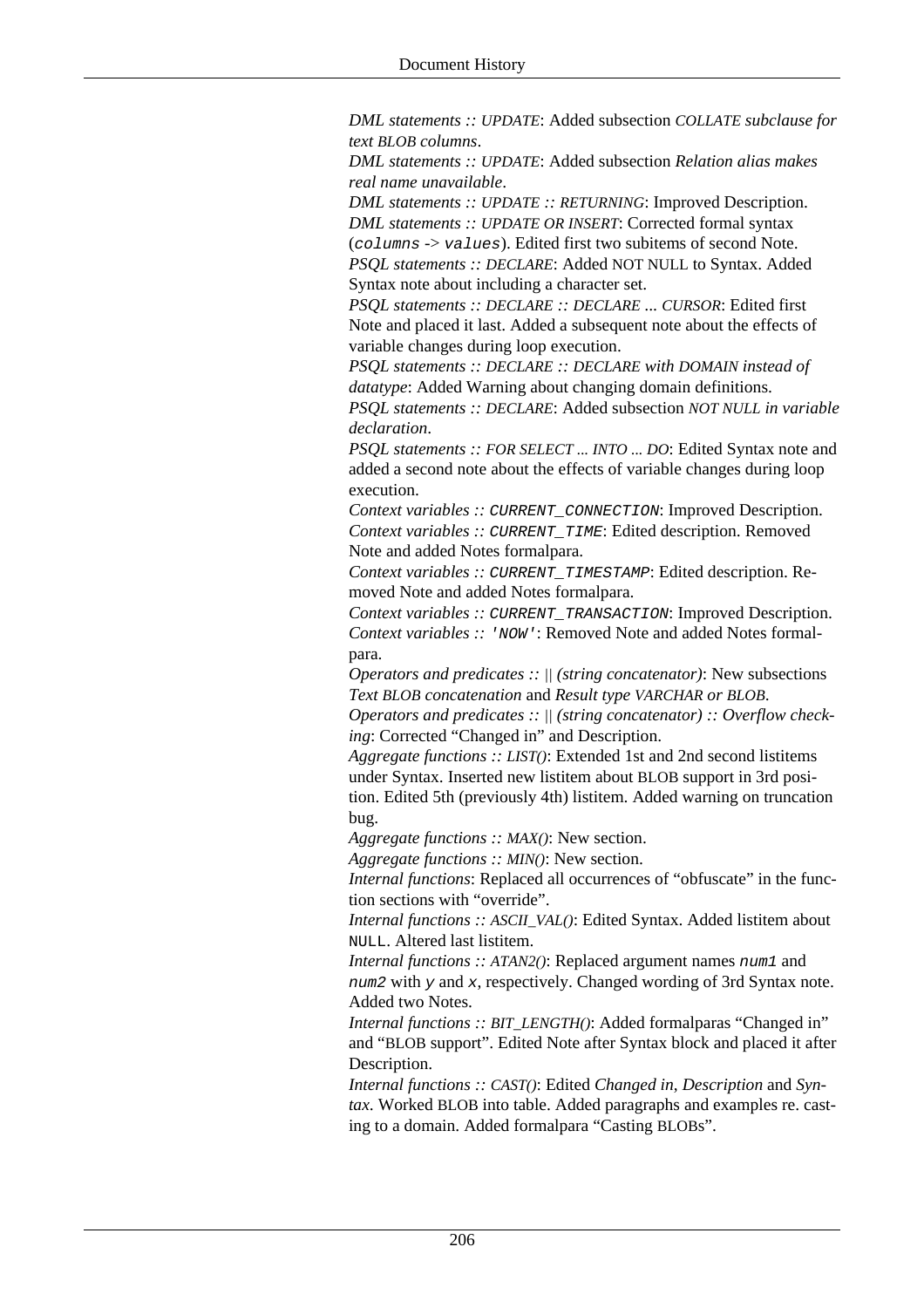*Internal functions :: CHAR\_LENGTH(), CHARACTER\_LENGTH()*: Added formalparas "Changed in" and "BLOB support". Edited Note after Syntax block and placed it after Description.

*Internal functions :: EXTRACT()*: Edited Result type and everything following the Syntax block, except the *WEEK* subsection.

*Internal functions :: HASH()*: Mentioned full text BLOB support in Description.

*Internal functions :: LEFT()*: Edited Result type. Edited first listitem and inserted a new listitem before it (about BLOB support).

*Internal functions :: LOWER()*: Added "Changed in". Edited Description (BLOB support, removed epithet "new"). Added BLOB as result type and corrected VAR(CHAR) -> (VAR)CHAR. Removed "new" from text under Declaration.

*Internal functions :: LPAD()*: Replaced '' with "the empty string" in 2nd (now 4th) Syntax note. Inserted two new Syntax notes concerning BLOB support. Changed 1st sentence of Tip. Added Warning about possible high memory usage.

*Internal functions :: MAXVALUE()*: Mentioned full text BLOB support in Description.

*Internal functions :: MINVALUE()*: Mentioned full text BLOB support in Description.

*Internal functions :: OCTET\_LENGTH()*: Added formalparas "Changed in" and "BLOB support". Edited Note after Description.

*Internal functions :: OVERLAY()*: Edited Result type. Edited first listitem under Syntax and inserted another one before it, about BLOB support. Also added a listitem about NULL arguments. Added Warning about possible high memory usage.

*Internal functions :: POSITION()*: Added "(1-based)" to Description. Added two listitems after Syntax. Added Warning about possible high memory usage.

*Internal functions :: RDB\$GET\_CONTEXT()*: Replaced "general" with "global" (4x) in System namespace table.

*Internal functions :: REPLACE()*: Edited Result type. Inserted new first listitem under Syntax and edited the previous first (now 2nd) listitem. Added example with NULL first argument. Aligned arguments in examples. Corrected last constant element, which accidentally spanned three lines instead of a single word. Added Warning about possible high memory usage.

*Internal functions :: RIGHT()*: Edited Result type. Edited first listitem and inserted a new listitem before it (about BLOB support and bug). Added Warning about possible high memory usage.

*Internal functions :: RPAD()*: Replaced '' with "the empty string" in 2nd (now 4th) Syntax note. Inserted two new Syntax notes concerning BLOB support. Changed 1st sentence of Tip. Added Warning about possible high memory usage.

*Internal functions :: SUBSTRING()*: Added 2.1 to "Changed in". Changed Result type. Edited Syntax. Rewrote most everything between Syntax and Examples. Added Warning about possible high memory usage.

*Internal functions :: TRIM()*: Added "Changed in". Edited Description and Syntax. Corrected and extended Result type. Added Notes formalpara. Added Warning about possible high memory usage.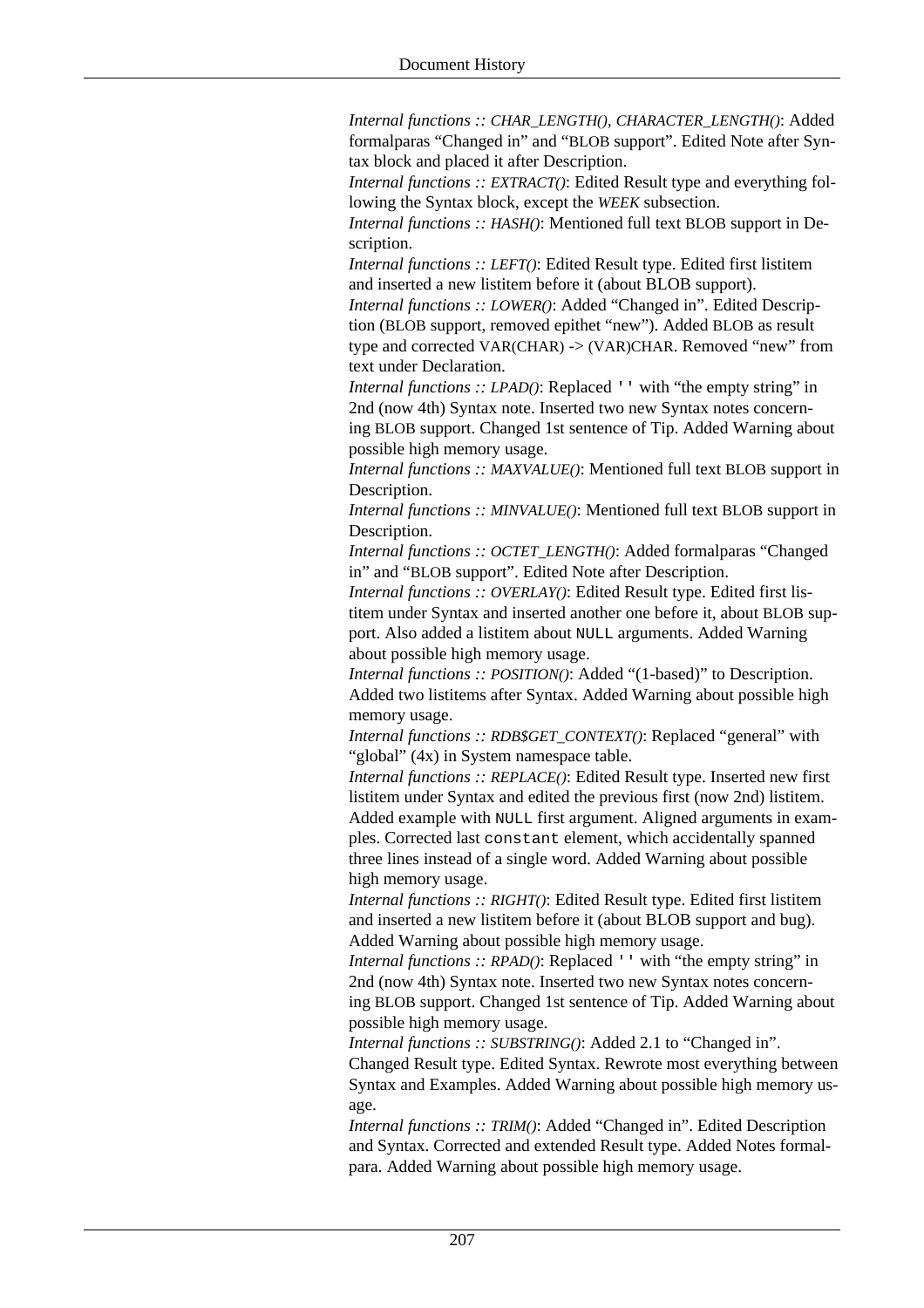*Internal functions :: UPPER()*: Added 2.1 to "Changed in". Edited Description (BLOB support). Added BLOB as result type and corrected VAR(CHAR) -> (VAR)CHAR.

*External functions ::* addDay*,* addHour*,* addMilliSecond*,* addMinute*,* addMonth*,* addSecond*,* addYear: Added "Better alternative: Internal function DATEADD" formalpara.

*External functions ::* addWeek: Added formalpara "The DATEADD alternative".

*External functions :: getExactTimestamp*: Edited "Better alternative" and Description.

*External functions :: log:* Changed log  $\rightarrow$  log(x,y) in Description. *External functions ::* rand: Removed "the new function" from Description.

*External functions ::* string2blob: Added "Better alternative" formalpara.

*Notes :: Understanding the WITH LOCK clause :: Syntax and be-*

*haviour*: In table, aligned 1st column left, all rows top, and added periods to sentences in first two rows.

*License Notice*: Added Frank Ingermann and Vlad Khorsun as contributors. (C) end year now 2010.